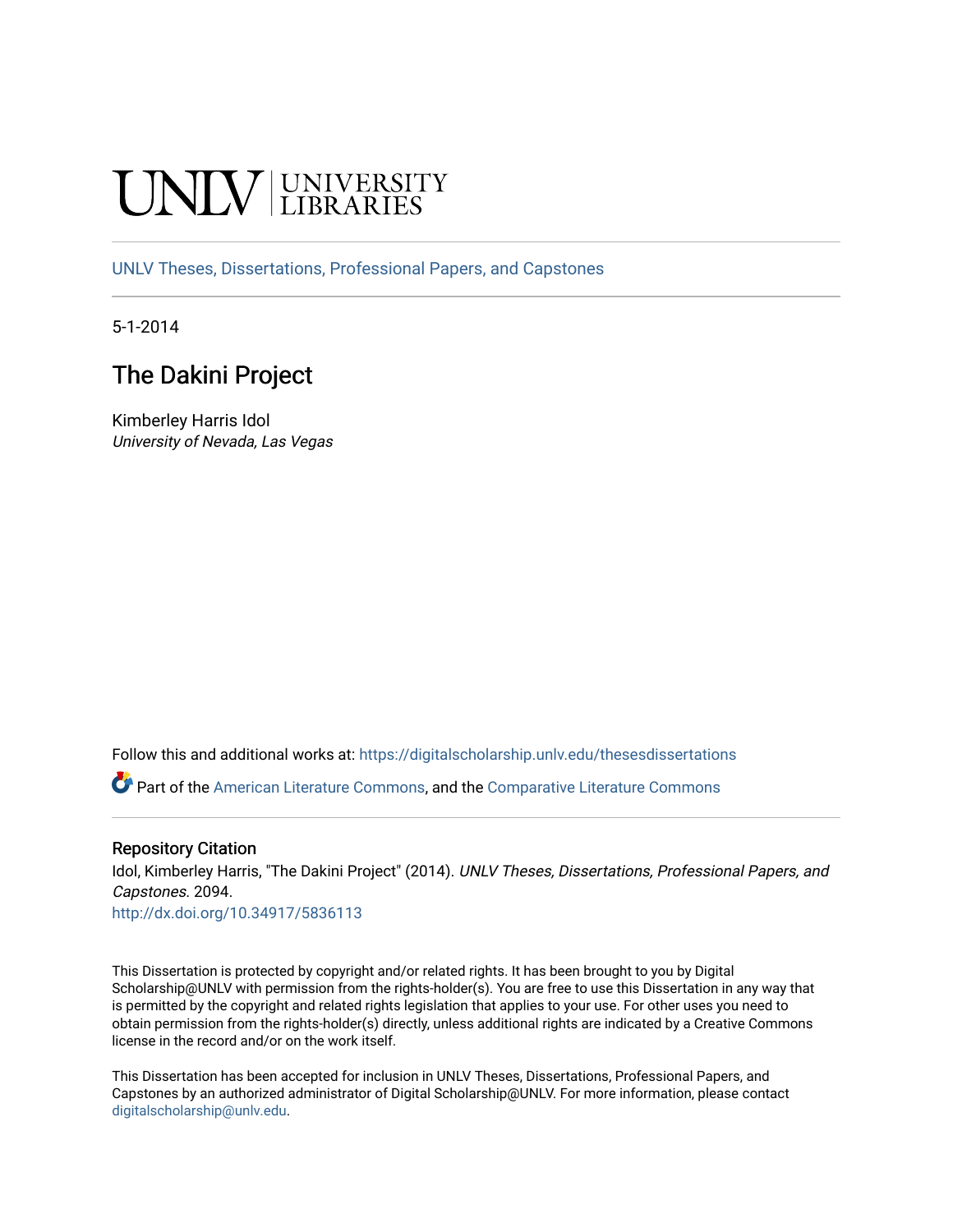## THE DAKINI PROJECT: TRACKING THE "BUTTERFLY EFFECT" IN DETECTIVE FICTION

By

Kimberley Harris Idol

Bachelor of Arts in Literature Mount Saint Mary's College 1989

Master of Science in Education Mount Saint Mary's College 1994

Master of Arts in Literature California State University, Northridge 2005

Master of Fine Arts University of Las Vegas, Nevada 2009

A dissertation submitted in partial fulfillment of the requirements for the

Doctor of Philosophy - English

Department of English College of Liberal Arts The Graduate College

University of Las Vegas, Nevada May 2014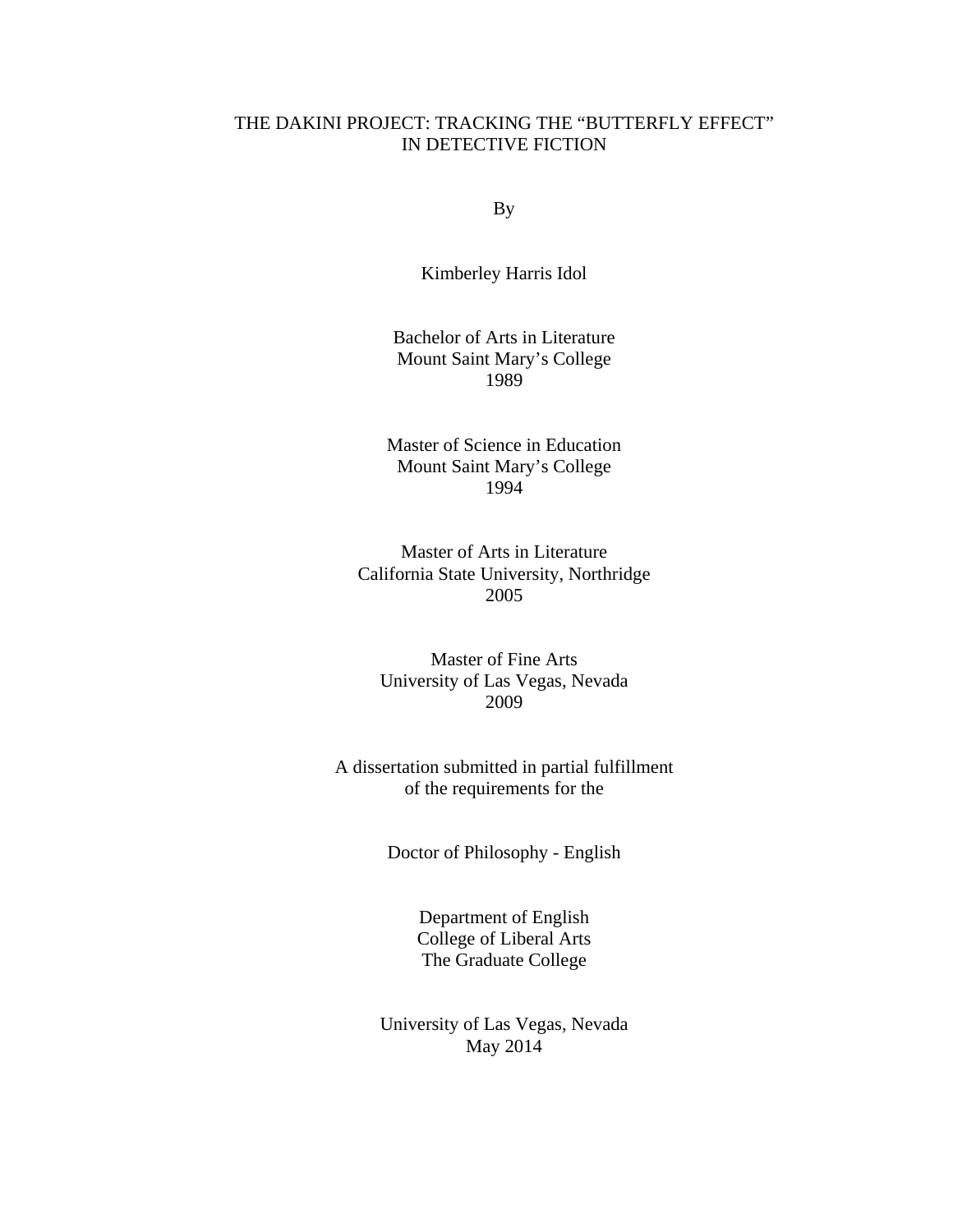Copyright by Kimberley Idol, 2014

All Rights Reserved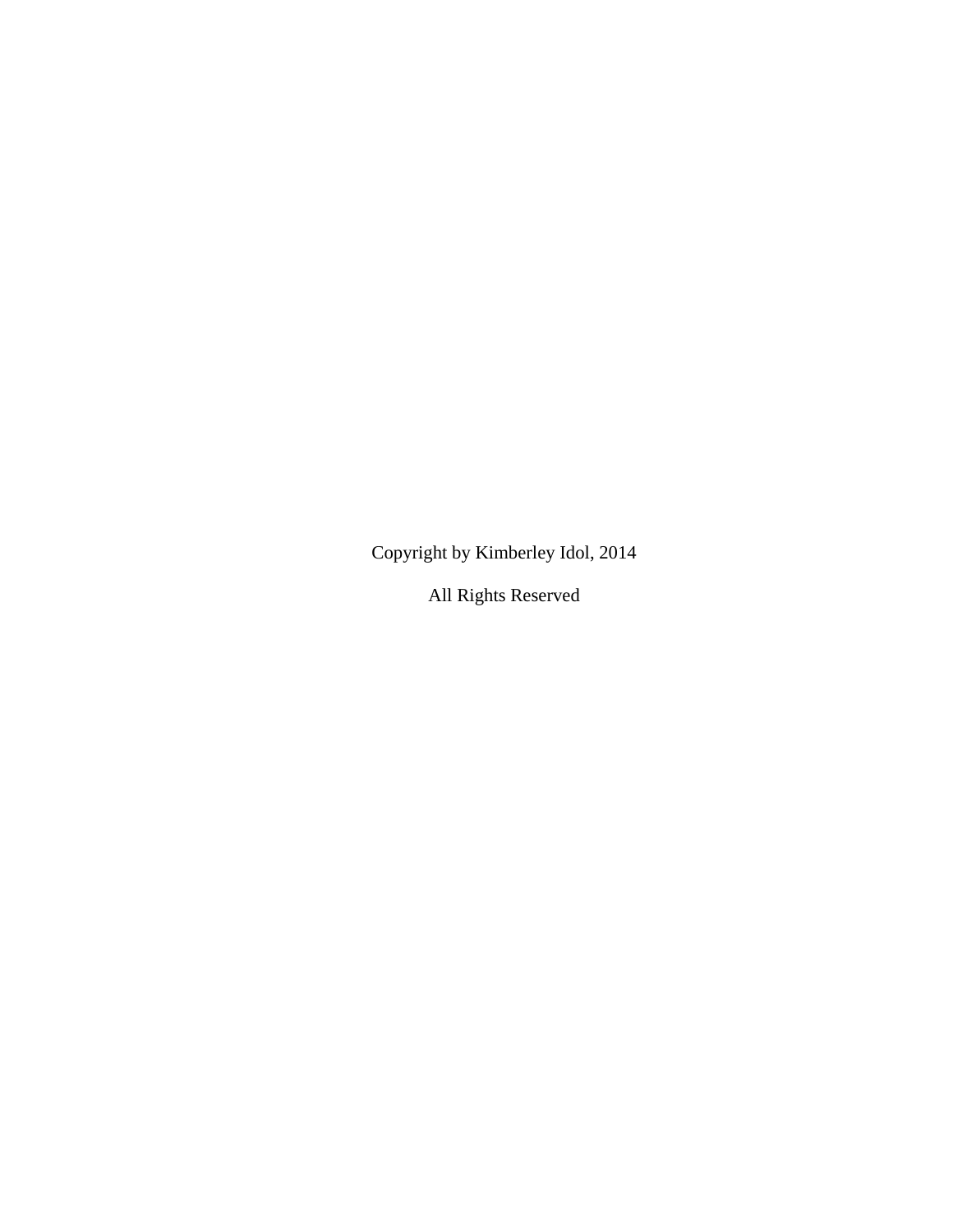

## THE GRADUATE COLLEGE

We recommend the dissertation prepared under our supervision by

#### **Kimberly Harris Idol**

entitled

## **The Dakini Project: Tracking the "Butterfly Effect" in Detective Fiction**

is approved in partial fulfillment of the requirements for the degree of

## **Doctor of Philosophy - English**

Department of English

Felicia Campbell, Ph.D., Committee Chair

Donald Revell, Ph.D., Committee Member

Joseph McCullough, Ph.D., Committee Member

Michael Pravica, Ph.D., Graduate College Representative

Kathryn Hausbeck Korgan, Ph.D., Interim Dean of the Graduate College

**May 2014**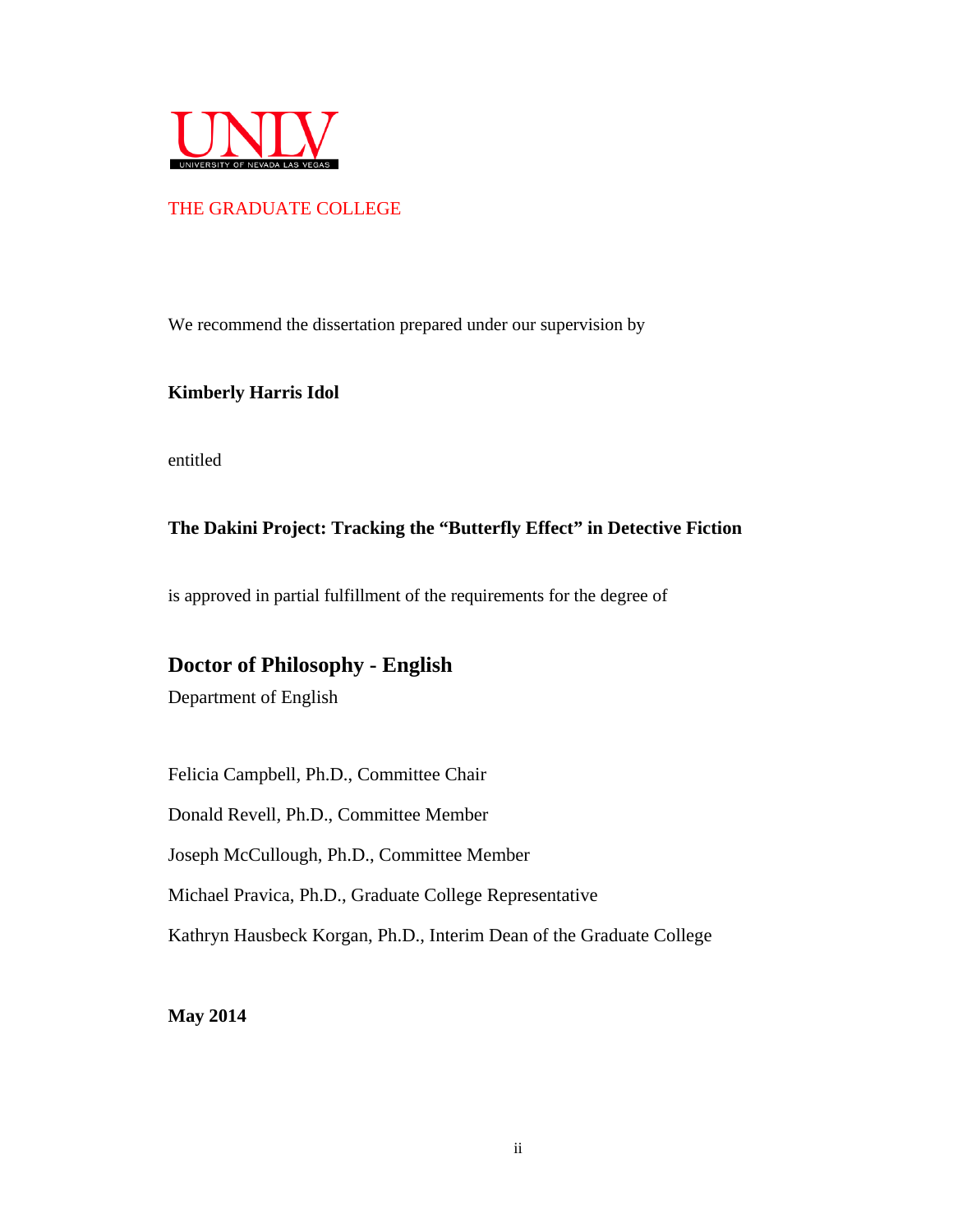Abstract

This dissertation merges creative writing with scholarship using the novel, *The Dakini Project*, to provide the subject matter to which the criticism applies. It will focus on the source of mystery format as that codified by Edgar Allan Poe that is later taken in hand by his fellows Arthur Conan Doyle, Raymond Chandler and Dashiell Hammett (as novelists), authors of the hard-boiled American style, and it will use Chaos theory to assess to idea of catastrophe in terms of emergence rather than disintegration. Though the format comes from American beginnings, the scope of the stories discussed here are tangled around a kind of urban angst that takes place in any number of settings and countries. Crime in these stories is born on the ragged edge of modernity where societies in difficult transitions seem to be struggling with the notion of decency on many levels. The detective in these cases is a rule breaker and a systems expert who is tracking what is known as the "butterfly" effect, the small and undefined movements that grow and create the huge horrible storms. He is an individual who resolves, brings and rescues others from disorder which is a symptom, cause, and the result of crises, but he is also the disaster maker who will send his fellows whirling away into another kind of lost space. An individual who is himself a creature in disarray, this character is a citizen of the system brought to its knees by crime therefore he is as much a part of the confusion he has been tasked with resolving as any other character in these stories. He will solve the mystery, but his resolution will not be a return to a familiar stability as much as an emergence into the foreign territory of a brand new system which in itself will be recognizable as a platform that will not hold for very long because flux, not stability is the order of existence in these stories.

iii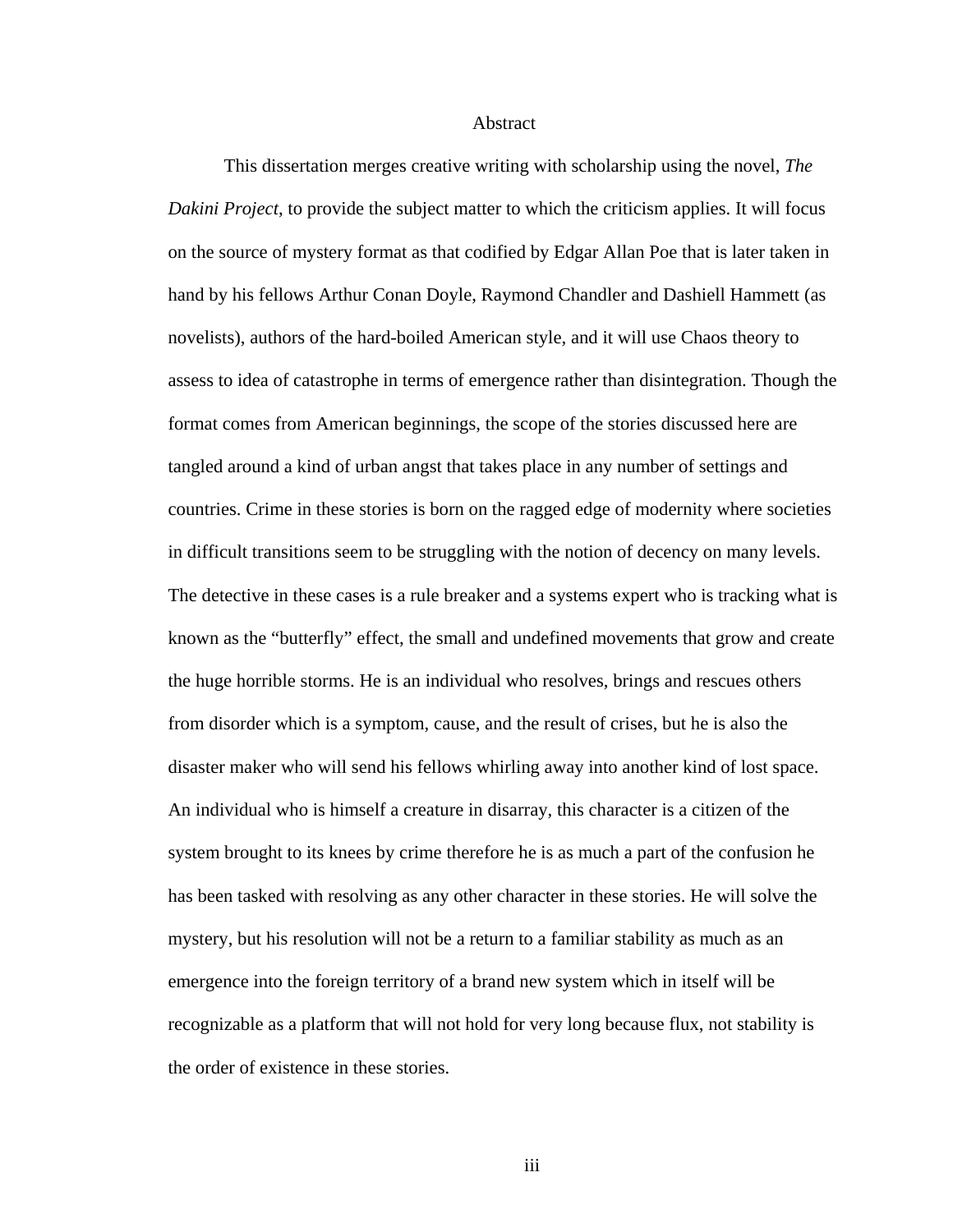## Table of Contents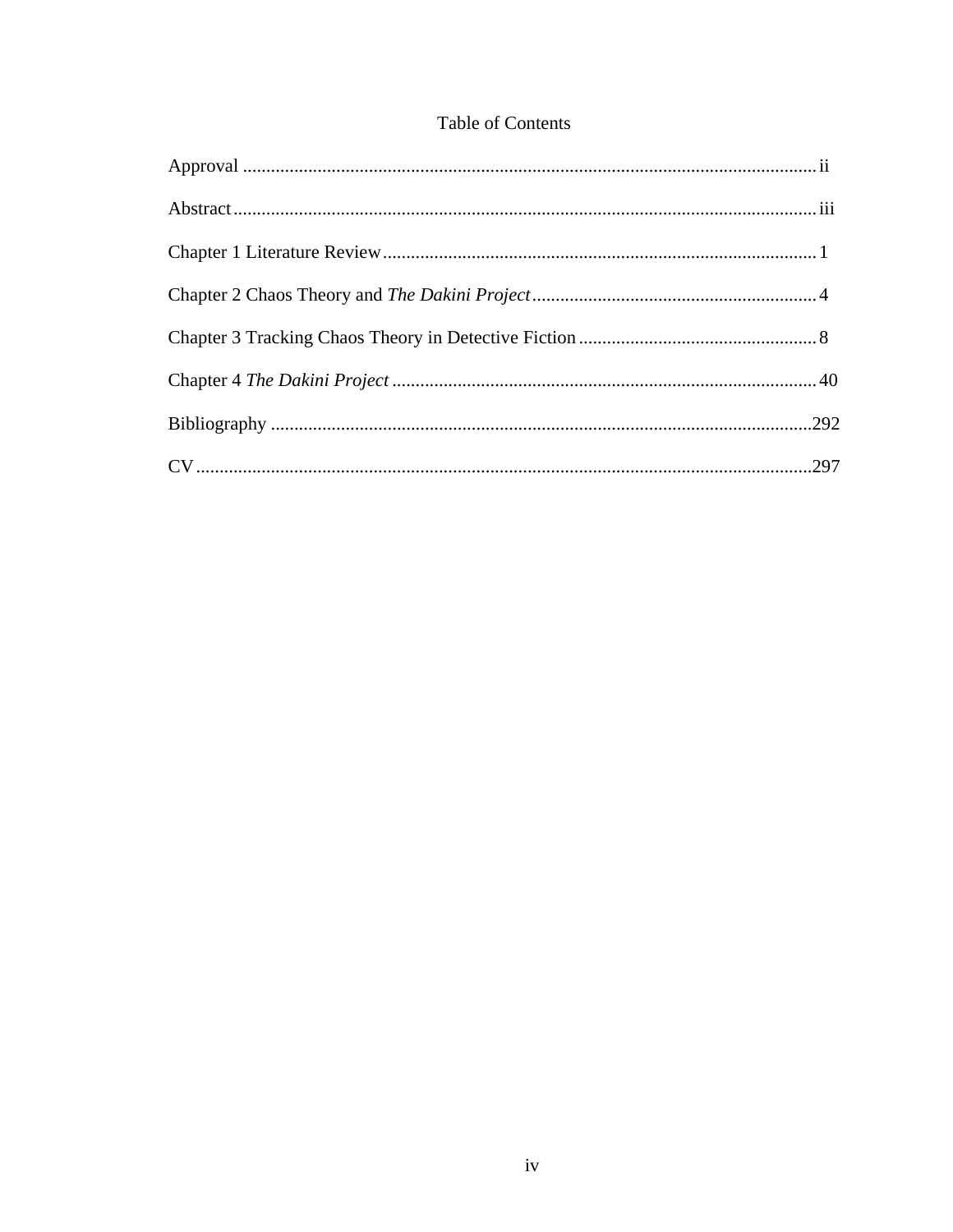#### Chapter 1 Literature Review

Chaos theory and complexity is already commonly used to reinterpret many traditional literary works for the purpose of building connections between fictive and real world studies and therefore deepening the connections between writing about what we know and what we imagine in an attempt to deal with the connections, differences and crossovers indicative in that kind of labeling of knowledge. Katherine Hayles has written groundbreaking essays in which she traces what she defines as the shifting meaning of chaos within the Western literary tradition. Her book of essays (editor and contributor) *Chaos and Order: Complex Dynamics in Literature and Science* is a collection that describes how complexity and emergence can be used to reexamine literary and nonliterary texts, plot organization, narrative strategies (Kenneth J. Knoespel), metaphors (William Paulson), metafiction (Peter Stoicheff), audience response, and the process of interpretation. With this collection, Hayles also broadens the definition of an interdisciplinary field of chaotic systems that crosses over many fields of study not previously considered as bedfellows.

The works of surrealists, stream of consciousness authors and authors who use nonlinear timelines to advance their stories are regularly analyzed with the focus on the way perception in these texts is aligned with emergence, fractal imagery and the butterfly effect. Peter Mackey redefines the attention paid to randomness in James Joyce's *Ulysses* in terms of the butterfly effect. Thomas Rice uses the theory and James Joyce to build a bridge between scientific, literary and historical works. Determining that William Faulkner, Laurence Sterne, and Virginia Woolf are masters of what she redefines as turbulent narrative systems, Jo Alyson Parker makes connections between these kinds of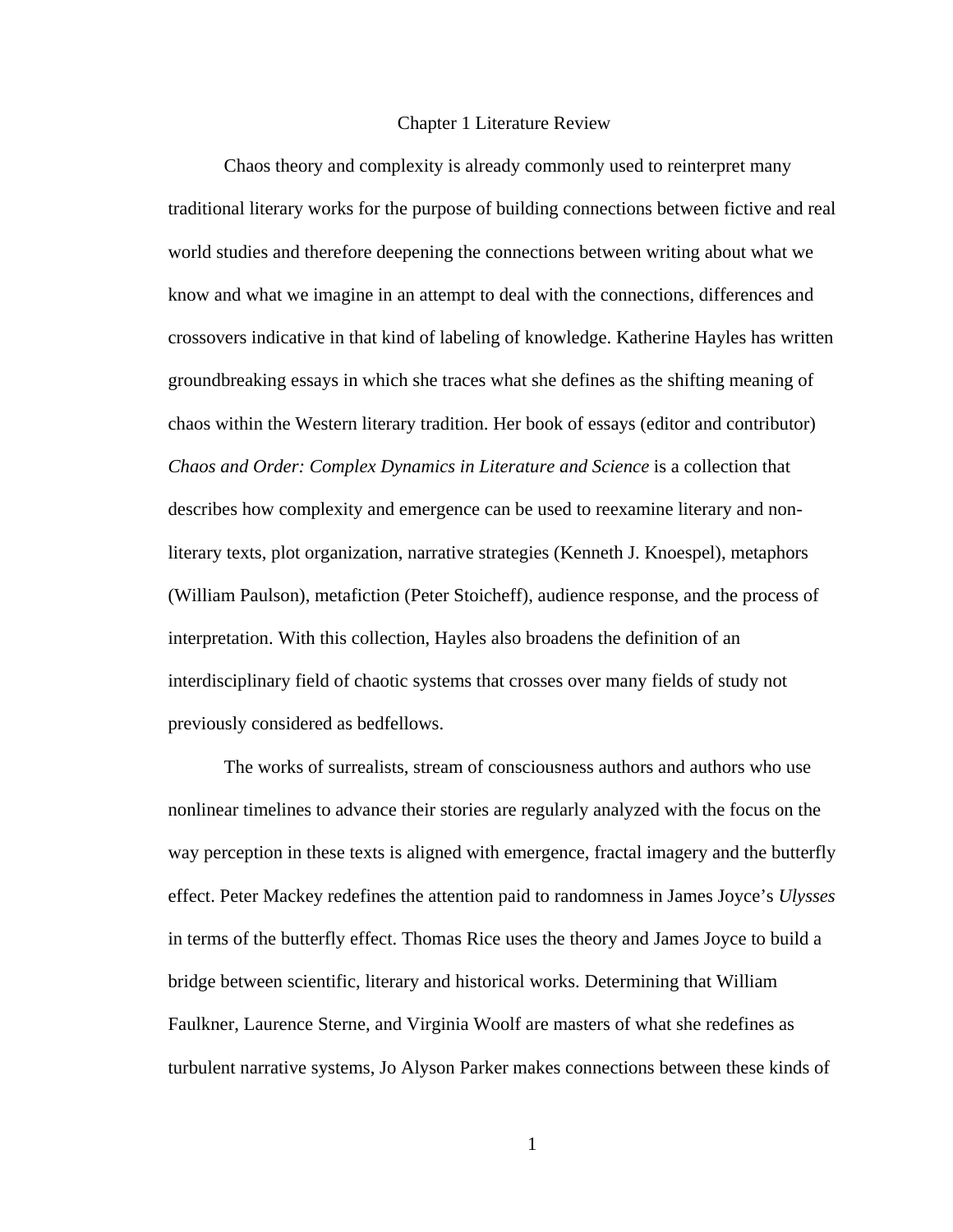narratives and a real world understanding of chaotic systems. In her essay "Chaos Theory, Hypertext, and Reading Borges and Moulthrop" Perla Sassón-Henry analyzes Jorge Luis Borges's and Stuart Moulthrop's text in terms of bifurcation. Thomas Weissert, looking through the chaotic lens, finds chaos to be the center piece and not the central problem in Borge's labyrinthine garden. In his book, *Beautiful Chaos: Chaos Theory and Metachaotics in Recent American Fiction*, Gordon Slethaug applies complexity in a review of John Barth, Michael Crichton, Don DeLillo, Michael Dorris, Cormac McCarthy, Toni Morrison, Thomas Pynchon, Carol Shields, and Robert Stone and uses the theory to analyze these authors' use of chaotic tropes and nonlinear narrative forms. Harriet Hawkins applies the theory of strange attractors in an assessment of literature that runs from Shakespeare to Tom Stoppard. She also includes a short discussion of detective fictions in *Strange Attractors: Literature, Culture and Chaos Theory* that focuses on chaos to order via the butterfly effect). There are also studies applying Chaos theory to Science Fiction, specifically Asimov's Foundation series and Frank Herbert's Dune series (Donald Palumbo) with a focus on dynamic systems in process.

The range of literature now being reexamined in via the lens of complexity and emergence is growing in fact with international authors also being examined. This list includes but is not limited to Italo Calvino, Salman Rushdie, Jean-Paul Sartre, Al Hakim's and D.H. Lawrence.

There are many studies of detective fiction but they are still driven by social theory, racism, gender studies, classicism, Freudian psychology, urban angst and crime, rationalism, realism, and colonialism. As the genre starts to develop strong followings in different countries the stories are compared on a cultural basis. There are also papers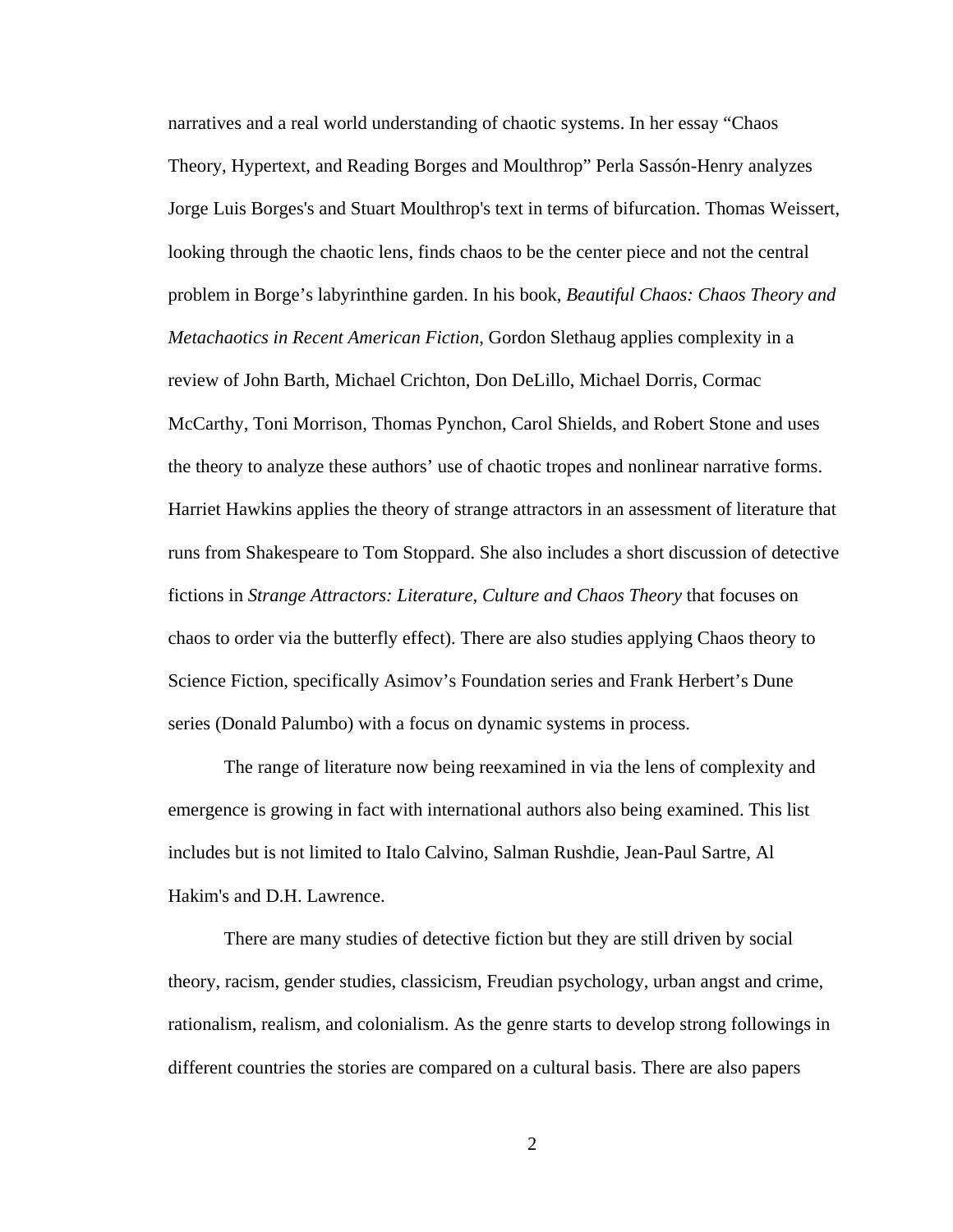written on the problem of modernity but with the idea that the detective story works from disorder to order in an organized fashion. There are no studies that I could find that applied systems theory as it is applied here to the classic form of this genre as defined in this paper.

There are a few authors of detective fiction who have written stories ruled by the notion of Chaos theory, but with a few exceptions most authors in this genre have not worked primarily with complexity or emergence in order to craft their stories. Exceptions include the *New York Trilogy* by Paul Auster, *All Cry Chaos* by Leonard Rosen and *Wild Sheep Chase* by Haruki Murakami. These authors intentionally worked with the idea of the butterfly effect and fractals as they are discussed within Chaos theory and have on occasion, described these explicit intentions but they are, so far, the rarities.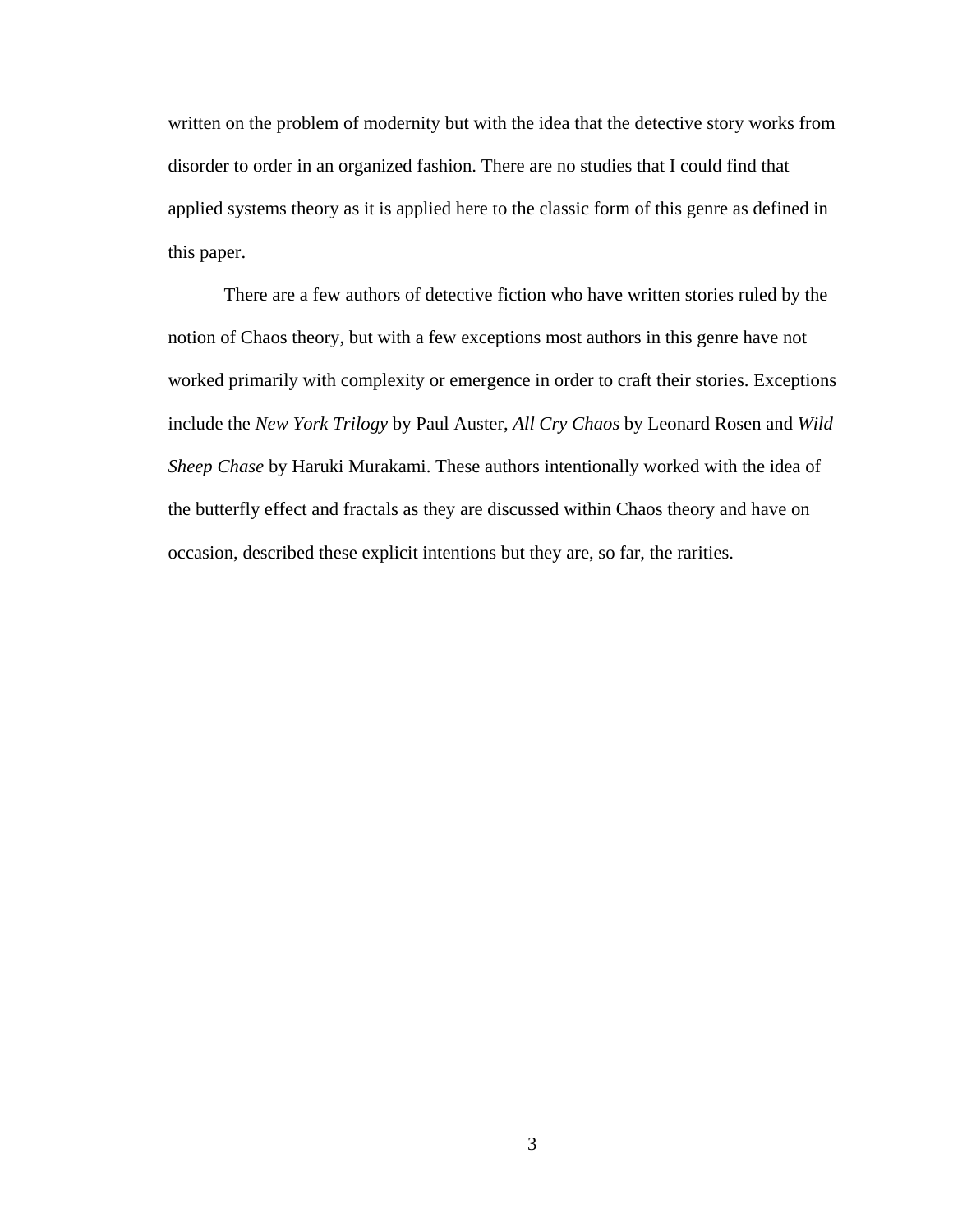#### Chapter 2 Chaos Theory and *The Dakini Project*

Dakini is originally a Sanskrit word that translates into sky-walker or sky-dancer. A dakini is an ever-active female spirit and a physical manifestation of a spirit that is ever changing. She is an evocative moment of energy that from time to time appears in certain shapes. She often appears in Hindu and Buddhist traditions as a wrathful spirit, but just as often she is the embodiment of dharma (the correct path, intent and action). She is a frightening force and shape, but because she is the essence of potentiality, meditation on her can be used to reveal the true condition of reality as assumed by Buddhists and Hindus. Given the truths she reveals, the fear of her and representation of her as vengeful can be interpreted as less of an experience of an evil creature and more of a demonstration of how realizations of absolute truths can be terribly disturbing. To one meditating on this figure, submission to the idea of a dakini could feel like a fall into an abyss even if the realization she brings is positive. This idea of transition in all its shapes is suggestive of Chaos theory's definition of turbulence and disaster and since Buddhism is featured in the novel, the idea of a dakini links well with the study of altering systems.

In *The Dakini Project* the protagonists who motivate other characters and drive the story to moments of understanding are female. They live in a Buddhist setting, and are part of a culture that is threatened by modernity, by invasion from outside cultures and by what feels like the extinction of cherished traditions. *The Dakini Project's* focus on the female element, initially recognized as diseased, is a reflection of the fear of constant motion as well as a fear of the need to make a valid assessment of reality. The detective (Jessie Harris), a proper Chaos figure that starts, sorts, and recovers others from necessary disaster comes to her conclusions and is able to accept reality, (the fact of her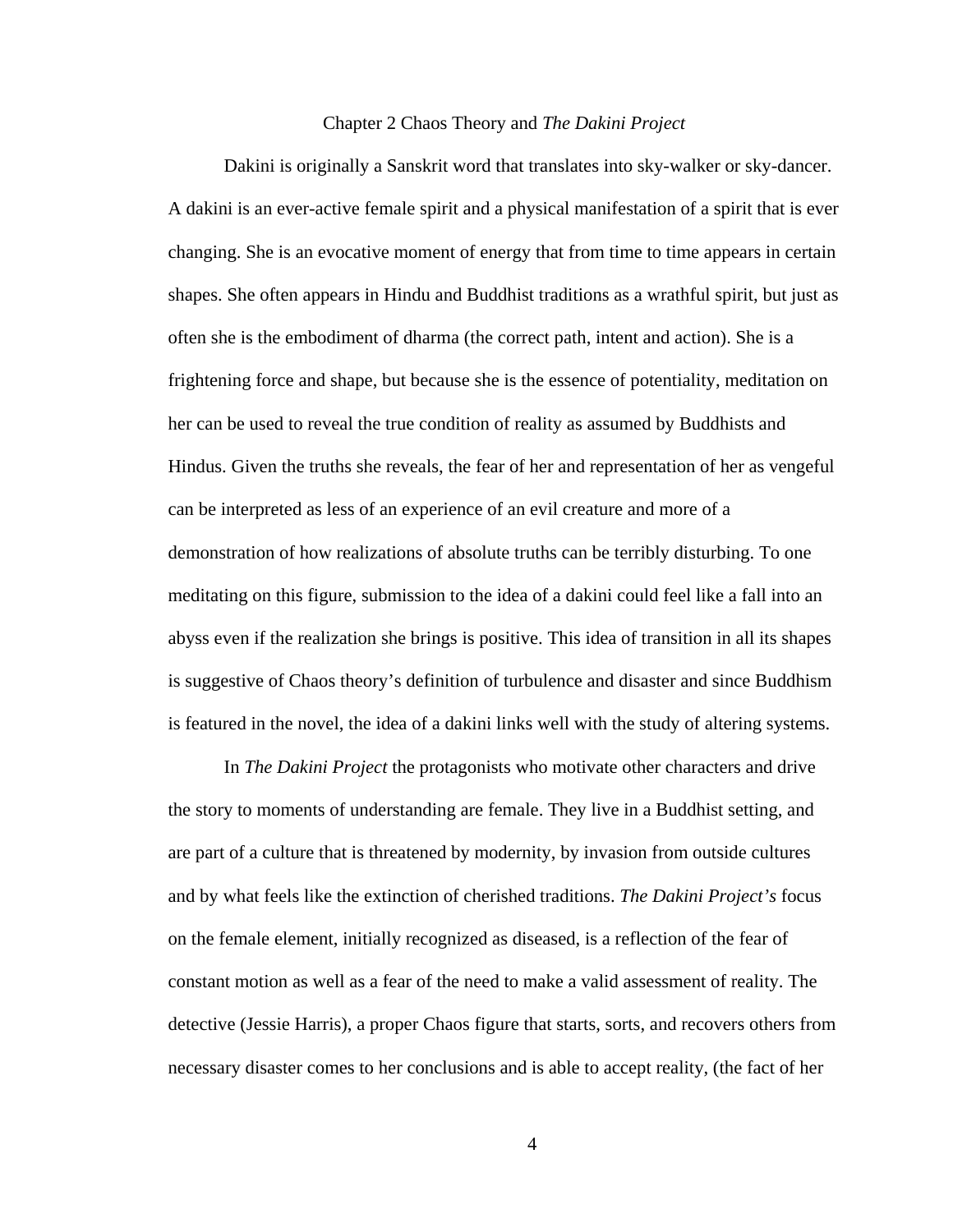inevitable death) when she solves the mystery of the killings. As a child of the invaded and invading culture Jessie will represent the fractal view of the difficulty of social evolution that is altering Nepalese society.

Because novel uses Chaos theory to assess to idea of catastrophe in terms of emergence rather than disintegration, the shape of the mystery is untraditional in that the answer to who the killer is will be less important than how each character's perception of valuable knowledge and necessary power is misguided. The aside moments in which characters describe their justifications will prove to be moments in which they have actually expressed how little they know and demonstrate that they are in reality, blaming the wrong butterfly effect. The murders, that seem to be unconnected events, are results of change that needs to happen as well as evidence of a rot in the existing social and belief systems that trained the killer in this story. The core mystery and the fact that the murderer is Marie, the detective's child who was raised in the living goddess tradition by her aunts, Buddhist nuns themselves, is meant to reflect on the Nepalese tradition of the living goddess, and the worship of Everest and other Himalayan aspects in the shape of goddesses. The inclusion of these ideas gives us supernatural forces that provide no certain recognizable structure unless one stops trying to cage the idea of the divine with ritual and a definite viewpoint. Buddhism dovetails easily with emergence. The idea of constant, seemingly brutal change, the idea of the karmic machine that redistributes good and bad results aligns with an idea of change in which rupture becomes a positive transitional mode.

This idea of feminine as divine is countered during most of the story by characters that believe they are following the old ways out of respect and that they are protecting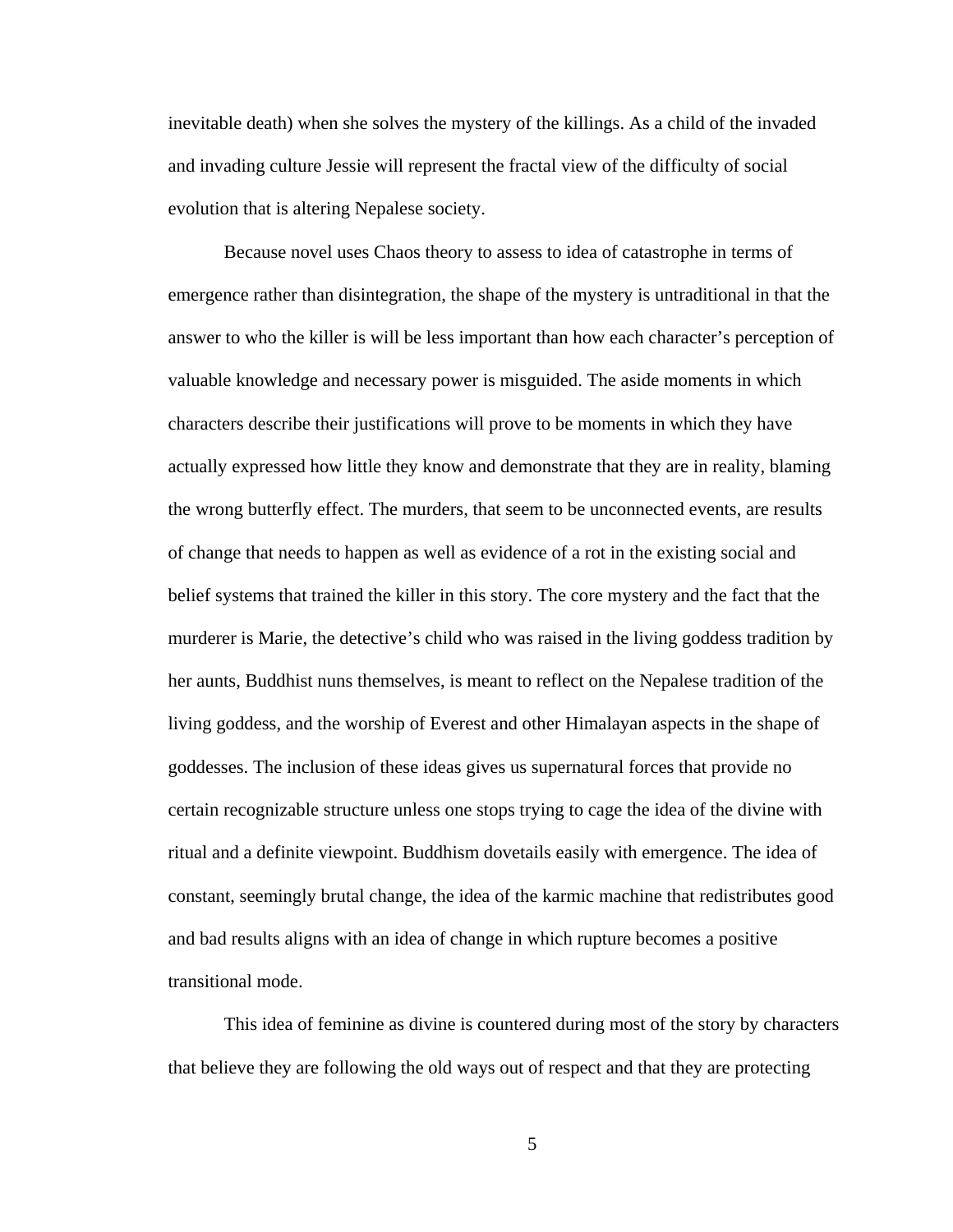their culture from total erasure when they recognize the women as causes of rot or as rotten figures. The cast-off holy woman, Jane, is one of these as is Marie, the ravaging, aged-out living goddess. Characters who try to live according to rigid rules of order, Alex, Jessie's boyfriend, Jessie's parents, and Marie's accomplices Prakash and Amal will be revealed as individuals fighting necessary change because the demented states they know seem like stability to them. Characters caught in between, such as the Tahru tribe, will be visibly crippled and seemingly crushed by the transitions everyone needs to make in order to caste off the damage started with bad acts in the past that have resulted in a crippled hidden society that itself needs reinvention in order to thrive in the new world Nepal is becoming.

The urbanized element is not just Kathmandu where change seems to be destroying culture, environment and perverting traditionally nurturing relationships. The city making impulse is also evinced in the encroachment of cement and steel in the form of buildings, hotels, bridges, airports that are now sunk into the Himalayas from Lukla (the last airport between Kathmandu and the mountains) to Everest, and in the way traditional agriculturally based villages have been transformed into tourist stops. The setting in the edge of the world is also emblematic of a stepping off point into wild wide unknown areas that are psychologically and physically dangerous places.

Jessie, the detective, is not initially presented as the Chaos theory's cognitive intruder but intuitively she will develop. During what will be revealed as her desire to escape acceptance of death, she will drive towards a perfect understanding of emergence that will then affect other characters in her own "butterfly effect." She will follow the winding path toward revelation by tracking those tiny movements that tend to grow and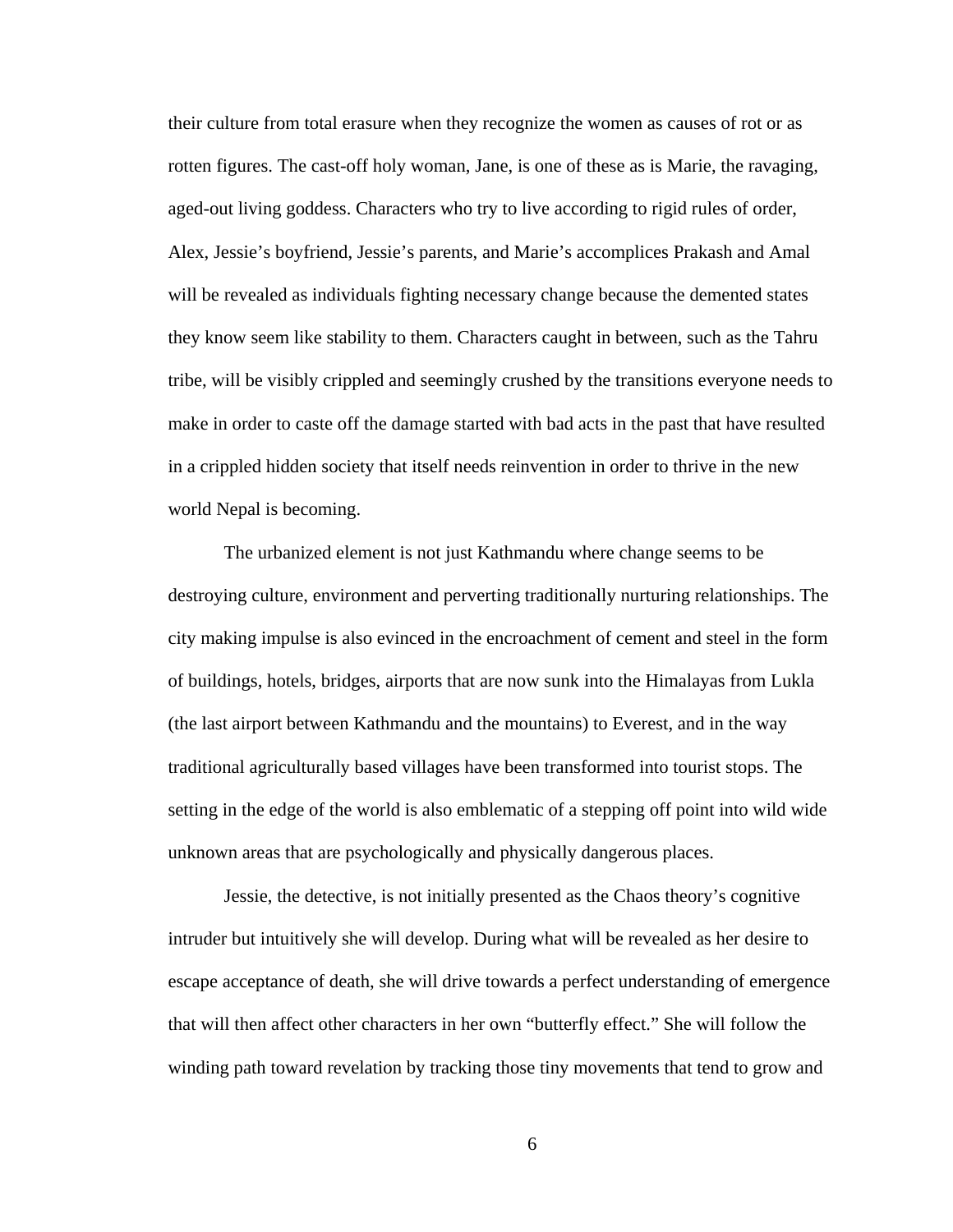create the disasters she will be blamed for starting when she returns home. These disasters in their turn will be redefined as the transition moments that help the survivors bridge the gap between the dying past and the new social systems and belief systems they will need to accept in order to continue. Jessie, both the source and the interpreter of disorder, will be sent whirling away into the lost space she has feared for so long but with an understanding of the journey that allows her to transition into the unknown with a more commanding sense of peace as she heads to a place she now knows is not the end game.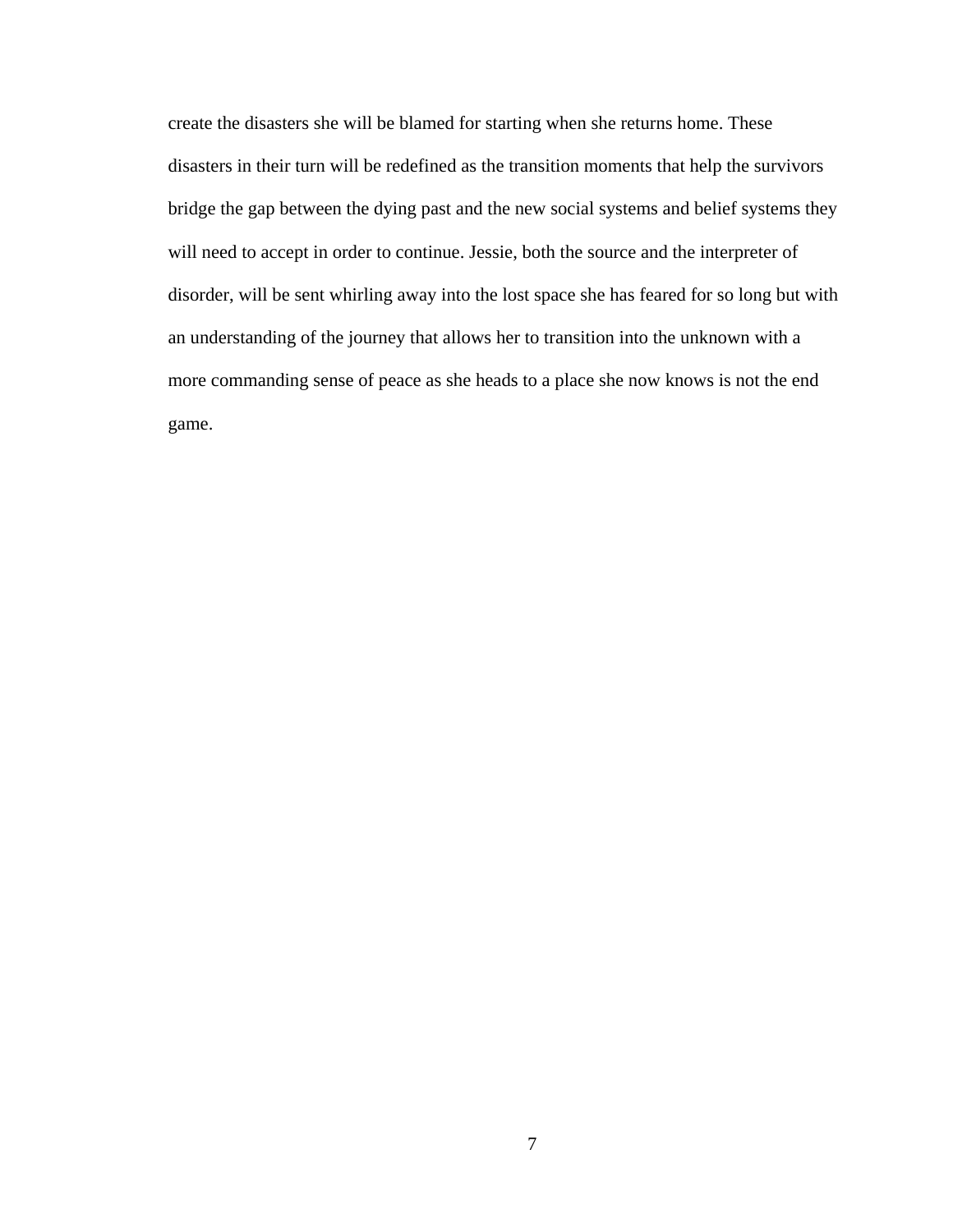#### Chapter 3 Tracking Chaos Theory in Detective Fiction

A certain type of detective fiction relies on deductive wizards, has plots that fester in the wounded ways of darkened city streets, and has stories that are inhabited by fractured and frightened people who play the roles of predator and prey in ethically messy worlds. The stories begin in disarray. This genre has Victorian founders, Poe's Auguste Dupin and Conan Doyle's Sherlock Holmes. Their descendants are the "hardboiled" American detectives, investigators coping in societies where urbanization and modernity contravene community. The settings are hard places that seem more like mazes than home and command spaces where changes seem to create societies where more people feel like cast offs than connected members of a comforting collective. This particular cluster of detectives is characterized by a profound and personal sense of absolute justice, rationally achieved and the sense that they are by nature, creatures in flux. These characters do not sit still well.

The bad guys in these stories are born in the city and work at the ragged edges of their societies' changing values that allow them the freedom to operate and sometimes to escape punishment even after they are known. Often they have been exposed to other worlds or classes of people that allow them to consider the stricture of normal behavior as frangible and so, examples of free spinning pieces of society they wheel about and create damage. In the Victorian settings the criminals tend to be vagrants, travelers and villainous outcasts who may not be recognizable as such depending on how well they can pretend to be civilized. Poe's criminals are a sailor's orangutan (maybe we blame the sailor too; he corrupted the ape in the first place), a corrupt political official and a set of skills that shapes a killer who knows his way around the docks. Doyle's villains run the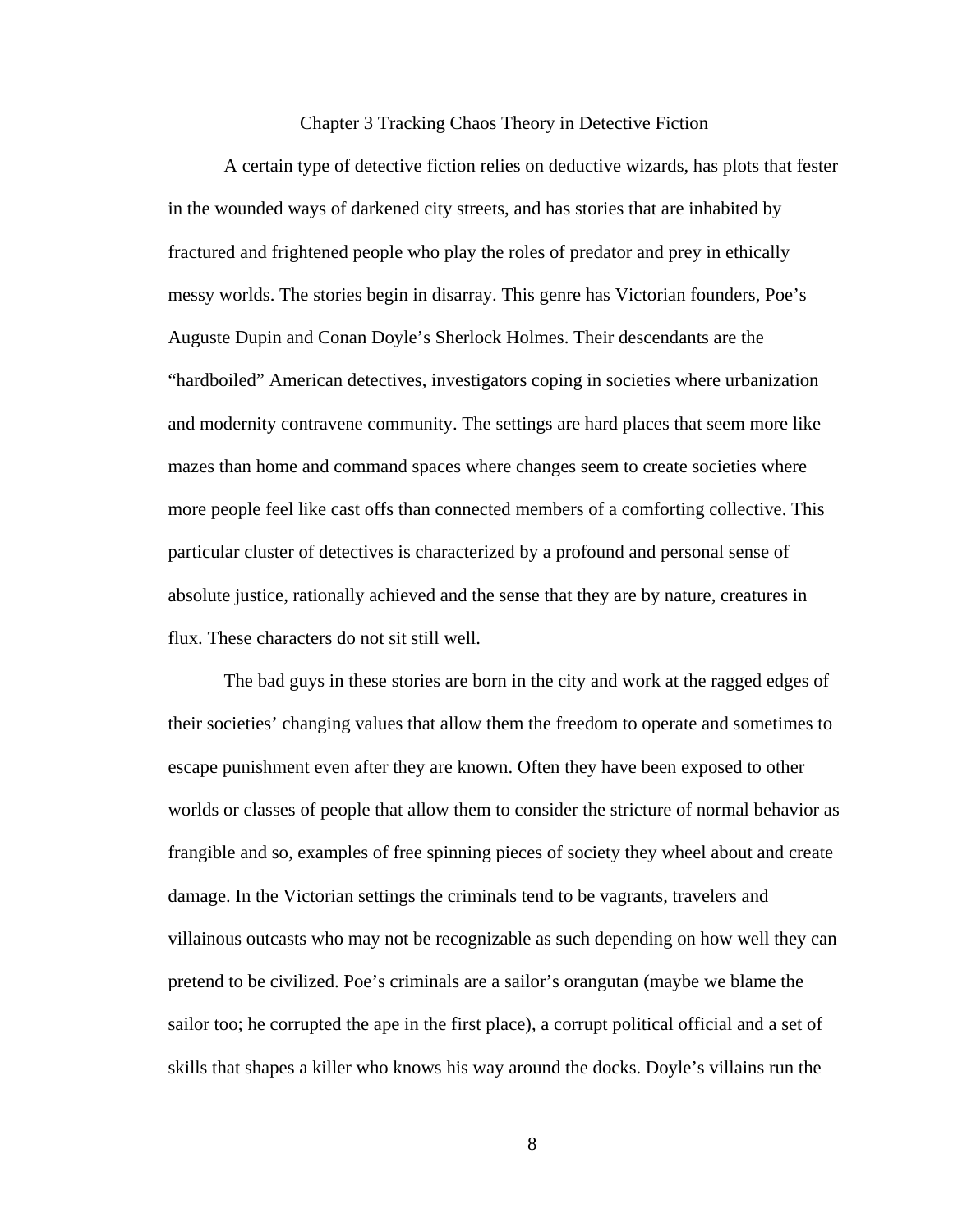gamut from arch criminals, and well polished gentlemen with pitiless hearts like Professor Moriarty and Charles Milverton to men like Grimsby Roylott ("The Adventure of The Speckled Band") a crude monster corrupted in India, Jephro Rucastle ("The Adventure of The Copper Beeches") a smiling sleaze, and John Clay ("The Redheaded League") a street thug. The hard-boiled villains from the American authors are a range of wealthy perverts, gangsters, corrupt politicos, bad cops and middle class losers falling further down the social scale when the dirty games they play backfire.

Though all these stories span a substantial period of time, they share a literary social moment in which their fictive societies shaped by a constrained sense of decency that applies differently to different social classes are being tested by periods of social transition in which bad behavior thrives and when social changes, perceived as evidence of impending chaos, are warded off in the name of order and traditional values. The Victorian Age and the hard-boiled novels describe times when many members of society are recovering from wars fought overseas and when home front social networks are being beaten about by industrialism. Peacetime or winning is being celebrated, while the needs of unhappy people who cannot recover from the traumas they have endured are ignored. In these books, to be out of step with the rules or, to be gay, the wrong ethnicity, promiscuous, drug addicted, or to have the wrong political sympathies can result in prison terms, death, or place someone in a category where they can be victimized without recourse. Order on the surface is served. A prevailing sense of law and order keeps the peace, but when the repressed darkness of citizenship bubbles up to the surface as criminal moments it raises questions about real decency. Further, the crime's existence posits the notion that an orderly society is a kind of mirage and that actually crime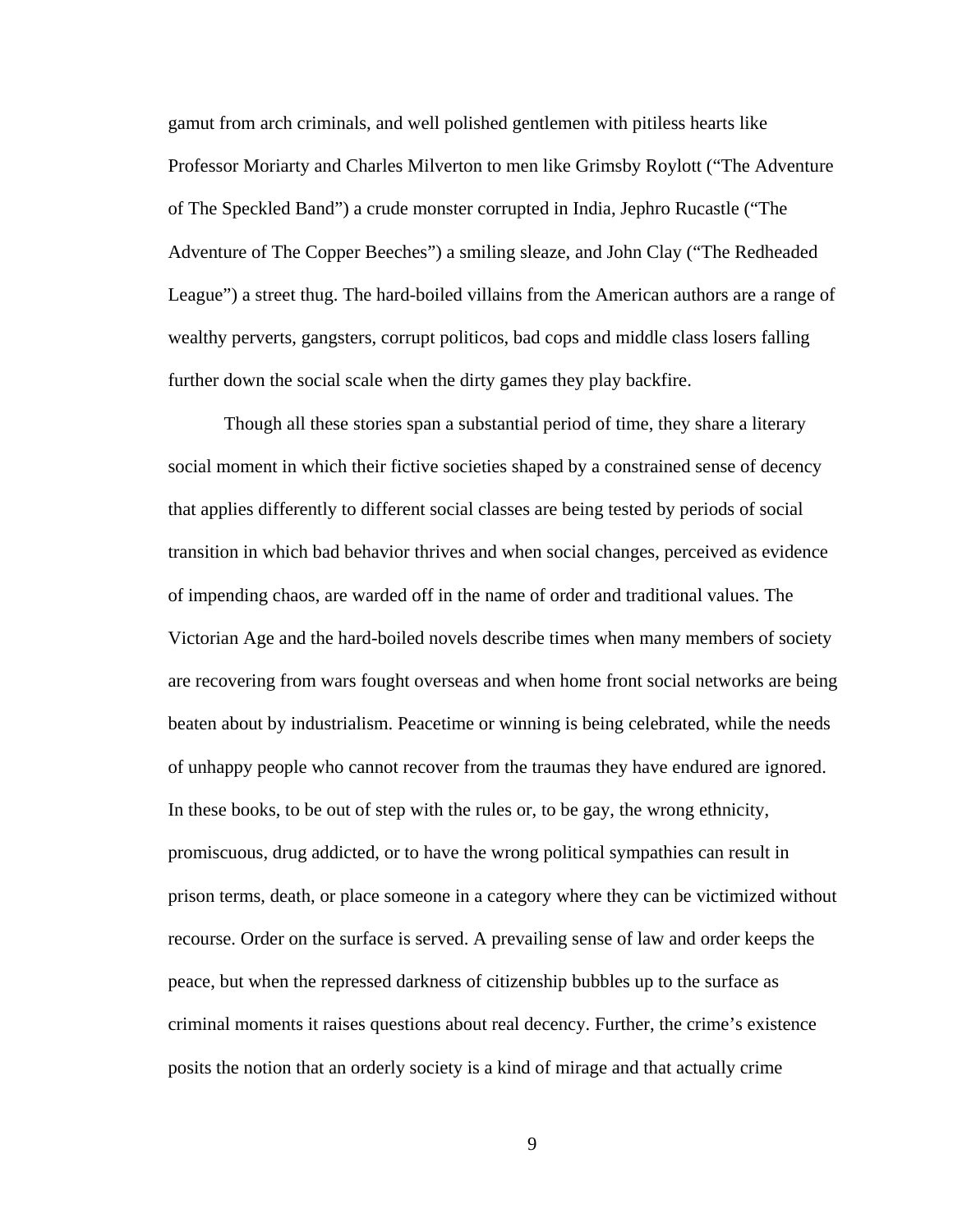mirrors or uncovers the true nature of civilized existence as much as an orderly sense of justice does.

This legacy continues on in some of the modern fictions with the same lines being drawn particularly in the outskirt areas. These can be practically isolate places like in the Himalaya (Nepal and Tibet provide the backdrops here, as does a Buddhist sensibility) where enduring cultures being wiped out by modernity or a modern enemy intent on erasing old cultures in the name of progress and conformity or orderliness. They can also exist in the twilight zones of war torn countries where ethnicities and identities are in total flux in the aftermath. Post World War I and World War II stories in particular work in these settings. In the mountains, the invasive society claims territory by building over natural surroundings, cementing over the pastures and resurfacing if not tearing down ancient structures in order to build prison camps and cement block offices, bringing the city to the countryside. The resulting rupture creates nightmares that infect both the victims and the victimizers. It is the inevitability of tumultuous transitions the rules are trying to resist, the crimes are evidence that change cannot be totally controlled and that order is an indecent lie that corrupts everyone.

When the detective arrives on the scene, <sup>1</sup>he begins assessing the disaster by using what he already knows about human nature and extrapolating from the circumstances in view. Seen as someone who is meant to restore order, he is asked to find the disruptive villain, cage him or kill him, and then allow the rest of the pretty people to roll along the orderly well-trimmed path. He is a mindful character not just smart, but someone who is totally aware in the present and able to view crisis as dispassionately as humanly

 $\overline{a}$ 

<sup>&</sup>lt;sup>1</sup> Until a better way appears "he" means to include "her."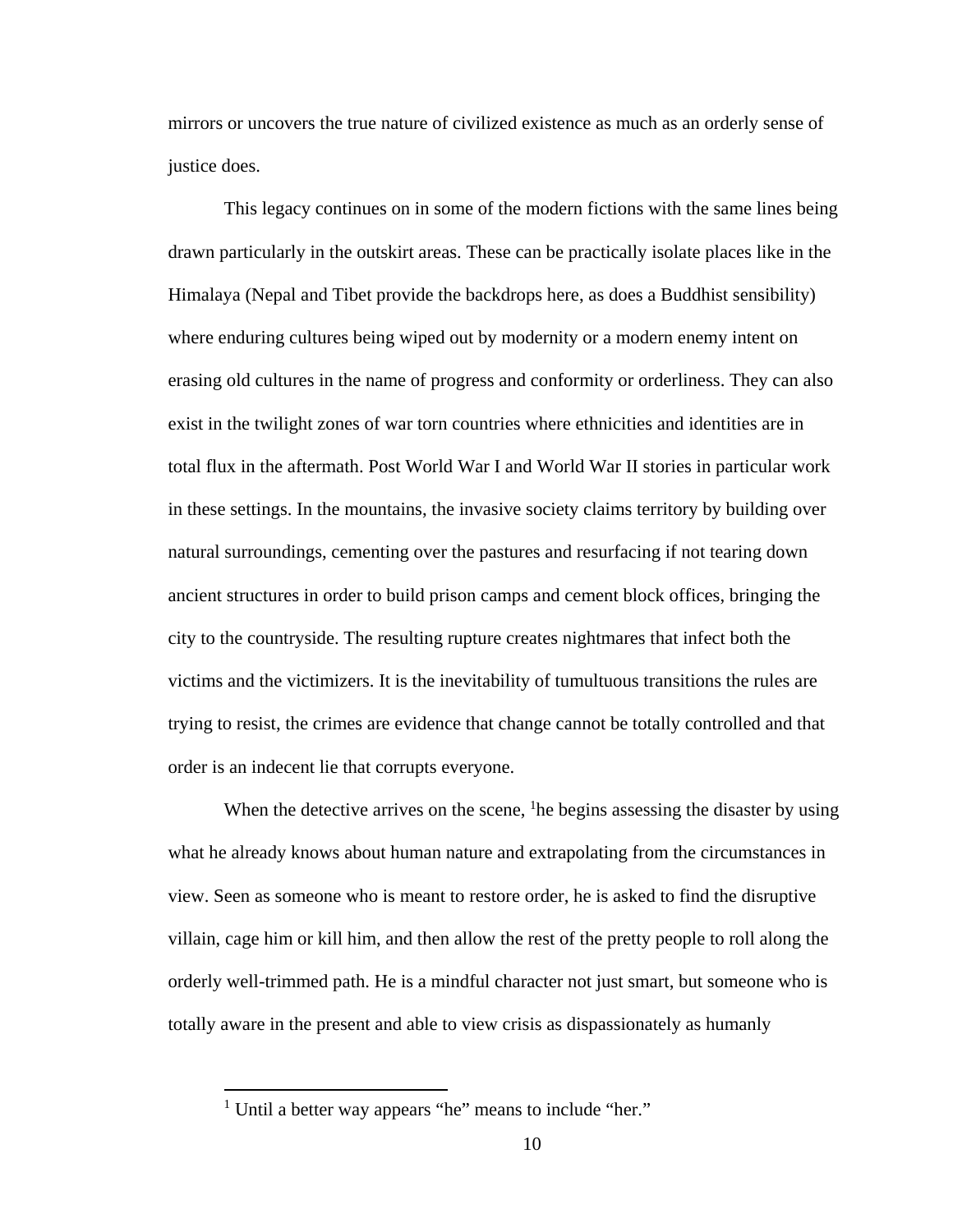possible. Mining memory and imagination, the primary tools of his trade, he fashions patterns as he tries to understand behaviors and consequences that seem beyond comprehension and out of control. This mindfulness, used to create meaning, shaped by an impulse to reflect, collects and expands on information in an ordered manner and insists on order. The danger of this process is the detective's human tendency to create order where none exists. Further the detective himself is a source of messiness and intrigue. And because existence and the social fabric meant to keep disorder at bay in these stories is as chaotic as it is orderly it is necessary to investigate how disorder is part of order in order to fully understand what is happening in the murder mystery. If you envision the detective story as a study of evolving systems, of people moving from one set of circumstances and senses of self to another. If you see the societies in these stories as entities resisting transition that naturally occurs but that is also being promoted by the crime at hand, and the relationships in these stories in states of flux then a study of detective fiction in terms of dynamic system's theory becomes fitting.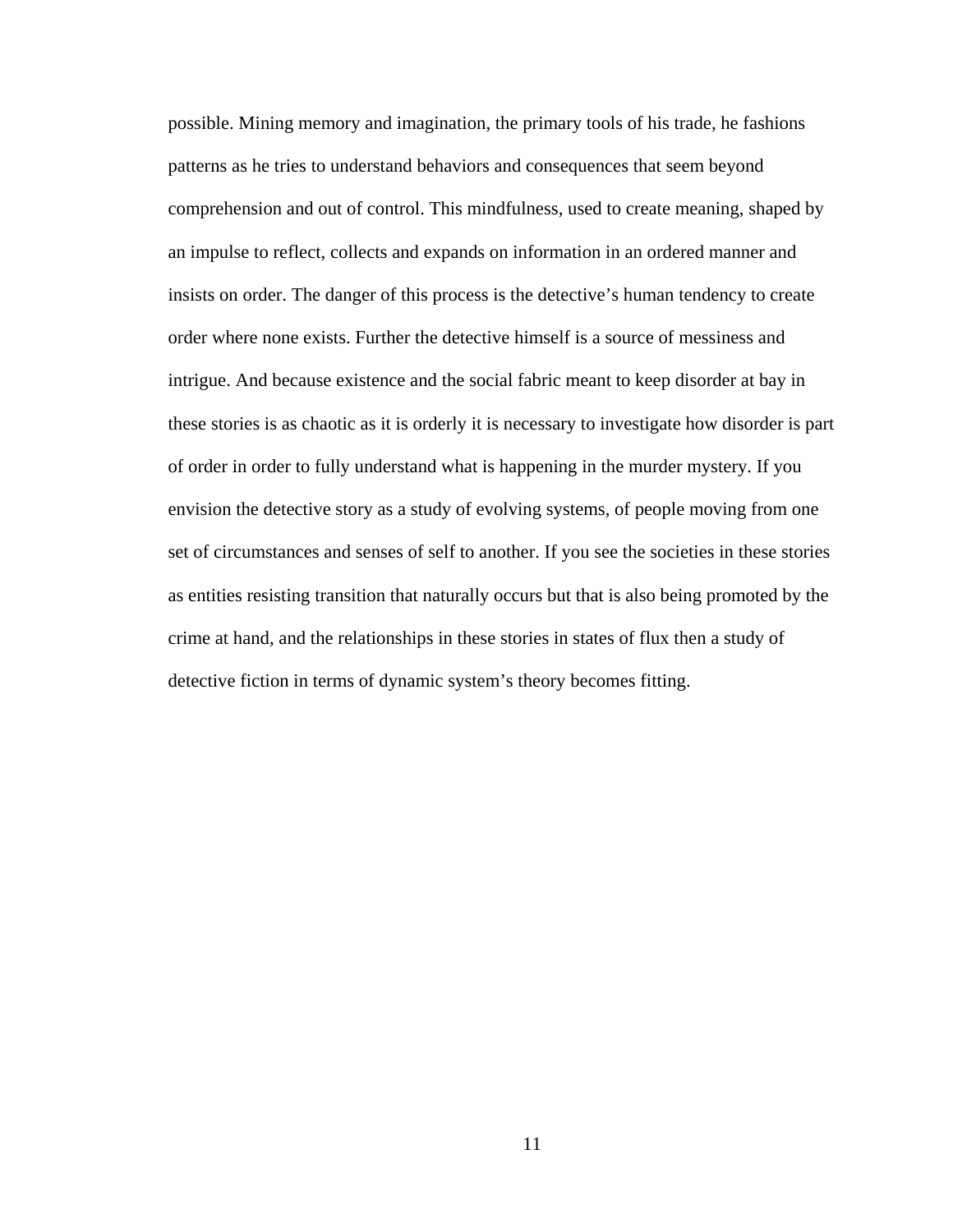The scientific theory has more than one name: Chaos theory, Complex Theory, or Emergence. It is a study of system dynamics in which chaos is defined as the link between stable states instead of a disruption. In his view chaos is how systems shape shift in order to survive in ever changing environments (Briggs and Peat, *Seven Life Lessons of Chaos 16*). So, a tornado is less the break between stable weather systems than it is the malleable space in between that allows for the alterations that permit stable states to convert. And according to Chaos theory, it is possible to track the dynamics of unpredictable events in order to locate their causes and results. By this standard, a murder in a mystery, though a sad event is also a break in a bad system that allows for the flux in which healthy change can occur. And as a result, individuals, smaller dynamic systems existing inside complex social systems, will grow because the trauma encourages healthy transformation.

This understanding of social and individual evolution is not new in the literary world. Development from an unruly state to another more compacted one (materially and ideologically) is the soul of creation myths. The Vikings called pre-existence the Great Abyss. Christian, Judaic, and Muslim traditions describe a formless void. Apache traditions call before-time darkness. Ancient Egyptians believed that Ra emerged from the primeval chaos (Nu) to create order (existence). Though theses stories define chaos as the untamed, illogical space that should be avoided and contained, disorder can also be seen as the essence of unmediated disaster that occurs between creative moments. Therefore, in these stories death, the penultimate state of unmaking for mortals is also a necessary moment of change in the material world.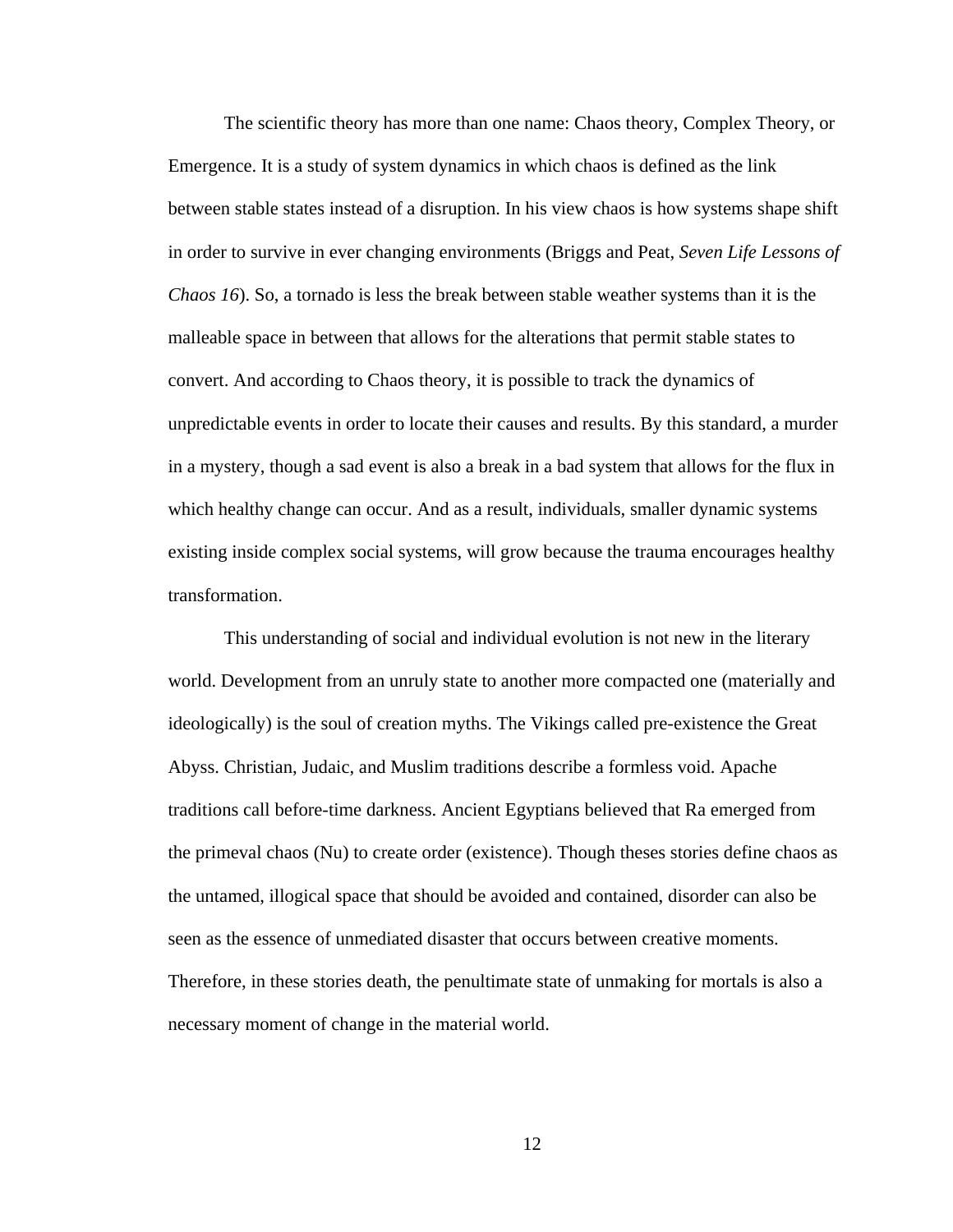When scientists tried to tackle this ideological trend, they battled shadows. Chaos theory was not named as such until the 1960s when meteorologists and ecologists melded the concept of sensitive dependence<sup>2</sup> with mathematicians' problem of  $\delta$  nonlinearity. (Both ideas depended on the notion that causation existed but could not as yet be tracked). The result was an understanding of systems that defined chaos as an unpredictable dynamic shift that was shaped by repeating and untraceable events. Because science requires that a valid theory be based on experiments that repeat results, the study of systems comprised of unpredictable events was relegated to an abnormal category and shunted away. Scientists who tried to publish papers on what came to be called the "butterfly effect" (Lorenz, Edward) found it difficult if not impossible to publish, but the theory never vanishes completely from consideration.

In fiction, chaotic aspects of human nature are usually described as destructive. Victorian monsters were human beings distorted by passions to a point of total dissolution. Addiction and insanity are failing aspects of weak people. Dishonor and failure to conform are signs of abnormal behavior. Anti-heroes and villains are individuals who have been destroyed by their inability to see past disorder and have fallen into sick mental states in which they commit the bad acts that cause more disaster. Inside and outside of detective fiction these characters abound. Because these mad/bad guys cannot get in synch with the positive aspects of ordered society, they throw their lot in with the view of total destruction and seek the order achieved by total erasure.

 $\overline{a}$ 

 $2^2$  A small change at one place in a deterministic nonlinear system can result in large differences in a later state. (Campbell, Nonlinear Science from Paradigms to Practicalities).

<sup>&</sup>lt;sup>3</sup> Nonlinear equations are difficult to solve and give rise to phenomena like chaos, where simple changes in one part of the system produce complex effects throughout. A nonlinear system is not random. (Campbell)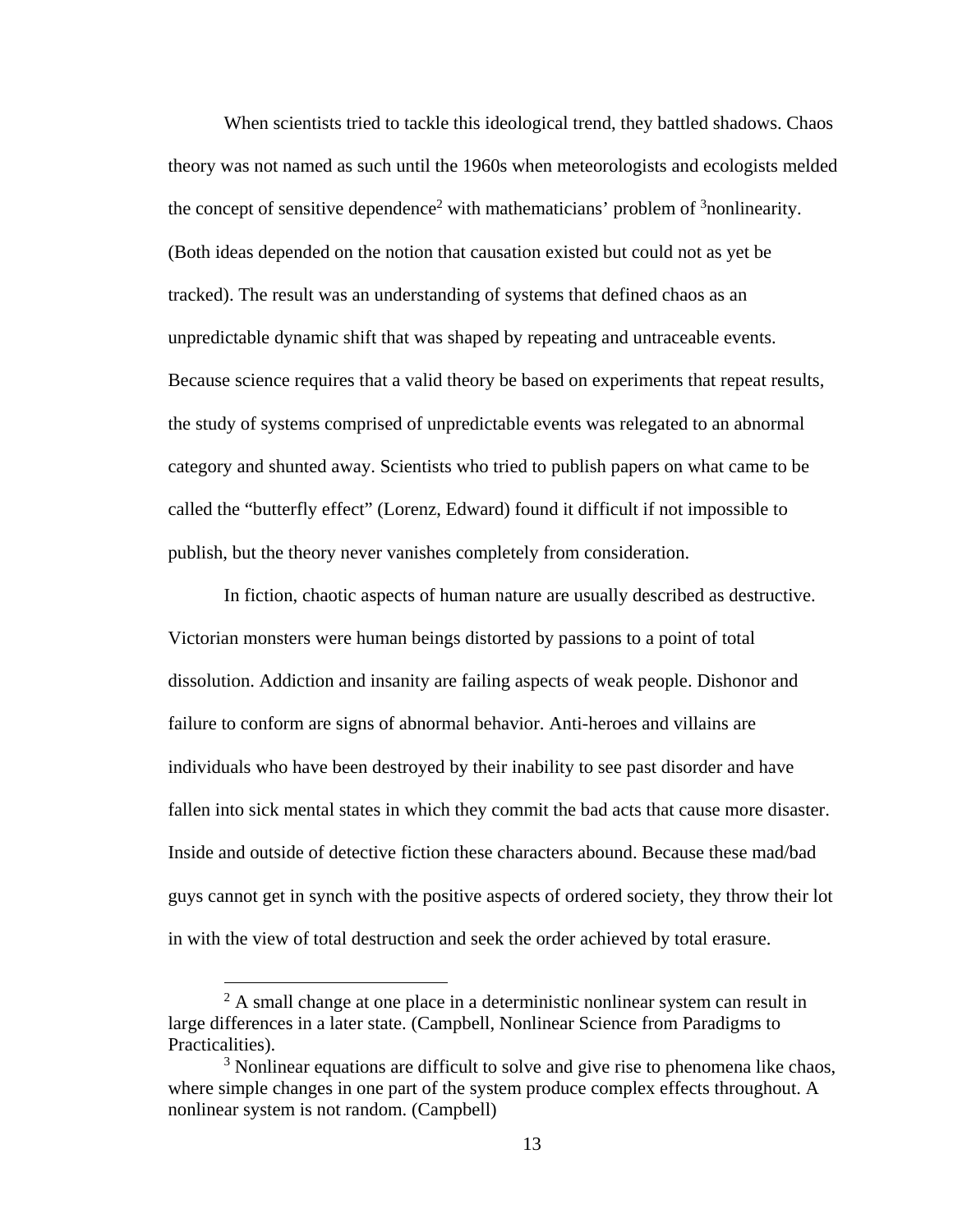Twentieth century authors include the unconscious and psychological aspects of being alive in their understanding of human motives- aspects that make identity, progress, and purpose harder to categorize because knowing the human psyche requires an understanding of relationships in flux with other relationships. And, after Freud and his fellows make their ideological contributions, people become a sum of analogous connections that require the ability to judge human beings as creatures comprised of ordered and disordered elements. In terms of human development, the chaotic state is redefined as a positive state of change instead of an unraveling. It becomes the order of the day for creatures that need to evolve in order to adapt to the varying state of the world, society and self that are constants to existence. Chaos then becomes a state with rules of its own that makes it an interconnected part of existence as valuable as order and order, then becomes part of the state of flux we call disaster (Peat and Briggs *Seven Life Lessons of Chaos 28*). In sum, the study of Chaos says that complex systems shaped by forces within and without, require violent shifts in order to achieve stable structures. Forces encouraging stability and destruction and that drive systems to transitional points are called bifurcations. And so change that feels like destruction is really the continuation of a system in which forces are being realigned to suit a new environment (Peat and Briggs *Seven Life Lessons of Chaos 28*).

In terms of detective fiction the understanding that disorder is part of a positive state of affairs allows for the reassessment of the murder mystery and its protagonists. Detectives become the "cognitive intruders" in their stories. As individuals of complex vision, they step into story after death, chaos' prototype, has been inflicted on what is usually a sickening society of individuals in need of assessment. Focused on the worst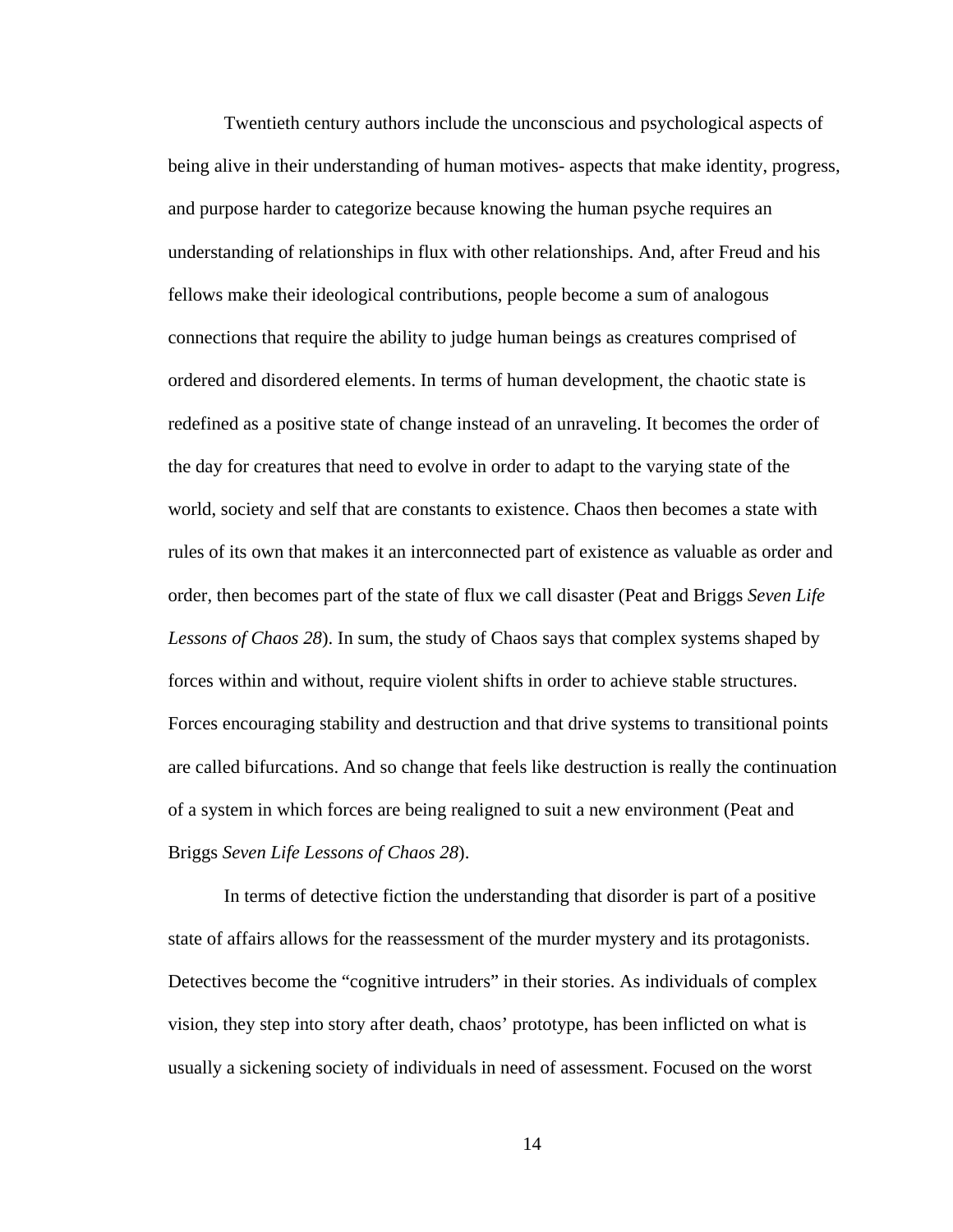mortal disaster (the absolute disintegration of the individual), detective stories seek answers to the disrupted order and stability of social systems. The detective seeks her/his answer in the form of a toxic individual who threatens other characters' sense of safety and who with her/his dastardly acts, has revealed failing aspects of system that are more unworkable than they seem. "'Well,' she said, exhaling a sigh capable of loosening decades of emotional knots, "now the voices are completely silent." She gave a short laugh as tears streamed down her cheeks. "The voices have ceased, they're gone," (Olsen-Adler, Jussi, *The Absent One*, p. 398). Kimmie is a wilding killer that the police been hunting for decades but once they find her they discover she is actually a means of purgation. She comes from a society of successful men who predate and destroy and seemed civilized. And it is not until this killer tears apart their world and the world of her victims with her bad acts that their reign of terror can be stopped. And so the mad voices in her head are echoes reflecting a bad world in which she only seems to be a vicious component sprung from a vacuum, while in reality she is the result of the ordered society that hid other crimes and made mangled minds like her own. In the hard boiled tails the villains hide everyone's secrets and spill them when they explode into violence. "The days were taking him apart and making him over...He had no idea how long this would take or what the whole experience would do to him in the end, but he was enjoying how his hunger was unmaking them all," (Idol, *The Dakini Project*, p. 267). The villain either coming into his own or unraveling unlocks the poisoned nature of all his companions.

The reason a detective story in particular demonstrates Chaos theory is its insistence on the view that without the preeminent question of solving death's questions, there is no point to human existence. In terms of emergence dynamics, the detective (an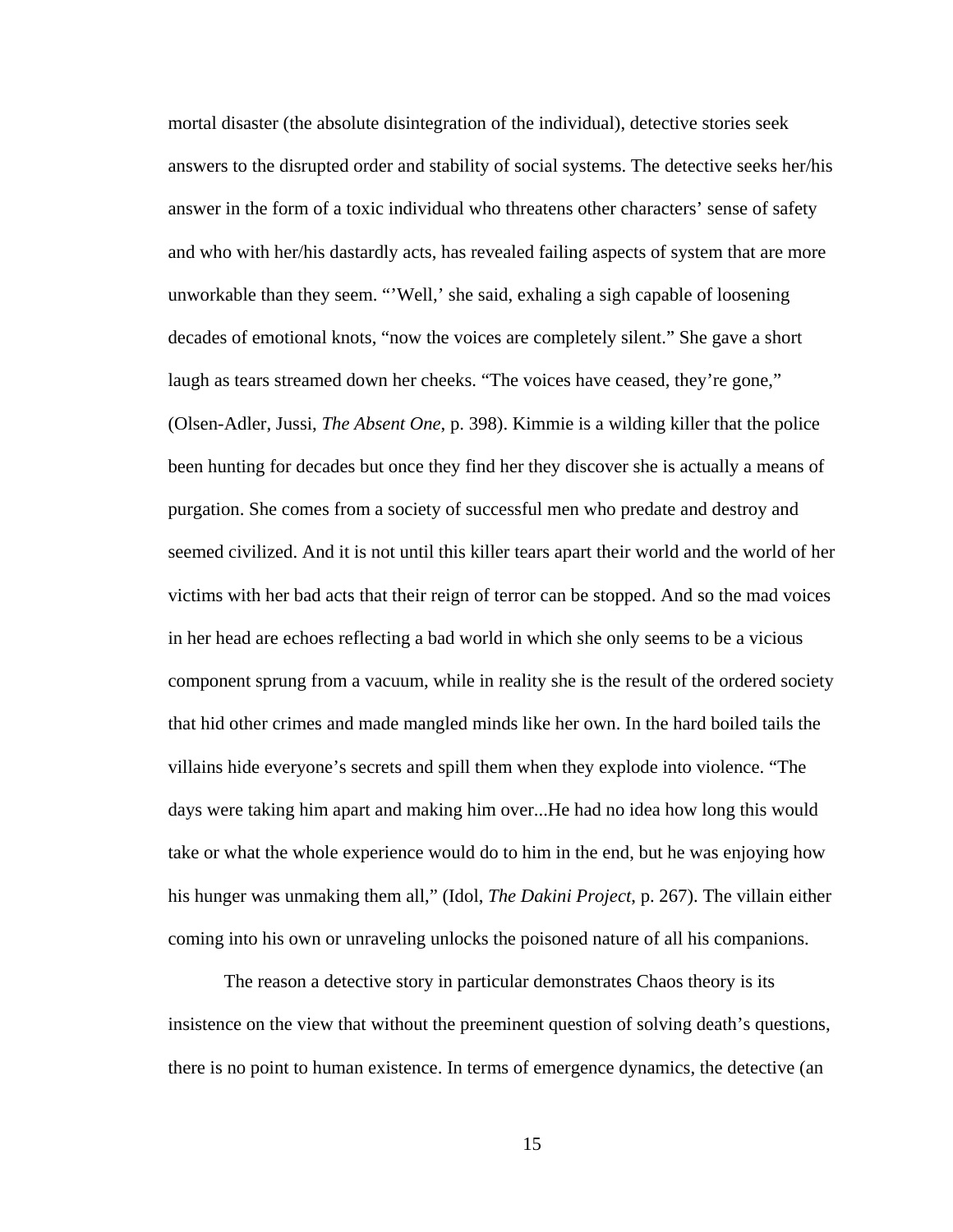intruder) will resolve mysteries of other human behaviors as he addresses the murder. He will come to understand the dynamic aspects of the human relationships being investigated and will reveal how they are shaped by interaction and environment. He will discover the attractors (that subset of states that encourage stability or force destabilization) and place them into a theory that fully describes the disastrous events at hand. He will recover knowledge that will force reconstruction and encourage understanding of the processes that drive characters within the text. An outsider from the start, this intruder will also further disrupt the sense of system stability by questioning all aspects of relationships between the characters he is investigating. This intruder will become her/his own type of strange attractor forcing changes within the lives of the people he is investigating in order to discover exactly what the limiting attractors of the systems are. He will be an intentional chaos bringer. "The way to solve it is to muddle around in it and disrupt everyone's lives," (Parker, *Paper Doll* 11). To this character, cognitive dissonance, belief in co-existing contradictions, is a necessary aspect of living creatures. When he introduces more dissonance into the system in order to watch it readjust, it is because he knows that disorder forces change. "All I have is a tin of ashes and a feeling like the world is going away if I don't do something right. Something noisy" (*The Dakini Project*, p. 264). He will discover that death is in fact not a disruption of the system but a stabilizing aspect. He will see the city of souls he needs to understand from a multi-dimensional state. "They soon find out that I am aware of what every single unwed person knows—that the world is always a little out of focus" (J. D. McDonald, *Pale Grey for Guilt*, p.14). Substitute people for planets and you see J.D. McDonald's detective (Travis McGee) looking at the mix of people and powers with a galactic view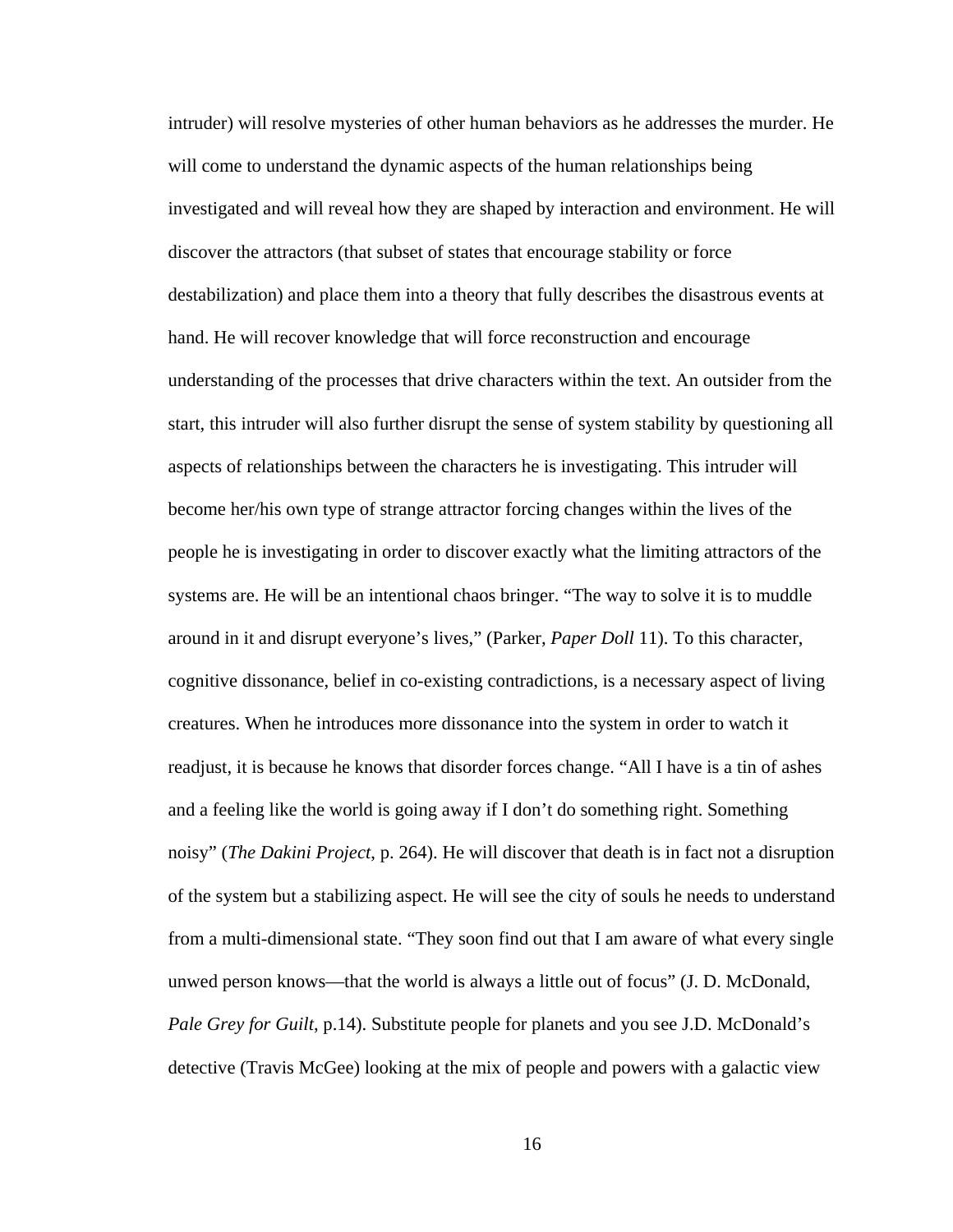of pleasant inevitability that only he sees after he solves his mystery. The journey often helps the detective grow too.

The girl as the cause and effect of disaster is a common trope, particularly in American detective fiction. She does not have to be evil, but she can be. In *The Dakini Project* the girls are the victimized children who won't disappear and so are further sources of disaster and many daughters in these stories are often twisted but not horrible human beings. Hammett and Chandler make her the mother, daughter or girlfriend who hates, who drags men into hell with her anger. Ross McDonald, another hard-boiled author, makes her the insane parent or lover who prompts her sons and husbands to commit mad acts they would never consider without her presence. Robert Parker the author of the Spenser series and a disciple of the Raymond Chandler style of detective fiction makes use of this trope himself.

"She was crazy when I met her, DeSpain said. "Only I didn't know it. She doesn't seem crazy, you know" (Parker, *Walking Shadow* 268).

"Yeah," I said. "[And] she went through Port City like a virus" (Parker, *Walking Shadow* 280).

The girl starts ripples in the water that become tidal waves. Evidence that evil exists because one way or another she causes evil, she whirls through lives causing death and disaster like a hurricane. Sometimes the villainous source is a guy. Preston and Child's Special Agent Pendergast's brother is a super criminal. Auguste Dupin's killer is a sailor and an ape. Jacqueline Winspear's villains are mentally broken by war. In Eliot Pattison's Himalayan mysteries the killers are sometimes monks torn from their spiritual roots by violence who then roll malevolently through their own communities. One way or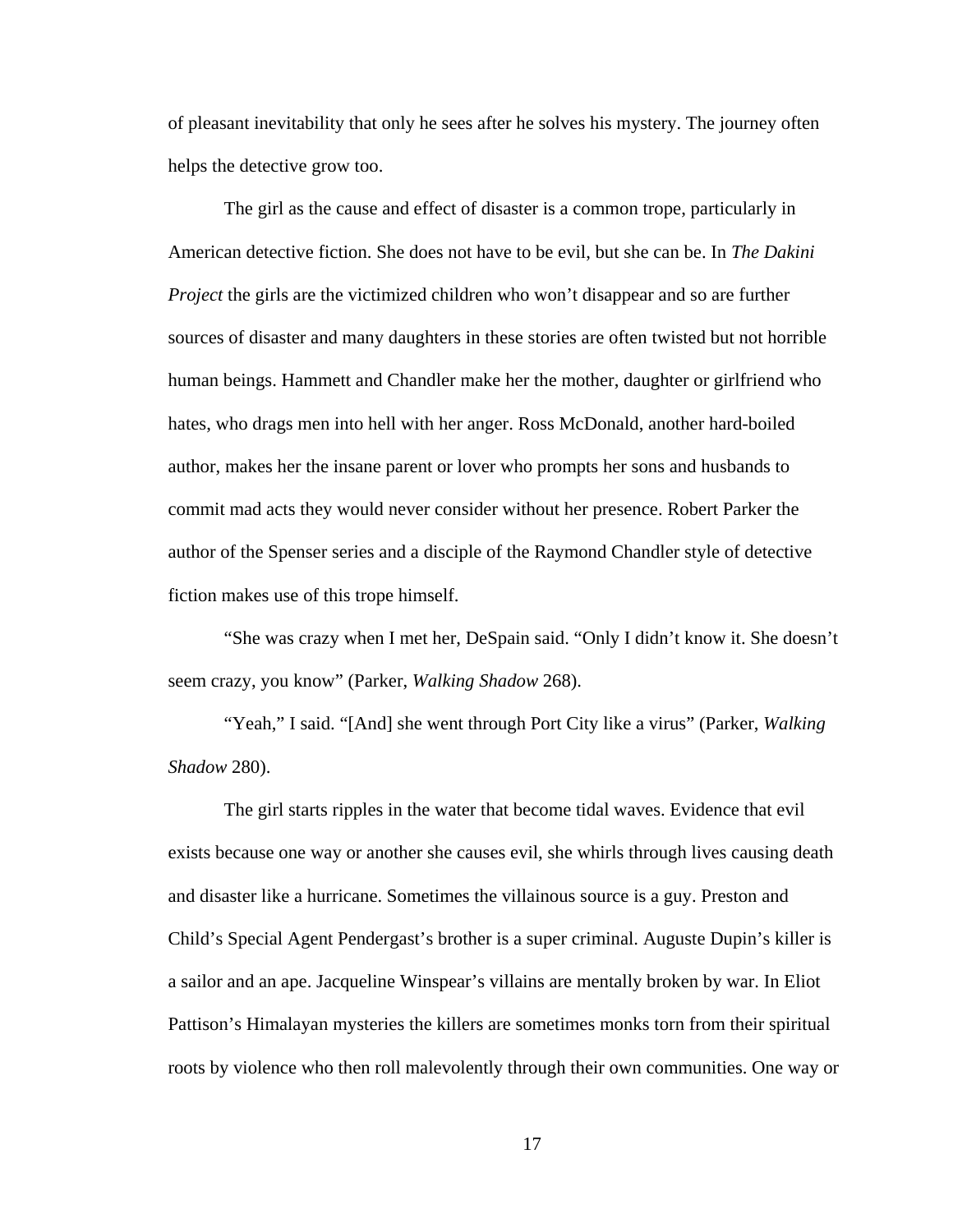another, killers are odd men out. The traditional view is that when scoundrels kill they force investigations that bring secrets to light. The investigations and the deaths cause trauma that make working social structures to fail and disrupt productive lives. But from another view there is an alternative interpretation. Like storms villains bring disruptions that cause pain, but they also root out what is already rotting inside the social structures that had existed previous to the murder. "The goddesses up high see this meanness…and sometimes send clouds down to fill the valleys with mists that can turn men into ghosts…To die? She asked. "To be punished or saved, [he replied] it depends on the story" (*The Dakini Project*, p. 88).

The resolution of a murder mystery is the birth of new awareness of self and society more congruent with reality. The new way or the new knowledge may not smell sweet, but it is solid ground for the moment. Disaster then becomes a necessary link in the chain of change rather than a bad break. The villains provide a community service and their existence can be seen as the result of a need for disruption without which society would fail and human beings would perish.

"I have guessed the plan of this chaos, I have re-established—I believe I have reestablished-the primordial organization... of a "complete but not false image of the universe" (Borges, *Garden of Forking Paths*, 1542). In Dr. Tsun's mind, chaos has become essential in terms of moving forward. And in order to survive in a tempestuous existence one must develop a sense of storms. The better detectives learn to track the changing tugs of powers that form darkness and have a sense of storms that is organic and shape shifting. Dr. Tsun of Borges' mystery discovers his salvation through a fractured view in which time moves in many directions all at once causing confusion and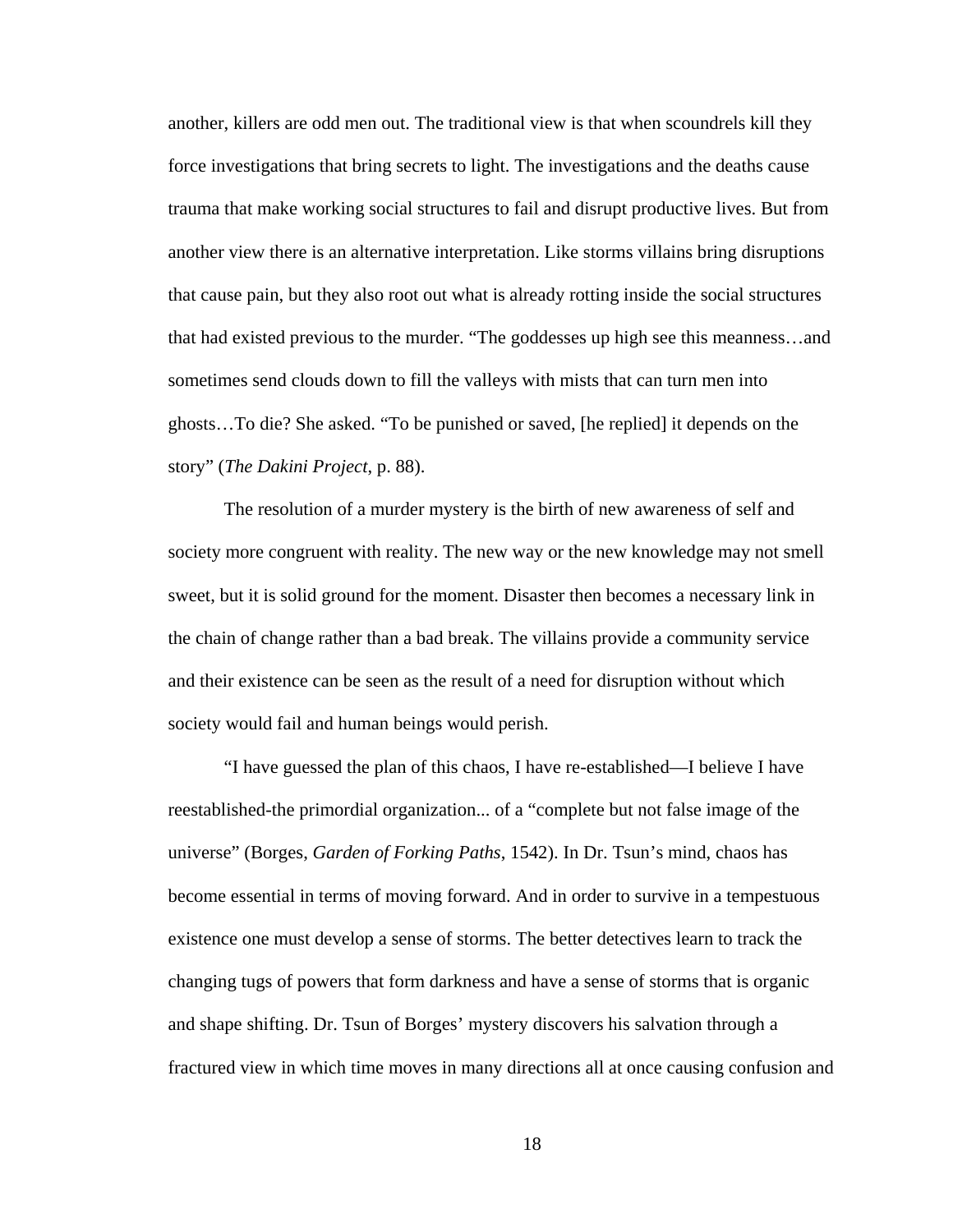resolution. It is a storm that causes disarray, but without it Tsun's progress is stymied. In the twenty-first century, chaos theorists refine this idea, but detective fiction has been working from these precepts of complex systems since its inception. This is because the detective story requires an interior, intellectual view of existence and a constant reassessment of identity. The point of story must align with the detective's spiritual and psychological growth in order to work, which requires a focus on the importance of subconscious territories that are impossible to control or completely define.

Dr. Stephen Jay Gould (an evolutionary theorist) once described the possibility of the creation of a theory that would describe what was often left out of traditional accounts of change. He offered the prospect of "A new and general evolutionary theory [that] will embody the notion of hierarchy and stress a variety of themes either ignored or explicitly rejected by the modern synthesis..." ("Is a new and general theory of evolution emerging?" p. 119). In other words, he described a study of existence that would reveal the connectedness between seemingly random events and suggest an end to, "the depressing notion that levels [of change], are fundamentally distinct and necessarily opposed to each other" ("Is a new and general theory of evolution emerging?" p. 129). This is an understanding of necessary change that occurs unpredictably in a predicable fashion instead of a view of progress based on a rigid sense of structure. Like a detective hunting a killer, Gould reflects on an ignored relationship between repeating patterns and random events. "You call on Mr. A. Nothing. You call on Mr. B. Nothing. You call on Mr. C. More of the same. A week later you find out it should have been Mr. D. Only you didn't know he existed and by the time you find out the client has changed his mind" (Chandler, *The Long Goodbye*, p. 111). Chandler's hero, Marlowe knows that he works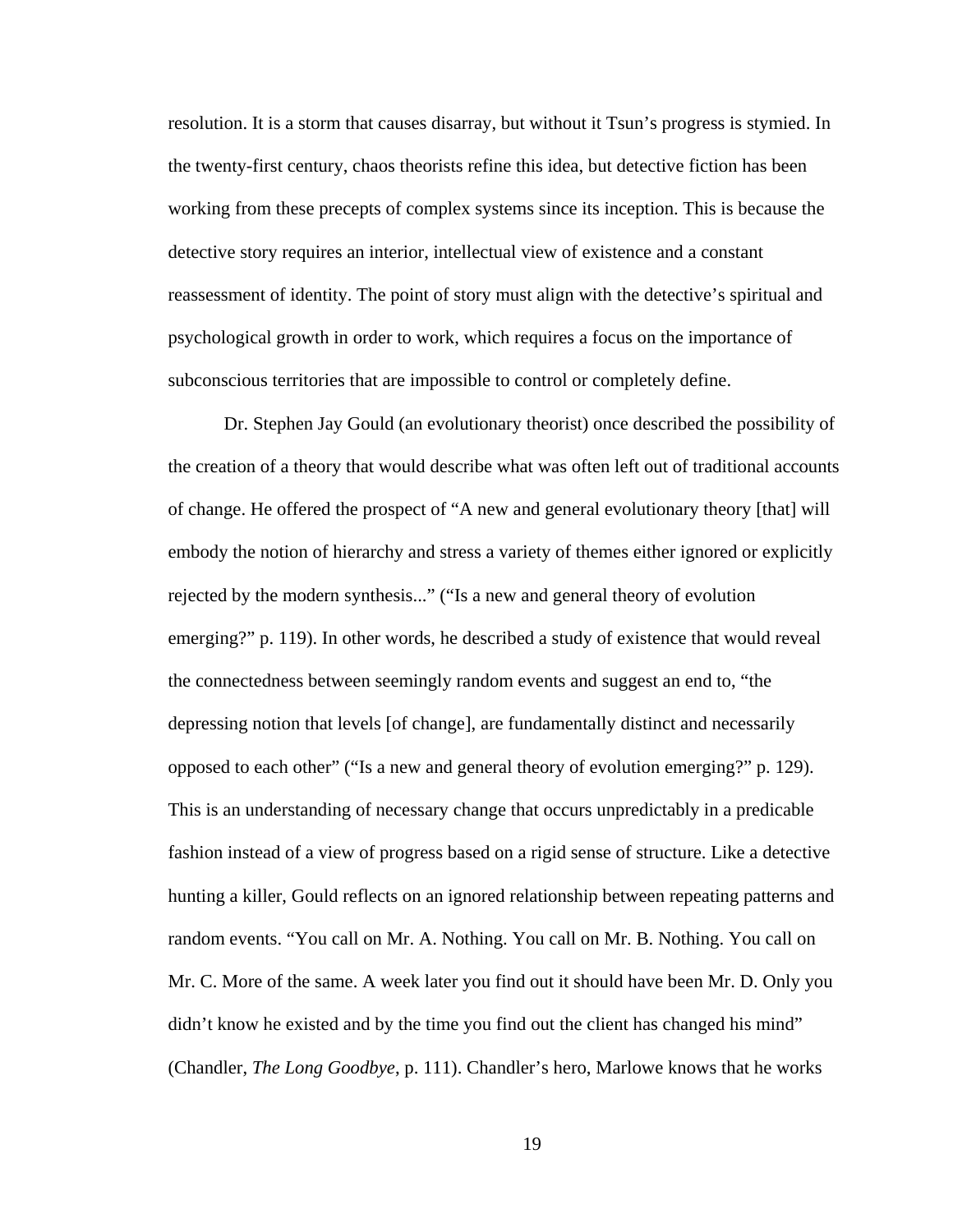with causes and relationships he cannot pierce. Part of his gift is working with ignorance knowing that simple darkness is also a clue. He also knows that only disruption will bring the truth to light because patterns either replicate or fall apart when impinged upon.

...the visible ones act in erratic and inexplicable fashion. Their orbits are . . . warped, So you apply gravitational theory and a little geometry of moving spheres and you say, Aha, if there is a planetary body right there of such and such a mass and such and such an orbit, then all the random movements of the other planets become logical, even imperative

(J.D. McDonald, *The Dreadful Lemon Sky,* p. 95).

Gravity and geometry provide an understanding of hidden relationships that must exist. In essence, the detective is what Chaos theoreticians call the strange attractor, the catalytic agent that draws stable systems into disorder so that they may shift into new stable states (Waldrop, *Complexity*, p. 226). A strange attractor is like a marble rolling around in a bowl so fast and hard that it can never settle. It affects the paths of all other marbles. Gould was talking in terms of scientific history in his works, but the ideology he proposed, one that has come into its own in the twenty-first century has been at work in fictive terms, particularly in the detective story for a long time. All detectives seek other strange attractors who seem to be ruffling feathers because the answers to what causes chaos can come from those people who cannot settle down.

"I will, … assert that the higher powers of the reflective intellect are… more usefully tasked by the unostentatious game of draughts ... where the pieces have different and bizarre motions, with various and variable values…" (Poe www.poemuseum.org).

Here Poe's detective is describing the difference between solving a puzzle's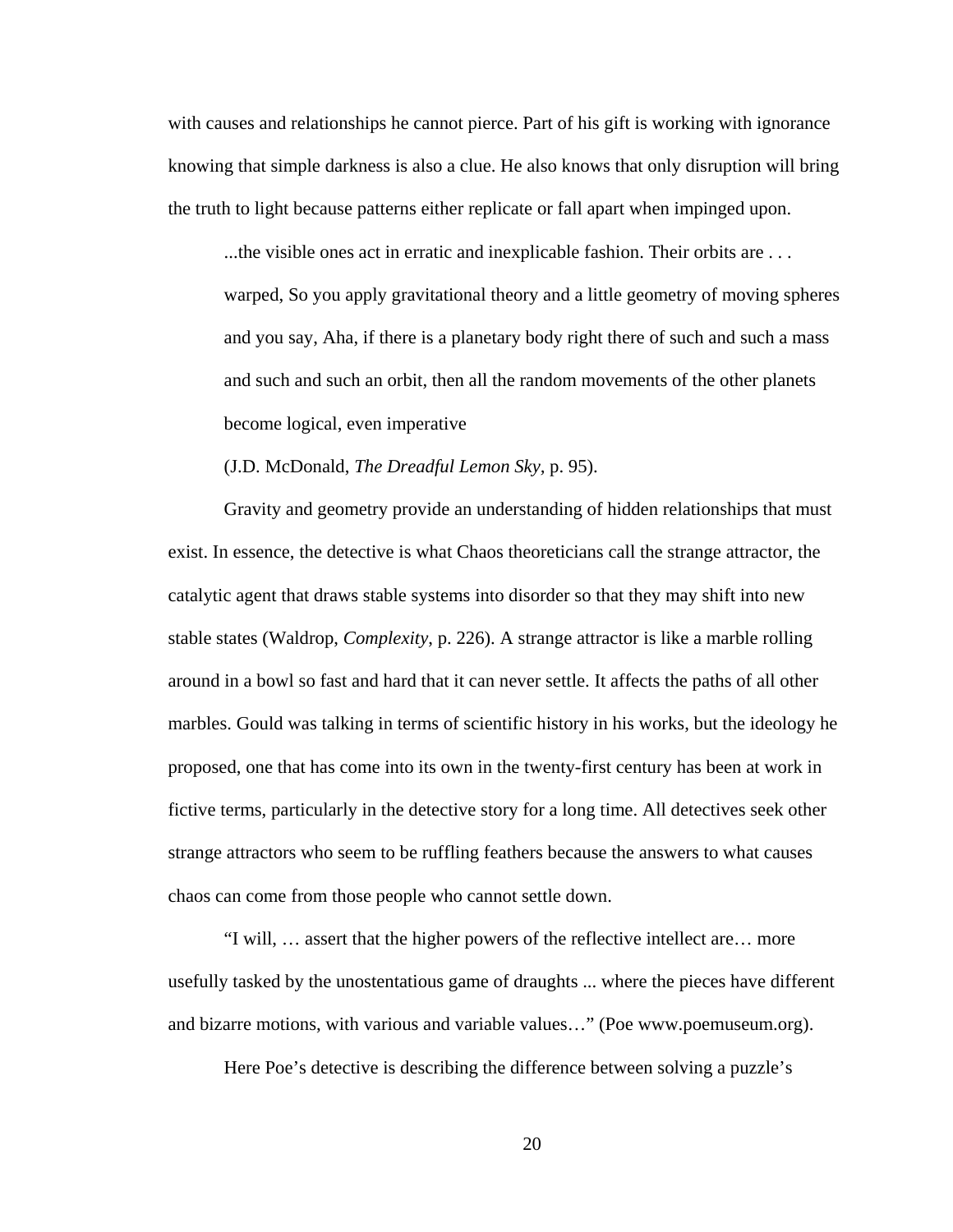process by following a rigid design and by solving those that need a messier, more intuitive approach in order to be resolved. This line of the thought aligns well with the idea of emergence. Chaos theorists propose that the path from organizational stability to chaos follows an obscure, but definite process of change (Waldrop, p. 66). They posit that the new stabilities emerging from what looks like disorder would not have been possible without the attendant disarray. They also presume that comprehensive knowledge of a system requires understanding of the relationships between relationships within it. A detective can perceive the murderous truth only after he traces the spinning whirl of interactions between many variables of a social system that make it viable.

Robert Parker's Spenser thinks of them as "unsaid rules." Poe's Dupin calls them "bizarre motions." Both detectives understand that disruptions are essential features of human relationships and strangeness is only the case if you do not allow for the hiccups that are part and parcel of a human system to be aspects of normalcy. The human heart does not beat regularly. If it did the organ would cease to function, because the body it is in is run according to a range of altering rhythms. Odd beats, moments when the heart hesitates to function rescue it from sudden death and help to reassert positive patterns. Human society replicates this process. Without disaster it would often fail to continue because stasis is a non-adaptive state and therefore leads to extinction.

Detective stories are about the evolution of character and society perpetuated by disaster. The disaster, usually death, tears standing social, personal, and professional relationships apart revealing points of stagnation (at many levels) that have been causing decay that participants have been accepting. In most cases, alcoholism, addiction, abuse, unending grief, or hatred that breaks people and relationships have become inherent parts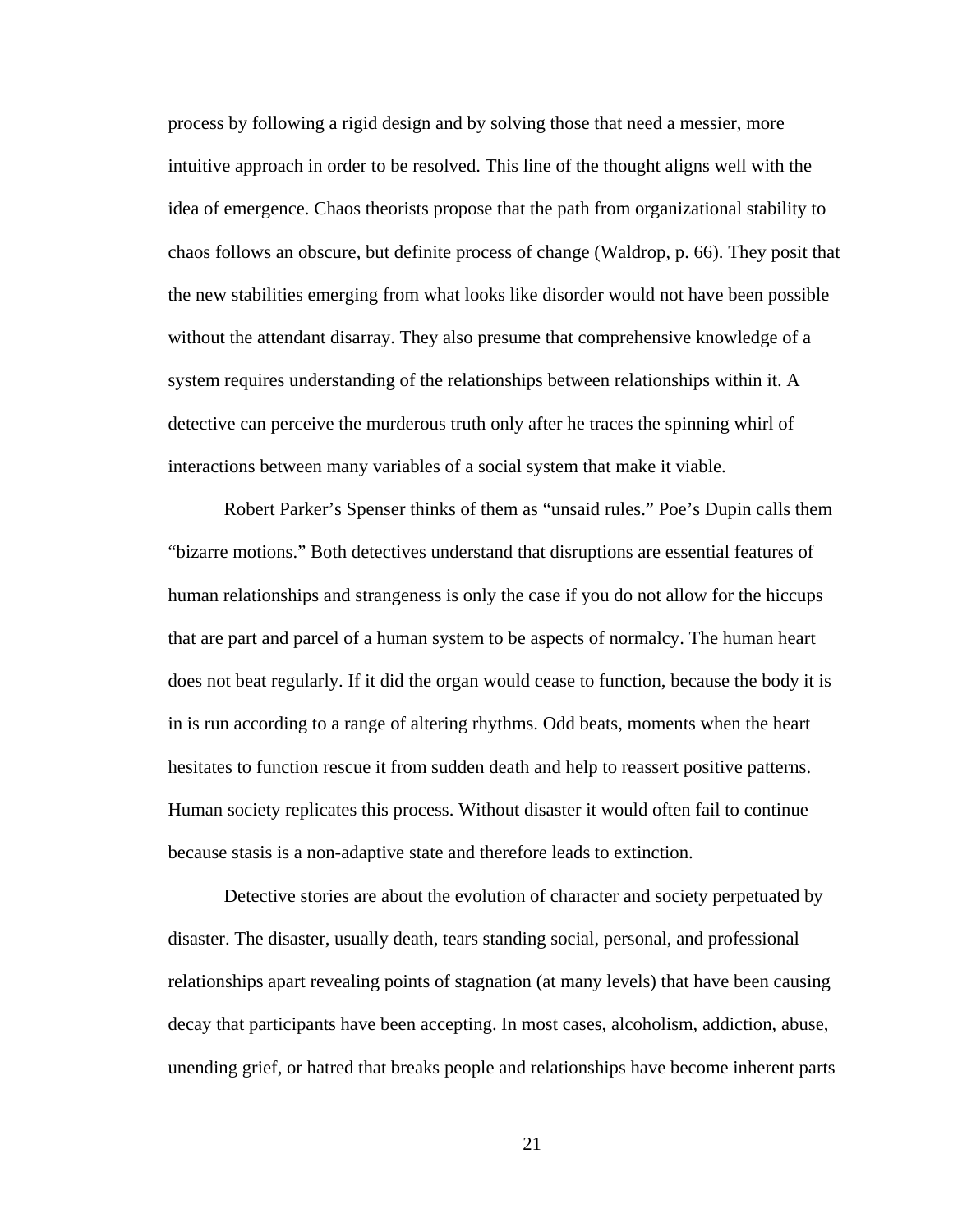of the structure instead of purged wrongs. The tragedy forces reactions and the results reveal necessary changes that had previously been constrained by human histories. As a result, the murder at hand becomes understood to have been neither random nor entirely wrong, but an act necessary to effect change that had to occur in order for those in the system to move forward or perish. Like Chaos theory, detective fiction is not necessarily focusing on finding the positive view. In fact, revelation usually results in dark prospects for its protagonists. The stories are about recognizing patterns. A common trope in multiethnic or generational tales is the fading out of a generation or of a type of people who once set the standards for order who are revealed in modernity as obsolete and decayed bits that need wiping away. Bitter patriarchs, out of place holy leaders, and ethnic groups described as dirty and primitive, often flicker out of view in these stories because they are evidence of bad patterns that need to go. Disaster is a bad thing and pain is a horrible aspect of life, but both have their place in the patterns of evolution, which the study of chaos or complex systems means to discover and which detective fiction constantly creates and employs.

Villains in a story are the bad guys because they cause harm. But, it turns out that while murder and dishonesty dampen decent behavior, they also force heroic acts. There can be no hero(ine) without a situation that demands (s)he exist. There are no clean souls without dirty ones. This is not to say that light and dark balance each other out, for that is a rigid view of a fluid structure. But, the machinery of existence cannot evolve without the active presence of antagonistic pressures to force growth. It takes study to reach such a conclusion and people with the ability to take on the task. It takes a creature willing to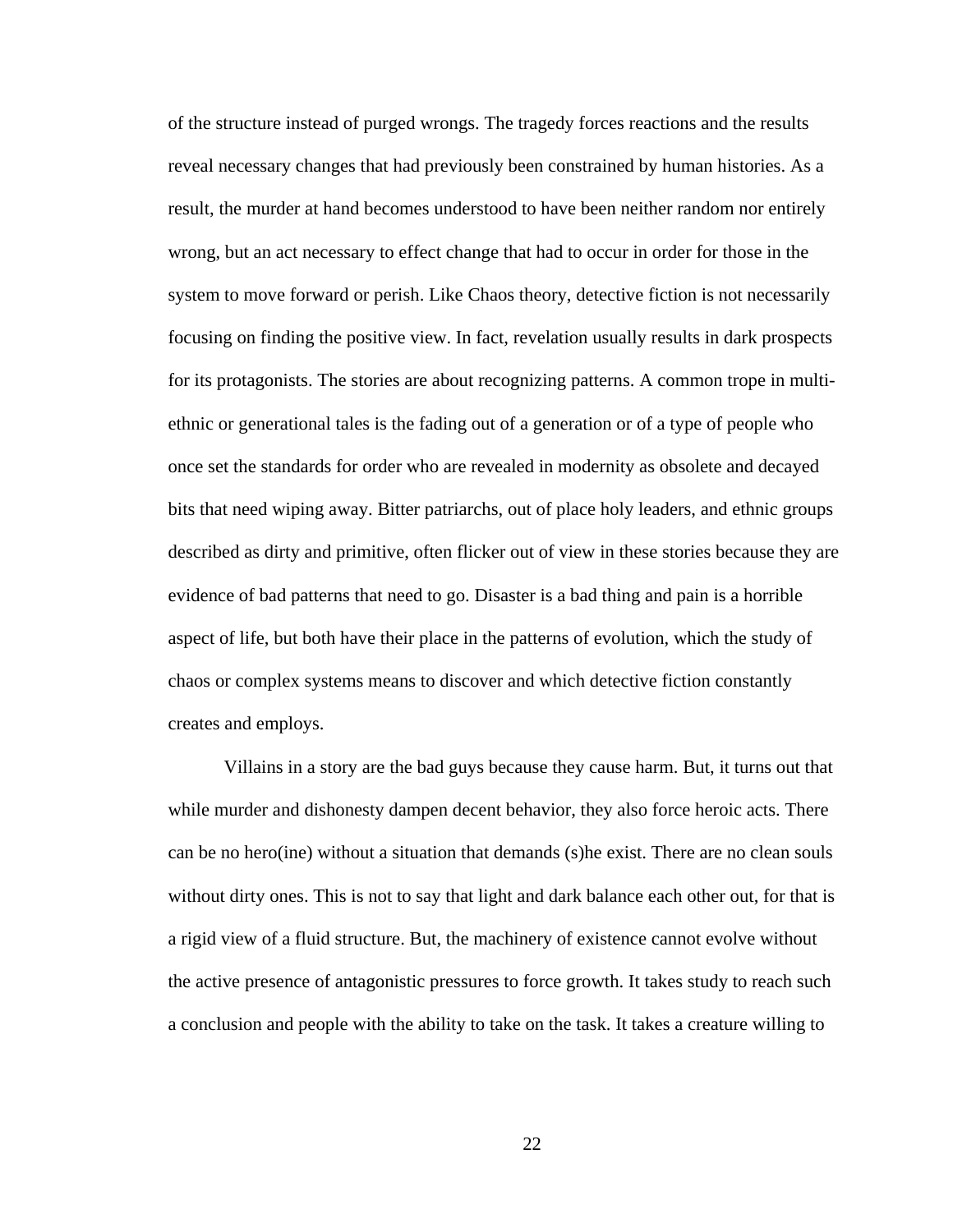constantly live in chaos or in a phasing state, one also willing to promote conflict in order to pierce the veil of chaos that seems to mock order.

"What is this... Some sort of secret society?" [Adele asked]

"Yes…that's exactly what it is [Susan replied]. Full of unsaid rules and regulations which none of them will ever admit to knowing"

#### (Parker, *Bad Business*, p. 240-241).

The detective is an intuitive creature as much as a rational one. He possesses the powers necessary to walk in darkness. But from Poe's prototypical Dupin to Jacqueline Winspear's more contemporary character Maisie Dobbs, these seekers may not understand or always be able to articulate what they know for they too are examples of systems in flux. Their strength is the ability to shift between stable and unstable states without changing much and while they do so they track changing social systems and help travelers pass through. They understand disaster as a cause and effect of stability. As Dupin states in a description of himself and his fellows:

He derives pleasure from even the most trivial occupations bringing his talent into play. He is fond of enigmas, of conundrums, hieroglyphics; exhibiting in his solutions of each a degree of acumen which appears to the ordinary apprehension praeternatural (Poe www.poemuseum.org).

To these characters, bad news is a sign of progress and they need to penetrate its mysteries. To them, killers are actors but also often creatures described as the result of unmaking forces that had been coalescing long before they killed. For the detective, the murderer creates the possibility of revelation and murder allows for understanding of how the ordinary world works that is not ordinarily obvious.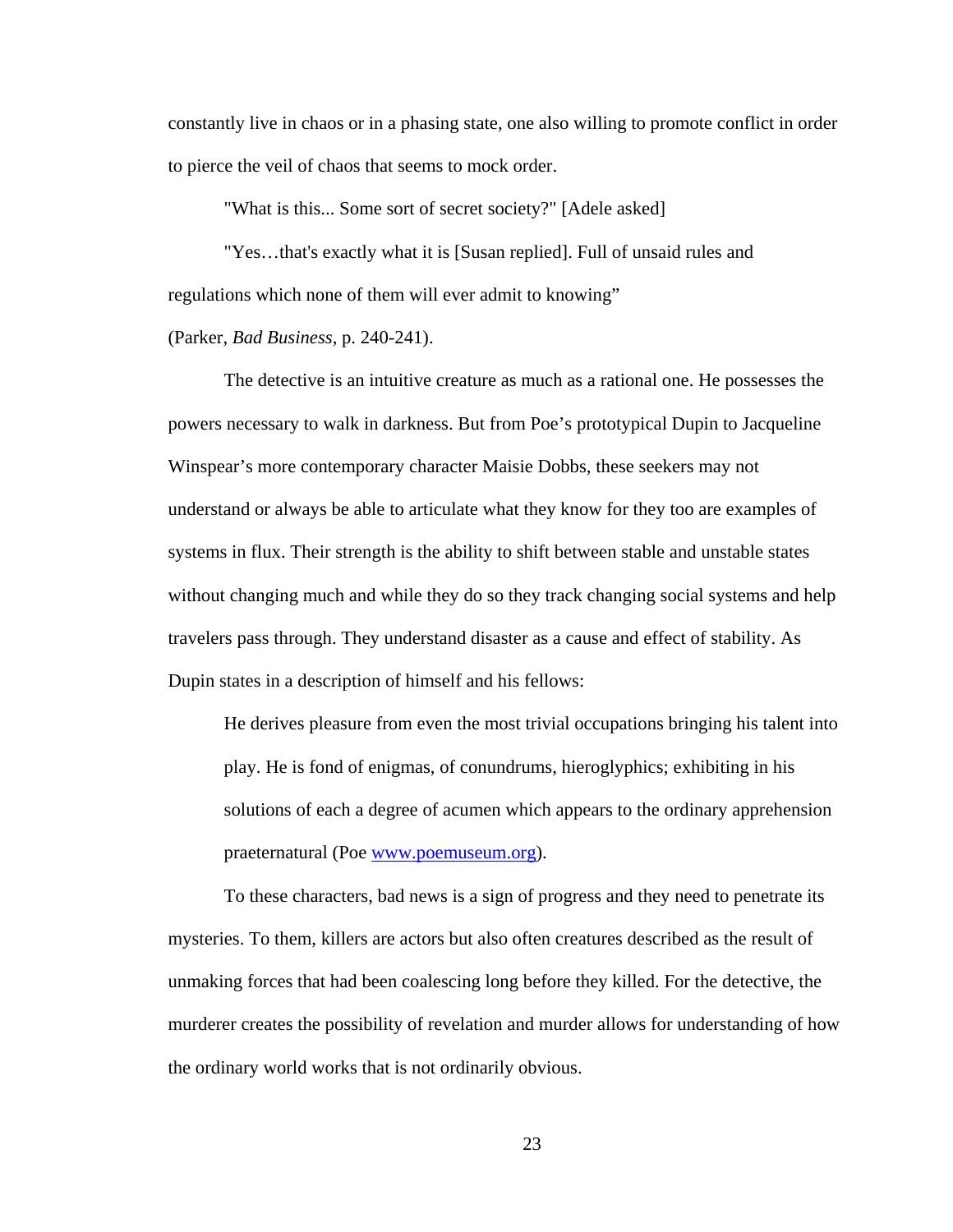Detectives comprehend the meaning of storms that disrupt the lives of those they must investigate. They assign guilt to both the dead and the living. "Dead men are heavier than broken hearts," says Phillip Marlowe (Chandler, *The Big Sleep*, p. 44). Stagnated and stunningly unchangeable people are useless to living systems and cause damage. Spade's dead partner was a liar and a cheat. Spencer's dead men are disloyal and incompetent and they leave broken people in their wakes. Caleb Carr's killers in his novels, *The Alienist* and *The Angel of Darkness* are sociopaths who perceive themselves to be preserving order. Maisie Dobb's villains are broken by old tragedies and spiritually racked by infections that need lancing. Ross McDonald's deaths are caused by long kept bad secrets in failing families. Sherlock Holmes' criminals are destructively selfish individuals feasting off the strength of healthy lives.

Both the victims and their killers are the diseased aspects of culture. Their existence is a rigid core in a society where stagnation necessarily leads to extinction. In Travis McGee's words, [the] "deadening structured mess we have built into such a glittering top-heavy structure that there is nothing left to see but the glitter" (McDonald, *The Deep Blue Good-By*, p. 16). Only a terrible rending can salvage people and the cultures that have a tendency to freeze up around broken processes. Order often promotes too much stillness and in that light, a broken glass or car crash or terrible illness sometimes provides rescue. Crushing losses often help people realize that they are seriously off course. Travis McGee calls these victims the "forlorn rabbits," those shattered people who do not know they are broken until disaster strikes and would therefore have never been rescued had not something very bad happened. In *The Dakini Project* though it seems the death of a friend causes the distress that kills the main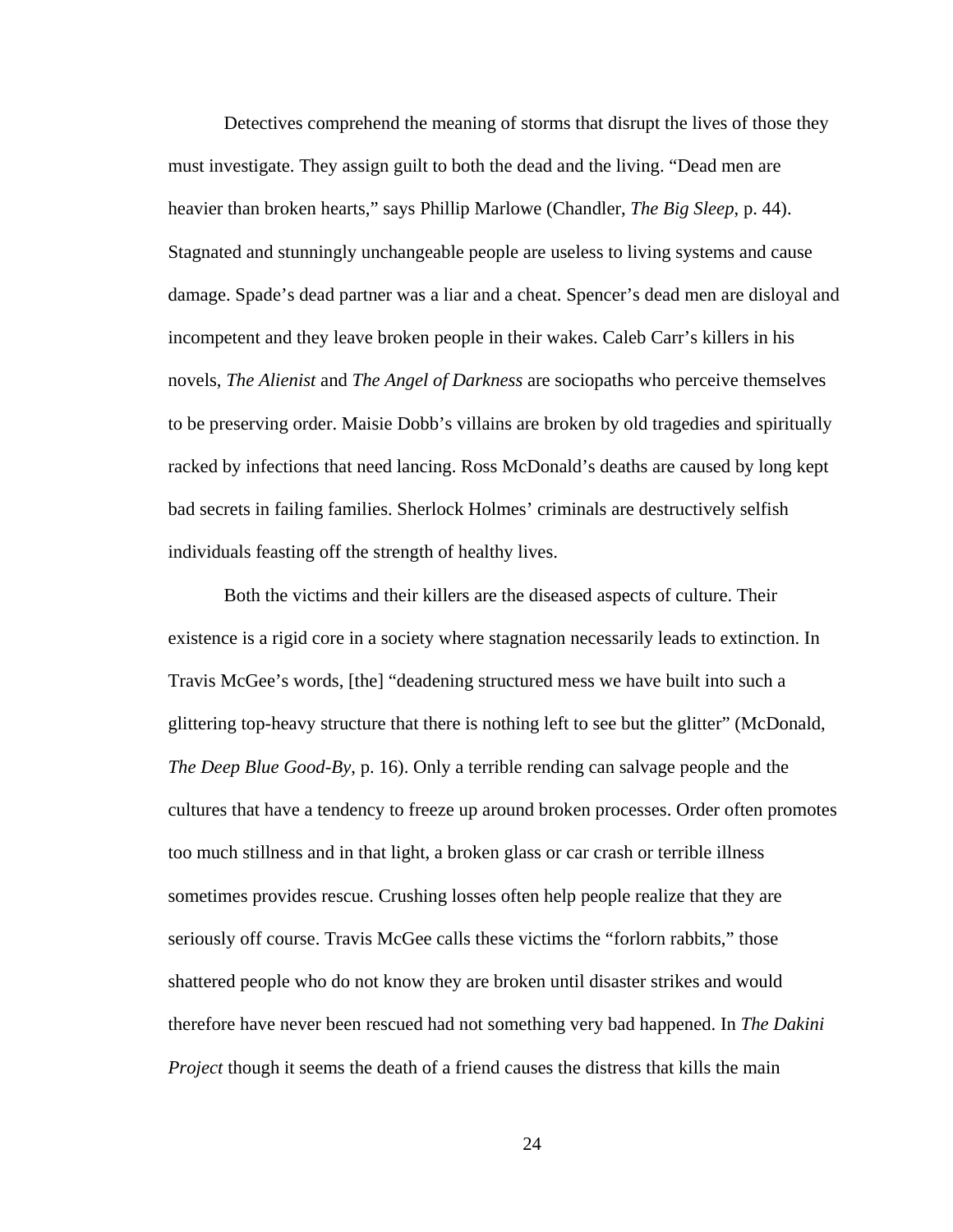character it is in fact the darkness already available that kills her and the death of her friend only brings existing madness to the light and leads to acceptance of inevitable personal dissolution. In detective, stories crime occurs because the pressure of so many accepted little injustices builds forcing a system into such a warped state that murder seems acceptable too. The spoiled playboy kills the pregnant girlfriend because the life he has been leading allows him only to project darkly.

In Preston and Child's novel, *The Wheel of Darkness* a Tibetan monk tells Agent Pendergast that the monks released the great destroying mandala into the world in order to create the rupture that would result in the discovery of the next great "Rinpoche" (reincarnation of a spiritual guide) who could lead the isolated monastery and its denizens into the modern age.

> "When the Agozyen walks the Western Sea, And the darkness upon darkness wheel, The waters shall rise up in fury, And batter the great palace of the deep, And ye shall know the Rinpoche by his guardian, Who shall return with the Green Tara, Dancing across the waters of the Western Sea, From the ruined place of the deep." (Preston and Child, *The Wheel of Darkness*, p. 506-507).

The monk here is describing an idea of rupture as a link in the evolutionary chain rather than a purgation of sin. He denotes an understanding of history free of the fractured categories Stephen Gould discusses in his article on evolutionary theory where he suggests mechanisms of change that have long been ignored. *The Wheel of Darkness* provides an example in which the disarray circling the plot, rather than the plot itself, that cannot be contained in a story is the purpose of this tale. In *The Dakini Project* it is the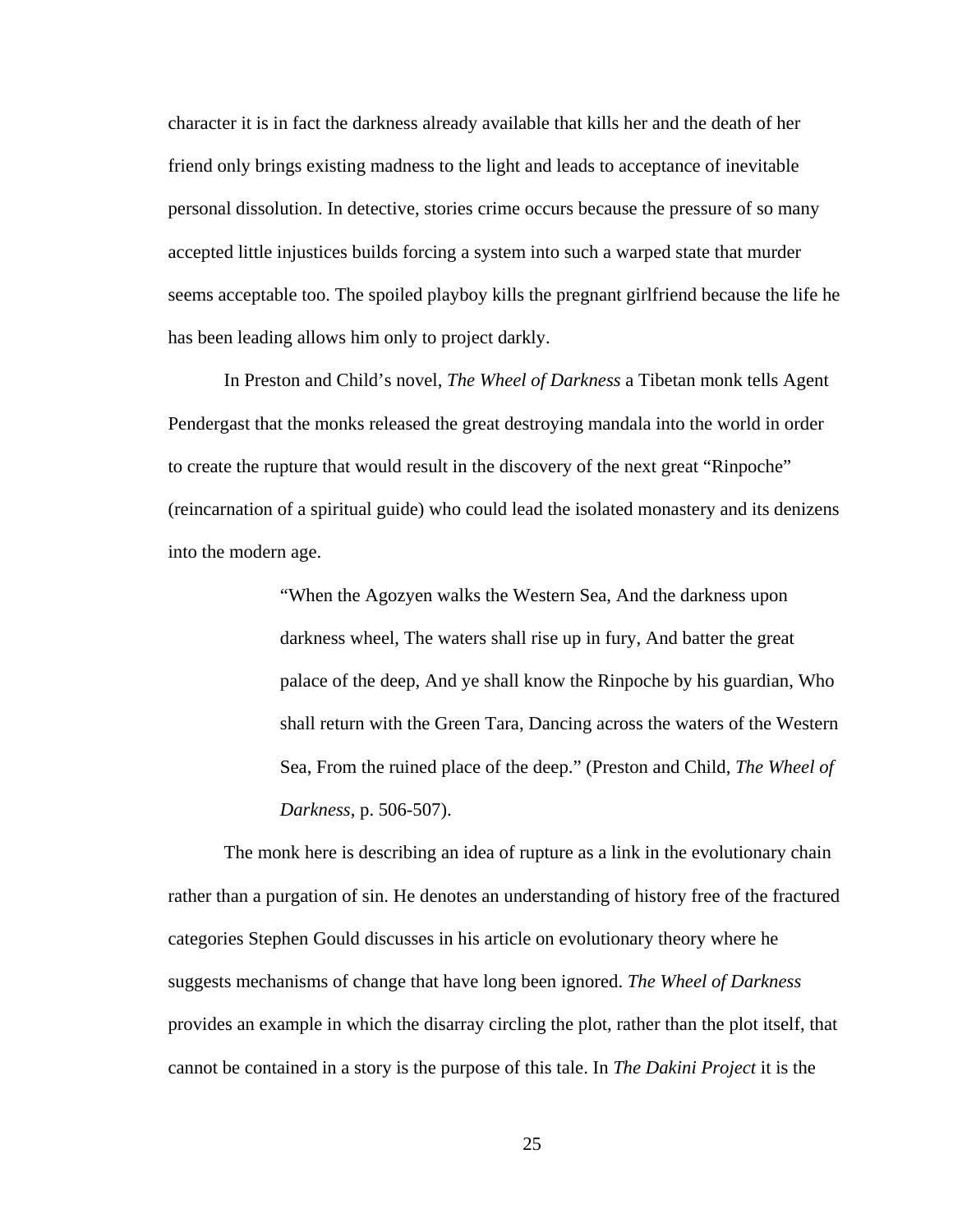disruption of the temple ceremonies and the desecration of holiness that causes the most good and a possibility of return to faith at the story's end.

"Hammett took murder out of the Venetian vase and dropped it into the alley... [He] gave murder back to the kind of people who do it for a reason...with means at hand" (http://www.en.utexas.edu/amlit/amlitprivate/scans/chandlerart.html). In this critique, Raymond Chandler is not just describing a better way to plot murder he is talking using murder to bring life back to those who survive it. One cannot stare into the eyes of a corpse and not wonder how well that person used their time.

"You were dead, you were sleeping the big sleep, you were not bothered by things like that, oil and water were the same as wind and air to you. You just slept the big sleep, not caring about the nastiness of how you died or where you fell" (Chandler, *The Big Sleep,* p. 250).

In a detective story one cannot look into the eyes of a corpse and not ask, how well am I living my life? Or better, am I living my life? A disaster connotes a larger view. Without the death, there is no questioning because nothing looks out of place. The death causes growth, allows a shifting from one stable state to another. Chandler's operative is wondering about the quality of his own life decisions and will be changed by a dead gangster's murder. He is considering all the people and relationships that caused the man's death and about the determinations that will now force readjustments. A stranger's death will make this detective decide to leave the bad girlfriend unpunished, force her to take responsibility for her sick sister which will then rescue their father from a lonely death, and leave the police with information about crime they would not have known otherwise. Murder in this story creates positives though it will not stop crime.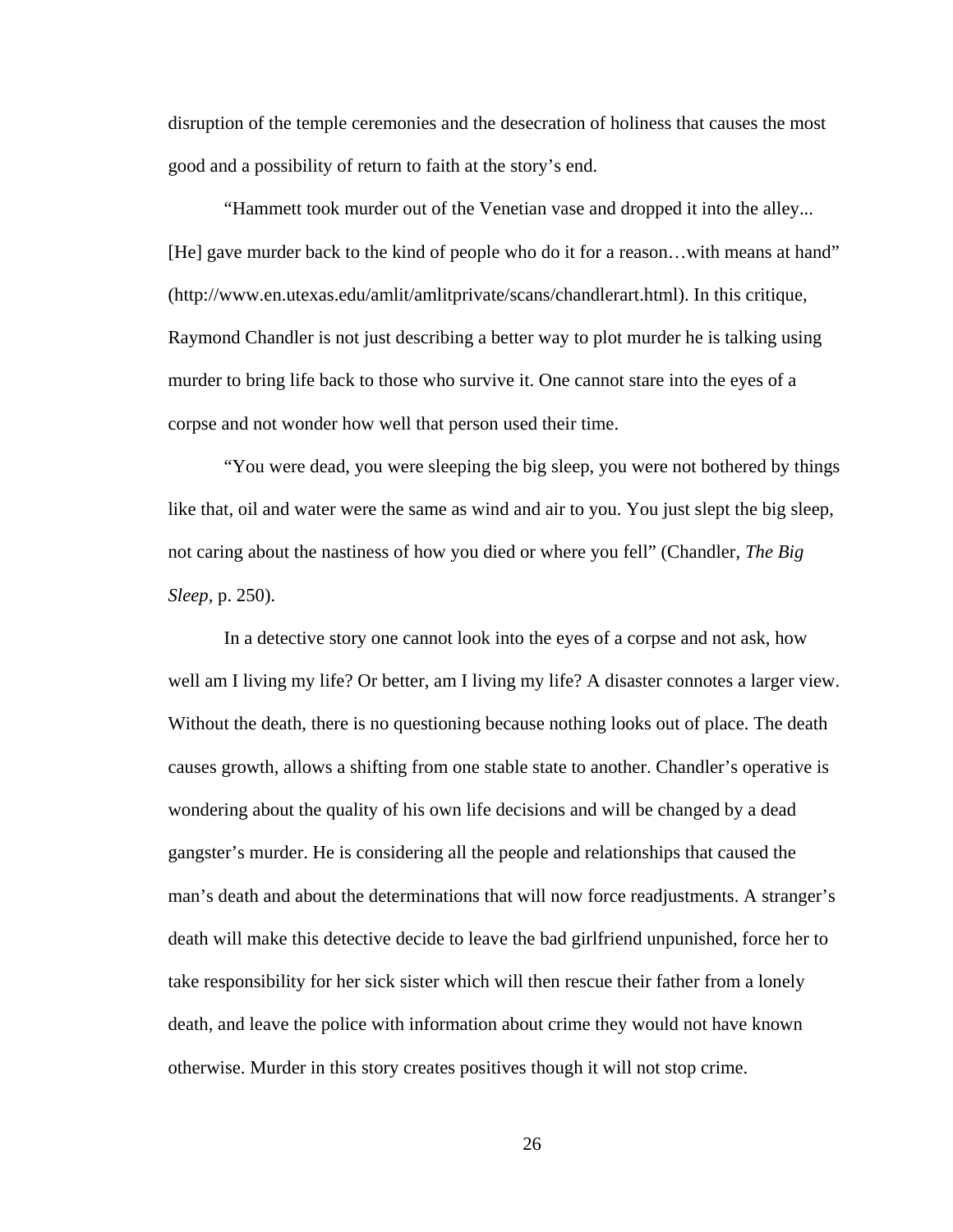Humans instinctively study storm states. Because order is the name of the day for creatures seeking to manage a world they will never control, human beings are always trying to calculate reasons for suddenness. In fiction surrealists and modernists grapple with what cannot be named by diving into writing modes that reflect an understanding that ideas and perspectives that tend to lose shape when you define them. Detective fiction is their legacy. Modern writers concentrate on the way the powers that run the world affect human beings. It is the way relationships change and the way they change people that reveal truths. Virginia Woolf proposed that a writer's task is, "to find the relation between things that seem incompatible yet have a mysterious affinity ("A Letter to a Young Poet," p. 22). Try to track aspects of consciousness that can never be completely defined nor predicted, she says. Borges tries to tell us this through his spy protagonist, Dr. Tsun who talks about the past, present, and future as items in current relationships with one another, existing all at once. "I have reestablished-the primordial organization... of a complete but not false image of the universe" (Borges, 1542). His understanding of life and motive is only true for a moment, because existence is comprised of too many patterns to track. Dr. Tsun's understanding will be only momentarily complete which is why he communicates it so those that follow will know that understanding is frangible, but possible.

"…fiction is like a spider's web, attached ever so slightly perhaps, but still attached to life at all four corners. Often the attachment is scarcely perceptible" (Woolf, A Room of One's Own, p.43). Fiction can be defined as a manifestation of the need to understand disruptive forces of life as part and parcel of existence. What is the point, metaphorically speaking? Exchange the storming hurricane funnel for death, disease,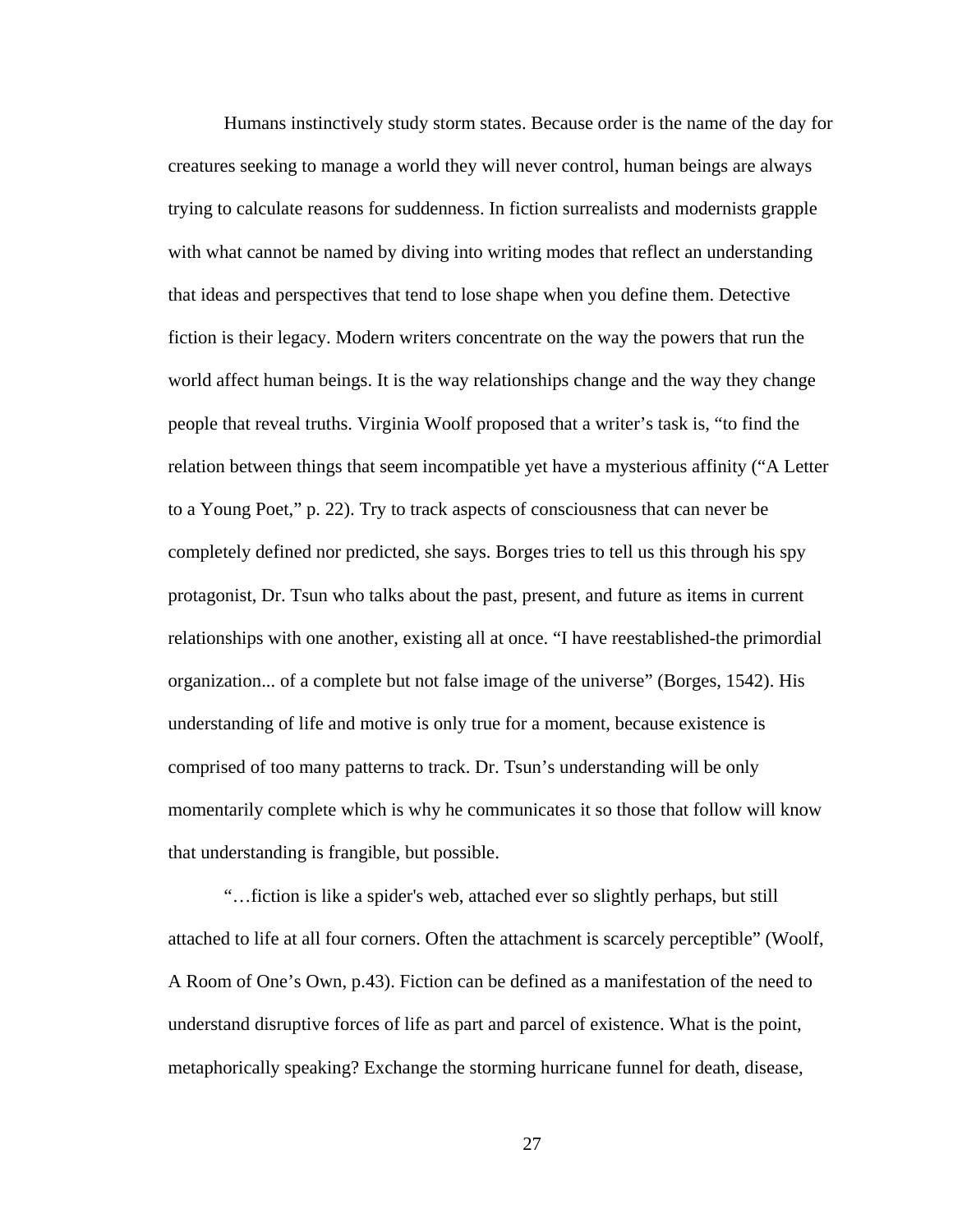poverty, illness, cruelty and crime, and then the murder mystery in particular becomes not a calm puzzle solving genre, but a series of stories focused on what Chaos theoreticians call strange attractors or the union of an infinite collection of limit cycles (points of gravity and stress), where systems dramatically shift from one state or shape to another (Peat and Briggs, *Seven Life Lessons of Chaos,* 40-41).

For Special Agent Pendergast in *The Wheel of Darkness*, the attractor is the Agozyen (a mandala with magical properties); a thing that cannot be named or known that causes human ruin, but is a necessary aspect of positive change. Sherlock Holmes seeks it when he chases Dr. Moriarty, the master of mess. Raymond Chandler's man Philip Marlowe chases it when he seeks justice in a world where justice cannot exist. Abigail Padgett's bi-polar detective Bo Bradley seeks it when with a broken mind she attempts to save children who cannot be saved. *Dakini's* protagonist runs from it and hunts it down when she avoids pain that she cannot escape. Every detective steps in after the worst has happened, makes the result more painful for the survivors and stands at the end of the chaotic passage in what is the next temporarily stable platform when they leave a story. Whether the characters left behind are happy or sad, they will be standing at a stolid point of bifurcation, a fork in the road where choices must be made without full understanding because a new age is upon them.

For complex systems (social, human, ecological) irregularity and disruption is the way a system (or complex organism) patterns around change needed to keep the systems viable. In this view disaster is not a failure in system, but a necessary part of an organized overall process by which the creature or system adapts. A captured murderer stops the disruptive spinning for a moment, but what the murderers' survivors realize is that they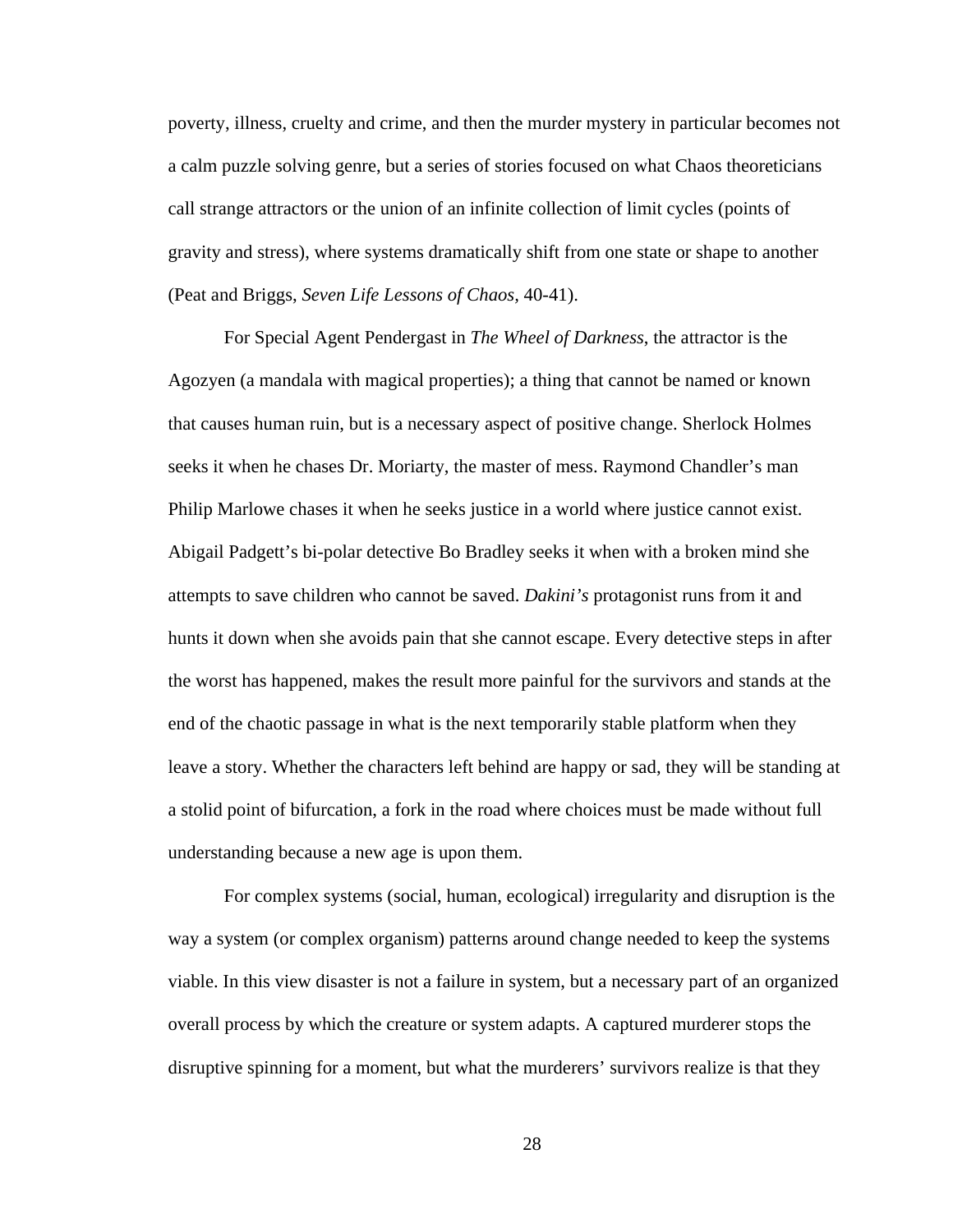are changed after the killings are explained and stopped. Secrets that were causing rot are revealed after a murder is solved. Wounds that healed badly are reopened so that they may either heal properly or so that their victims fail out of the system allowing healthier individuals to succeed where they might not have otherwise. In Eliot Pattison's Himalayan tales where the invaders are destroying Tibetan villages, the ruined places become the new temples. In *The Dain Curse*, a drug addicted woman drowning in a bad family, the victim of a bad history, recovers. She recovers because an obsessed murderer created by a system that had been supporting the girl's mania destroys the structure that had doomed her. In post wartime novels from Winspear to Doyle to Hammett and Chandler, it is murder that frees or kills those who cannot recover from post-traumatic stress disorders. Lost in the social rendering that occurs in wartime these broken souls have suffered losses that destroyed their sanity and moral senses. Some are so fractured they cannot remember what they have done or in some cases who they are. Murder recovers them. Fighting to recover from the immediate trauma, they discover a will to live.

In this literature, deaths tend to illuminate the diseases in systems that seem healthy. Pendergast novels reveal rotten political structures that are not in danger of falling until someone is killed. Spenser stories tend to reveal the dank spaces in wealthy and well-educated societies where the helpless are expected to carry the damage done and are rejected when this state of affairs causes them to misbehave. Killings in Tony Hillerman's Navajo detective novels reveal the failures of racial integration in towns where citizens describe how well all have adapted to the loss of their cultural identity because it is politically correct to say so. Environmental disasters, common in the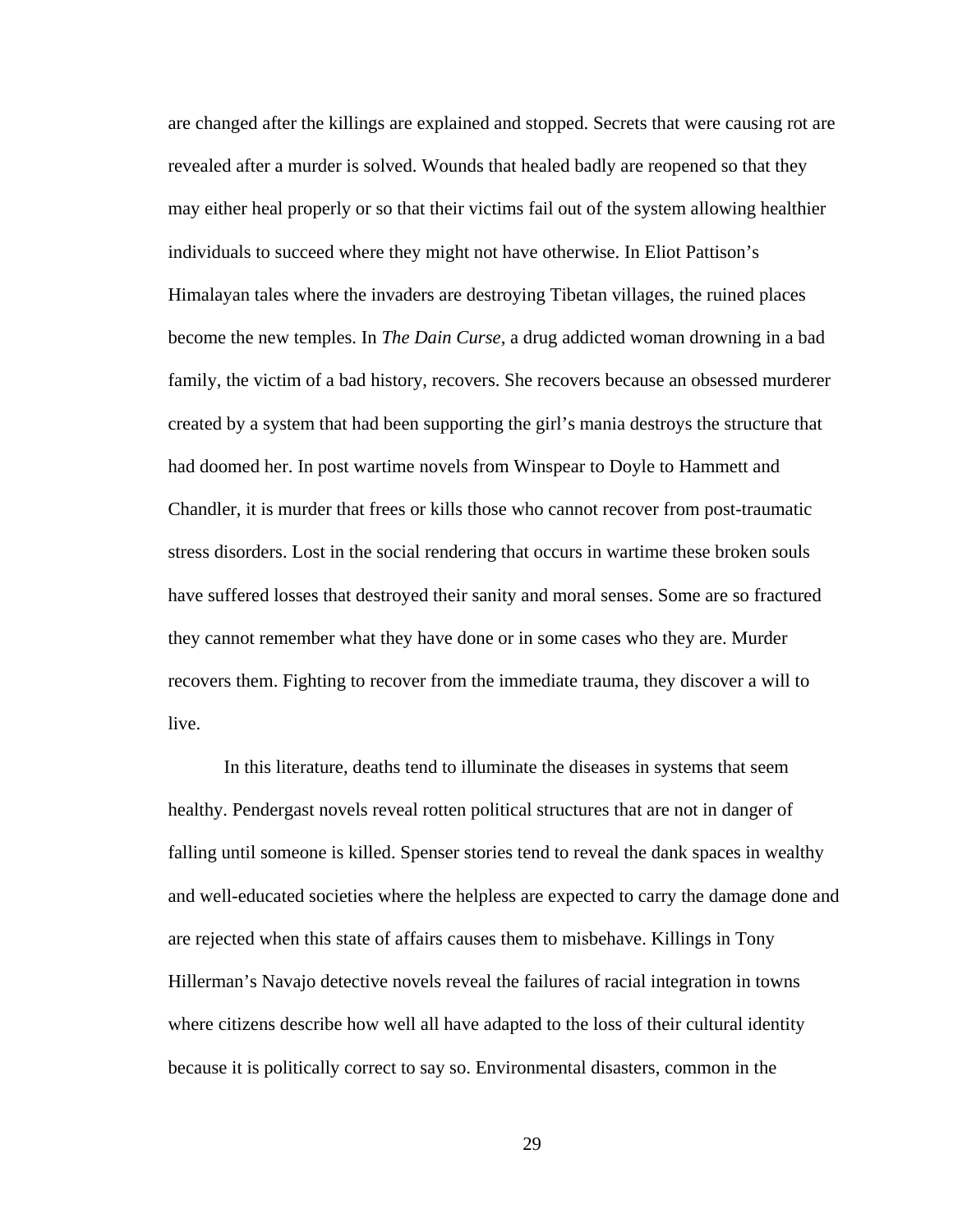Himalayan and Californian tales (Ross and J.D. McDonald, Chandler and Hammett books) read like the result of a poisoned group of people whose infection is spreading but still unnoticed. In each of these cases it is the disaster that saves what seems to be stable and healthy. A corpse draws out worse behavior, causes suspicion, raises questions, and makes criminals responsible. It makes honest women and men complicit and reveals the rot and the aspects of normal living that need to be changed as everyone scuttles about trying to distance themselves from the pit opening up below. Without the body, there is no screaming. Without the evil actor, sadness and rage, endemic and endurable in current systems, survives but once someone is killed a shift is forced. A broken boy, a crying girl, an unfaithful husband, a corrupt politician can be endured, but place these people in the same room with a killer and everyone needs to clean up their act. Systems and people that would never have been able to make the leap to health without murder are propelled to revelation and then compelled to change. In each of these cases, chaos causes evolution. Murder, a conscious abrogation of the social contract, becomes a natural means of maturation.

Another way to think of Chaos theory is to call it "conscious creativity" (Peat and Briggs, *A Turbulent Mirror*). A living system is so complex that one almost needs to reinvent a way to see in order to fully understand the patterns it reveals. "Chaos is nature's creativity" (Briggs and Peat, *Seven Life Lessons of Chaos*, p.19). Chaos' entities and actions cause echoes and throw shadows. Upon investigation, the line of a cliff can be visually broken down into a series of self-similar shapes, the shape of a tree is reflected in smaller iterations, in the way its branches split, in the way its leaves are veined, and in the way trees group in clumps. Human behavior in extreme disarray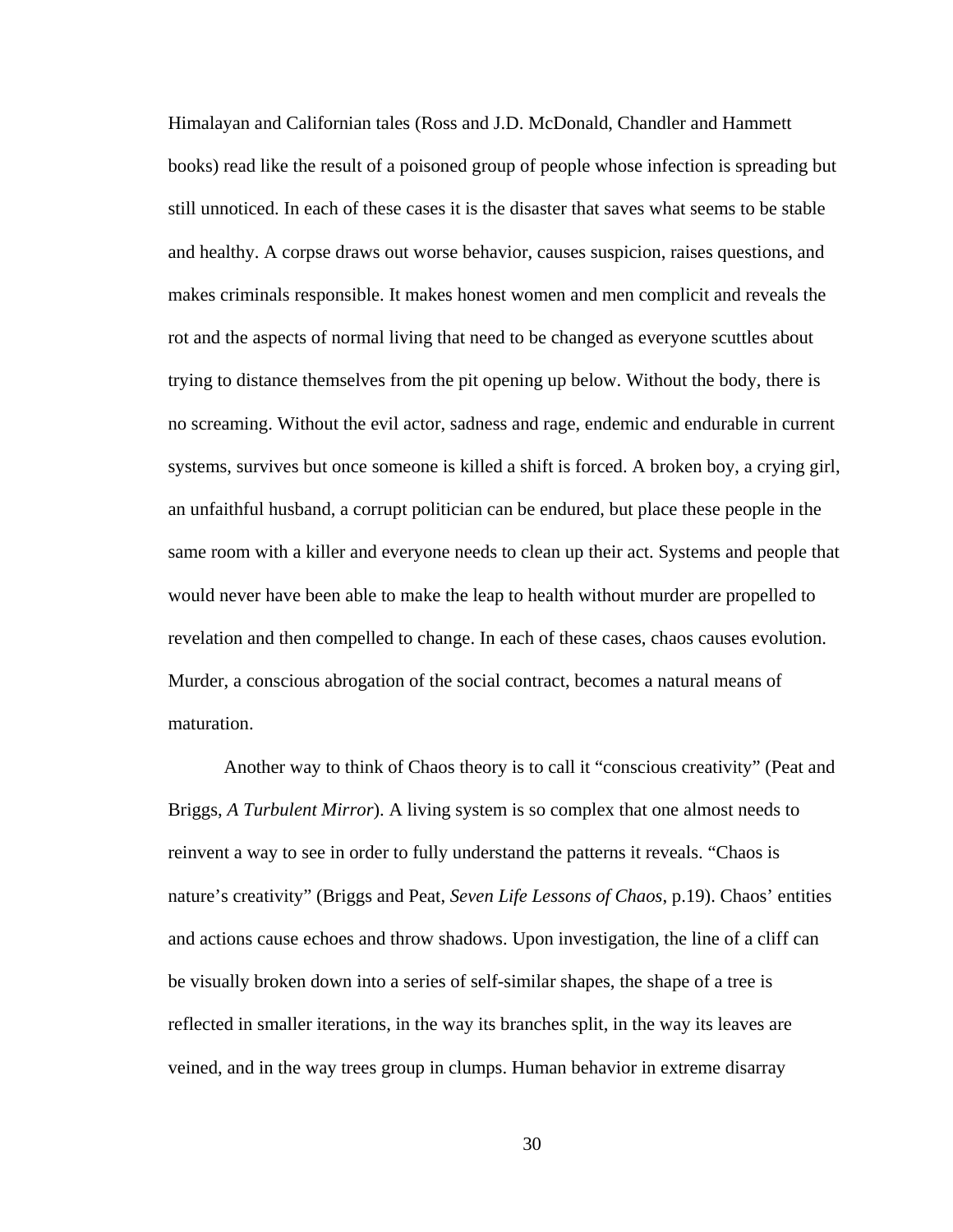reflects breaks and reacquisition of patterned societal actions. The damage in one human being is reflected in the faces of those around her/him as the ripple effect of her/his pain rocks those in proximity. A broken man breaks his family, a half mad leader bends good people into bad shapes, a bad act refracts in the way those standing near it behave, creating "the endless repetition of self-similar structures in different scales of magnitude" (brucelipton.com).

Complex theory calls these features fractals. In detective fiction fractals are patterns that propel the story forward. In this sense, patterns are important because often it is hard to separate the individual from the forces that move him. At least patterns allow us to track these hard to define forces because they are presentations of constant repetition. The most famous fractal in terms of science is called the Mandelbrot Set. Appropriately, for this topic, it is a repetition of what looks like the human heart recreating in an unending series of differing sizes. Human beings study history in order to learn from it. They hope to learn how to correct new mistakes before they happen by studying errors already made. A detective will tell you that history condemns rather than saves. It is his view because he always stands in the center of a disaster that could have been predicted. Families in these stories provide a great fractal view as they provide a network in which one generation looking like the one before celebrates and suffocates in the bindings of the way the known past destroys the shaping present. "It had not occurred to her that she was his history as was their child, or that the child would be a destroyed girl, and that when her father hurt that child that the destruction would be her fault" (*The Dakini Project*, p. 268). Because the duty of a detective is to backtrack, he can tell you people and society are not just echoes of history, but also echoes of one another. A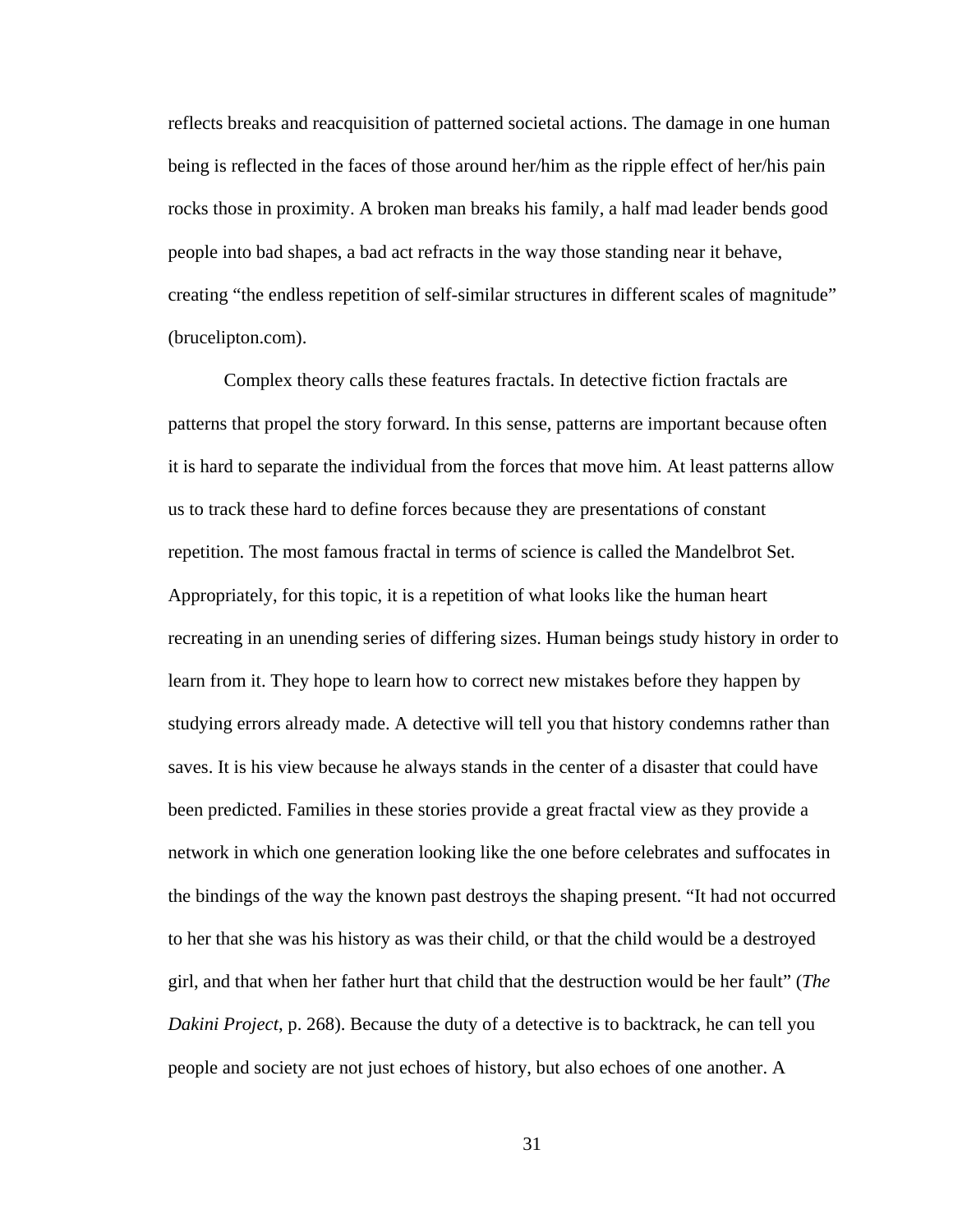society reflects the behavior of a group driven by the same needs as any one individual in that group. A group is an individual entity in fact comprised of parts that behave as a group would when they are alone. Survival is the commanding code for the living and this code demands a great deal of secrecy in order to remain successful. Society like people is an entity that tends to put its head down ignoring what evils it can, living with what losses it can stand in order to move forward, but secrets are items in stagnation and items in stagnation rot. In detective fiction, the murder act is a reflection of the size and the shape of the secrets that caused it. Often the form of the killing even mimics the kind of hatred that caused it. Poisoners intend that their victims die alone and in agony. Those who stab drive home rage in a wrenching fashion. Snipers intend to effect an unseen unpredictable disaster winging in from the skies. Assailants and rapists torture their victims in order to drag them through unresolvable pain just before death at the hands of their tormenters. Then, the bodies, either hidden away or publicly presented, are used as expressions of distain for the societies that protected the victims and their acts in the first place. If the body is hidden, the effect is to mimic the depth of secrecy so ugly that there is no solution. If the body is left in the open, it accuses every one who by dint of being involved with the victim and the society that protected her/him and their bad act is also guilty.

The reaction to the body creates emotional tremors shaking the personal secrets free, which in turn reveals the sick machinery of the society that requires any secrets be kept at all. Every murder starts with the body and a dissection of a life that leads to analyses of the people who helped shape and were in turn shaped by the victim and his/her behavior which in turn were formed by both the society and larger events which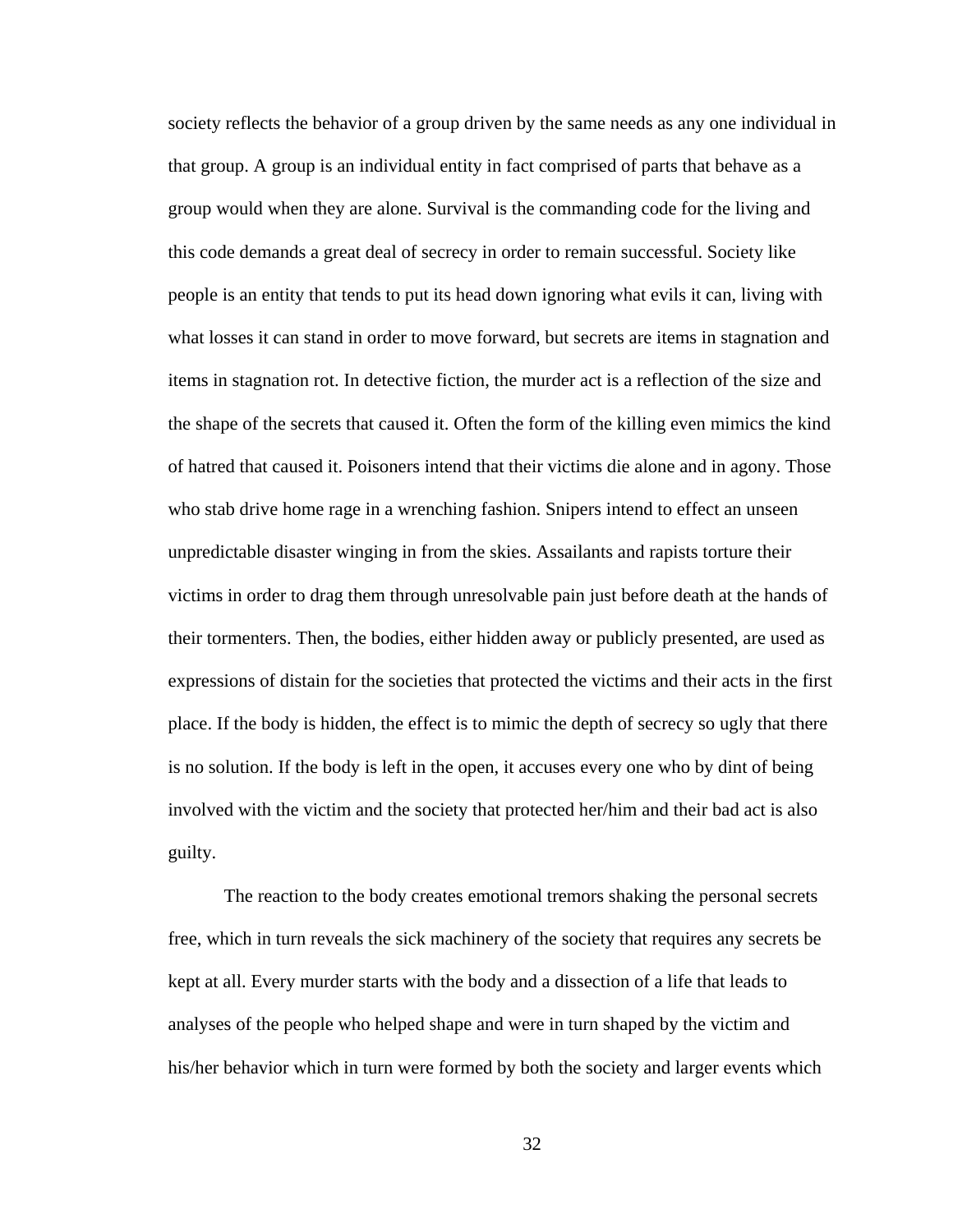started the venomous chain of events that lead to violence. The presence of addicts becomes a reflection of a society that cannot cope with the length of days strung together that form a life. The existence of rapists is evidence of a collective that cannot cope with intimacy. Madmen mirror societies that can no longer live in ignorance and so construct weird reasons to justify bad values. All of the fractured people who become killers are simply fractals of the larger social gathering. In this view, killers are a result of and the cause of continued wreckage. They are butterfly wing beats that were caused by societal currents and that in turn cause ripples of their own. And only the detective who studies patterns notices these reflections.

It is no coincidence that murder victims tend to be individuals who were either obstructionists or people forcing change that was in some way untenable to their fellows. A victim's corpse, or the moments they are found, provoke circumstances in which everyone involved are forced to face two possible future paths without deterministic means of choosing. Murder forces active choices on the survivors without providing much information. The loss strips meaning from the accepted constructs of behavior and judgment. It disorients survivors.

Death ends and undoes, those left standing see their own reflections in a corpses eyes. "His long sallow face looked empty…his body was unnaturally motionless…I had a sudden vivid memory of going to a small zoo when I was a kid," (J.D. McDonald, *Darker than Amber*, p. 256). Standing in front of death reminds McGee about being a child, and, before he leaves the moment, he will track his history from that day at the zoo to adulthood. He will automatically reconsider all the missed opportunities. Prodded by the dead eyed corpse, a person without further choices, McGee will be led to an existential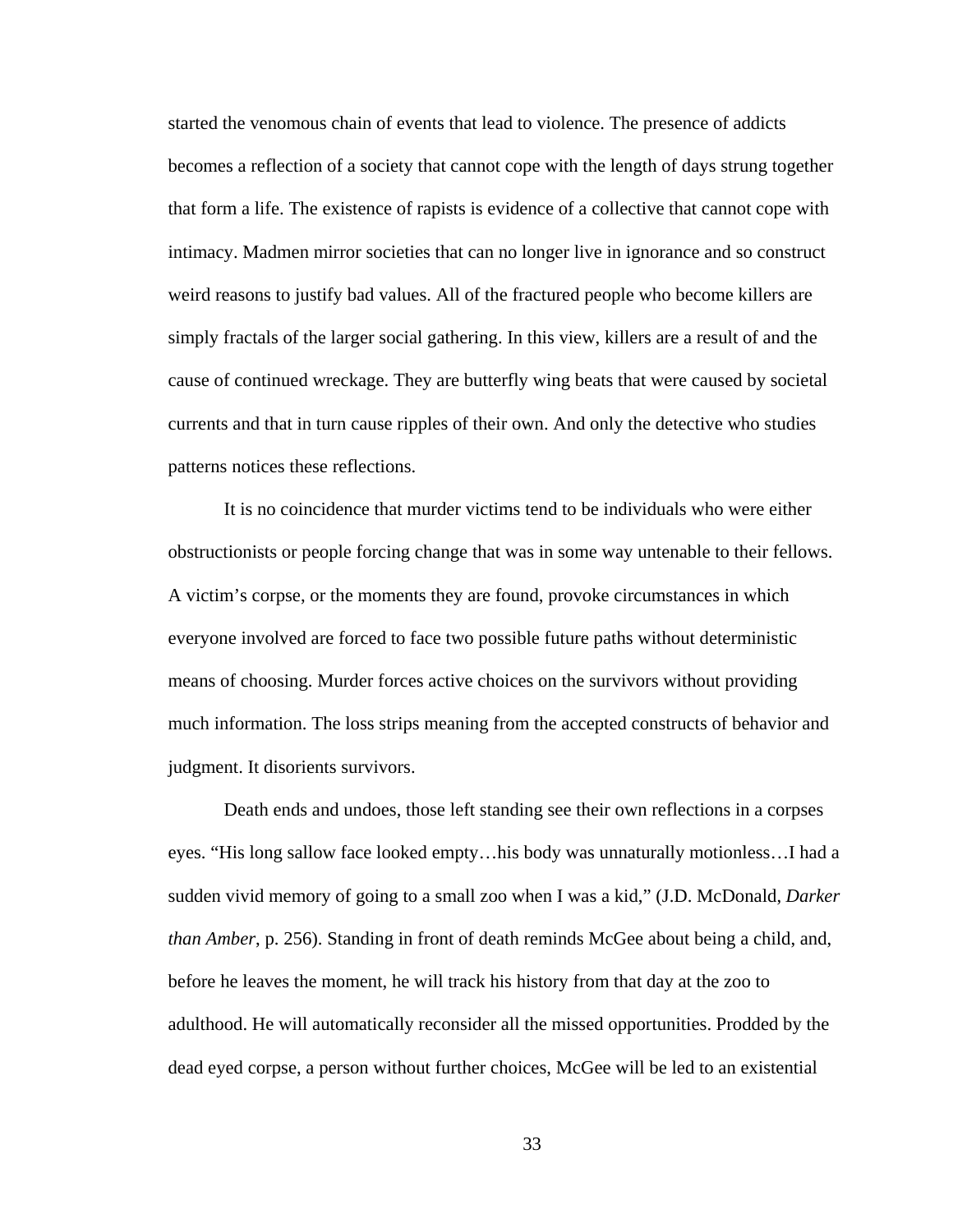moment that will require action lest he be trapped with the emptiness of choosing nothing. Dead men's eyes are doll's eyes, shark's eyes, soulless orbs, something shiny, mesmerizing, and still. What held meaning and expression now does not. The soul, the relationship, the goals of the (wo)man, or any difficulties anyone had with him/her before the murder are all turned into vanished points of reference. The willful killing of another for personal specific reasons changes what it means to be alive. The recycling of people [the victims] into a dark means of success changes what that success might be. Violence then becomes an unacceptable choice in civilized culture, because it voids the rules and mocks the notion of relationships. Murder leaves survivors with choices to make in a world where their judgment is now compromised. Trust evaporates and history, also a dead thing starts to become more important than the present requiring what in the vernacular is called "ass backwards" decision-making. Chaos theoreticians call these moments, bifurcations.

"Don't worry about the story's goofiness" Sam Spade counsels Joel Cairo in the *Maltese Falcon*. What he means is that the whole story at large is goofy and that a nonsense tale makes perfect sense in the larger story of their lives. Bifurcations are blank spots. Everyone has choices, but no one has the knowledge to judge, which is better or worse. Survivors of murder in a detective story have to choose what do to knowing they do not understand what they are doing. They must make plans after appreciating the fact that plans mean nothing. "I did everything I could, everything, but it never stopped! It should have been enough…But it never was" (Carr, *The Angel of Darkness*, p. 712). Carr's child killer is talking about working with what she knew and how making plans according to the rules caused her to become a killer. She is a woman turned into a chaos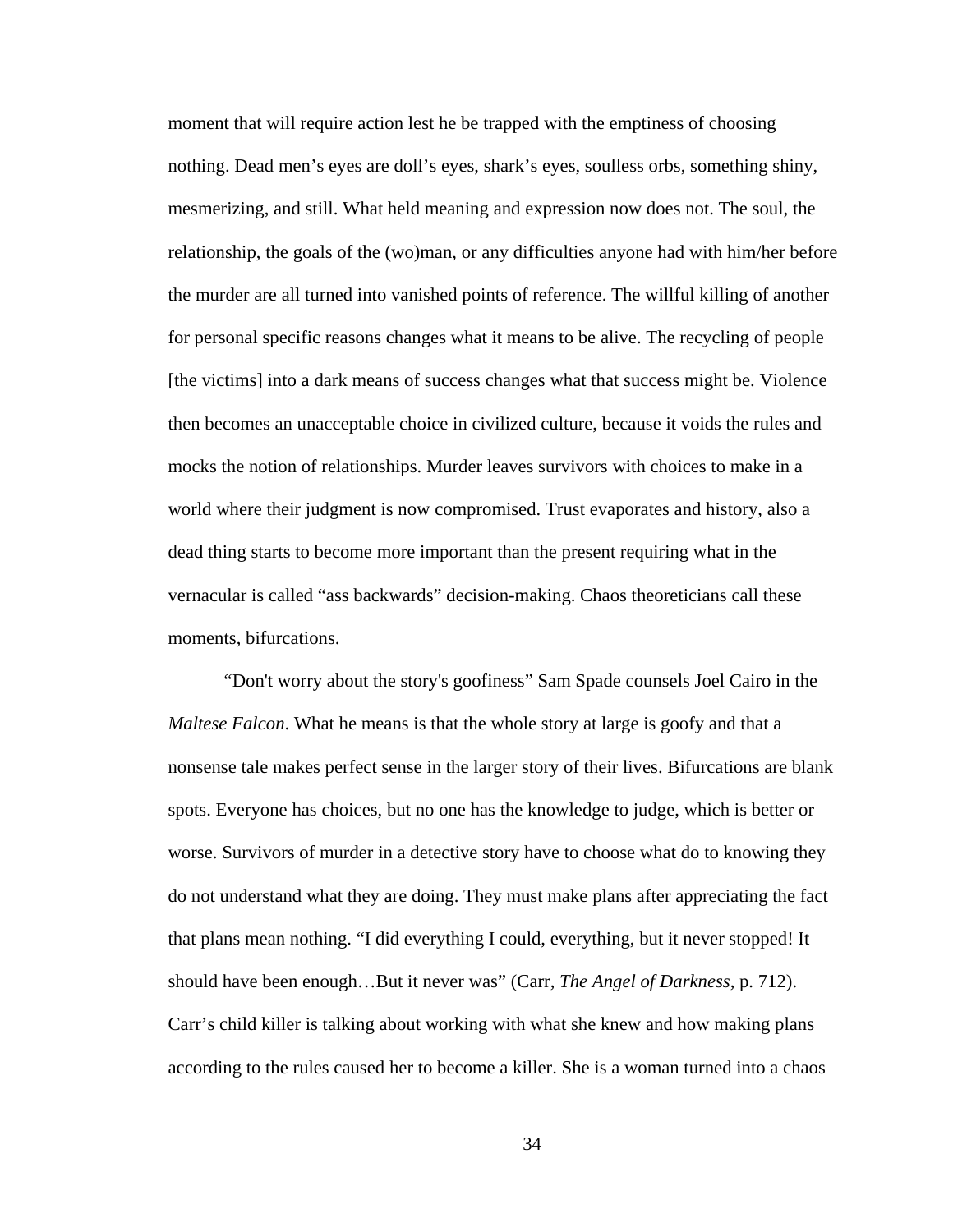bringer by choices she was ill equipped to make. Disaster always awaits the chooser. Even a detective in a mystery never knows the whole of the work he must complete. The murder victim cannot provide the information the detective needs in order to go home. The murder victim's survivors only know their connections with the victim, but not the rest of the secrets that made death necessary. Further, all suspects tend to be trapped in the swirl of the killer because there are deeper truths about themselves they do not fully comprehend that have lead them to be engaged in disaster. A natural pull to unraveling has led them to this critical moment where someone looks at them and wonders if the sum of what they are is an unmaker of minds, an eraser. Everyone is the killer until the story's end.

The detective himself is usually a creature in constant disarray and so he is part and parcel of this confusing critical moment. Involved in the most confusing moment of people's lives is the way he often exists. Detectives in these stories become the bridge between what life is and what life will be. They are flux embodied. "A vortex is a distinct and individual entity, and yet it is indivisible from the river that completed it" (Briggs and Peat, *Seven Life Lessons of Chaos,* p. 28). Drs. Briggs and Peat are talking about a moment in life when creativity is available. They are also discussing the sense of a creature that resolves, brings and rescues others from disorder that is defined as a symptom, cause, and result of crises. In accordance with proper Chaos standards, the detective steps into the vortex and is it as well. A detective is as much a part of society he investigates as any other character in a murder mystery. He is both an outsider and an insider because society is incomplete with those people who do not seem to fit. Detectives are the odd beats of the human heart that allow for a regular pulse. Robert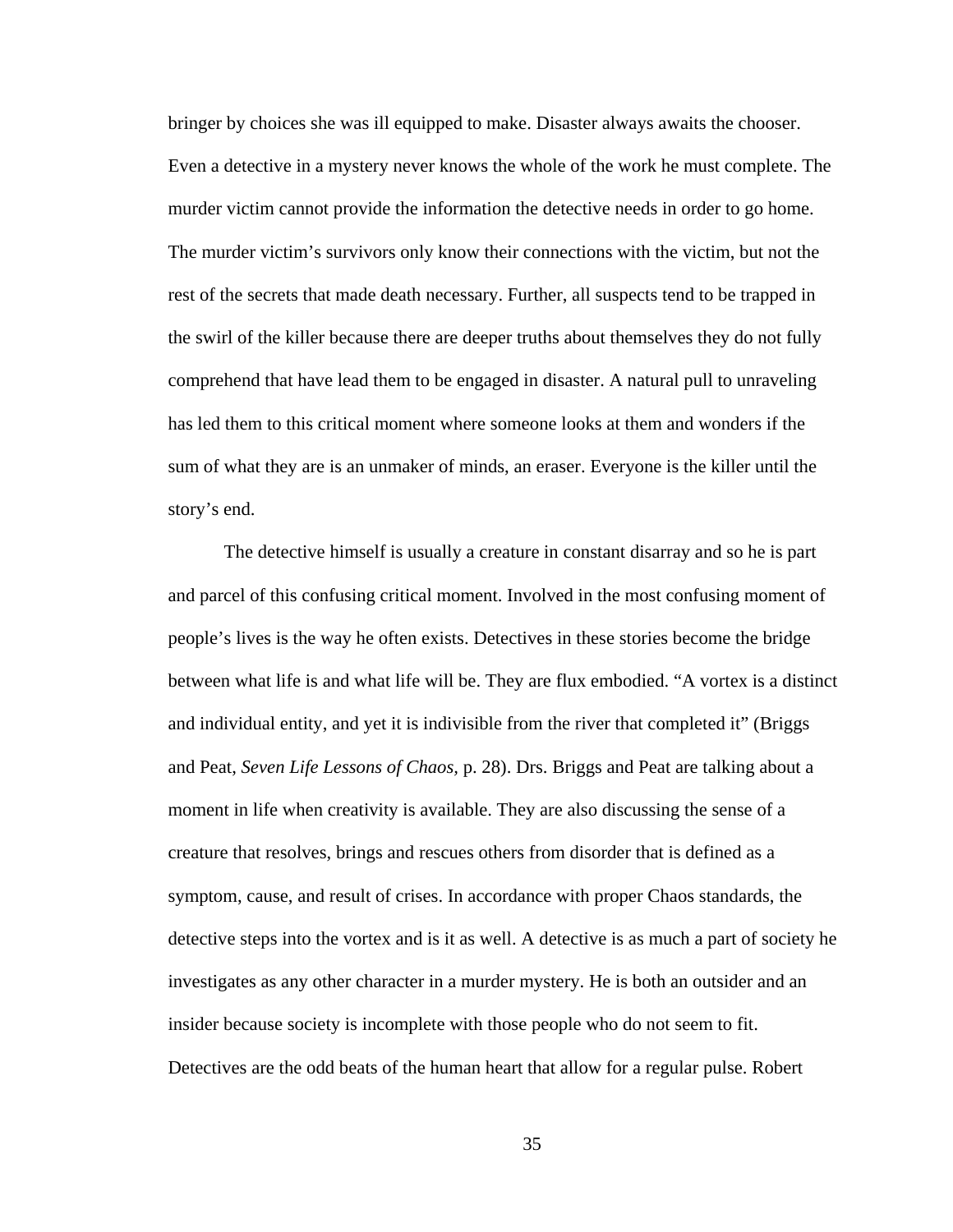Parker's detective, Spenser often takes cases because he sees pieces of himself in turmoil in his client's faces. Sherlock Holmes recognizes brokenness because he himself is a creature always on the edge of self-immolation. Andrew Vachss' Burke hunts child molesters because of the damage done him. Bo Bradley sees through to the heart of her villains because the craziness required to hunt and kill is a quality she fights every day. Dexter of the *Darkly Dreaming Dexter* series is attempting to train his serial killing impulses by hunting serial killers. In these examples and more, the detective is just like the people he hunts and investigates. People can be detailed as pieces of one personality in essentials. Pieces of one soul linked into one society where the pieces must co-exist which means from time to time someone must die so that the whole structure can shift and survive in recovery. Chaos theoreticians will call this the paradox of individuality. Times when characters are aware of authentic personal truths and most subject to their worst weaknesses can also be moments when they are more cut off from everyone else and yet less able to see themselves as indivisible from the whole. The acts committed by these characters (good and bad) then become part of a single vortex, evidence of pieces locked together inside one storming system and existing in balance.

Relationships within relationships are the moving pieces of the world of the detective story. Analogous relationships are at the heart of crime resolution because a thorough understanding of a complex system requires investigation of these relationships. A detective must understand how connections among dissimilar items and people work in order to solve murders.

If all the scientists in the world were to focus on understanding one organism, they would fail because gaining deep knowledge about one organism requires an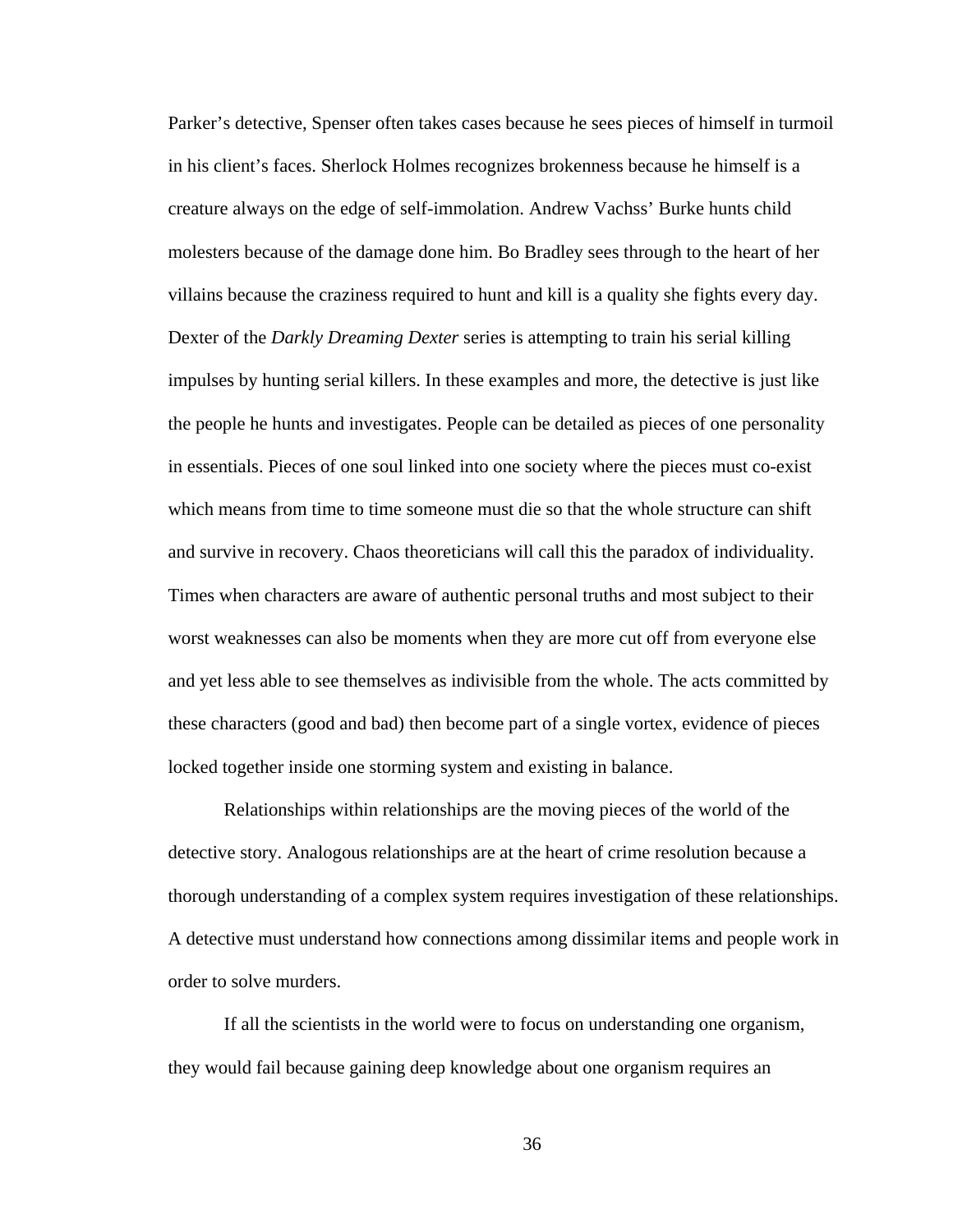understanding of all its connections with the rest of the world, with all of the history that came to make the creature and with all the relationships that spring from its taking its place on the landscape (Briggs and Peat, *Seven Lessons of Chaos*, p. 91). The above idea is again specifically talking about scientific study of the material world, but the detective in a murder mystery has been from his inception aware of these truths. "From what I have already said, you must know that I have had means of information about this matter- means of which you could never have dreamed" (Poe, www.poemuseum.org). This detective is talking about the faculty of recognizing connections. The study of relationships between relationships is essential for this protagonist. Poe's Dupin, Chandler's Marlow, Robert Parker's Spenser, Agent Pendergast, and Jacqueline Winspear's character Maisie Dobbs; the list is incomplete, but each of these renown fictional detectives are burdened with the responsibility of determining how murder fits in the larger pattern of the lives they are examining. They start by examining a body, and then their focus spirals outward from the body to the personality that was housed inside the body giving them understanding that leads them to study those who were connected with the victim. The conclusions gained in this study leads them to knowledge about the ways in which those connected to the victim are connected with one another. This understanding offers critical insight in terms of motive. Detectives also require an understanding in the terms of physical environment in which the victim both lived and died. The detective again starts with crime scene and then looks at the physical pieces of evidence on the scene, recreating story for each item in the room. How hot was it when the victim died? Was the door closed? Did they just eat? Why is the bed unmade? Is the phone of the hook? Are there marks on the floor? Each of these pieces of data will be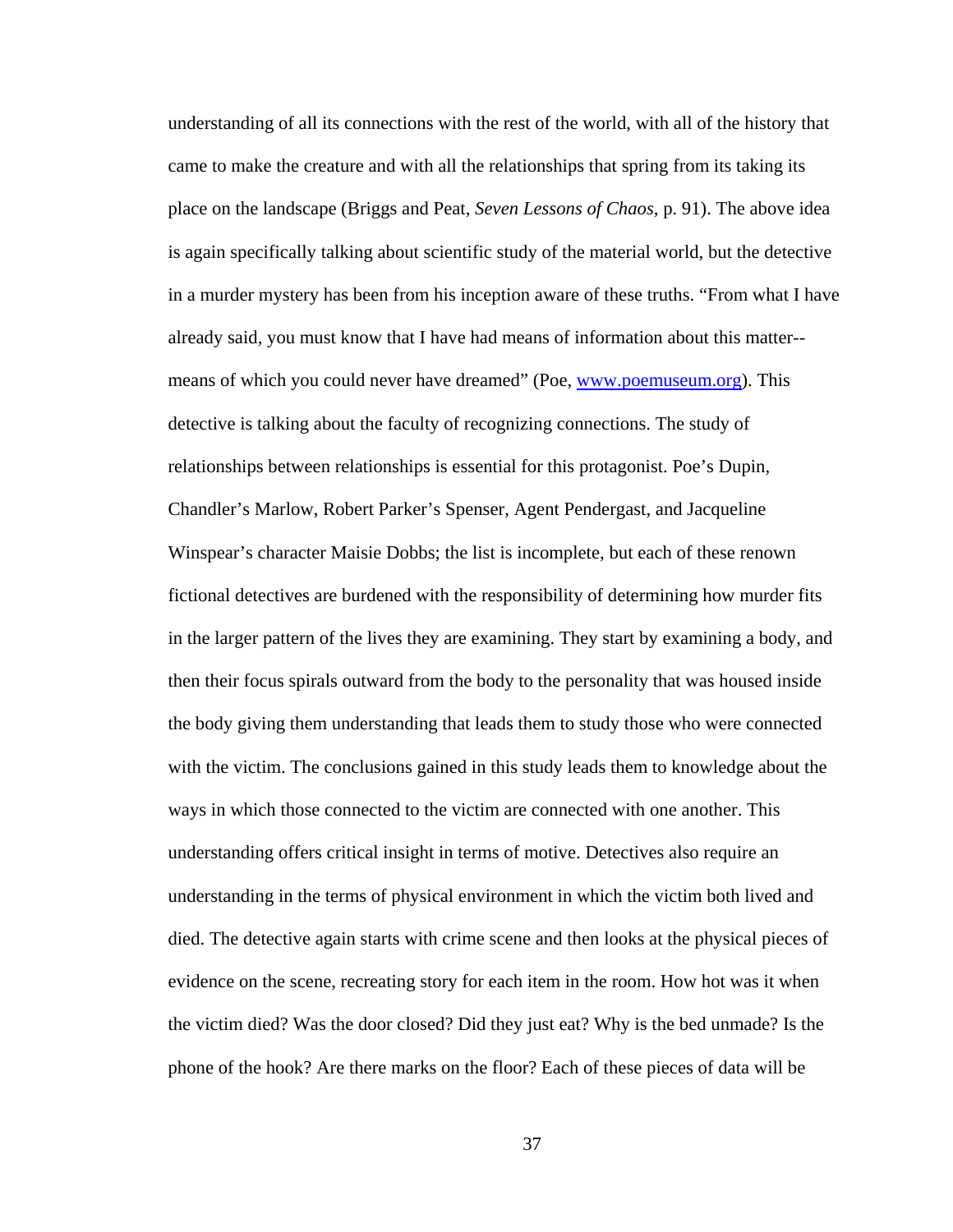examined and combined into a complex understanding of society; of local environment and of the way all things living and inanimate belong in the web work of the story. All murder mystery detectives know that disaster is both a cause and effect of histories and relationships. Ross McDonald's characters are aware of economy and environment and the way it connects to the cases they investigate. Dick Francis is the author of mysteries set in the horse racing world. His characters often base their investigations on an understanding of friendship and family that seems to extend beyond the scope of the life of the person who died. Agent Pendergast can find the answer to a death in New York several continents away. In the view of the detective story human beings exist as pieces of a large complex. The death of a man in a lab turns out to be the result of a marriage made a continent away. The death of a reporter is the act of a man who wants to buy a piece of property the reporter knew nothing about. A rider dies in a horse race because a glassmaker he barely knew forgot to return a package to a friend the rider had never met. A detective is a consummately wise individual who intuits systems better than others. He is a master of chaos who demonstrates an ability to uncover the fractal view. He recognizes the self-similar patterns of behavior and resolves the complicated issues at hand because he can weaving an infinitely complex broad view into the simple solution.

Further, the detective is not an entirely unalterable piece of the murder mystery. A creature that lives in flux is as alterable as any other aspect of story. His knowledge of self is either reaffirmed or erased by his journey. Knowledge that truth shape shifts is part of a detective's intellectual strength, but this knowledge also traps him in a moment of unresolved flux. Charting uncertainty as often as they do, detectives remain as lost as the people they investigate. Forced to face disorder in themselves, detectives are also forced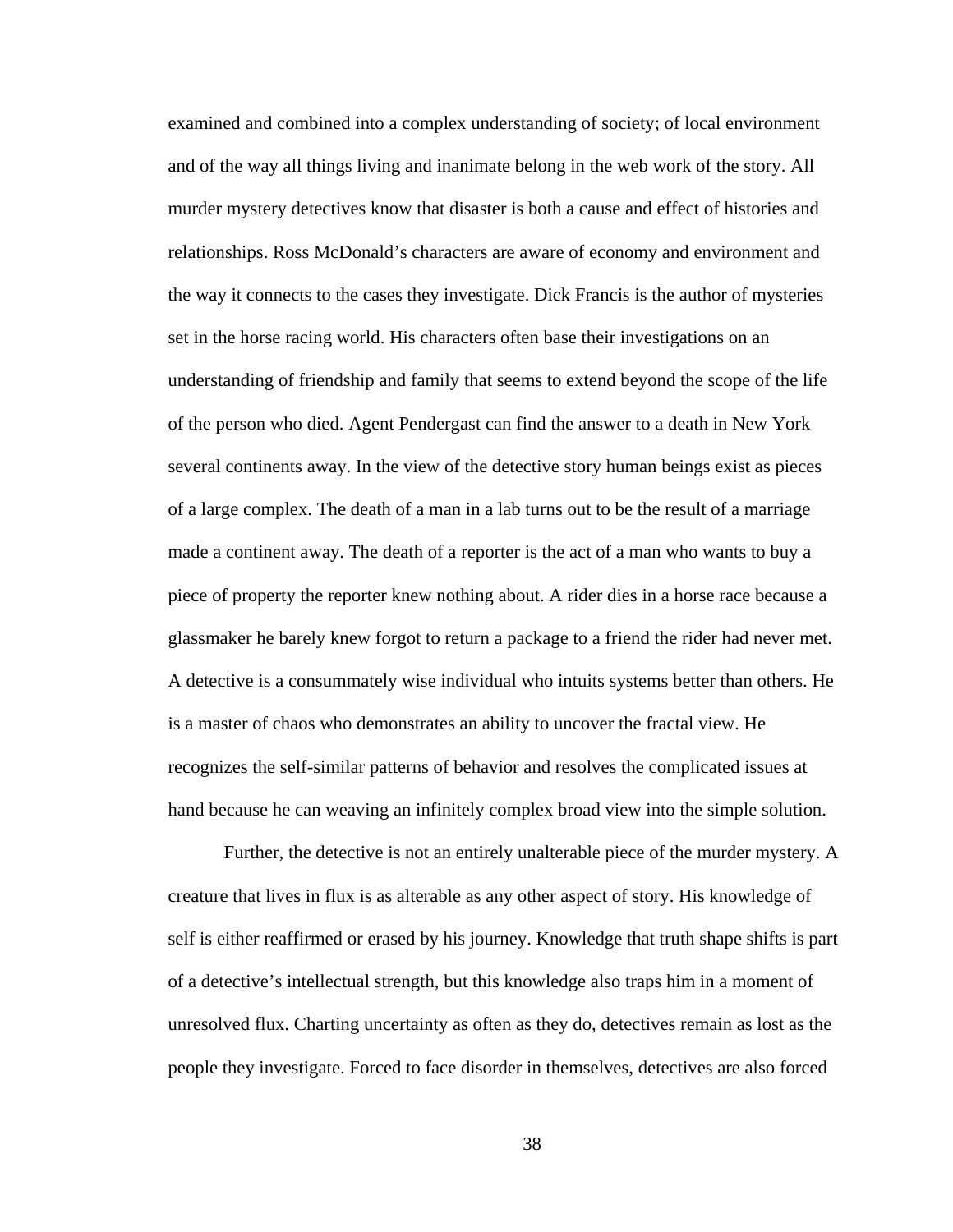to constantly seek out mysteries. Detectives know how little they know. And, driven by the need to understand what they can never fully comprehend, detectives will also always stand on the edge of disaster. They will always remain perched at the barren edge of ignorance, always being the constant strange attractors incarnate causing, being drawn into and being a part of the flux between stable moments. They will also be the characters that step into these abyssal moments first.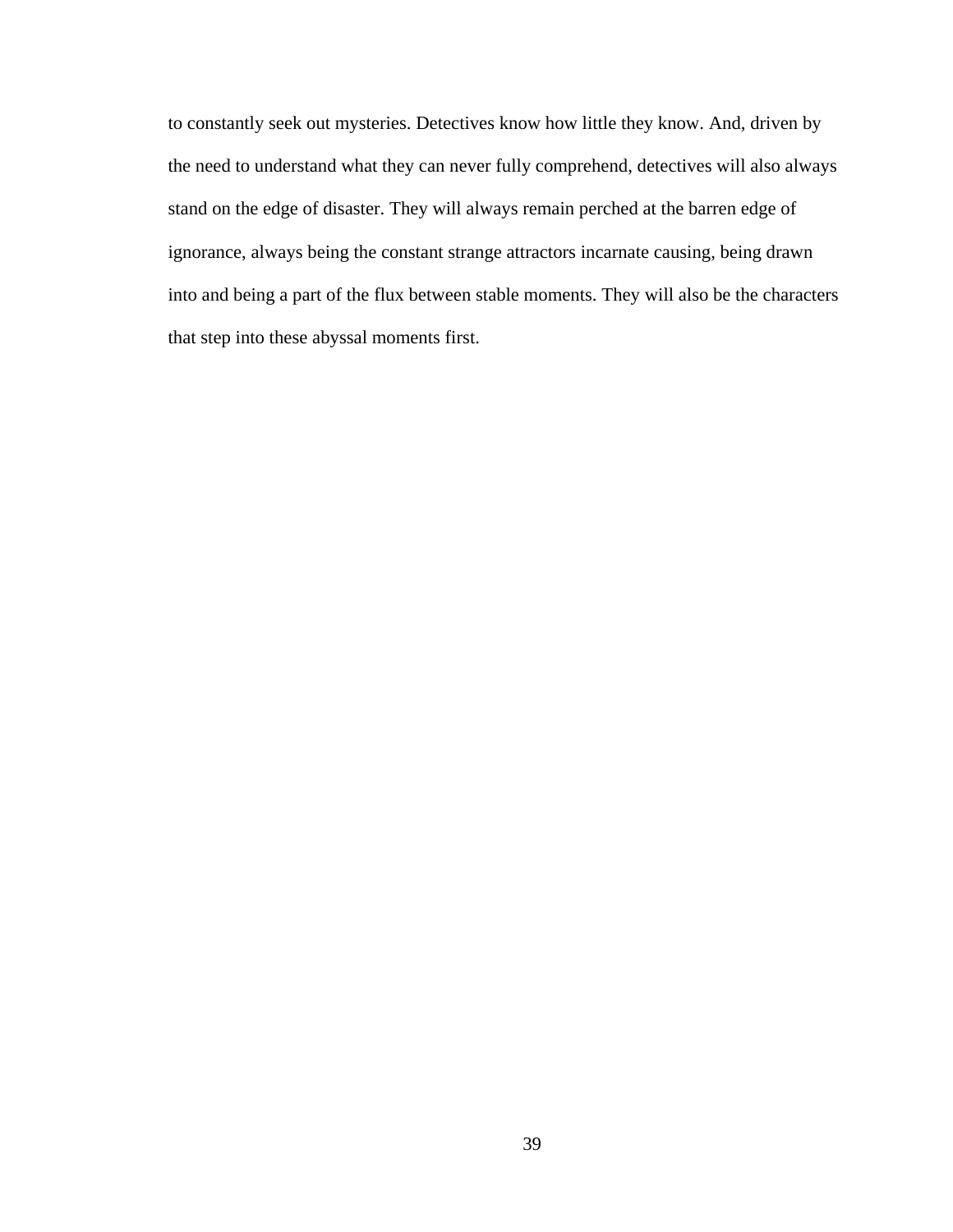## Chapter 4 *The Dakini Project*

## Prologue

There's no denying it. Reality is our construct. It comes to us in bits and pieces that we accept if they fit into a story, one with us cast as the hero. Time feels uncontained unless we break it into sections and even then it controls us the way wind rolls snowflakes bouncing us against a landscape too big for us to take in all at once. So in our stories about ourselves we fill the deeper, darker canyons with water, face the mountainscapes and shape the snowdrifts with plot and characters navigating the abysses with a tale about us. Though the story does not give us control over the journey or change what happens, at least it makes us important and lets us reject the fears that shape us until we have to face them.

I like detective stories. I tune the television to cop shows and I leave the set on all night long. I read mysteries over and over because I like a complete story but also because detectives find solutions that are true but always surprising. The end of the story comes to the detective the way life truths come to us, out of the blue even if we knew them all along in some sense. There is no way to prepare for loss for example, and no easy way to forgive yourself for your sins. You can only insert the specifics into your text and make it fit the story you mean to tell. The people you love become characters in your story and you use them, as you will to fill in the gaps.

I am Cherry and I always will be Jessie's friend. I am one of the few who knew what she was thinking. I knew that she saw her life as a string of failed promises and I think she mistook the breaks in relationships for tragedies instead of movement. I think that she thought the hole at her soul's center was a sign of disaster when in fact it was an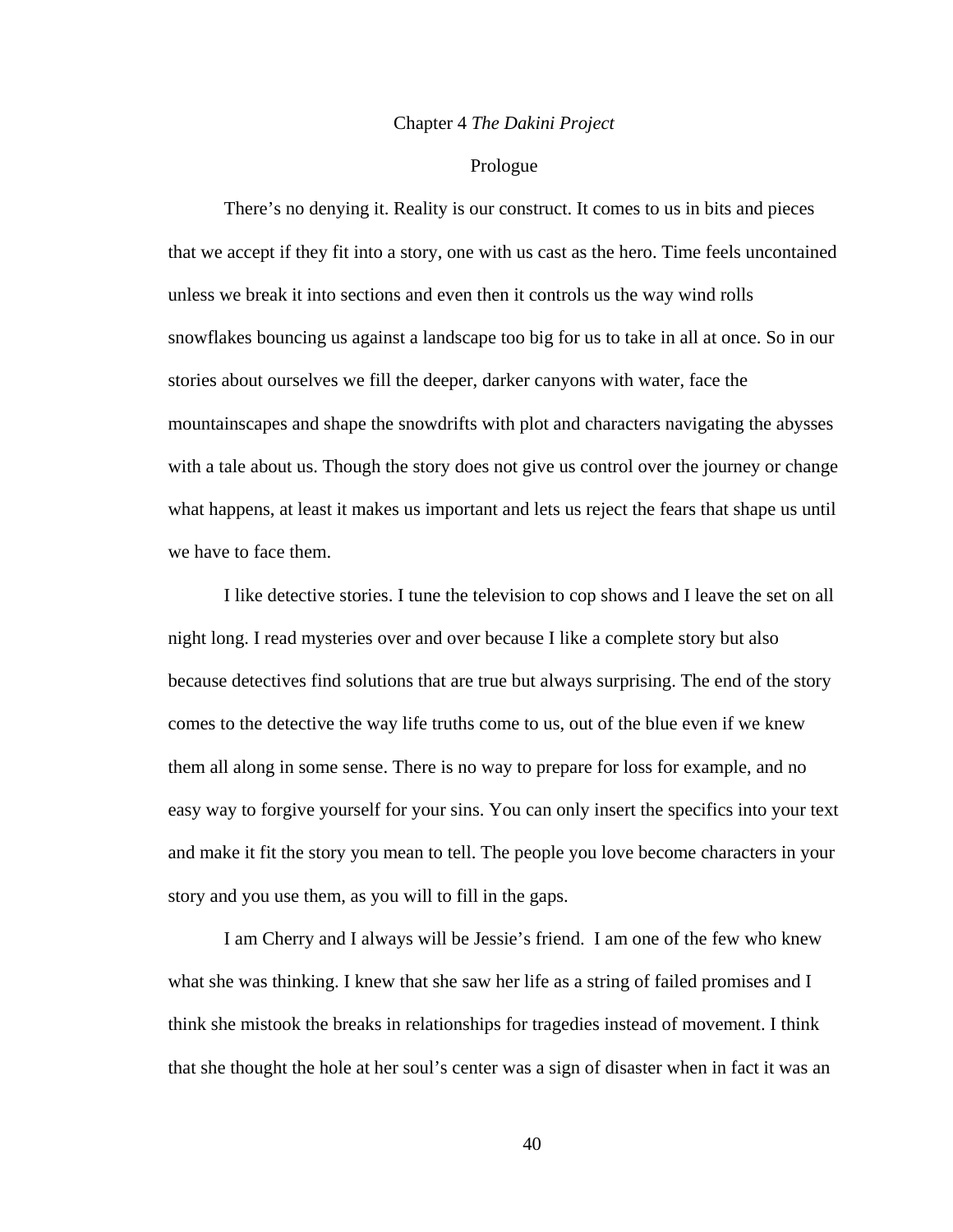essence that kept her honest. Her preferred biography kept her from going insane when the person she wanted to be, the character she both hunted down and ran from all her life just never seemed smart enough or kind enough. My friend was a dreamer of the highest order and dreamers cannot seem to hang onto the certainty they obsessively seek.

Jessie's dreams were sometimes enchanting, sometimes horrifying and often clouded in violence. The best friend in her view was probably turned into a better person than I really am because her story needed a protagonist. The people she knew who could not keep her from feeling lonely became mad and bad in her hands because in the working out of her plots she needed antagonists with faces. Because she knew that there was a god out there somewhere her story also drifted into magical places. Because there were real people in her story she often had characters that did not always make sense but that represented her successes and fears nonetheless.

I was Cherry, her best friend in this story. Jessie cast me as the one she could not afford to lose and with that decision she gave me the power to tell the tale, as she would have it unfold, for as long as I was involved. I am the god's eye view, the mind's eye for my friend and as such I have done a little messing with the tale myself.

But don't concern yourself with that now. A tornado is not the break between stable weather systems but the malleable space in between that allows stable states to exist. God's eye is always the center of a storm. The thunder shakes us, and the rain blurs the view – but the story still holds. Even if the narrative shifts, it holds. If you are looking for a through-line, for the crime and the puzzle and, ultimately, justice, I may fail you. Justice is a lot to manage. But I loved my friend, and that will have to do*.*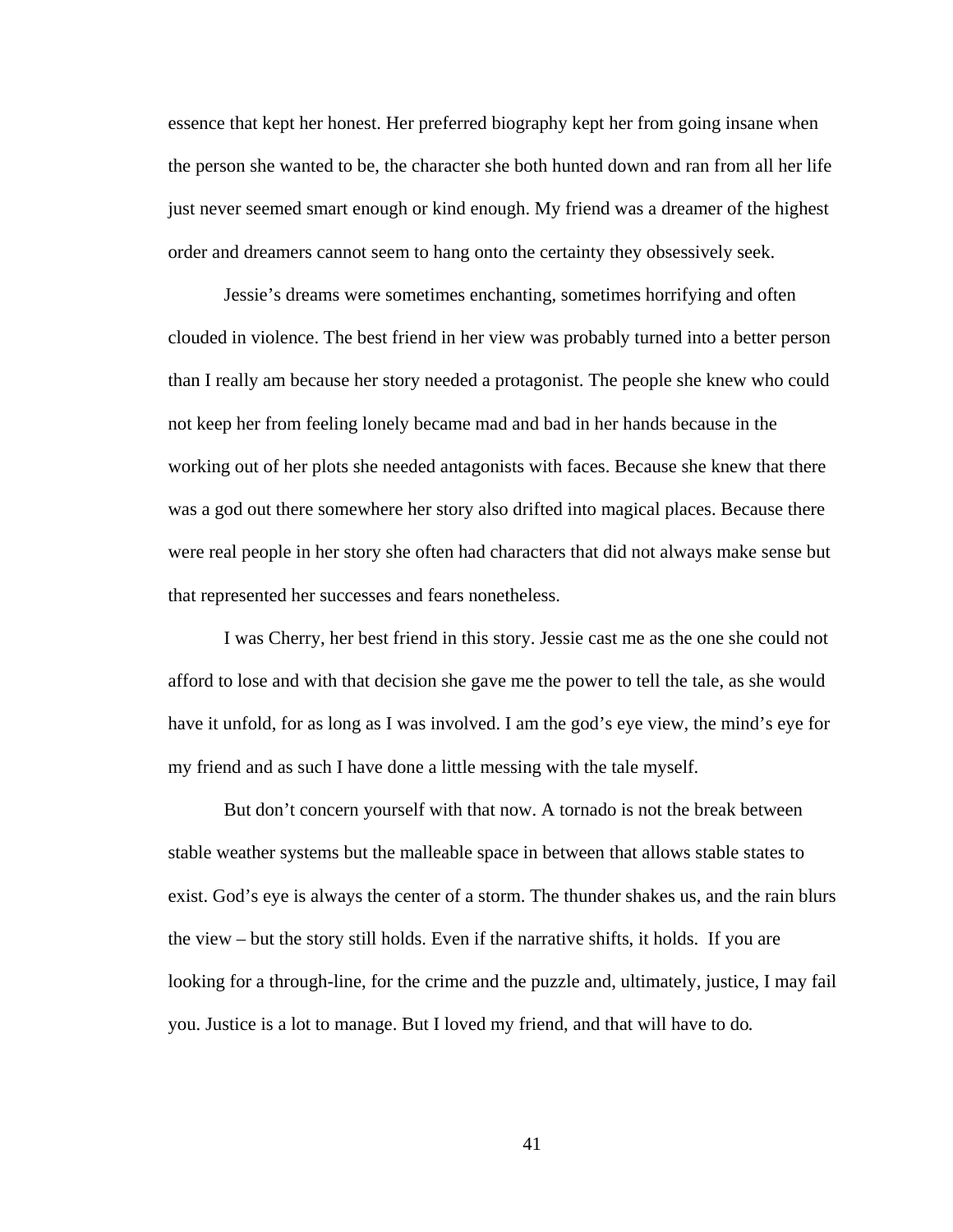Jessie followed the green stripe down the hospital hallways until she reached Cherry's room. A nurse was inside plumping pillows and straightening sheets and such, so Jessie stood just outside the door holding her crumpled jacket in her folded arms and noted the details in order to stop staring at her friend who was so flattened by illness that the sheets bunched around her body had more bulk than she did. White walls, yellow tiles, white sheets, frosted windowpanes, beeping machines, stacked chairs and hospital beds. No matter how old they got Jessie always most strongly pictured herself and Cherry as children, as they were when they first met. At six and eight years old they were cynical children who spent a whole lot of time together after that first meeting pretending they were someone else whenever possible. Cherry wore her hair in braids and Jessie kept hers short and both were used to making decisions for themselves.

Jessie took her place by the bed after the nurse left. After a few minutes Cherry opened her eyes. "Tell me about Nepal," she said.

"Looks like we're not going to get there," Jessie replied.

"So, tell me what it's like," Cherry said. So Jessie pulled a chair up to the bedside and took her friend's hand as she reached back in her memory for the best days and gave Cherry the picture in bits. "Nepal sounds, like bells, steel horns, hammering, people yelling, and bird calls. The mountains smell like sage, pinecones and yak poop. The cities smell like tar and spices and the traffic cops wear facemasks because it's dusty. It is so different from here that for the first few days you feel like there is a large weight hanging over your head that is mashing you into another shape. My sisters still live there." Tubes ran from Cherry's arms into plastic bags. Wired sensors were taped to her skin. The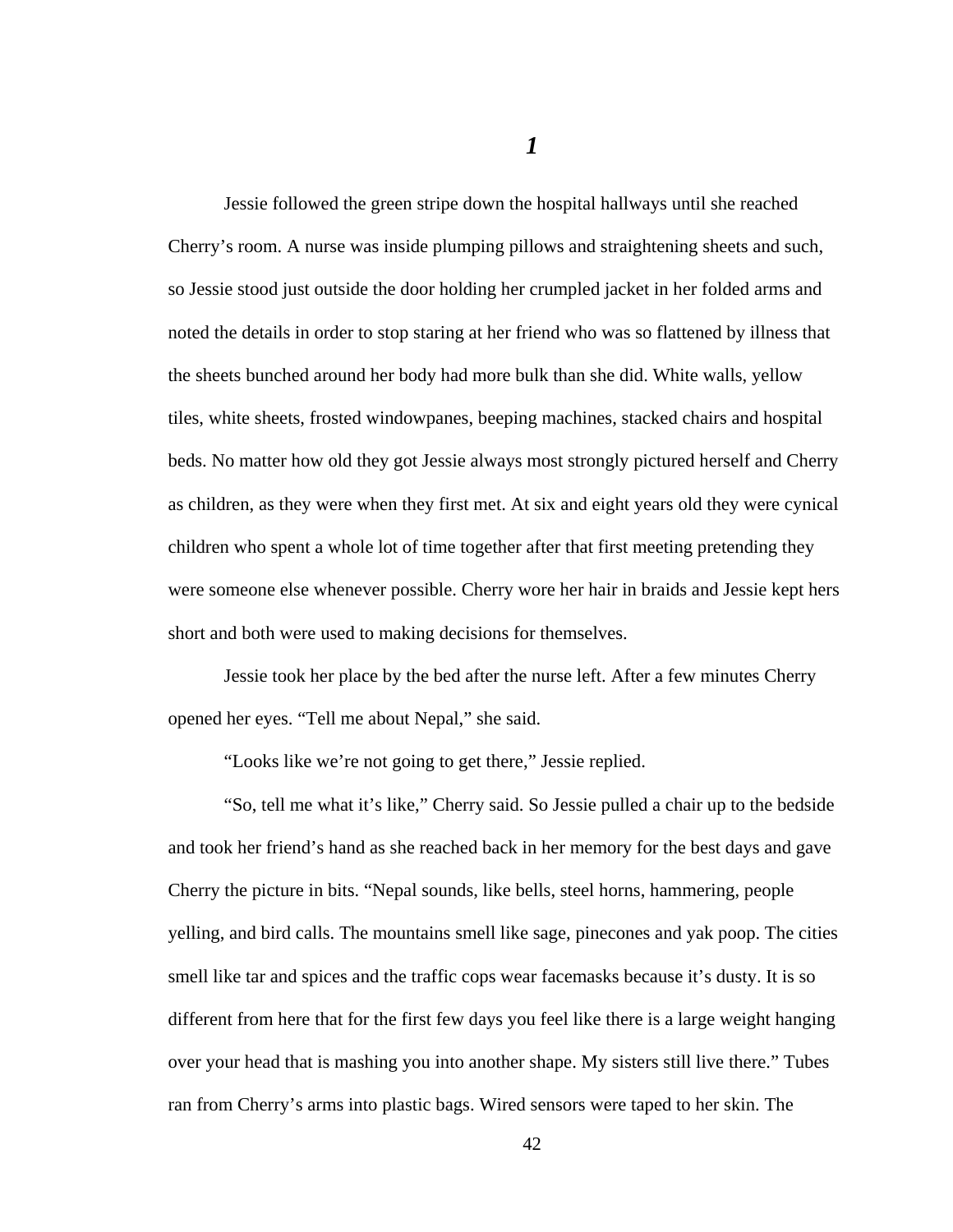details made Jessie lose track of her narrative. "You should have told me sooner that you were so sick," she said.

"You were angry with me," Cherry said.

"I had find out from someone else, over voicemail," Jessie said.

"You'll have to go soon. I didn't want you with me for this part. I thought I could keep you from seeing this except I can't do without you," Cherry said.

"I can't do what you want," Jessie said. "We said no breathing machines and no more chemo, but I can't do the other thing."

"Stop thinking about it," Cherry said, "Just sit here."

Blue lines, evidence of fate running Cherry down, shaded paper thin skin as they tracked up her arms and fractured into odd outlines on her face. A thick bandage bulged over the lesion on her neck and different sized pillows propped up different parts of her body. Jessie brushed thin strands of hair off Cherry's face. "It's almost the same red as when we were kids," Jessie said, "before we got to be our parents' age."

"Liar." Cherry touched a bruise on Jessie's cheek. "What have you been doing with yourself?"

"Old habits and all that," Jessie said. "Some men are just mean."

Cherry sighed and pulled her hand out of Jessie's grasp so that she could take an identity bracelet off and hand over. "They'll lose this," she said. "I'll tell you what you want to know and then you have to go and you can't come back. But you have to listen to me now," Cherry said.

"Why did my mother tell you what she wouldn't tell me?"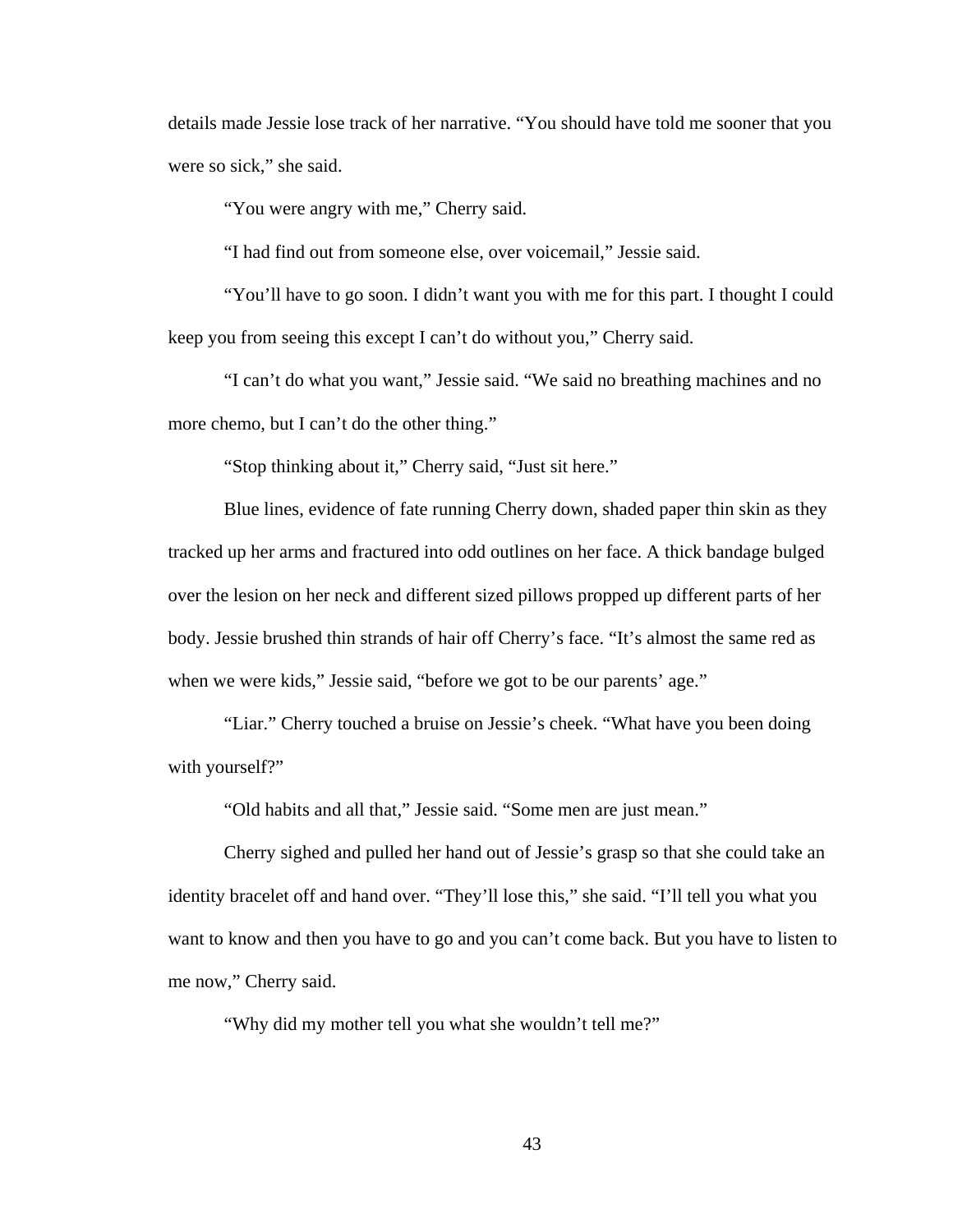"Your mother was a bitch. She had promised not to tell you but she couldn't resist telling someone. I bet she thought it would make you and me less friends if I knew a secret and kept it from you too. She told me over dinners, those terrible tasteless stews and she would visit bringing me tins of those powdered cookies that I love so much." Cherry held up her hand forestalling more questions. "They had to tell your daughter something when she got old enough so they told her all the bad stuff about you and then they said that you'd died."

"So, she'd never come looking for me." Jessie squeezed Cherry's hand gently because she loved her and to remind herself that her rage was entirely her problem.

"Don't go back to Nepal," Cherry said.

"Once you die I'll have no one left that I trust," Jessie said.

"Leave it alone. Bury me here and leave the mountains alone," Cherry said.

"I'll have to take you there, at least once," Jessie said. "I'll release you at the top of the world. You'll be free there."

"That outdoor stuff," Cherry said. "That's all you. I'd rather be on a beach in Tahiti, six feet from the cabana and the bar boys."

"You're coming with me. I'll introduce you to the Tahru. They live where no other tribe could survive. And you'll be with me when I find what my family took from me, when I find my child."

"That's a mistake." Cherry sighed again and against her will closed her eyes. Then they sat in silence. They had been friends all their lives; it wasn't as if there were anymore unspoken secrets between them. Jessie eventually fell asleep on the bed and when she woke Cherry had died.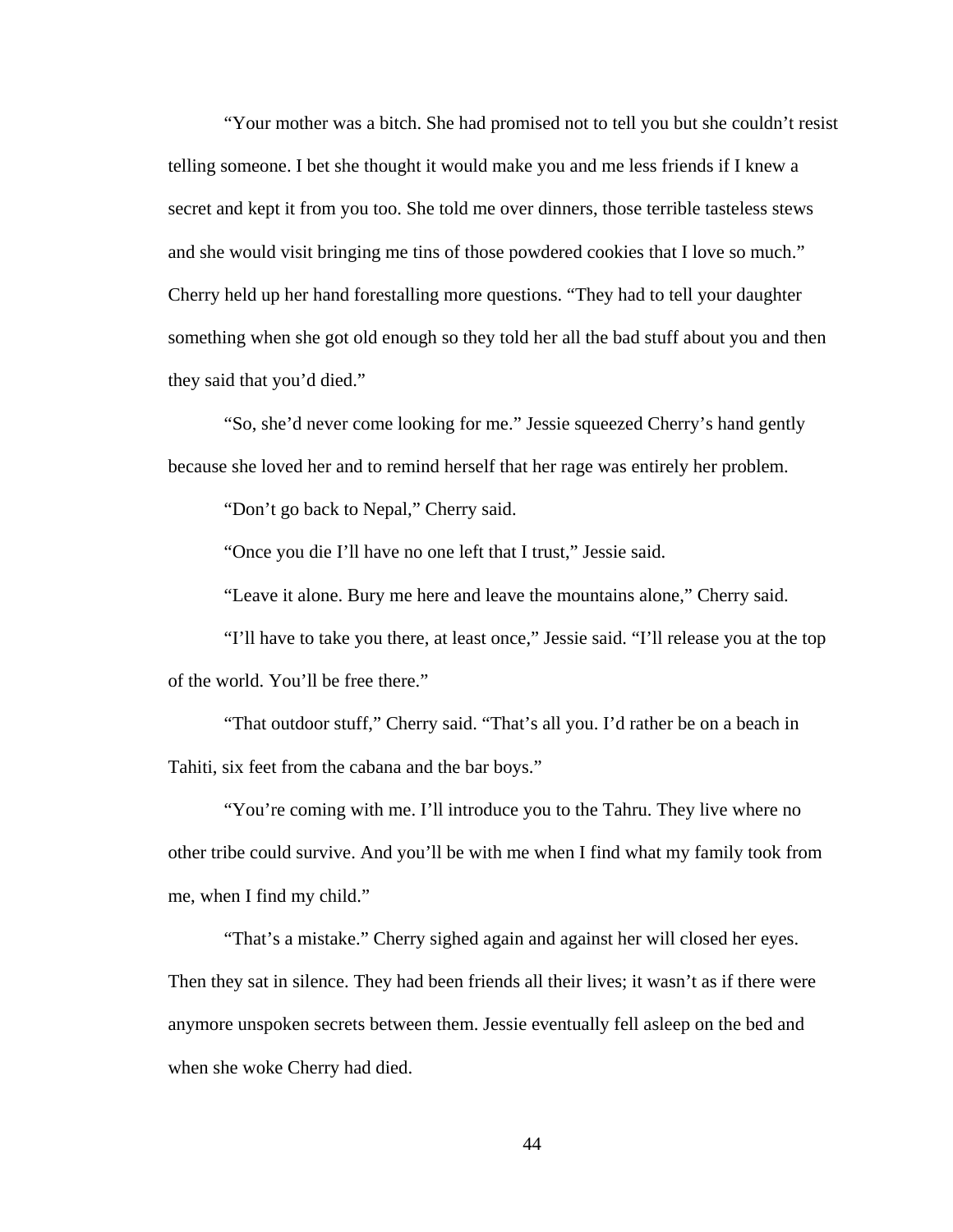"We have notified the authorities of course," the doctor who agreed to unofficially answer all the questions Cherry would not. They stood outside the hospital in the Santa Ana heat.

"For what?" Jessie asked. She clutched the last of Cherry's belongings which all fit into a large *Ziploc* bag.

"Your friend was poisoned," the doctor said. "Arsenic. She must have been suffering for a long time but didn't go to a doctor until we could not save her."

"I thought it was cancer. She said it was cancer," Jessie said.

"Did she say that exactly?" he asked.

"I never exactly asked. Can you tell for how long?"

"Not exactly. I am very sorry. Why would she lie to you?"

"Because she knew who did it and why and she didn't want me to go looking for them."

"And you know too."

"I know where to start looking," Jessie said turning away towards the parking lot.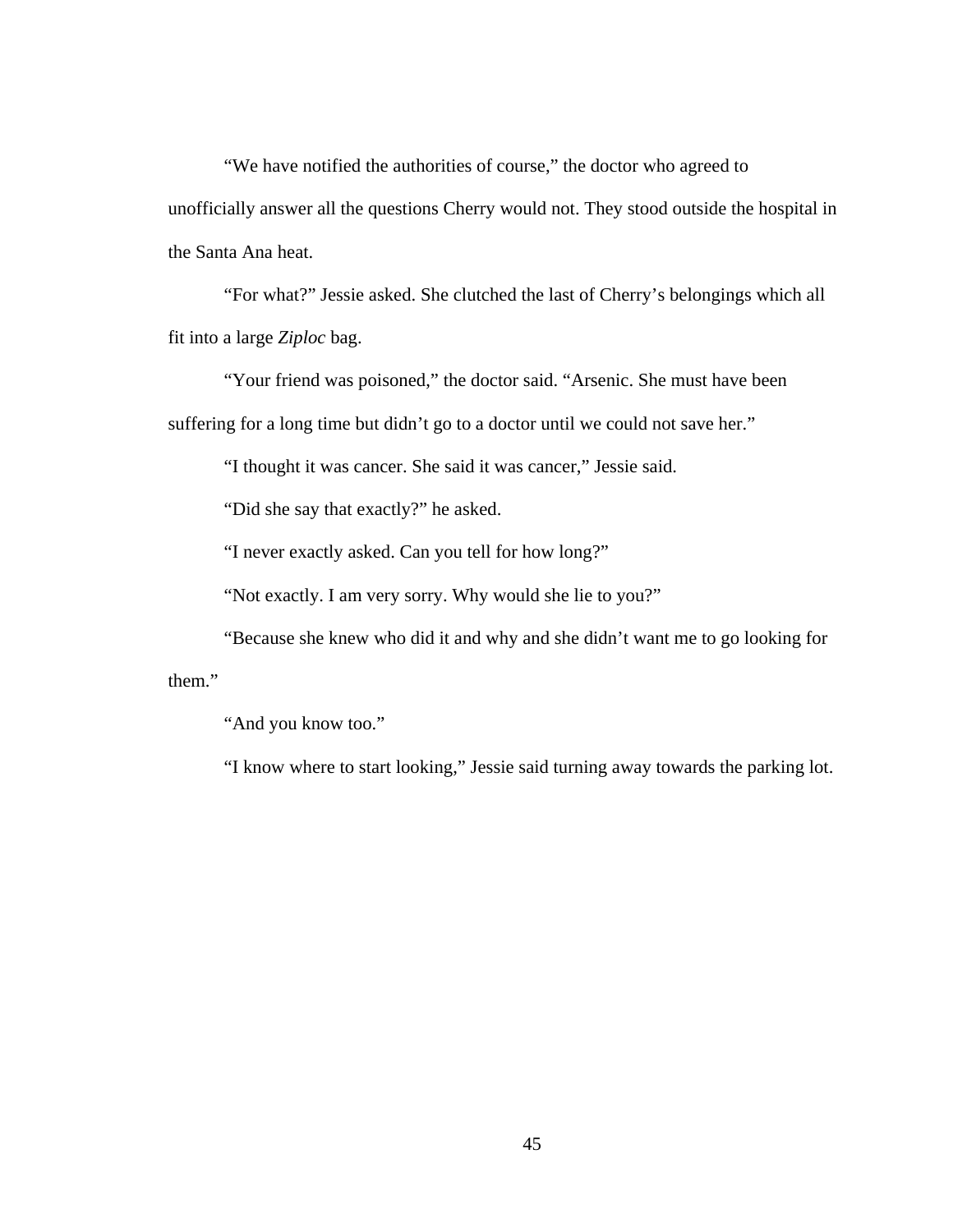*If you had asked the old woman she would have said that the sounds of Nepal, outside of the cities, were yak bells, the soft buzz of Buddhist horns, screaming drovers and the pings of hammers hitting stone slabs. She would have said that the air was infused with incense and mixed with the hints of sweet pine and yak poop. The old woman had daydreamed about Nepal constantly once she knew for certain that she would never return. Alone in her house she lived her life perfectly because in her last days she had nothing left to explain. She spent her days in her garden. Dressed in shorts and a tank top, she crept along the garden rows emptying her sack. She had only three small stupas left to build. They lacked the proper benedictions and the traditional shapes but for her purposes they would do. She knelt before the one she was building and pulled a keepsake from her bag and set it inside the stupa on a place she had flattened and washed to make mud and then flattened again so the memento would stand. Then she brushed the soil around the outside of the structure and scrubbed the pebbled walls with a stiff brush. When she needed more rocks she ventured into the desert and mined the ground for the proper shapes. She treated the stones with respect. Each was taken from the bag, dipped in water, and dried with the towel before it was placed. It took dozens to build even a small stupa, but she was patient. She worked every day until noon. And as she worked she thought less of what she was doing and more about where she had been. She had lately noticed that as her hearing and sight started to fail that the sounds of the past grew louder in her head. She didn't yet have the facility for peacefulness old age was supposed to deliver. She used the job of moving the stones to keep these sounds low so she would not go mad*.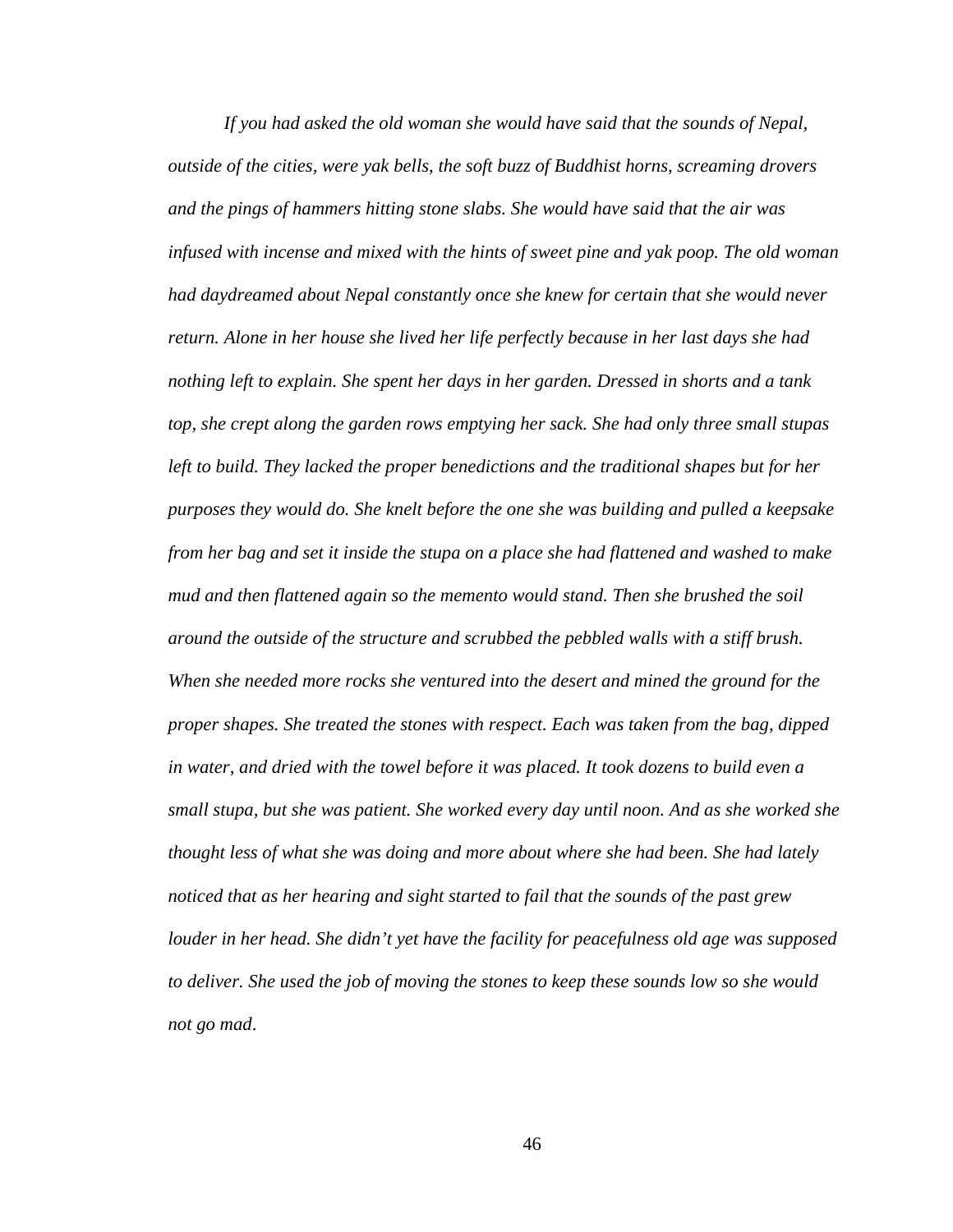Jessie and Alex left for Nepal in May. They were cutting it close, monsoon season began in June, but the demonstrations in Kathmandu had delayed flights. Air India refused to fly in at all. Experienced trekkers would have come and gone by May. Only most stubborn ones still waited at the basecamp for a final shot at Everest. The couple had been on one plane or another for three days by the time their jet looped into Kathmandu airspace. Tribhuvan International Airport was named after a king. It was a grey collective composed of bricked spaces, misspelled signs and spiraling stairs that led to plain desks and tables manned by friendly men and severe women. Jessie and Alex were stuffed into the back of the plane so they disembarked behind two groups of middleaged tourists that bogged up passage through customs. A monotone travel agent, brown hair, brown shirt, brown pants, and brown shoes brushed by them and scooped up all the remaining entry forms. Jessie considered slamming him with her duffle bag but the impulse was stifled by training and tiredness. She was damp all over. Kathmandu had doubled in size in the last ten years without the benefit of emissions standards. Hot air tainted by an oily stink drifted in from the streets and she felt as if she were coating her lungs with every breath. Sense-dulling sunlight streamed in through the windows making it necessary to wear sunglasses indoors, which Jessie could not do if she wanted to read the forms that she had received from a customs agent who liked Alex and her better than the band of tourists he was servicing. He gestured that they were to skirt ahead of the group and use part of his desk to fill out the forms while he continued to process the middle-aged Spaniards that flocked around the agent who had taken all the forms. Two older women stuffed into the middle of the group were being separated from the larger body and getting more care from the young men at the desks. Their bags, ten or twelve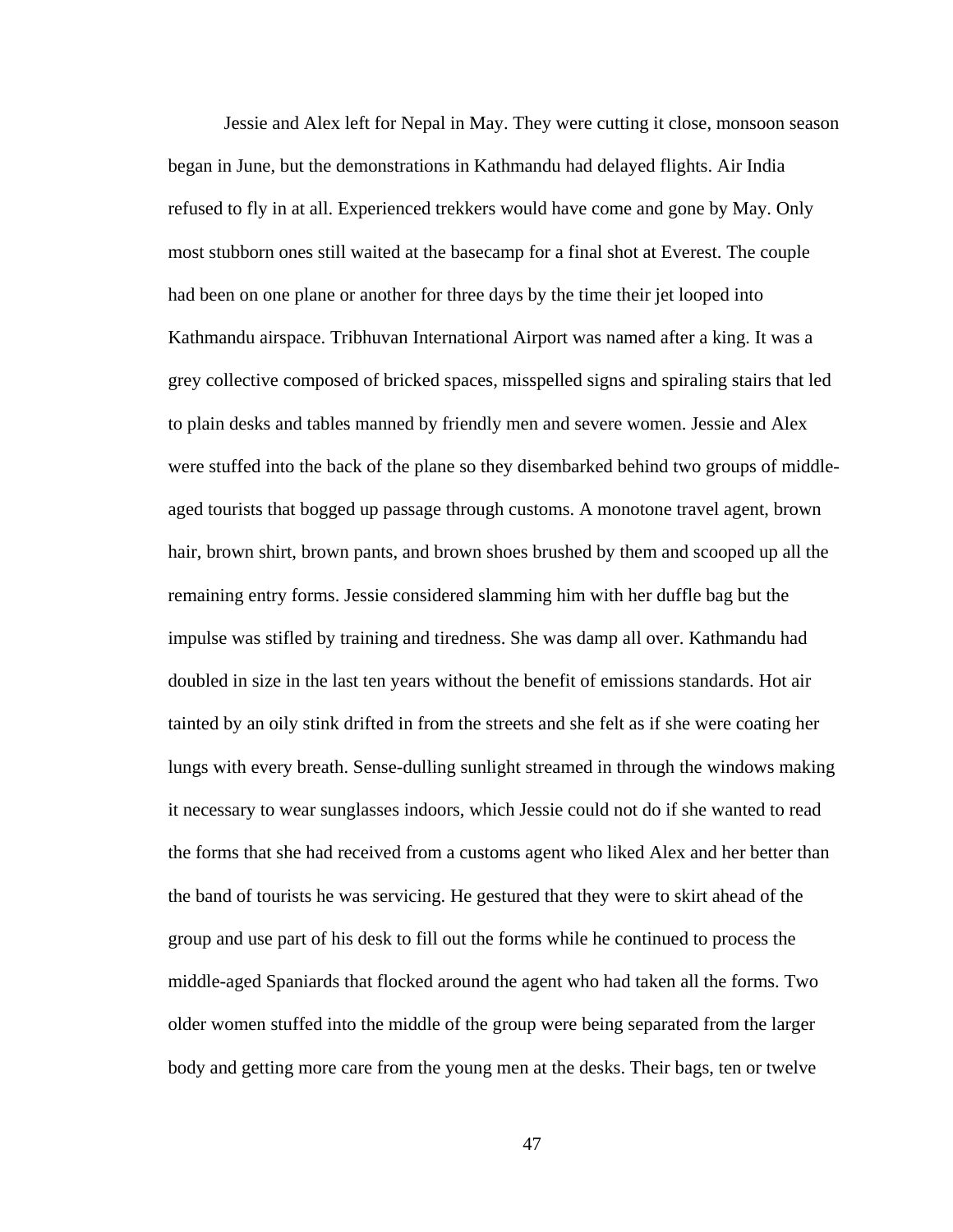were ferried through the lines by Sherpa guides. One of the guides, dressed in western garb herded them towards the counters. He cut through the crowd because it parted easily when he approached as if he scared people a little. Jessie noticed rather than saw him and would not have been able to pick him from a crowd if pressed. Because she was focused on her forms, she missed seeing the women at all. A lean platinum pair, they wore Buddhist habits, dark red wrap-around dresses, and were tall enough that they looked over the heads of those in the crowd. They squeezed through at a steady pace behind their guide. At one point one saw Jessie and stopped. She pulled her companion back until the man and his wake parted ways with theirs and whispered something to her friend. The man exited a side door where he was met by a jeep driven by another dressed in camouflage. He held its door open and gestured for the women to hurry. Changing course they took the path farthest from Jessie and Alex in order to exit the building.

"How are you filling this part out?" Alex asked Jessie as he was shoved aside by a boy forcing his way through.

"Figure it out," Jessie said. "We have achieved that part of the trip where you're whining and I am bitchy. So, figure it out over there." She pointed to the opposite side of the desk and kept her back to the crowd that was forcing its way forward.

"You got a pen?" Alex asked from his side of the table.

"You can't find a damn pen either?" He had in succession lost and found his plane ticket, passport and his customs forms as the plane was landing.

"Give me a break and get me a goddamn pen. You can list my failures later," he said.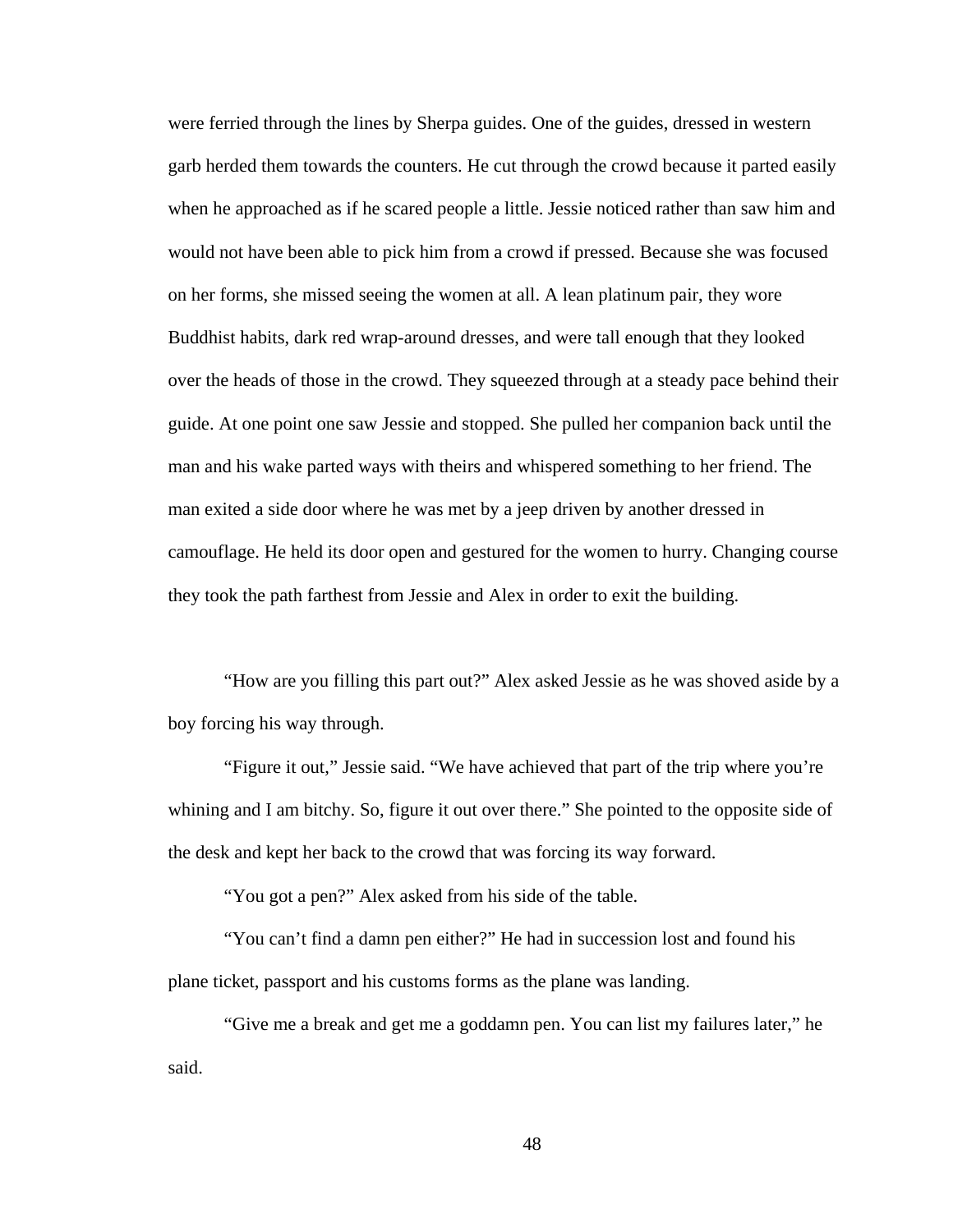She located a *BIC* in her bag and resisted the urge to throw it like a rock. She was really tired and really hot now and the tourist just behind her was yelling at the customs officer. She and Alex had been forced to spend the night in the airport before the last leg of their journey and the layover had drained her. The Indian airline agents had designated them as "in transit" because their plane was delayed and had placed them in an "L" shaped hellhole to await what became the ten-hour layover between flights from Delhi and Kathmandu. She blearily recalled desultory foot traffic, yellow walls, ESPN, the reek of microwave pizza and instant coffee, and rows of plastic chairs filled with people trying to sleep. They had slept on the floor in shifts using packs for pillows and the jackets for blankets as Airline men walking through the room from time to time yelled out passengers' names or flight numbers. After a while the outer door to the men's room started to squeal becoming a sound that was hard to ignore as time passed. Someone lifted her jacket from the stall hook in the bathroom but when she raced outside to tell Alex she saw it lying on the floor. The only thing valuable about the coat had been a wristwatch tucked in an inside pocket, which is why she assumed she had gotten it back. From then on she wore the coat whenever they moved from place to place which currently made her hotter still.

"Jessica Healey," the customs agent addressed her as he read and stamped her documents. "Does Jessica mean anything?" he asked holding onto the passport just out of reach and looking up.

"It means my mother was unhappy when she named me." She reached for the passport but he kept it still. "My mother told me that it means, ungentle in Celtic," Jessie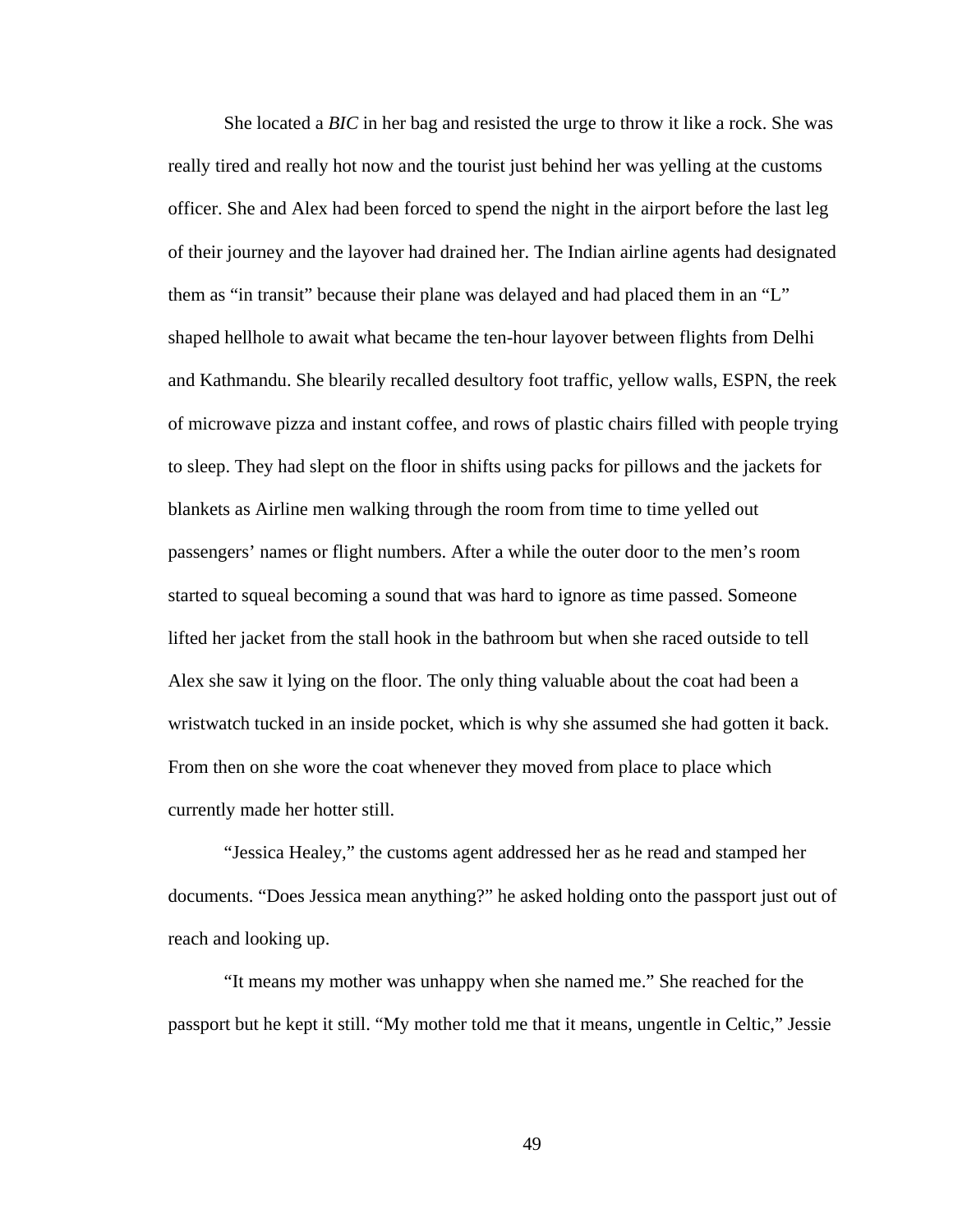said. The word did not translate well enough. "Not like a lady should be, more like a boy than a girl."

"Maybe you were an ugly baby?" Jessie suspected he was bored and did not feel like servicing another customer so quickly. "Or maybe they expected hardship from you."

"Maybe they deserved the daughter they got," she said.

"It is a beautiful country. You and your son should enjoy your stay," he said finally relinquishing the book. He had the next passport in hand before she had moved away.

"What was that about?" Alex asked. She had lost track of him for a minute. Not easy to do. He was tall, blond and blue eyed and he stood out just about everywhere because he looked perpetually uncomfortable like a shy visitor at a family function. Dressed in a t-shirt and shorts he should have blended in with the crowd but heat profoundly affected him. He was reddened and wilted and reminding her of a shriveled sapling. She ignored him and led the way, which was always the way they traveled. She walked quickly and he walked slowly. Neither of them speeding up or slowing down to suit the other. The walking dance was reflective of them as a dating pair. They walked apart. She was disgusted with his usual dragging pace and he was annoyed with her failure to slow down so that they might walk together. The relationship had in truth been a series of small arguments for months prior to the trip but the trip was inevitable. She was going to hike the trail, to bury her friend and see her sisters and he refused to be left behind. They had agreed to put off facing the final disintegration until they returned home. The only intimacies they shared were in bed and since they were wordless she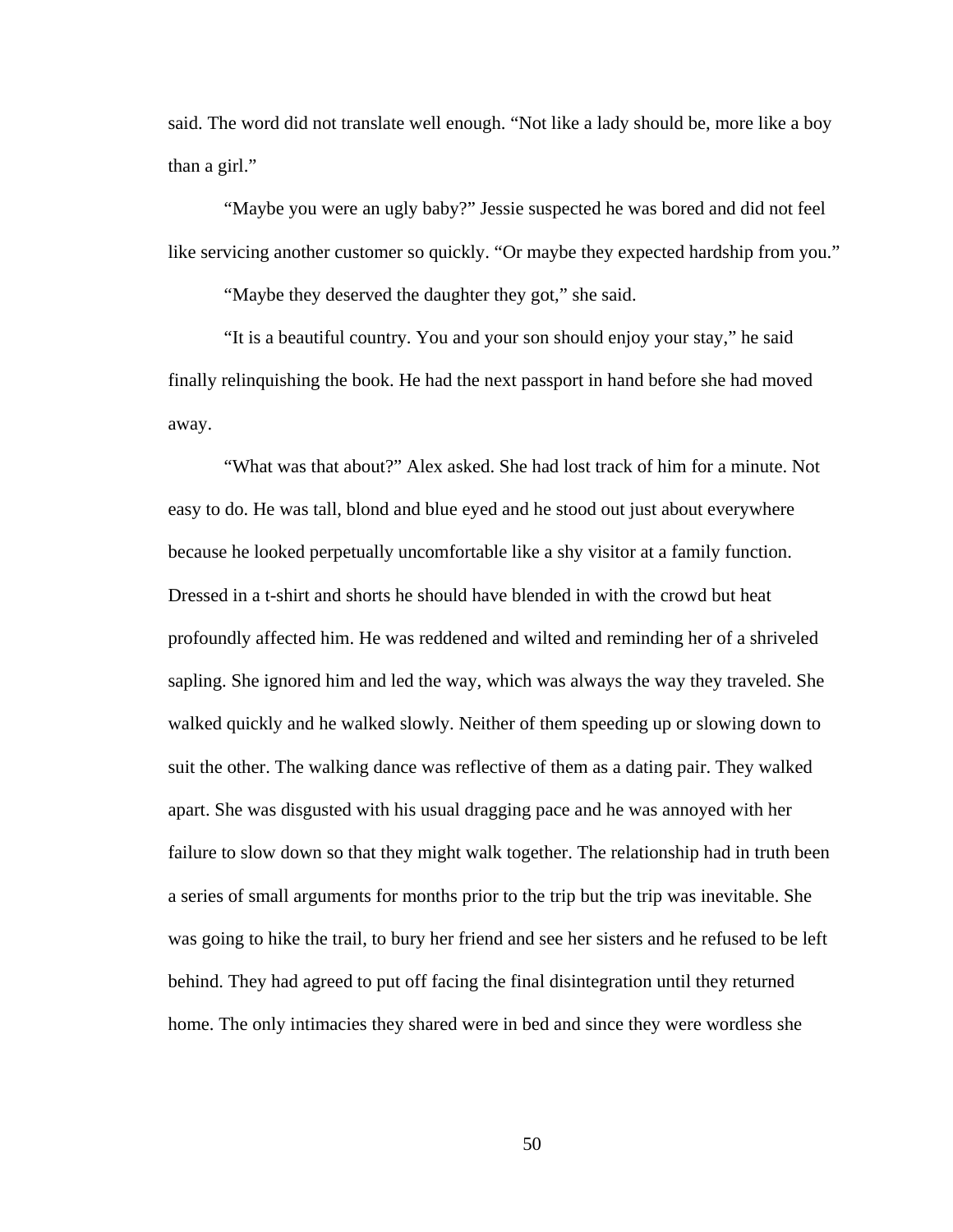preferred them to conversation. She outpaced him in the crowd and had to wait at the base of the stairs until he re-emerged behind another large group of people.

"You could not walk any slower," she said.

"No point in walking faster when I didn't know where the hell you were," he replied. "Do your sisters know we're here? We've been together 7 years and I've never seen them."

She stopped short which made him stop short. "We might see them at the hotel. It's one we all used when we first arrived here years ago but unless we walk through Temboche there's no reason for them to know we are here unless they decide to trek to Everest."

"Why are we here?" he asked.

"Didn't you want to come?" she said.

"I wanted to see Nepal. I don't know why you are here, really," he said. "You spent some of your childhood here and you never speak of it well."

"I am going to bury my friend and trek. I'm angry. I'm hurt. I need a very long walk. And we're taking a guide so I don't have to think about the details." she turned away walking faster than necessary hoping to lose him this time.

"Christ," Alex said as he hefted his pack into a more comfortable position and hurried after her.

A crowd of short people, taxi drivers and guides, pressed against a chain link fence that divided the terminal and the parking lot called to passengers as they stepped outside. The fence bowed from the pressure.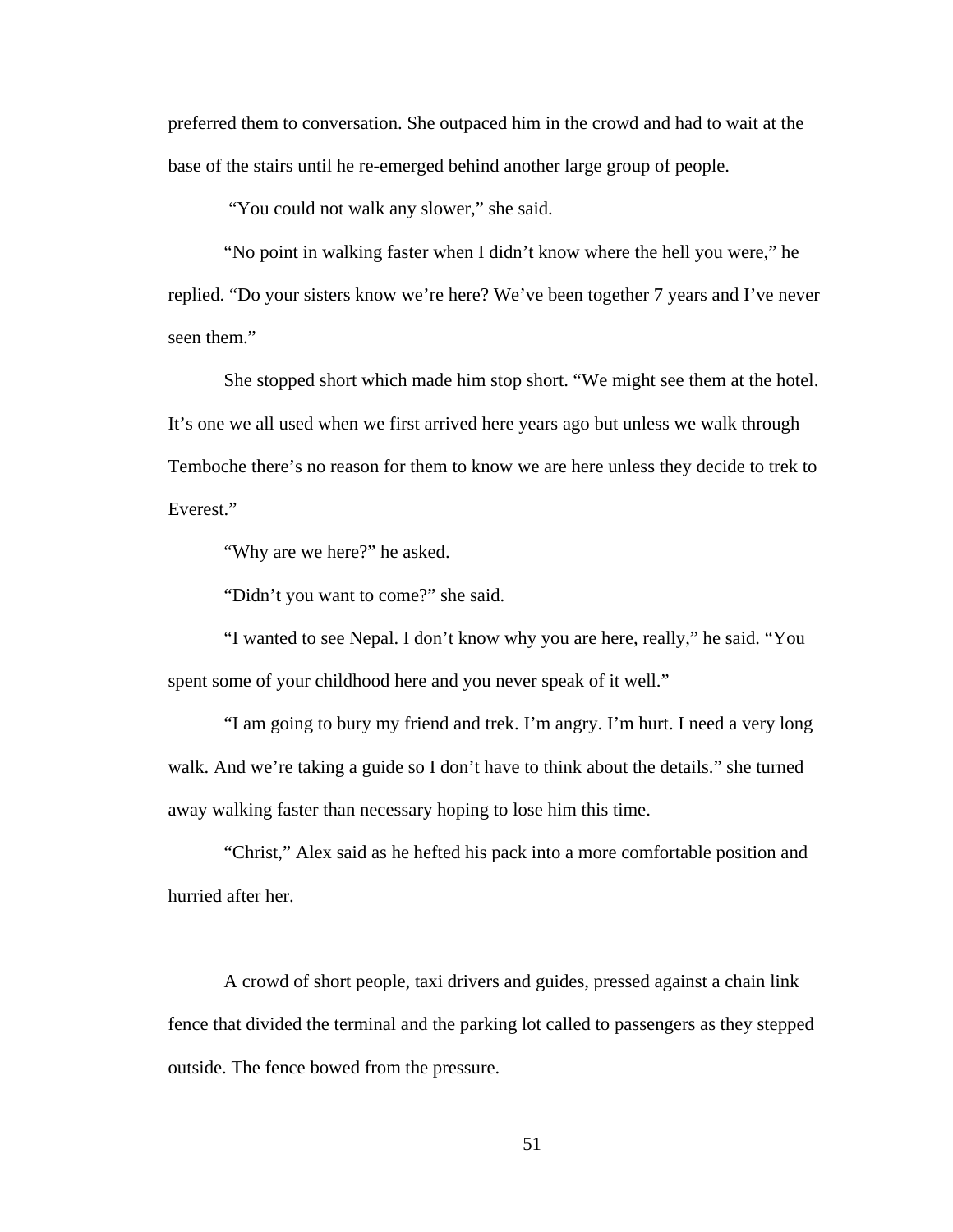"Jesus," Alex said. "The hoards."

"Look for a sign," Jessie said.

A large hand held board, "Uncia Trekking" designated their driver. Seeking new connections Jessie had found the company on the Internet. She had negotiated a price and itinerary, exchanged e-mails and had wired money to a bank in Nepal all from her laptop. The man holding the sign was a foot shorter and probably half Jessie's weight. He flowed through a break in the fence along with dozens of other men, took Jessie's pack, her duffle and then rescued Alex's from another entrepreneur who was trying to wrestle it away. Then he led the pair to a small car of indeterminate color, model, or make. The bags fit in the trunk. Alex and Jessie barely fit in the backseat.

A dusky creature in baggy clothes stepped in between their driver and the front door and held its hand out. The driver shoved it away, said something ugly and got into the car.

"Tahru," he muttered turning the car on.

"Sorry?" Jessie said.

"They come from India. They don't belong here," he said. "Old ones."

He noticed that Jessie was trying to fasten her seatbelt. "Not in Nepal," he said. He seemed quite solid on this point so she set the belt aside. After a bit more screaming at the cars ahead, he launched them into Nepali traffic, which included cars, motorcycles, overloaded scooters, dogs and pedestrians and melded into traffic streams that were manned by participants who were somewhat in agreement about the fact that the roads were divided. Nonetheless the notion of two-way traffic seemed to be more of a custom than a rule. Whenever traffic on their side of the street moved too slowly to suit their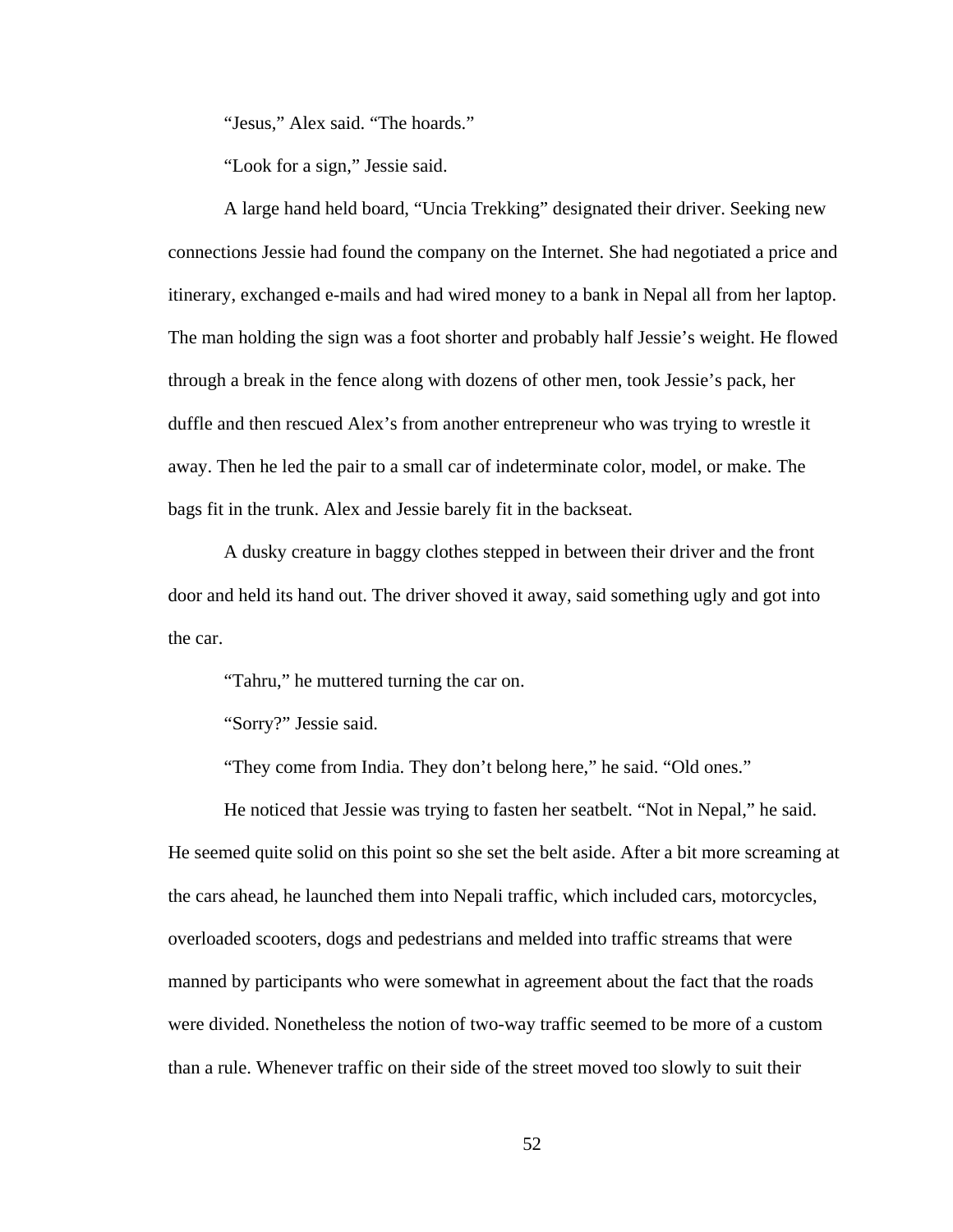driver he veered into the face of opposing traffic, swerving from time to time to avoid soft targets on the road. They pierced through an array of dusty people, battered and brand new structures, cobbled roads, newly paved paths and barbed wire fencing.

"I've never seen so many foreigners," Jessie said.

"What do you mean?" Alex asked. The driver made him nervous so he welcomed the conversation.

"Nepal used to resist visitors. The men who measured Everest had to do it by triangulating from a mountain in India because they couldn't get permission to come in."

"What changed?" Alex asked wincing as they cut in front of an oncoming truck and cut back into their lane just in time.

She shrugged and watched a scooter carrying two adults and two children cut across the street from one sidewalk to another.

"Hillary climbed the mountain," the driver said shifting into second. "Kathmandu is all the new and all the old together now." They sped up and buzzed by sidewalk vendors staked on canted cracked sidewalks next to shiny office buildings next to shoddy hovels. Now and again a school, temple or museum cropped up, a presence announced by broad brick stretches that enclosed the prouder structures. They offered a view of the space and splendor that was also Kathmandu but they were set back from the street and patrolled by men in military uniforms. The car did not follow a single path as much as spin through big and small avenues. From time to time the driver turned down alleys that were barely wide enough to accommodate their vehicle. He preferred to accelerate around blind corners and often had to brake and swerve just in time to avoid collisions.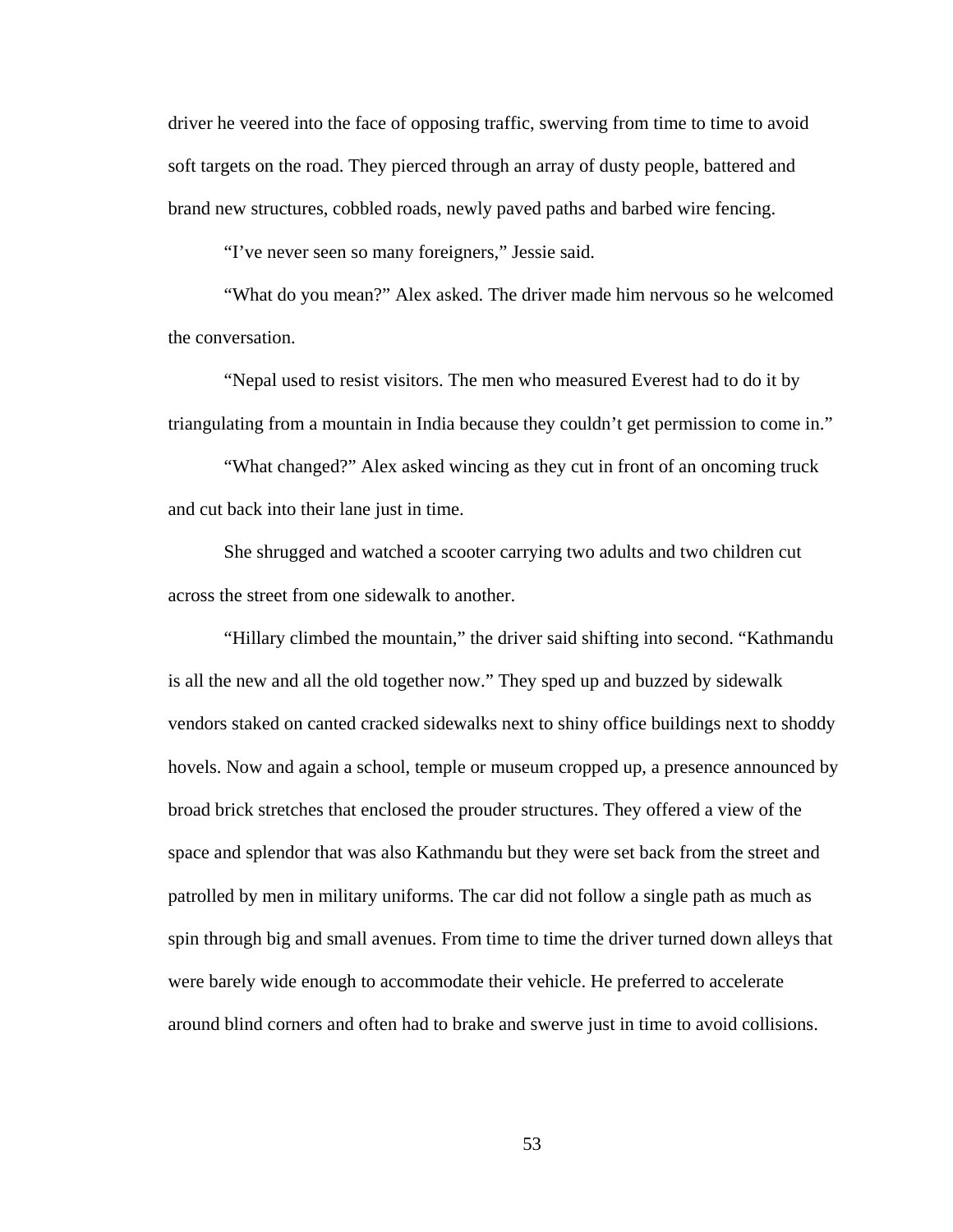"Good horn, good brakes, good luck," he laughed at one of these junctures. Dust rose head high in the streets meeting a tangle of phone lines that dipped to face level in certain spots. Blue skies were very far away in Kathmandu. The police were among many who wore facemasks outside.

"Dusty," the driver said when Alex asked about the masks.

"Hellish," Alex mumbled the way he did when he was exhausted. A six-foot three-inch sized man stuffed into coach for that long emerges from the last plane extremely cranky and disoriented. If he included the ten-hour layover in Delhi in his calculations, the journey from Las Vegas to Kathmandu had taken thirty-six hours.

"No, it's something different," Jessie said no less exhausted or overwhelmed but somewhat used to the sensory disarray that occurred at the beginning of every trip.

"The guy sitting next to me on the plane kept farting curry," Alex replied, closing his eyes. "My throat is clogging up and I need a shower and a nap." They darted out of a drive way onto a new boulevard, u-turned into another driveway and finally arrived at their hotel. The exterior was ratty and worn, but even from the street one could see that the inside was cool and well polished.

Jessie paused at the base of the steps to stare at a car across the way.

"What is it?" Alex asked too late for her to hear.

The blonds Jessie had missed at the airport were exiting their taxi, the taller one saw Jessie staring and stared back just as she was eclipsed by a jeep traveling so fast it took out part of the cement wall when it jumped the curb on the turn before dropping back on the street and speeding away. Jessie had time to see the driver, a lean figure was at the wheel was all she would be able to say later on. The woman was spun into the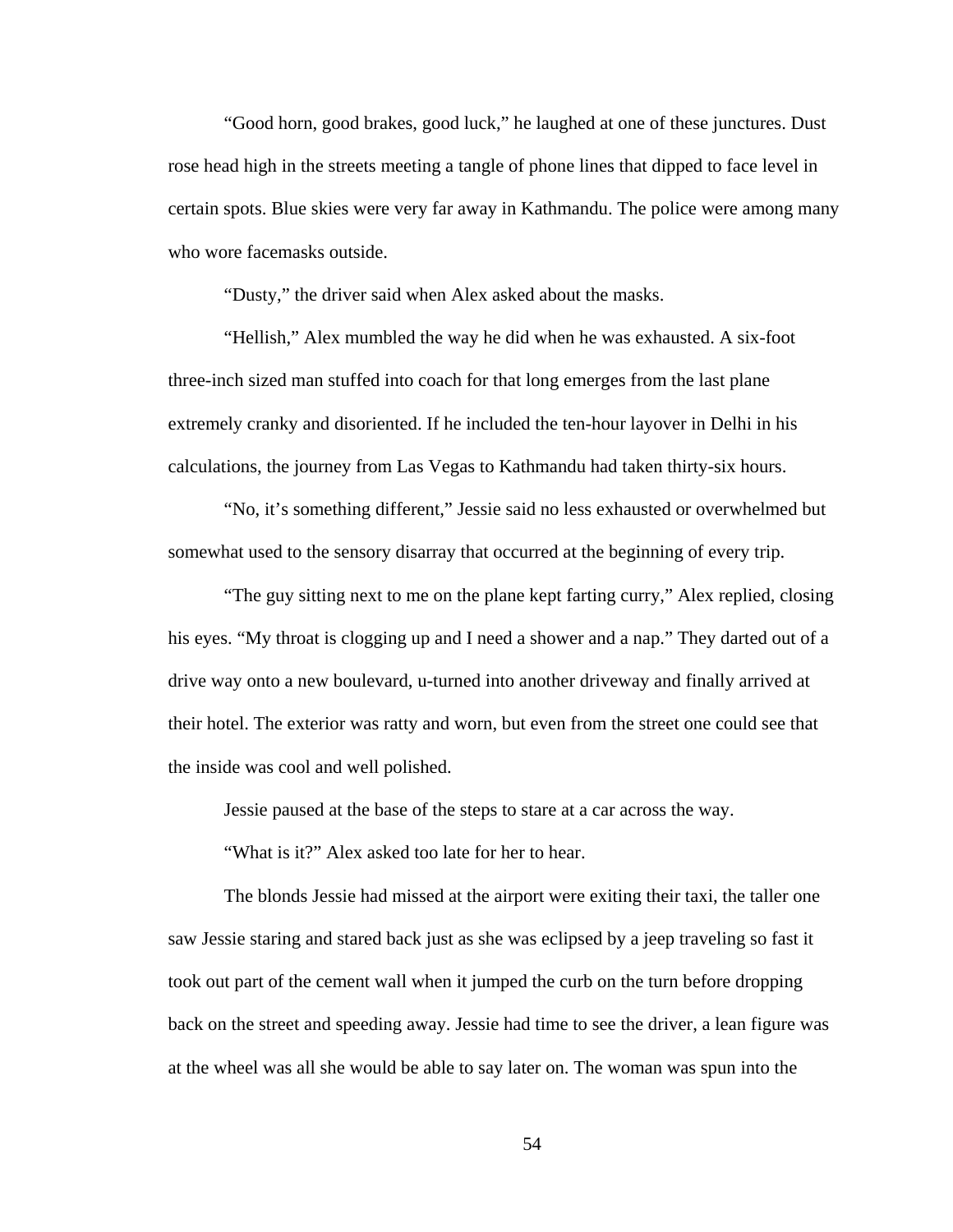street and tumbled into the lip of the hotel driveway where she lay still. A bystander rushed in to block the road and the second blond ran to her friend's side and tried to cradle her. Jessie joined them.

"Stop," she said trying to pull the woman off. "If she's really hurt, you could touch her wrong,"

"Bitch," the woman screamed. "Bitch, back off. Get away."

"Of course," Jessie said standing and stepping away. She returned to the hotel steps, and sat in the shade with Alex until he convinced her to sit inside. She had drifted to a corner of the lobby by the time the police approached Alex. He found her standing by the door watching the paramedics carry the woman to their vehicle parked on the street. By the time the police arrived both entrances to the lot were blocked.

"She's arguing with them," Jessie said to Alex and indeed the woman was screaming at the paramedics as they lifted her friend into the back of their cab. The police finally pulled her away and she then turned and started screaming at them as well.

Traffic had returned to normal speeds by the time the police got to Jessie and Alex. They asked their questions in an air-conditioned hall that felt more like a vast marble vault than a room.

"Do you know her?" a policeman dressed in blue, asked Jessie.

"I saw her at the airport," Alex answered assuming he meant the victim. "She came with the other."

"Did we?" Jessie asked. "Is she okay?"

"The other what?" the policeman asked Alex.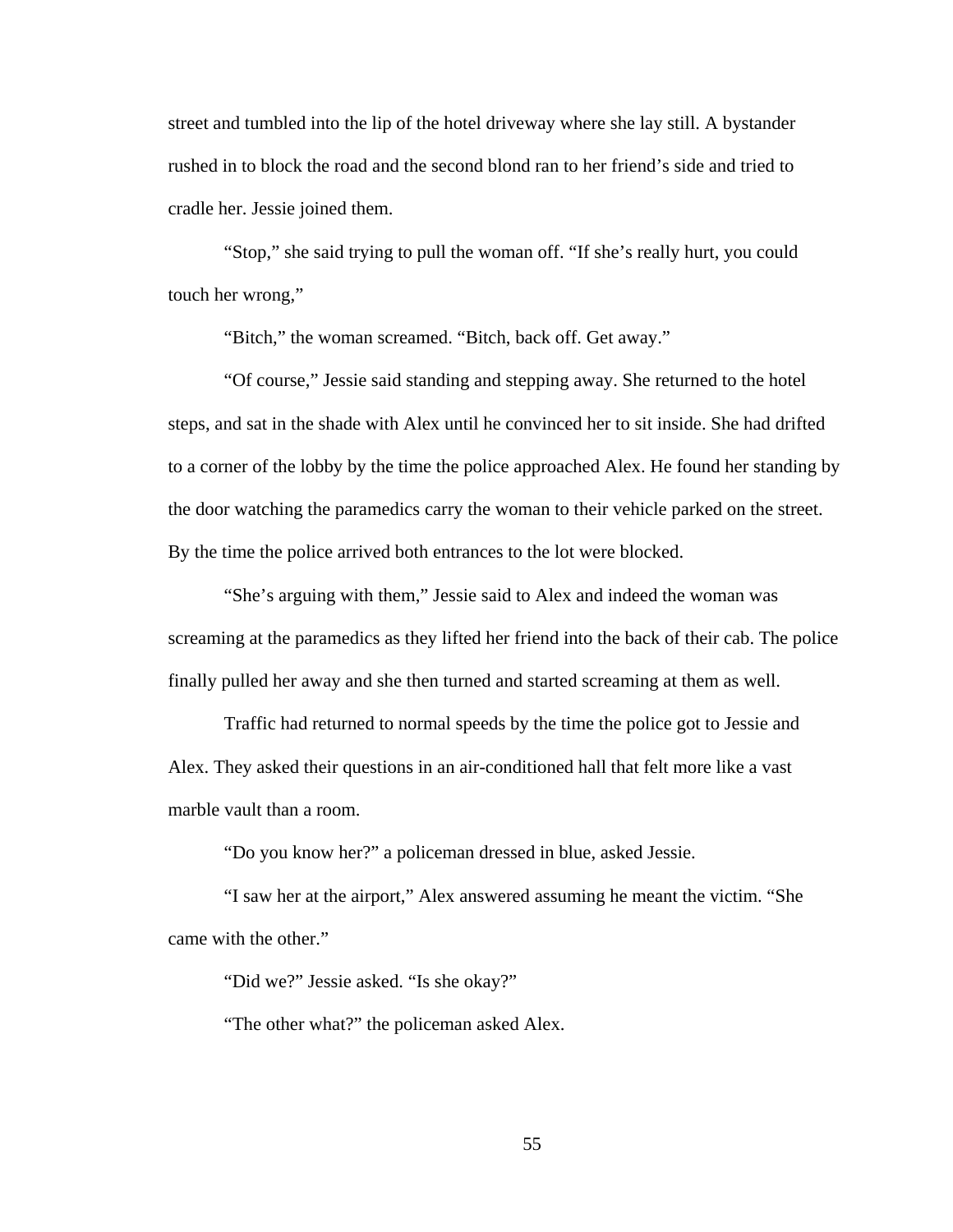"She is awake," the officer replied folding his notebook closed. "It is a common accident. The drivers, they have no care."

"She was looking at me," Jessie said running her hands through wet hair. "On the street, she was looking at me. Can we go?" She stared at the floor and talked as if to herself. The cop nodded. "Please leave me alone," she said, waving Alex's away when he tried to guide her towards the elevator. Then she grabbed his arm and changed her tone. "I can't sit still. I'll catch up," she said. "They have a garden here," she added as if this fact explained her decision.

"Do what you want," Alex said handing her a key. "Luggage is already upstairs." She took the key and realized that she must have tranced or erased the amount of time they had spent waiting for the police. "You didn't answer the cop's question," he said to her back.

"She didn't want me here," Jessie replied without turning around. She felt sorry for Alex but refused to explain her actions even knowing how angry this would make him. They did not hate each other yet but that day was coming. For her part, she still remembered a time when making him laugh was a success, but she was not trying anymore and she knew it. She wondered if she was ready to bear the cost of her decision but her behavior felt like an aspect out of her control. She had a feeling that she was watching rather than living her life.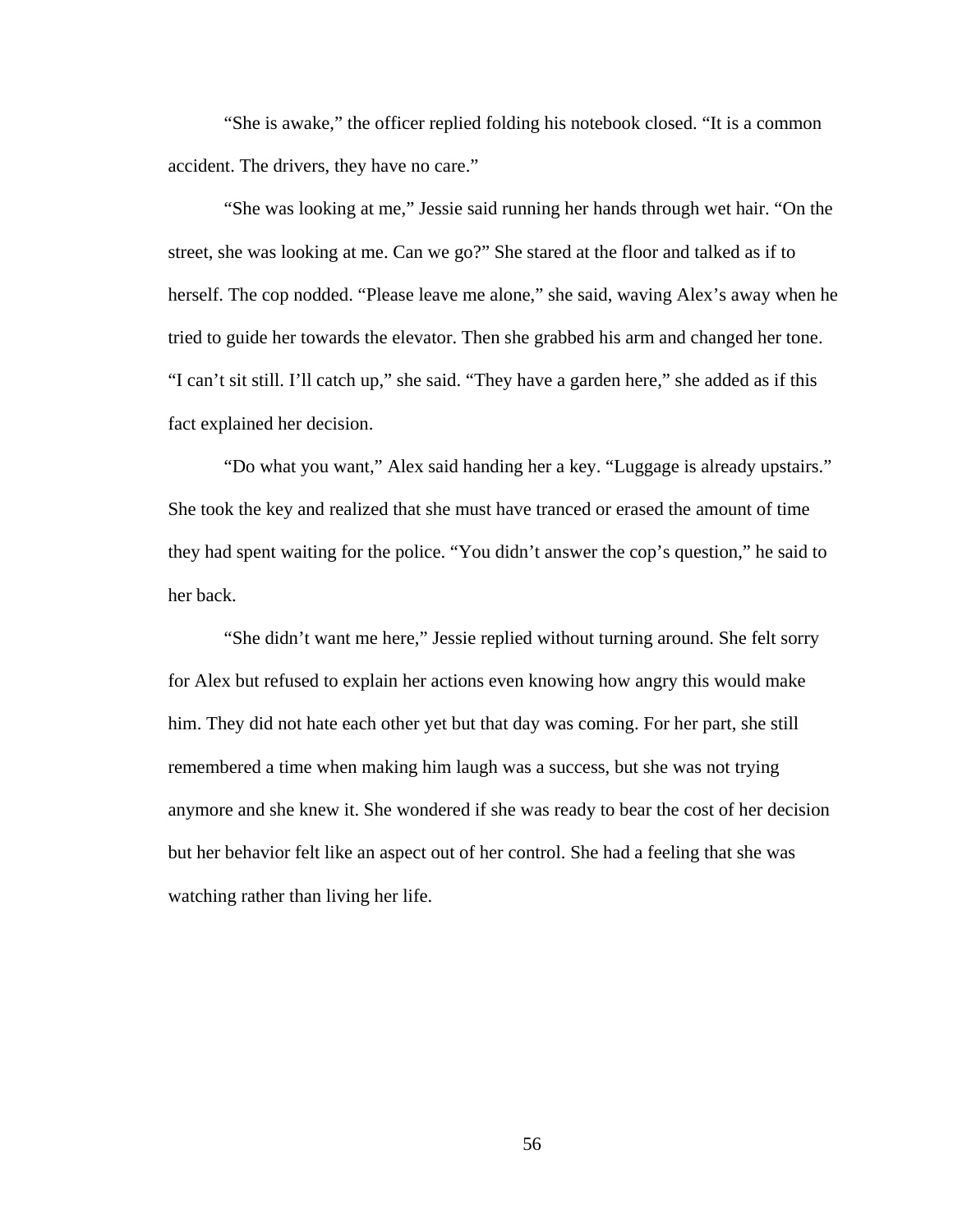It had taken all Alex's restraint not to scream at her at the airport, in the car, or at the hotel. And that business after the accident was weird and horrible. There was probably an explanation but she would die before she would tell him. The woman on the ground cradling her friend had wanted Jessie out of the way. So did he, come to think of it. Her home, her car, her money, her trip, he resented her every time she spoke. His mother had liked her when he had convinced her to visit his family on his birthday. In the four years they had been together they had visited his family twice. After that she would not consider it. He could, she allowed, visit his family but she would not.

"You hate spending time with your family," she had said. "And I don't like them, so why waste the days."

He did not hate his family and more than once he had intended to visit longer but she had a pull he could not buck. Where she went he followed hating his inability to break away. There was an unfair distribution of power between them. He had been finishing his degree and she had been holding down a job when they met so he had moved in with her. He could not find work after graduation and the longer he was without a salary the worse things had become between them. She did not complain about the money but she expected a kind of obedience for her generosity and the longer he remained unemployed the more she stopped trying to understand and the stronger her distain for him had grown.

In his last months of school when he had finally realized that his degree would offer no jobs and that he was leaping into a post graduate wilderness of nothing to do he discovered that pills could offer him a calm place to stand. They made him steady and sleepy when he needed to retreat and happy when he was down. And once he understood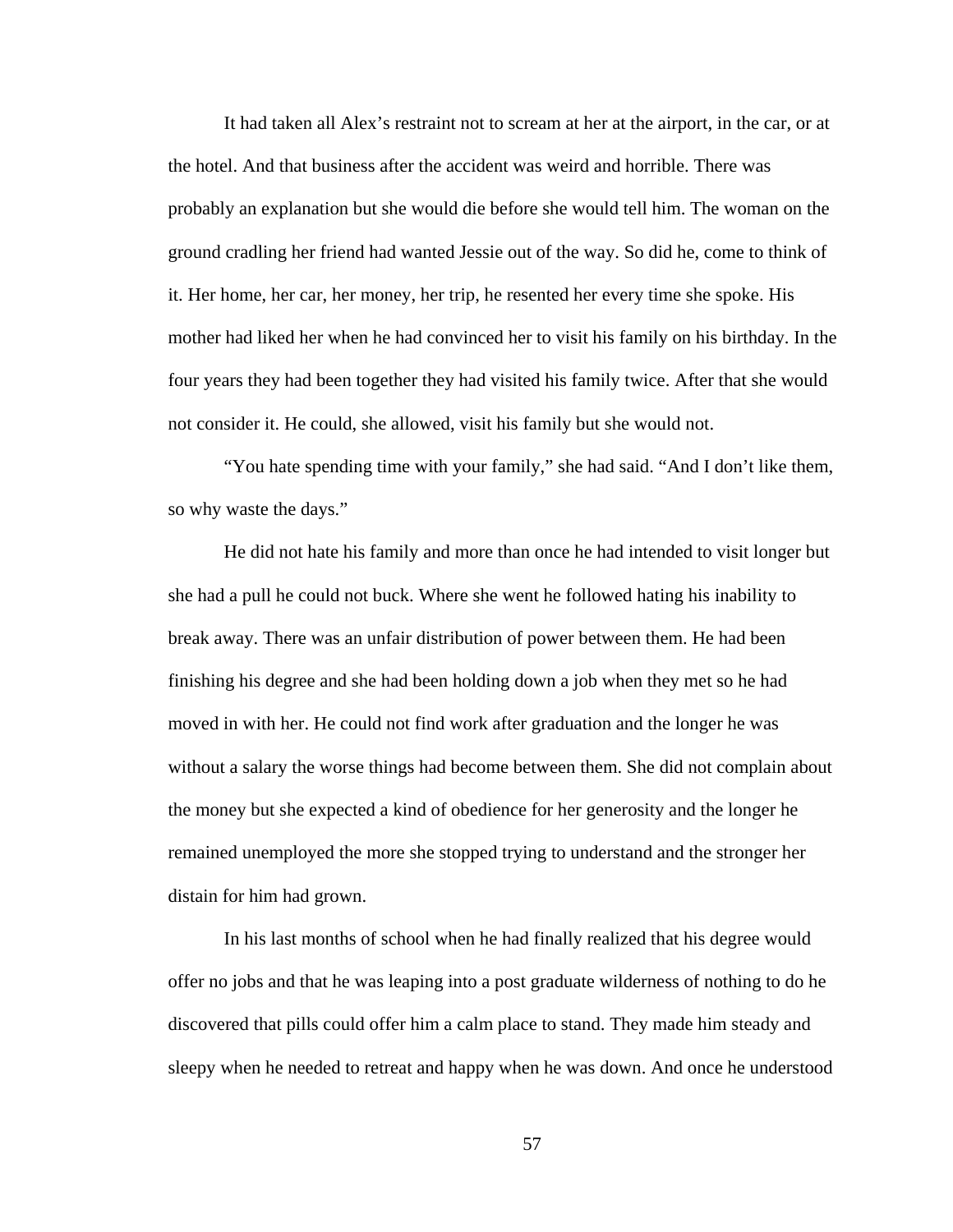how to work the system the drugs were easily obtained. He learned how to answer the questions so that every doctor's appointment resulted in an unending array of monthly prescriptions and he was set. Jessie endured his weakness for only so long before she ejected him. Then she left him sitting in an emergency ward babbling paranoid fantasies to strangers, which earned him a bed in a county rehab. There the staff exchanged his clothes for plastic sandals and hospital gowns and weaned him off his prescriptions with liberal barbiturate doses. It took him a while to feel much. Jessie visited him on Sundays and shared his sloppy servings of starchy foods and fresh fruit while he tried to make her take him back. They kept him for two weeks at the end of which Jessie informed him that he still needed a place to stay. Hatred had launched him into recovery, and it had leveraged him through the worst of his loneliness. He had advanced through the months, collected the 30, 60, and 90-day chips and stayed sober. The sanctimonious bitch took him back after four months, after all their friends knew her side of the story. Initially the deal was that he could stay as long as he remained sober. But then he had not found work and the suffering days of failure and the enduring nights of her distain made his rage fester. He supposed he could leave her. There were others who would take him in until he could find the job that would eventually come his way. But hate he discovered was as addictive as love. And then he starting getting part time jobs teaching English and parity occurred between them, but it was then too that he realized that he had no intention of leaving her until he had fixed the balance between them, righted some of the injustices.

He left the drapes drawn when he got to the room. His body clock was telling him that it was night, not day. It was a good hotel, but by American standards it was still a cheap one. The furnishings were spare and the finishing touches weary. He stripped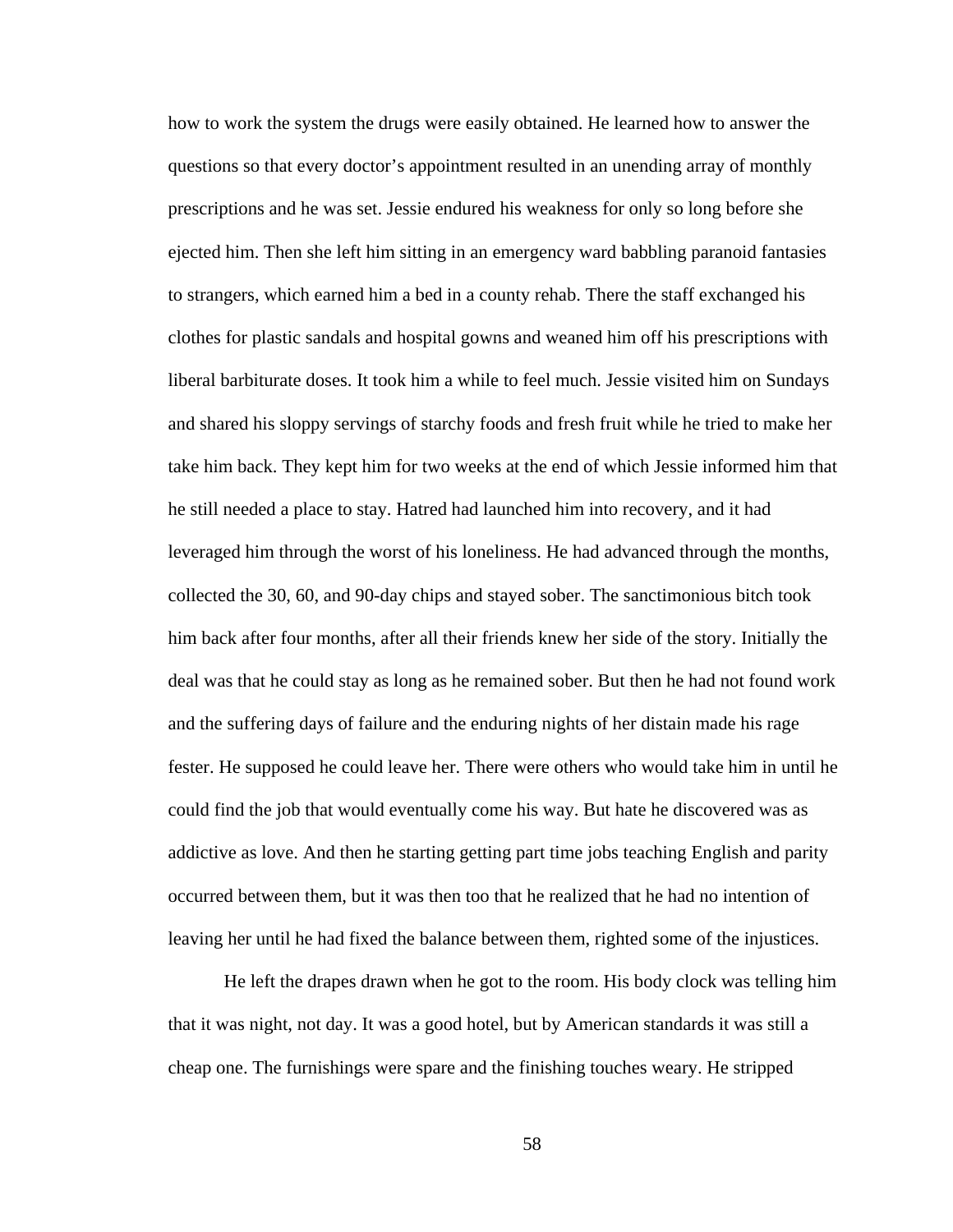down, called down for overnight laundry service and finished the water set out in a pitcher by the bedside. They would be trekking through the city tomorrow. He had been reading about Nepal for months. Jessie did not like to read about the places they visited before she arrived. "I prefer to learn from personal experience," she said when he tried to share his research. Then she had noted how much time he had been spending buying books and reading instead of filling out employment applications which he could not do given that they were about to spend a month on vacation. "Where are you getting the money you aren't spending on rent or utilities?" she had asked. That fight lasted for an hour and resulted in an all night freeze out, which had been a relief. She had slept downstairs with the dogs and he had gotten the bed to himself. He disliked sharing his pillow with a dog's ass all night long anyway. When he could not sleep he found himself staring at his Buddha statue and noticing its flaws. He was afraid to meditate; his quiet space was no longer free of the details of his hatred. He wondered what had happened to the days when being less in control felt like freedom.

She did not hide her infidelities, refused to be ashamed of them. She even suggested that he entertain his own fantasies with other women but he did not have her love of the exotic. All he could do was wait her out and shut up when she returned home smelling of cigarette smoke and a mix of colognes. He had to be careful about prodding her. She could always throw him out again. He had a little leverage. She did not want to live alone. Cherry's death had magnified that fear. It was even possible that Jessie did not have it in her to throw him out again.

Whether she knew it. He would gain control of how miserable she could become. Eventually there would be a reckoning of accounts and all the days spent bent over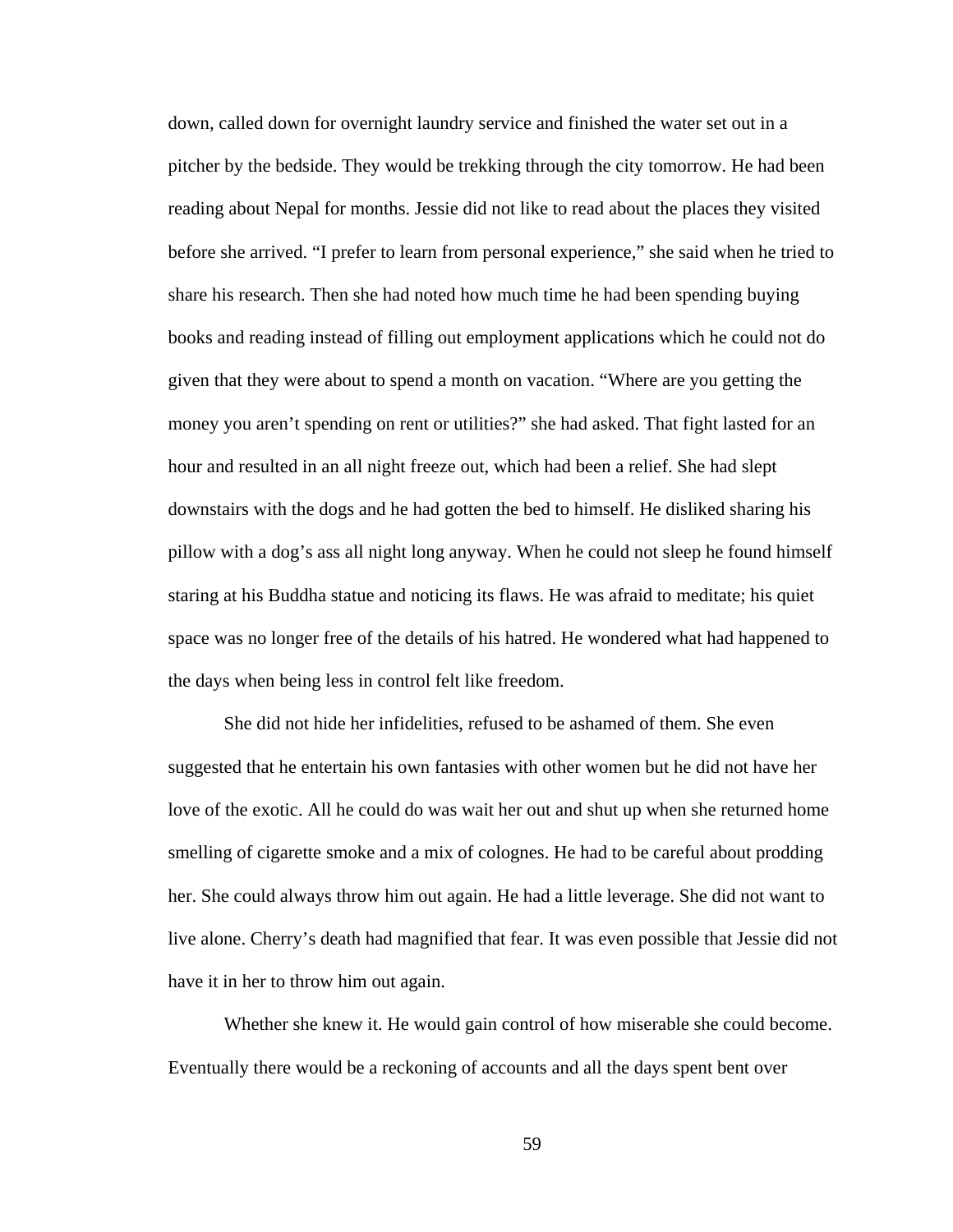because she somehow had stolen his strength would be paid out. Cherry's death was a sudden boon. Though everyone who knew how close the girls had been, not even he had guessed what Cherry's death would do to Jessie. The girls had a shared history they never discussed with anyone else. There were no family pictures in Jessie's things. She kept no records of the people who had made her except for her own birth certificate. Frustrated for a time he finally realized that it was enough that he knew there were gaps and private places he could prod. He did not actually need to know if either of the women had done wrong to take either of them down and now that one was dead, the other was lost.

Their bedroom was cool and clean, the shower glorious. They did not have the water pressure he had dreamed of on the plane and the water was only warm, but the shower was perfect. Instead of dressing he turned the air conditioner up high and lay on the bed naked. The room service menu was in the same drawer as the television remote control. What the hell, a hamburger and fries, macaroni and cheese and a chocolate shake, he was starving.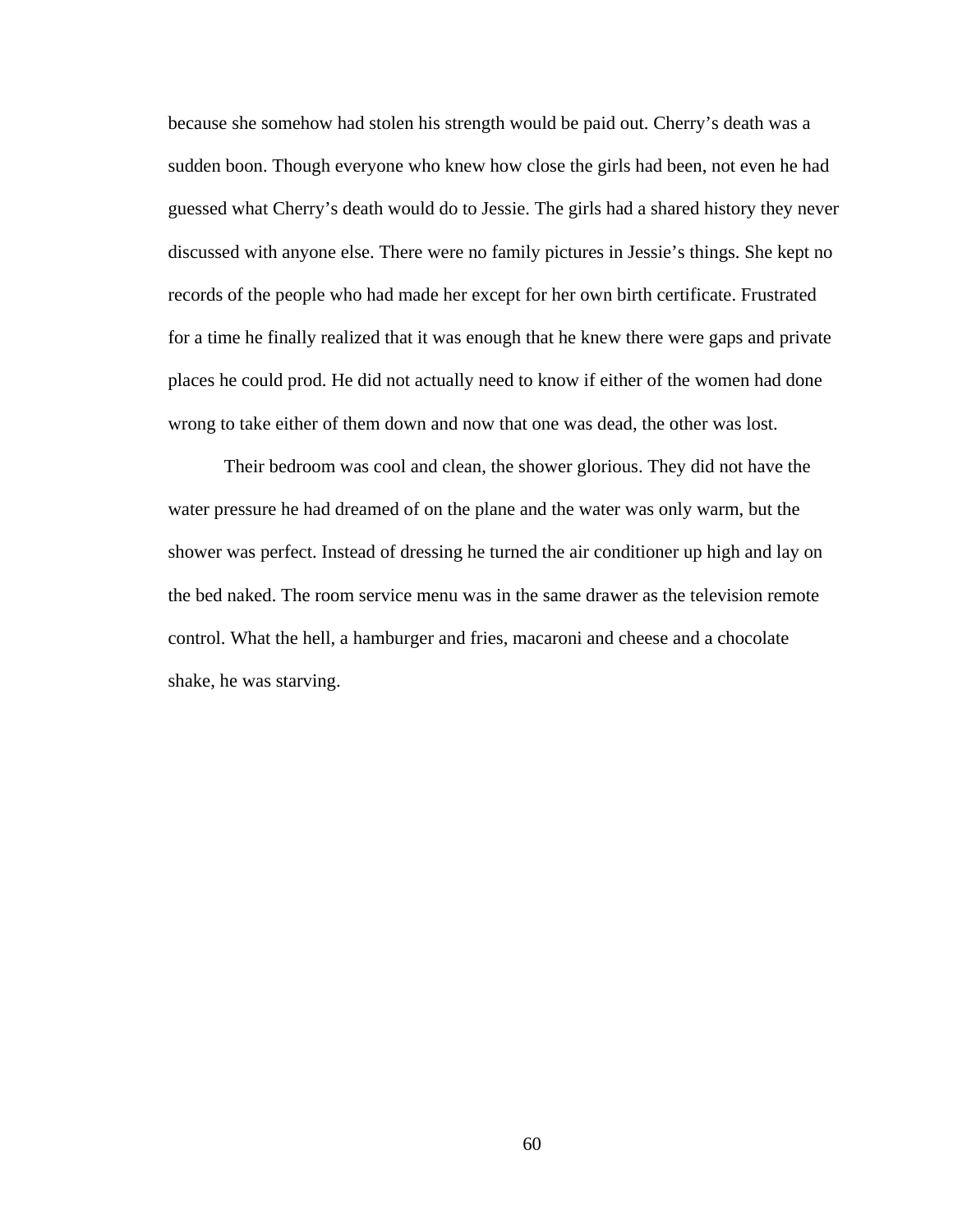At first Jessie had the garden to herself. A red brick wall obscured the view of the street and much of the street sounds. Newer than the hotel the bright bricking that contained the garden was crowned with steel spokes. The bricks were unscathed as if the wall had been built yesterday though the building they matched was corroded and crumbling. Pigeons huddled in crevices and crows hunted scraps, knocking one another off the thin ledges that ran beneath the windows of every story. The lawn was a thick mongrel surrounded by squat palms, bushy trees and flowers. Pale azaleas and yellow orchids circled the bases of young trees that had grown tall but had not yet gained mature girth. Since the city view was obscured the cool view of the sky and the shadows cast by the walls brought down the temperature in the yard, though it was still warm.

Tables and chairs set out on the grass were rusted but still serviceable. Jessie took a seat, put her legs up on another chair and closed her eyes. When her wristwatch vibrated, she turned the alarm off and dozed a little longer. When she did open her eyes again she saw two grey figures crouching in the foliage. She thought they were dogs at first but they turned out to be one-horned rhinoceroses frozen in place by some sculpture's whim. The statues reminded her of her dogs and she hoped they were well. The fact that she could only hope they were well worried her, so she closed her eyes again and tried to shut down the shit storm of anxious ideas whistling inside her head that had no business sitting center stage. Alex called her inability to settle "hamstering." She felt snared and frustrated and then finally angry by her own mind's whirring. She did not want to think.

The glass doors behind her slide open as another visitor stepped out into the garden.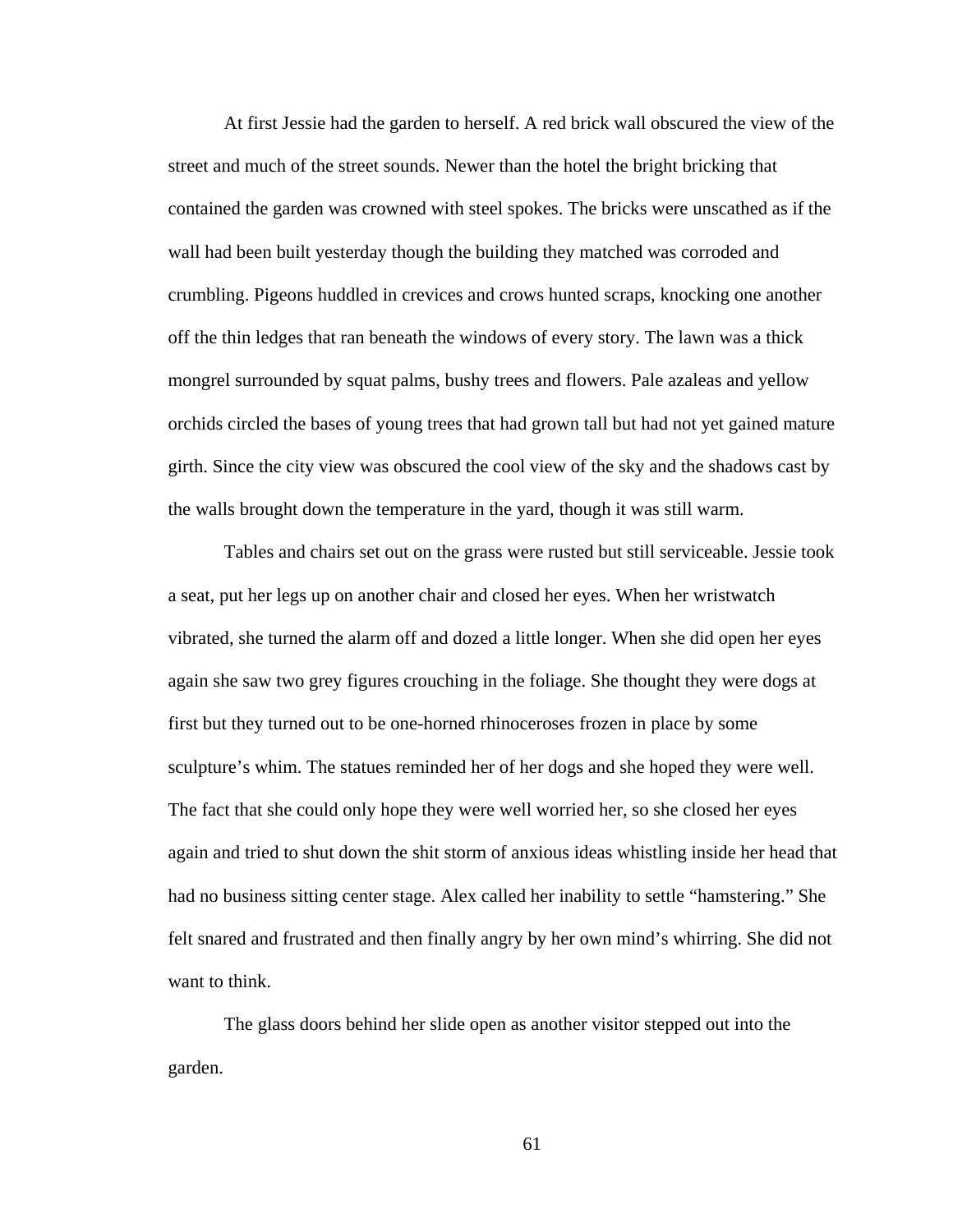"Namaste," he said taking a chair at a table set between her and the rest of the yard. Too tired for pleasantries, she ignored the greeting. He was older than she was, but not by much, maybe in his forties. He was well pressed, tidily manicured and inserted into a pale linen suit. One side of his face was handsome and whole, but when he turned his head Jessie saw a torn ear and two striations tracking through dark skin that marred his features making the first questions she might have posed the rudest ones. Before long she had mentally placed him in the desert with a scimitar, then in an airport rescuing hostages, then taking part in a bank robbery. He looked angry until he spoke again and then he seemed extremely self-assured which annoyed Jessie and ruined her daydreams.

"You need ice tea after a long trip," he said in a clipped British accent. Before she could ask, he pointed at the airline tag on the bag she had retained because it contained the box with Cherry's ashes. Jessie kept them with her whenever possible, because as gruesome as it might have seemed to others, the idea of Cherry's presence kept the part of her grief that resisted reality at bay. She also wore Cherry's I.D. bracelet.

A waiter appeared and served the man a lowball glass filled with a healthy slosh. "It's none of your damned business and you're drinking scotch. So you're an ass and a sexist," she said.

"Adjusting to the altitude is not easy. It can make you irritable and rude," he said spinning the ice in his drink with his finger.

"Tea without sugar," she said to the waiter who then toddled off. "Are you in Nepal only in order to be rude to strangers?" he asked. "Not only," she said sitting up. "Did you see the accident?" "I was upstairs."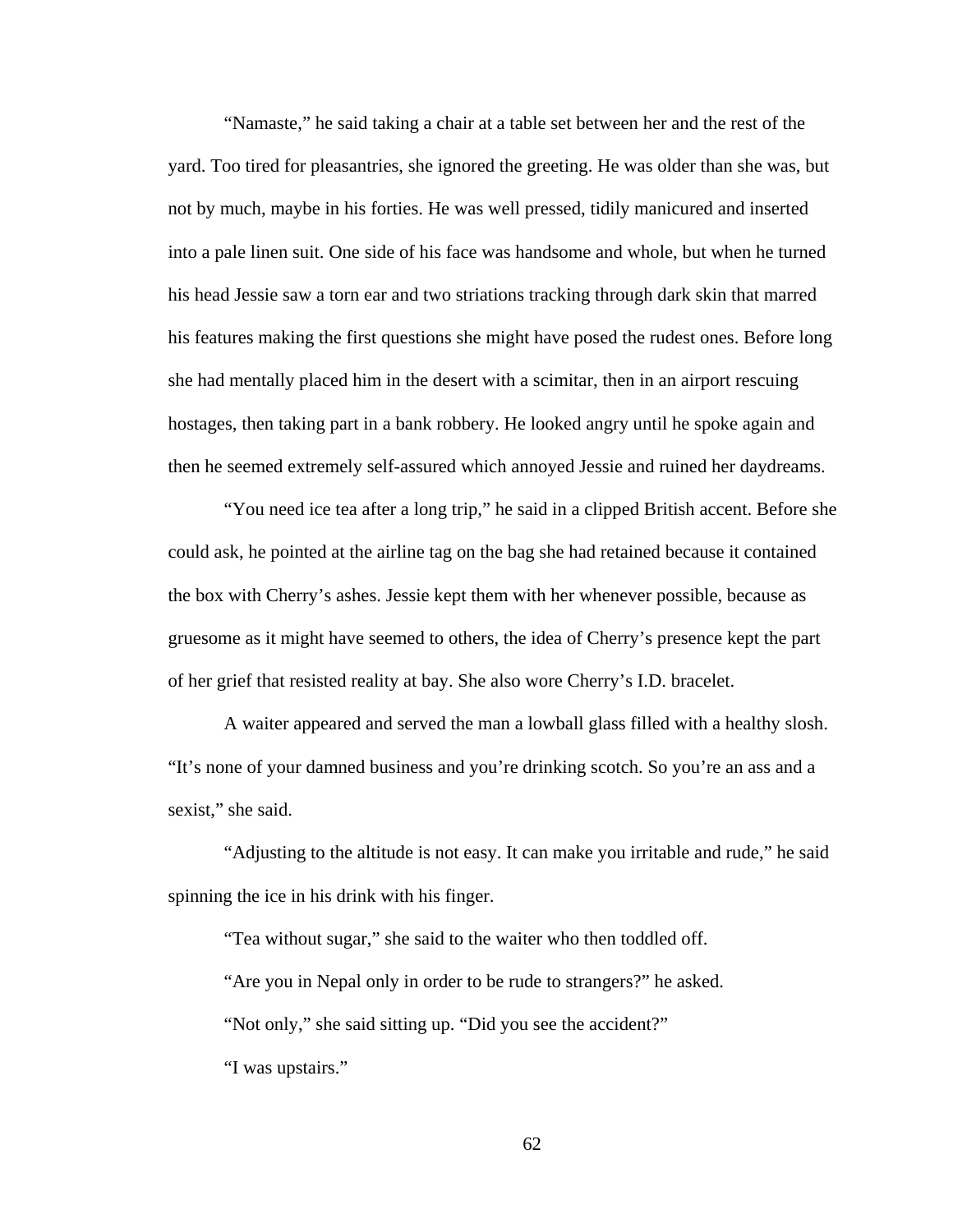"The driver didn't stop and it's cleaned up, like it never happened. She's not dead and there's no mark on the driveway." Her voice was rising and so she stopped talking and focused on all the creases on the rhino statues. The artist had wanted to make aging animals. "Tried to help," she said after a few moments of silence. "Why do people usually come to Nepal?" she asked.

"Tourists, businessmen, poachers and drug runners," he said. "Fewer hippies than there used to be but more trekkers, mountaineers, and philanthropists. Wealthy Asian and European couples who wish to ride elephants in national parks. We see a lot of travelers from Dubai. Then there are the culture tourists who want to see the sadhus hoping the holy men will give them a blessing that they cannot get at home," he said. "And then everyone wants to see the ghats where the quaint natives burn bodies and beg for rupees."

"You don't approve of tourists," she said.

"Oh, I don't care, but unless you live in a country you cannot value what you see," he said.

"I don't know what squatting by the dirty river in an orange sari for months at a time teaches you, but I get your point," she said. The waiter arrived with the pitcher and a second scotch. Joining Jessie at her table the man waved the waiter away and served her. She checked her watch again, then emptied the contents of a pill holder into her hands and swallowed them with her tea.

"The papers said that Kathmandu was in the middle of a revolt a few days ago," she said. They told us, in-flight, that Maoist demonstrators had shut down traffic. Then they told us that demonstrators were letting tourists through and by the time we arrived in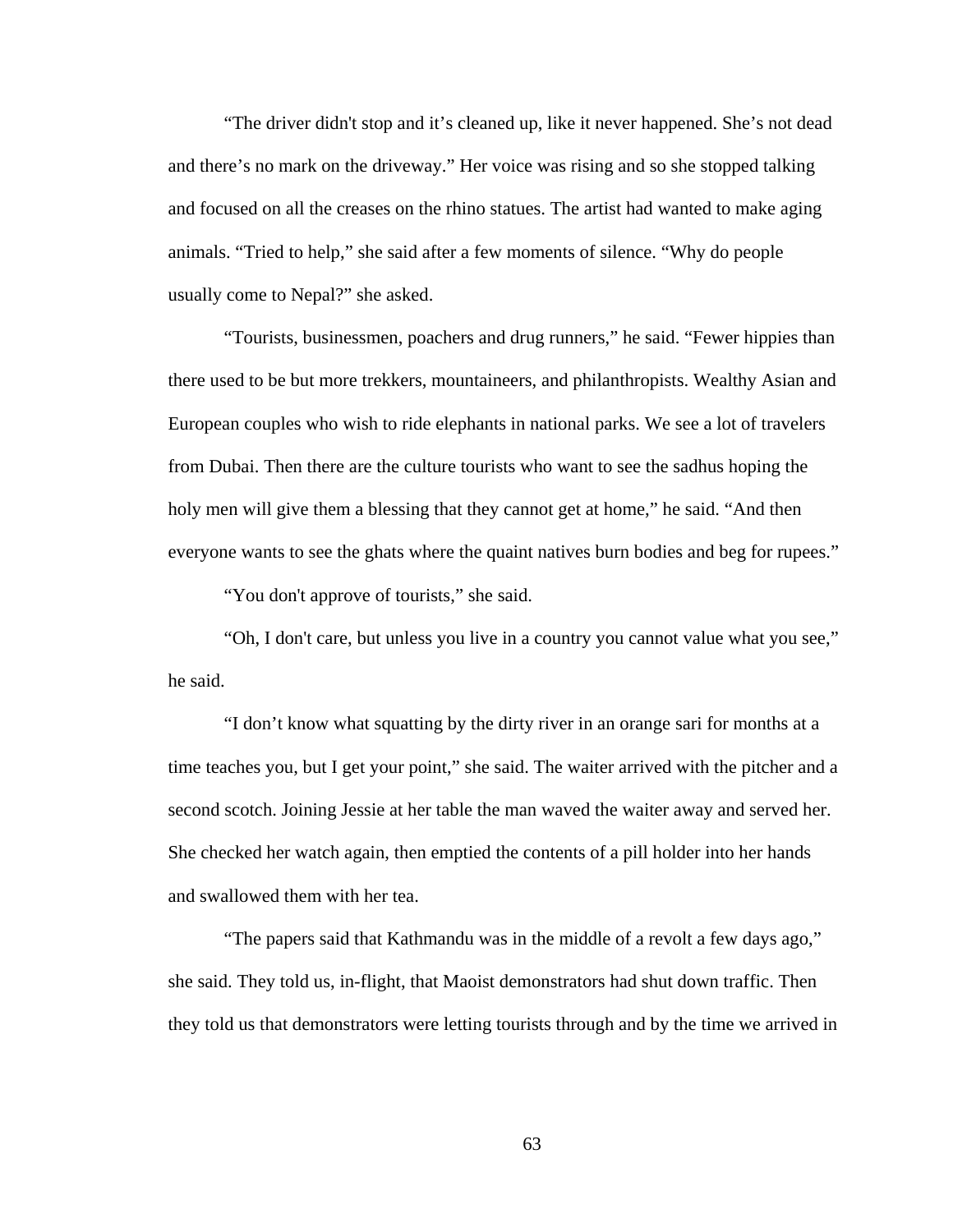India we were told that the Maoists would be dispersed by the time we landed," she said. "We get here and to my dismay I see no charred remains."

"Revolutions are not what they once were here," the man said. "This one was a small temper tantrum. The Maoists bus people in from the countryside to walk the streets in order to annoy the president who has in fact broken the law," he waved a hand at the wall. "Then they disperse."

"What law did he break?"

"He promised to leave office and he is now refusing to go."

Jessie could see through the glass doors into the dining room and allowed herself to be distracted. The staff dressed in white and black uniforms tended customers dressed in floral prints. The staff all looked very young and the customers all looked old. She refocused and took the man's drink from his hands and finished half of it before handing it back.

"I am American, but I am not a tourist," she said. "My sisters live here. My father built a school and a temple, up in the mountains, by the time he died. The village loved him and loves my sisters."

"You don't contribute," he asked.

"My sisters and I don't love each other," she replied. "My father and I hated each other." She gulped the rest of the scotch and set the glass down hard against the tabletop and then knocked it against the table a couple of times. "Why are you here?"

"I am a trader. Anything you want moved back and forth I can get for you or get to you. My brother and I have a company and offices all through this part of the world," he said.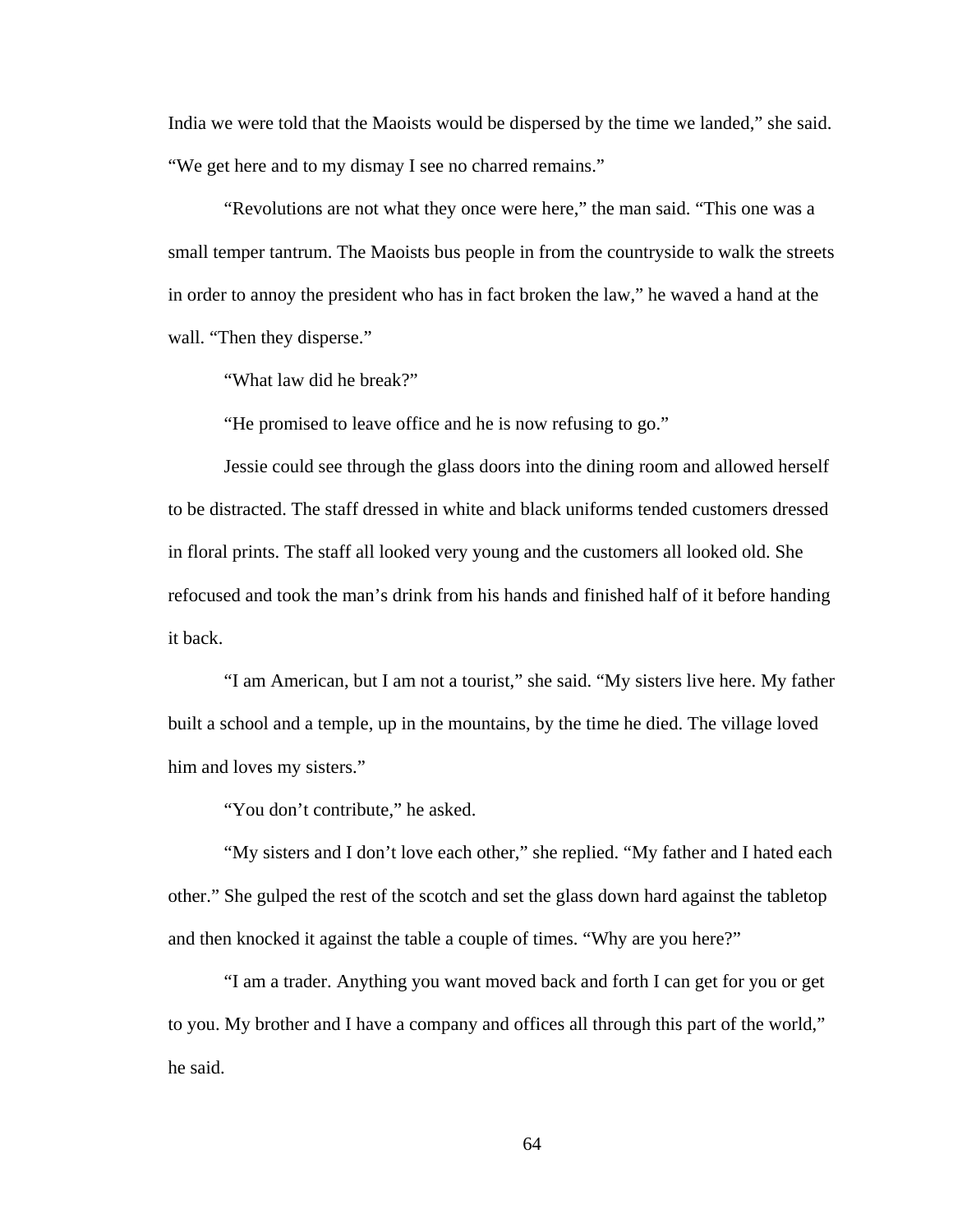"My boyfriend says that that poachers and drug runners in places like Nepal and India like to call themselves traders," Jessie said.

"Americans tend to be our best customers," he said.

"So you're a criminal who does not discriminate," she said. "You'll sell to anybody."

"You're really very good at being really rude," he said.

"I'll buy you another drink," she said. "We'll toast the rhinoceroses, indoor plumbing, families, kids and friends. A blood oath," The sunlight now angled in so that the animals' happy faces were highlighted reminding Jessie more of pets than wildlife.

"I hope your buffaloes die of diarrhea," he said taking the glass from her hand.

"I hope your sons are as ugly as frogs," she replied.

"Nepalese curses all around then." He laughed and ran his hand through his hair. "It's hot out here," he said. "Why don't you have the drink sent to my room? We'll work on your manners in private."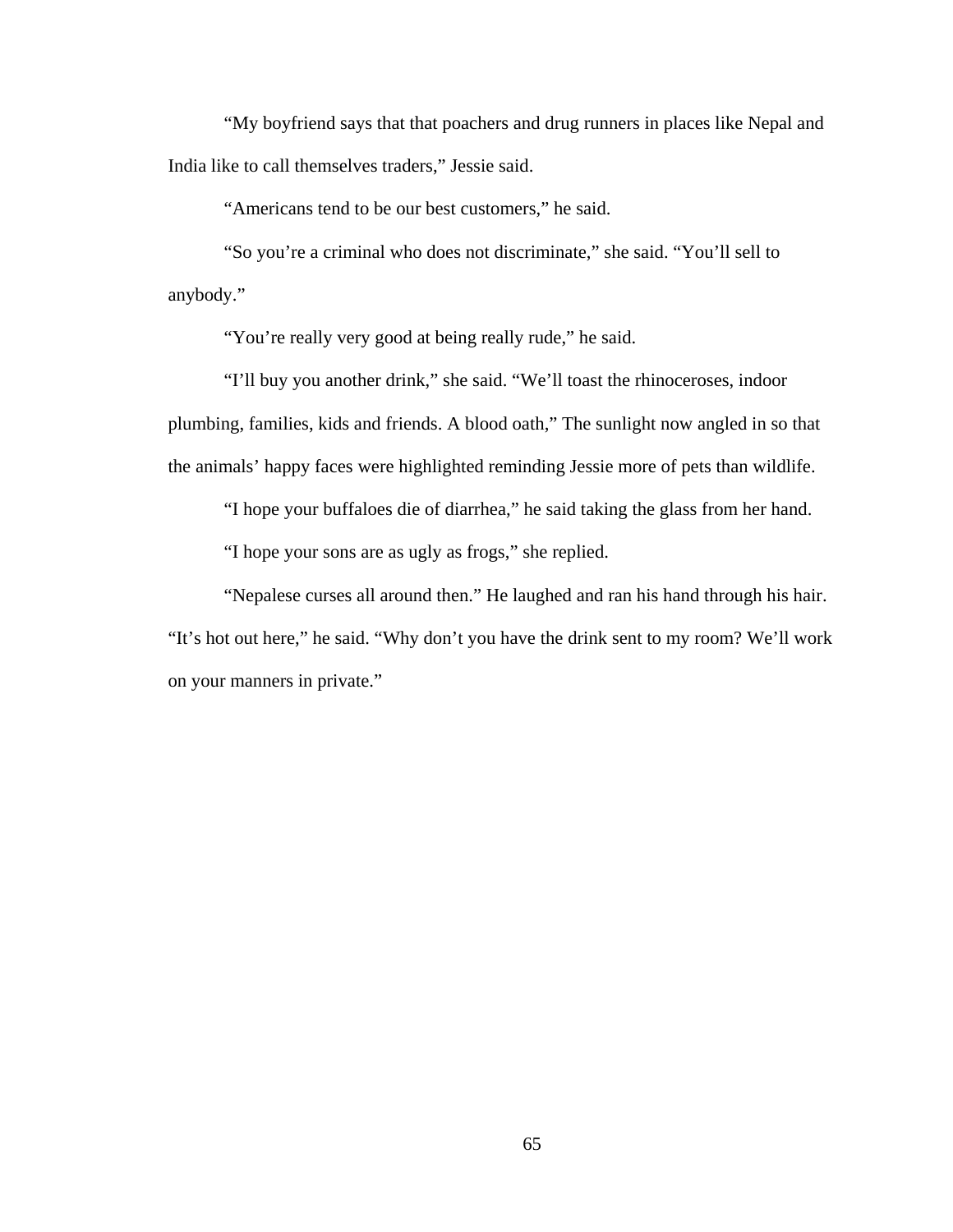He said his name was Amal. The business suit hid a rugged body the kind one gets from labor rather than exercise. The shirt also covered a scar on his shoulder that matched those on his face.

The first time he fingered her until she came and then they fucked. Then he rolled away and she pulled the sheets off the bed so they could feel the air conditioner working. "Wait a bit," he said when Jessie started to retrieve her clothes. "Your boyfriend will not be missing you so soon." She dropped the clothing and went to the window. She had not yet seen the city from a proper view.

"Don't open them," he said unnecessarily. The city was cloaked in an airy brown swill. The dirty sky engulfed the valley and intensified the sense of sheer density of the city below. Though Jessie could see to the city limits her eyes quickly got lost in the number of bodies and buildings one had to cover before you reached a calming glimpse of the farmland that once owned Nepal. Now it existed at the far urban edges of Kathmandu and was rapidly browning out.

He came up behind her and pressed her against the glass. "Does your boyfriend know that you can't be trusted?"

"I don't ask," Jessie replied, omitting the fact that she did not ask because then he would know for certain that she did not care. "There's a woman out there burning a candle in a hibachi," she said as he grabbed her and turned her around. He was hard and she was already wet from the first time. She shoved him back and looked down. The plump old lady trailed a small dog. He tried to pin her down and she pushed back. Outside the lady hugged the dog and picked it up so that she could sit with it in her lap. A troupe of boys on bicycles pedaled by, circling a car that had darted out of a driveway.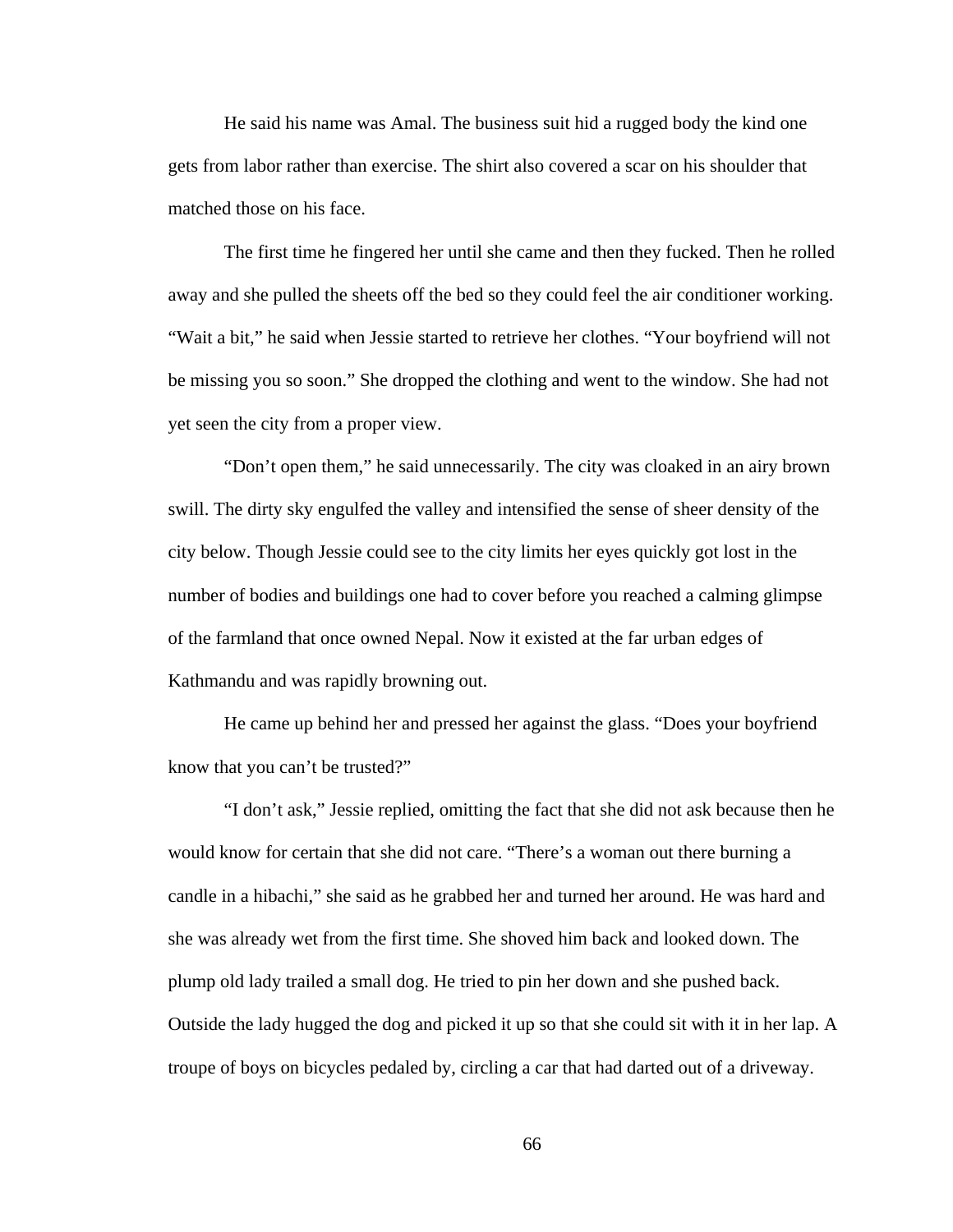Men in pairs and women walking under umbrellas skirted one another on the street. Ravens were nesting in the hotel windowsills and across the street beggars were harassing a tourist who had not known enough to keep his money hidden. The park was a lush affair surrounded by high walls that completely separated it from the dragging down reality of the streets outside.

She fought him when he tried to enter her again and the thing turned into a fight. He hit her in the face hard enough that she would have to explain the bruises later on. After it was done he released her and found his clothes. He tossed them on the bed and sorted out his shirt.

"I can't breathe," she whispered. When she returned to her room she realized that she had lost Cherry's bracelet.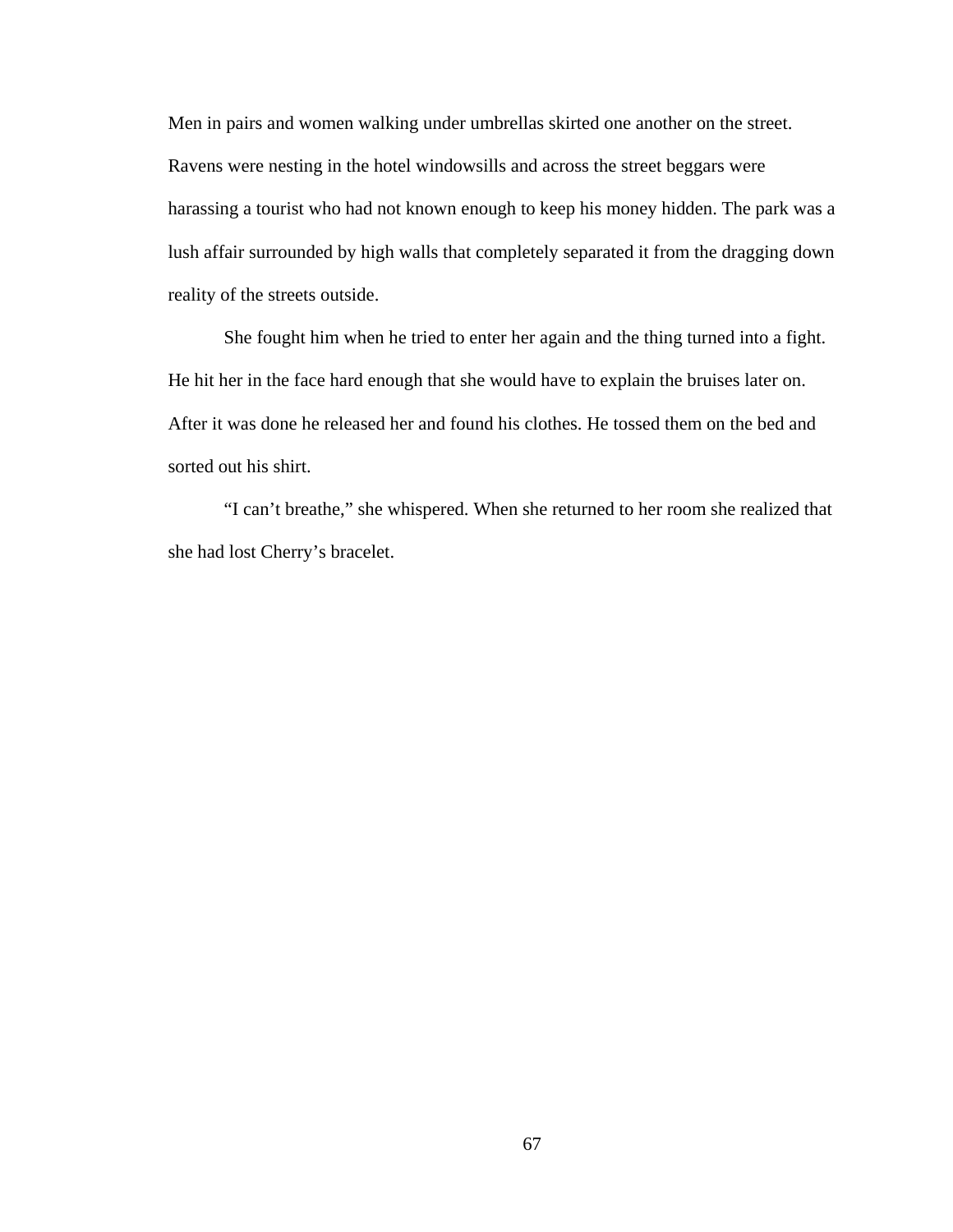They decided to spend a day in Kathmandu. Jessie disliked crowds and cities, and shopping, but it had been so long since she had seen the city that it was almost brand new to her. To avoid bartering for taxis they hired a city guide from the agency that was supplying their Sherpas.

As was the way between them Jessie dressed quickly and Alex lagged. She donned what Alex referred to as her Jane Goodall outfit; all weather pants, a Sunblock shirt, a big brimmed hat and the blackest sunglasses she could find in the market across the street from the hotel.

As per his habit Alex did not start to prepare until Jessie had dressed. Once he was in gear he could not find what he wanted to wear although as was his want when they traveled he had obsessively packed and repacked his bags so that he knew at any given time exactly where every item was stored.

"You make fun of me and my duffle bag and my one change of clothes," Jessie said, watching him paw through his bag seeking socks.

"Because it's a chaotic hell hole your bag," Alex said tossing one sock onto the bed and stuffing a plastic bag into a side pocket before tearing into his luggage again. "Do you know where your necklace is?" Jessie had a dragon piece she liked to wear when they traveled. She would lose more things as the trip continued, items that only mattered to her, but that she regularly lost track of nonetheless.

"No, but I am ready to go," she said.

"And ready to say, I told you so," he replied.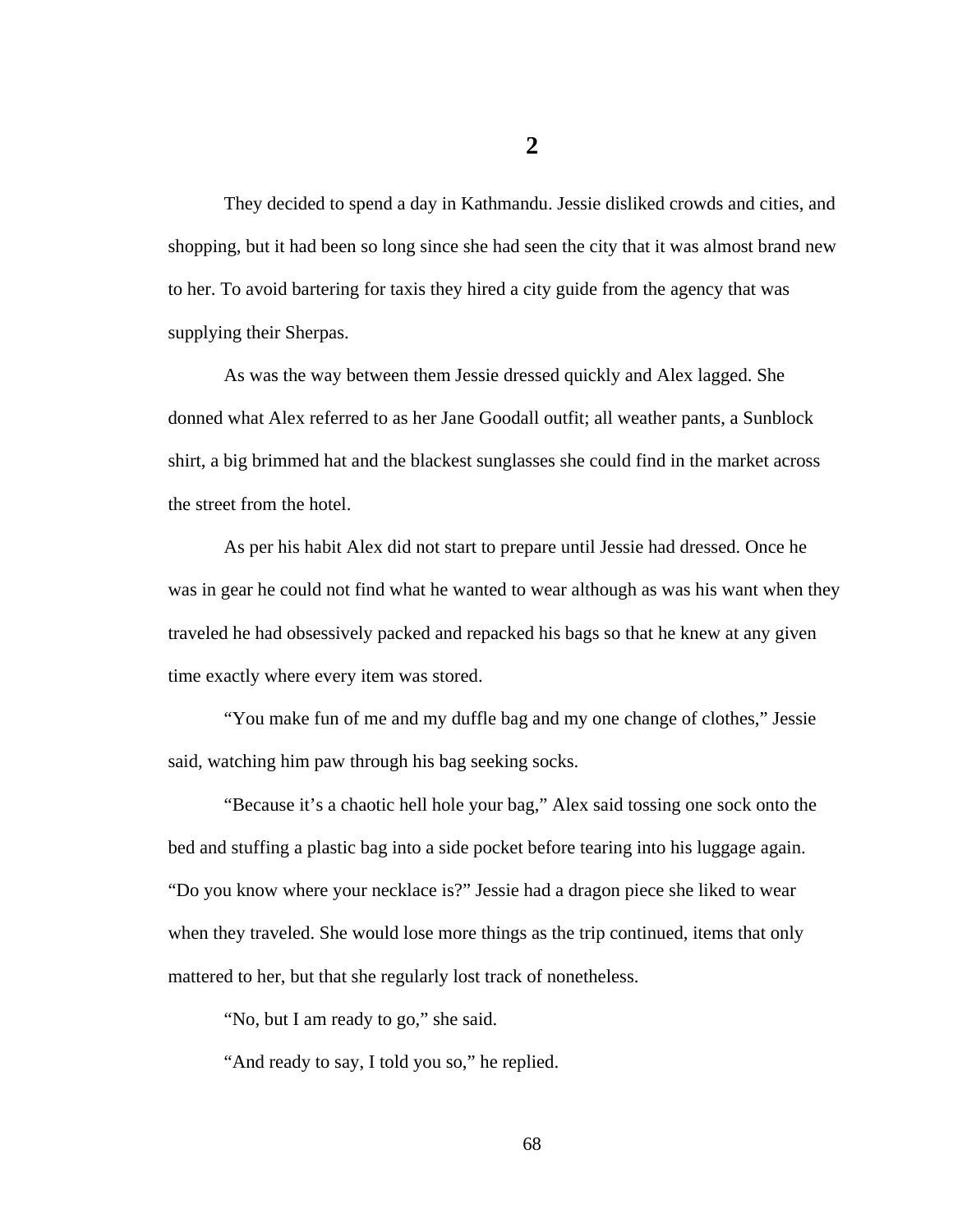"Well sure, it's the prize for being first." She stood by the door as if they might be ready to leave, but realizing that she had been dreaming she sat down on the bed which reminded her to grab her watch and her pills.

"What the hell are those, anyway?" Alex asked when she pocketed the bottle.

"Supplements. Aspirin." She touched her face where it was still tender. It had been a long time since she had been hit but she remembered the drill from childhood. The damage could be explained with the story of a fall on the steps if Alex wanted a story rather than an explanation that in truth usually eluded her. She had a superstition that the day he could trust her entirely was the day she might vanish for good, but that conversation would lead nowhere, so she kept her thoughts to herself.

A half an hour later Alex was ready. They waited for their ride in a lobby amidst tall statues of Tibetan gods and brass replicas of royal scepters. Alex sat on his luggage and watched a crowd of Japanese tourists that flooded the room while Jessie read tourist pamphlets. When that crowd finally filtered out and climbed into a bus Jessie who had wandered nearer the front door watched the bus pull away to reveal Amal slipping into the passenger side of a jeep. He seemed to see and then looked away. On the other side of this vehicle a small man standing next to a rusted hatchback waved a baseball cap at her.

"Take you to Durbar Square," he said as she and Alex took their seats.

"Madam!" A desk clerk hailed them and ran over. "This is for you, Madam," he said handing it through the window.

"What is it?" Alex asked as she opened the sealed envelope.

"It's from my sister," Jessie said. She crumpled the note and tossed it away as the car turned out of the lot. "She and Gabby will see us when we get to Temboche."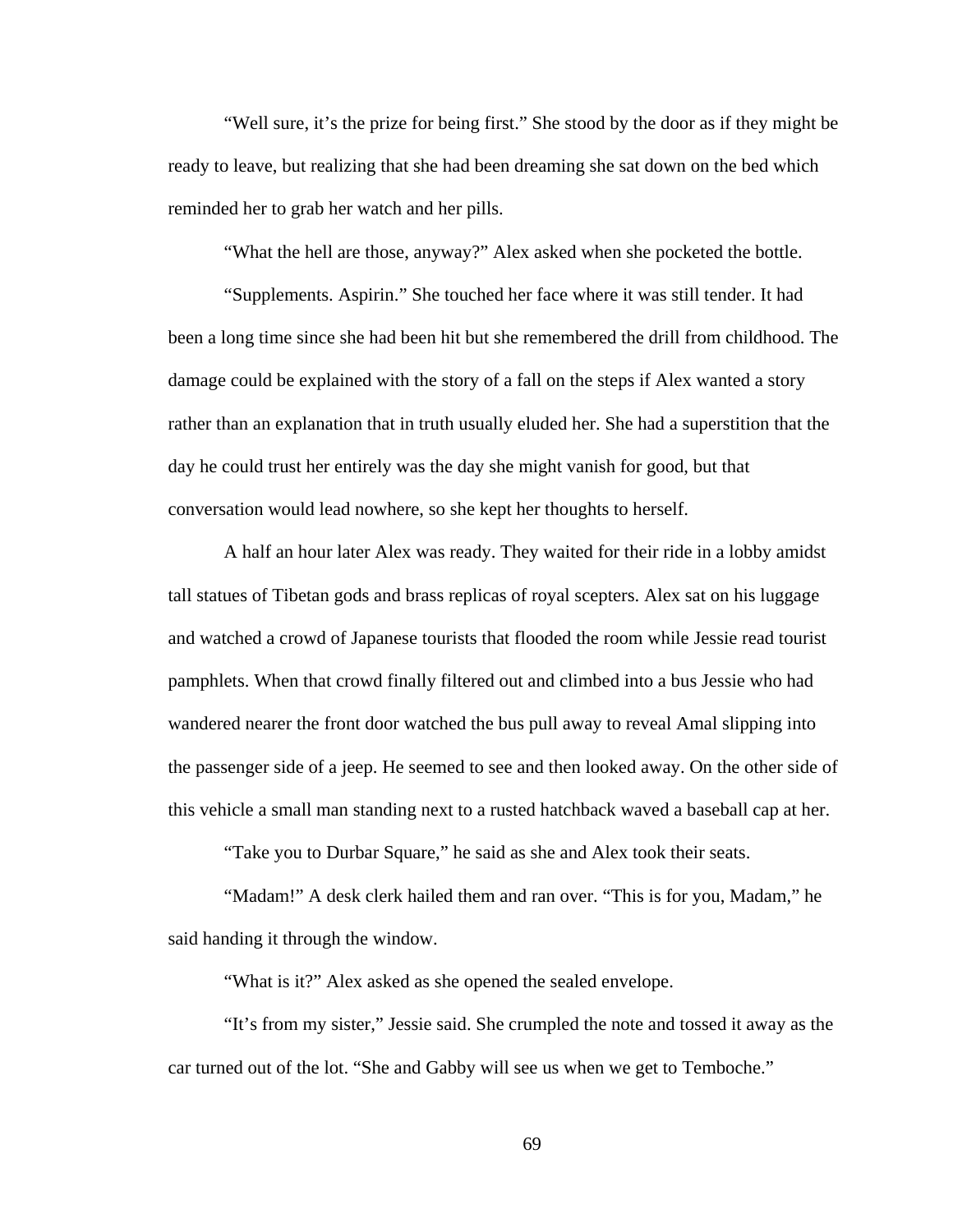"How do they know you're here?" Alex asked watching the paper bounce away.

"They were here yesterday," she replied feeling like a liar and a child as she tucked all the necessary explanations out of sight.

"You didn't introduce us?" he asked.

"You'll meet them," she said hiding away by looking out at the street.

"I could have met them then," he said.

"Sorry," she replied. "I couldn't."

The ride was slower this time, the pace dragged down because the roads to the temples were narrow and cars, bicycles, and foot traffic shared the same lanes. Horns honked, bike bells rang to no avail as vehicles and people edged one another out of position on the way to the city's ancient center. Cars and trucks slowly pressed through a river of bodies and streams of bicycles that parted often enough to allow them to pass. Women with umbrellas used them to create space. Men brushed by fast and hard. Their driver shifted in behind a truck full of chickens trapped in stacked cages, which Jessie tried to ignore.

"Cake shop," the driver pointed it out. "American food," another shop. More masked faces and no traffic lights. The stores were fronted with roll-up doors and rested on raised stalls that kept the proprietors out of the dirt. The smells of the city began to become shifting entities. Spices Jessie could not name and a sweetish sour smell of rotting garbage traveled on the kicked up dust at first. Eucalyptus bushes and Jacaranda trees in were full lavender bloom half way in and after a while pine trees began to appear emitting a powerful scent that cut through a heavy saffron tone that started to dominate at the end of their drive. An hour later they wheeled into a broad dusty space and parked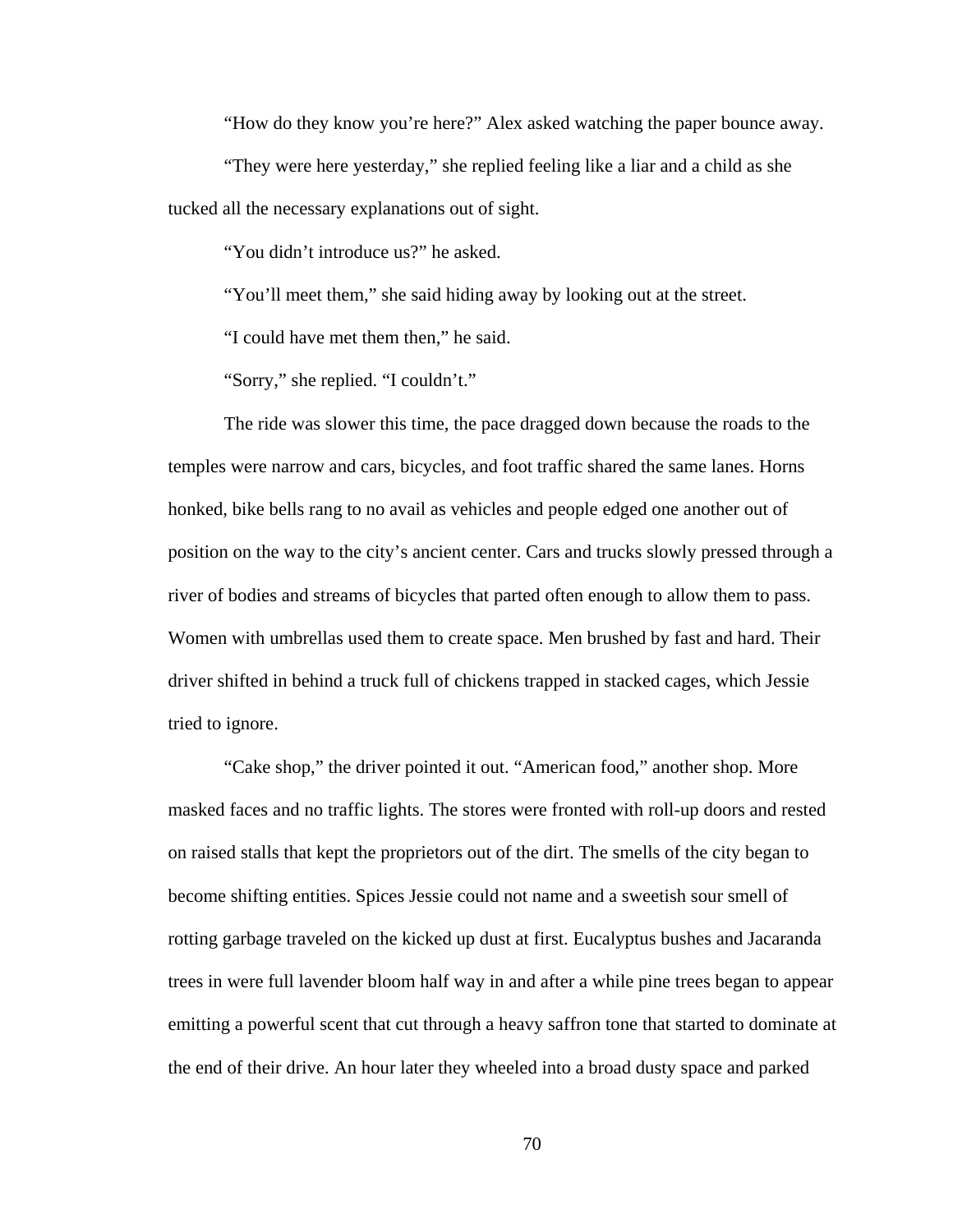just outside Durbar's gates. Vendors recognizing Americans crowded them as they got out of the car.

"Keep walking," the driver advised. They tried but within a few feet the couple was encircled with women, men and children trying to hand them articles to buy.

"Keep your hands in your pockets. Don't look at anyone and keep moving," Jessie said to Alex who was looking everyone in the eyes.

"1.5 million people in Kathmandu," the driver said as he funneled them through the crowd.

"Are they all souvenir sellers?" Alex asked.

"They don't make things in Kathmandu, they trade them," the driver said as he pushed them towards the Durbar Square entrance. Jessie paid him half the fare and he agreed to wait for them by the car that he had tucked into a sun blasted narrow beside the gate.

"I can't imagine sitting in this heat," Alex said as the driver hopped onto the hood of his vehicle. Two other men joined him there and they began to talk.

"Do you get the feeling that every native knows every other native in Kathmandu?" Alex asked.

"That's the paranoia of the outsider taking hold," Jessie replied. "Hurry up before someone else closes in on us." She shunted him towards the ticket taker cart where a man who was plump the way a tomato gets, fingered three hundred rupees from her hand.

"All day," he said sliding two tickets toward her. The press of capitalism seemed to ease up once they passed the through gates or so they thought until they saw young men hiding from the sun in the higher temple tiers stand and head their way.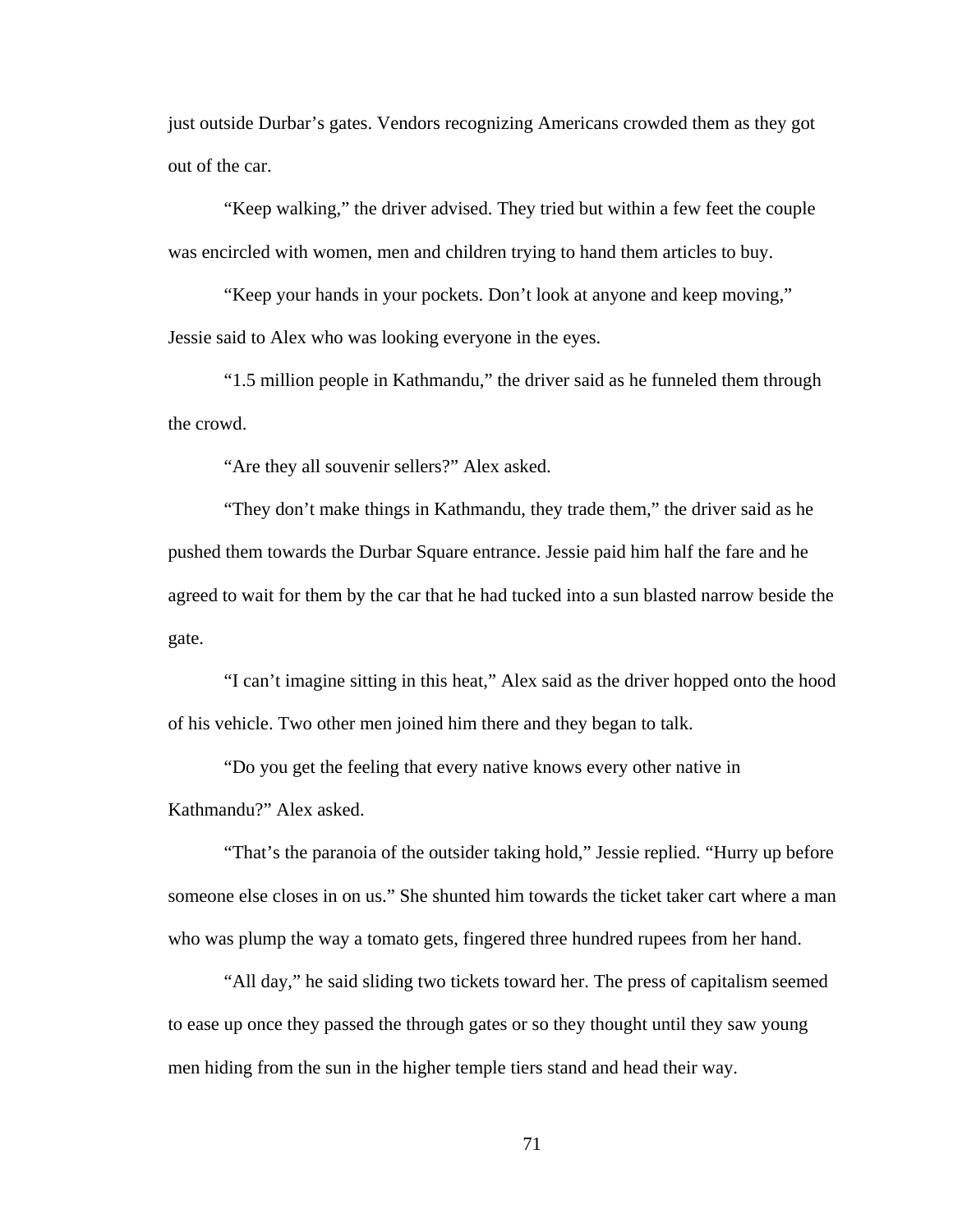Alex's policy was to fend off offers by yelling. Jessie's was to say, 'No', and look up at the buildings. The plaza was a mess of multiple tiered, dark-eyed temples. Gods and kings stared out from the ledges threatening pedestrians with weapons, fangs and tusks. More like tapestries than simply buildings each façade and rooftop, dormer, and doorway was decorated with intricate carvings of hybrid creatures gazing down. From some doorways rows of carved elephants walked down royal steps towards the street.

"This was once the center of the town. Everything important happened here," Jessie said.

"That hasn't changed," Alex said. "There're just no kings here today. I do want to consider coming back as this fellow however." He pointed to a relief in a wall. The figure wore clothing made of skulls, had a crown on fire, and held six weapons in six hands."

"Kalbhairav, the god of destruction," Jessie said. "The statue is supposed to be a lie detector."

"Okay, in the name of Kalbhairav. How old were you when you first came here?" Alex asked.

"Twelve. My father arrived just after the Vietnam War ended and began to spend his money in Dinboche."

"Why?"

"Guilt."

"For what he did in the war?"

"My father was administration. He didn't fight. He was guilty of being an asshole to us. And he fixed that by remodeling a village. He also liked that he could do whatever he wanted here good or bad."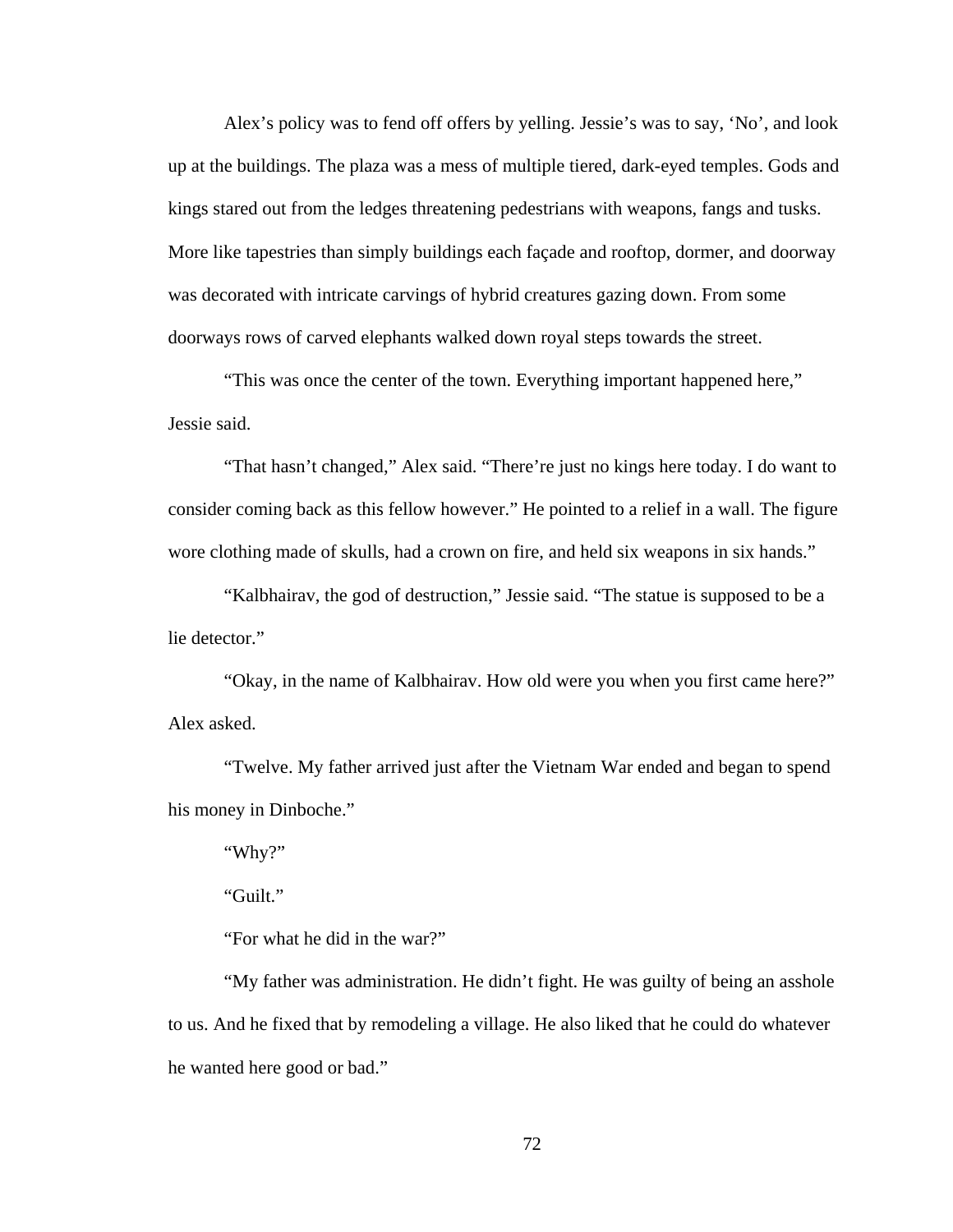Jessie stopped in front of a museum that had once been a palace. It watched them with fifty-five shuttered eyes. Two human guards clutching guns sagged at their posts in the battering heat. To their left carved karma sutra figures crawled up the columns of the building. Young men too skinny for their clothes leaned against these and smoked. Next to them a monkey god bared his chest to an orange gate and a goddess, wearing a necklace of skulls stuck her tongue out. Growling stone dogs or lions with manes shaped like shogun helmets also guarded the entrance.

"Why do you need all this at your front door?" Jessie asked.

"What did your father fix?" Alex asked.

"He fixed it so that no one would believe us," she replied.

A garden peeped out from behind the stone sentinels, a cool sanctuary thriving in the dust and the beating heat. Jessie had a memory of being dragged behind her parents through these streets. Her father had been pissed and her mother had been trying to calm him down. Jessie had been falling behind hoping to get lost in the crowd. She did not remember feeling as hot then as she did now. The heat infiltrated her. She pulled a bottle of water from her pack and resisted the urge to pour it over her head. She shared it with Alex who swallowed more than half before handing it back. In defense of the sun he had decided on a black visor and dark wraparound sunglasses that made him look like a communist.

"Can we go inside?" Alex asked. Jessie shook her head. "It's the home of a living goddess; a little girl. She only leaves the temple riding in a golden chair until the day she gets her period."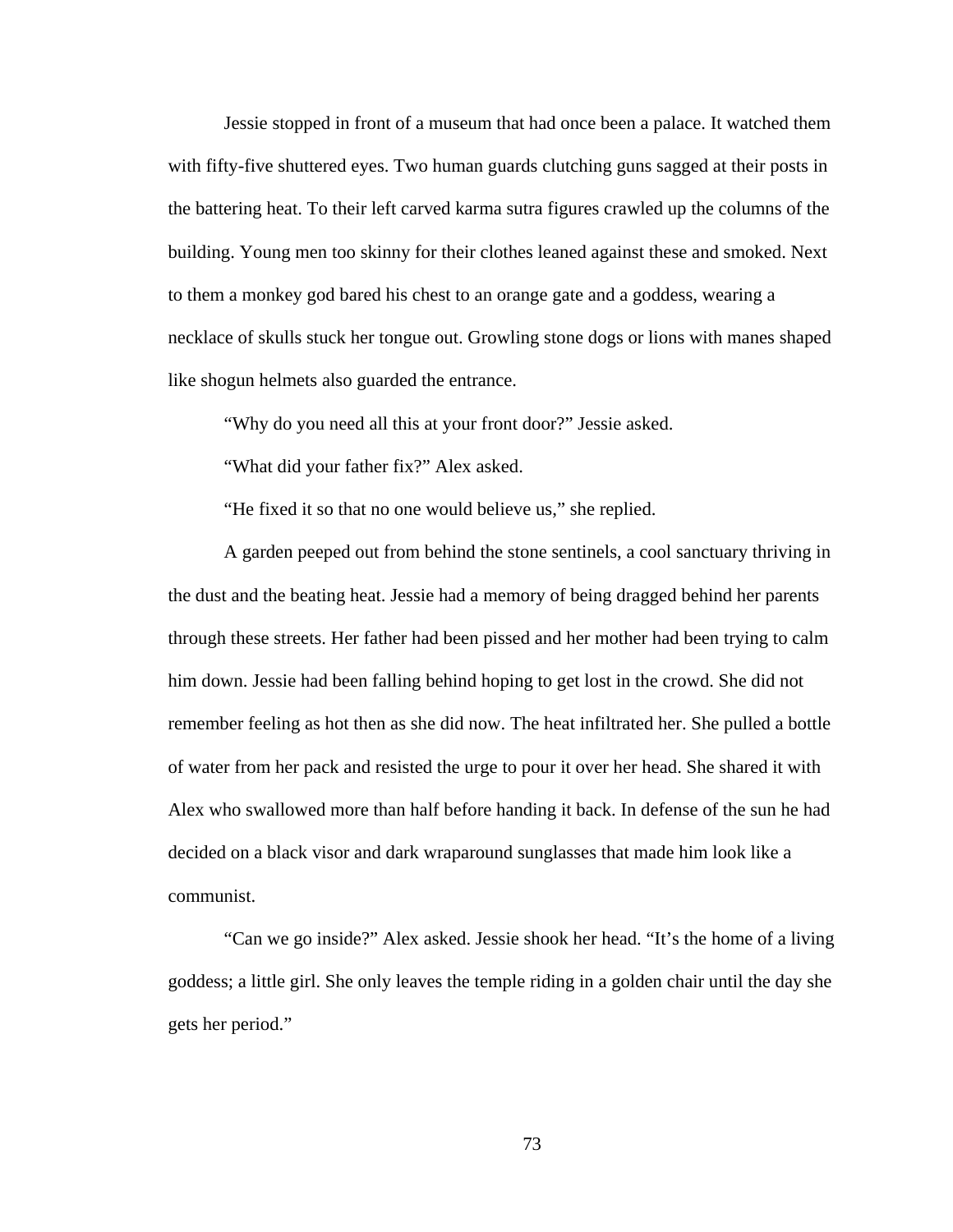"How do they know that she is a goddess?" Alex squinted as the combination of a breeze and a passing group raised dust.

"There are questions and tests. It is a Vedic ritual from scripture. And then one day 108 cows and goats are killed in her honor and she has to spend the night with their severed heads to show courage. Prove her divinity."

"Jesus," Alex said.

An image of an old man falling through a glass door forced itself center stage in Jessie's mind. A pool of blood. A figure finally stilled.

"They live good lives," Jessie said, blood, scratches and shards of glass sticking to the doorframe battling with the present for pre-eminence. "She has to be perfectly healthy and perfectly beautiful and perfectly serene."

"So no undershot jaws, no acne scars. No runts or cripples and no drama queens." Alex said. "And no black eyes."

"She should be brave, but not a fighter. She should have dainty hands and black hair." Jessie stopped and shrugged.

"Also totally obedient, I'd bet," Alex said.

 "Her options because she's a girl are limited anyway and it's an honor for her and her family," Jessie said.

Alex moved closer to the gate to read the inscriptions on plaques set into the walls at eye level. The guards' eyes flicked over to him and away.

"What happens when she has her period?" Alex asked.

"They replace her," Jessie said. "But they give her a place to go after if she does her job. If she fails, if she is shown to be impure they scar her, tear her piercings and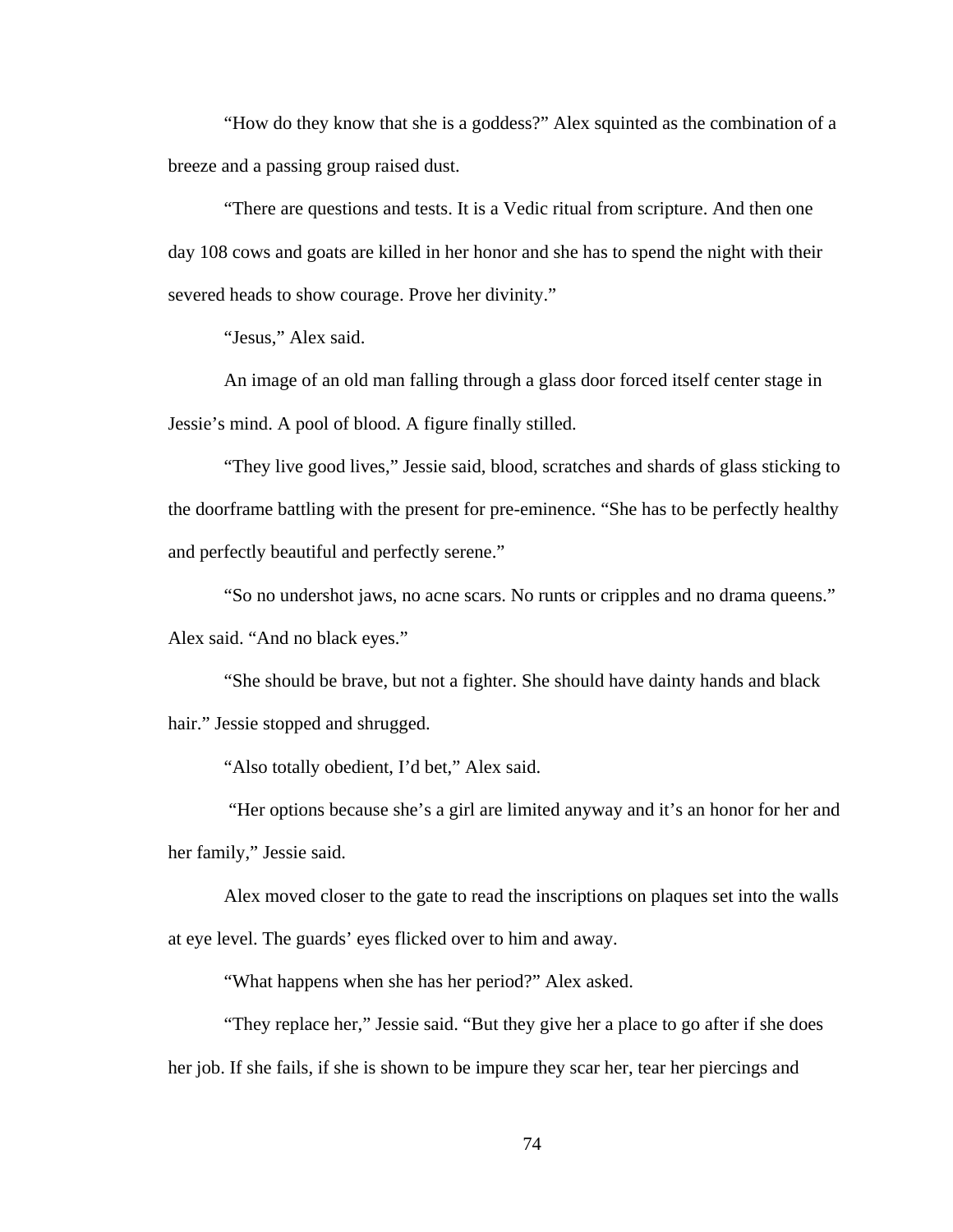throw her away." Talking and thinking about girls made Jessie take note. She realized that there were no girls in the crowd around them. There were no young women in fact with the exception of those who were part of a pale-faced group being steered through the temple site. Except for the tourists there were only boys and men but no brown girls or ladies sitting by their wares or wandering through the square. The dark buildings hunkered over a distinctly male presence, which began to feel unfriendly once Jessie paid attention.

"She is perfect and then nothing," Alex said.

"The king kisses her feet when he visits," Jessie said. A wave of tiredness washed over her as jet lag, allergies and some weird lethargy she could not shake drained her reserves and the more tired she felt the less she was able to focus; a million winding uncensored sets of ideas crashing around in her head kept drawing Jessie out of the present making where she and Alex stood less real than the places and people that were taking place in her mind. "She will have everything she wants. She will have servants and friends who give her whatever she wants whenever she asks."

"They lock her up," Alex said.

"My sisters and I used to pretend we had been picked," Jessie said as she headed off into the center of the square. As a distraction she took out her camera and began snapping shots of anything and everything without deference to importance or composition. Hoping to stop thinking about the past that was battering its way into the present she kept them moving, edging just far enough ahead of Alex so that he stopped speaking to her.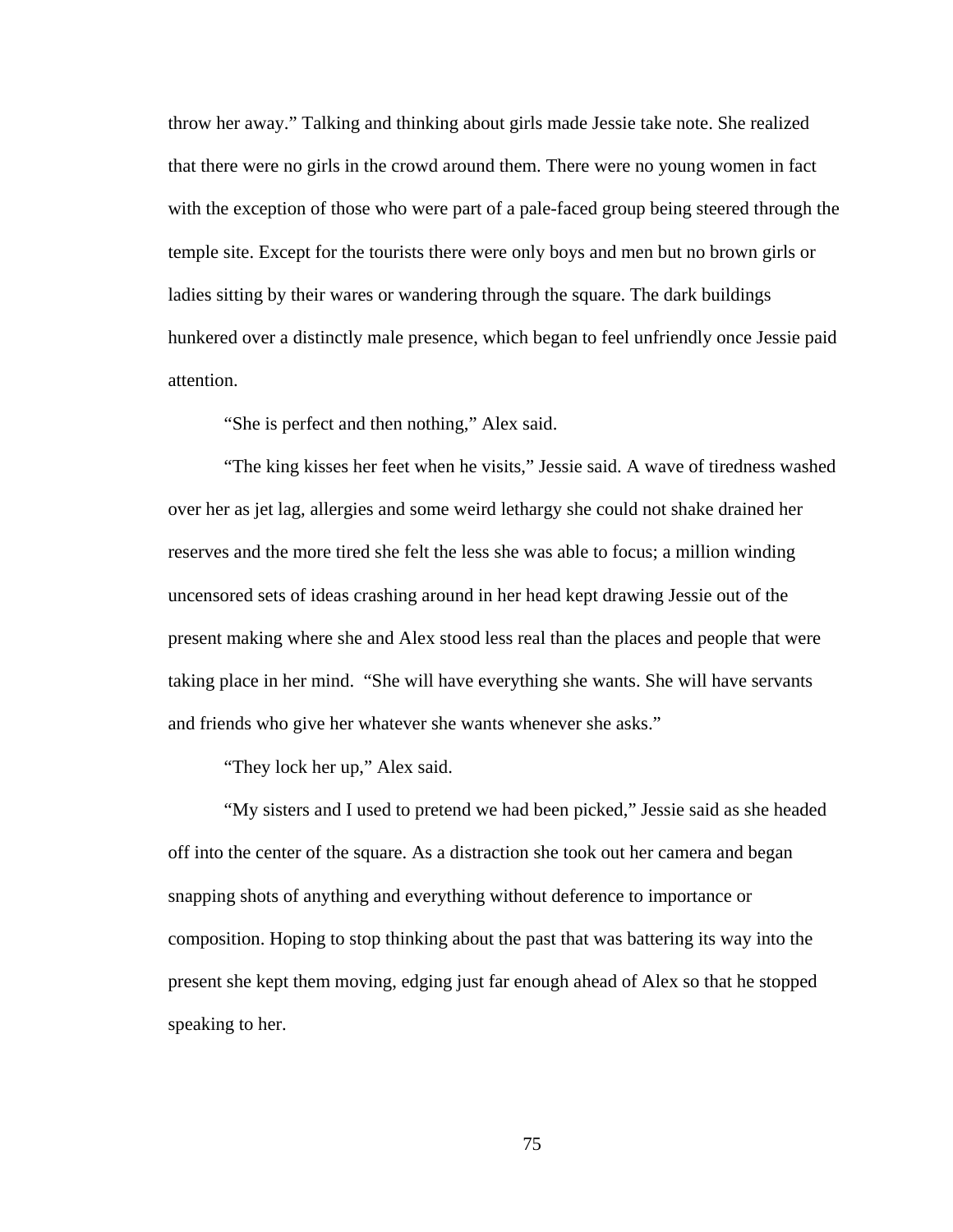She headed through alleys and passed buildings that were not set in synchronous patterns. They moved from one lane to another and kept getting lost in narrow places and had to keep finding their way back to the square center.

"Knock it off," Alex finally said taking his stand in front of a shrine where a dancing Krishna decorated the door. Beneath Krishna a dancing monkey peered out from his frozen position in a recess between two solid square figures. Sitting next to the monkey two teen-agers split lunch and shared a bottle of orange *Fanta*. Alex took his hat off, wiped his forehead and looked for a place to sit. He found a spot in front of a stone image of Ganesha, his elephant head posed beneath a replica of an Ashok tree. "How long has it been since you've seen your sisters," Alex asked putting his hat back on and squatting in the tree's shadow.

"Twenty years for one, ten for the other," Jessie said. Refusing to join him she took her position several yards away facing a wide square where thousands of pots of all sizes were drying in the sun. Statues of Hindu gods and a multitude of Buddhas were set in between the pots. Jessie fixated on their details noting the difference between one nose and another gauging on whether some fingertips were more gracefully carved than others.

"Why?"

"I broke a rule when I told someone what Dad had done and then I went nuts. I started drinking young and it went messy so they sent me away," Jessie replied picking up a replica of Shiva and his wife. "She is supposed to rescue him from madness," Jessie said.

"No one writes?" Alex asked barely turning his head to see what she held.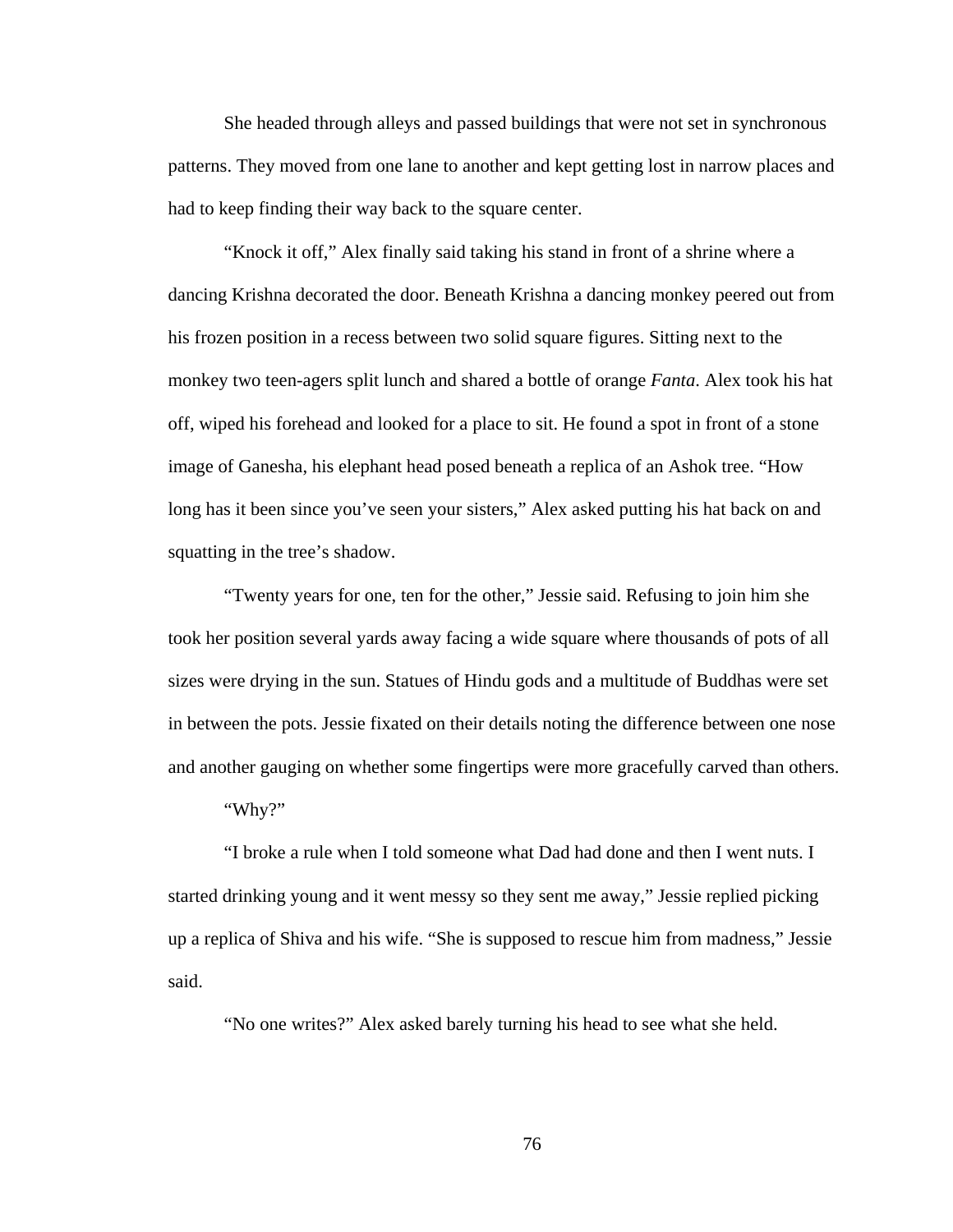"No one does," Jessie said. When the vendor approached she waved him away and put the statue back. The vendor picked it up as well as another and offered them for the same price.

"What the hell happened, exactly?" Alex asked contravening her impulse and agreeing to the sale.

"You already asked," Jessie replied.

"I am hoping you'll tell me." He touched his face. "Can we get out of the damn  $\sin 2$ "

"In here," she said entering a corridor decorated by a row of Vishnu's, which led to another incarnation of the monkey-god and the skull goddess who now threatened from the entrance to what was an old palace pool, according to the plaque at the gate. The pool was popular and many tourists circled it as they ogled the massive stone cobras protecting its depths. The snakes' bellies were golden and their hoods fully extended. One was stationed at the front of the pool and the other lay outstretched in the center of a bright green puddle at the pool's deepest point.

Some stepped down into the pools depths as far as they dared. Where the concrete was still moist the surface was green and slick. Alex and Jessie broke apart because he wanted to look at the prayer wheels and inscriptions on the walls and she preferred to investigate the pool. Taking snapshots and backing up without looking she bumped into a stone corner. It stabbed a bruised rib. The pain surprised her. Her knees buckled and she sat down hard on the brick floor nearly dropping the camera. Angry at how bad the first thump and falling down hurt she closed her eyes and tried to ride out it out.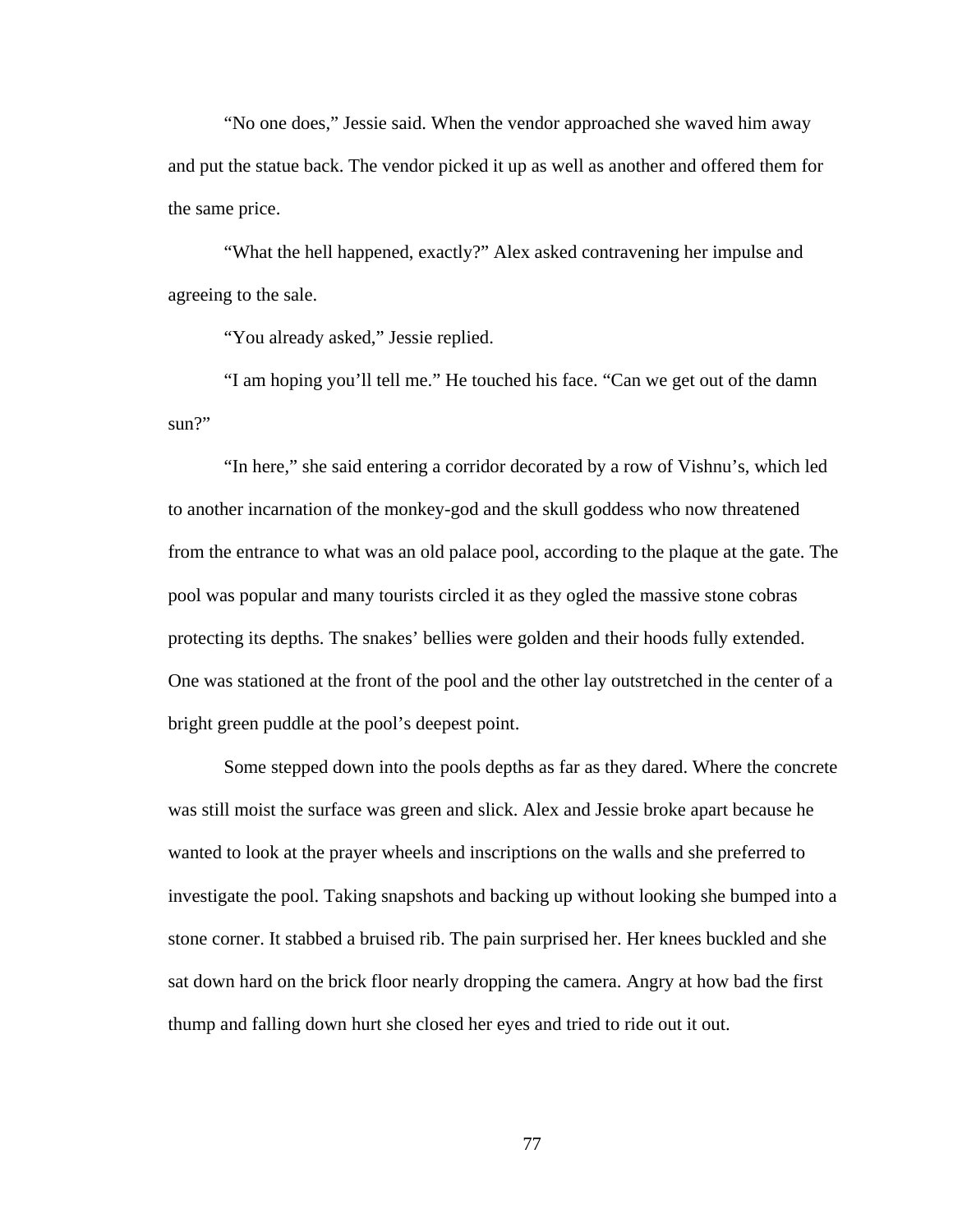"You should be sorrier and you should go home," a voice whispered to her just before she felt herself being shifted off the edge of the pool and pitched to the bottom. She dropped through several memories on her way down including broken glass and red puddles, and wondered at herself trailing behind the past instead of being ahead of it. When she hit ground after she got her breath she rolled over and vomited up nothing.

A hand touched her at the elbow. She looked up to see a young Nepali man who had lightly touched her and then quickly moved back as if he had been rude.

"Are you well, Miss?" he asked. He was dressed western style, blue jeans and a red checked shirt.

"Someone pushed me," she said.

"What, Miss?"

"He said I should be sorrier," she said.

"Are you hurt?" He said seemingly conflicted between helping her and keeping a polite distance.

She shook her head. "No."

"You have taken a huge tumble into a sacred pool," he said gesturing to the serpents.

She sat up and he stepped back. She looked at the great snakes, "If I were a kid I would have liked swimming around a cobra head," she said.

"Being a child in Kathmandu has its pleasures," he said. "Are you really alright, Miss?"

"Are you hungry," Alex yelled from his spot by the gate. The driver stood by him. Jessie started to thank her stranger but he was gone. Propped up in the sun against a coil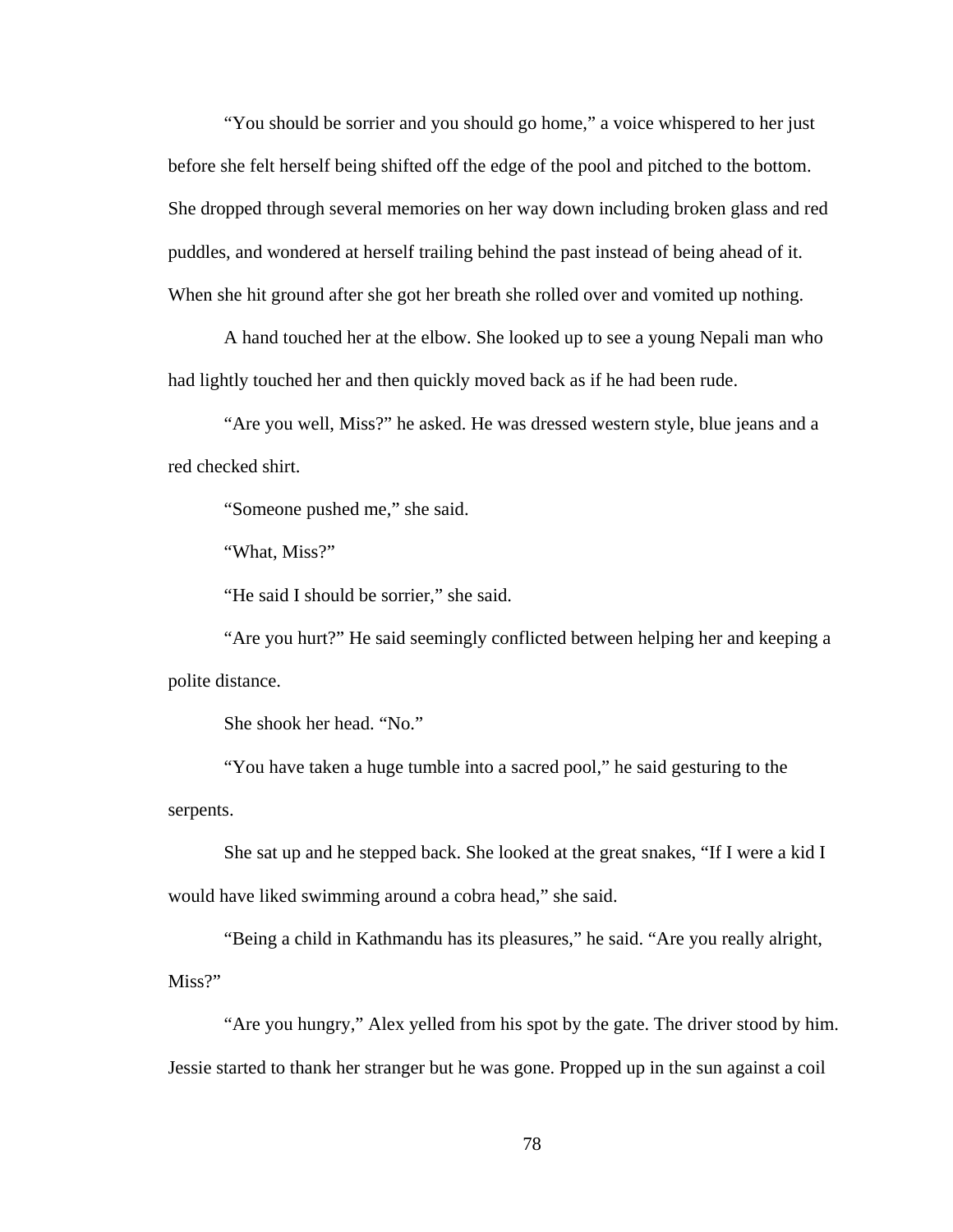of snake at the top of the pool steps she realized that she clutched her camera and that she was not hungry.

"Yes, I am," she said.

"Let's see the Thangka Painting School," Alex said. "Then the driver says there is an Indian restaurant at a place up the road…Boudhanath."

"The biggest stupa in town," she said, tired of temples but knowing that she needed to rest and that lunch would be a good reason. She touched her face to assure herself she was sweating. After quickly scanning the area once more for a face she no longer saw, she gathered herself and stood. Then without really knowing why she took her camera and took pictures of everyone in view.

The school was an unassuming structure. If the driver had not pointed it out they would have missed the door altogether. The manager had his spiel down pat. Dressed in a dull yellow button shirt and grey slacks he seemed out of place in his traditional school. Where everyone had rolled up sleeves his were buttoned down. While everyone else's pants were bunched and wrinkled his were sharply pressed. He led them up a dark stairway through a series of cloistered studios.

They stopped on a floor where a dozen large canvases stretched and tied to wooden frames leaned against the walls. Small men with tiny brushes squatted on the floor in front of the canvasses and worked.

"They began as icons that could be rolled up and easily transported," their guide said. It is both Hindu and Buddhist. The subjects are mystic diagrams, mandalas."

He then began telling them about the process of painting. Jessie found herself looking out the window for a face she could recognize. The two men let her go and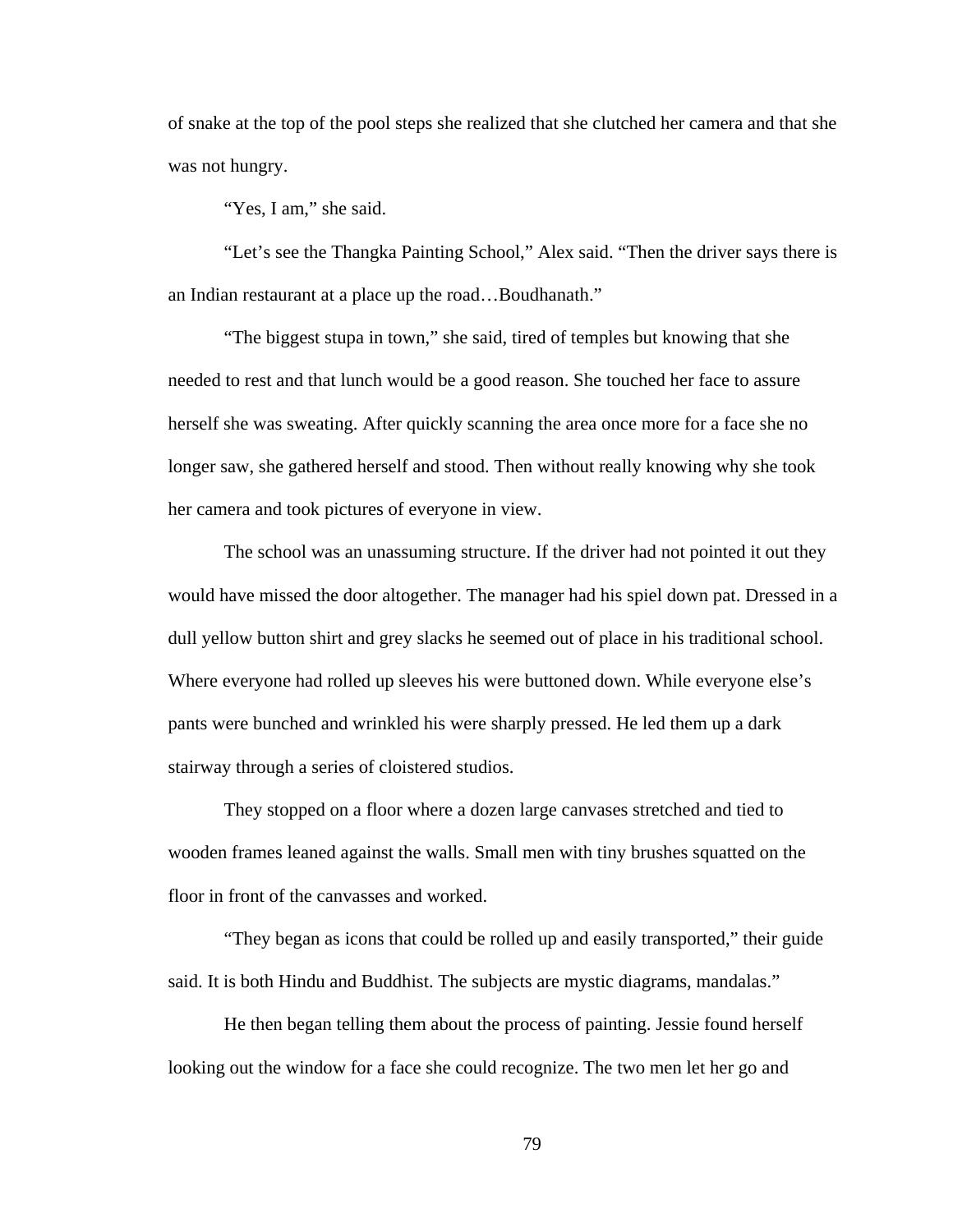continued talking on their own. So she wandered down the lines of painters and paintings. The sketches were in various levels of completion. Some were still in the outline stage and others had already been filled in with an unending variety of color and what looked like strands of gold filigree. The portraits richly detailed, were so considerate of heft and intention that she could see how one could not understand all they were seeing in the pictures without spending hours studying them. None of the students looked up or stopped working when she passed by. Relieved at being delivered from the heat and the crowd outside Jessie suddenly felt the power of an impending headache.

A man older than the rest crouched on the floor and worked on his canvass with an implement the size of an eyeliner brush.

"*Twelve Great Deeds from Buddha's Life*," the salesman said.

"How much are they?" Alex asked, standing near a wall where completed works were mounted.

"It depends on size and the skill of the painter." Our salesman said.

He led them to a table where several paintings were unfurled.

"What is this?" Jessie asked drawn to a huge wheel clasped between the talons and fangs of a happily demon figure. The wheel was divided into sections and filled with a variety of struggling figures.

"*The Wheel of Life*," The salesman replied stopping to unfurl three more copies. "The endless cycle of existence in the hands of Yama the god of death."

Yama looked satisfied with his place in life. The wheel was settled in his lap. On either side of his head outside of the circle stood two Buddha figures also completely at peace themselves. In the center of the wheel the three cardinal sins, the ignorant pig, and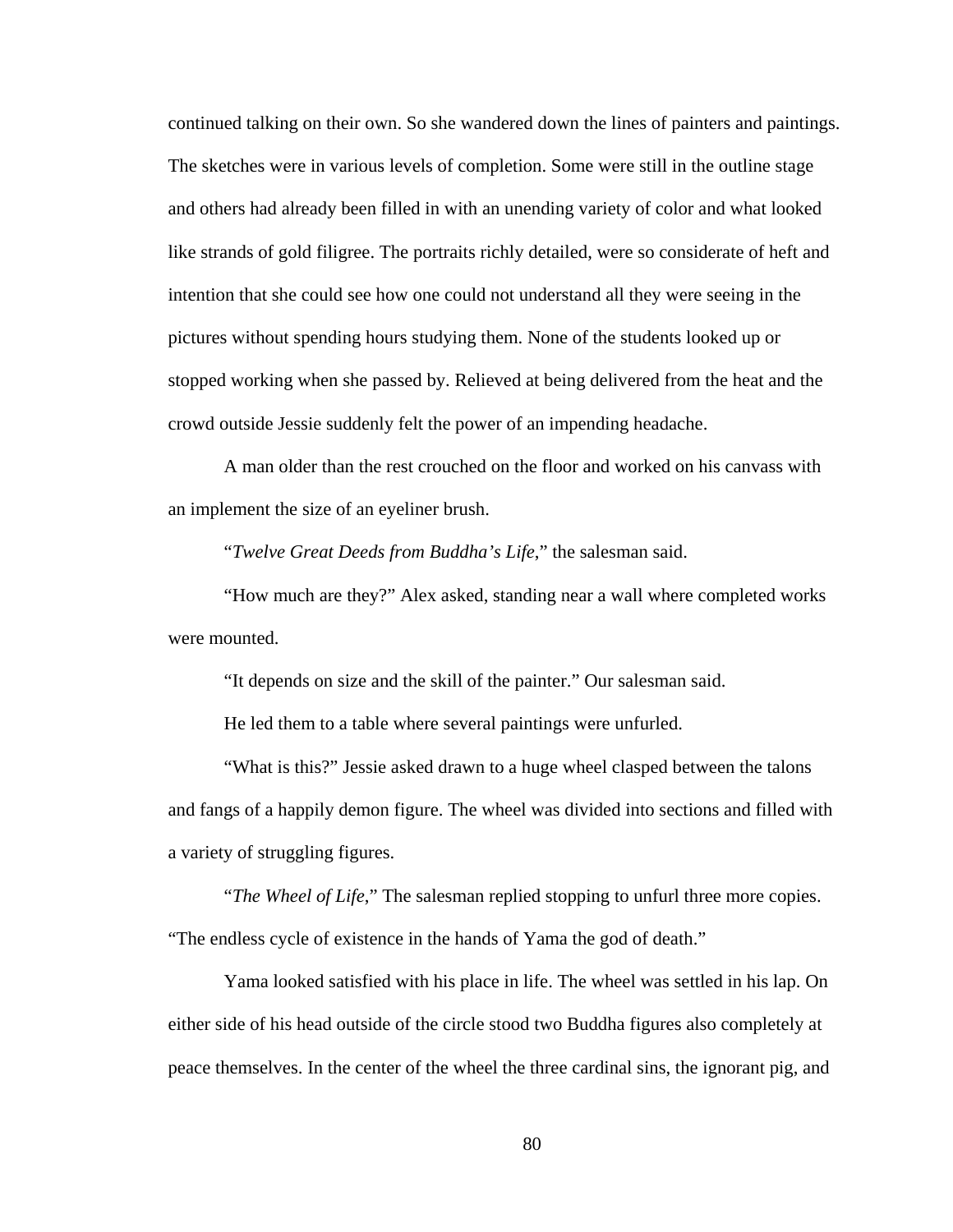the lustful bird and the angry snake chased each other's tails. While Alex and the salesman talked money Jessie traced the descending and ascending trails of reincarnation.

"Evil in this part of the world is a happy guy," Jessie said.

"Do you believe?" She heard the salesman standing behind her ask.

"I do," she said. "But I am unworthy."

"Some would say that's not for you to decide," he said.

"Sorry?" she replied turning around but he was deep in discussion with Alex as if he had not addressed her at all.

A sintering furnace awaited them. The driver had the car door opened before they exited the square, but the car was just as hot inside as without and opening the windows was neither a practical nor cooling act. Resigned to the heat Jessie settled back, took off her glasses, and stared out at the impacted street. The pedestrians reminded her of paper boats turning the bends in a river. To the left two girls walked arm and arm through the crowd. She fixed on them. They moved as one, just fast enough to keep their dresses from being swept up in the roll of pushcarts bursting through the crowd at regular intervals. Then they dove through a hole in the crowd made when an old woman opened her umbrella. Their swathed figures bobbed in and out of view until they finally drifted out of sight in the currents created by taller people.

"Looks like someone decked you good," Alex said getting his first good look at her face, which had acquired another bruise. The car came to a standstill. The driver waited patiently while the car burped exhaust into traffic.

"Did you see me fall into the pool?" she asked. Fingering her camera strap she came to a place that looked like it had been partially cut.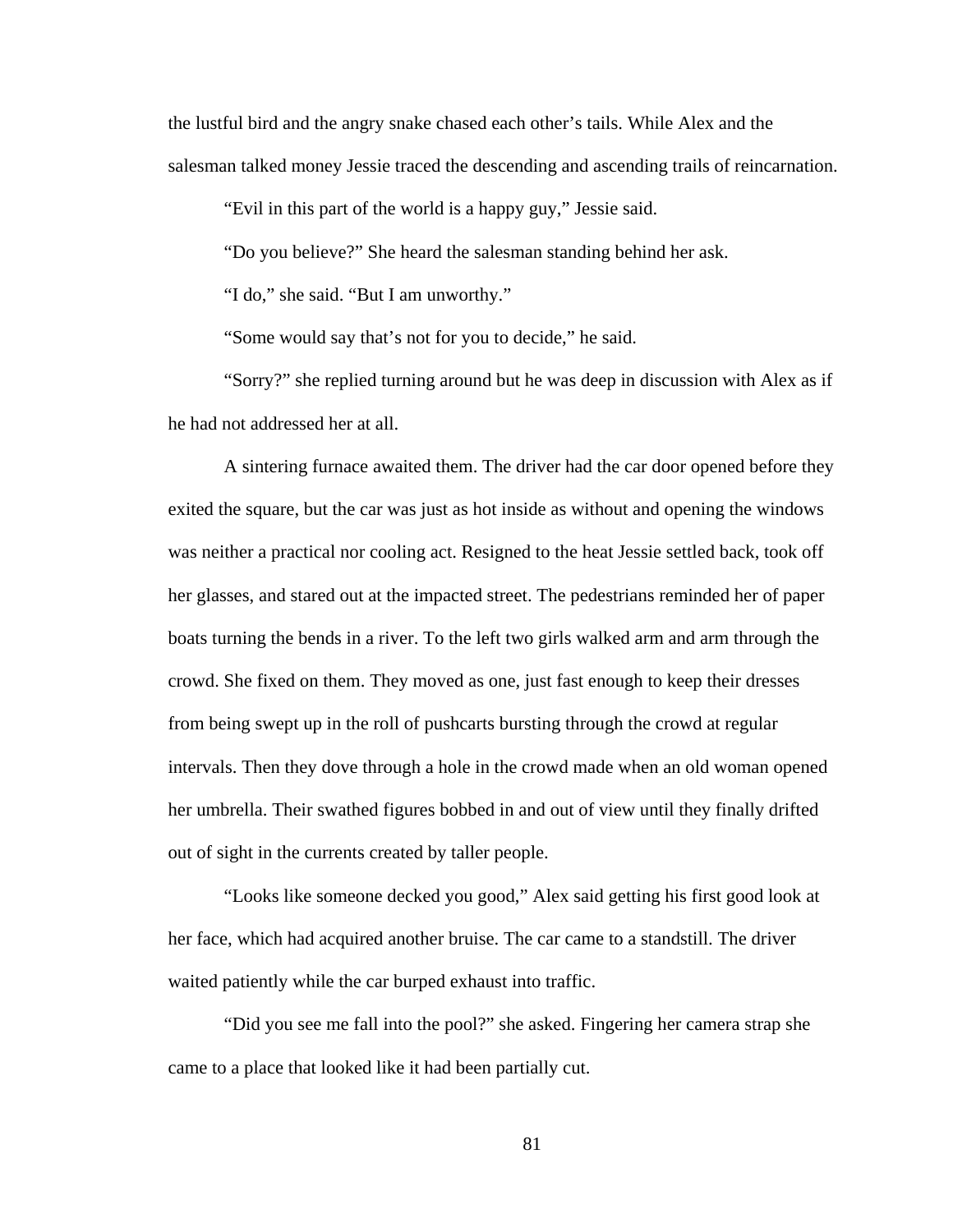"No," he replied.

"It's not that I don't care what you think," she said.

Alex was looking out the window before she finished her sentence. "Is this just going to be a terrible trip," he asked. "Do I have to be around while you lie to me whenever you feel like it. At least at home there was more space between us."

"You want a reward for cleaning up."

"You want pay back for putting up with me until I got sober. But let's remember that everybody has trouble staying clean." They stopped talking but kept walking both thinking about the fact that they now both had jobs and school and different groups of friends. She liked sports but could not stand watching them. He bet on basketball and baseball games and watched the kinds of movies that bored her. He worked evenings and she worked days and was often asleep when he returned. They lived in her house, drove her car and waited for him to begin to make a real living.

"I miss Cherry everyday," she said hoping to soften both the bad mood. Seeing an opportunity the driver hammered his horn and forced space between two cyclists. Dogs trained by circumstances hemmed the roads and dove into stores rather than risk the crush.

"You miss her all by yourself. I am not allowed to help," Alex said.

"You didn't like her," Jessie replied.

"I put up with her, for you. There was no room for anyone else between the two of you," he tucked his legs in and sat up straighter. The sun outside splayed across the road, no thin directing streams of light in this part of the world, just a blazing disparate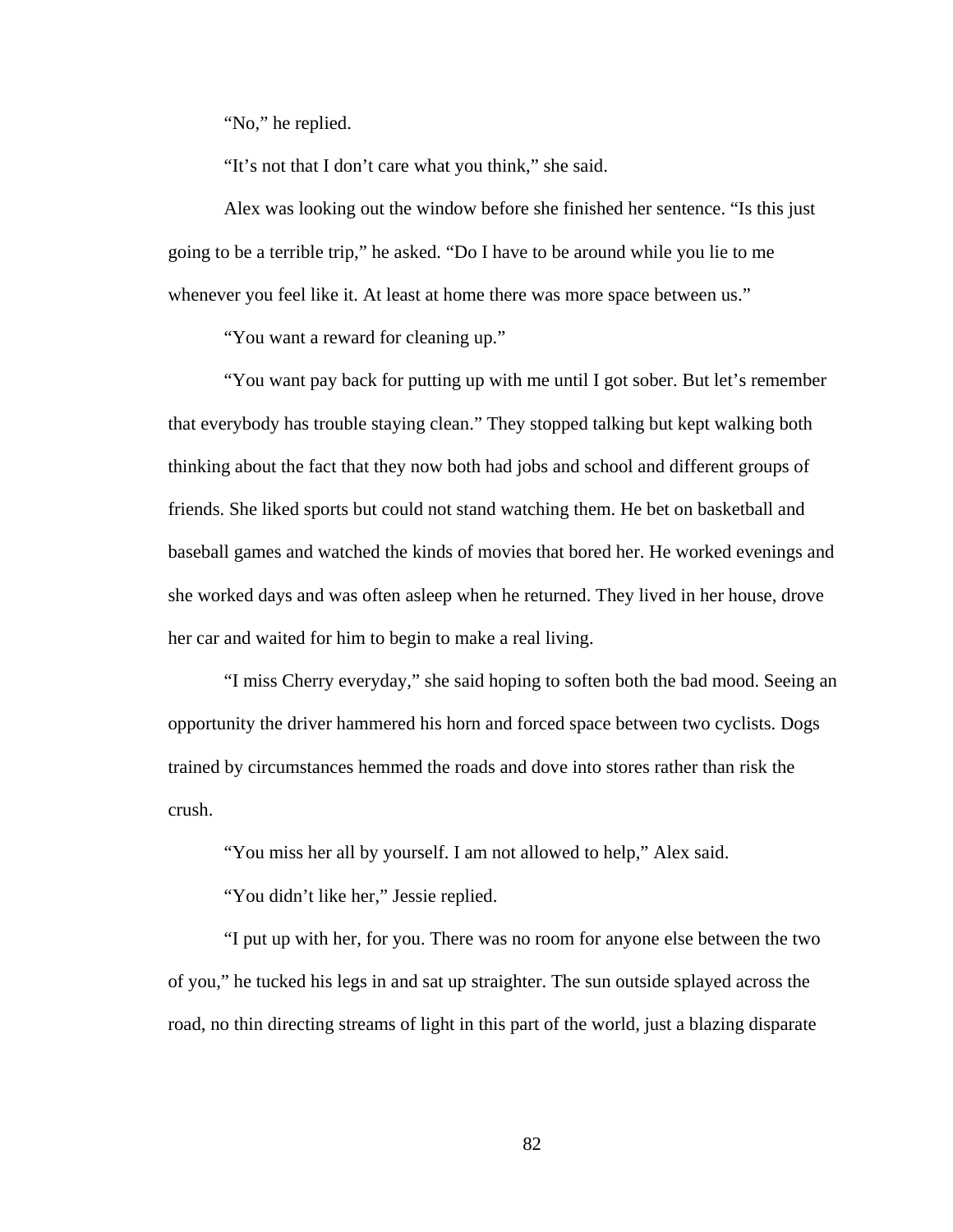glow. In defense Alex located his glasses and put them back on. "What did the two of you have on one another?" he asked pushing the bridge up on his nose.

"My mother hated her too," Jessie said. "She said that I could've done better."

"That makes me like your mother a little," he said.

"The ghats come first on the way," the driver said breaking into the conversation. Jessie had to phrase her questions several ways before she understood what he meant. The river stop was on the way to Boudhanath.

"What are the ghats?" Alex asked.

"The steps that lead to the river and cremation," Jessie replied, closing her eyes and thinking of snakes and kings and monkey gods and endless circles. "When Cherry was a kid she wore pale blue shorts in summer and salmon *Keds* because that was as close to orange as she could find. She wore her hair in braids because it was curly and she hated it like I hated my straight hair. We like Abba songs and hula-hoops. She liked sailing, but hated being dirty. I hated boats, but loved sailing with her. We like to read. A rocking tide meant we slept on deck cause we'd get sick below. And she knew my father. And she made her parents take me in when my mother threw me out," she said. "And when her father got sick, she called me. And when mine died we folded laundry and watched MTV together because I wouldn't go to see him buried and she knew why."

They stopped before a long dirty driveway that was protected by a thick chain. A scraggly lawn bordered the pitted drive. And a hint of moisture rising off the grass cut through the dust but also and stung their eyes.

Alex tapped on the window as he looked out. "You could have told me some of that while she was still around," Alex said.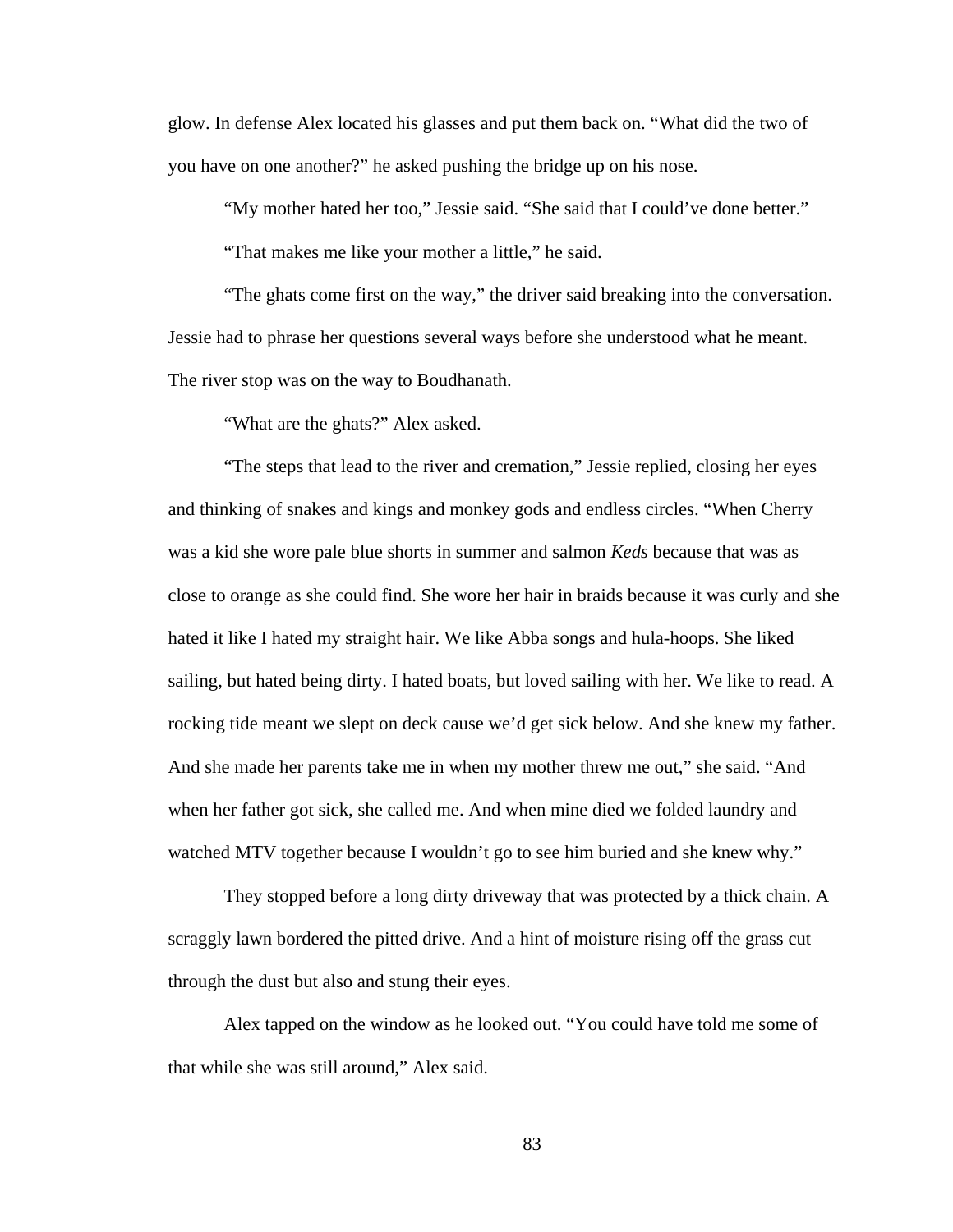"None of your business to like my friends or not," Jessie replied as the driver opened a back door for them.

"I sometimes wish that I had anyone else but you," he said, before getting out.

The driver took them in piercing the cluster of vendors waving handfuls of jewelry. But they kept moving until through the pack until only two women who as it turned out were having a slow day trailed them. A working pair they kept pace while they displayed their wares exchanging one set of necklaces for another. Their final offerings were bunches of necklaces. Jessie, who had a weakness for charms, dropped back to let Alex, who was the better bargainer, take the heat. She watched him barter with the women for their pleasure as much as his. Though they were both dressed in saris they had no trouble keeping up with the guy who was walking just a little faster than he had to.

"Three thousand rupees," the younger woman insisted trying to drop a bright white mandala into Sam's hand. He made fists and shoved them into his pockets.

"I don't need them," he said shaking his head but slowing a little to indicate that maybe he did.

"This one is beautiful, you see." She spun it so that he could see both sides and admire the craftsmanship. A patterned turquoise circle with an ivory background radiated to the edges around the mandala on one side and Buddha's eyes stared out from the other.

"But three thousand is too much," Alex said. He started to walk faster again, but she kept his pace walking just in front just barely fast enough to keep from hindering his progress.

"One for a thousand rupees," she said, splaying three necklaces across her palm so that they glittered in the sunshine.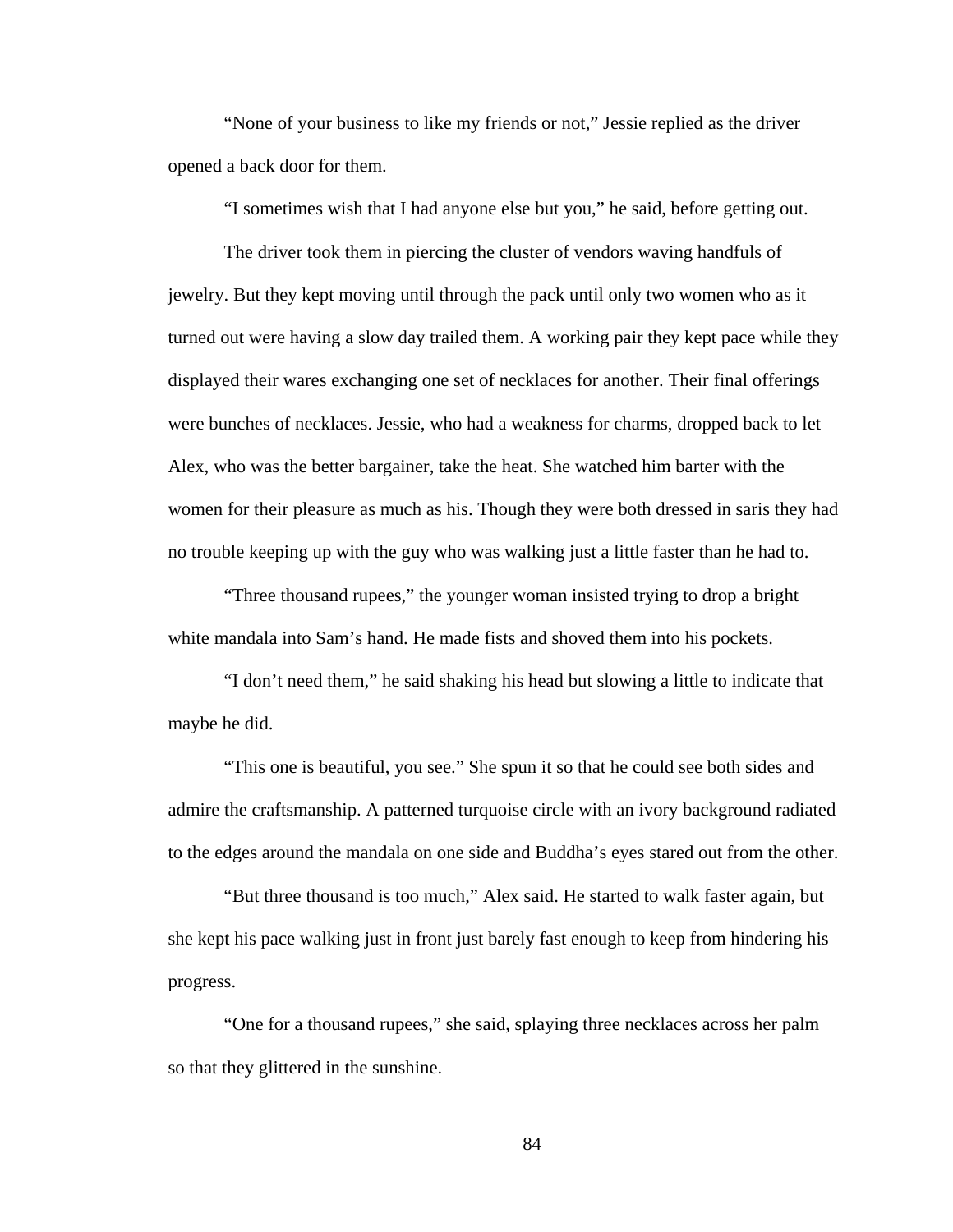"Three for a thousand," the second woman said. Her competitor snapped at her in another language and she shrugged. "It has been a bad day," she replied in English. The first woman was fatter than the second. Her sari exposed happy rolls at her waistline. She dug into a pocket and pulled out three more. "These are not like those you will find once you leave, she said. "These three for a thousand."

"Two for a thousand," said the other. The women started yelling at one another until Alex resolved the issue by accepting both offers. Once those transactions were completed they vanished for a moment and returned with dragon shaped charms. But by then they had all reached the steps into the temples where the women would not sell their wares. Jessie dropped back to buy one of the dragons. Half way up the steps Alex took a mandala from the tangle in his hand and gave it to Jessie.

"What for?" she asked.

"I don't know anyone who needs a good luck charm more," he said. "And I'm sorry for the things I just said." Then he passed between two great foundering structures and headed down towards the ghats.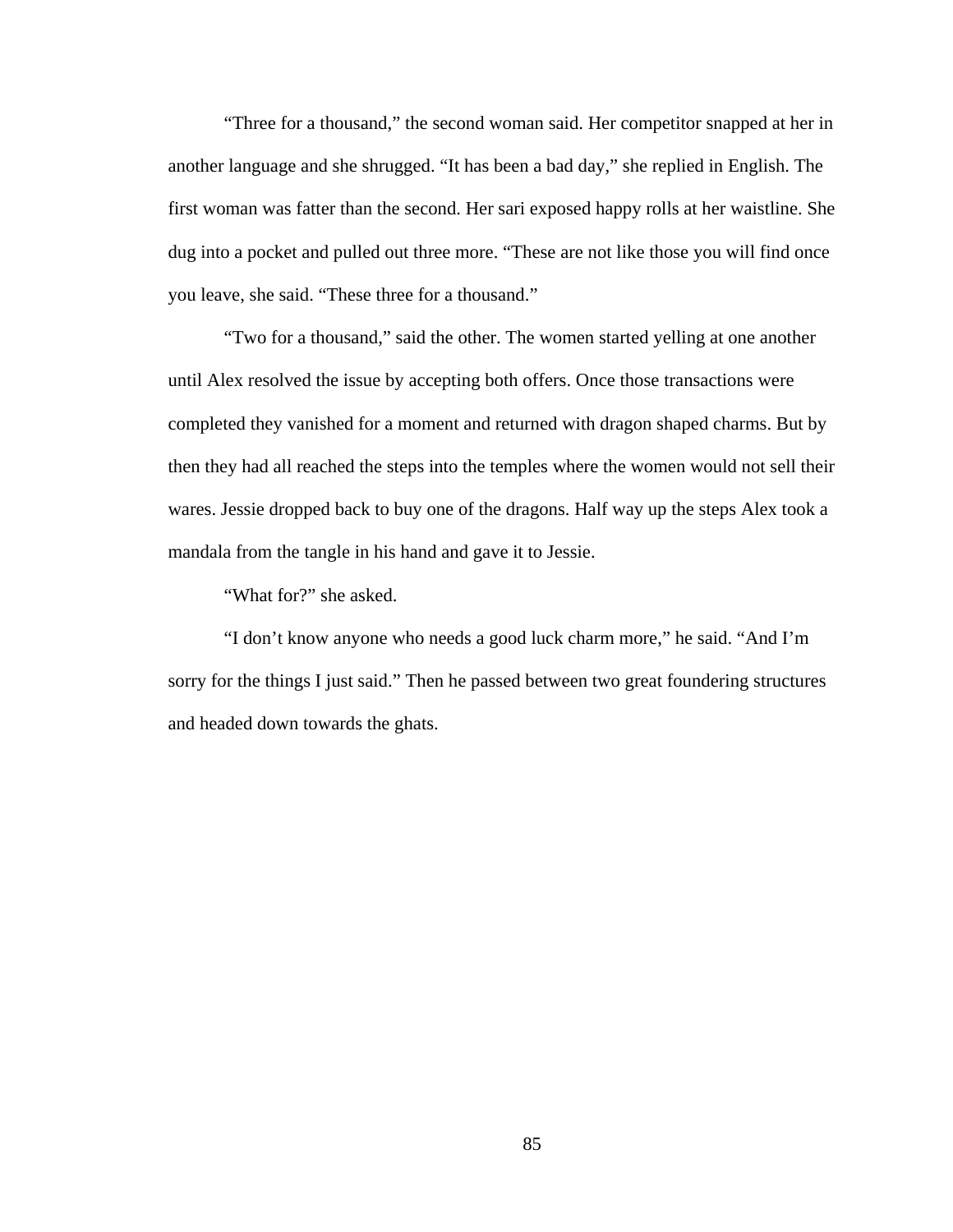**3** 

The entrance to the river was a series of crumbling steps passing through towers so old and stressed they seemed to weep. The big ones shuttered against interlopers, were square. Some towers were white and some were brightly painted or had been once. The base structures supported multiple tiered tops that spread out like Chinese pagodas and were topped by rows of arches or steel squares that encompassed great porches. Many of the buildings were topped with a golden cones or yellow steeples. Red houses were narrower and supported wide drooping eaves. Where stone and cement filling had deteriorated to the point of destabilization steel grills and screens were inserted. Rust stains running from the windows and the rooftops demonstrated where large patches of cement had been shifted away by runoff. Older shrines some as large as elephants and some as small as men were backed up against the larger structures or were formed into separate rows so perfectly aligned that if you stood in the window of one you could see a mile down the river through the windows. There were stairs everywhere leading from floor to floor or from building to building. Incuts in the hillsides dropped down to the riverbank and led to lone huts in which statues, pyres and sadhus lived. Cement steps, or ghats, led from the buildings and offered access to platforms and from there one could walk down to the river's edge and wade in the dark green mire. Dark turgid water lazily rolled past carrying material and human waste. As Jessie stepped through the crumbling massifs and heading downwards she had the feeling of gently falling down the aisle towards the altars, which necessarily led one to the river where all endings dwelled.

"Bagmati," their driver named the river.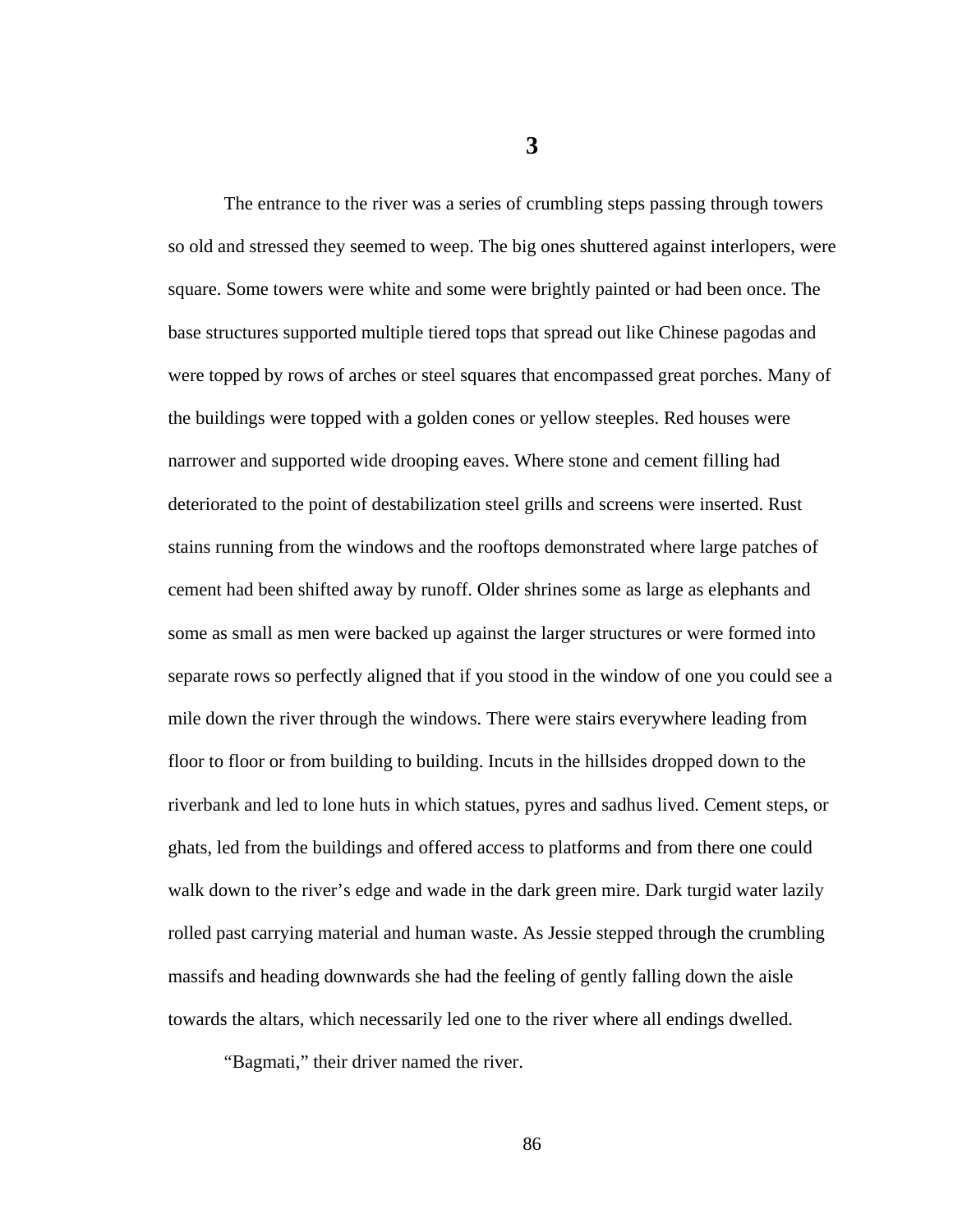"The Bagmati joins the Ganges," Jessie said. "And like the Ganges it is holy and it is filthy." She knelt and touched the ground and then put her hands together before standing.

Visitors lounged on temple steps and strolled along the river's edge where bright green foliage poked out from cracks and rescued the Bagmati from a totally despairing tone. A rectangular board divested of its burden rested at a slant at the water's edge. Shaded square pedestals were set at regular intervals in between the steps at the river's edge. A boy dressed in bright a green t-shirt with the words "Death Note" on it stood ankle deep in the muck trolling the river with a bright blue line. A younger boy dressed in Salvation Army castoffs and blue Crocs stood three steps above him and watched intently.

"What is he doing?" Alex asked.

"The bodies are adorned with jewelry before they are dropped in the river," the driver said. "They are trying to retrieve it."

"And this doesn't make people angry?" Alex asked.

"Why should something that can be put to use stay in the river?" the driver replied. He led them across an ugly bridge to the side of the river ruled by rows of small shrines. The second bank was higher than the first and so they were offered a better view of the group of men circled around a pallet on which rested a body covered with pink blankets and strings of bright orange flowers.

It was too hot for suits so all were dressed in jeans and t-shirts. They stood with their hands on their pockets talking and glancing at their watches now and again as if they had a schedule to keep but were not too worried if someone else had been delayed. Some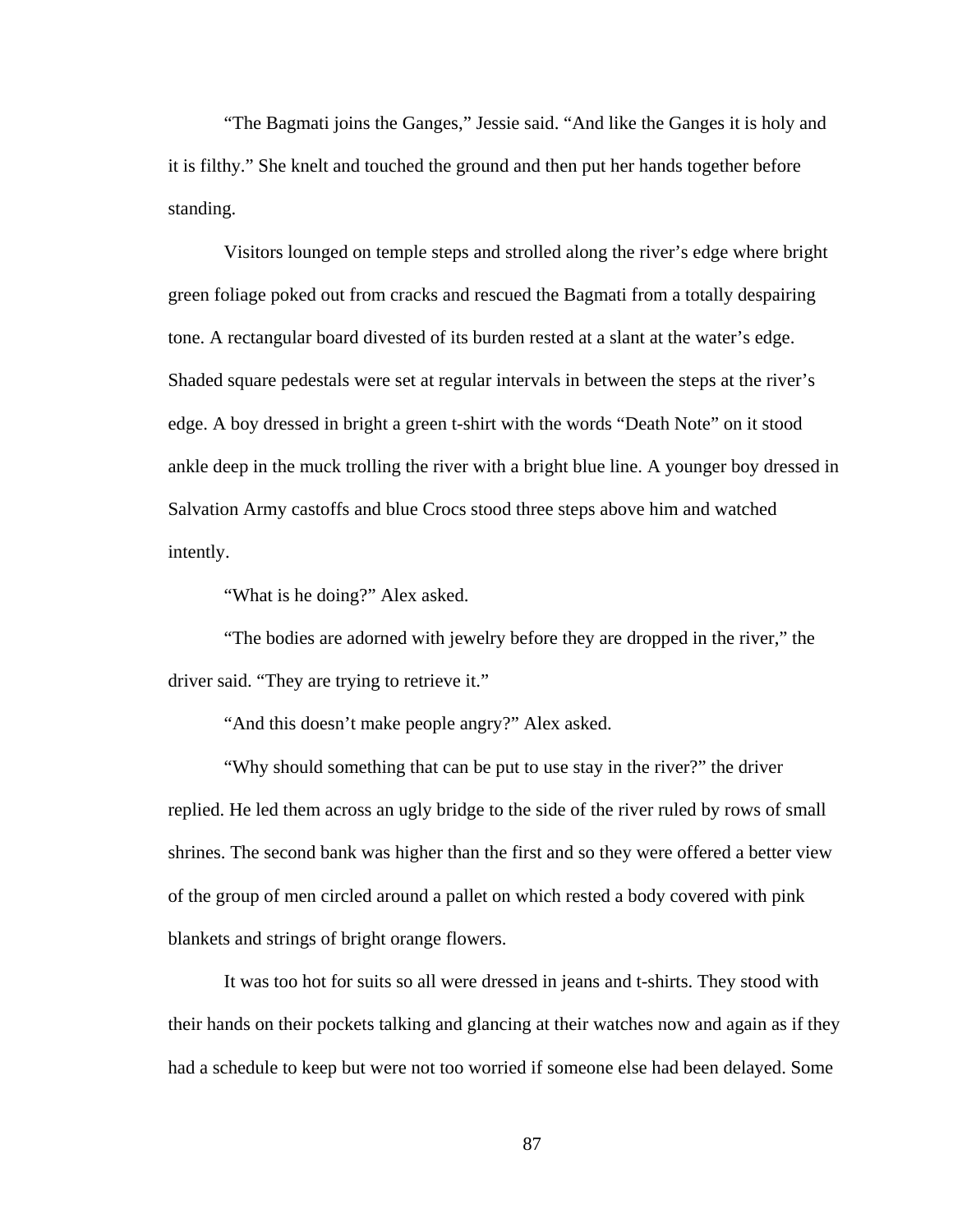carried umbrellas and they all seemed as relaxed as men hanging around a coffee shop during a mid-morning break.

"What are they waiting for?" Alex asked.

"Brahmin," the driver explained. "Priest."

"Can I take pictures?" Alex asked already looking through his lens.

"Sure." The guide did not hesitate. The officiator a man in baggy grey slacks and a cotton pullover finally strolled in followed by a boy carrying more flowers. The man addressed the mourners and gave the body its last rites. Then the group set the corpse on a pedestal and covered it with wood. One man torched the pile. The wood was dense and piled high. It took several moments before the flames grew mature enough to swallow the bottom part of the pyre. Hot flames burning high on a hot day wormed their way up a thick pile thick of grey pilings. Bright orange streams and curling black trails jetted straight up hit the metal awning and shifted towards the water.

"Who will move the body?" Alex asked.

"There are some to do that only," the guide said. "It is holy and dirty to touch the body." He reminded Jessie of the ashes in her bags. She would not pick them up so they had been mailed. Alex had opened the package because she would not. Then she could not look at the urn, and then she could not leave it out in the open but she also could not stow it away for long. At home she found herself constantly taking it out and shifting it around. She had come to Nepal in part to rid herself of it but was not certain she could and now wondered if the river should take her burden, then knew she had no intention of releasing herself that way yet.

"Is burning the only kind of funeral, here?" Alex asked.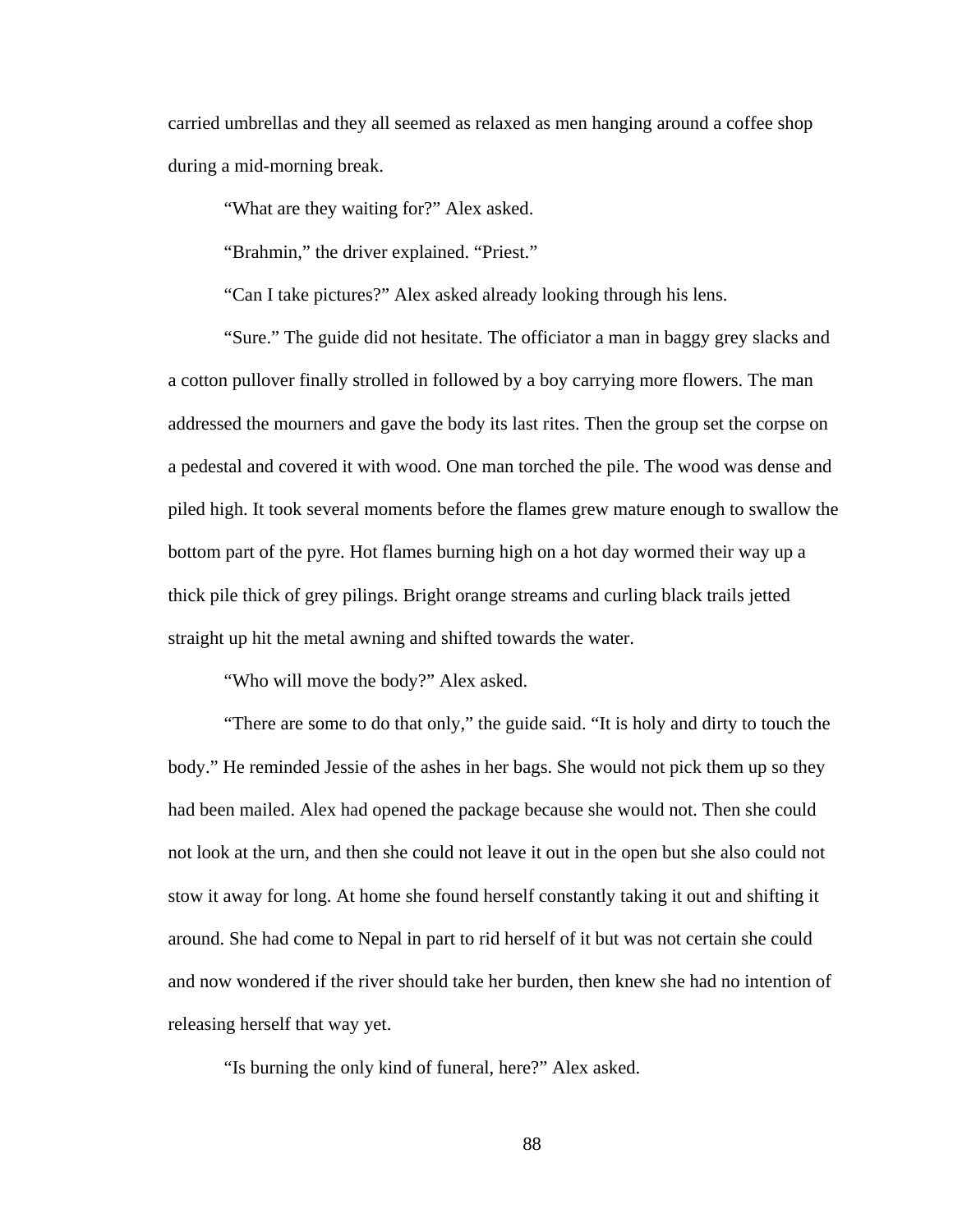"Sometimes bury," the guide said. "And in the mountains," he hesitated with the word. "Jhator."

"Sky burial," Jessie said. "The body is cut up for the birds and then the bones are destroyed so no one will misuse them in some weird ritual.

"Geez," Alex said. "I could not. Could you? Even if you thought it was necessary?"

"I could not," Jessie said. "But you might surprise yourself one day." She walked closer towards the place where the boy still trolled for loot. Wet trash circled around his legs and he moved gingerly as if feeling through debris some of which floated.

"Our holiest Hindu temple," the guide said pointing. Jessie looked up at the slumping cement figures across the riverbank. The guide spoke the temple's name but her attention was flitting from sight to sight and she did not catch it. Tourists passed by the burning body as if it was just another building. They were on their way to lunch or trying to get snaps of themselves sitting with sadhus, men who pursued the spiritual life.

The rows of shrines behind them were gothic chambers with narrow arches. Stone holders on each wall held slouching candles. Stone figurines resting inside niches in the walls stared at one another across the candles. Perverted cherubs bulged from the overhead facades and peered downward. The heat of the day warmed the steps and the stupas creating overly hot spaces but Jessie noticed that she was not sweating and was not thirsty. Maybe she was a little dizzy. Unable to concentrate on any one item for long her attention drifted from object to object her interest fading as soon as she focused on a subject.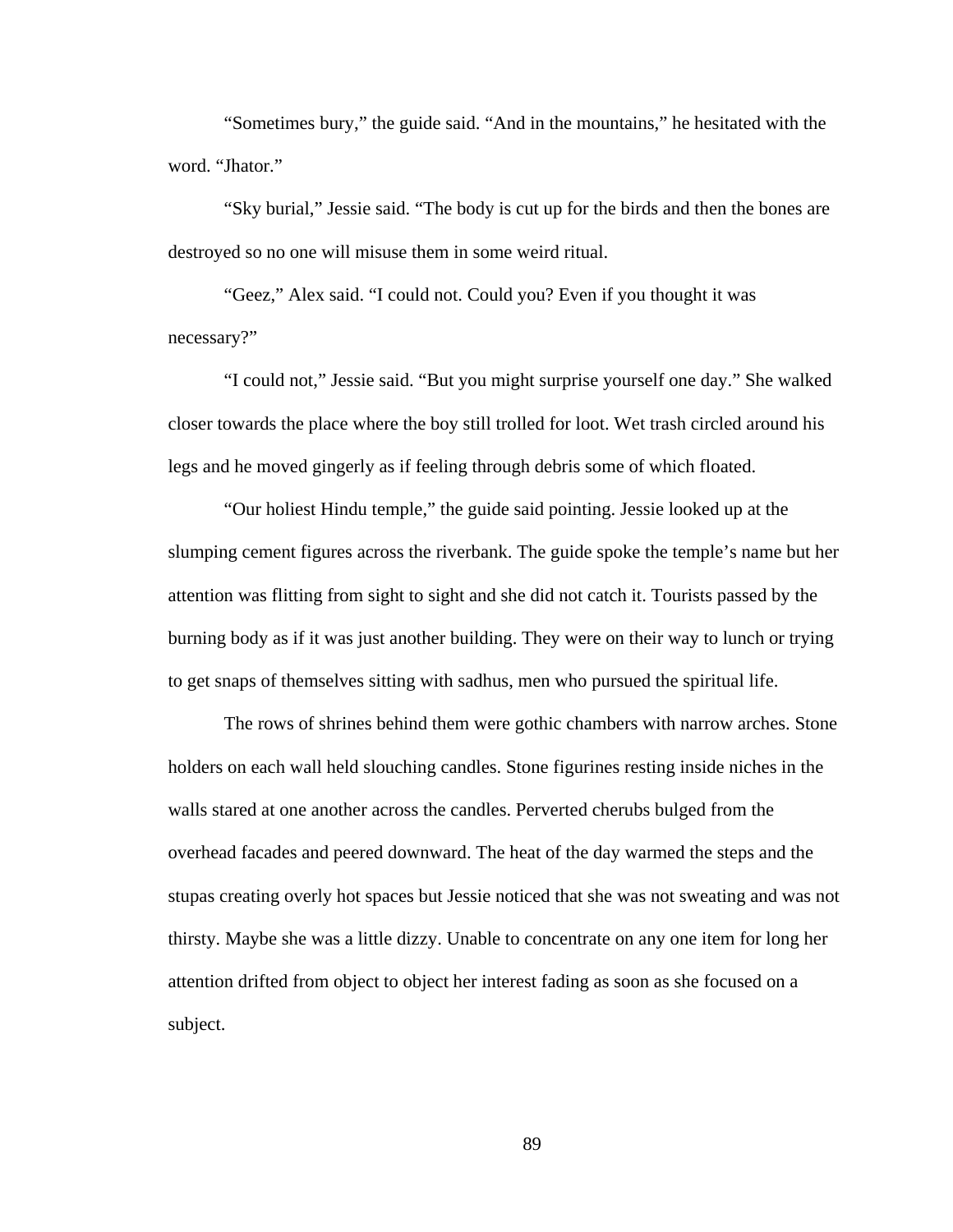"What?" Alex asked. She realized he had asked more than once and also realized she had been staring at him.

"What, what?"

"What do you need?" There was moment of disjuncture and as if someone had skipped ahead in a movie and suddenly Alex seemed to be pointing at something that she was supposed to see. He finally grabbed her arm.

"What?" She tried to shake him off.

"You'll be walking on them in a minute," he said.

"What are you talking about?" She saw them just before stepping on the foot of the man sitting cross-legged at her feet. The sadhu smiled at her benignly and looked at her glossy eyed. The reek of hash accompanied the view and she thought she might be a little high herself.

"Namaste," she muttered.

"Namaste, lady," he replied which made her take a second look. "Lady," was an unusual Nepali reply, it was a sign of the tourist trade reshaping the locals.

"You may take pictures," the guide said pointing at the sadhus. She took a broader view and realized there were three very dusty brown skinned old men sitting cross-legged in and around a stone arch. She would have stumbled into their midst had Alex not grabbed her by the arm. They had brought a carpet to keep them off the dirty ground. Next to a folding edge of the fabric sat a silver cup, next to that a golden vase and what looked like a gigantic bright orange cue tip. It leaned against a sunny side of the shelter and emitted a heavy ginger smell. Only one of the men was small enough to perch inside the arch. Coated with chalk he wore the least amount of clothing, an orange length of silk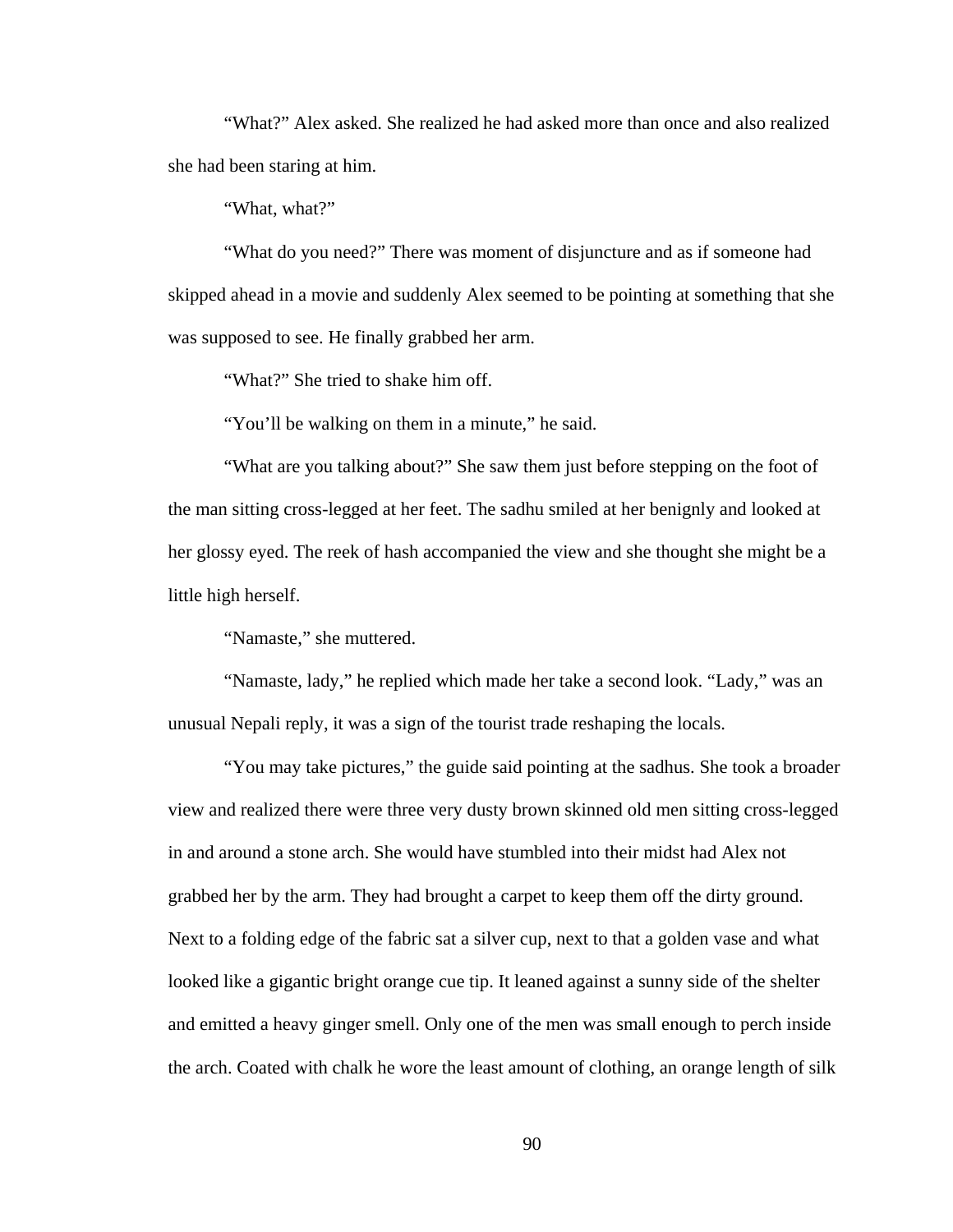wound around his waist. His upper arms were caked with red and yellow dust, as was the portion of his face above a length of wispy beard that grew thickly to his chest and was twirled into dreadlocks. His hair was just as long and was rolled into buns that pressed against his cheeks. He had as little physical substance as a stripling and reminded Jessie of a chipmunk though she was not certain whether it was because the beard gave him pouches or because of the way his fingers linked together as if he was cupping a nut. Two bigger but very skinny figures sat on the ground just outside the hut. They were redskinned and completely clothed in the same orange attire that fell about their bodies like soft summer dresses. One wore a necklace of coins around his neck and the other a medallion that dipped behind a fold of cloth. One had a grey beard and the other an orange one. Both had painted their faces with chalk like their fellow. Alex and Jessie took seats on the carpets in front of them taking care not to touch as this seemed rude. The tallest sadhu put his hand on her arm and spoke.

"He wishes to offer a blessing," the guide said. The sadhu touched her again, made a gesture and spoke a few words after which she gave him money. He took it, but seem hesitant to let her stand. He grabbed her when she rose which turned out to be an act of rescue. A wave of nausea, took hold and she almost fell on top of the holy man. Alex and the guide dragged her into shade and forced her to drink a salty solution.

"Whole thing," Alex said when she tried to hand the bottle back.

"It tastes like shit," she said, then vomited the liquid she had already drunk and handed the bottle back. "No," she said waving it away. "Stop. What is the gesture they all made when we took their pictures," she asked the guide.

"Sorry?"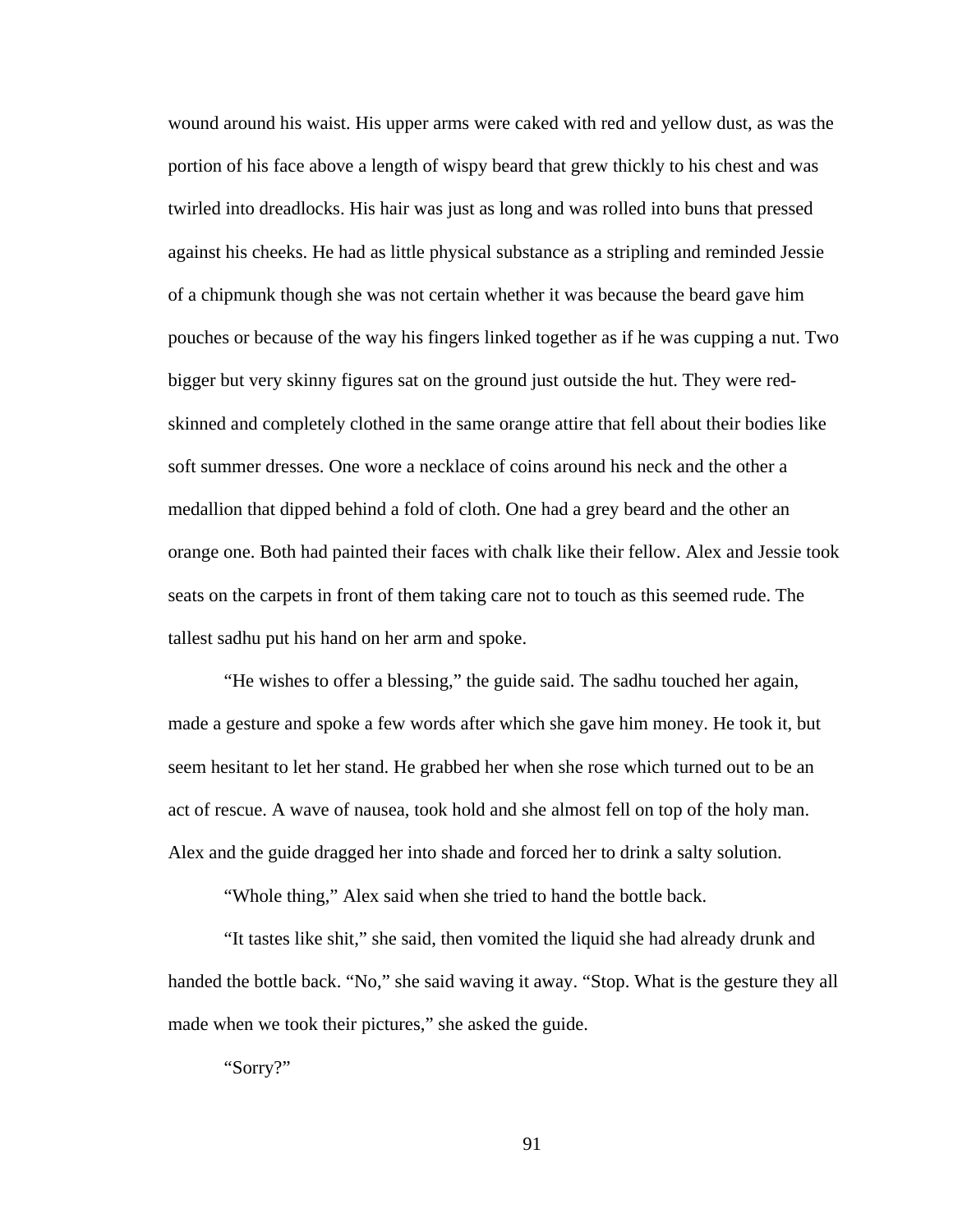"They held their hands out, cupped them."

"It is a gesture of submit," the guide said.

"Giving up?" Alex asked.

"No, giving in to what will be."

Jessie closed her eyes, then felt someone opening her hand. The sadhu had returned with a gift, a small orange necklace comprised of textured beads, the shape and size of berry pits, tied together with an orange twist. He closed her hand around them and nodded at her without smiling as if this was a charm she needed.

She raised them up to see them better.

"Radraskha beads," the guide said. "He is being kind." The guide was disturbed which somehow made her uncomfortable in accepting the gift.

"It's just sunstroke," she said and tried to give the beads back but without a word. The old man firmly closed her hands around the beads again and spoke to the guide in another language.

"He says that he cannot help," The sadhu took her hand again, made another gesture she could not understand and then made one of regret that everyone knows and with that returned to his post.

The ride from the ghats to Boudhanath was along wide paved roads and was as chilling as their first taxi ride. The driver spun the wheel to swerve around a bus making the car bounce onto a curb in time to avoid a head-on. Then they dropped quickly back onto the street. Though even the dogs backed up onto the shop steps to avoid motorcycles using the sidewalks as shortcuts not one pedestrian looked up as traffic brushed by. A cop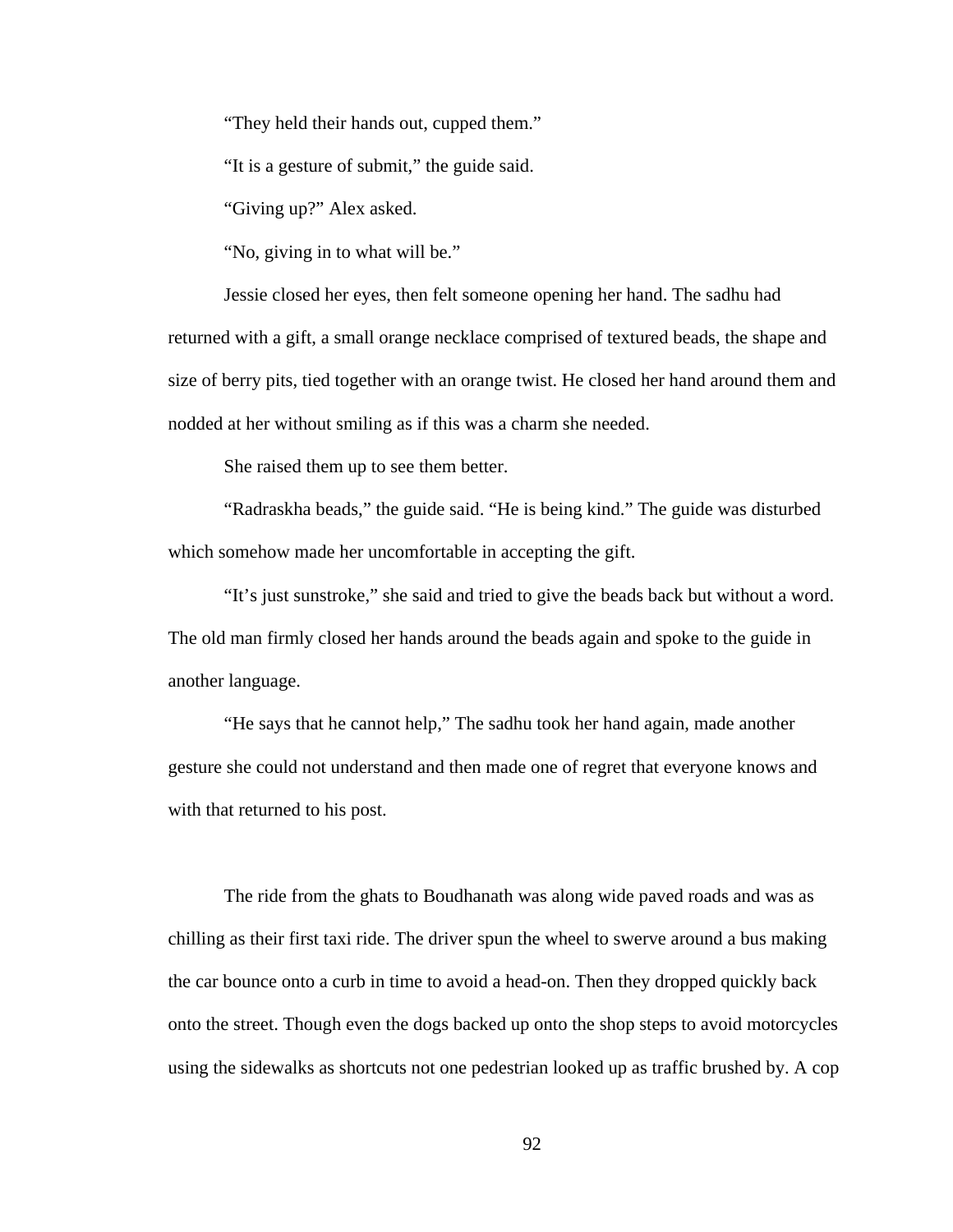in the middle of the street waved a column of cars forward and adjusted a medical facemask when it slipped.

"I have a theory about bad drivers and fatal accidents," Jessie said.

"Lay it on me," Alex said wincing as they taxied into oncoming traffic again before moving back into the correct side of the street.

"The fact we are not in control means that we will live. It's how I get onto airplanes too." She had been trying to snap shots of the city through the car windows but once they started bulleting through the bigger thoroughfares she had to use both hands to brace.

"Pictures of the car wrecks they showed us in Driver's Ed. are flashing through my mind," Alex said with one hand twisting the upper strap and the other wrapped around the seatbelts they were not supposed to use. Bumps in the road made the car buck and wheels screeched as it was forced into several erratic lane changes.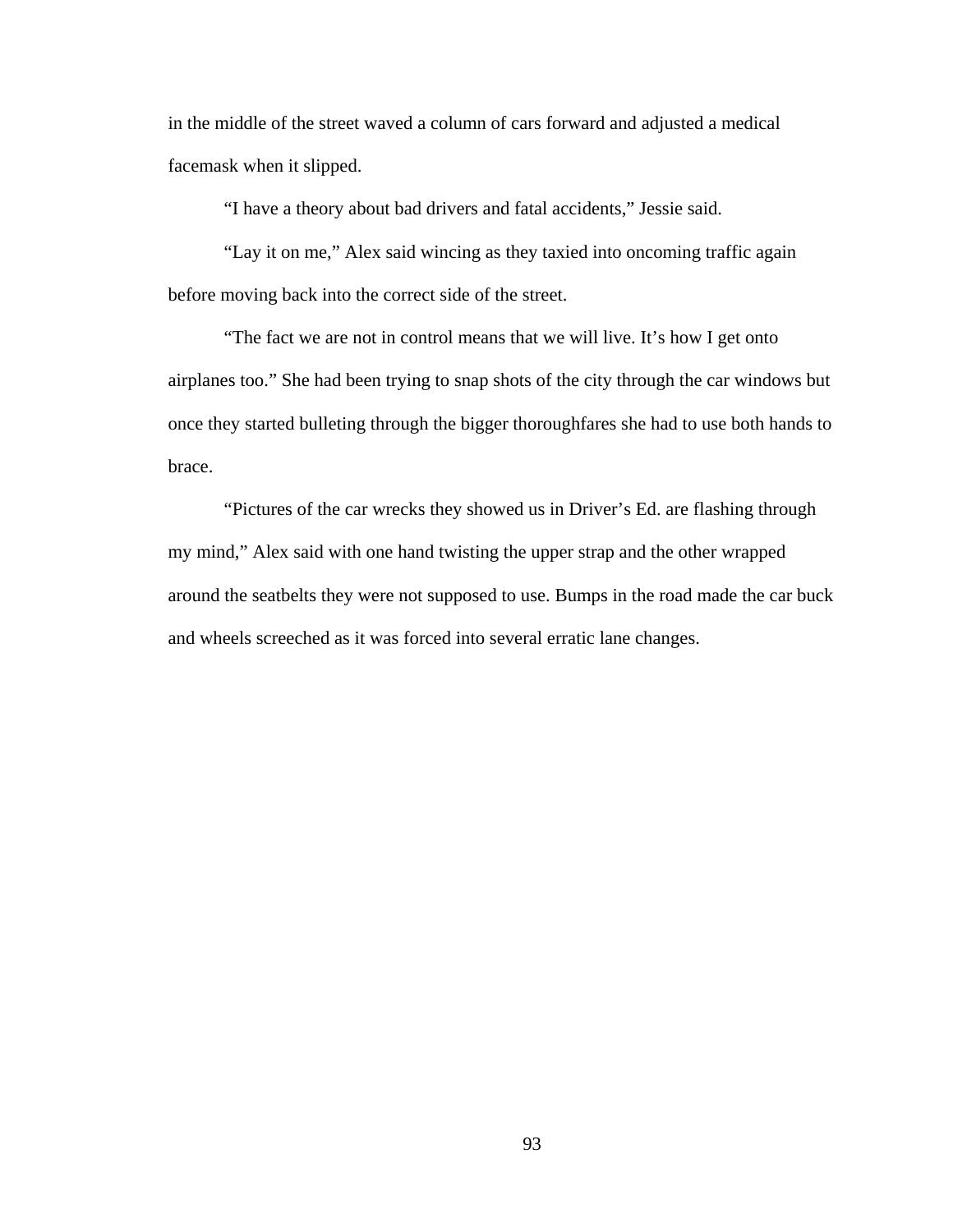Boudhanath required another guide. Young men stationed just outside the walls that housed the great stupa and its attendant shopping mall inside introduced themselves.

"Some say a great sage is buried beneath it," the guide said. "It was here before the city was built."

"Know what Boudhanath means," Jessie asked Alex, the reader of Nepal facts. She had walked up to the giant, whitewashed stupa.

"Nope, and if you look it up you won't either. It's Sanskrit and no one knows," he said. "In most foreign countries you have to trust what people tell you. In Nepal even the Nepalese can't be sure. This thing is hugely white."

Boudhanath Buddha was decorated with long strands of prayer flags. Its steps were cluttered with pots and pots of pretty plastic flowers. A monastery on the south side confronted the massive white structure that was central to a mall that was comprised of shops, restaurants, a painting school and dozens of small stalls. Golden hinds, a gold shield and two royal figures on elephants waited at the gate that allowed egress to the platform directly below the dome. Buddha's face, asking its eternal question, was painted on all four sides of a golden façade and peered over a massive white dome that led down to the flowered steps. The face was topped with a golden pyramid that supported a gilded canopy and a gilded spire. The eyes were shaded on all four sides by brightly colored drapes that fluttered in the wind creating rolling shadows. Gusts lofted the flag lines creating great wide arcs and rolled through the drapes over Buddha's eyes making it seem as if the structure breathed. A whitewashed wall separated the stupa from the rest of the mall.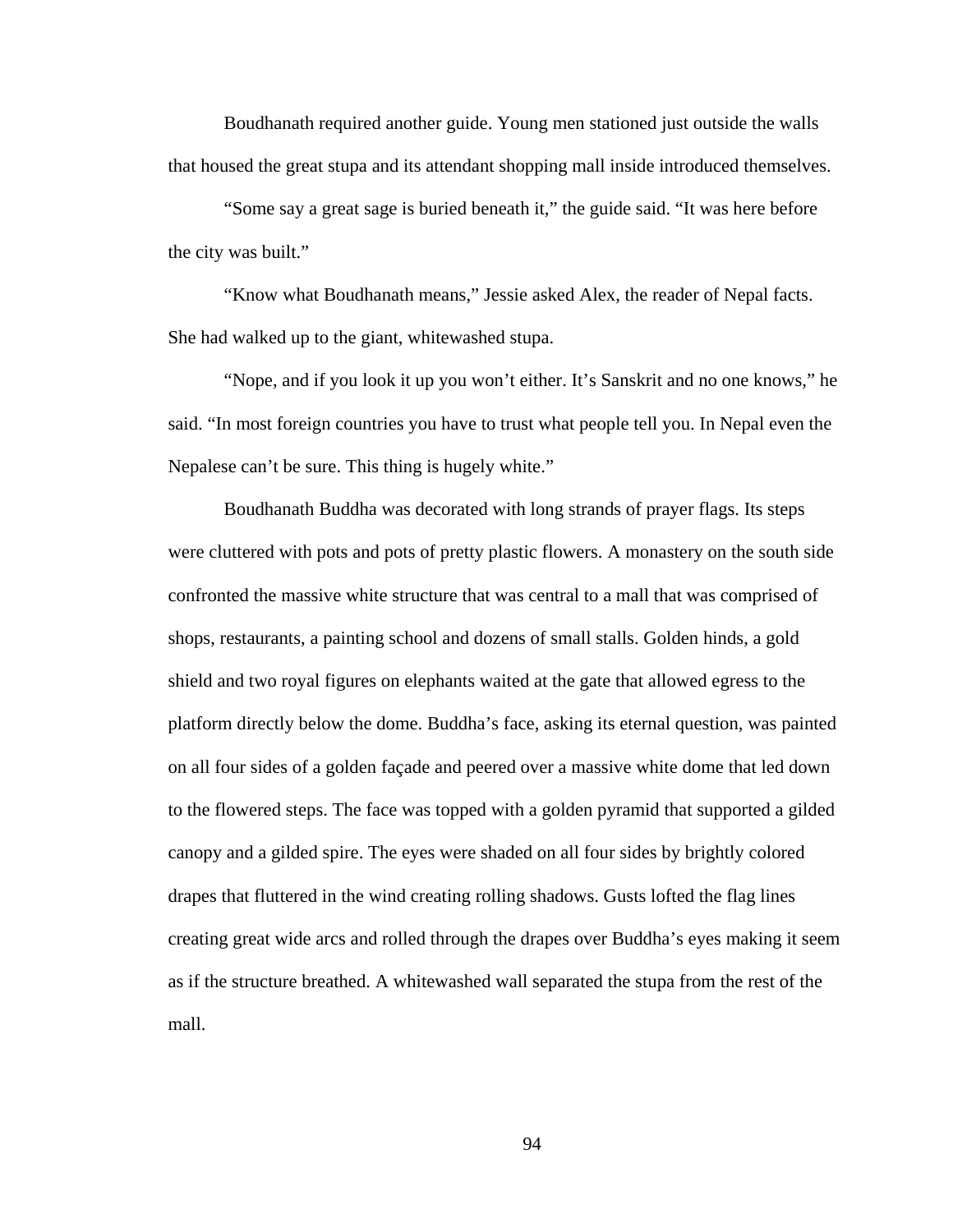"Every time the wind blows it sends the prayers written on the flags to heaven," the guide said walking closer to the wall that enclosed the stupa.

"Sixteen sides," he said resting a hand on the wall. Out of habit Jessie took several pictures of the dogs hanging out in the circle before she began to photograph the people and the stupa itself. One bitch in particular took her interest and despite the warnings about rabies and distemper she began scratching her when it came near. Old enough not to have confidence and young enough to easily roll onto her back the dog accepted her due. And though she did not get up she continued to watch the pair from then on whenever they got close.

The sixteen-sided wall was adorned with frescos and niches. Wheels inside the niches were kept busy. Tourists and monks slowly circled the wall spun the wheels stepping around dogs lying in their paths that were neither inclined nor required to move when humans approached. "A prayer is made every time a wheel is spun," the guide said as they watched a long line of wishes spinning skyward like seed heads blown off ten thousand dandelions.

The guide nodded and took the lead. He spun a wheel and muttered a mantra so fast that it seemed like one word instead of four. He offered to let Jessie and Alex try. Jessie shook her head and stepped away from the wall. The prayer the guide muttered was written over and over on rocks, walls and sidewalks all over the city.

"Om mani padme hum," the guide said. "A prayer of well wishing."

The wind had begun to pick up and was ruffling their hair and clothes. Alex smiled at the Buddha. "Gonna make a circuit before we eat," he said. He stuck his hand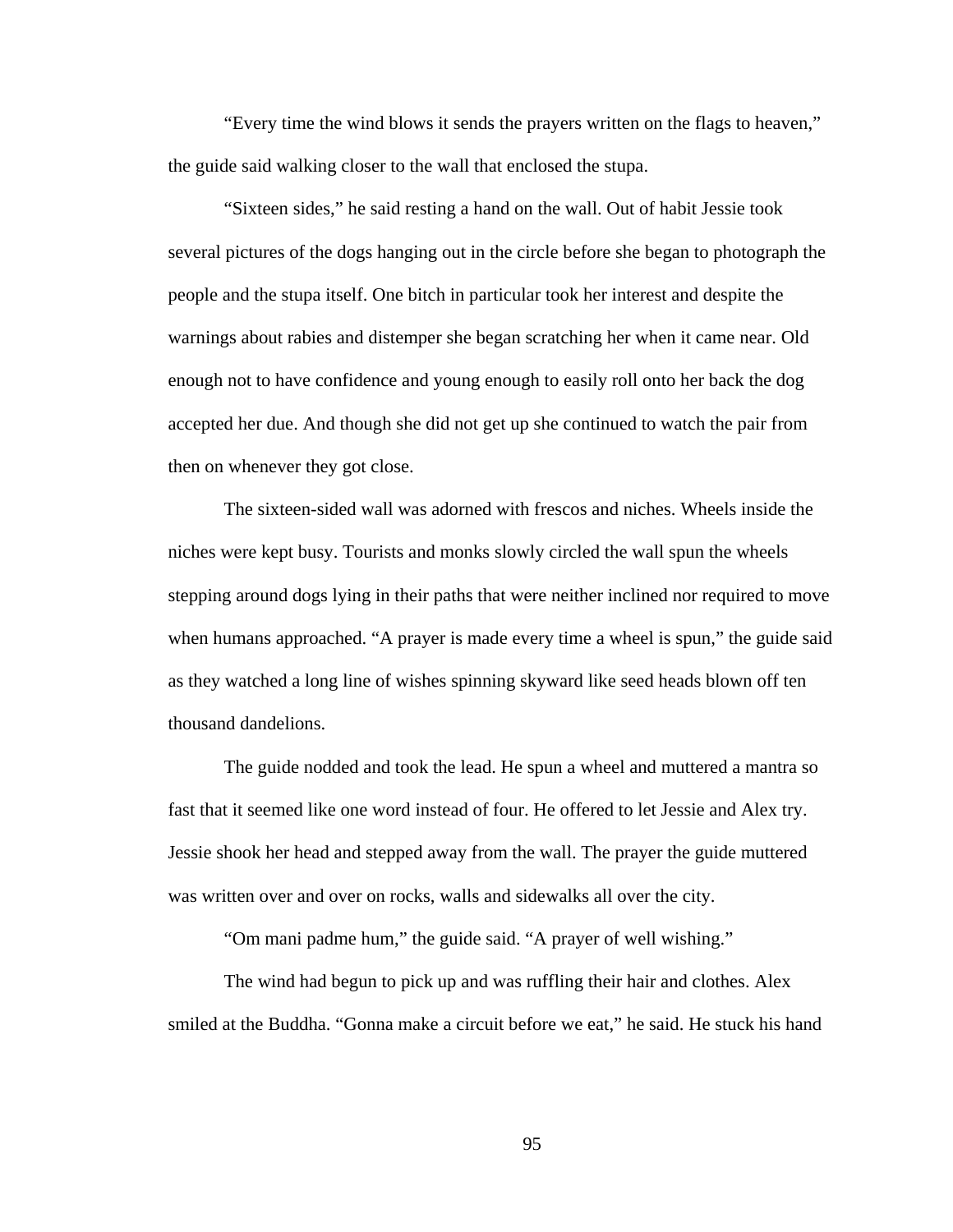into the first niche and quickly disappeared around the corner leaving a row of spinning wheels in his wake.

The guide stayed with Jessie. "Excuse me," he said once Alex had disappeared. "But if you don't mind what is your and Alex's relation?"

"He's my boyfriend, not my son," Jessie replied.

"I am sorry." He was mortified. Then he looked the way Alex had gone. "It is better to be certain," he said.

"You haven't offended me," Jessie replied. "Alex will not be offended either." A line of monks dressed in orange appeared behind them and started working the wheels. A combination of the slow moving dance of hands reaching in and the swell and shifts of orange skirts drifting around their legs in walking rhythm created the impression of a single creature. Moving along like an undulating animal the supplicants had most of the wheels clacking by the time they reached Jessie and her companion. Most of them smiled as us as they moved through without haste. Many of the tourists stopped to watch and if one of them caught a monk's eye they were invited to step into the line with the monks. And every once in a while an orange skirt would brush the face of a dog without making it stir.

"I could take your picture." The guide gestured to Jessie to join in. She shook her head.

"You do not pray?" He sounded slightly sorry and she felt responsible for a failure to perform to his standards.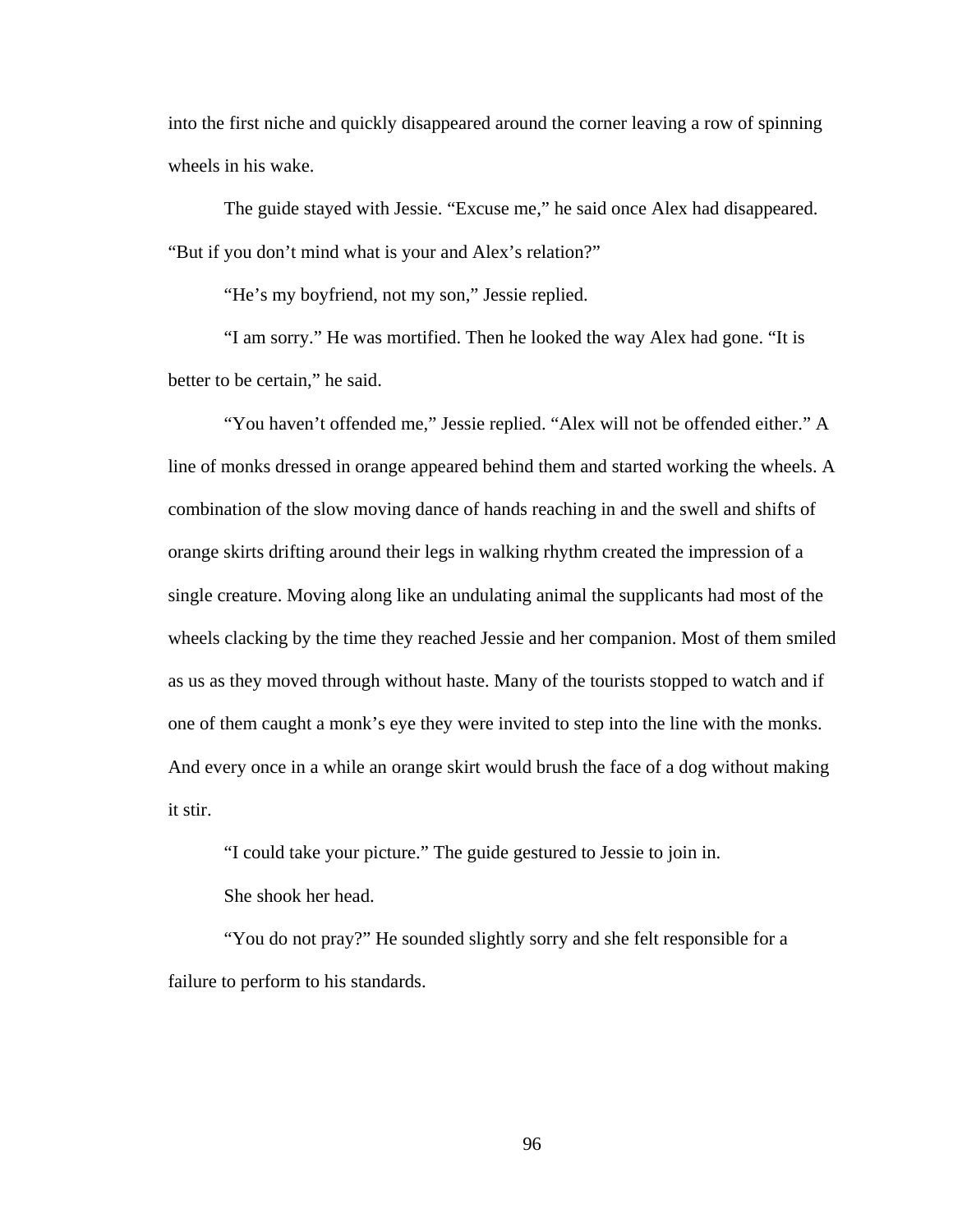"I'm not against it," she replied. "But sometimes I can't. Maybe that's what the sadhu meant when he said he couldn't help." She pulled the charm out of her pocket and set it on the white wall.

The guide nodded as if he understood.

"I need a restroom," she said and followed his directions to a stall. It was in an alley just off the main track. When she stepped outside again she was suddenly shoved forward then wrenched backward. Automatically grapping at her pack straps she realized that her assailant was attempting to remove it. She was quickly forced to her knees and felt the straps come off but the waist strap held firm. The attack stopped as quickly as it started and she was aware of a figure running off, but did not look up to see whom it might have been.

She made it back to common ground and sagged to the ground in silence hugging her pack. It was lunchtime. People were grouping around restaurant doors and the smells of curry and strong tea were filtering outward. Tourists grasping plastic shopping bags and queued up. Guides searched the crowds for their people and helped vendors bring out extra stools so that friends might sit and eat together. Jessie was still not hungry but looked forward to sitting alone, just her and Alex as the guides visited friends during mealtimes. She saw her guide.

"Are you alright, Ma'am?" he asked kneeling near but keeping out of touch.

"Day dreaming," she said. The she realized that she was crying. She waved him off and he left her, returning with a bottle of water. She took it but just held it. So he took it back, opened it and offered it again, but it was not until he drank from it himself and handed it back, that she drank. So he squatted by her and shared the bottle.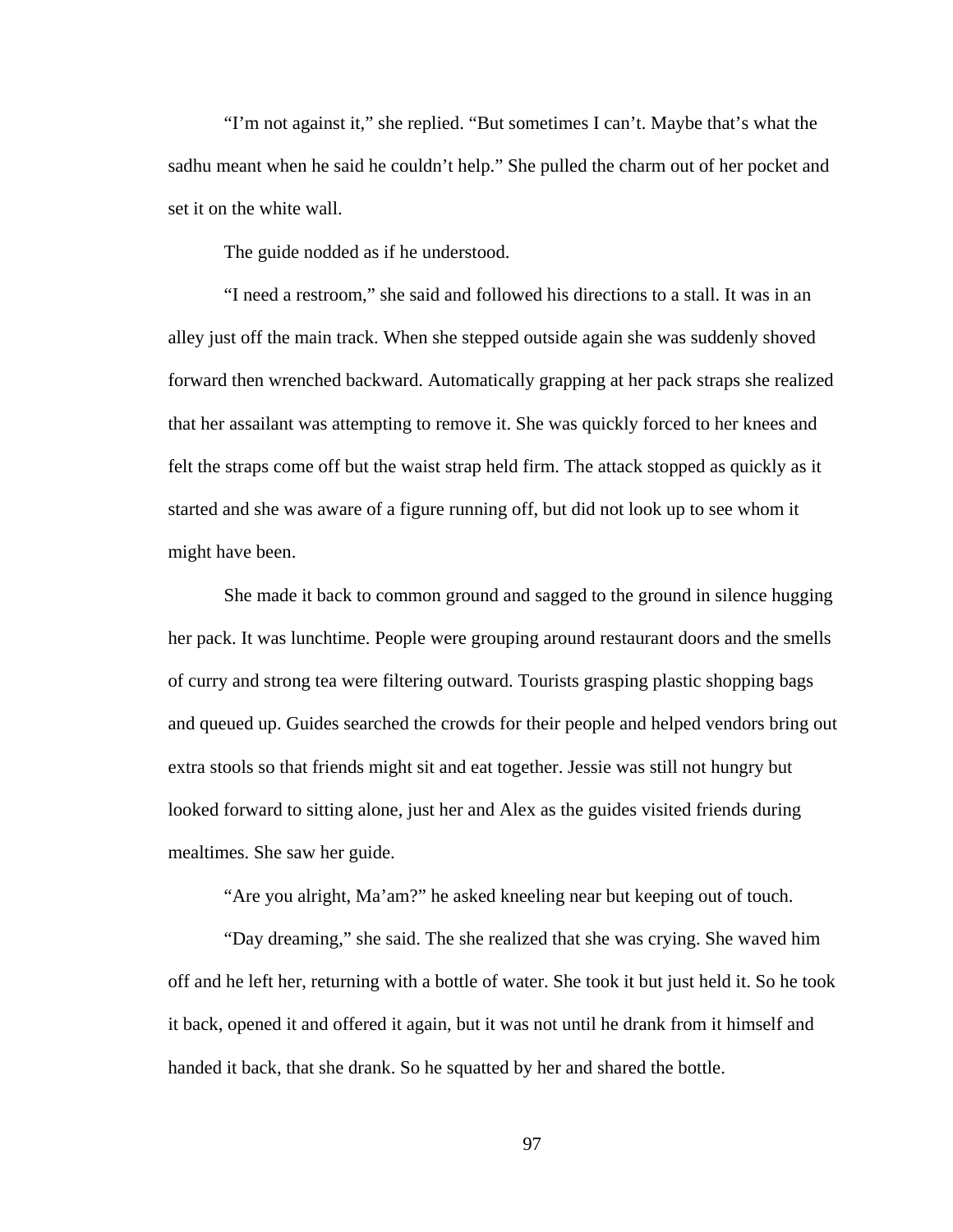"My father brought me here the first time," he said as she drank. "My father, my two brothers and I came here when I was young. It was on the way to market. We would stop on the way back, say our prayers and rest until it was time to leave. It had fewer visitors then." Jessie imagined three dusty boys rough housing around the stupa while their weary parent cooled himself in the long shadows cast by Boudhanath's wall.

"Neither of my parents believed in church until later in life," Jessie said. "My grandmother took us when we were young. And when we got home my grandfather would make breakfast."

"Your grandfather did not attend church?"

"He said that in his faith someone needed to stay home and prepare breakfast."

The guide laughed. "Here, he would have been chided for both avoiding prayers and then for doing his wife's work. Your father would have been exposed for a failure to provide a decent upbringing."

"My father was not a decent man," she said, taking a swig.

"Kindness is not in every father," the guide said.

"My father's father was kind, but faithless. Now, I think that my grandfather had an argument with God and could not go to church," Jessie said. "People in my family remember arguments best." Jessie set the bottle down. "My stomach hurts. Could we sit in the restaurant until Alex…" She looked at the vast white wall. This think is huge." she said, referring to the stupa.

The guide looked the way Alex should come. "Your boyfriend has certainly stopped along the way. There are many shops." He knelt by her side wanting to help but still being careful not to touch her. "Being ill will make the trek to Everest very hard," he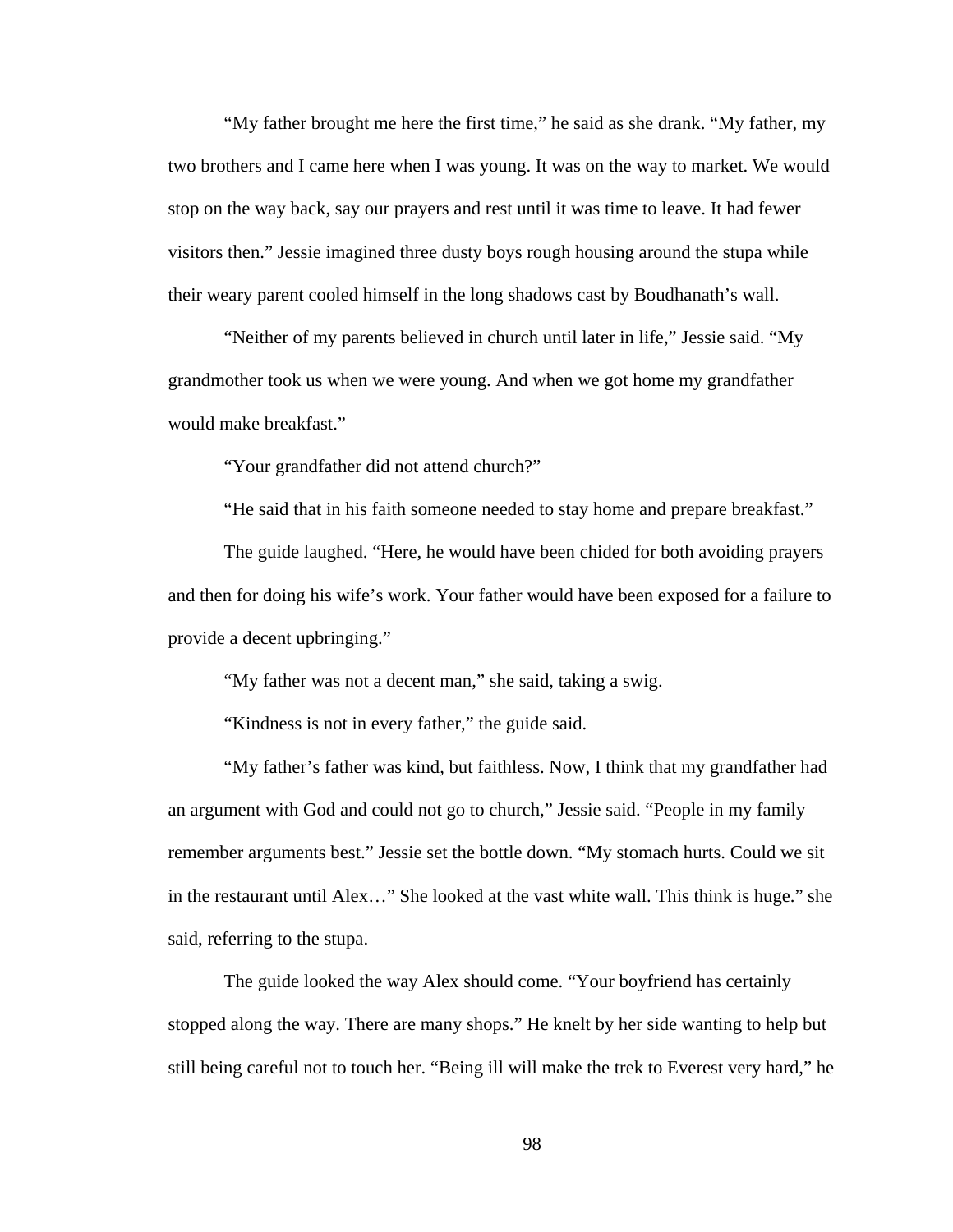said returning the charm she had tried to abandon. "The sadhus have a way of seeing all kinds of sickness."

"It's just the heat," she said it without thinking, rejecting the reality that she did not feel well. She yanked on her pack straps, checking them.

According to the books it was not his custom, but the guide put out his hand and helped her up.

The entrance to the restaurant resulted in another series of narrow turning stairways, but finally they were inside a cool white walled Indian restaurant by the time Alex returned. Jessie was enjoying tea and samosas by then. The waiters had seated them by a window facing the stupa. And somehow the heat did not enter the open windows. While enjoying it and the view she saw Alex sauntering into view carrying a small bag.

"Shopping has indeed occurred," she told the guide who leaned out the window and called out.

After Alex sat down he immediately displayed three brass Ganesh figurines that he had bought for nieces who would not be able to keep them if they offended his Mormon sisters. Each piece had come carefully wrapped and therefore had to be rewrapped before they could be returned to their bags. Jessie examine the biggest. It was a fat bellied elephant man holding a broken tusk in one hand, a snack in another, a shell in the third hand and an object she did not recognize in the fourth.

"The Remover of Obstacles," she said, handing it back.

"You look flattened," Alex said, placing the bag at the end of the table.

"I promised my family that I would not come back here," Jessie said.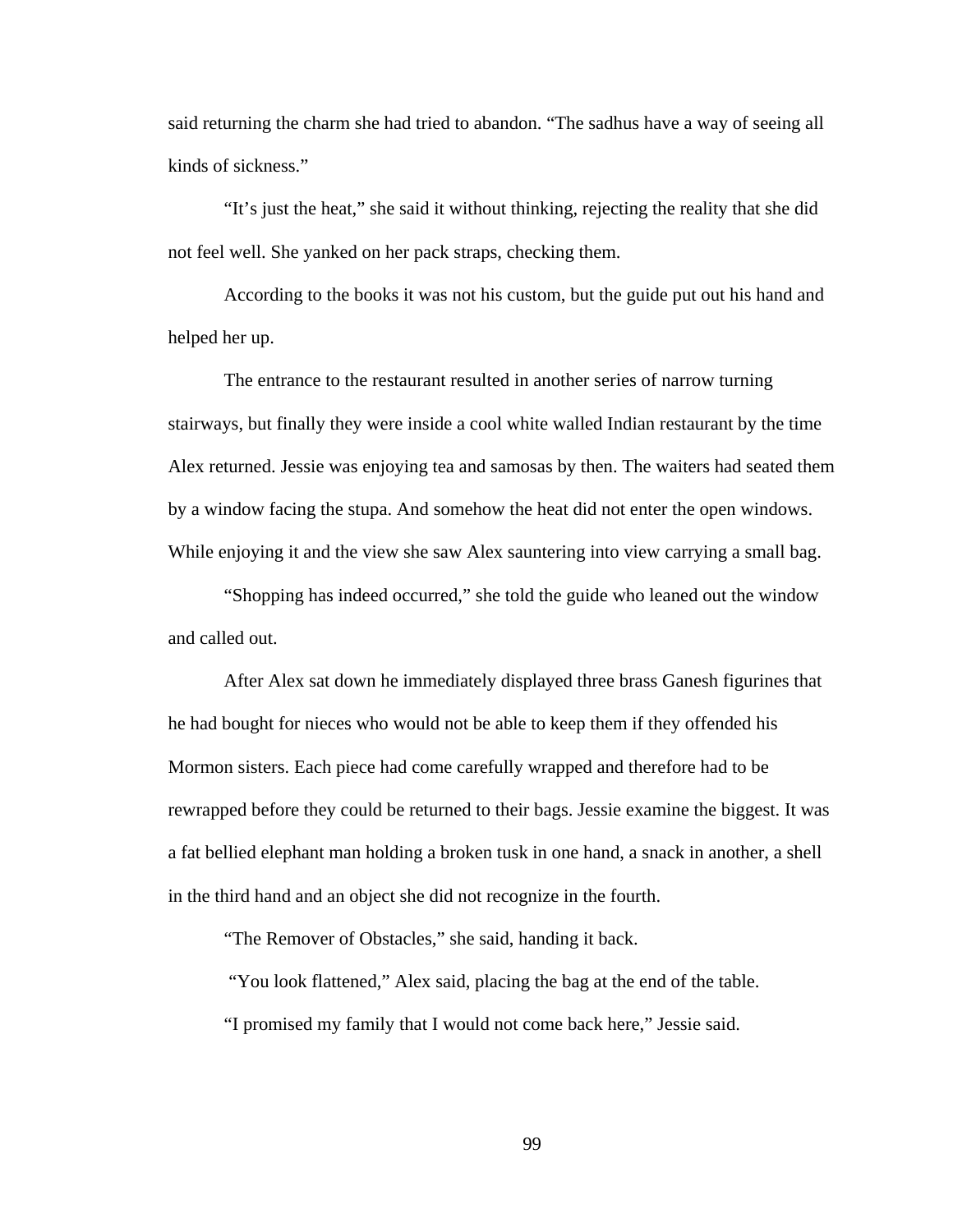"What, when you were twelve?" He picked up the menu and she realized that the waiter and guide were waiting, at a discrete distance, for them to order.

She waved the menu at them until someone took it. "Just pick something," she said.

"Of course," the waiter replied and both men retreated.

"We split the planet," she said to Alex. "They could have here. I could go home.

Alex sighed. "Burying Cherry here is kind of snotty. If Cherry were alive she wouldn't have come here."

"No, she liked home. I liked new places."

"So why are you hell bent on burying her here?" He leaned back in a chair that

was too small for such a tall guy. The back hit him too low so he leaned forward again.

"My sisters are going to bury her. They are ordained."

"Sounds like payback." She reached for his shopping bag because it was the only thing she could fiddle with on the table. He pulled it away and put in on the floor.

"I had a baby. They gave it away here so they could save my father and sent me to the states to make it all go away."

"You were twelve?"

"Older. My mother came with me but the whole thing soured her on me. I think she tried to forget it but I wasn't like her. I began to stay at Cherry's for longer stretches. Then my mom went through periods when she wanted me near. All hers. Dad came home every once in a while but he left me alone. Only Cherry was angry for me. I only ever told Cherry, so." She stared outside at one spinning wheel, watched many hands keep it turning. "I've never told you either, so."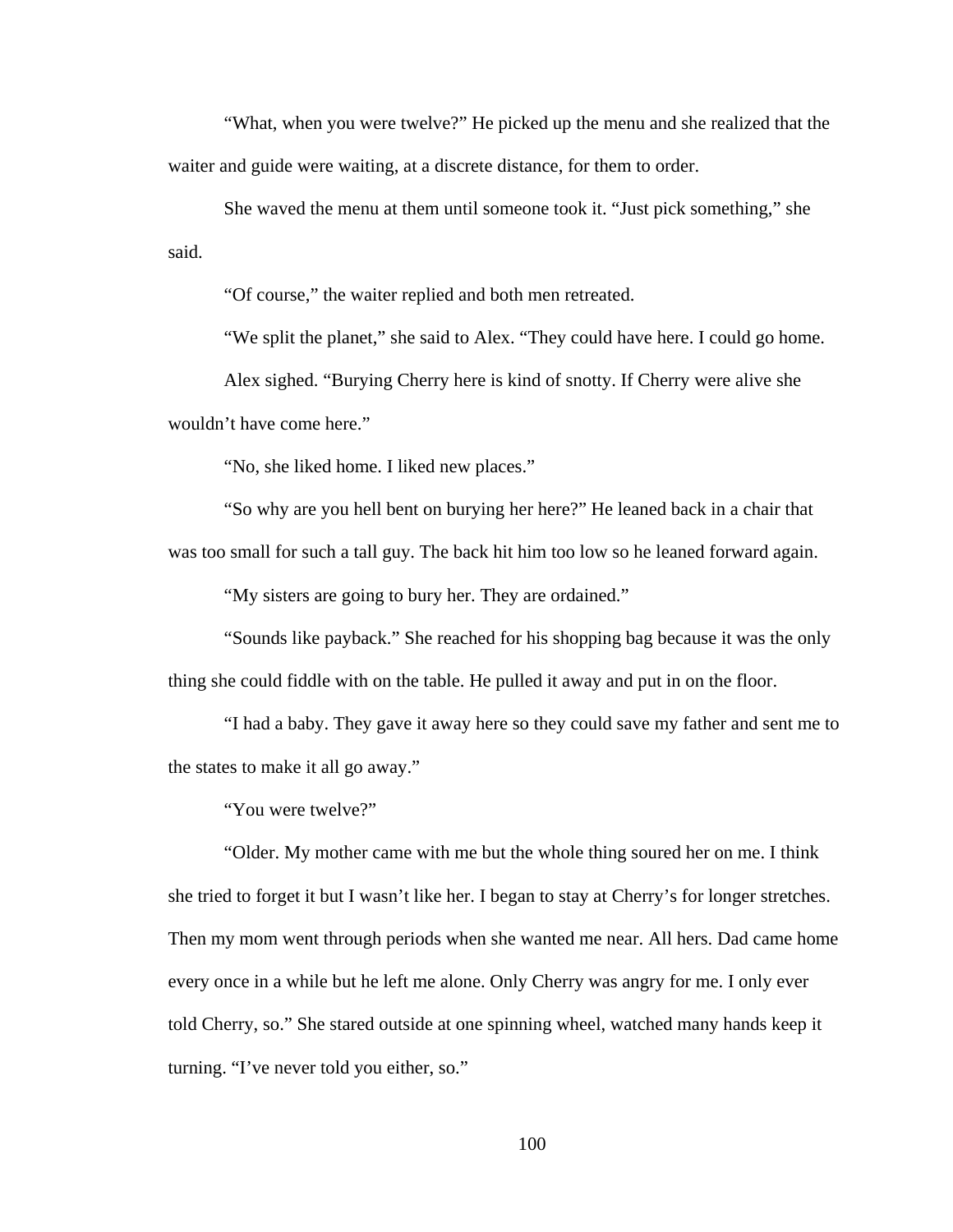"They should have put your father in a deep hole," Alex said.

Jessie shook her head. "It wasn't personal. He was a force of nature. It can't control itself and it can't be held responsible."

Alex sighed and looked toward the stupa. The wind was up and the tethered prayer flags were rising, casting shadows against the bright white dome. And as the wind rose the sunlight became a series of extended afternoon angles and spread over the windowsills. "You think if you let go of the pain that you'll lose Cherry completely," he said.

He stayed with the flags while Jessie stared at the prayer wheels. The alley where she had been attacked was out of view, but not out of mind.

"You want me to accept what cannot be," she said. The prayer wheels rolled roughly and often stopped too soon for her liking. She would have liked to see more supplicants, long lines of plaints hoping to make something happen. She wanted every word on every wheel to keep rolling and she wanted to actually see the wind take the words from the flags and send the prayers skyward so she could see for herself what it looked like when promises were fulfilled.

"That's nuts," Alex said. To continue to stare at the flags eventually meant staring into the sun. As it dropped it took an angle that now began to cut straight into the room. He had to give up and look at her as they talked.

"When you meet my sisters. It'll make sense," she said.

"Are they just like you?"

"They'll explain," Jessie said. She felt for the dragon necklace she'd bought on the river and realized that she'd already lost another trinket.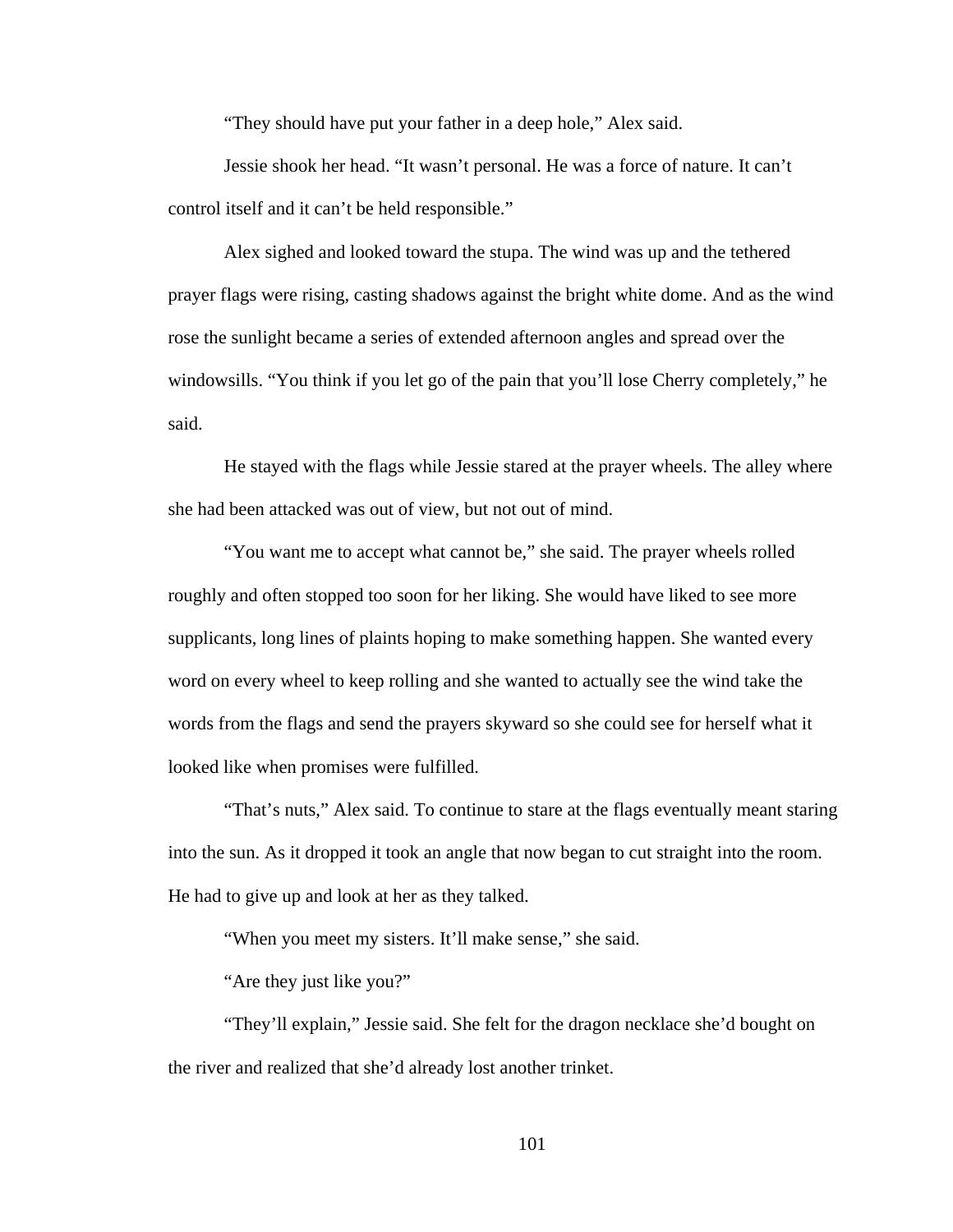"Explain what."

"That sometimes its better to let the damage done, ride."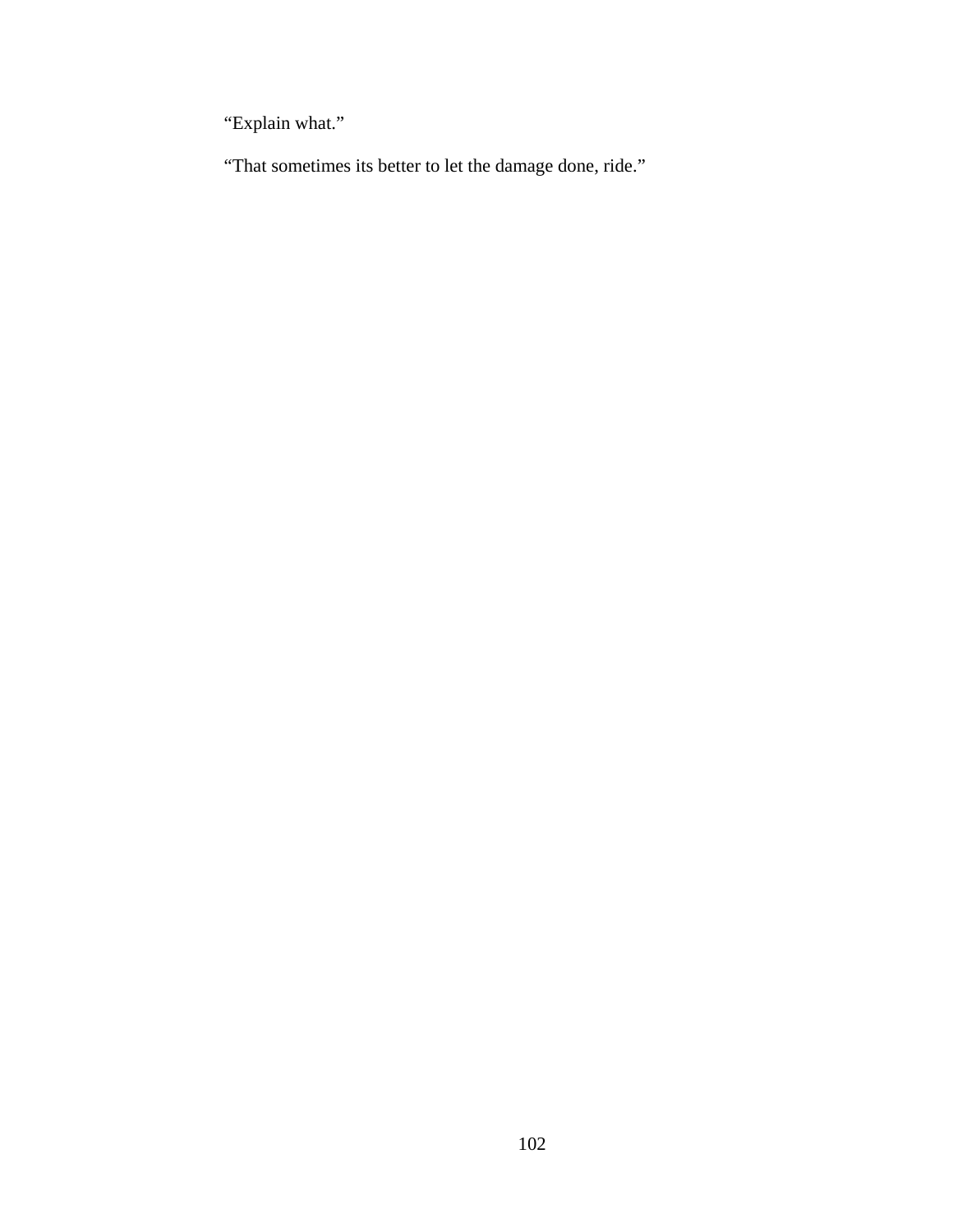During lunch they promised one another that they would only talk about the mundane for the next few days. The trip was too tight a space to hold all that she should have said and Alex now said he had his fill of surprising secrets. They were too unskilled in the art of sharing to work out the terms of recovery so they decided to shut up. Jessie kept the facts of the attacks to herself. She had not been hurt. She was going to close her eyes and wish the moments away by refusing to name them. Because she could not fathom finding the explanations Alex might need in order that he feel better she wanted to stop thinking about them. She was tourist; the pack looked valuable and the fall in the pool was an accident. She was happy with those answers and as long as she did not have to defend them, they would do.

They would spend six days trekking to the base camp on Everest and four days hiking back down to Temboche, but they did not know how long their visit to the temple would last. So they packed light figuring they'd rather buy or do without than take too much. They limited themselves to one daypack and one duffle bag apiece separating items into three piles; those the porter would carry, those they would haul and those things they would leave behind. Jessie simply stuffed both her bags until they were full while Alex folded items and used small packets to separate and stow all his items in an orderly fashion. Then they ate in silence and tried to sleep.

She woke in the dark feeling like a total stranger to herself. Looking at her watch, she saw that it was midnight. Nepal had always been her dream of the perfect place, but she had been gone too long. Instead of feeling revived now that she had returned she felt extinguished. Her memories of another home seemed more like scenes from a book she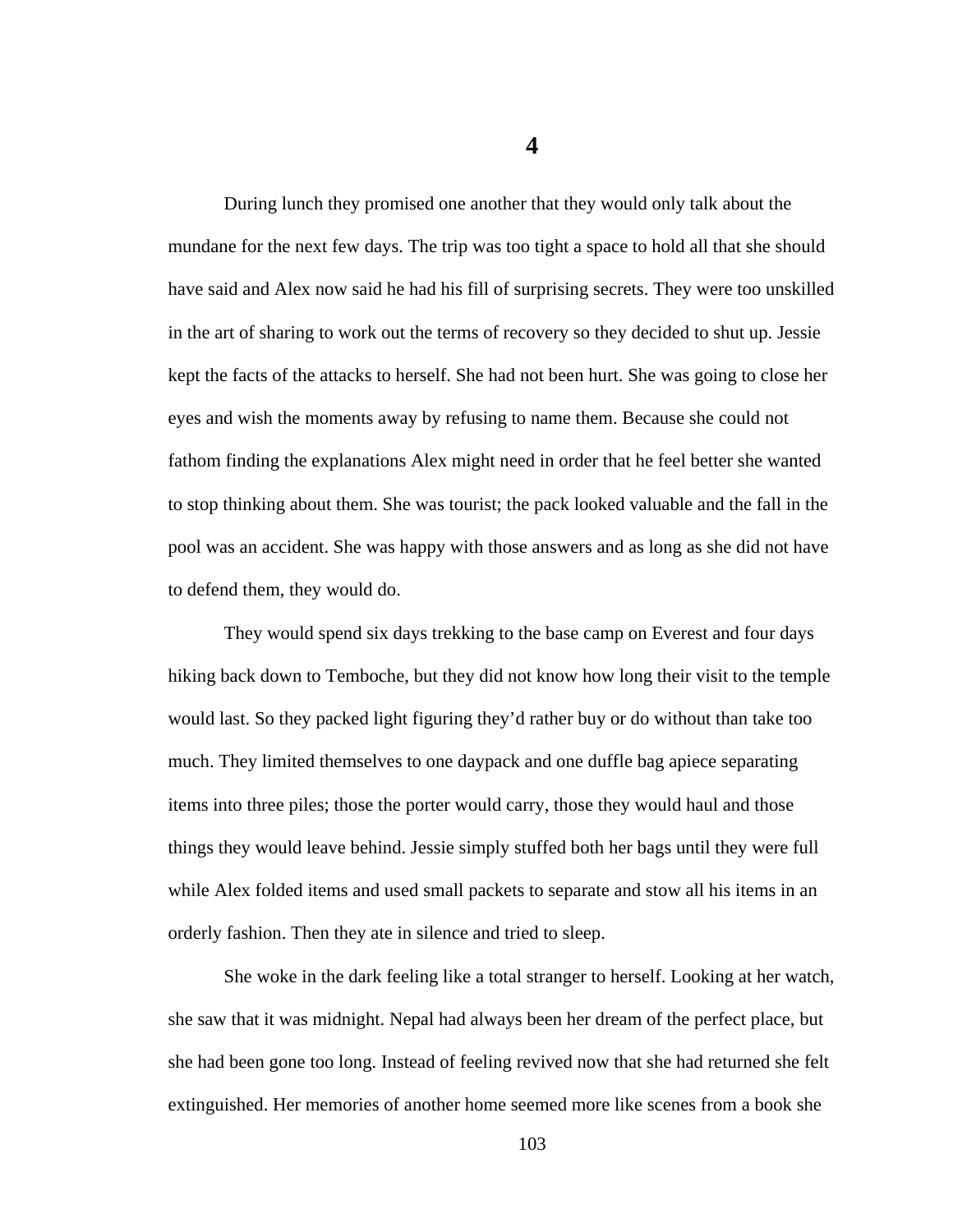had read a hundred times rather than her own ideas. Her American history was a script that she wanted to revise and her Nepalese narrative had too many gaps in it to fix. She wanted to shed some weighty shadows but failed to see how if her story kept rewriting itself every time she tried to pin down the details. She turned on the television hoping the small dramas would keep her imagination in hand. In a dozing state she watched a movie about a man being killed for killing a child. She recognized the stars and disliked them both but the drama was simple. It was that or *The Ramayana*, in Hindi. So she flicked back and forth between the two shows unable to stand one or the other for more than a few minutes at a time.

She drifted off near dawn and heard the station turned to static that kept her from sleeping deeply, but that also kept her from dreaming.

She got up at six. Their guide would meet them at nine and she wanted to spend quiet time sitting in front of a coffee cup doing nothing. She peered out the window before she left the room. Pedestrians were already stirring up the dust on the street and the old woman Jessie had seen through another window on another day was already lighting incense. Placing an eight o'clock wake-up call for Alex's sake, she went downstairs leaving him stretched out on top of the sheets, a long figure with cracked feet. Since she guessed that this breakfast would be their last big meal for weeks, she wanted to load up on butter and rolls before they were launched into the land of vegan stews.

She took the stairs. Normal sized elevators made her feel trapped and those in the hotel were as small as bathroom stalls. Each set of steps ended at a landing surrounded by tall windows where one could see clutches of grey-headed pigeons nesting on the ledges. Grey mothers fed pale pushy chicks and none seemed to care when Jessie stopped to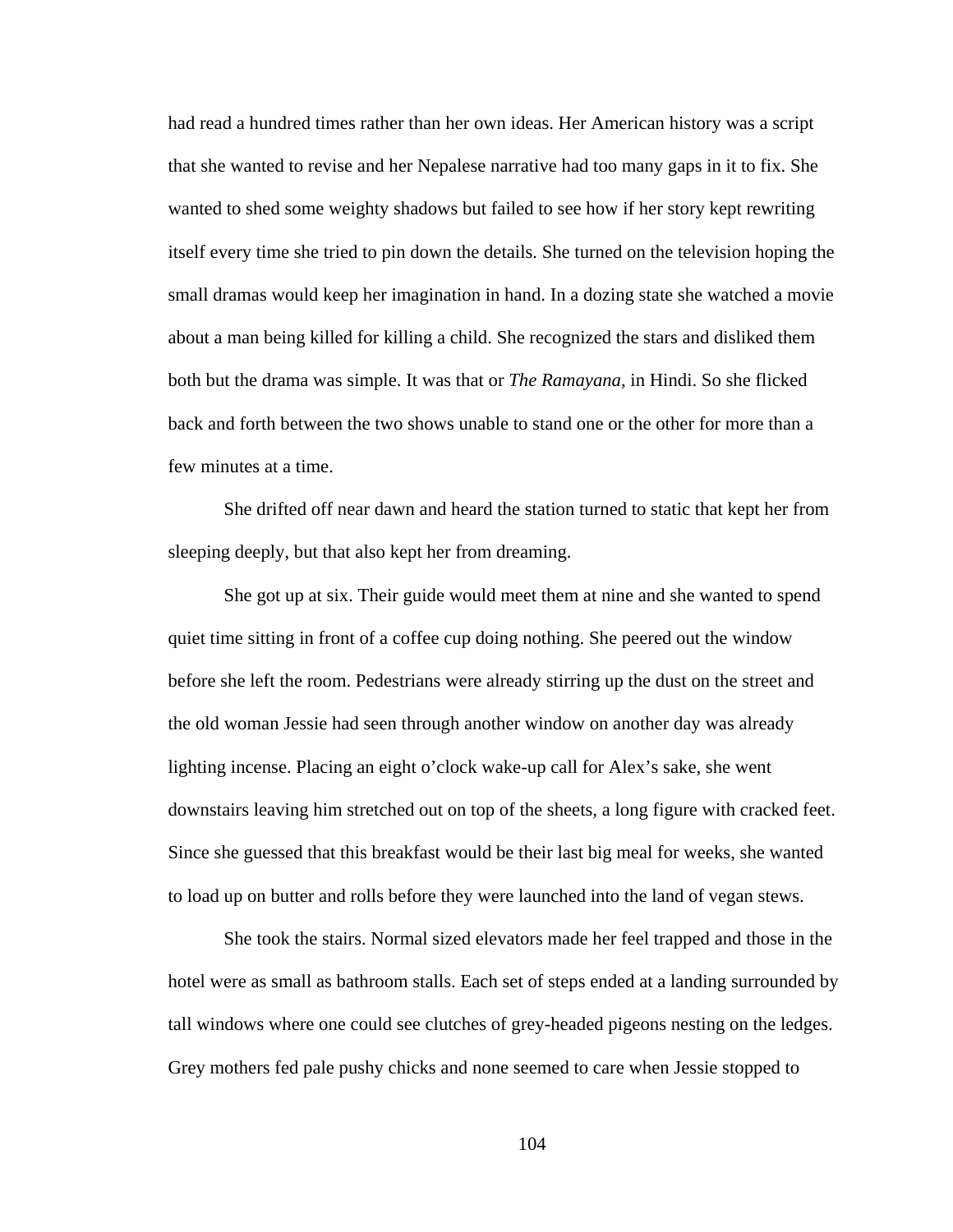watch. The sky was a cloudless grey shadow offering no sense of space or perspective. It closed in behind the ledges so that looking past the windowsills was much like peering into a diorama. So much seemed staged and unreal.

The dining room had just opened. Under a high white ceiling, waitresses were setting out chaffing dishes and fruit trays on a series of tables that circled the room's central column. Doors and windows leading to the garden were wide open, but visitors were still protected from the street side bustle by the high brick walls and barbed wire. A slim woman with long hair, long fingers, and fine features made Jessie sign a check then left her to serve herself. Coffee and eggs were still being cooked so she busied herself with the rotation toaster and some sad bread slices.

"To your left," a man said when it was clear that she was looking for the butter.

She fished out three sodden chunks from an icy melt before she looked at the speaker. Amal was also an early riser. She looked away, found and followed a girl passing through with a plate of scrambled eggs, then picked a corner table. Before she could pick up a fork, a quiet graceful girl brought a coffee mug and filled it without asking.

"The cups are small and the coffee will not be what you expect," Amal said, setting a bowel of oatmeal, with the complements, on the placemat opposite hers. She dropped her hands in her lap and watched while he laced his cereal with butter and brown sugar. Clean and newly shaved he smelled of soap and aftershave mixed with sweat because though the doors were open and the fans were spinning the room was already heating up. Just as he was ready to eat he seemed to notice her paralysis. "They are terrible cold," he said, pointing his spoon at her eggs. "You should really eat them now."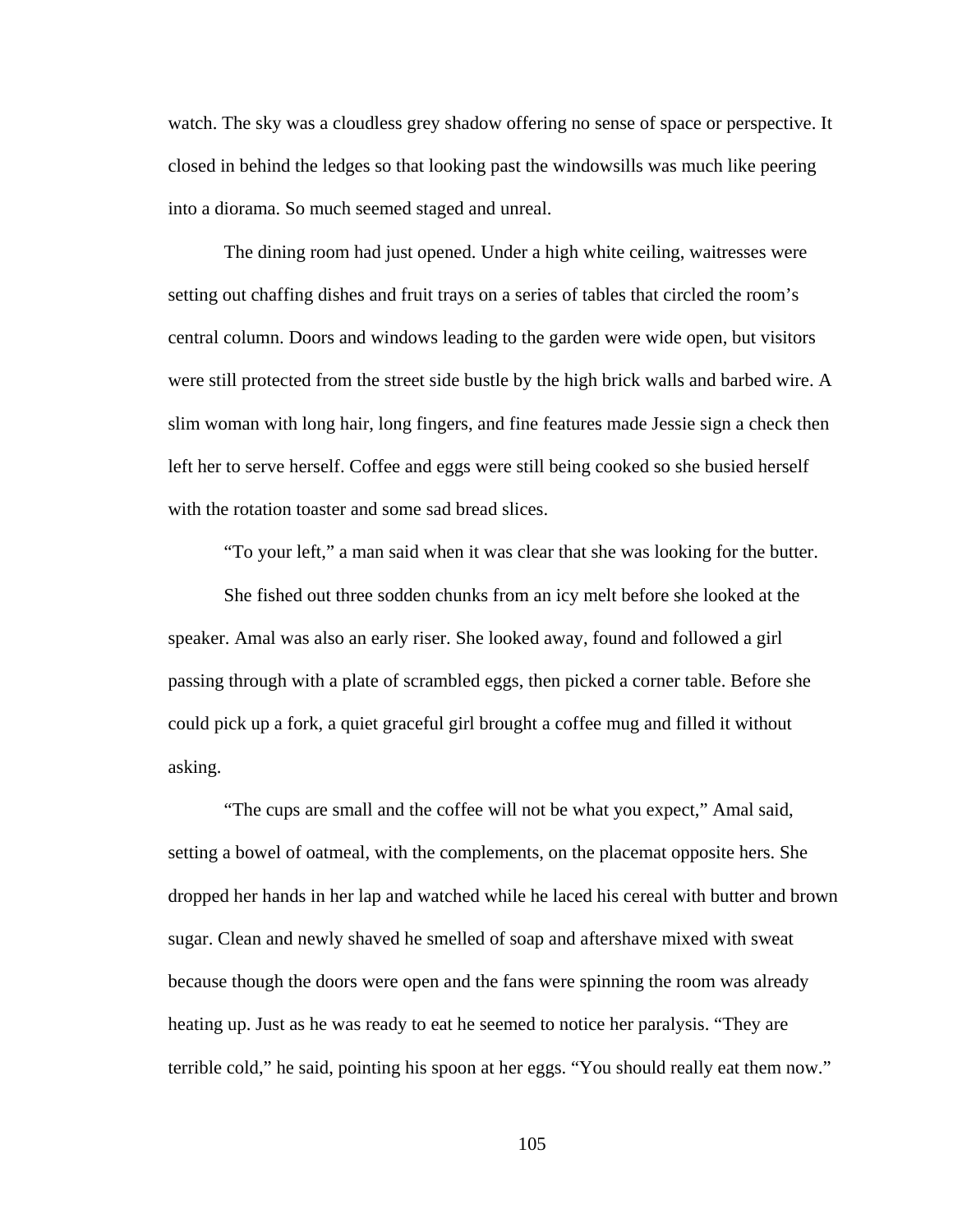"Too dumb to sit straight. Too weak to lift her own fork," Jessie's father had once said. He'd been angry at a failure to reply. It was a strategy that saved her time and again from the tunneling effects of regret and reduced her mistakes to sizes she could pretend to erase without examining.

She did not want a scene and because Amal showed no intention of leaving and because she felt that she could not force him to leave without raising a fuss, she sat still and mute pressured into her chair by a fierce sense of shame.

"My boyfriend will be down soon," she said.

"What will you say to your boyfriend?" He ate heartily. And when he was finished he pulled her uneaten toast to his side of the table and began breaking it into pieces to dip into his coffee. In order to escape Jessie would have to stand without knocking anything over then weave her way through a slow moving herd of diners now circling the food in ever growing numbers. The room had filled up in the time it had taken Amal to eat. Elderly customers carrying fruit bowls and juice cups joined each other at tables reserved for the big groups where they talked about the bus and the guide and the length of their trips. The swell of conversation rolled through the crowd and became one shared event. One woman wearing her hair too big divulged an interest in Asian silks. Another with a bright red bowl cut discussed hunting down a particular kind of Topaz. The men were fatter than the women and seemed to draft in their wives' wakes. They were nicely dressed men, tan tones, expensive haircuts, thick watches and big rings, and they seated themselves so that they could be near the women but could avoid the shopping talk. Some of the older clients were ordering the waitresses to serve them from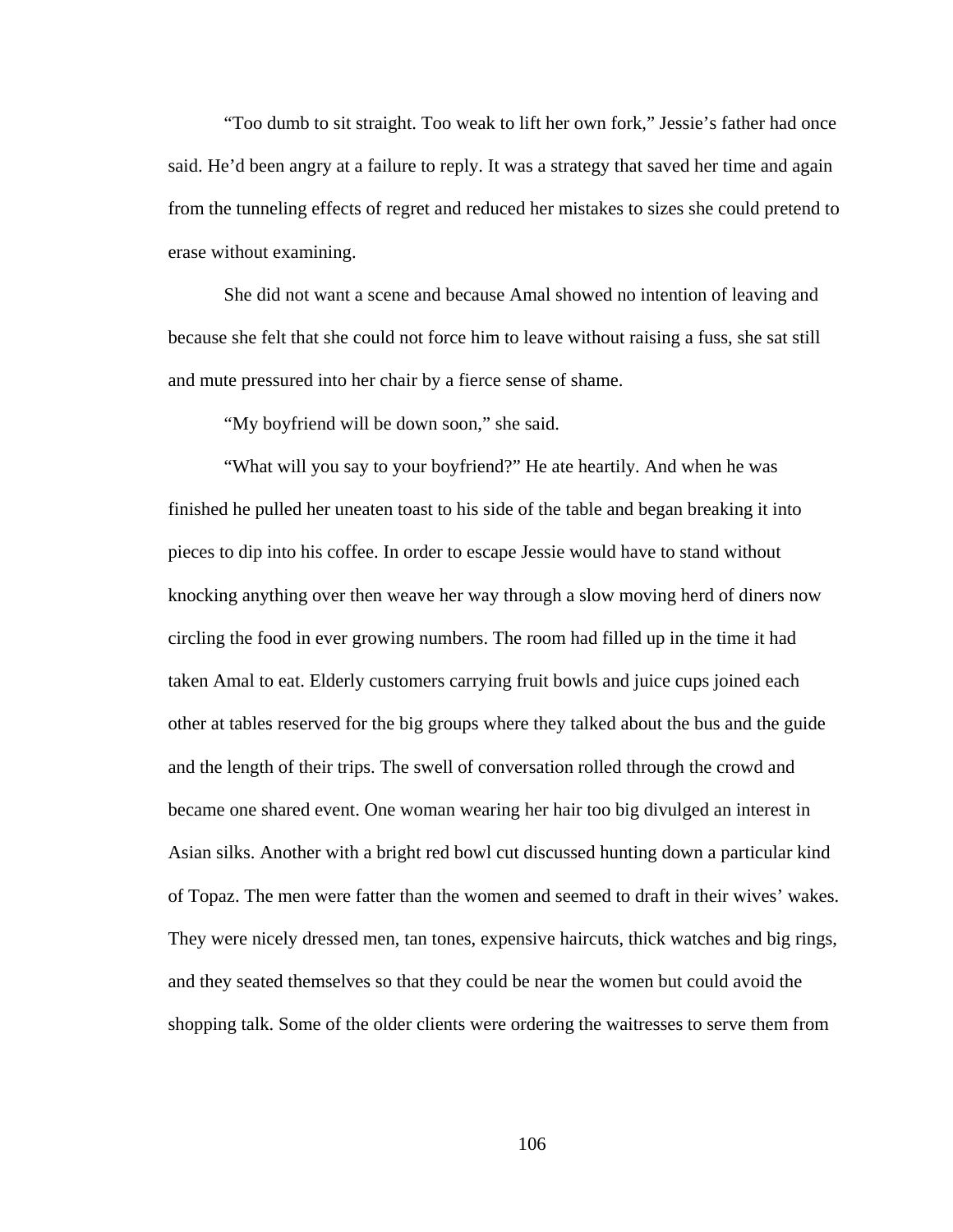the self-service stations and no one stepped outside where cats were already crawling into the bushes to escape the heat.

Amal touched Jessie's hand. She jerked and pulled her hand away. In truth she was afraid that if she stood he would follow and she had nowhere to head but back to her room. She did not want him knowing her room number and did not know how to leave him behind. Trapped out in the open, she waited.

"My boyfriend will ask where your wife is," Jessie finally replied. Worried that Alex might come Jessie watched the lobby.

"I'll have to say that my wife is home where she should be," Amal said.

"Did I tell you my name?" she asked. Had she at least been that careful?

"You were smart enough not to do that," he said. Dressed to match the crowd he fit in better than she did given her tendency towards early hobo. His shirt was unbuttoned to his chest revealing a link necklace and his sleeves were rolled up to his elbows. A thick silver bracelet overpowered a thin Medical Alert I.D. on his left wrist and it occurred to her that the scar on his face looked like the results of an injury that had healed slowly and that the scar was a connected series.

"Skin cancers," she said. "You don't belong in the sun." His physical failure sickened her and started a series of jolting impression in her mind. Skin on skin, fresh graham cracker crusts cooling in the kitchen, the shock of falling into cold water, the sharp smell of a cleaned kennel and the way a man's hand tasted when it was forced against her face, machines beeping. "What, do you want to say to me?" she asked trying to stay in the present unpleasant as it was, it was better than daydreaming.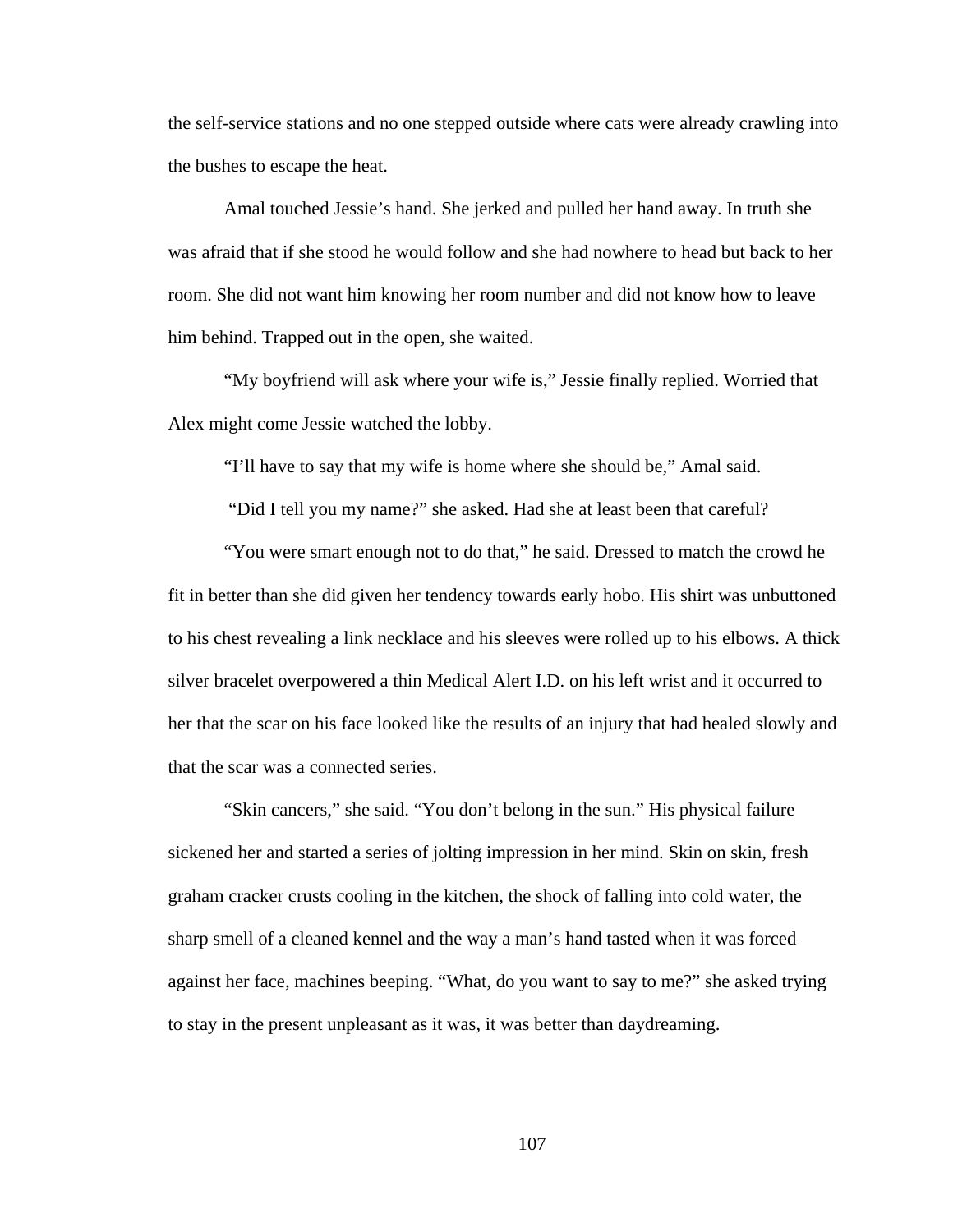"I'm not a bad guy," he said. "You'll forget all about it and be in a bedroom with another stranger before the month's out."

She touched the prongs of her fork lightly pricking her fingertips. "I got what I deserved, you mean," she said. First the index finger, then the middle finger, then the ring finger, to the pinky and then back up from the pinky. "I got what I wanted."

He raised his hands in an imitation of a grown man dealing with an overly excitable woman. "I can't be responsible for your bad judgment." Coffee cups, forks and knives clinking against plates and a man trying to figure out how to work the juice machine backed up this impossible conversation she was having. A rising pressure in her ears counseled her to risk running off.

"If I get up and walk away will you leave me alone?" she asked.

He wiped his face with his napkin that he then carefully folded. Then he stood and brushed crumbs off his jean. "I have to go myself," he said standing in her way. "There is an equestrian event in town and my wife is an enthusiast."

Alex was awake and hungry when Jessie returned. He handed her a newspaper that had been left on their step.

"She lived," he said, pointing to an article about the car accident. "They are hunting the driver, but she will live. They don't give her name though."

She crumpled the paper and tossed it way. "You should order here. Room service is better than the buffet," she said. "And the lobby is too crowded now."

When the desk clerk called to say that their guide had arrived Jessie hurried from the hotel to the lot keeping her eyes straight ahead. She stood on the steps and fretted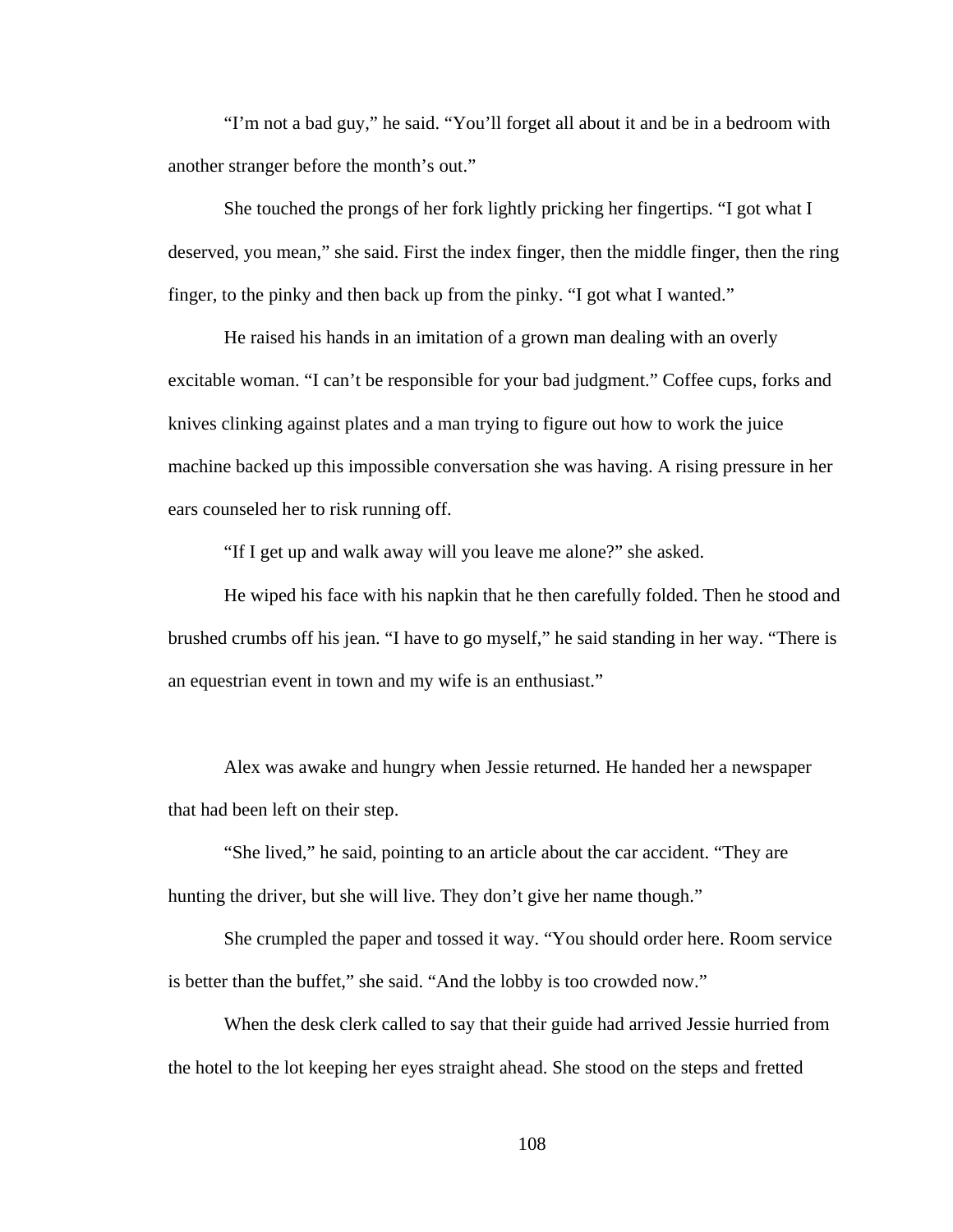among crowds of tourists heading out all at once while Alex who would not be rushed into the heat of the day waited inside.

"Ma'am." He stood on the lot below the steps selecting her out by the process of elimination. "Are you AlexandJessie?" Dumbar would do that for much of the trip defining them as a couple in his unique linguistic fashion. For once Alex took the lead shaking hands and making introductions. A small man named Dahn who for the rest of the trip would smile silently whenever there were women present, tossed their bags into the trunk and climbed into the front passenger seat.

They would fly to the mountains in a propeller plane. The drive to the airport was less stressful as morning traffic was headed in the opposite direction. After paying for the privilege of passing through the airport turnstiles a second time the travelers took a shuttle that winded around the airfield until the driver parked it behind a row of mid-size aircraft. Stewardesses unfolded stepladders and helped cram passengers, mostly men, into seats too small for corn fed human beings and shut the doors. Their plane held twenty and was small enough that Jessie could watch the pilot and copilot twisting knobs and flipping switches. It looked to her as if both men seemed to twist and flip the same knobs back and forth more than once reminding her of toys with knobs and switches that were just for show.

"Is this the only way to Lukla?" Alex asked.

"You can walk. It'll take weeks or you can fly into one of the most dangerous airports in the world," Jessie replied.

"Sorry?" Alex asked.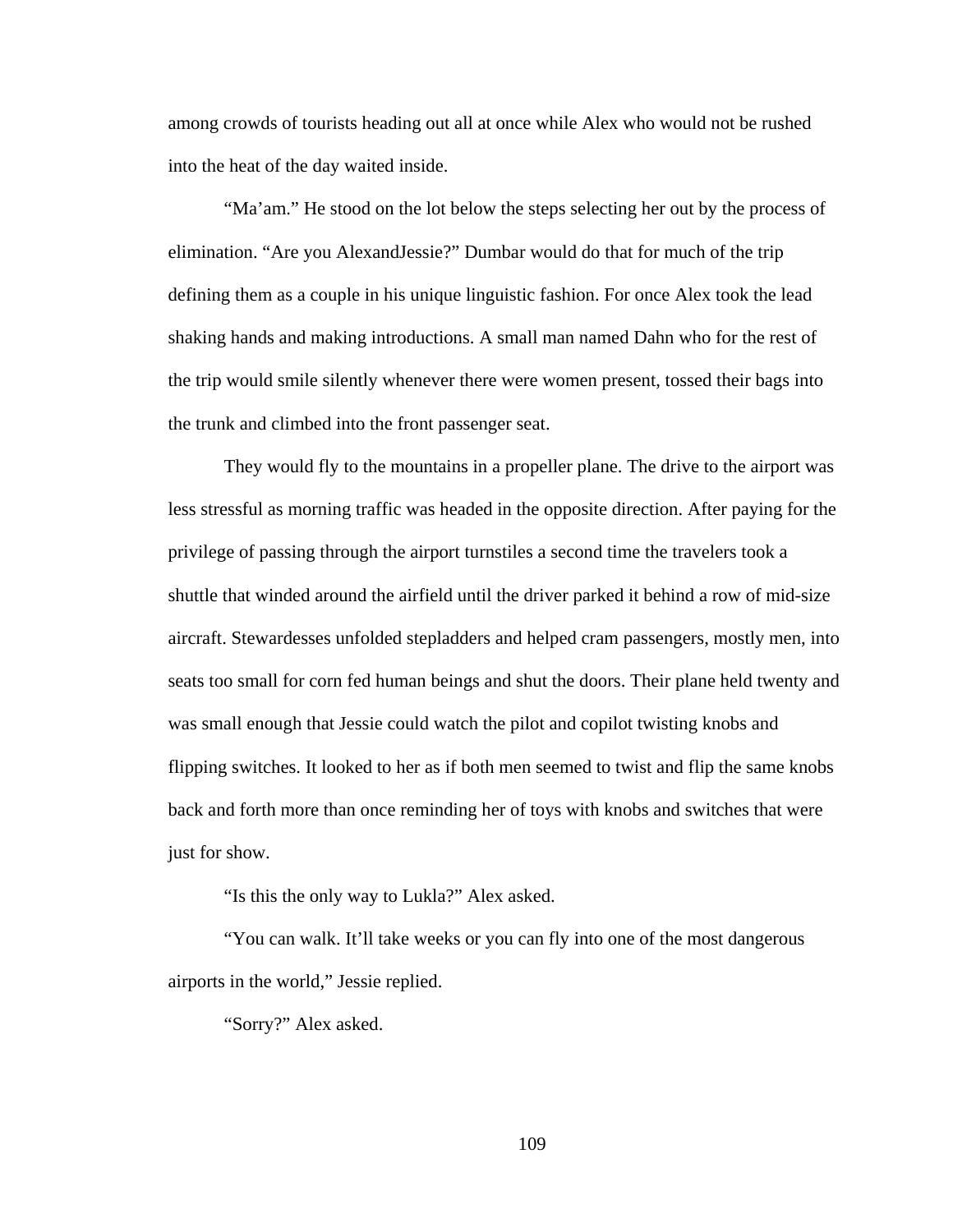"It's a steep climb at altitude into a short airport. Bad weather can come and go very quickly, high winds, changing visibility...it's a party," she said.

"Many accidents?" he asked.

"I don't think so many given how awful the conditions are," Jessie replied.

"And then?" he asked.

She had a bunch of names that meant nothing to him yet. "We will hike to Phakding, then to Namche, to Tenboche, to Pangboche, to Pheriche, to Loboche, to Gorakshep, to Everest Base Camp, back to Gorakshep, up to Kala Patthar at 5545 meters and then back down to Dinboche."

"If we survive the flight," he said, trying to make his seat fit.

"You'll forget everything the but view in a few minutes," Jessie said, a spark of the past reminding her of many flights before this one.

"It's all that?" Alex asked.

"If I remember correctly, it's perfect," she replied.

It took thirty minutes to get the planes started and then thirty more to get permission to roll onto to the runway. In the meantime, a skinny girl with thick fingers passed around a basket of hard candy. The plan flew into the mountains keeping below the bright white cloud cover and staying lower than the green mountains that gasped at the base of the great rocks. Passengers could feel the plane being shunted by hard winds and see the pilots shifting directions in order to catch the best drafts. Finally they banked across a particularly steep outcrop and climbed to meet the first high peaks that beat back the ground and broke into the sky like gorgeous monsters. Some of the passengers took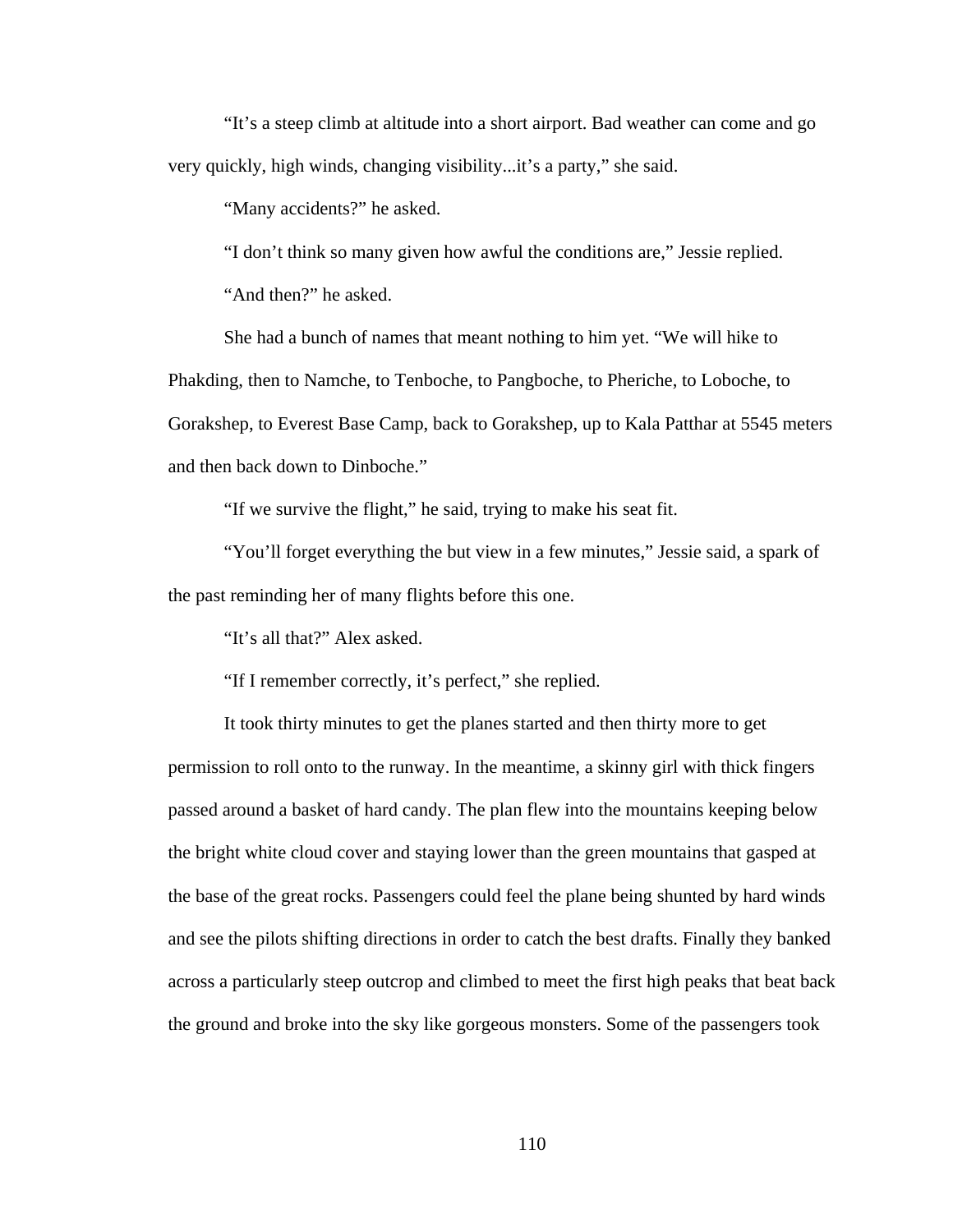snaps with their telephones. Alex clutched a vomit bag and Jessie forgot to take pictures because she did not want to take her eyes off a view that she had forgotten she missed.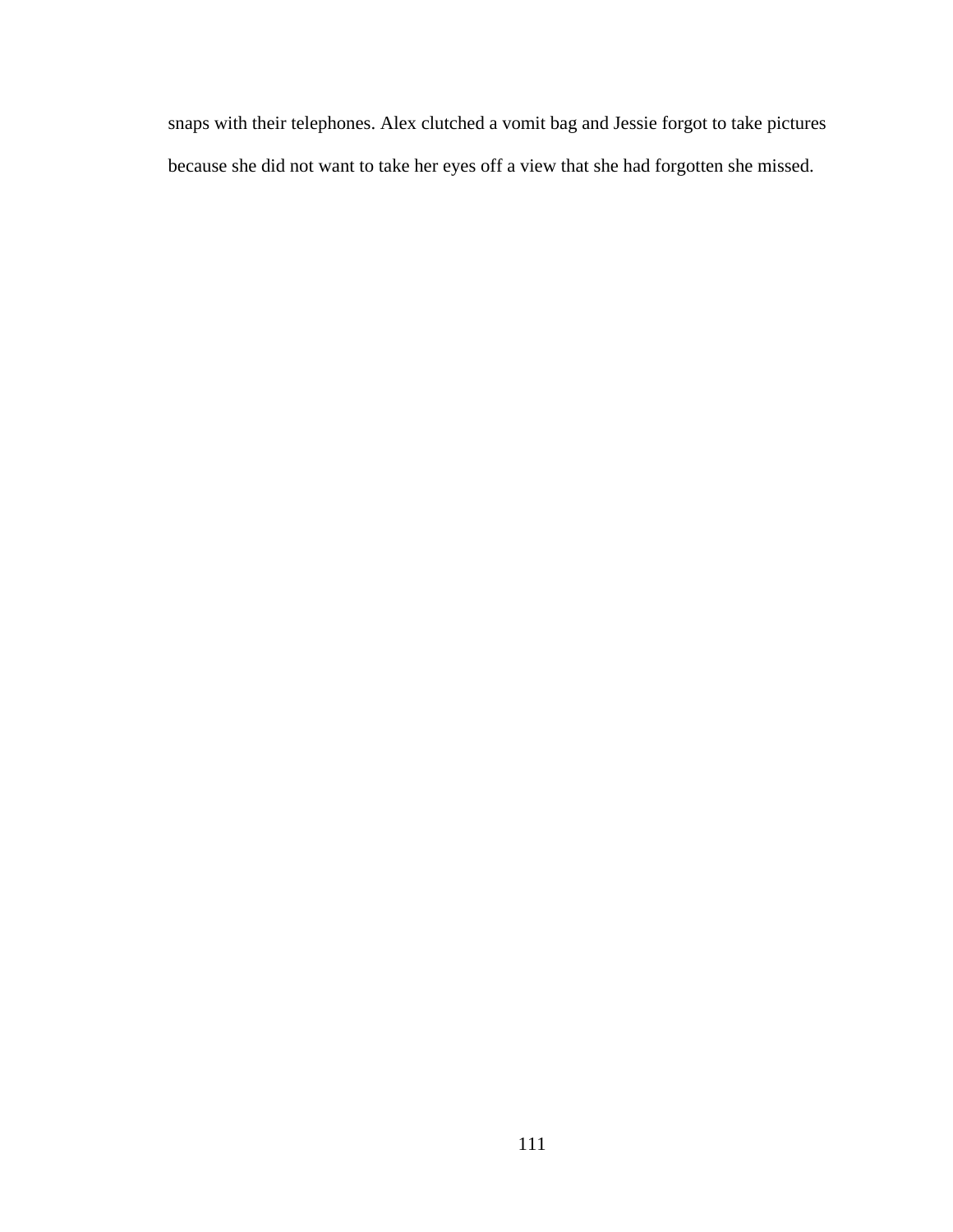They coasted across several villages denoted by clusters of bright green and bright blue rooftops. Forty minutes later the plane dropped and banked before taking a straight line into what looked like a flat blank granite wall. Just before it seemed the plane was going to slam into the rock the craft nosed up and dropped onto a runway so short that the passengers could count the bricks in the wall at the end of the runway. A dusting of claustrophobia hit Jessie as the stewardess fiddled with the latches and she had to resist the urge to force past other passengers blocking her immediate escape. Dumbar was easy to find. He had picked up a brown cowboy hat at the airport that was unlike any other. Jessie tracked its passage as he exited the plane and then lost him. The next time she saw him he had already located the luggage and handed the big pieces to Dahn and was waiting for them to claim their packs. They headed towards a fence bending under the weight of several dozen stick figures all dressed in grey.

"What are they doing?" Jessie asked.

"Porters and guides seeking customers," Dumbar replied. The sea of entrepreneurs parted when the four passed through, but tourists without guides were politely stopped and gently questioned.

"So many?" Alex asked.

"End of the season. The rains begin next month. There are not so many waiting here at the beginning," Dumbar replied. The cloud cover was thick and low, but the sun that seemed to burn at a hotter level at altitude, cut through the mist. They all shed their jackets within minutes of leaving the airport. Jessie walked to the edge of the trail and looked down. Lukla was a high peak. Below them in all directions vast green valleys, divided into farmed plots and scrub brush, rolled on. The scrub ran up slanting slopes that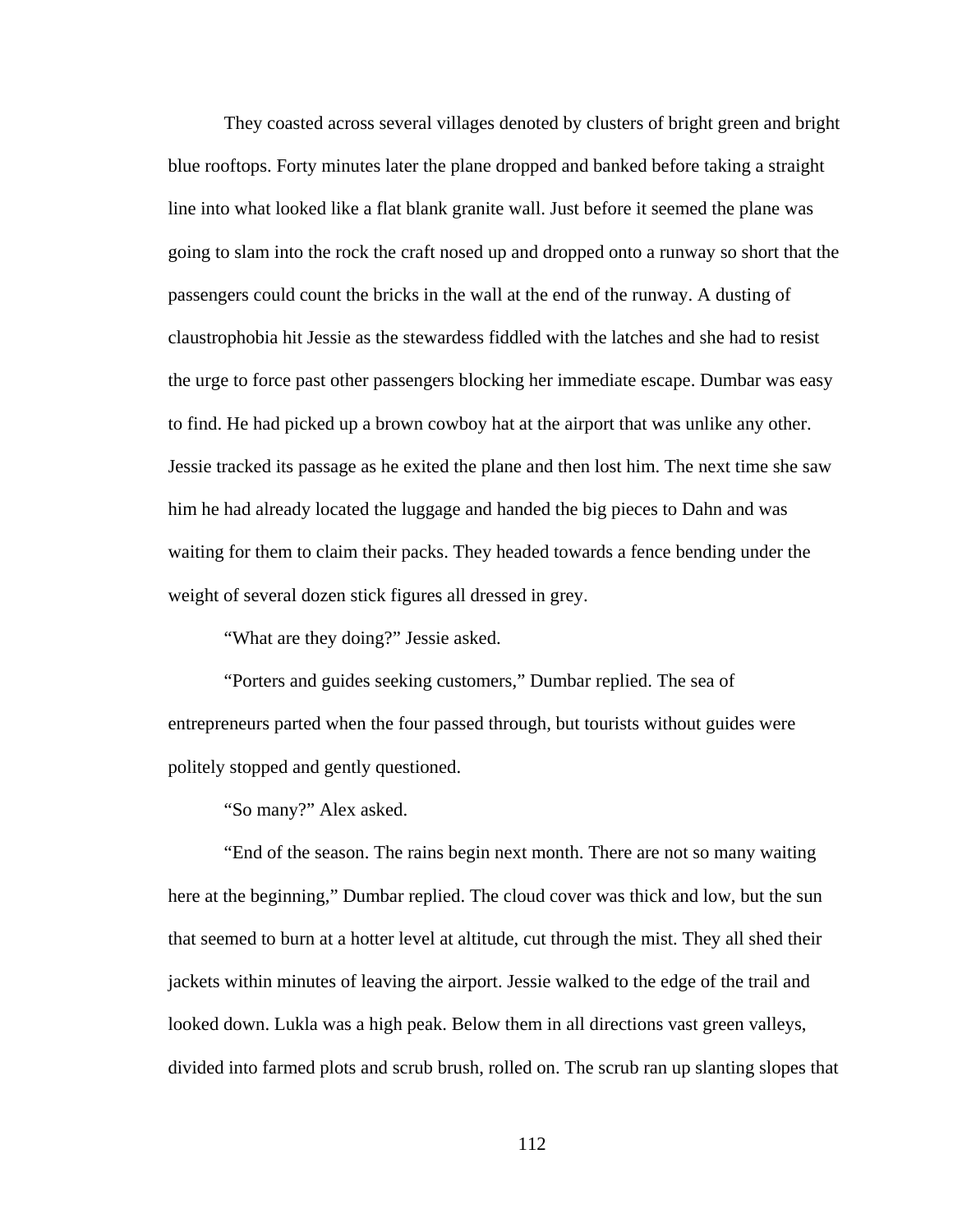took towards the sky at different levels of steepness. The beginning of the trail cut directly through Lukla. Rows and rows of stores offering the possibility of last minute mountain gear purchases closed in on the group. The custom was to hang the best items from hooks outside the store doors. Youngsters perched on the doorsteps to stop thieves. Irish pubs and American style restaurants advertised on blackboards. Thick-beamed wooded establishments they mostly offered an array of beer. Flags from different countries slanted out from this door or that. Because there were still a few details to verify, Dumbar suggested a final stop for sodas or tea.

"I guess I could eat," Jessie said remembering her lack of breakfast. Though she was still not hungry she was aware of the amount of energy she was going to need just to acclimate to trekking. The pack was uncomfortable and her heavy-duty hiking boots made her feel like Frankenstein walking. She thought that a balancing intake of some high calorie shakes might improve her mood. She also began to remember all the things she should have done back home. She had neglected to buy medical insurance. The plane tickets were too expensive and she had paid for them twice. She had left town without being sure that half of the wholly borrowed money would be returned. The dogs were with babysitters and she would miss them. The house was in the hands of a friend. What did she know about that friend? She was leaving a job behind for a month. Why did she keep doing that? Would the trip be too hard? Would they have enough money, memory for pictures? All the items on some nebulous "to do" list that she had not attended started swirling in on her like smallish harpies.

They stepped inside a dark block of wood decorated on the inside with posters of the Dali Lama.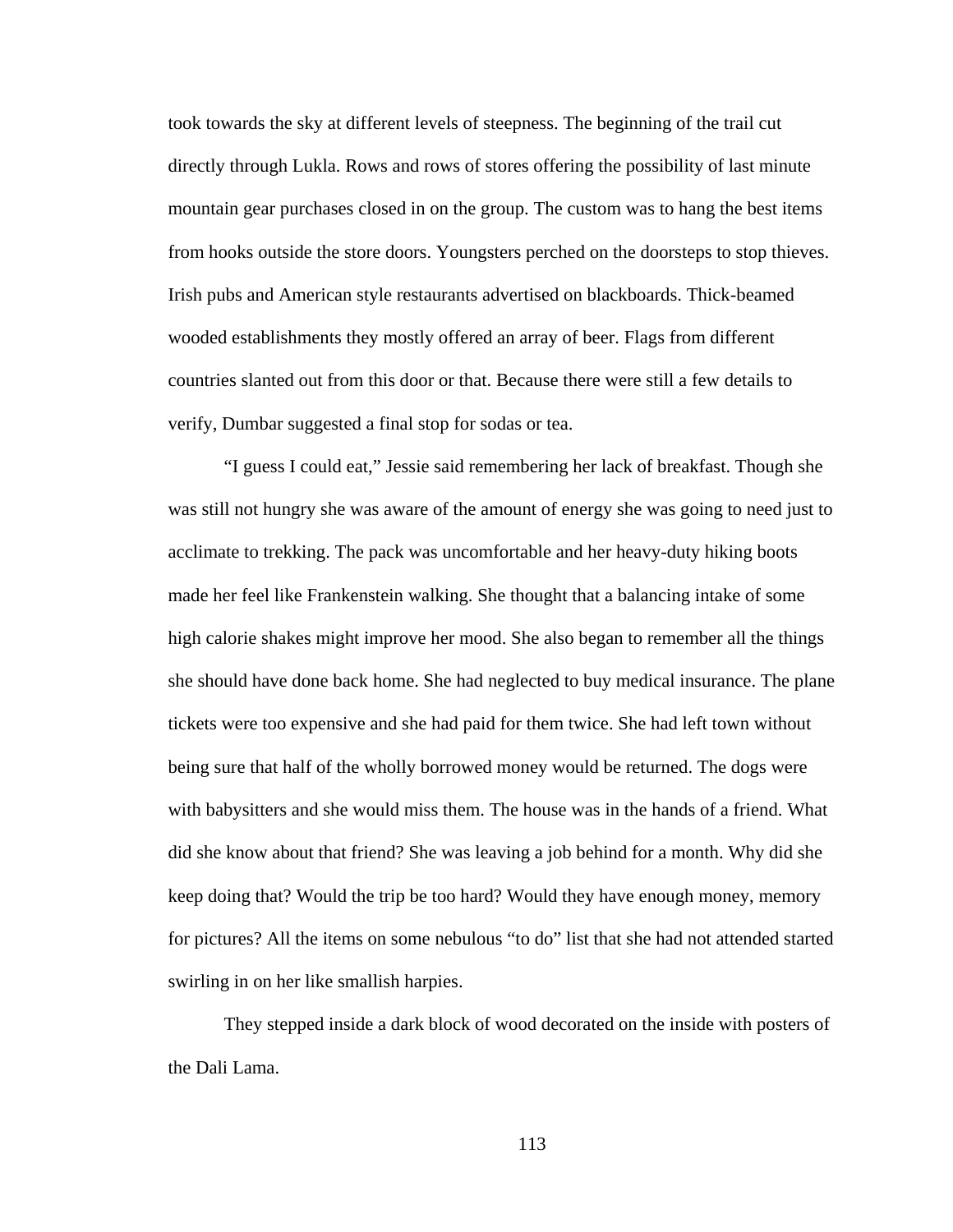"Namaste." A woman dressed in a t-shirt and shorts took orders from Dumbar who then excused himself as Jessie and Alex settled onto stools.

 "Here," Alex said, handing Jessie a stale *Snickers* and a cup of lemon tea. They sat in silence and ate while a wall clock shaped like a cat marked the time with a leg and a tail.

"Okay then," Dumbar said upon returning. He tipped his hat to the owner and they hit the road. It first wound through Lukla on paving stones that poked up and out at odd angles as if they had been laid in a hurry. And after they passed onto the mountain trails the walk dipped and became a long series of uneven steps that wound around the hilltops. Within an hour Jessie had fallen three times and banged her knee so badly that she wondered if she had done serious damage. By the third time she fell the men had learned to let her fall as catching her caused her to swear.

"Slowly," Dumbar said again as she sat on the steps, trying to get a grip. "We have many days to go and we must go slow, not only for this," he gestured to her knee. "But also for elevation. Taking it slow is best."

Sighing, Jessie nodded and stood, avoiding the hand he held out. She could hear Cherry, see her lying on a hospital bed, laughing and for once a memory of her friend made her feel better until it made her angry again. "It's alright," she said to Dumbar. "I'll change shoes when we unpack and I'll be more careful." Though the foliage did not grow thickly it hid most of the activity going on below in the lowlands. But as they walked the valleys opened up to their left and a sound like buzz saws began to drift towards them. The sounds insistent and patterned got stronger the longer they hiked.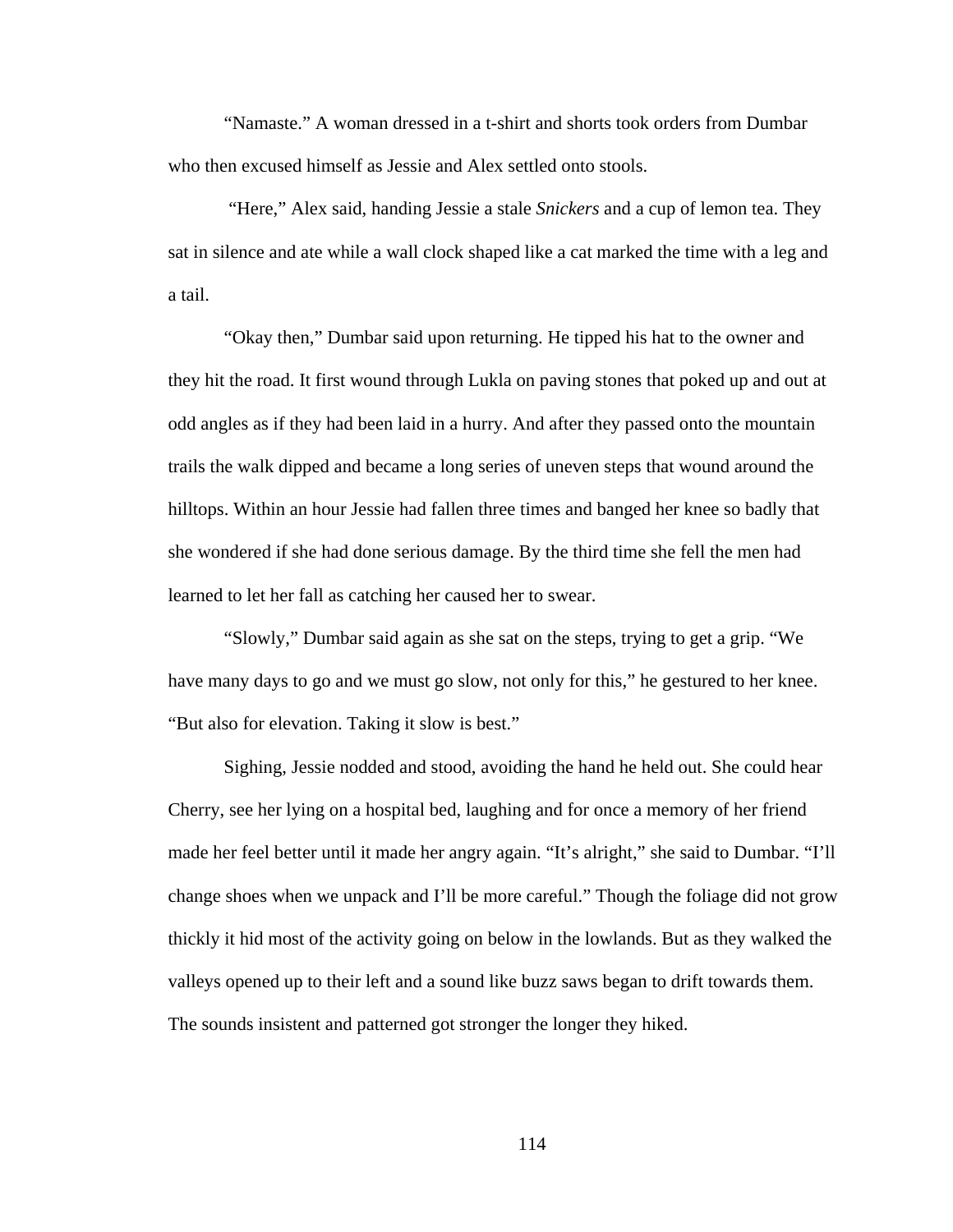"The monks are practicing horns," Dumbar explained as three long, ugly notes crawled up from the valley floor.

"Sounds mean," Jessie said.

"It takes time to learn to make a good sound," Dumbar said. "You will get used to it."

"Meaning?" she asked.

"They practice several times a day and sometimes at night," he replied. They outwalked the sounds of the horns when the roads headed through valleys too rugged to support agriculture or architecture and were passed by children in uniform heading to school and porters carrying impossible loads. The porters were spare figures carrying logs, grain bags and metal sheets, secured with woven baskets and leather straps. They sped passed the trekkers. Boys leading goad herds forced spaces on the path for a while and then for a while there was just the four trekkers, steps carved into the mountainside, sunshine and the kind of space that allowed for all kinds of daydreaming. Dumbar and Dahn, who was carrying their groups' impossible load, walked ahead and chatted. Moving faster than his companions Dahn often hiked ahead and took the time for a "cuppa" as he called it, or a cigarette while he waited for the others to catch up. Dumbar alternated between talking to Alex and Jessie and talking on the phone taking advantage of the intermittent connections that he said he would lose entirely in a day or so.

"Does everyone have cell phones?" Alex asked.

Dumbar shrugged. "It is a good and bad thing," he said.

"How is it bad?" Alex asked humping his pack into a better position on his shoulders.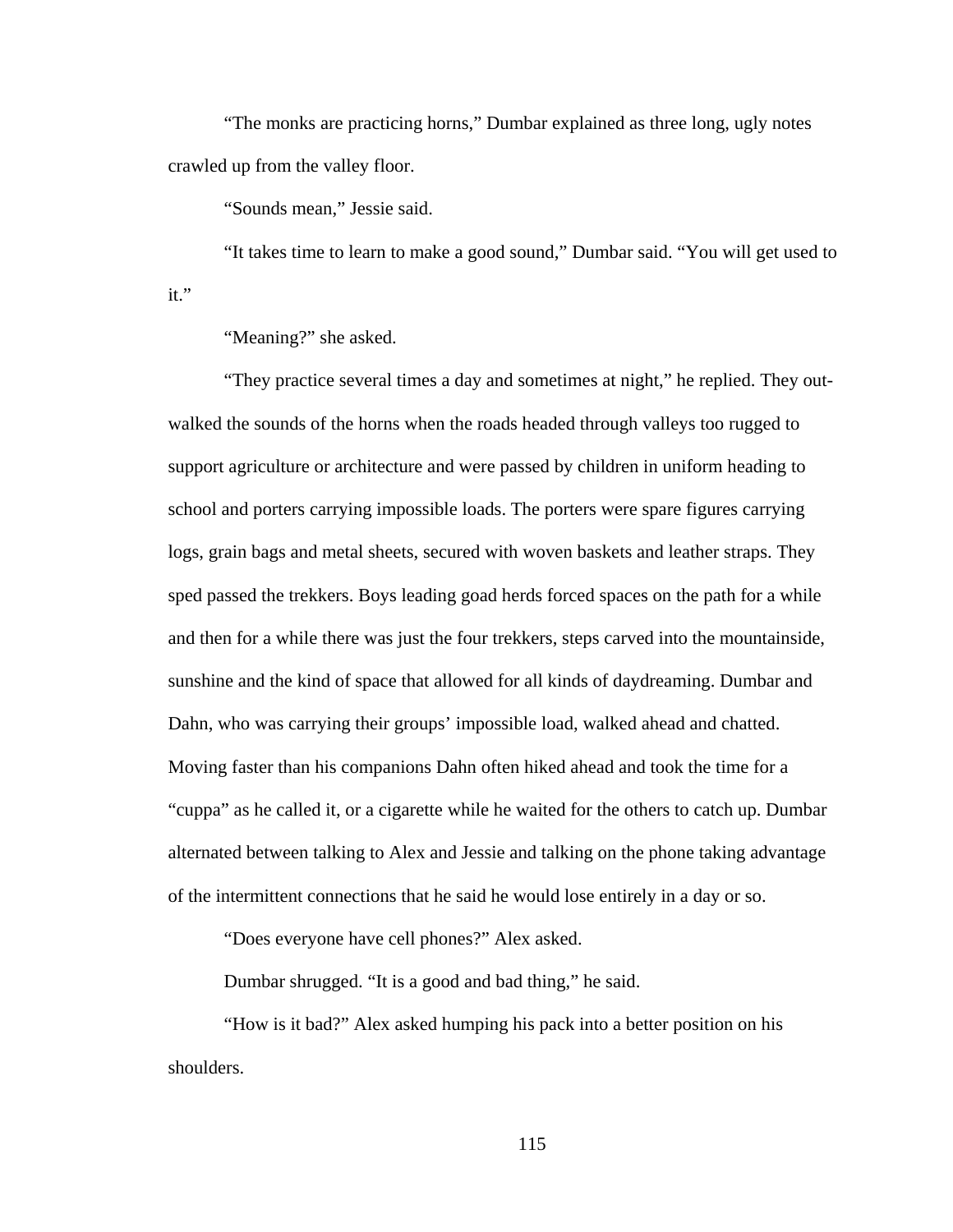A line of porters leaning against lowered loads shared cigarettes and passed telephones back and forth. Dumbar stepped up and after much conversation secured one for Alex to see. Making sure that Jessie could not see he held the phone out to Alex.

"Chinese porn. It is very popular," he said then handed the phone back.

"Does your whole family do this work?"

"One sister is married and gone." He sounded as if she had dropped into a well never to be recovered. Jessie started to ask about it but he seemed disinclined to explain so she stopped. "The other," he pretended to type, "is learning computers in Kathmandu without a computer. She uses a paper like a keyboard at school." Jessie looked for Alex and discovered that he was quickly outpacing his team. He seemed anxious to cover as much ground as possible and she was not sure in light of the fact of his speed if he was really aware of the scope of their trip. Head down, hands hooked into his shoulder straps he was hauling ass and turned a corner out of their sight, which displeased Dumbar. "He needs to go slow," he said to Jessie.

"He has something to prove," Jessie said. "He will settle and learn to walk slower," Jessie said, before she stumbled over another step. She then watched Dumbar become torn between concern for the runner in front and the hedgehog in back.

"Brothers?" She asked grabbing a branch to help her balance down from one rocky gap into another. Because she would not be helped Dumbar resisted holding out his hand, but he also refused to move farther from her than an arm's distance.

"He works in Dubai. I was just talking to him." He held up his phone.

"Is he married?"

"Oh yes," This was said as if she had asked if he breathed oxygen.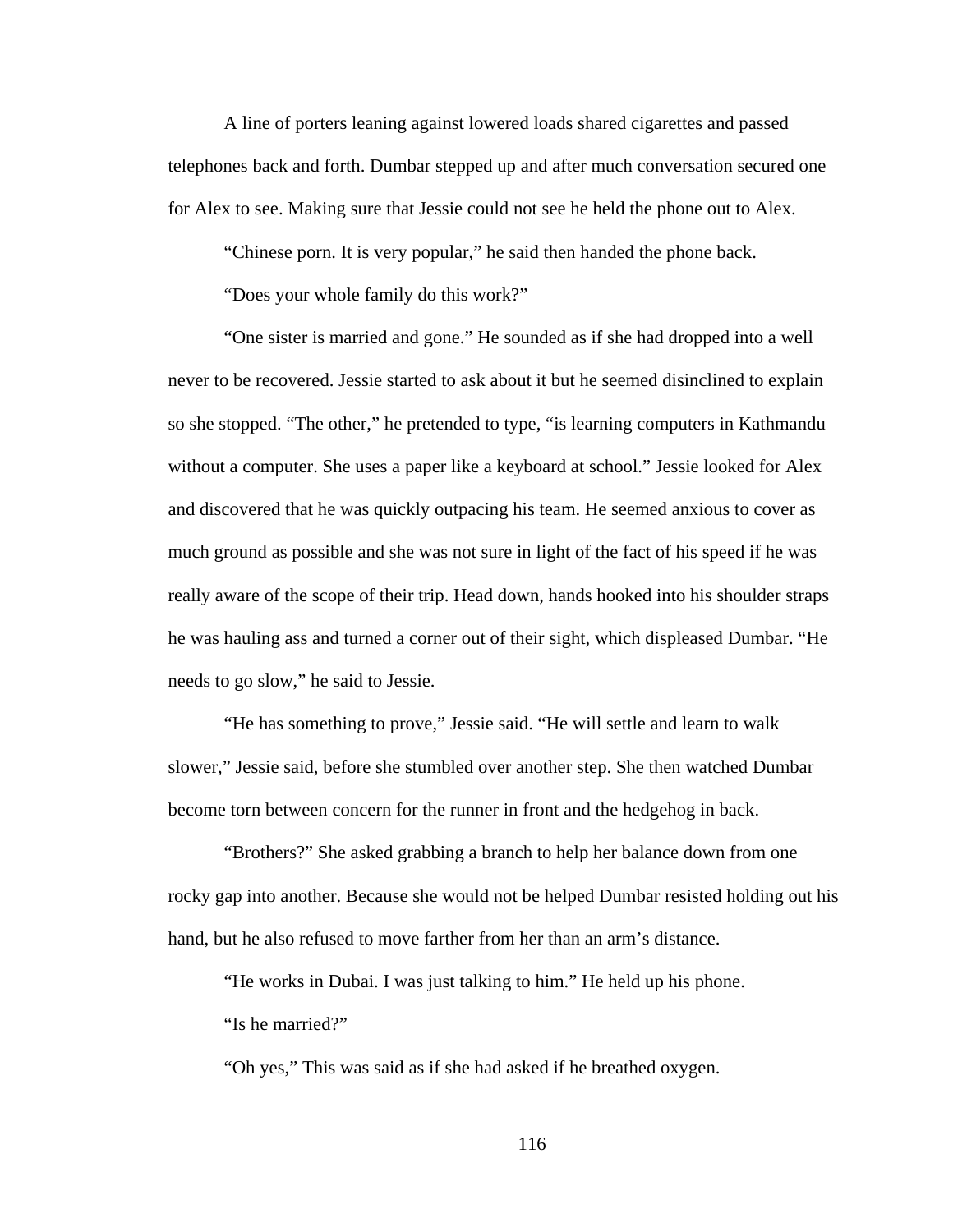"You?" The trail leveled and they began to catch up to Alex who had pulled out his pocket camera and looked like he was taking pictures of the ground.

"For nine years. My wife has to live in town now." All the travel agency's staff came from the same village. Jessie had the impression that that each had apartments in Kathmandu but lived out of town.

"It's not good to live in Kathmandu?"

He shrugged his shoulders. "There is work there. There are jobs there but we are at home in the hills."

"Children?" she asked because knew that Sherpa were proud of their families and that for women children were a sign of complete success.

"No."

"What does your wife do then?"

"She sells papers, not very many. My sister and I help."

"Your sister lives with you?"

"She must," he said. "My mother will not let her come home." The last bit he said as if he should not say it aloud and already Jessie could see that he wanted to stop but she was not ready yet.

"I have two sisters," she said sitting down. "I never see them. My mother died last year." One of the tumbles she had taken had truly offended her knee and she was giving it a rest. She heard the jangling of a deep bell. She stood and tried to locate the sound. Far across the valley a thin brown line pierced the greenery, six yaks were walking in a line on a thin trail. Two boys switched at their behinds when they lagged and just to the left a dog perched on the trail high enough so the heavy group might pass. The yaks disturbed a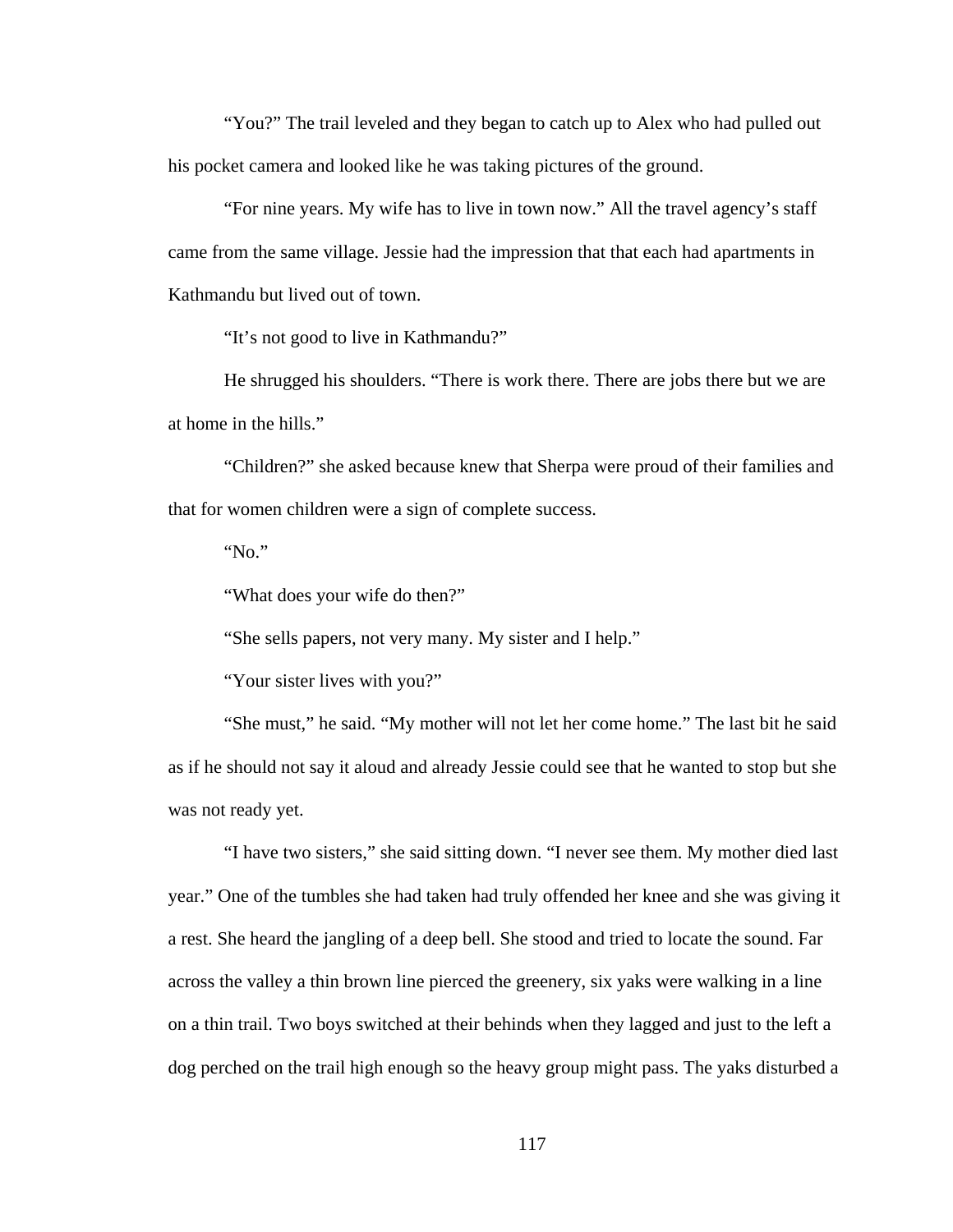flock of crows that disbursed across the valley the way a dandelion loses petals with the wind. Big healthy birds they seemed more excited than annoyed and the sun shimmered off their wings. They flew the length of the valley and then broke into groups seeking another place to settle. As the walk was now passing by another village horns were calling out again.

"That is also not as family should be," Dumbar said choosing to wait with her instead of catching up to Sam.

"You're probably right," Jessie said.

"Do you have children?" Dumbar asked and Jessie realized that he was trying to pull the conversation back onto what he considered solid ground.

"Once," Jessie replied. "Like you say, not as family should be."

"The trek will get much harder as we go. And there are many temples along the way," Dumbar said, looking ahead to where Alex and Dahn for that matter had vanished. "He can not get lost, but he is moving too fast," Dumbar said, referring to Alex. They heard bells ringing up ahead. "Near noon," he said. "In two hours we will stop and eat. We will go as far as Namche, today, if we can." he said, holding out a hand as if to help her up. She waved the offer away. "Go ahead," she said. "I'll be close behind."

He hesitated then seemed to decide that catching up to Alex was more important and dragging her along.

"Are we safe up here?" Jessie asked, since he was about to walk out of sight.

He stopped and seemed unwilling to answer her. It occurred to her that she might have insulted his ability as a guide. "Like bad people, robbers, people who follow you," she said.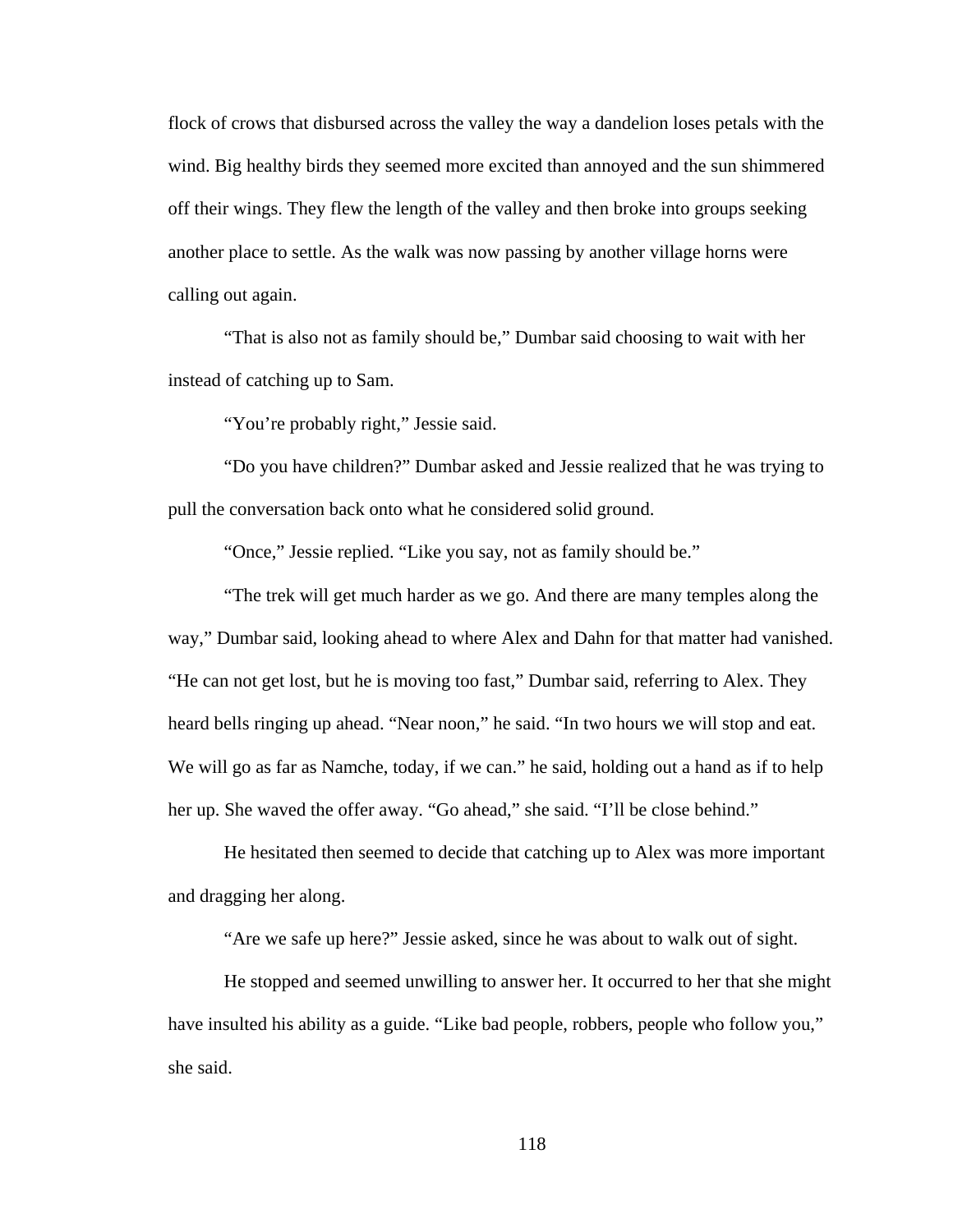"It's not the way up here," he said. "Alex." It was a question phrased as a statement. When she nodded, he hurried up around a curve.

Grateful for the solitude, Jessie dragged a flat rock under a pine tree and sat down. The men would wait. A huge crow dropped onto a nearby tree shaking a big branch with its weight. It sidled to the edge of the branch it seemed, in order to get a closer look at her.

"How about you?" she asked it. Big enough to threaten a small dog, it was totally unafraid. When she opened her pack to get her camera it became particularly concerned and she realized that it had learned tourists carried food in packs. When she pulled the camera out she saw that the lens cap had fallen off. She focused on the bird and got a couple of pictures before it startled and took off. She tracked it, adjusting the focus so she could get action shots. Landing near a group nesting on another tree, the bird cried at them and they in turn cried back and then they all took off together quickly becoming targets too small to photograph. Since she had time Jessie altered the camera settings in order to view the pictures she had just taken. Flipping through she got to pictures she had not remembered shooting. She had been holding the camera when she had fallen into the pool and must have pressed the shutter button, must have been holding it down in fact. There were a series of shots. Because she had been falling and the camera was on a still shot setting most of the shots were blurred, just fuzzy stone shapes and a little sky, except for two clear shots taken at the end of the series. In them a man and a young woman were standing on the top steps of the pool. He was leading her away and she was resisting. They turned back towards Jessie on the last shot and the result was a fuzzy view of the girl shape, long dark hair and something that looked like a sari and a crisp view of Amal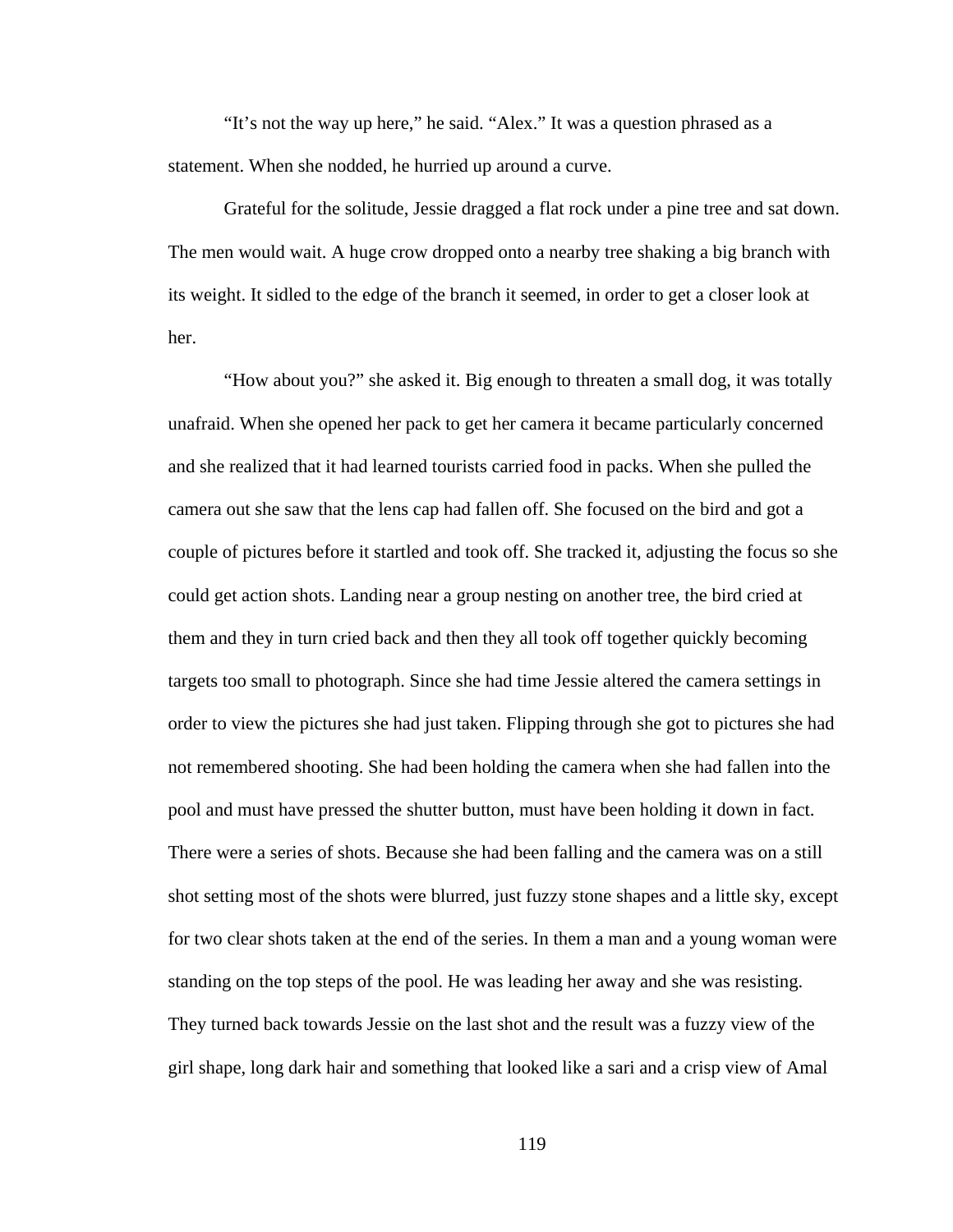holding her arm. The pictures gave the attacks purpose. And now that she had said nothing about the two attacks, both linked to the first in the hotel room, and there were three things she should tell someone. Leaving them on the camera meant Alex would see them eventually. She looked at the shots one more time and then deleted them and to cover the act no one else would know about she started shooting at birds again. The crows were back. The flock swung out over the valley and then dipped in one arrowed shape, heading towards the temple below rushing through the pines that commanded the view.

Because cameras only take copies, Jessie eventually stopped shooting and just watched, breathing it all in. The crows, the horns and the bells continued to caw, ring and chime at intervals as if each musician was waiting for his turn and the birds were not frantic and the horns took their time finishing notes and the bells died away only when it was their turn to do so.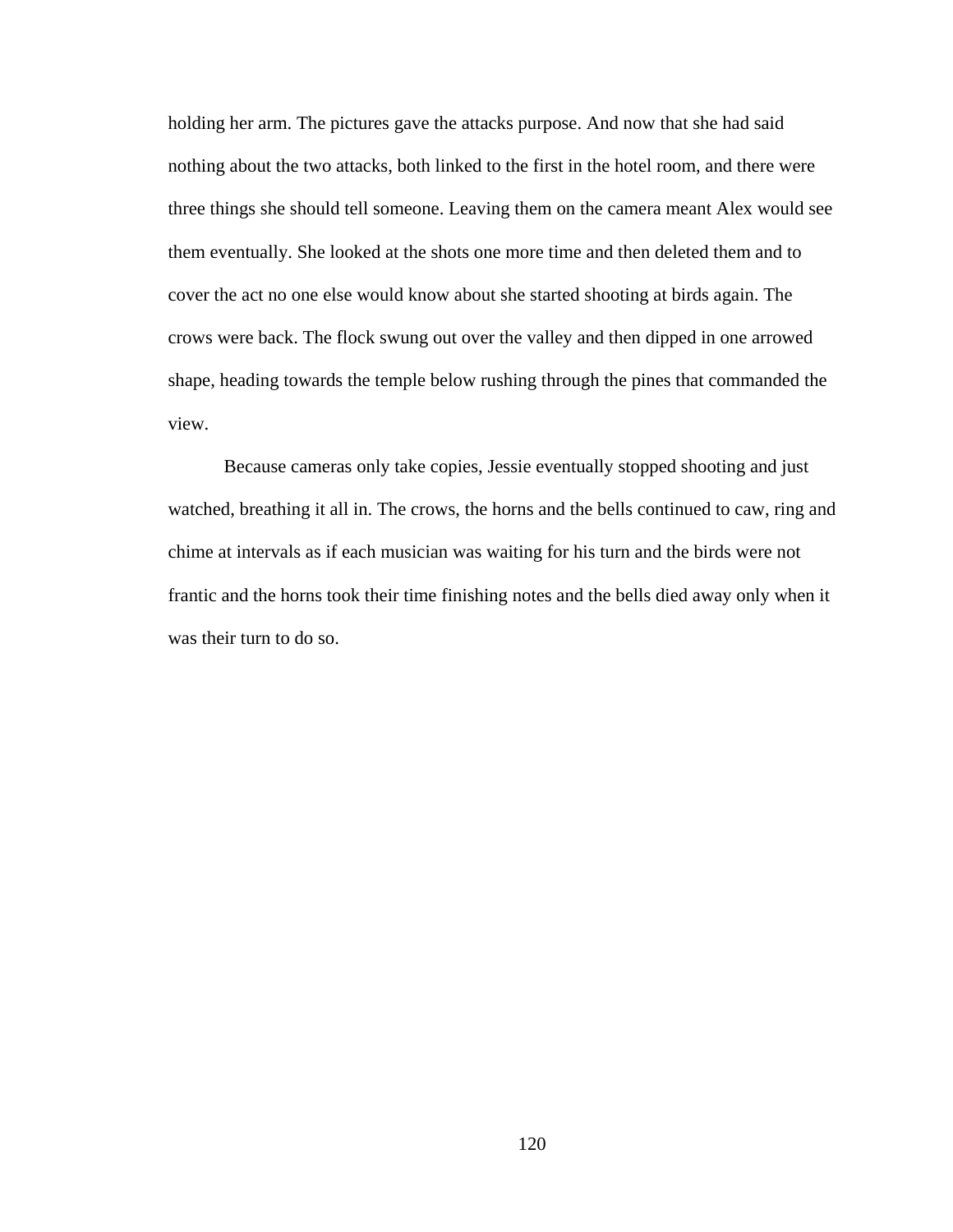Their first view of the higher Himalayas was from such distance that the peaks seemed spectral. White capped teeth poking past the slumbering hillsides they shamed the great valleys below. Clouds moving in and out at a fast pace turned the day from warm and bitter moments several times an hour. Layered clothing was alternately worn or tied around one's waist because the weather turned so fast. Using thin footpaths they trekked ranged across the slanted granite slops and edged in just below harsh basalt hovering shapes that were impossibly vast. As they ascended the giant faces came into full view, blue-grey massifs composed of stark geometric shapes carved by thundering winds and monsoon seasons that the valleys uninhabitable for months at a time. The sky above the monsters was clean and blue. The villages below were small, scattered like scrub brush and run through by rocky lanes that lead to the prayer wheel or a pile of prayer rocks central to every village. It was expected that everyone who passed would circle them clockwise and chant. The men obliged. Jessie could not.

"The view runs through you," she said sitting on stone steps while the men prayed. The altitude, taking its toll, was already wearing her down. She drank from a bottle that she handed to Alex when he was ready.

"I read that they call Mt. Everest the third pole," he said capping the bottle and handing it back.

"To the natives she is sometimes a goddess and sometimes a place where the goddess lives," Dumbar said leading the way past the rest of their gear that lay on the ground just past a wooden footbridge. Dahn carrying at least three times what everyone else carried had arrived at the lunch stop thirty minutes earlier, had dumped his load and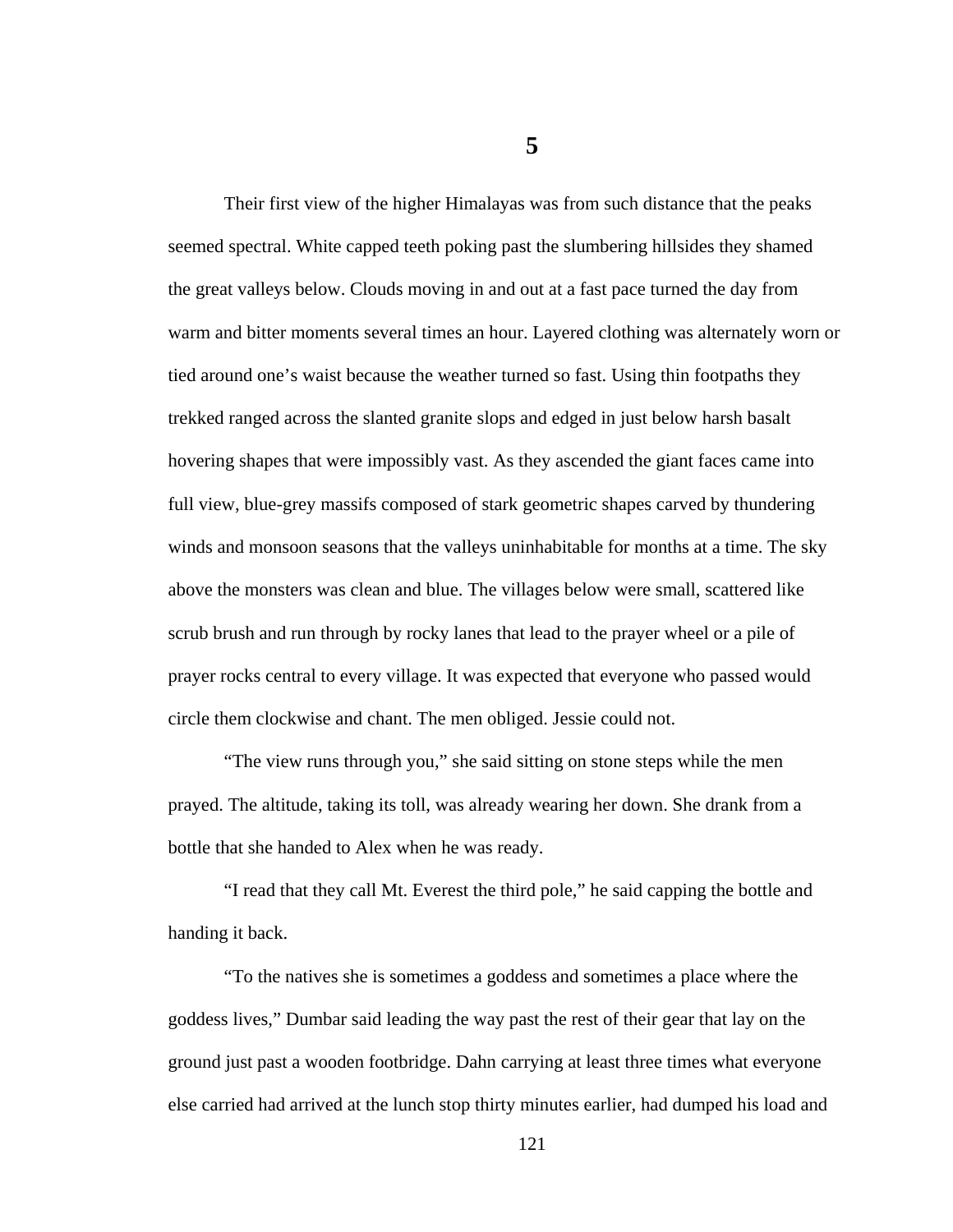was already up in the tearoom, three stories up and achieved by climbing three sets of blistered and twisted steps that swayed slightly when they were used.

The teahouse was more of a collection of window frames than a room. The exterior walls were plates of glass framed with thick blond slats. The wall between the kitchen and the dining area and the floorboards were solid, but the roof was also broken into framed glass panels. And through all this glass the high blue sky stared down at the tourists and the bright brilliant sunshine streaked through the top of the room bringing light without warmth.

"What's the name of this place, now?" Alex asked sliding onto a bench after Jessie. This stop was at a fork in the road, entry into a number of places, all bearing names that sounded the same and all ended with the "che" or "ong".

"Phakding," Jessie replied reading a sign across the way. Dunbar had led them to the only open establishment in the village. Phakding, two miles long and fifty yards wide, was closed for the summer. The three restaurants before this were boarded up.

"What does Phakding mean?" Alex asked Dumbar, who stared out the window for a moment, then shrugged.

"Must be crazy busy in spring," Alex said, peering down at the street.

"It's supposed to be raining people then," a young man said. One of a lanky pair that was demolishing pieces of fried batter that looked like pancakes except they were as thick as three and big enough to overlap their very big plates.

As he dipped it in what looked like apricot jelly, a Nepalese rider mounted on a mountain pony raced around the corner. The horse wheeled around the stony turns like a quarter horse and the boy moved with his mount as if they were one beast. When they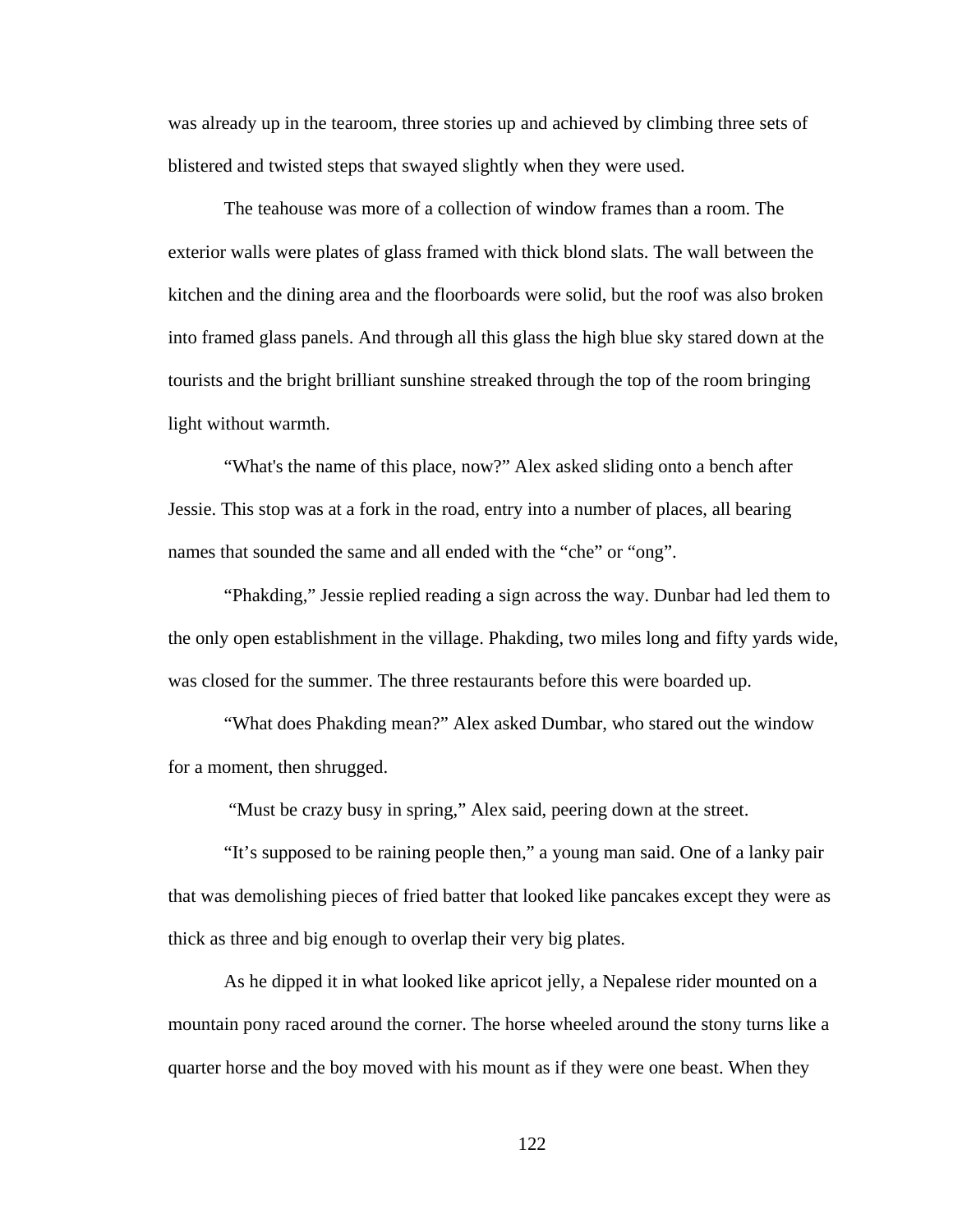reached the footbridge the illusion was breached when the horse stopped and the boy was thrown forward in his saddle. The boy lost his temper and whipped his mount. The animal tensed against the blows but instead of moving across, it backed up and spun away from the bridge. It tried to wrest free of its rider's grip but the boy had a death grip on the reins and the strength and leverage to fight back when it tried to turn against him.

When forced back to the bridge the horse pranced in front it stepping backwards and twisting against its bridle while its rider stood in his stirrups and leaned over its neck and yelled. Finally both stopped struggling and stood in stalemate.

"They been at that for the better part of an hour," the pancake man said, swallowing a soggy bite.

"Whipping ain't helped," said his companion, who sat before an empty plate.

Jessie's watch began to buzz against her wrist. "Bathroom?" she asked the men.

"Up, up," a sticky fork pointed the way.

Their tearoom sat a little to the side of the rest of the structures that seemed lumped together into one place. It also lay at the bottom of a bunch of spiraling staircases. Bedrooms were achieved via a series of winding steps reminiscent of an Escher print. They rose steeply and turned according to some plan of their own, in several directions at once. Jessie quickly realized that because the buildings were built so close to one another it was not always possible to know which one she wanted even when the old man eating at the base of the lowest step pointed it out. The restroom was three flights up. The bathroom was one right turn and two quick turns left, but not too tightly to the left because then one ended up at a bedroom or back down on the other side of the inn. Jessie missed the proper door twice. A little man on the other side of the building finally led her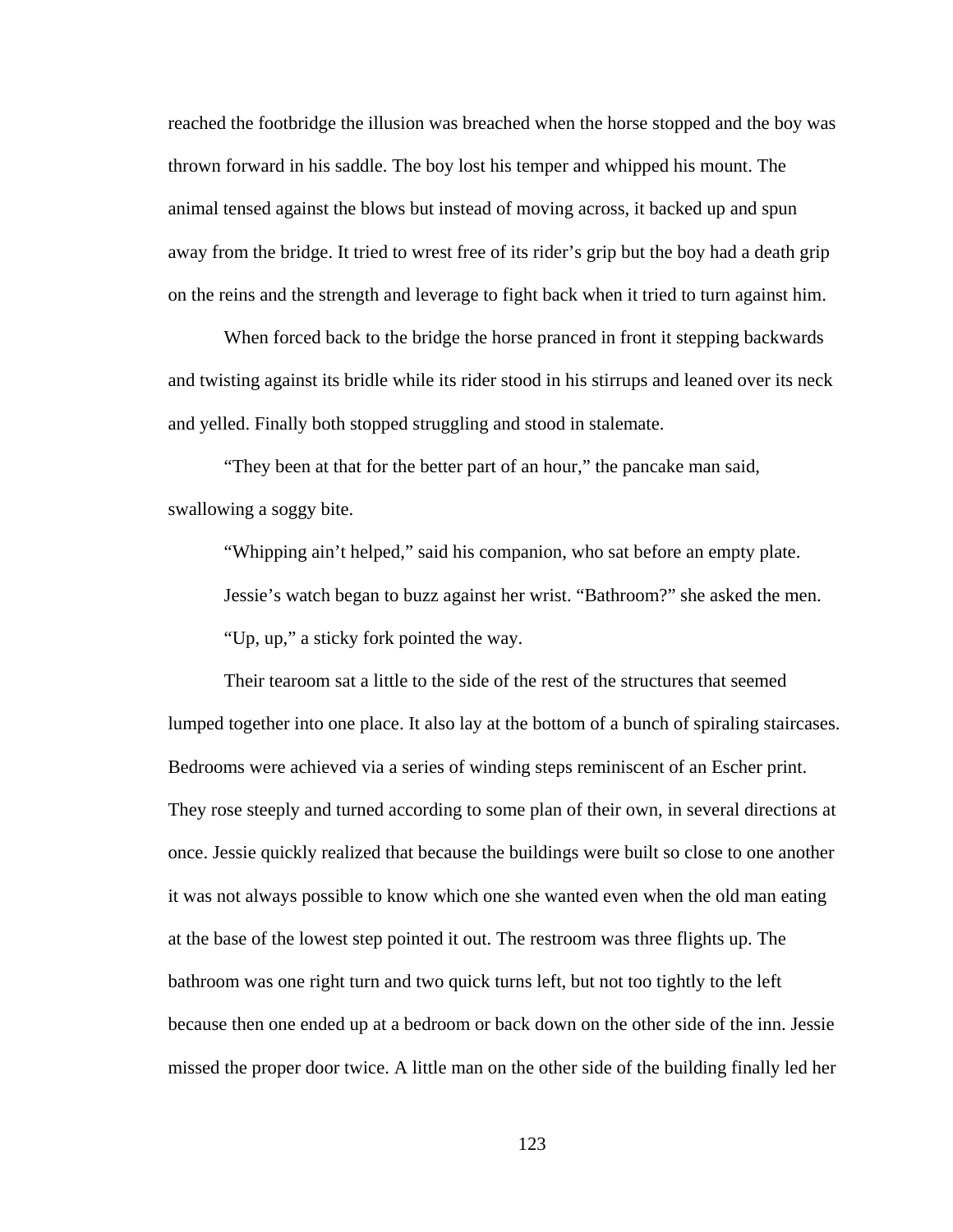to the proper door. She had to climb knee-high tall steps several times, not an easy feat after the first day of hiking. She had to stop several times on her way up and down. They had arrived in early afternoon soon enough to eat and early enough in the day to keep climbing, but to Jessie's relief, Dumbar had judged his clients to be in need of rest. Once she returned to the table, he informed her and Alex that that they would stay for the night.

"Your things are already in your rooms," he said, handing them a key attached to a huge wooden fob.

"But it's only two," Alex noted. "If we eat and then go to bed, we will have to sleep fifteen hours to pass the time."

"I have the feeling," Jessie said, taking a menu and stowing the key, "that we might find fifteen hours will barely be enough." She herself did not feel tired as much as disembodied and she knew this meant that she was exhausted.

The tearoom had filled up while she was gone. A couple and an American family now occupied other tables. The couple was British and from Dubai. Both were plump and well trimmed. She wore thick rings and heavy bracelets and he reeked of aftershave. They and the Americans, a thin old man, his pushy wife, and their teen-age son were talking to the pancake men about the disadvantages of Diomox, a drug trekkers took to increase the amount of oxygen in the blood.

"It has terrible side effects and not good for you at all," one of the young men was saying.

"We are just taking garlic pills," said the woman from Dubai. Jessie had brought enough for her and Alex and six other people and kept out of the conversation. The talk angered her, she found herself wanting to scream.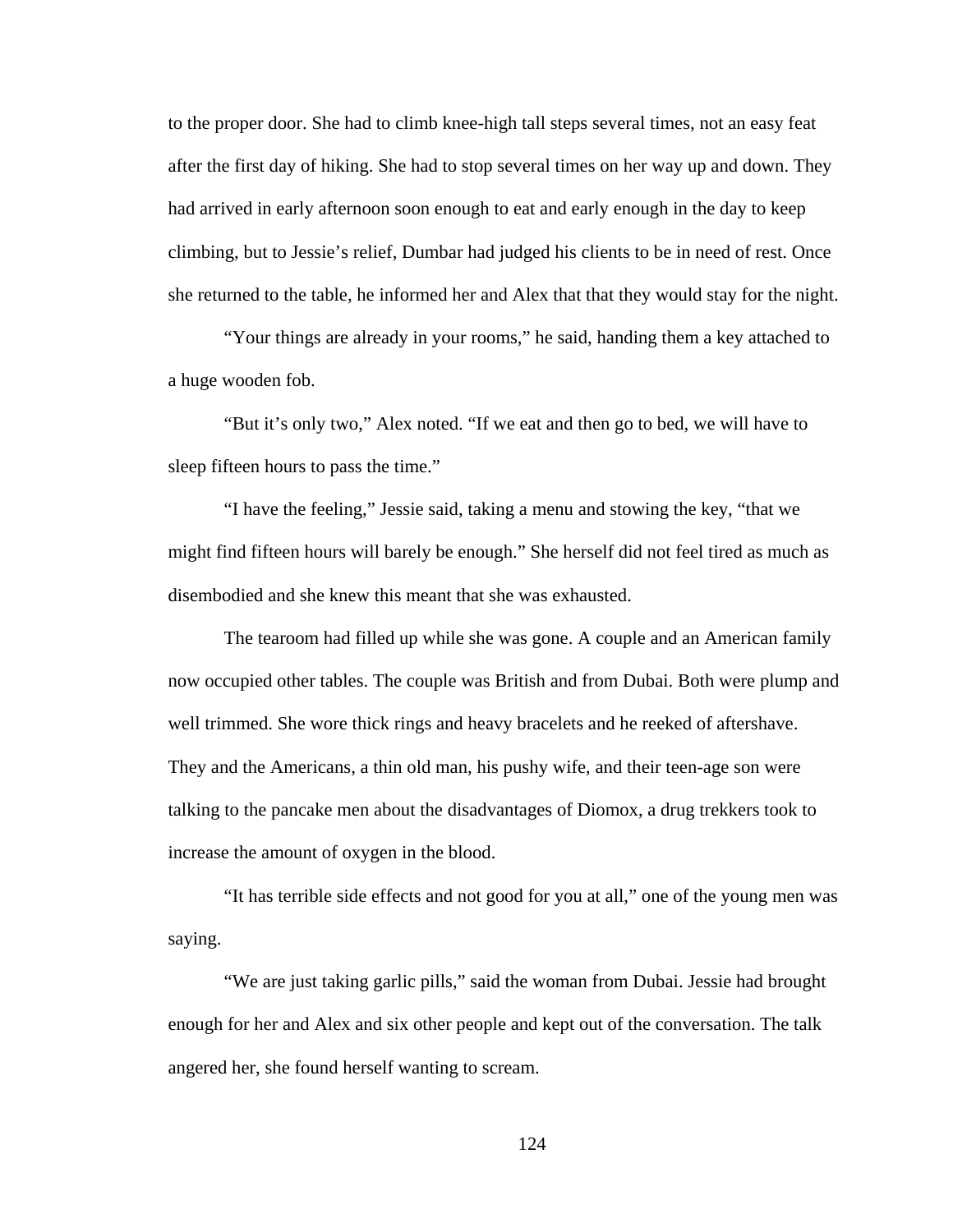"Are any of you doctors?" she asked. The pancake men raised their hands. "Do you know how to kill someone with Arsenic so they don't know?"

"What a terrible question," the Dubai lady remarked.

The men however, took the question in stride. One shrugged and considered his response. "You can hide the taste in food. Sugar, stews," he said. "A doctor would find it."

"If you went to doctors," Jessie said.

"You'd be terribly ill," he replied.

"My friend would wait a long time," Jessie whispered.

"Hey," Alex touched her hand, bringing her out of a fugue that she had sunk into. The group was staring at her and she realized she had zoned out.

"I hate it when they stand in the hallways and talk," she said. "What do they know?"

"They're only trying to help," he said, before she startled again and realized she had dropped into a dream again and neither she nor Alex had exchanged words.

"You order, I'll take it to the kitchen," Dumbar said handing her a menu. She heard laughing and looked behind him. Dahn was in the back talking to two fat women who were scraping the grills clean. When one of them realized that Jessie was staring at them, one spoke to Dahn who reached forward and with a smile closed the drape in between the rooms.

"I don't know what any of this is," Alex said.

"You're not used to odd food yet," Jessie said.

"I'm tired of it frankly," he said.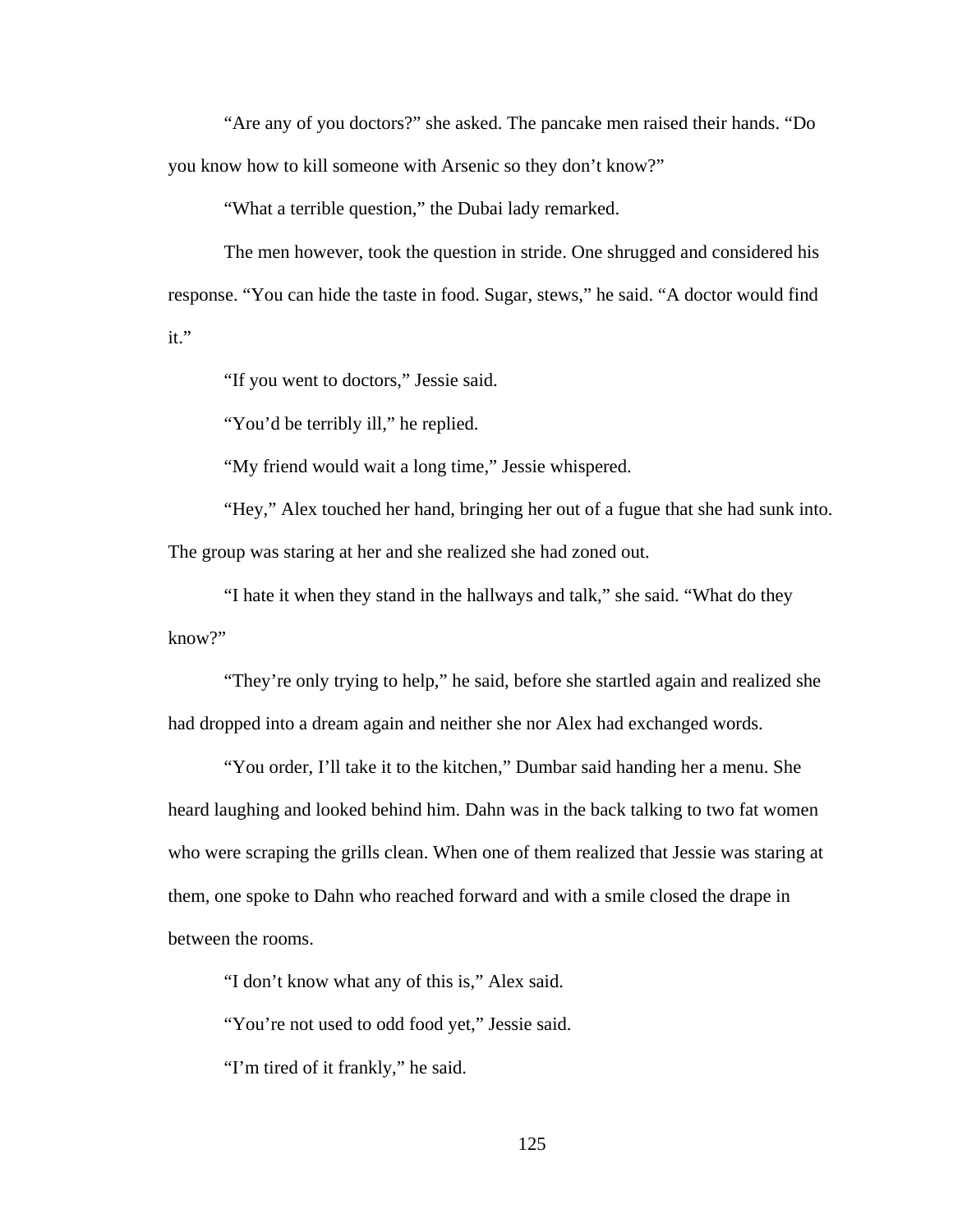"It is going to be the same menu all the way up," she replied, looking at the sheet. "Start from the top and just order down."

"I already miss hamburgers."

In the end they ordered Daal, which turn out to be lentils, rice and vegetable curry accompanied by a cup of strong black tea that always came well sugared. Milk was extra.

The conversation about the pills was over and now the American woman was complaining about the bedsheets. The room was such a small box that everyone, with or without intention, talked to everyone else in it. The American was making Jessie's head spin.

"We don't find that kind of problem at home," the Brit was saying but his interjection was stalled when woman who sat between silent family members stated that she had already seen her room and hoped that the bedding would be sufficiently warm.

Jessie retreated from the conversation into the view. The window at her back faced the bridge but also offered a view of a set of chairs and tables set on a higher patio. Two monks and three very blond tourists presently occupied said chairs.

The monks, young men, wore the traditional red and yellow robes of their order. Bald but growing out the shave and they both looked very young and both wore spectacles. One was telling a story to his solidly built, sun burned companions. Hats, hiking sticks and jackets lay stacked in empty chairs dragged from a pile to hold the clothing. The men wore thick brown hiking boots the very same kind that threatened to cripple Jessie before the day was out. The woman wore bright red trail runners. Everyone was draped across the furniture looking the way clothing looks when you spread it out for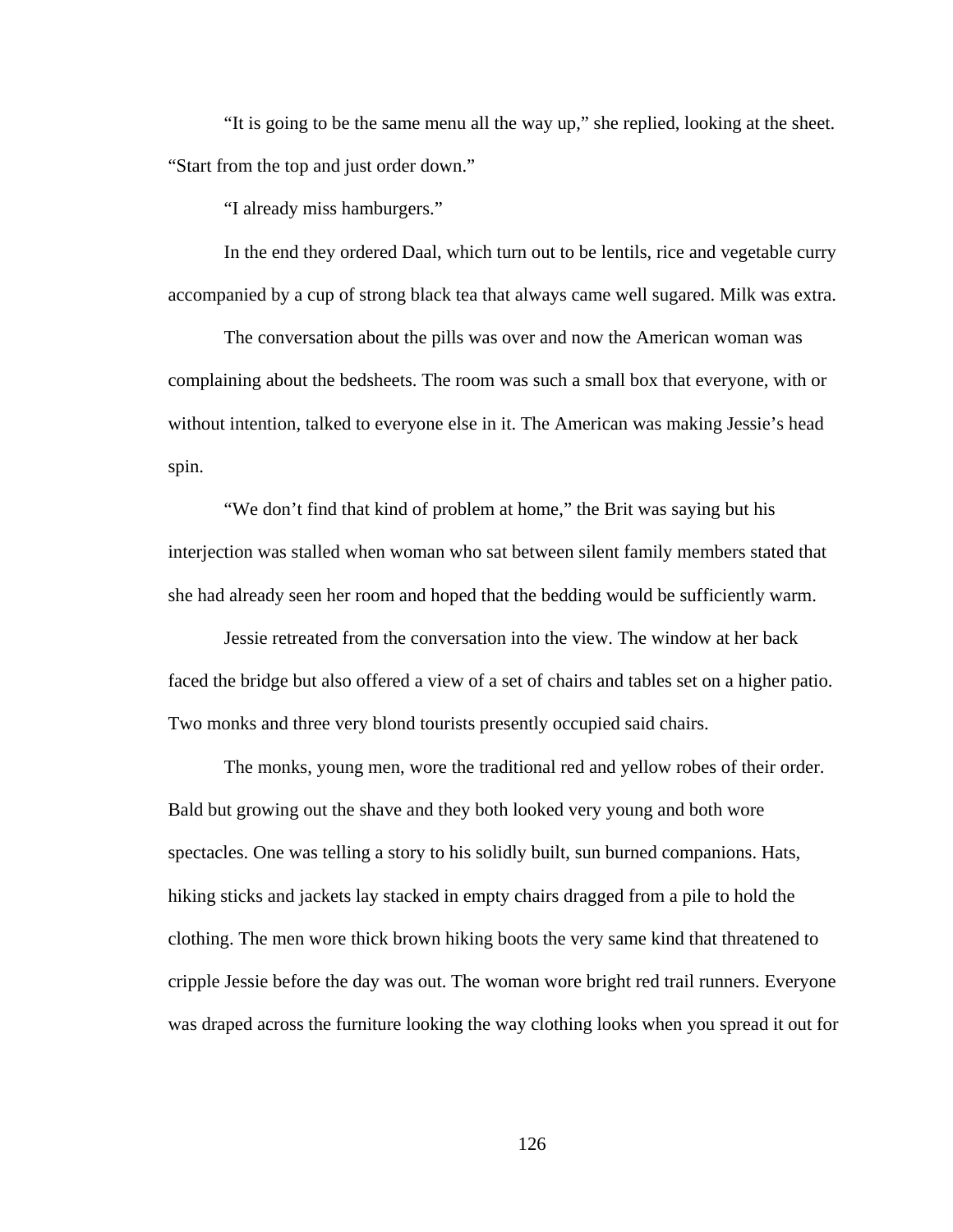drying. Relaxed and warming under a perfectly temperate day they were ready to start off again but seemed resistant to the need to move on.

"What are you thinking?" Alex asked looking out the window too, but towards the horse, which stood stock still as the young rider crouched beneath its muzzle, tried to drag it onto the bridge.

"That the older I get, the more I think about how young I used to be," Jessie replied.

"You're thinking of Cherry."

"I'm thinking," Jessie said, "of sickness and families."

The wind kicked up making shirtsleeves billow at the table outside. No one there was fat and nothing anyone wore fit too tightly. The monk telling the story stood and gestured to the sky, bringing his story to a close. His audience laughed and ordered one more round from the kitchen help some of whom had been listening in while they took a smoke break. Jessie wondered how certain collections, sizes and shapes of people could make her feel as if she was only a part of a whole person, as if she were missing some essential completeness.

"You mean that anyone can have either?" Alex asked.

"I was wondering about being remembered and whether that should matter so much. As long as Cherry was alive there was someone who might tell stories about me."

"Jesus, you're in a mood," he said.

"I didn't expect her to die first." She touched his hand. "But, you're right. I'll stop."

The drinks outside were being served from a monster thermos.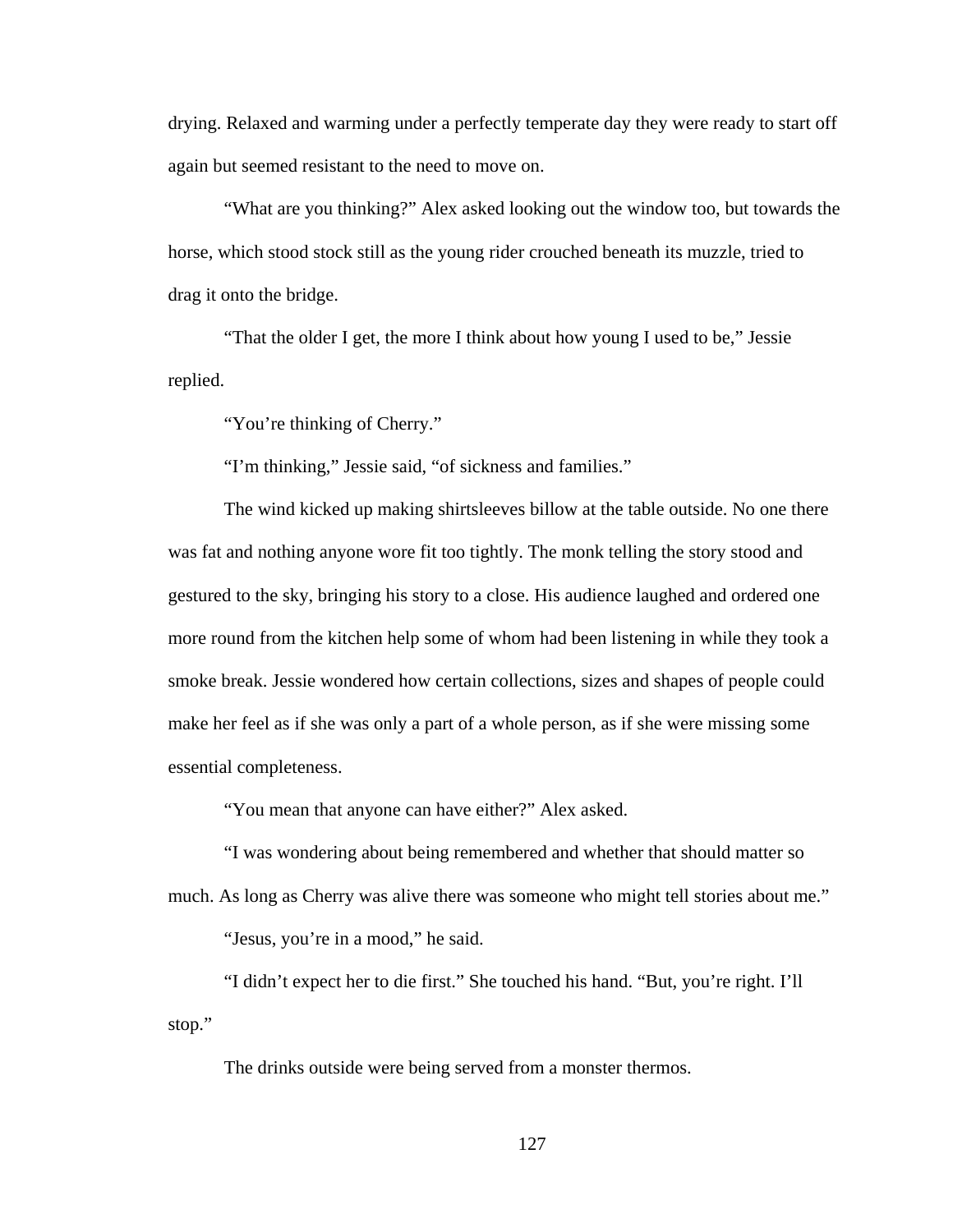Alex nudged her. "After a while," he said. "Not everything in the world will remind you of her."

"I will not get used to her death," she said.

The people outside had turned their attention to the boy and his horse or, since the horse was winning, the horse and his victim.

"One tragedy opens the doors to others," she replied. "They all link together." She pointed at a poster pinned to the wall to the left of the Americans. MISSING since November 2009 was the title, and underneath a smiling young woman in a *Northface* jacket stared back.

"Avoiding the truth of one won't make all the others stop or save you in any way," he said.

"Now I am thinking of hospital beds and the machines and how they close the window drapes because if you could look outside the hospital you'd see that the view was terrible."

The horse was a small dark beast that if it was not now being loved, had been well tended. There was a special purpose to the trip it was resisting. Its coat was well brushed and its shoes shone. Wearing a gleaming saddle and a bridle decorated with red streamers, the high-minded creature, immune to the beatings and the threats, was also too smart to fall for tricks. Racing around alternate routes so that it might hit the bridge without time to stop was not working, and the horse was beginning to buck when it was whipped.

Jessie realized that she had stopped talking and that Alex was still waiting.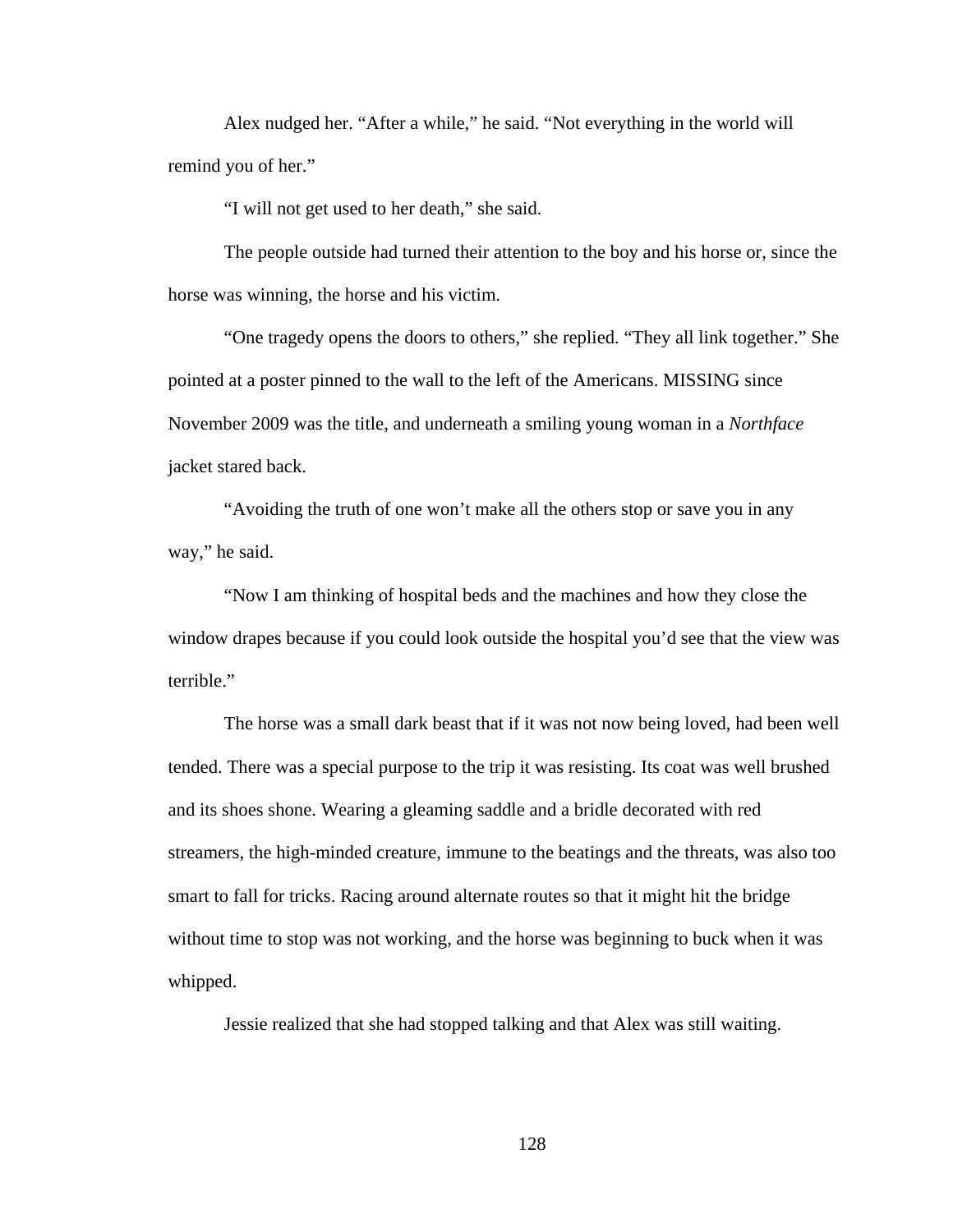"After they took the baby, for a long time, Cherry was my only friend. The only person I could talk to and I don't remember why that happened," Jessie said. "She came every day and she refused to leave. My mother would tell her that I was too sick for visitors and Cherry would say that she didn't mind waiting until I felt better."

The Nepalese boy dismounted again and stepped away from the animal while holding onto its reins. The horse retreated from the bridge as far as he would allow and emerged from the shade of the trees covering the bridge. Once the sun hit its coat it was clear to see how much it was sweating and stressed.

A villager offered the boy a drink, which he took, taking the time to wipe sweat from his own face with his sleeve. Then he took off his hat, before he drank, to reveal the thick black braid curled up under the hat. Once it dropped down and the hat came off Cherry could see that they had all been mistaken.

"It's a woman," said one of the pancake men, who had joined her by the window to watch too.

"A girl," Cherry said, for the rider was young and old enough to be both. Lean and muscled like the Sherpa she wore a loose fitting, white, riding outfit underneath a thick coat with wool cuffs. Her hat was a pale fur lined affair that almost completely hid her face unless you were looking straight at her. She took off the coat and secured it the back of her saddle and rolled up her sleeves revealing a fine golden bracelet twisted together on one wrist. Without thinking Jessie reached for hers. The girl was dark from living in Nepal and dirty dark from all the work of forcing her mount uphill, but she was a blue-eyed, brown haired white woman in disguise and an angry one at that. She handed the mug back to the villager and rejoined her battle with the animal by pulling the horse's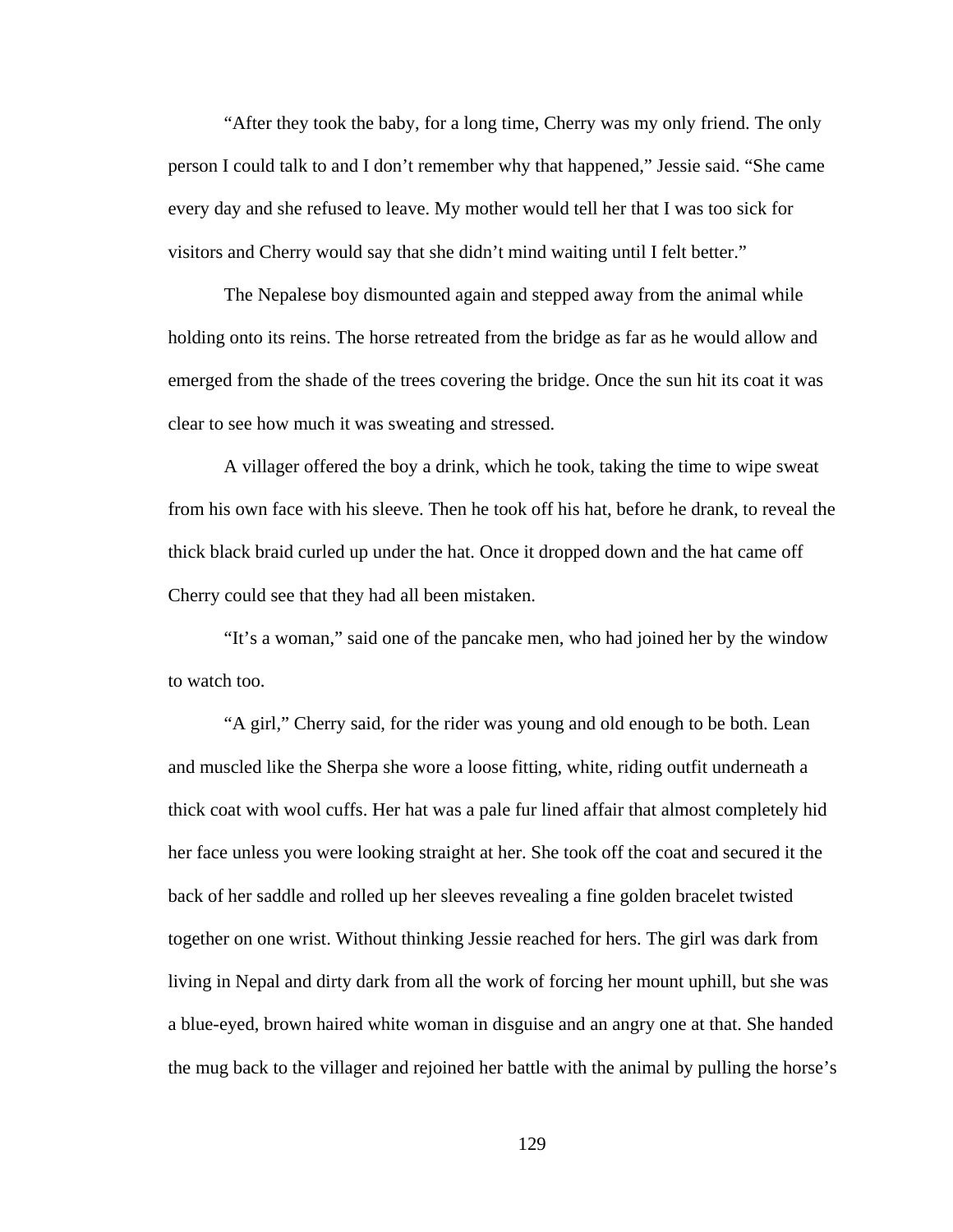reins as if she meant to drag it across the bridge. While the pair tangled a line of donkeys, driven by two Sherpa's approached, passed them, crossed the bridge without hesitation, and climbed uphill.

An image of Cherry in a hospital bed breathing to the tune of a machine that hiccupped each time it filled her lungs with air, burned another grieving hole in Jessie and suddenly the pain of seeing the animal in front of them being forced to cross a bridge was too much to bear. She took the stairs to the road. The girl was sitting on a wall by the Jessie arrived. Upon close inspection Jessie could see she was tearing up and ready to whip the horse again.

"Maybe it doesn't like that it can see through the slates," she said to the girl. Looking closely at the saddle she saw its brand, a D, lying on its back. The girl's riding boots, made of the soft leather Nepalese riders preferred were adorned with the same symbol.

"Maybe no one asked you," the girl replied. "You know anything at all about these shits?" She yanked the horse's head as she spoke. It turned its head away trying to free itself of her grip as if it was not yet ready to rebel again, but was considering it.

"I can't do worse," Jessie said. She approached and gently took hold of the bridal. The girl started to pull the horse's head free of Jessie's grasp when the horse bucked, pulling free of both woman and knocking the girl to the ground. Ignoring the girl Jessie took the animal by the reins and led it to the bridge where, as if it had changed its mind, it walked easily across the shaded bridge without instruction its hoofs beating out a sloppy diddle against the bridge's slats. She patted it, let it go and re-crossed the bridge to help the girl who was kneeling. "It didn't care about the bridge it only cared about fighting it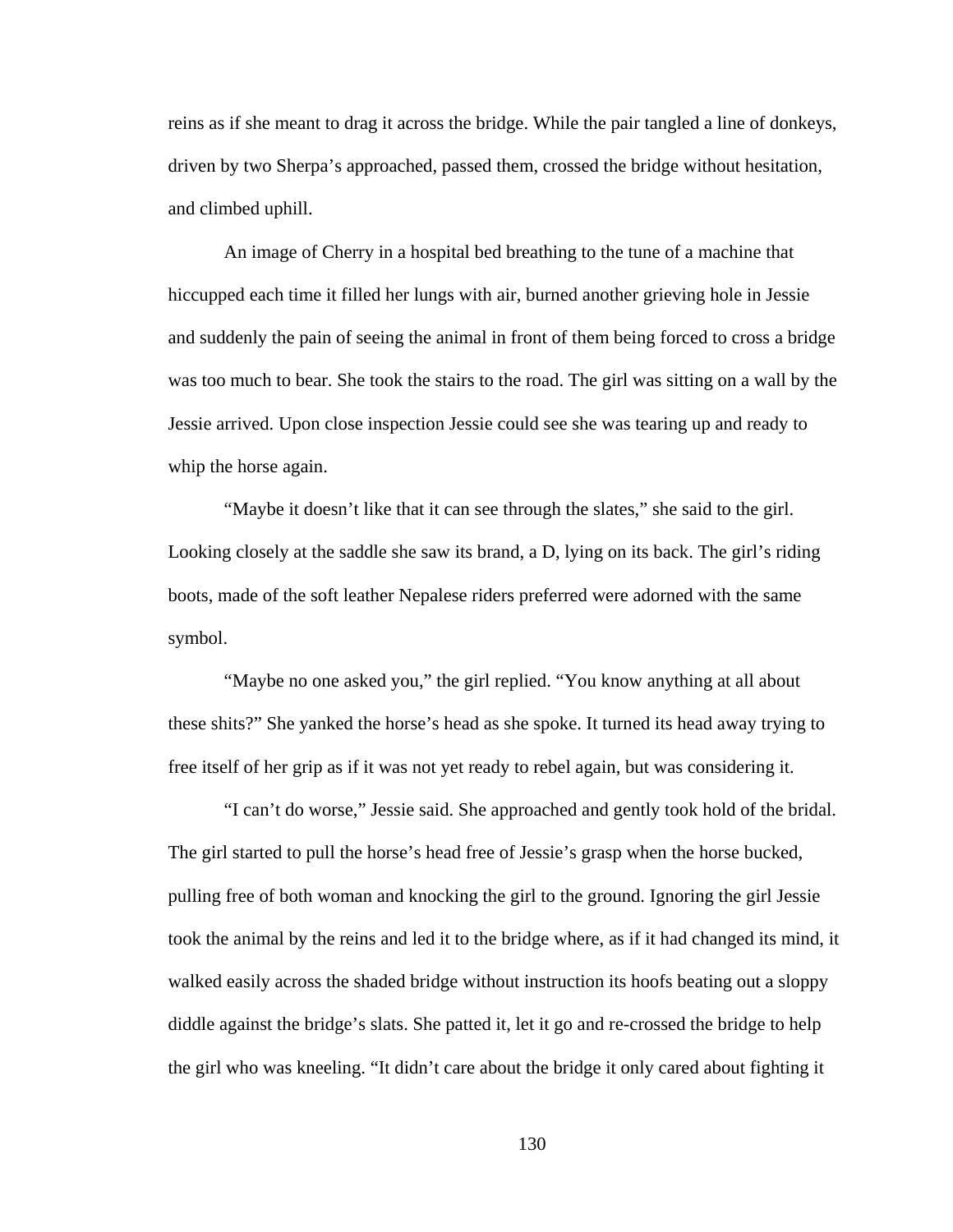out with you," Jessie said holding her hand out. The girl waved her off and stood by herself. Then she picked up the hat that she had dropped when she'd fallen and without a word walked past Jessie. The horse did not like it, but it let her climb aboard. She turned it towards the high paths leading from the village. Then she turned it back.

"Mero naam Marie ho," she said.

"Namaste, Marie," Jessie replied. "Mero naam Jessie."

The horse now past its need to rebel was excited about continuing on and it pranced while Marie tried to keep it still. She dug into a pouch hanging off her saddle and pulled something from the bag that she fed to the horse and it seemed to settle.

"Marie was my grandmother's name" Jessie said. "It means bitter."

"You look like a tourist," Marie said.

"I lived here when I was little. I've come to bury a friend," Jessie said.

"I didn't ask for your freaking details," Marie said.

"You should work on controlling your temper," Jessie said.

"You look sick and you're not halfway to the top," she said, looking up at Everest. Then she turned the horse away and headed up the road into a sky that was darkening.

"What did she say?" Alex asked, once Jessie returned to the meal that was waiting.

She picked up a fork and prepared to pretend to be hungry. "She told me to go to hell," Jessie replied. The rode wound up into the hills so that though the rider would vanish, she would also reappear in between trees. They were taking their time. There was no use climbing above the tree line with a storm coming.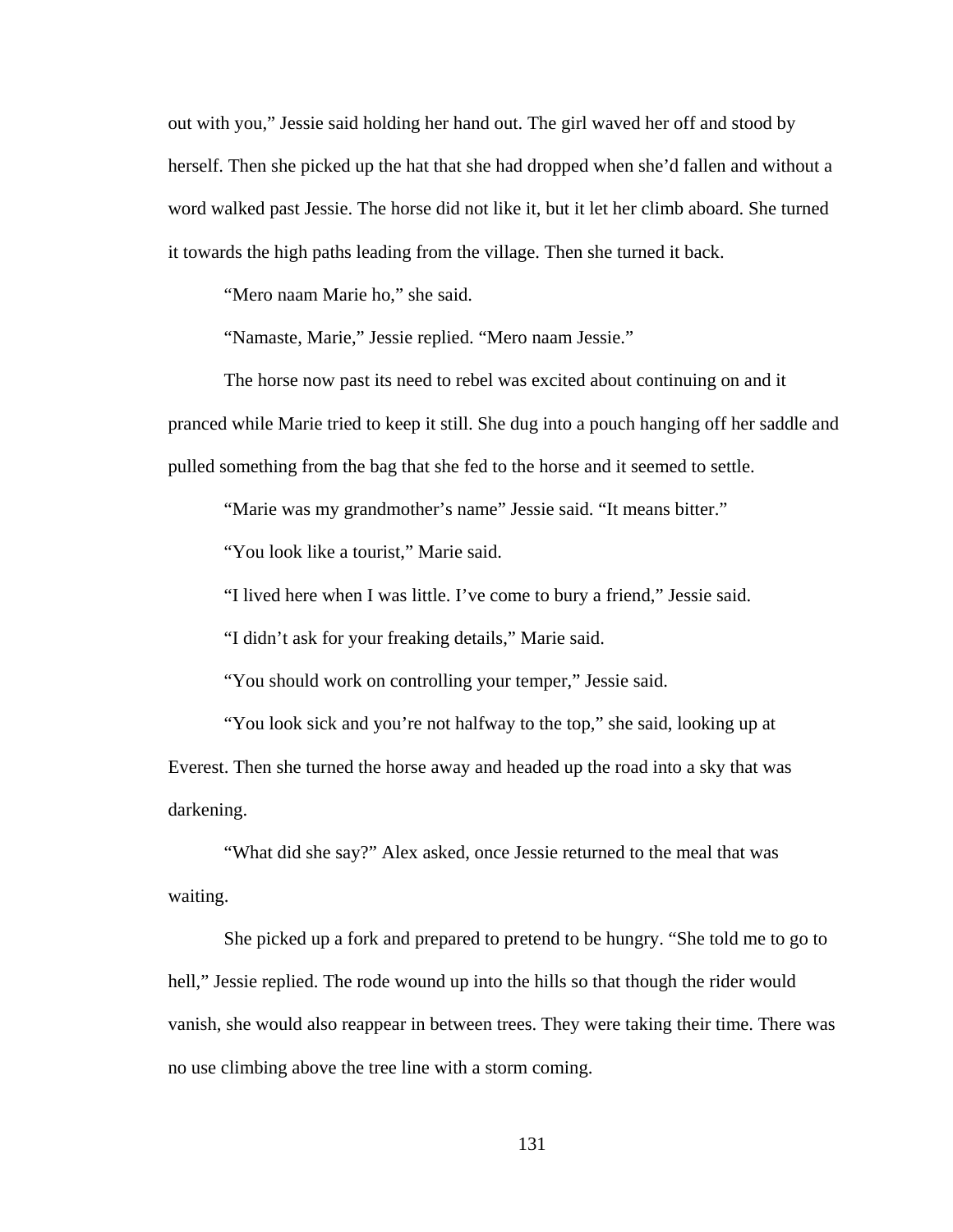"No good deed," Alex said.

"We will see her again," Jessie replied.

"How do you know?" he asked.

"Her brand is a lazy D. My mother had it embroidered on tons of pillows and

blankets," she said.

"Hell of a coincidence," he said.

"The Himalaya is a big place but there are few places where you can actually eke out a living here. People bunch up in fewer places than you think," Jessie said.

"Why did you go out there in the first place?" Alex asked.

"I thought that it was something I could actually fix," Jessie said. The rains began while they were still eating.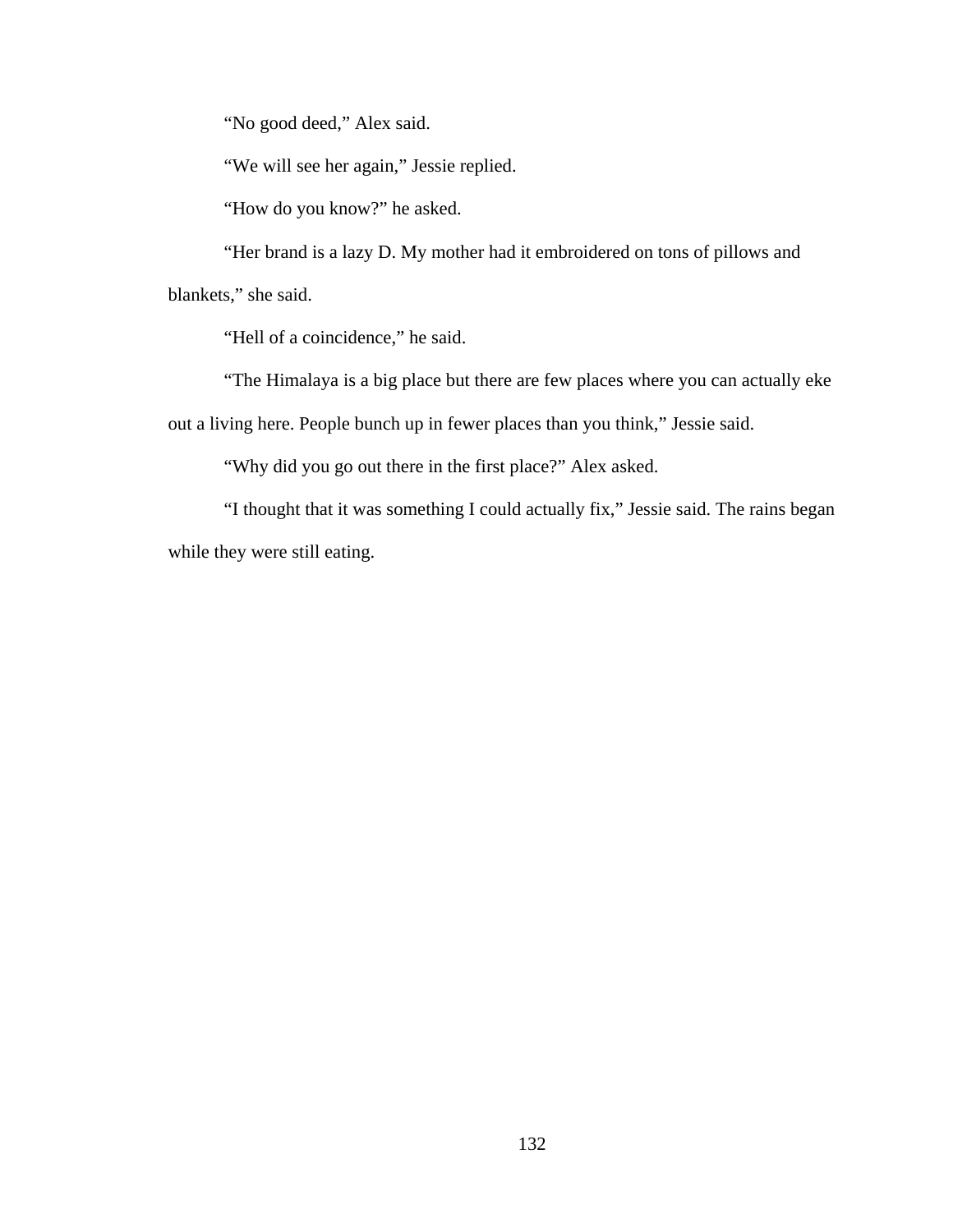**6** 

Grateful that they did not have to haul their bags upstairs, Jessie and Alex followed another of the many little men that peopled Nepal to their room, a shoebox with two cots and one window set into the slanting roof so that it looked straight up at the sky. The porter waved them inside and folded his tip into a tiny square that he stuffed up his sleeve. Both thought about brushing their teeth then remembered the walk down to the bathroom and gave that idea a pass, along with thoughts of washing. Instead they opened their bags and pulled out books. Jessie peeled off her jeans and propped her stiffening knee up on a pillow so that it stayed bent.

"It's too early to sleep," Alex said, closing a copy of Stewart Wilde's *Infinite Self*  after a few minutes. The action coincided with a knock on the door.

"Jessie and Alex." Alex was the one with the key so he let Dumbar in. "Do you want to take a short hike?" Dumbar asked. "There is an abandoned monastery on the top of the hill, an hour or so hike."

Jessie shook her head and Alex nodded. Before the men left Dumbar handed her a tube of ointment. "Try this on that," he said pointing at her knee. "Let's go," he said to Alex.

Jessie could hear them clomping down the stairs, then heard their voices pass underneath the window and diminish. Relieved to be alone she put her book away and pulled Alex's from its place and read the back cover. "Stuart Wilde, one of the most profound and original thinkers of our time, shows you how to consolidate your inherent power and transcend all limitations by releasing yourself form the constraints of the ego," the critique was signed by Deepak Chopra. She tossed it back on the bed. A point of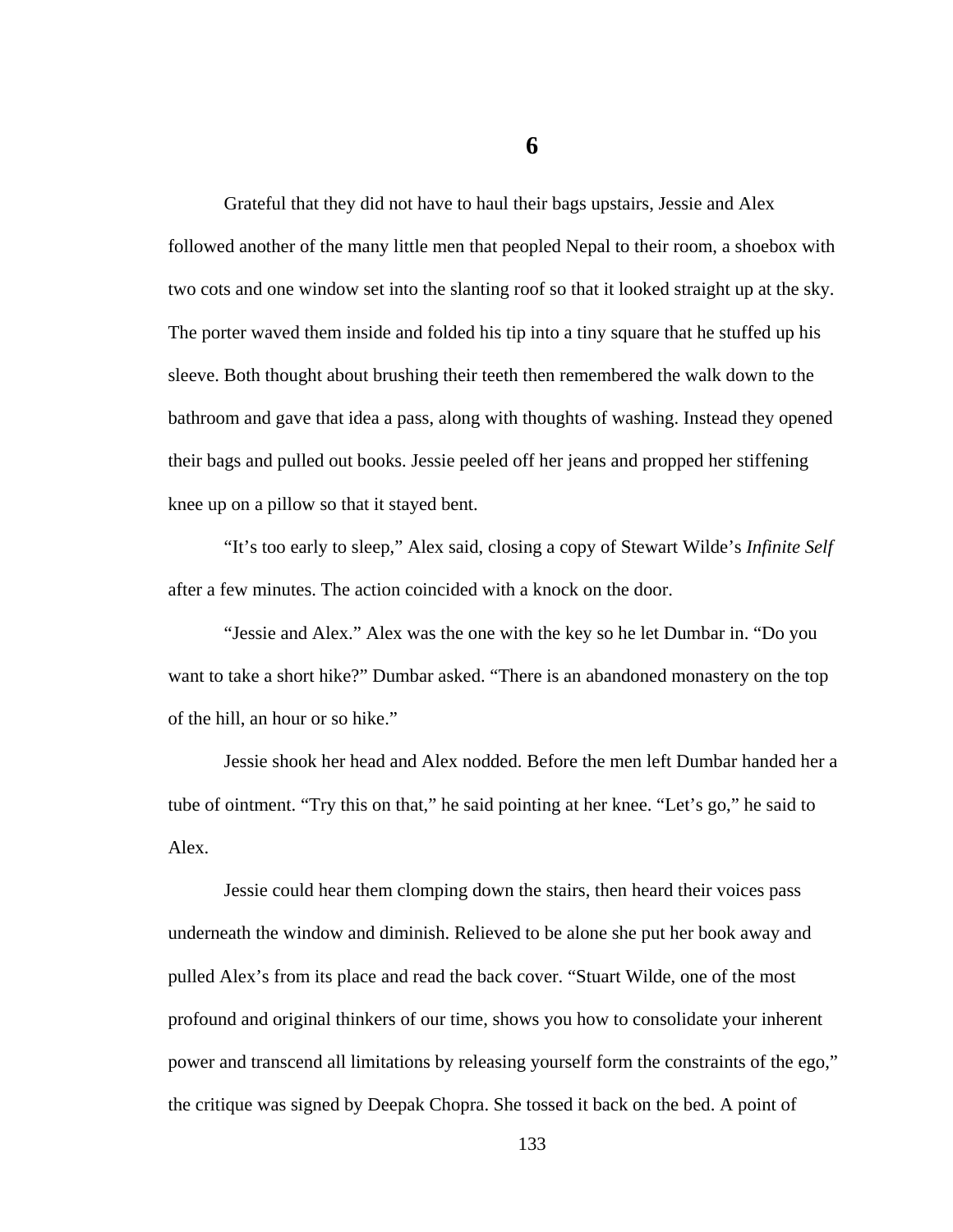contention between her and Alex was his insistence on tracking what she considered selfnamed, spiritual nut-jobs down their wacky, winding paths. For his part Alex constantly reminded her that no faith at all was a darker path than he intended to take.

"Whatever," she lie back on her bed and took up with Raymond Chandler for about ten minutes before she fell asleep. It was dark when she woke. She found a note set where she would see it. "Downstairs." She started to wind her way back down into the teahouse where all the same people who had been to lunch were already eating dinner. It was a pitch black night, but the light spreading out from the kitchen and the dining room almost lit the stairs well enough that Jessie could see where she was stepping. But after a few steps she found that she was too afraid to move forward. She was afraid of falling, afraid of not having the strength to stop a fall, and afraid of the shadows she was sure hid danger she could not define. Overwhelmed she crouched on the steps and waited for her unfounded fears to pass.

"It's too cold to sit outside." Dumbar always shepherding his clients, stood below. "Are you ill?"

Jessie shook her head. "It's high up here and I've lost my bracelet," she said, feeling distinctly stupid.

Dumbar took a seat on the lower steps. "They name the mountains after goddesses up here," he said. "We have stories we are told as children about the white caps, the mountaintops are demon teeth poking up into the clouds."

"Which are also haunted by gods and demons," Jessie said. "This is not comforting talk."

He shushed her with a finger to his lips. "The goddesses high up see this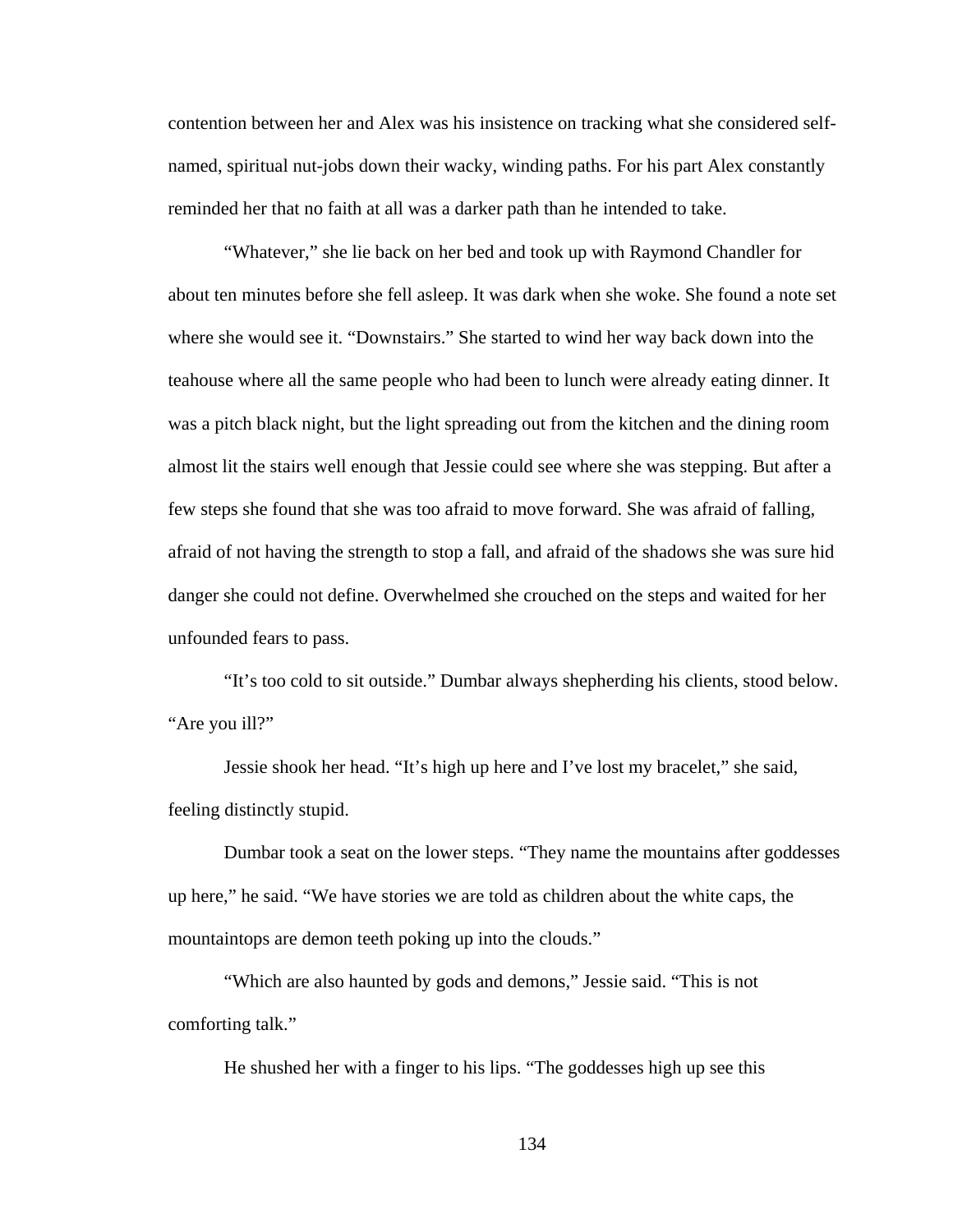meanness and cry tears that roll down the mountainsides and freeze into ice. And sometimes the goddesses send clouds down to fill the valleys with mists that can turn men into ghosts and take them away."

"To die?" she asked.

"To be punished or saved, it depends on the story," Dumbar said.

"Sounds like a way to scare children," she said even though the dreaded fears in her mind began to lose hold as he filled the darkness with children's stories.

"I don't remember being scared. We celebrate their powers with the worship of the living goddesses. I am told you know about them," he said standing and stepping closer to Jessie who though she was still clutching the railing, no longer crouched and was now seated on the cold, warped steps.

"I know a little," she said. "Are those old or new stories you just told me?" she asked.

"Sorry?" he asked.

"Were those stories you were really told or stories you just made up," she said.

"I have an advantage," he said. "Our history is written in Sanskrit and so much of it is lost," he said

"So you can say what you want?" she asked.

"I try to keep to what I know," he said. "Very little embellishment," he said.

"This could be a place you have to live or a place you come to die. You know, the end of the world," she said.

He looked into the darkness beyond the pale cast of the lights in the tearoom. "Nepal means "the foot of the mountains." It is protected by its mountain ranges. They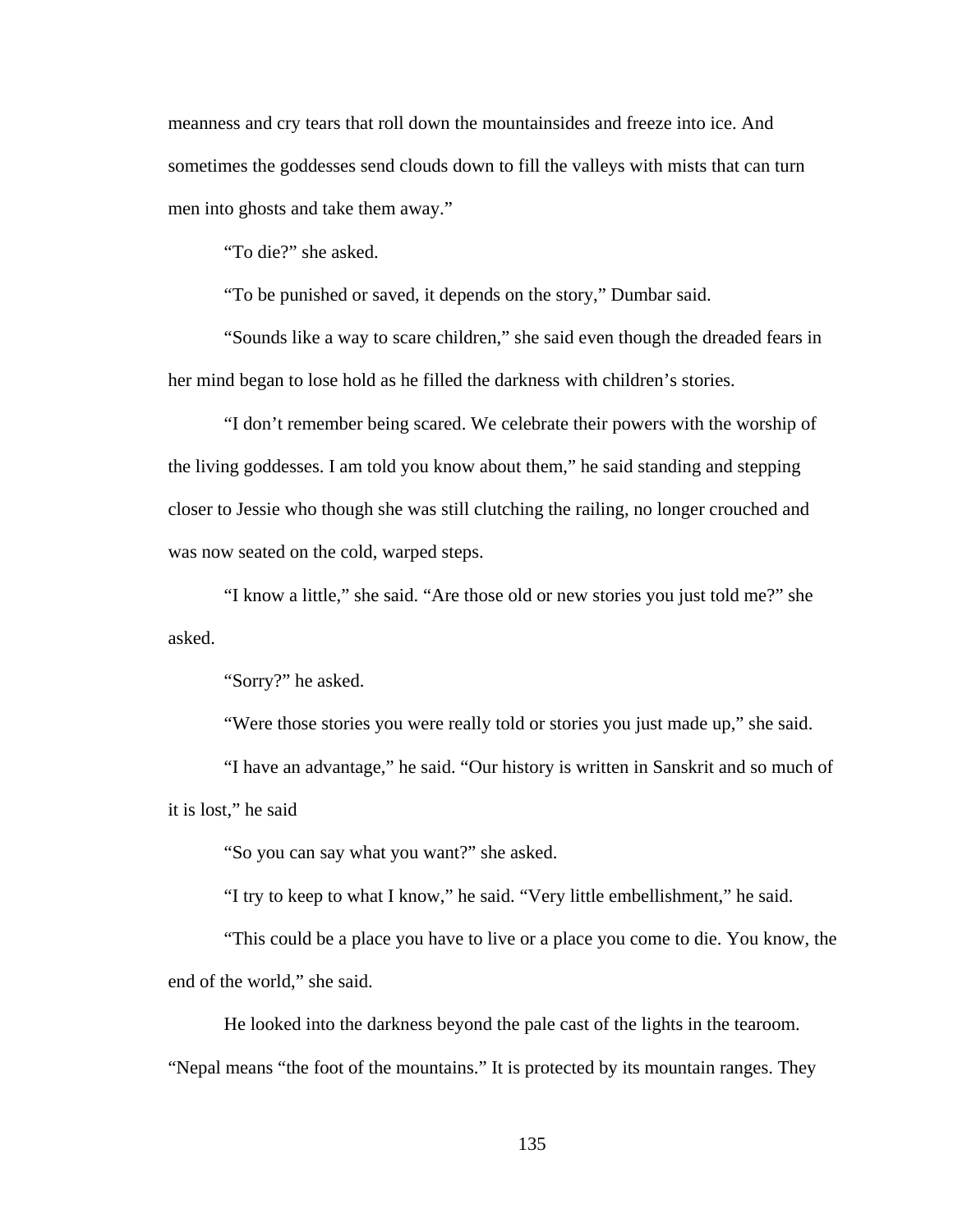kept outsiders away for hundreds of years. The first people were called Kirata, people with lion natures. Kirata also means people from the mountain. For some tribes the trip here took generations. And by the time they got to where they would stay they were quite different from the people they left behind, truly Nepalese."

"Because the trip changed them," Jessie said. He nodded.

"The mountains make the Sherpa," he said. Most people came from Bhutan and Tibet where they worshipped wild spirits and ancestors. Then outsiders forced them to be Hindus. Then other armies came and everyone became Buddhists and built the great kingdoms. Then we had armies of our own."

"And now what do you believe?" she asked.

He looked out into the darkness again. "That I enjoy many religious holidays and believe many things and that the mountains make us."

"It's hard to breath here," Jessie said knowing she should shake off her mood and stand up.

"Altitude. There is nothing dangerous about that. We will trek upwards slowly. You need to eat now." He backed off the steps. "Come," he said.

She nodded and stood.

They had filled a central burner with yak paddies and petrol and lit it up. They lit one fire per day in order to make the fuel last as long as possible. Jessie was glad to be off the stairs but hesitant to enter the room. She did not want to hear the conversation and felt as if she needed to gear up for it. No one missed her company and she considered retreat. They seemed like a group all heading somewhere else and she felt as if listening to them talk would only intensify her sense of separateness. But Dumbar would not sit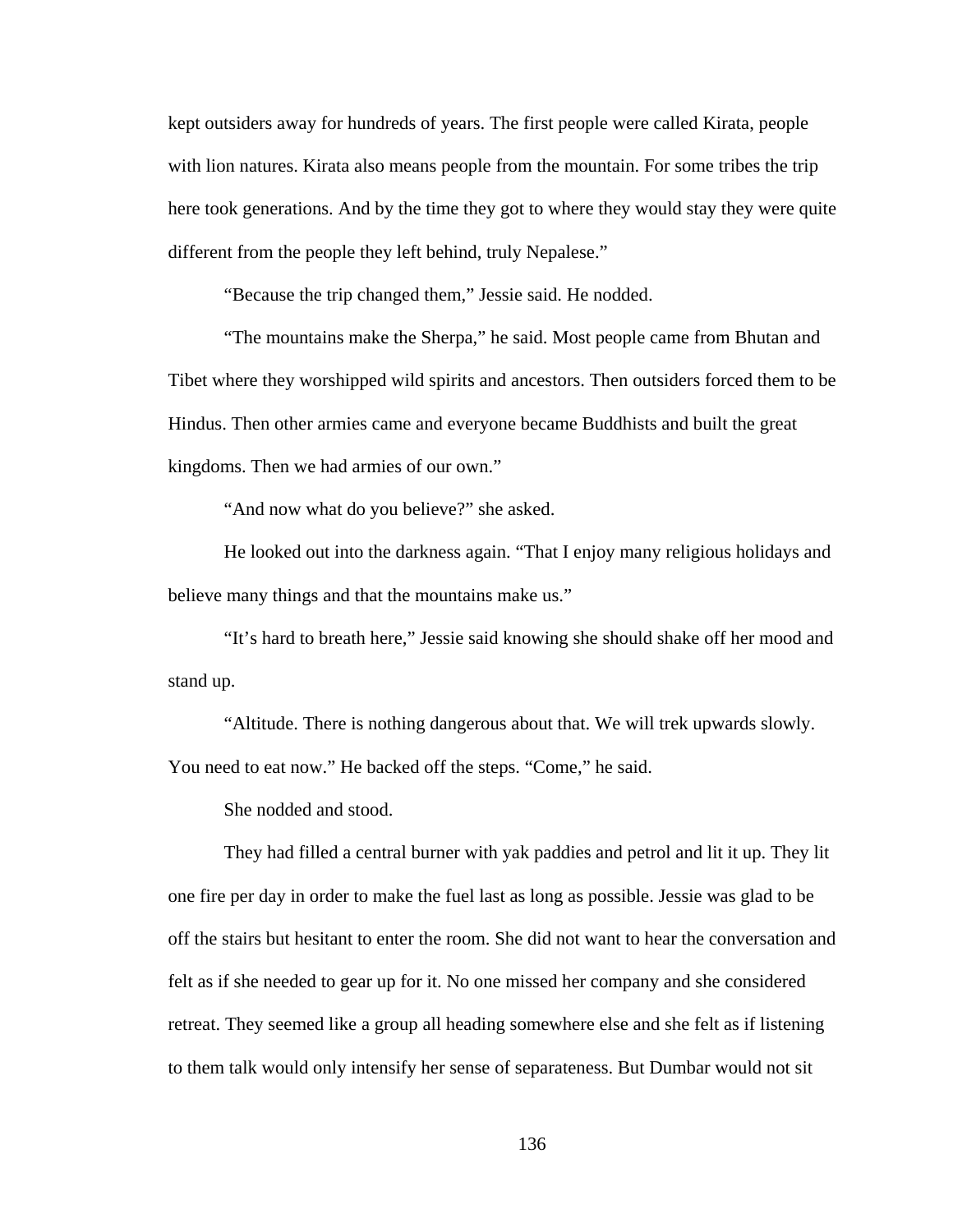until she did. All but Alex shared one bench and one long table. Lined up in their seats like people waiting in line for the bus, the groups all faced Alex and Jessie who sat alone on their bench with their backs to the three-story drop below.

When Jessie sat Dumbar tried to hand her a menu.

"What I had for lunch is good," she said waving it away. Alex was in the middle of a stew and pancake dinner hacking at the cake with a knife and dunking it into the stew. The Dubai couple was trying to talk to the young men. The Americans were settled in between the two groups and as during lunch, the wife kept driving all conversation her way. A bony, greying maven, she was gesticulating with her fork and the drone of her tone indicated more of a monologue than a conversational stance. Not willing to be the other loud voice in the room Jessie sipped her tea and waited for a moment when she might ask a question of somebody else. The woman changed the subject when no one offered a counter point. As she talked the faded feeling Jessie had been struggling with came back full bore.

"We," she said taking in Jessie's presence, "were going to Europe, I don't like to travel and Europe is so expensive. My son picked this trip. It's a surprise, I like to be in charge of our trips, but," she shrugged, "you just can't all the time, can you? We saw those men in orange dresses by the river. I guess you want to see that once. How are you handling the altitude? Very high up here, hey?" she asked Jessie, who surprised to be addressed, had to be asked twice.

"I am taking my pills," Jessie said.

"Oh, honey," she said, "It's better to be healthy but you can't pick that either, can you?"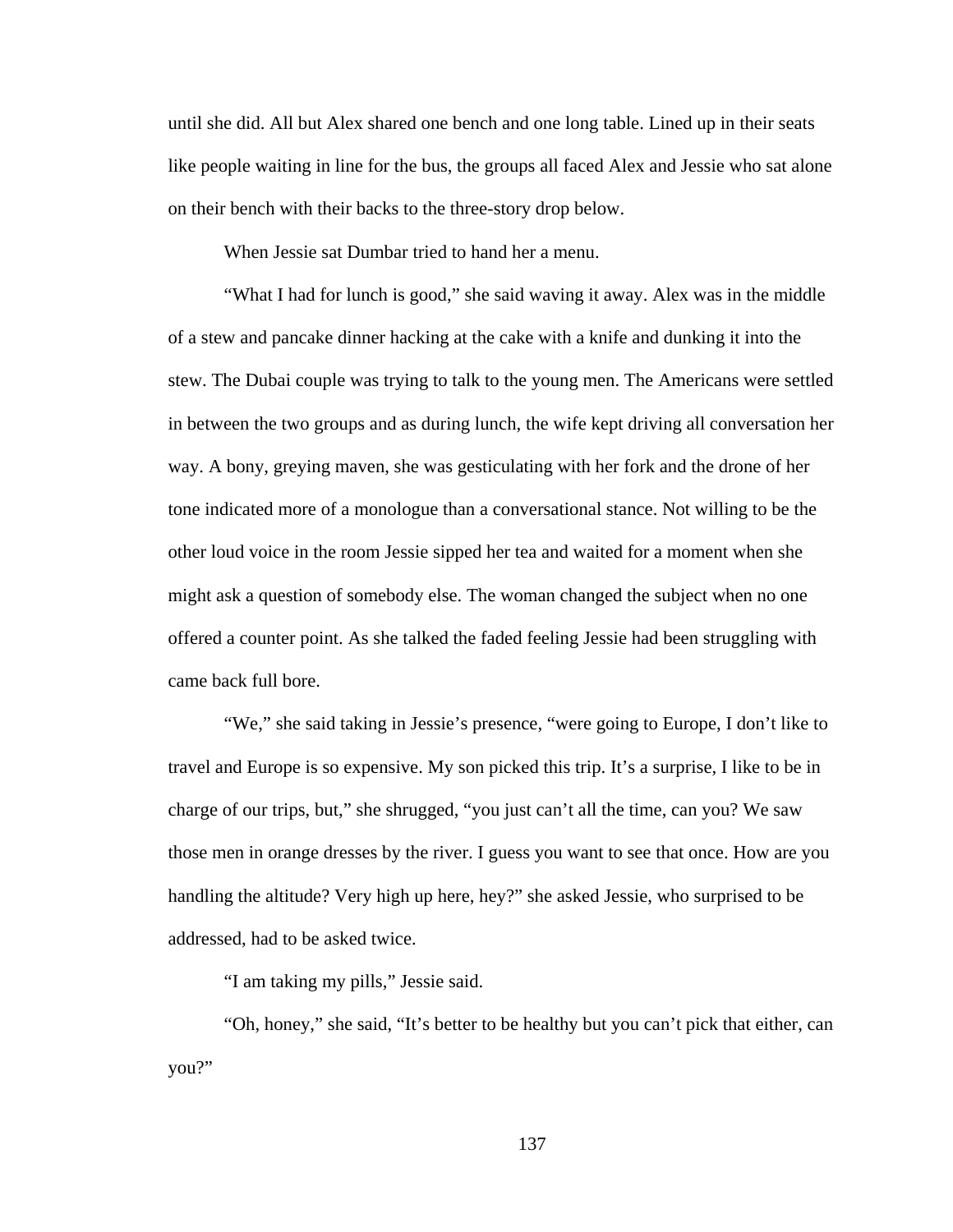"Are we all heading the same way?" Jessie asked anyone.

No one answered her and then suddenly the young men were leaving and the maven quickly followed, taking her men in tow. They passed a porter bringing the mean that Jessie was not certain she was going to be able to eat. She started with the tea and more sugar.

"Take these," Alex said handing her packets labeled *Natural Sugar*.

The maven's husband stopped by the door and spoke. "The road heads towards Everest's Base Camp but all the other destinations are places along the way to Everest," he said. "We might run into one again depending on but how slow one walks or if one gets sick. We met an Indian gentleman yesterday who was walking up without the benefit of rest days. He said he was feeling fine without the pills."

"Are you taking Diamox?" Alex asked.

"Oh no," he said, now totally eclipse in the darkness. "It's horrible for you. It stays in your body."

"Tomorrow will be longer and maybe harder than today," Dumbar said from the table across the way.

"Sorry?" Jessie hadn't realized that he had returned or that he had decided to eat with the tourists. Meals were times guides and porters could take breaks from being guides.

"It will be easy walking for two hours then we will all cross a bridge then there is a long climb to Namche Bazaar." He thought for a moment. "Maybe two or three hours depending. It is the first move into altitude. We are at 2600m and Namche Bazaar is at 3400m, almost a thousand feet of gain. It will be the first hard climb, but not too hard if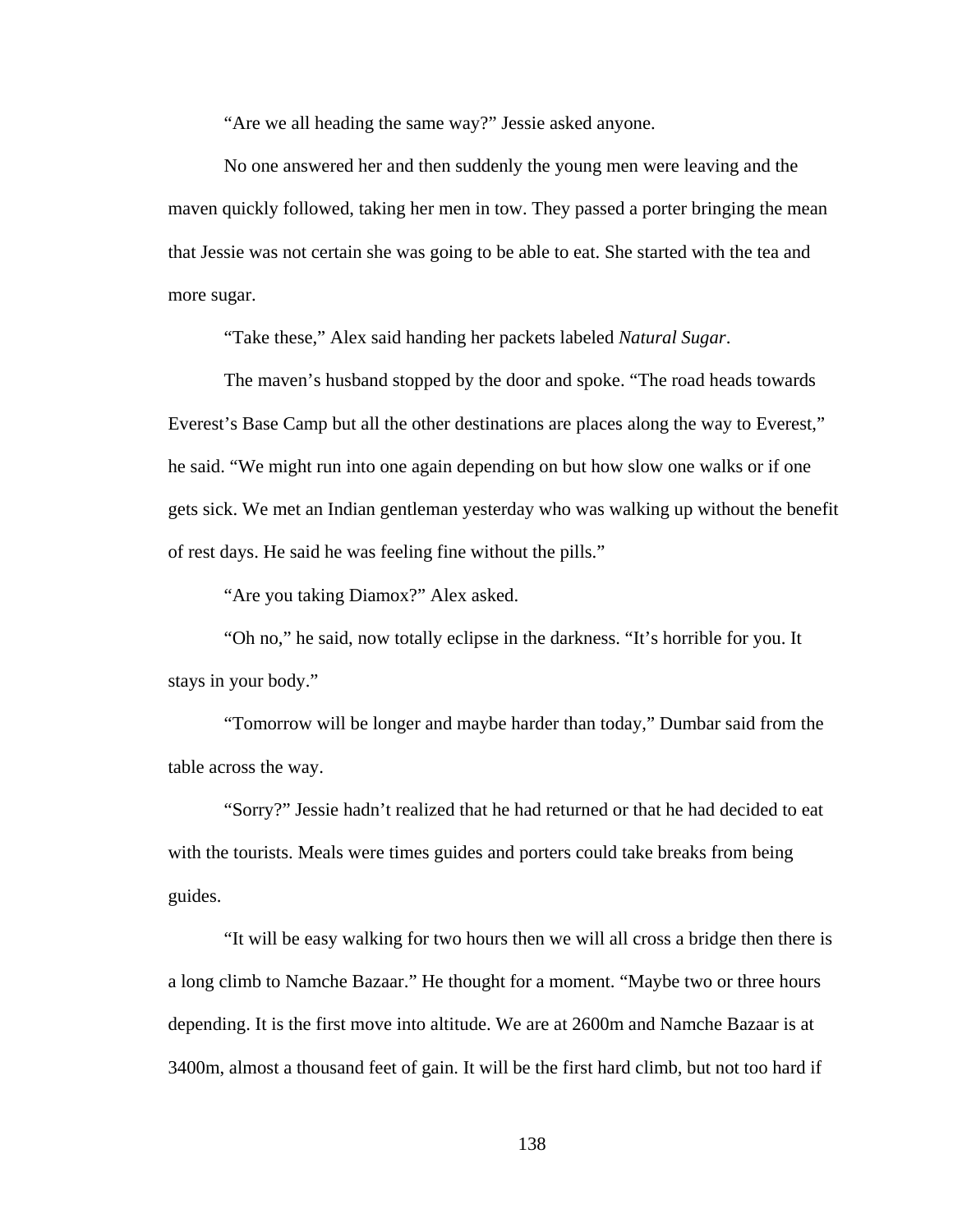you move slow. We should leave around eight."

No one seemed to want to talk after a while mostly because suddenly everyone seemed to look and feel tired. Electricity was only available for two hours after dark and there were no heaters in the rooms so they finished their meal in silence and sat in their respective corners until the last of the fuel in the heater was burned out. When Jessie woke the next morning she had a feeling of having passed the whole night in her room as if she'd drunk too much. She rolled over and swallowed her daily dose and still had to wait to feel better in order to get out of bed and in fact arrived for breakfast after everyone except Alex and Dumbar were done.

The roads were busiest at the start of the day and looking down from the teahouse she could see many trekkers heading up.

"Does everyone leave at the same time?" she asked.

"Yes, but you will see that in short order all these groups will be spread out across the trails so far apart that they will lose sight of one another," Dumbar replied. "Are you sure you are well?"

Jessie nodded. "Sorry, I don't know what happened. I fell back asleep." Then she headed for the stairs in order to forestall more talk brushing by Alex who had similar questions.

The hike into Namche was the first hard hike, and as Dumbar said, it was part of a critical move into heights that would filter out the first of those who would turn back. The trail from Phakding strung along the last of the flatlands and paralleled a great white river. Water colored by minerals, looked like milk as it flowed down the steep washes. Hikes began after a big breakfast was served. Lunch was taken three hours into the hike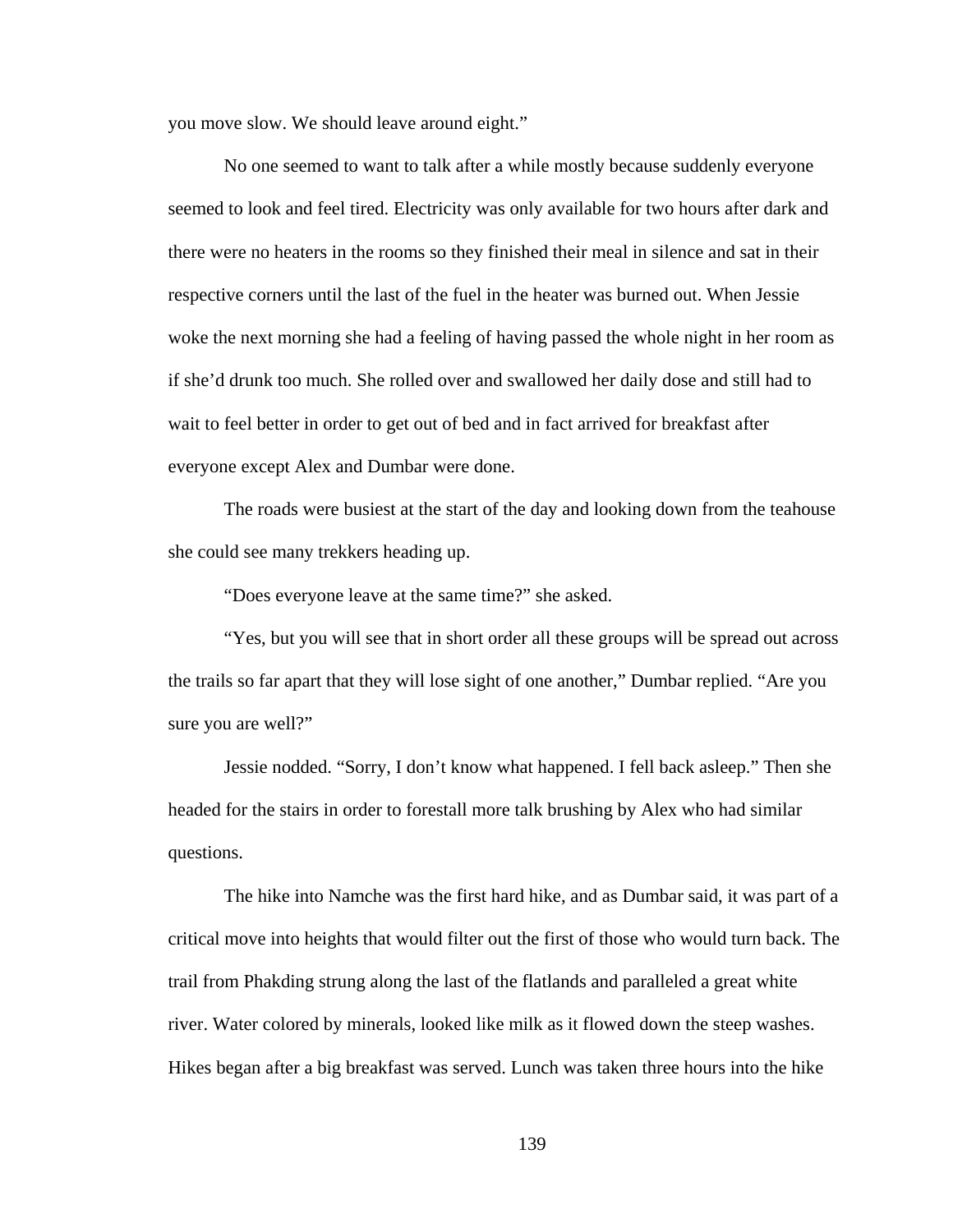and dinner was usually served just before dark at most, three or four hours after lunch. Jessie and Alex had bought snacks but the meals at the teahouses, as basic as they were, proved sufficient. Aspirin and anti-histamines were daily requirements as was a need to constantly purify and re-supply water though the same people who refused to take Diamox usually also refused to use iodine or filters. Some got sick and some fared better. Jessie and Alex took advantage of all the modern conveniences.

Hiking up through the path that snaked through Phakding they passed a massive campsite where groups twenty and thirty strong were still packing gear.

"Will they make it up today?" Alex asked.

"It can be done, everyone has their own way," Dumbar said.

They took a trail that cut its way on the shores of the swirling waters rushing down towards Kathmandu. They were still below the timberline and beginning to share the trail with yak hybrids. Bigger than cattle and sporting shorter hair than yaks the Dzo or dzomo worked the divide that kept the cattle below and the yaks above. They would work in the zone the neither the cows or the yak could tolerate, but they could only survive in that narrow zone. Bells made of brass and yak bone hung from the their necks and sent out a long slow beat that marked the passage of animal trains as the big beasts picked their way along trails so narrow that even the humans treaded them carefully. The rules of the road were yaks first, people second.

"They don't fall?" Jessie asked as she, Alex, Dumbar and Dahn crouched on a hillside waiting for six heavily laden animals to pass.

"You will not see one fall," Dumbar replied.

The day was warm but where path worked its way through big stands of pine trees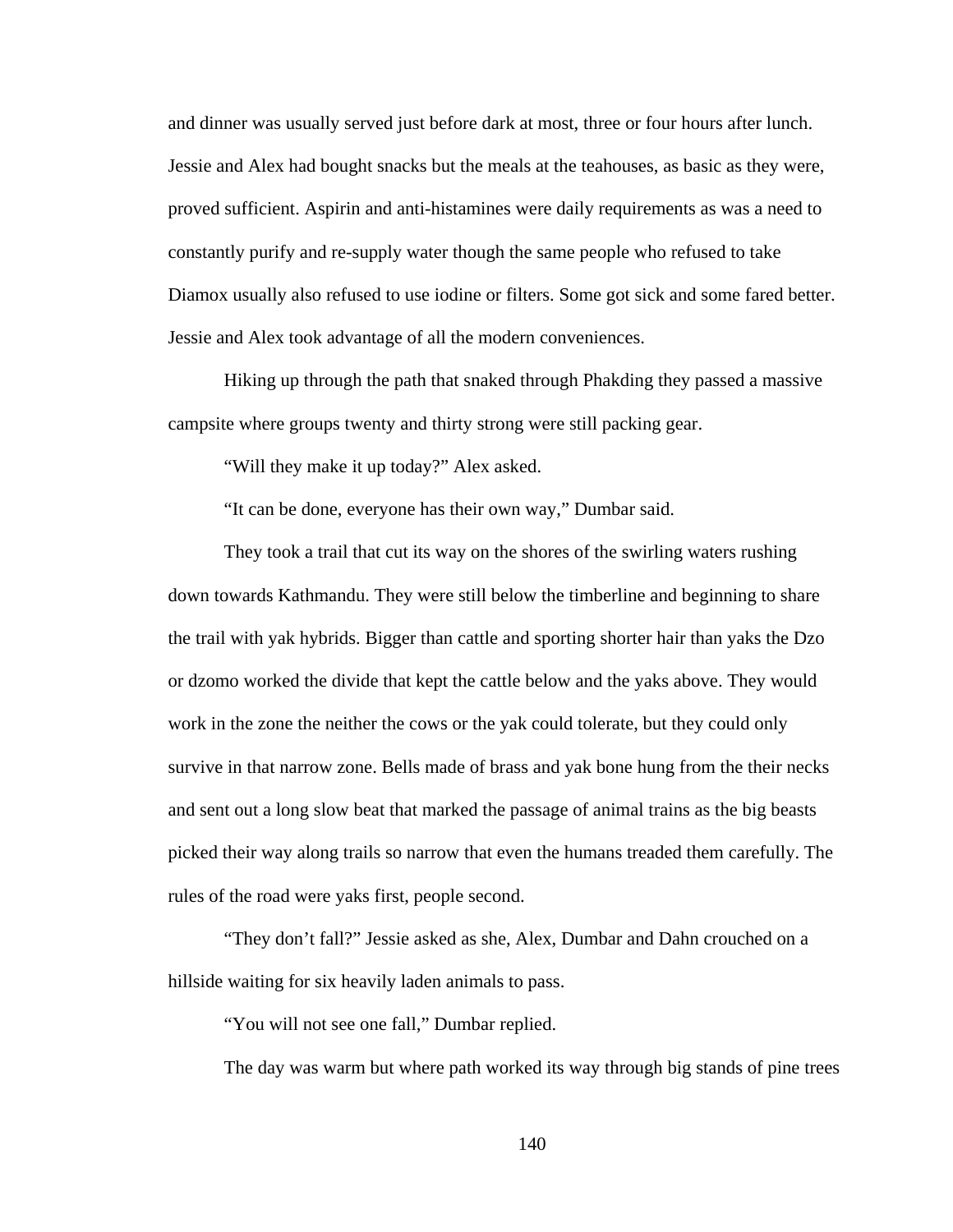it was well shaded and chilly. Eventually everyone stripped down to t-shirts and shorts. Big brimmed hats and sunblock were also the order of the day. Porters carrying heavier loads, and moving more quickly, passed them on a regular basis. "Namaste," which could mean anything from a more respectful, "I bow to you," to "Hi," was passed from group to group. Most trekkers used walking sticks. Those who were descending moved much more rapidly than those moving upward. Here and there porters would set their loads down on crude tripods while they rested, and shared a smoke and cell phone porn. As often or not though he never lost track of Alex or Jessie, Dumbar would stop and talk to Sherpa he knew. Vendors selling jewelry, masks, clothing, and snacks, hawked their goods on the paths, but the desire and the need to keep moving and to keep loads light kept most from stopping to buy trinkets. They stopped once because Dumbar had family he wished to see. And while he and his relatives chatted, Alex and Jessie shared tea with three crumpled Sherpa who filled the room with smoke while they watched T.V. and drank. Next to the set was a notice about another missing hiker.

"Some of them," Dumbar said once they were back outside, "drink too much," he said. "For some change is not good."

"Hey, Dumbar," Jessie asked. "I've seen two pictures of missing hikers so far. Is that common?"

"They are not like you. They hiked alone," Dumbar said.

"But do you know what happened to them?" Jessie asked hefting her pack, which was half-filled but nonetheless beginning to bow in the middle and make her back cramp.

"No one knows. It is easy to get lost up here," he said, heading off before she could ask more questions.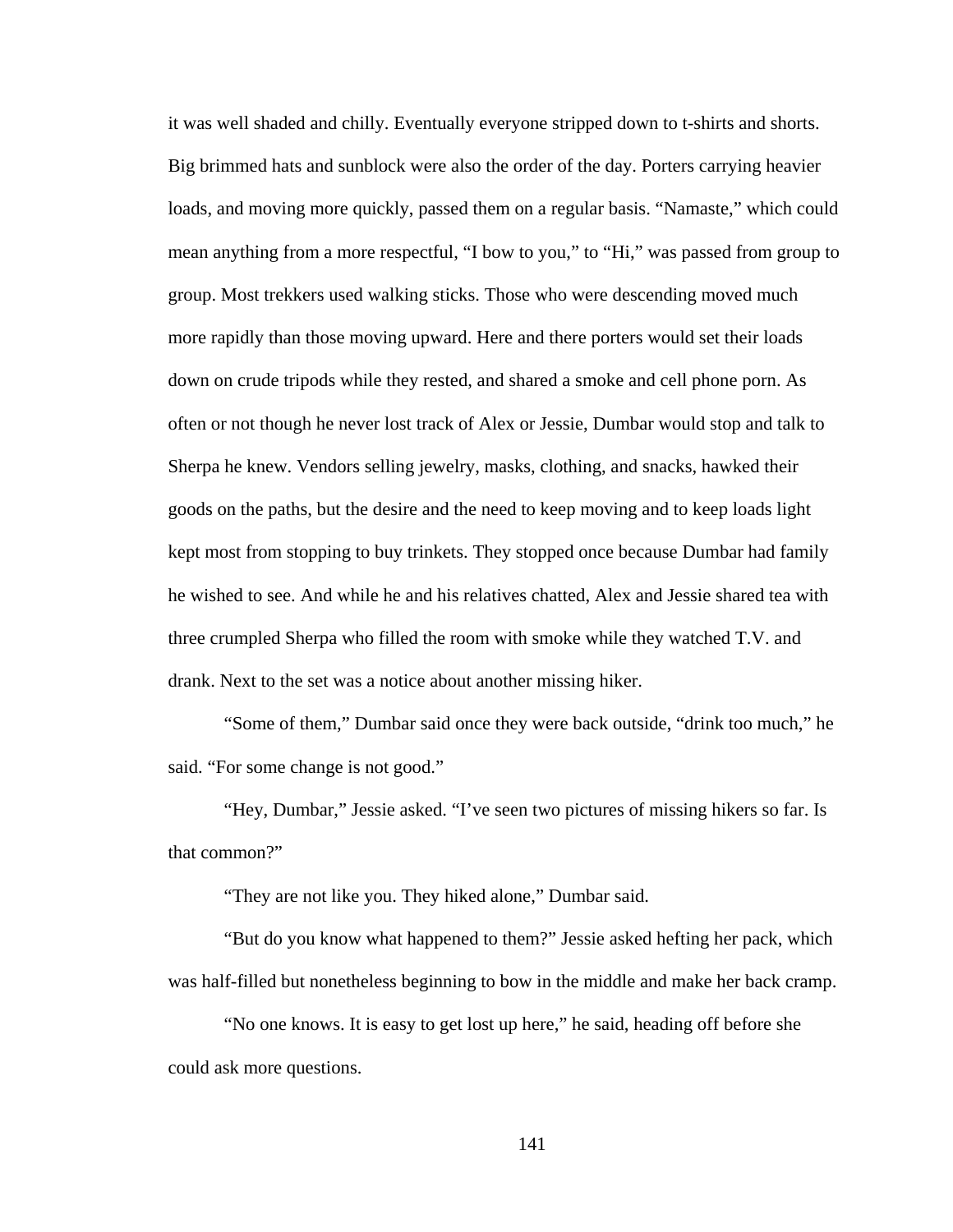The trails followed the natural routes and wove through a complex collection of immense formations. After a time they dropped deep into narrow canyons crafted by eons of ice and water then wound their way back up into the light. Erosion and floral growth edited the milder faces widening and broadening the trails that crossed them, and an interlocking set of bridges jumped the gaps in between where nature had failed to provide passage from one mountain to another. The bridges were thin wiry affairs and looked far too fragile to carry traffic. Each had a dated plaque at one end or the other. According to the dates, a phalanx of engineers had descended on Nepal in the mid-1950's and cast thousands of steel webs in anticipation of the tourist trade that would arrive post the Norgay-Hillary ascent.

To Jessie the switchbacks looked like stitches sewing the valley together from end to end. She stepped out at jutting curl of a trail and took photographs of the vista that she knew would not do the view justice. Alex turning to see that she had stopped joined her.

"The bridges belong here," Jessie said. "They look like parts of the landscape."

"Only if everyone assumes that if one can do it, everyone should," Alex said. Two bridges away a man and four yaks were making a bridge sway under their weight.

"How high can we climb if we want to? What will it cost if we fail? The bridges don't get us there they just let us try," she said.

"You find hope in the chance that we could die here?" he asked.

"I like the fact that if we did die it wouldn't be because nature hated us," she said. "You mean it would be nobody's fault," Alex said.

Jessie knelt as shifting mist brought another aspect to her shots. "It wouldn't be personal."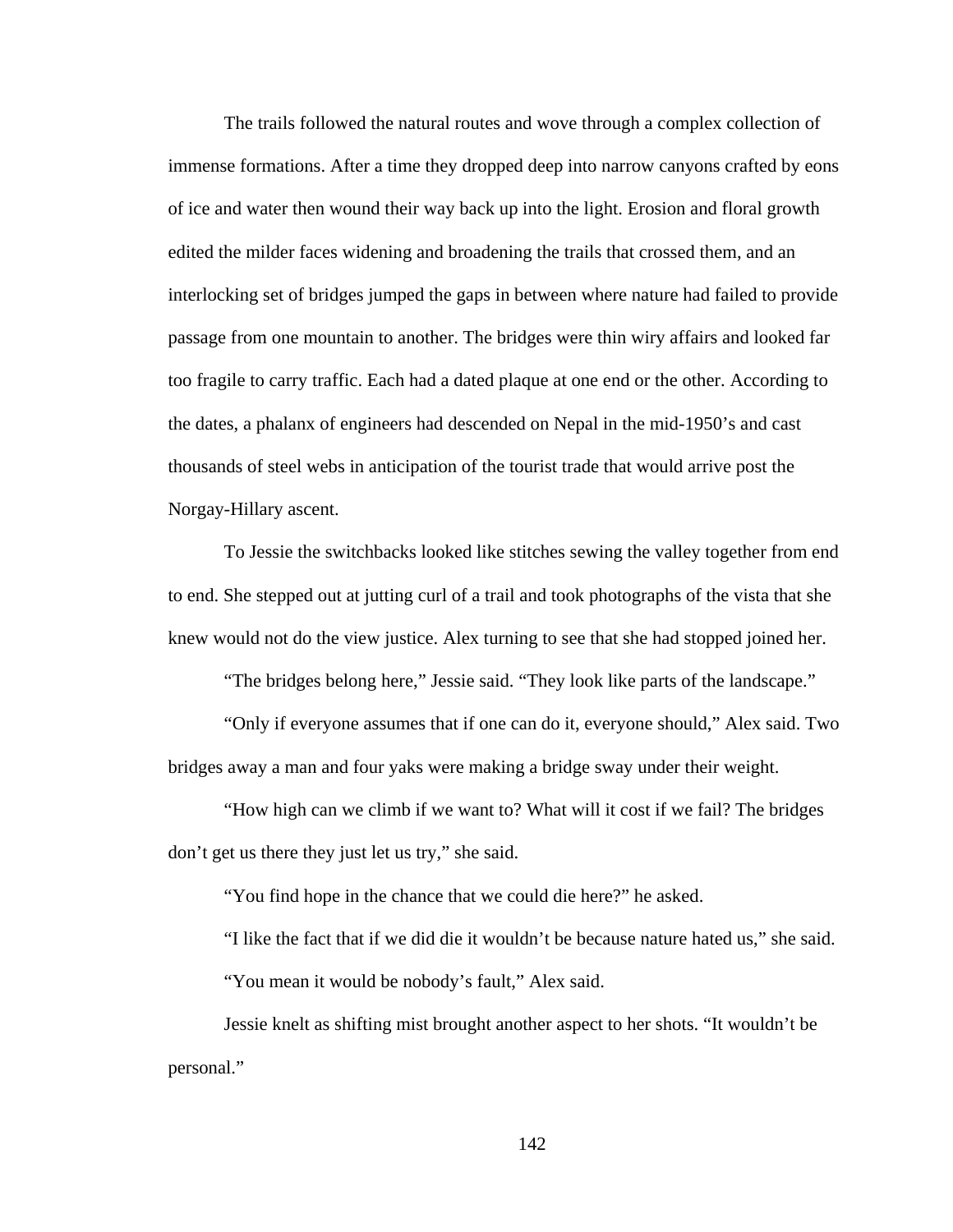"Do you think they are as enamored of this place?" Alex asked pointing down the trail where Dumbar and Dahn were perched on a rock. Dumbar was on the phone and Dahn was eating a whole pack of cookies.

"How the hell do they do get so far ahead?" she asked.

They had to cross into the Sagarmatha National Park proper and that required stopping at the gates where soldiers requested paperwork. A passport had to be issued for a specified amount of days, but getting it required no participation on Jessie's or Alex's part so they waited outside in front of the first of many startlingly ornate portals that stood at the end and beginning of most villages and certainly at the entrances of every park.

"A World Heritage Natural Site," Alex read from the sign on the guard post. "It is both illegal and immoral to leave and burn your garbage in the mountains."

"Okay," Dumbar emerged pocketing the permits. "Your money will pay for conservation efforts. And this," he handed an envelope to Jessie, "is for you."

"What is it?"

"It is a checklist for women tourists."

"How is the park endangered?" Alex, who had missed the exchange about the checklist, asked.

Dumbar counted off on his fingers. "The wildlife and the people conflict. Chopping down trees and trash. There is too much building. Monasteries are deteriorating. The glaciers are melting. They are making lakes that will overflow. And up here nothing recovers quickly."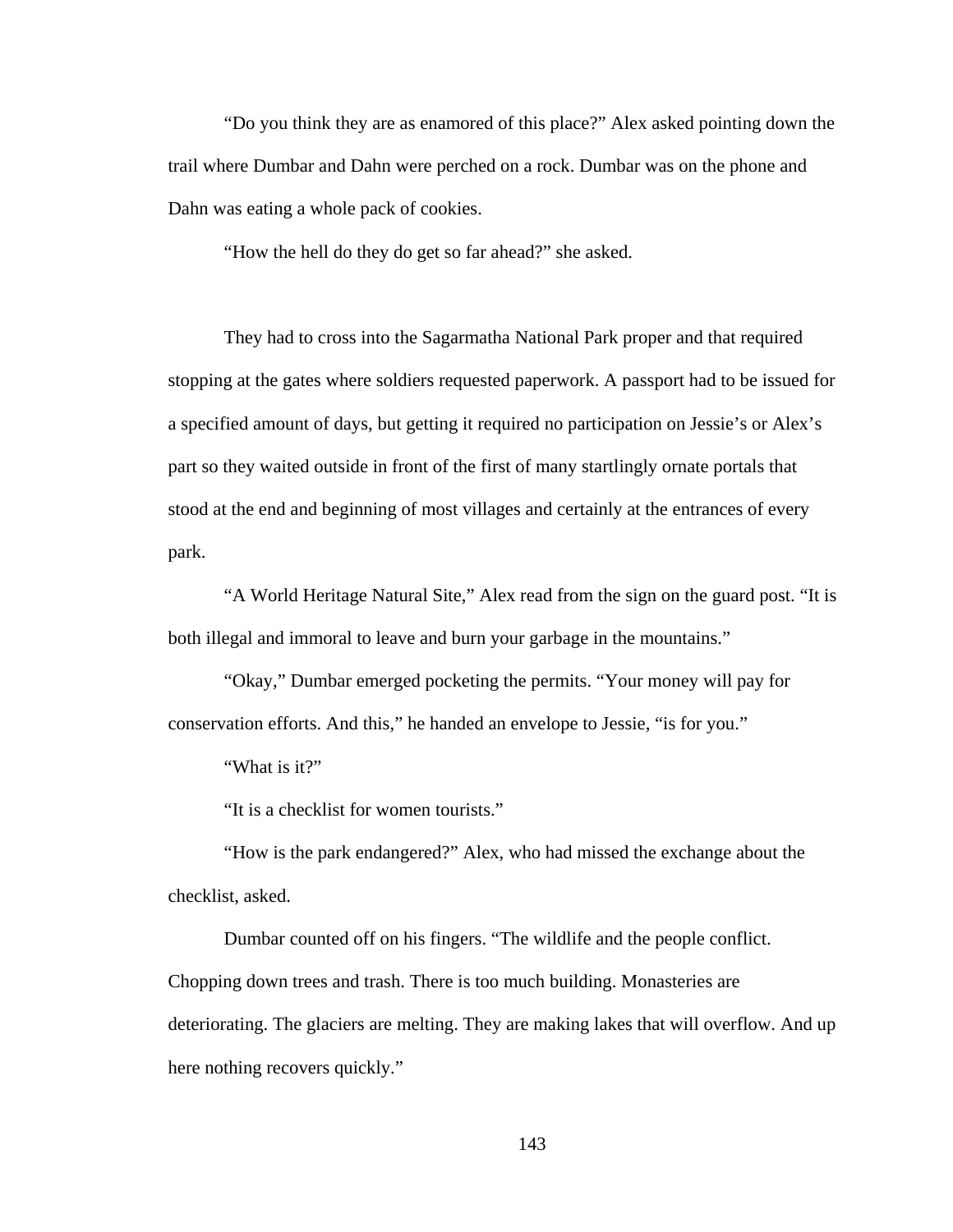"Trees don't grow very fast," Jessie said, stuffing the warning list into a pocket.

"Exactly," Dumbar said, tilting his hat to cover his eyes better. Although the sun was not getting warmer it seemed to be getting brighter. "Inside," he gestured to the portal. Big enough to drive a van through the entrance was a squared brick structure with a multi-tiered, many colored rooftop. Nepali prayers were painted across the portal in gold. The walls inside were lined with prayer wheels and above these gods battling fierce creatures and a streaming background of brightness kept Jessie busy. The light was too poor to get great pictures but to her using a flash seemed disrespectful so she did what she could and prayed. The men moved through more quickly than Jessie even though they stopped to turn every wheel while murmuring the Mani mantra which Alex had insisted Dumbar teach him.

After the portal they entered a stretched that reminded Jessie of all the things she loved about the country and as they walked she began to fill her mind with the bright things that in the daylight had more power than her haunting nighttime fears.

"This is the real world," she muttered to herself.

In the time between the portal and lunch they passed or were passed by the last of the donkey trains Jessie hoped to see because she had noticed that some were bleeding where straps crossed their bellies. And though she knew there was nothing to be done, the idea of untended pain hurt her. Hikers moving quickly cruised past them. Returning walkers moving faster still, buzzed by. Their group also crossed paths with pairs and groups of young boys and girls, dressed in school uniforms: pleated skirts, pressed slacks and sweaters. The cannier children posed for pictures and then asked for cash. Children too small to leave home were to be found rolling on the ground, playing or sitting in some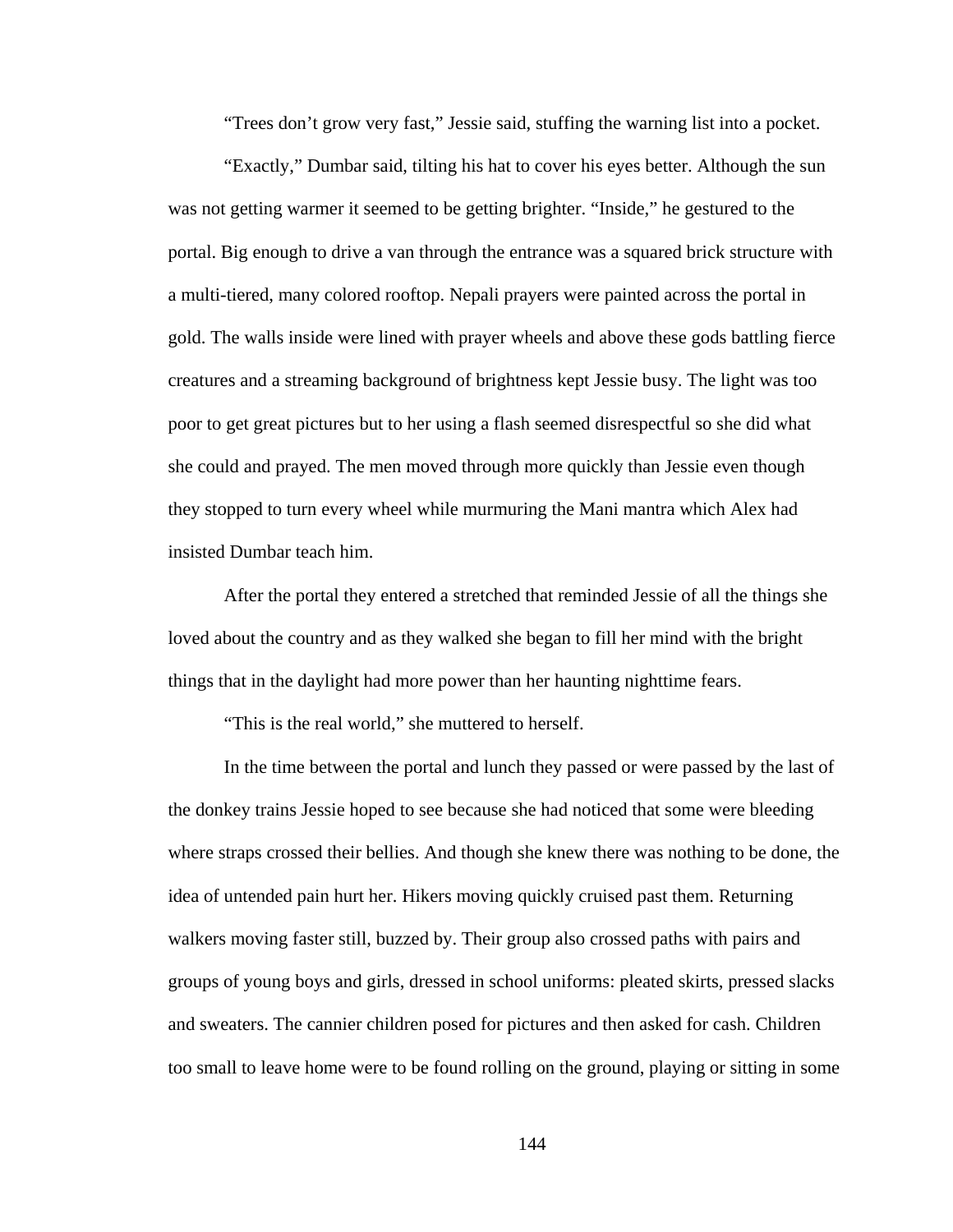loved one's lap. The number of farms dwindled as they moved higher, cropping up when the geography flattened out and the ground supported enough fertile soil. Bearded barley fields ran up against walls of maize and clusters of lean rice leaves. Seedlings lying in bundled piles waited while women working in bare feet and rolled up pants tilled the ground. Jute plants, green flushes crowned with yellow petals were captured inside tidy compounds. Mustard plants with yellow blooms were divided into careful rows and sometimes placed in pots that were lined up on top of walls and set under windowsills. Flowers grew everywhere. Huge sudden washes of red, yellow and purple would appear around corners lining walls and walks or escaping taming hands, and ran uphill to where nothing could grow but trees. Crows, eagles and stripped, big beaked birds watched from perches and paid particular attention near benches and teahouses where tourists snacked. Dogs began to appear. A particular temptation to Jessie, they joined and left trekking groups as it suited them. She reminded herself not to touch and not to look to closely in case she saw they were hurt or sick. Cherry's dog now lived with Jessie. But since Nepal was not the place to pick up strays Jessie consoled herself with quick looks, a scratch here and there and the comfort the presence of a dog offers to those who love them.

They began to use the big bridges as they closed in on the Namche ascent. By then the metal passes spanned wide rifts over rushing rivers that became more commanding as the group hiked closer to the melts that fed them. 90 meters long and anywhere from 90 to 200 meters above the ground, the walkways were slatted and chain link contraptions that yaks, donkeys, dogs and humans all used. Each passage was embellished with thousands of prayer flags twisting around cords tied to, over and under the bridges themselves so that every updraft sent a thousand prayers sky high.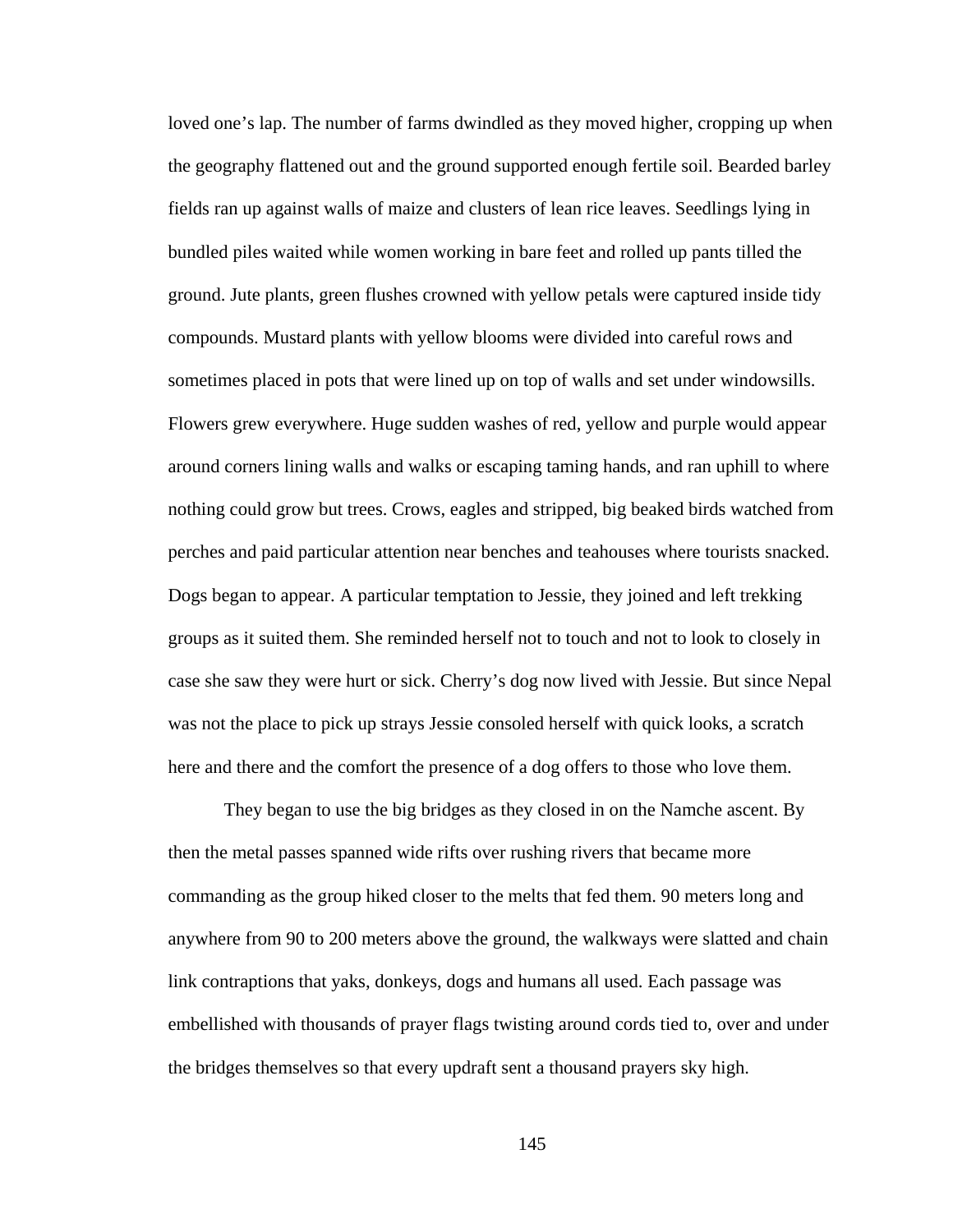"The trick is not to look down," Alex said.

"The trick is to not to fall," Jessie said. Though they were solid structures, the bridges trembled and because they were so long the movement communicated across the bridge like a long wave crossing a molasses lake. Metronomic combinations rattling in from both entry points met in the middle creating a psychologically unsettling eddy. More bodies on the bridge created a stronger sway. Traffic was high at midday and though there was no danger it was difficult, as Jessie learned, for the uninitiated to blithely cross over.

"Grab the wire rail," Alex said, resisting the urge to offer assistance.

"No," Jessie replied when the rail swung outward forcing her towards the side rather than the center of the bridge. It was not so much the height that bothered her, as it was the trusting the men who had built the bridges. They crossed several that day and eventually she discovered looking ahead was better than looking down.

They stopped to fill their bottles at the end of one crossing where Dumbar made them all turn around. "It gets harder from here on. We will go back and eat there," he said, referring to a sloppy stack of stone on the other side of the bridge. Surrounded with purple and yellow flowers it looked like a big bloom with a stone center. Lunch stretched out for an hour during which Jessie changed her shoes and Alex ate two lunches.

"The drinks and extra snacks are getting more expensive," he observed while paying the tab.

"Eat less," Jessie suggested.

"I'm getting hungrier. Why aren't you?" he said noticing that she had not finished her noodle soup.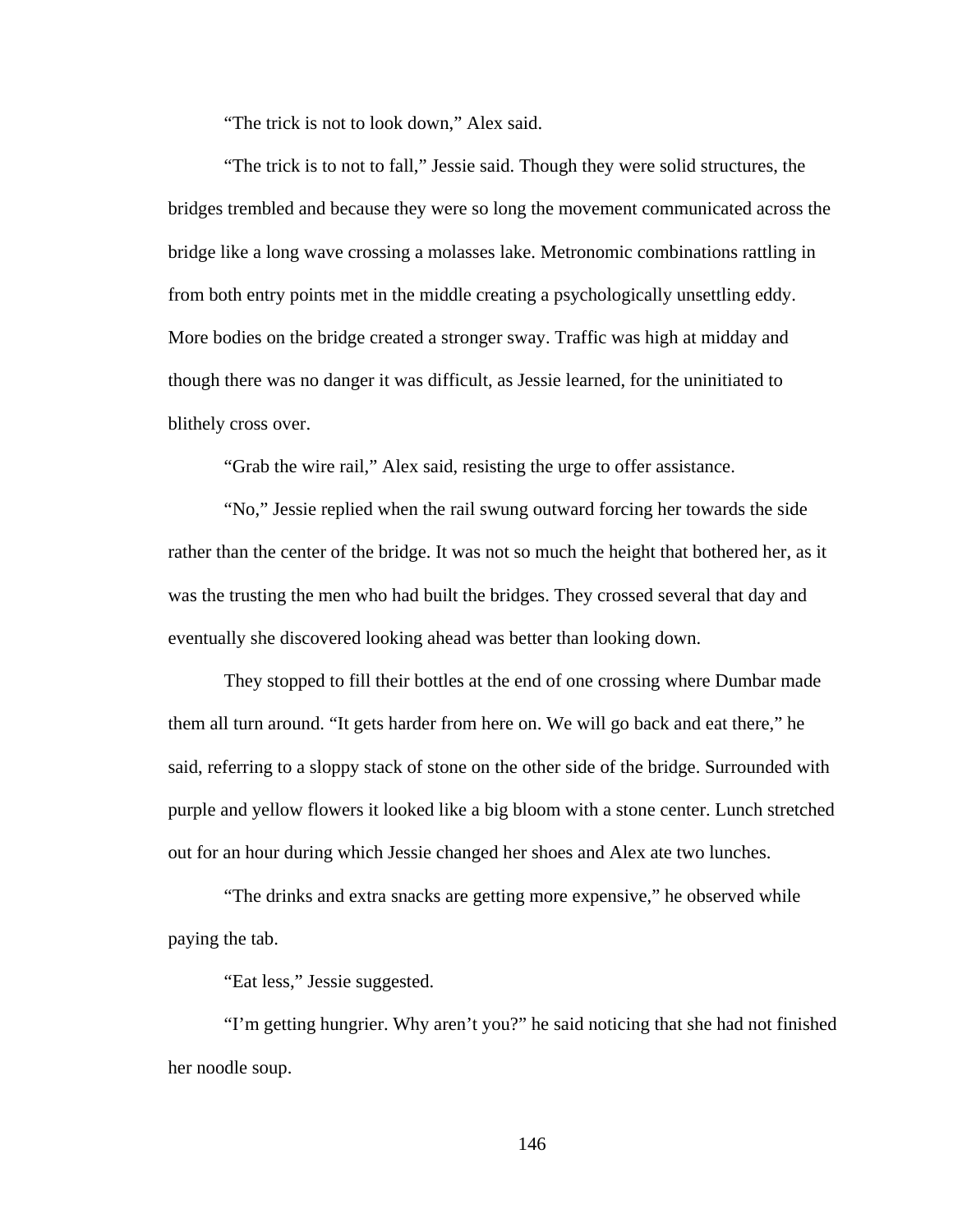She did not have to answer because then Dumbar concerned with what he called, "the rise," suggested that they get moving. After another hour of hiking the "rise" announced itself as a jagged trail winding across a heavily forested, ascending edge. It ended (as all the hikes in Nepal seemed to) in the clouds. Green water rushing around rocky flats and peaks below sounded like a hundred hushed tones trying to get away as it raced downhill. Big groups, serviced by a dozen Sherpas lunched at the base of this bridge.

"One more stop," Dumbar said. "Before," and he gestured upwards.

"Doesn't look so bad," Alex said. "How long?"

"Two or three hours," Dumbar said nodding to Dahn who was already shouldering his load and heading across. "Slowly."

While Dahn headed up the other three dropped their packs. Jessie who had been keeping a notebook, started writing and the men searched for rocks that they could use for pillows and foot rests.

Upon closer inspection the ascent seemed more extreme than it had from a distance. Because of this and because the sun was perfectly warm, they procrastinated. While they did different groups took advantage of the same spot, their numbers growing and shrinking as the groups heading up and down took their rest breaks. As at teahouses the ebb and flow of international polyglot took hold of the conversation, which was restful to the Americans. They could not enter into conversations they could not understand. Since Alex was shy and Jessie was anti-social the disincentive suited them both.

By the time they packed up there were no other hikers around but they had to wait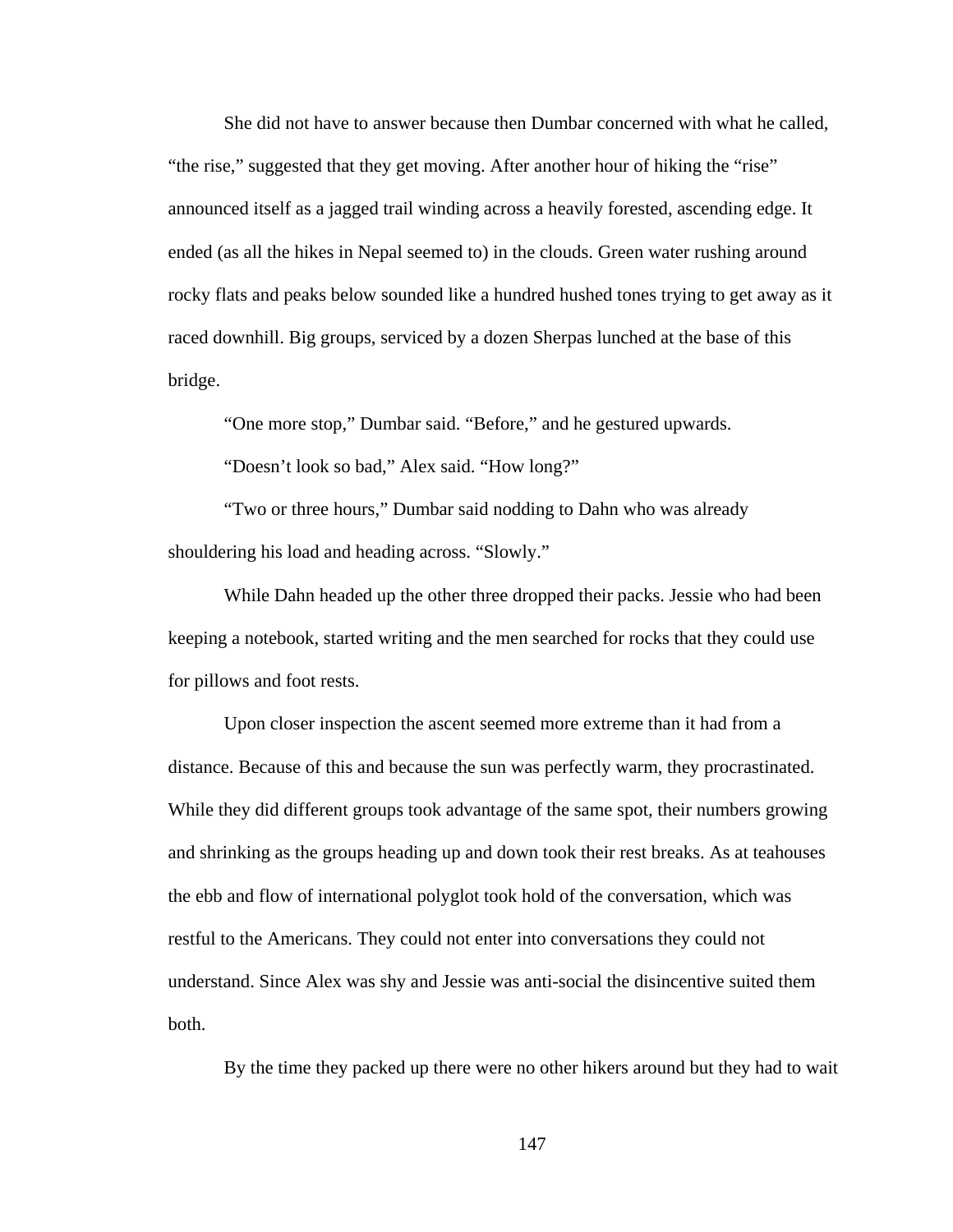for a yak team to cross. The animals laden with huge jugs of liquid, mats, tents, spools of plastic sheeting and baskets filled to the brim and secured with burlap strode onto the bridge. It sank a little and adjusted as the beasts rambled rhythmically across until a young man from the other side who refused to wait walked on. A slight figure he seemed neither angry nor scared just obstinate. Sherpas on either side yelled at him but he ignored the sallies and walked until he reached the first horned head and was forced to a standstill. Like a slowing train the team stopped in stages. Each animal bumped the ass in front, tested the obstacle and then stopped. A yak in the middle tried to turn but his companions refused to budge and the rest of the beasts, unable to plan the next step, stalled. The danger to the human obstacle was the beasts' heft, their insensitivity to his small size, and their horns. A family's life's savings rested on the bridge in front of the obdurate boy who insisted on confronting about ten tons of forward motion. No one in these parts could have afforded one damaged animal let alone many, nor could anyone recover from the loss of damaged goods. The Sherpa behind the animal train yelled at the boy but did not urge his team forward. Trapped in place, all the Sherpa could do was yell. Prayer flags strung over and under the bridge snapped as the wind kicked up and the bridge began to sway more widely as the weight of the beasts in its center provided a fulcrum for exaggerated movement. Hovering more than a hundred feet over the river, the beasts waited and the men screamed. The boy stuck his fingers through the chain link and made fists. He was no match for the forces gathering in front of him but he would not budge.

"Why won't he turn back?" Alex asked.

"He's too angry to stop what he's doing," Jessie replied. "He can't back away."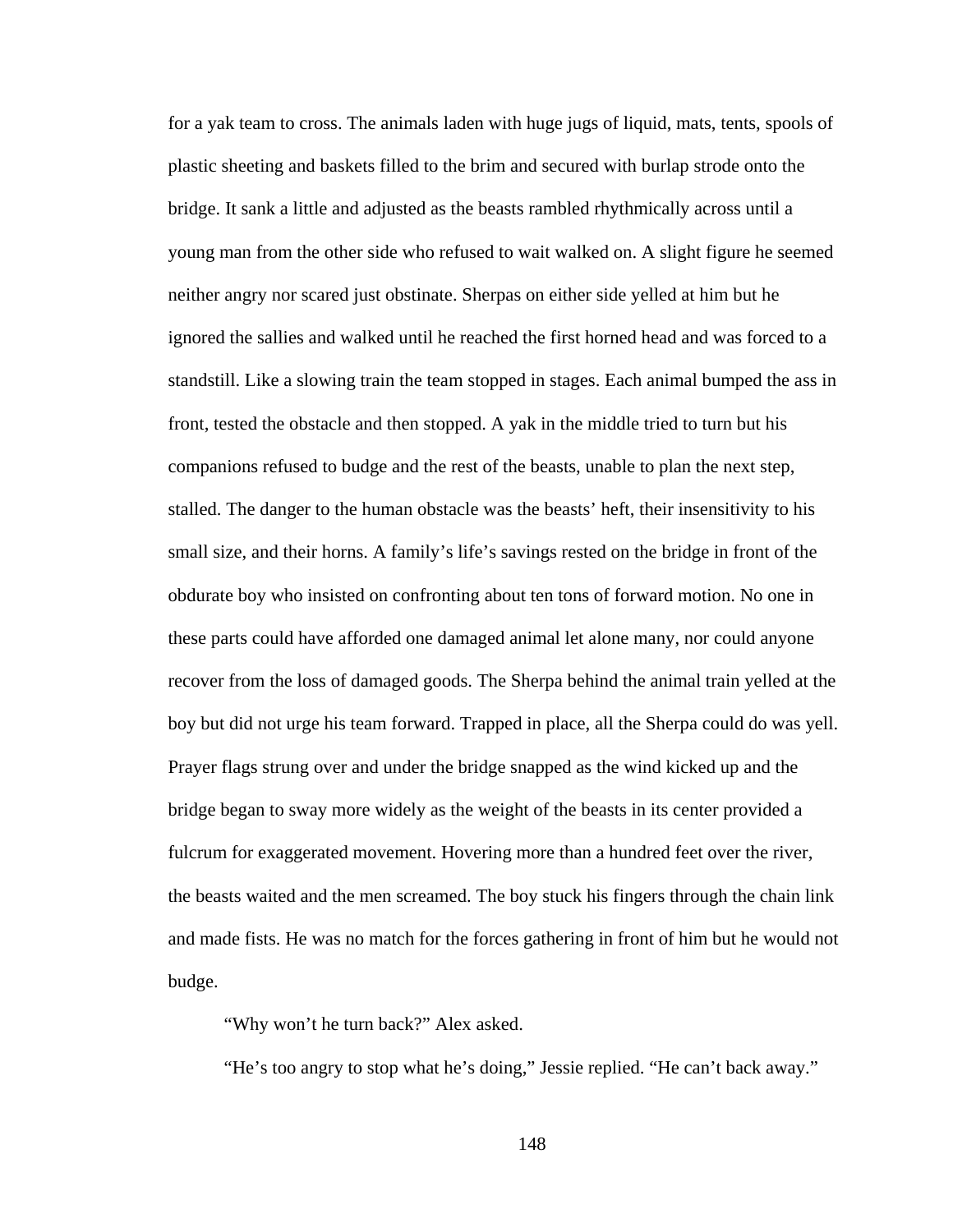"Will the animals hurt him?" Alex asked as Dumbar brought them back to safety.

"If the boy remains, they will crush him," Dumbar said. "Yaks don't stand still for long. They will become restless and move forward." The Sherpa running the team seemed to plead with the boy. Then, as Dumbar predicted, the team edged forward. The boy tried to forced his way pass the beasts and as was inevitable, the animals brought him down. Then, as suddenly as he was in mortal danger, it was over as the animals sorted themselves out and started to skirt his body. The boy became a bump in the way that each animal in turn avoided. The Sherpa running the team passed the bump on the bridge without hesitation trying to contain the animals that were already heading uphill by the time the young man had recovered and moved off the bridge. The only evidence of the event was the whistle of the sticks whipping through air and the slap of wood against yak ass. Dumbar said spoke to the boy when he passed and the boy replied as he limped away. There was some blood on his face, but no expression. Dumbar said something else but the boy ignored him the second time. Then he was gone.

"Who is he? What just happened here?" Alex asked.

"He is Tahru. They are not respected." Dumbar had to search for the last word. "They live separate from the rest of Nepalese, very primitive. For him to leave home means something very bad has happened."

"Where is he going?" Jessie asked. He seemed so small and the Himalaya so vast. The bridge was slightly warped where the animals had fussed, and after the near tragedy the hillsides seemed dirtier and the sky a great deal colder.

"He doesn't know," Dumbar said. "He has never been away from his home."

"Won't someone help him?" Alex asked.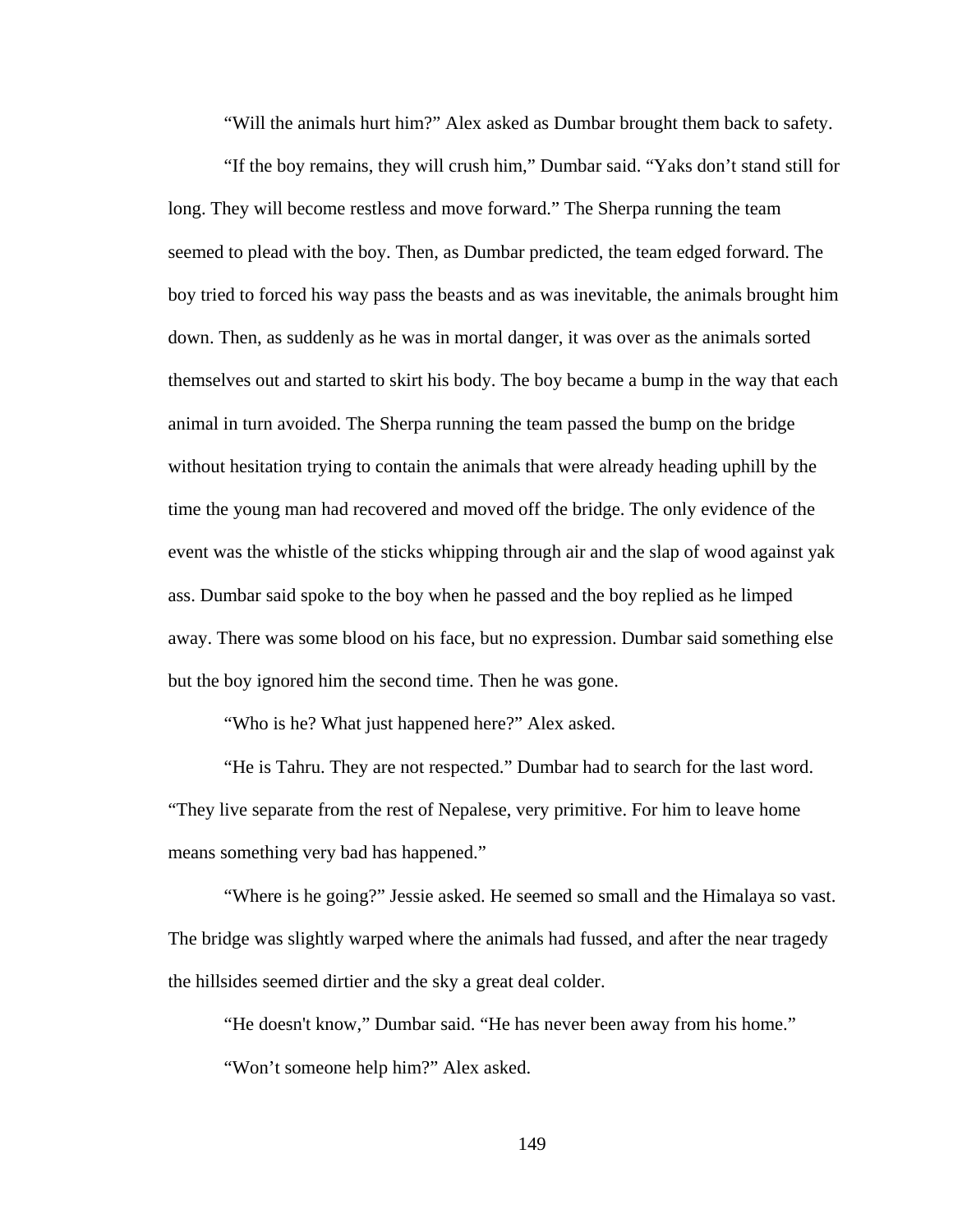"He would not ask and no one would offer," Dumbar said. When neither Jessie nor Alex seemed satisfied he resigned himself to full disclosure. "He has no family outside a Tahru village. They live in places where no one goes anymore."

"Wild places?" Alex asked.

"They are immune to malaria, they live in places where still exists, marshes. They were once slaves and are still not considered full citizens. He will not find help."

"Will he die?" Jessie asked.

"He will disappear," Dumbar replied. "It's not our business. He is not where he belongs."

"But no one will hurt him?" she asked.

"He will disappear," Dumbar said, turning away and walking toward the dust raised by the yak team. When he realized that neither Alex nor Jessie followed, he turned back. "It is a hard trek ahead and we need to get to the top before the weather comes," he said.

"It's like shoving an old guy into the ocean in a kayak," Jessie said, hesitating before stepping onto the bridge.

"Just be grateful." Alex said.

After the bridge a short spiraling rock staircase connected to a sloping trail that crisscrossed over a broad, heavily forested arête. At points only a few yards of trail were visible and at other times an unbelievable length of road appeared. The trekkers put their heads down and quickly became enveloped in the exceedingly difficult process of climbing uphill into altitude. Soon all were sweating and stomping in a slow rhythm that spaced out steps so that all could catch her/his breathe in between. Jessie found her pace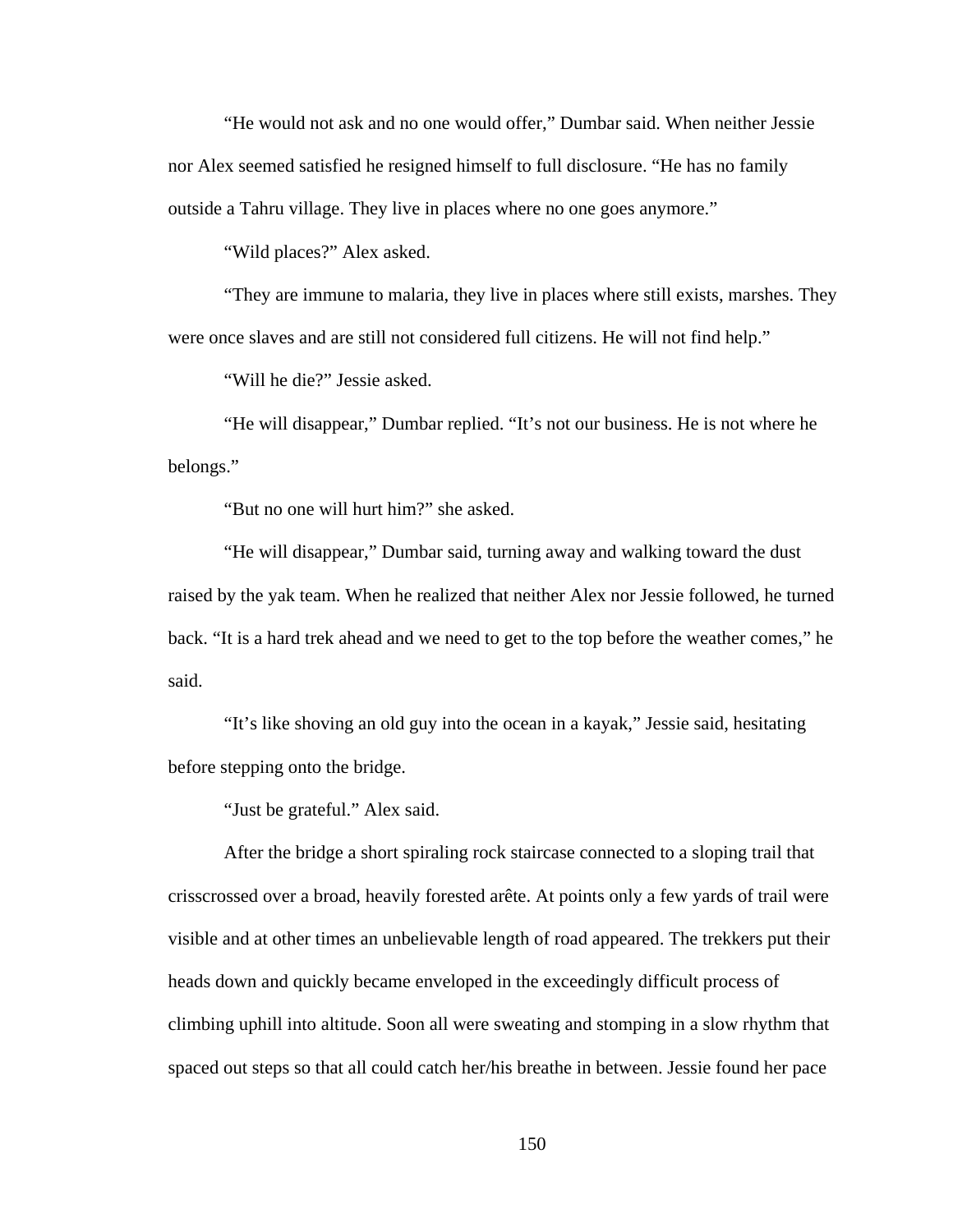quickly. If asked later she would not have been able to recollect the way the trail looked. If asked she might have been able to piece together a series of images but the whole idea of a trail would have been too much to contain if she was going to make it to the top of the mountain. She would have remembered the way pine trees shielded her from sun and then the way the wind and rain felt once she and her friends climbed high enough to meet the afternoon clouds. She could have talked about alternating patches of dirt and rock and the way patterns of the two ran across the trails making where she stepped critical because not every rock was stable and sometimes dust made the rocky steps slick. Only each step mattered after a while because energies waned and because each step was uncertain. Patches of pine needles also tended to clump in the shadows making slanted parts of the trail slippery and Jessie's vision became suspect once her glasses fogged up. Sometimes it was better to hug the wall to the left and sometimes it was safer to pick one's way along the slippery disintegrated edges to the right where you could fall off. They kicked up dust as they walked and their faces became caked with it. Dumbar stopped them on a regular basis and reminded them to drink and to "move slower." Alex who had yet to find his rhythm was slogged along and kept weighting his efforts by gauging how far they had yet to climb.

"Alex believes in yetis," Jessie said as she lay down next to Alex who was already stretched out.

"Sorry?" Dumbar asked.

"Alex believes in yetis," Jessie said.

"Well, of course he does," Dumbar said.

"Oh brother," Jessie replied shaking her head.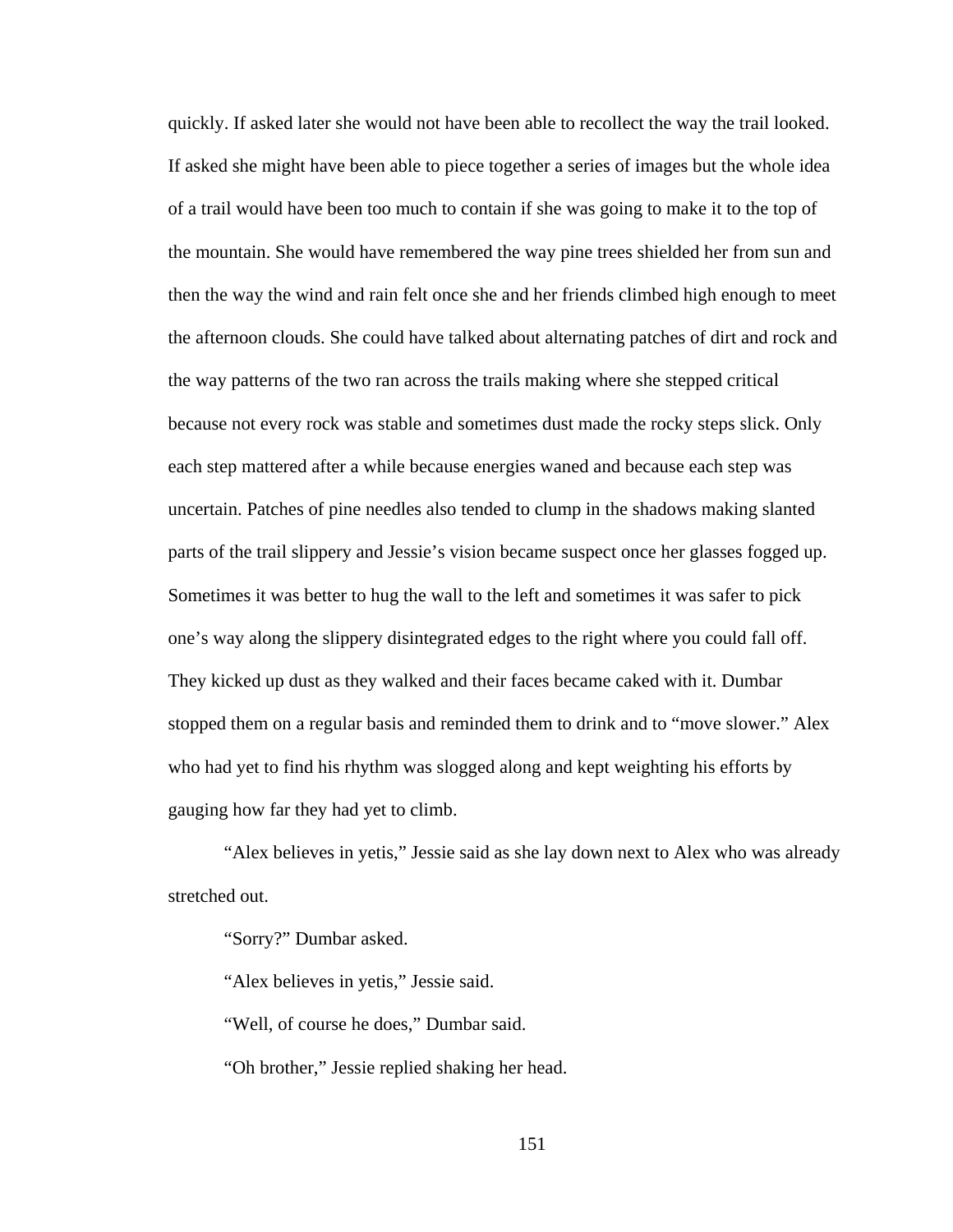"Jessie doesn't believe in god or miracles," Alex said to Dumbar. "And I can't keep my mind off getting to the top. It seems too far," Alex said.

"You need something else to think about," Dumbar said. "I have a riddle for you to figure out while you walk. There's an island and on this island there are yetis, which are mean tempered man eaters, as you know."

Alex nodded and offered him the water bottle, which he declined. They were one hour into the hike and while the break was good it also allowed them to cool down too much. Sweat that matted their shirts to their backs was making them uncomfortably cold. Sitting under a verdant sappy patch of tree Jessie remembered too late that sap dripped and that she had not bothered to check how much sap was on the rock she had selected. While Dumbar constructed their riddle, she changed shirts and with an eye towards the darkening sky, pulled out her rain gear and tied it to the outside of her pack.

"Yetis cannot swim so they are no danger to the humans who live on the bank across from this island. But the villagers are also isolated and hungry and the only food is on the island with the yetis. The trees they live in are filled with fruit. So how do the humans get the fruit?"

"Do they," Alex started to ask, but Dumbar put up his hand.

"You know everything you need to know to solve this," he said and stuffed his own water bottle away, an indication that it was time to get up and go.

Forty-five minutes later they had to stop again. Because of the steepness, the rising chill, the scattered showers, the thinning air and a heightening sense of mental and physical exhaustion. The higher they climbed the harder it became to continue.

"Okay, now I can't stop thinking about it," Alex said. "What didn't you tell me?"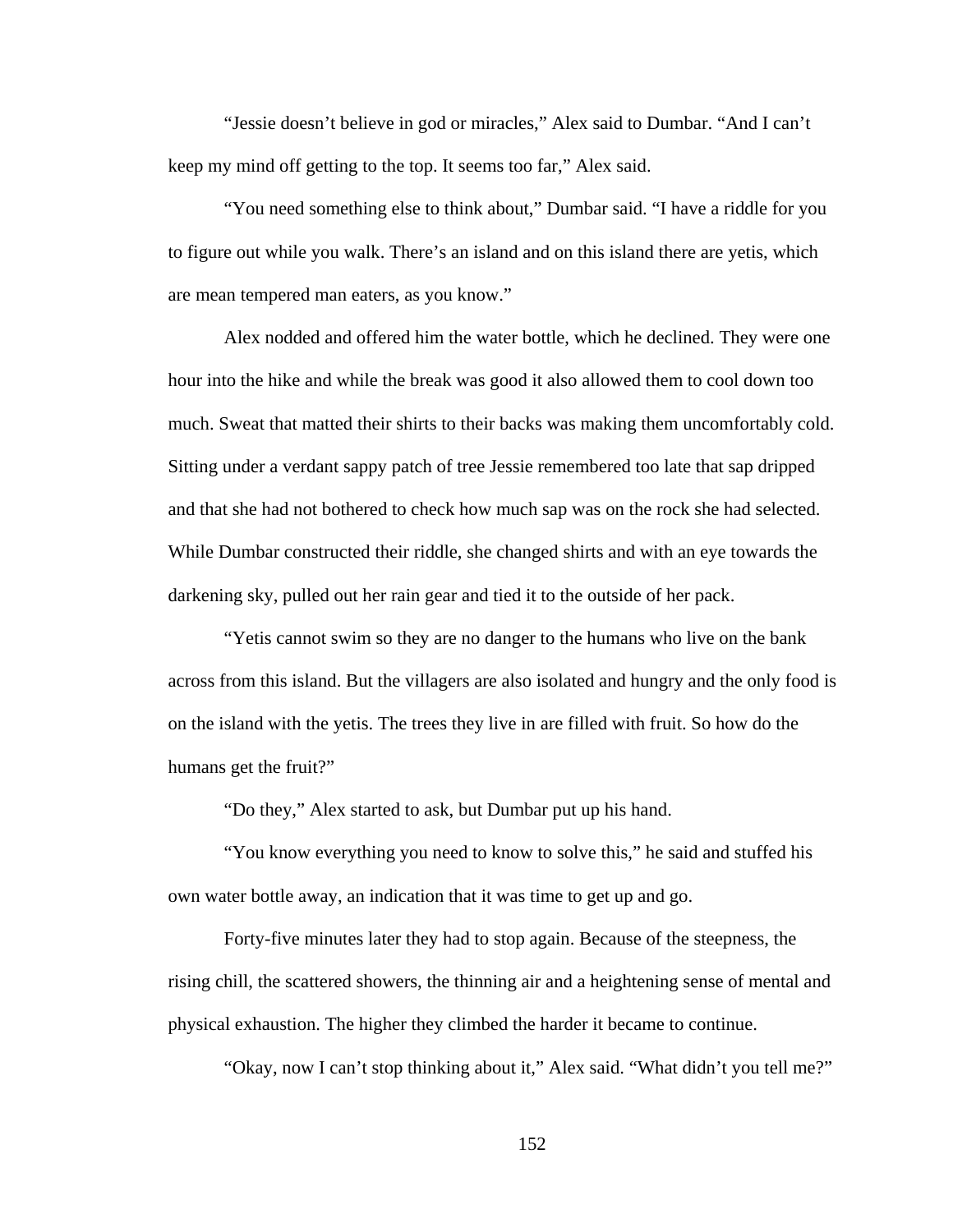Dumbar smiled. "I have told you everything."

"Then…"

"Oh okay, Yetis love to imitate humans and remember that they have terrible tempers."

"Oh fine," Alex said irritated by the joke now.

"You piss off the yetis and get them to throw fruit at you," Jessie said standing as rain that had come and gone in gentle showers now began to pour down in thick, cold sheets.

"Cheers guys. Almost there." The threesome parted for a pair of stout hikers on the way down.

"I'll bet they're lying," Alex said sourly.

"God love them for it," Jessie replied, as three girls high tailed it upslope and vanished. But it was as predicted. They tromped around a final turn and followed a chicken wire fence wrapped around the base of a crumbling cliff. A second turn led them to a bright yellow sign that welcomed them to Namche Bazaar, noted the altitude, and presented them with more rules. While Dumbar stopped at a shack manned by three more military men, Alex and Jessie read the sign stating that poaching and trading on natural flora and fauna was illegal, unkind and immoral. And underneath this gentle reminder, the bitter truth spelled out in detail. 15 years in prison and 100,000 NRs were the penalty for ignoring these civil suggestions. Just passed the sign, they saw the valley that was the true beginning of their trek. It dropped beneath massifs that dwarfed all previous impressions of grandeur.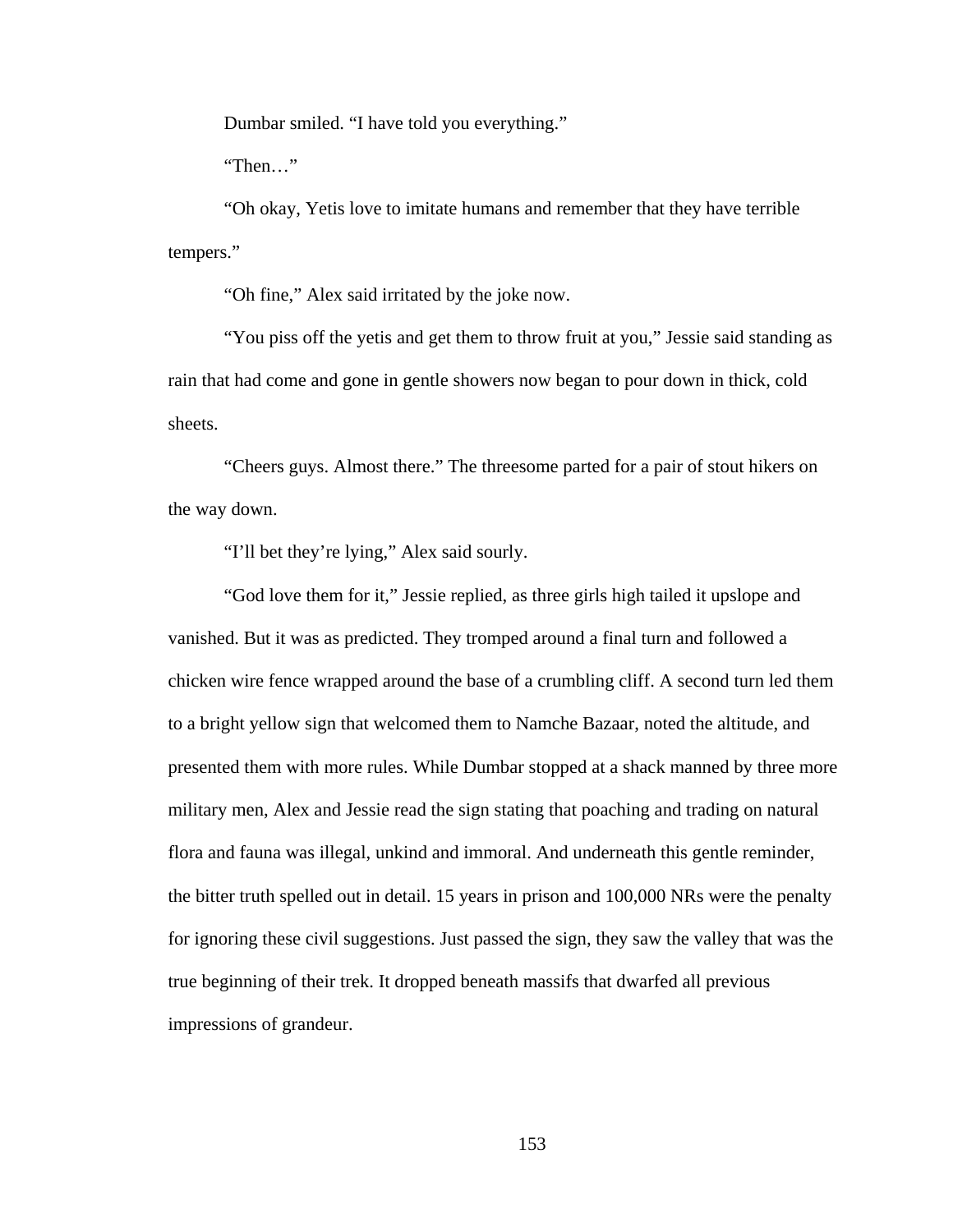**7** 

The idea of clouds drifting or floating was inaccurate so high up. In Nepal clouds controlled the view allowing or precluding an appreciation of form. Always on the move, cloud cover straddled vast granite rises and crept up into steep crevasses shaping the mountains with their enveloping powers. Clouds predicted weather. A thin mist meant that storms were scattering. Clouds that were impossibly thick or patchy up top meant the weather in the peaks, was in a furious state. Twice a day a veil descended into Namche. It covered the sun, erased the mountains and pressed up against windowpanes bringing a chill that settled in the bedsheets and rolled along the floorboards. Everyone gathered in common rooms in the early morning and just as night fell in Namche.

 "Namche is the unofficial capital of the Everest part of the park. Everyone heading to Everest stops here." Dumbar said as he guided his clients forward to the best vista spot. "It is the last town we will see until we return. It is also a tourist stop."

The city was a sloppy triangle comprised of hundreds of buildings that were stacked up, backed into one another and shared walls with one another. Hotels were splashed across the landscape the way silt is arranged along an aging stream. Tilting structures filled every inch of the basin and stole up to the rim where urbanization was halted by a dirt road and steep hillsides. In empty plots men were chopping up rocks and handing the pieces to others who added the chunks to new walls. The ping of rock hammers rang throughout the dell as the Sherpa in a settled flow piled rocks, steadied studs and squared 4x4's on top of cement foundations. Every building was square. Every wall was a spare face with square eyes and blue lined frames around plate glass lenses. The roofs were constructed of corrugated metal (blue, green, or red) and slightly slanted.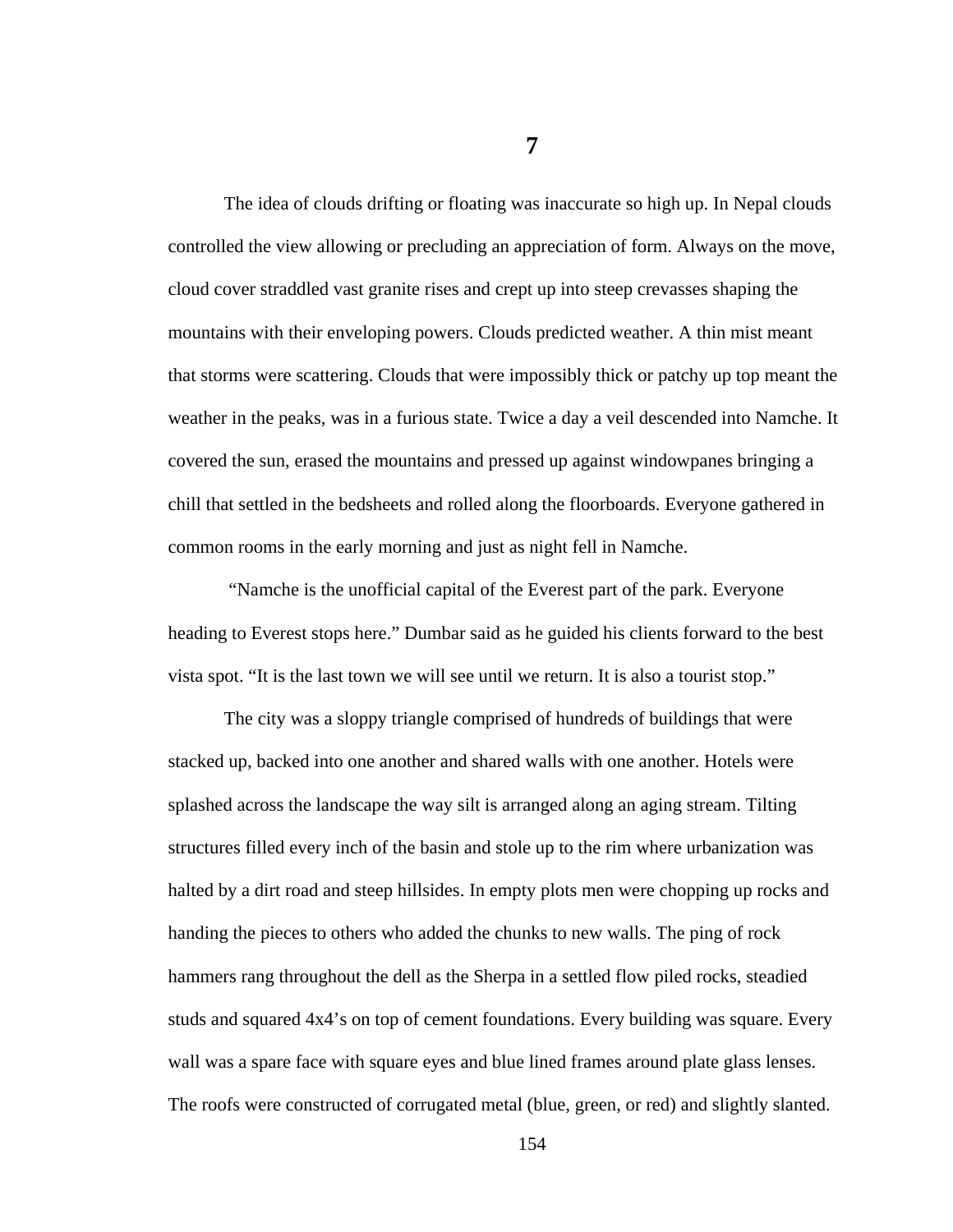Each tool, each piece of wood, and metal sheet had been hauled up the mountains on a Sherpa's back. Though the buildings had regular shapes no one had bothered to face them in any one direction. They seemed to face whichever way someone wanted so the back of one building could stare at the back of another, and maybe its western windows caught the sun or maybe not.

Namche was a cluster of monopoly pieces set in several levels. Dirt paths wound through the mess, high stone steps allowed access between levels. Yak hybrids and cows sat in the middle of the roads and stared into windows. Dogs roved the levels at will. They were all black and all the same size and shape as if they'd all come from Nepal's single canine strain. The dogs all looked healthy but then they also all looked young which meant none lived into old age. Clusters of shops and restaurants catering to European and American tastes bloomed in the levels beneath the hotels. Step into the shopping center and you entered a path carved by footsteps that crafted paths just like rivers did. The narrow paths were stooped in the middle, very narrow, and rose and dropped according to the hillsides intent. It was hard to give directions but if you joined the stream of pedestrians and kept in time with the traffic you would reach your destination eventually.

Shops sold books, handmade curios, jewelry, knives, carvings and blankets made of yak hair, toiletries, bottled water that was getting pricy, and cold medicine. Patios and porches jutted out from the restaurants that dominated the outskirts of the market center.

Because the town was multi-tiered every customer with a latte or a pastry had a view. Builders had solved the problem of building on uneven rises by cutting flat plots, the way one built risers, and so the town ascended in even layers. Paths radiated outward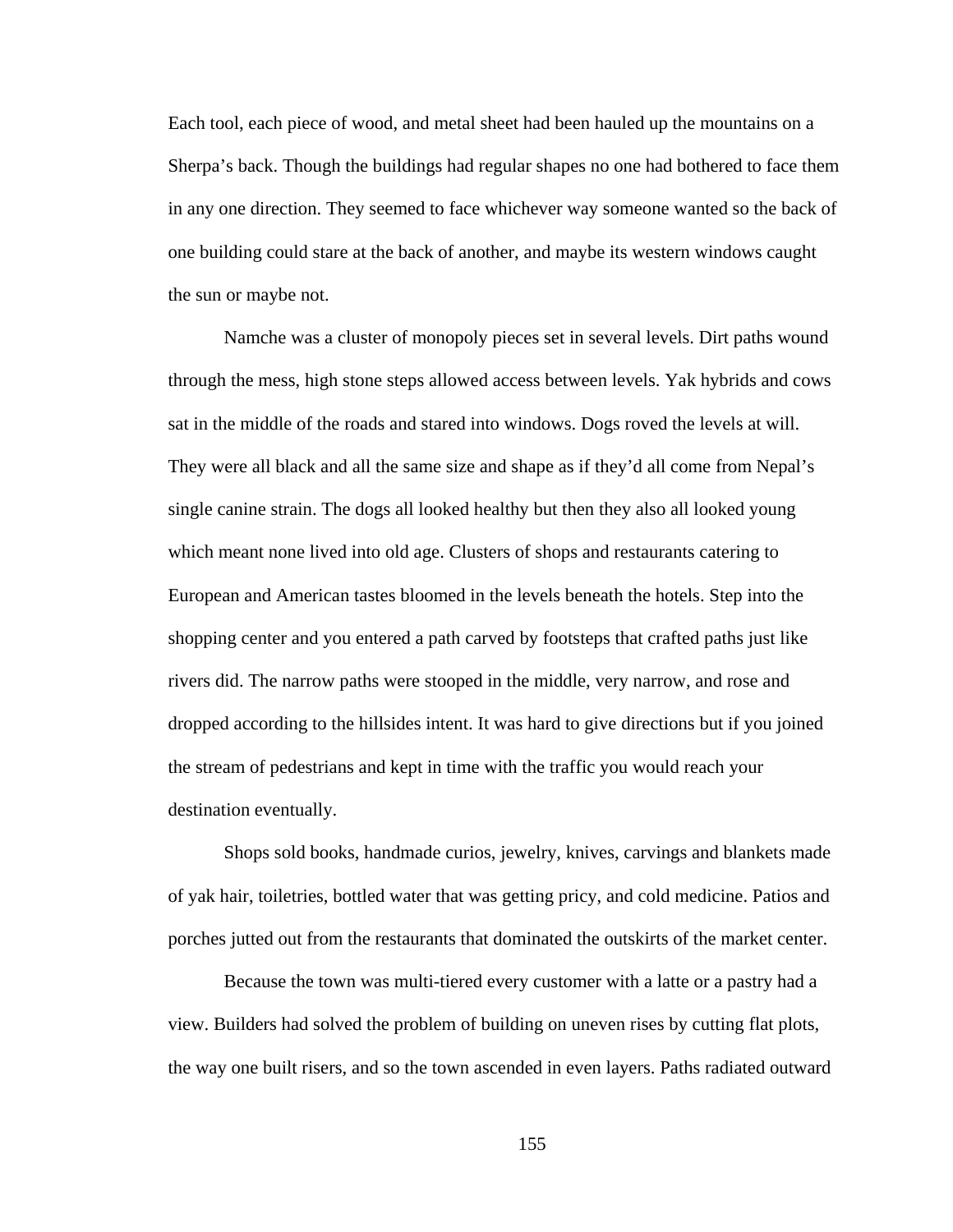and took off from all high sides of the valley, some leading to Everest, one leading past a museum, a military base, the local school, a monastery and towards the finish line for the Everest Marathon. Although some Sherpa lived in their shops, private homes were also built just beyond the valley rim on the high side. Vendors rotated family members in shifts. Some would work the shops for months to be relieved by others in their turn so they could go home for a while. Every Sherpa was in motion or absent. If there were no customers in a shop, then it was empty. If a customer entered a store, one Sherpa would send another to find the shopkeeper or keep customers busy with conversation or by showing off their own wares until the proprietor was located. No one seemed worried about theft. Fewer prayer flags per capita flew in Namche but they had a presence strung between buildings, swinging a little higher than laundry lines. Laundry could be sent out and retrieved in hours for a nominal fee and once one went to retrieve it they might find themselves in another kind of shop where it was easy to impulse buy because one had to wait for laundry to be folded and had time to shop. Internet access was cheap and in working order. Namche was the last place to buy the gear and clothing. It was also the last place to make a cheap phone call or exchange money which was done in the most unofficial looking places sometimes run by men who handed dollars or Euros off to young boys so they could run of and return with Nepalese Rupees. If the boys returned with the wrong amount sometimes the cashier would open his own drawer or ask a shopkeeper across to make change or make up the difference.

The storm that had been intensifying as Jessie and Alex had climbed now started to dissipate. Instead of glowering and spitting the clouds seemed satisfied with ferrying in a biting chill and a creeping mist. The town was busy, rugged and quiet but not still.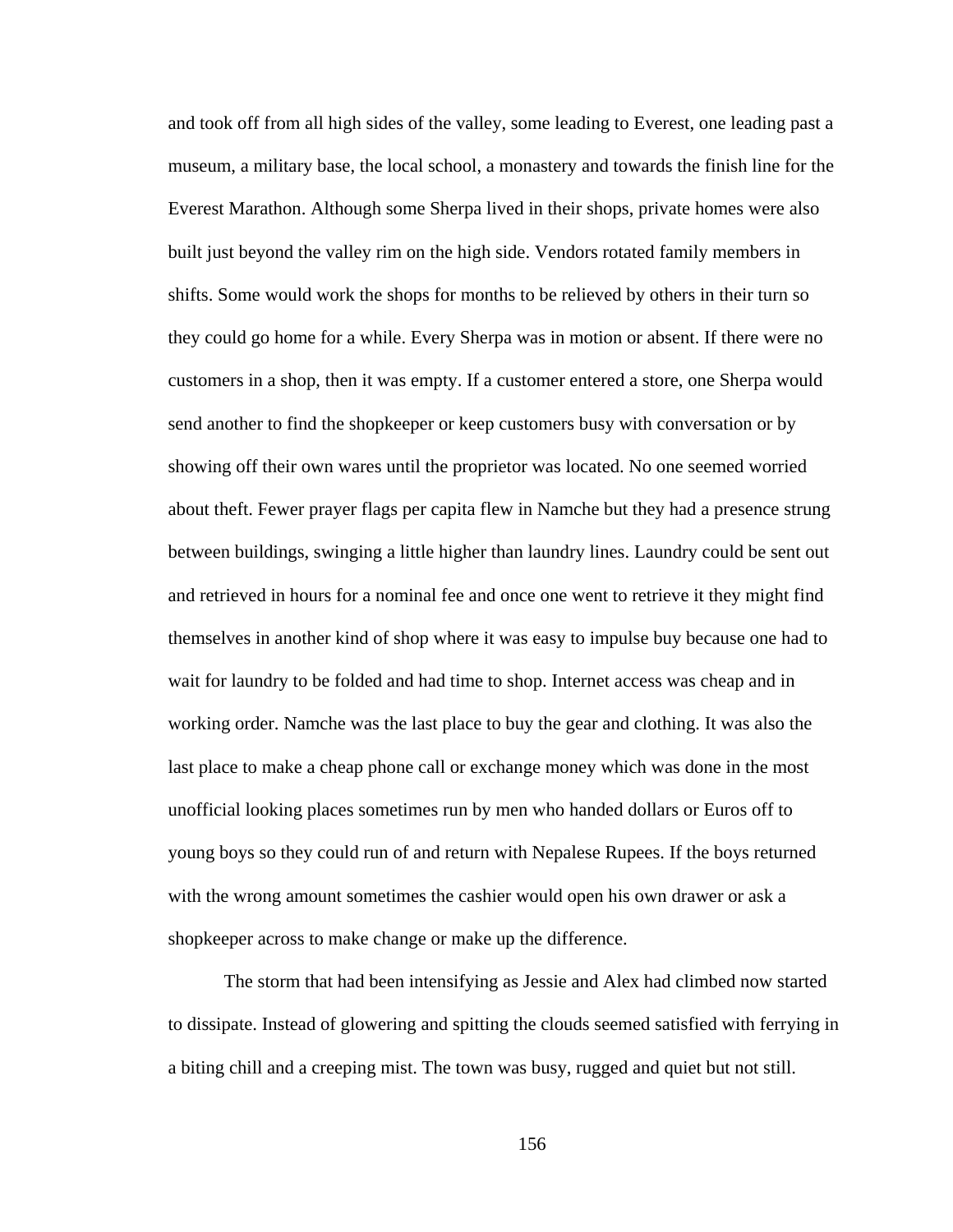Hundreds of people were carrying on. Figures flitted between gaps or scurried around rising foundations of new hotels. Namche was an old address with new fixtures but a hard scratch existence still ground away at its people. And a place based on a tourist economy was still a begging zone.

The walk to the hotel wandered through a warren of dusty narrows; its end was comprised of several tiers of high stone steps. Neither Alex nor Jessie could have described the town after the walk as by then each was focused on single steps. They passed the same spot twice when Dumbar seemed to lose his way but he finally led the group up a slot lined with white brick, past an open wet trash heap, then hiked up a series of ledges cut into a dirt hill. The ledges led to a cobbled road that wound up and around a series of hotels until *White Yak,* yellow letters against a red background, appeared on a sign overhead. After looking down at a paper in his hand, Dumbar nodded.

"We are here," he said. "We were going to stay somewhere else, but you will like it here. There are separate baths." One more flight of stairs led to a first floor where the kitchen and dining area spread out to the right and left of the main banister. Dumbar got the keys while Alex and Jessie waited. Unwilling to shed their packs until they had reached their rooms and disinclined to walk any more than absolutely necessary, they waited in the hallway and stared at the floorboards.

"Prices are definitely on the rise," Alex said looking into the lobby where water and candy were for sale. He took his hat off to run his hands through blond hair turned dark with wet, then had to wipe his hands on his soaked shirt.

"Why is everywhere here uphill?" Jessie asked. She leaned on the banister because sitting down entailed getting up.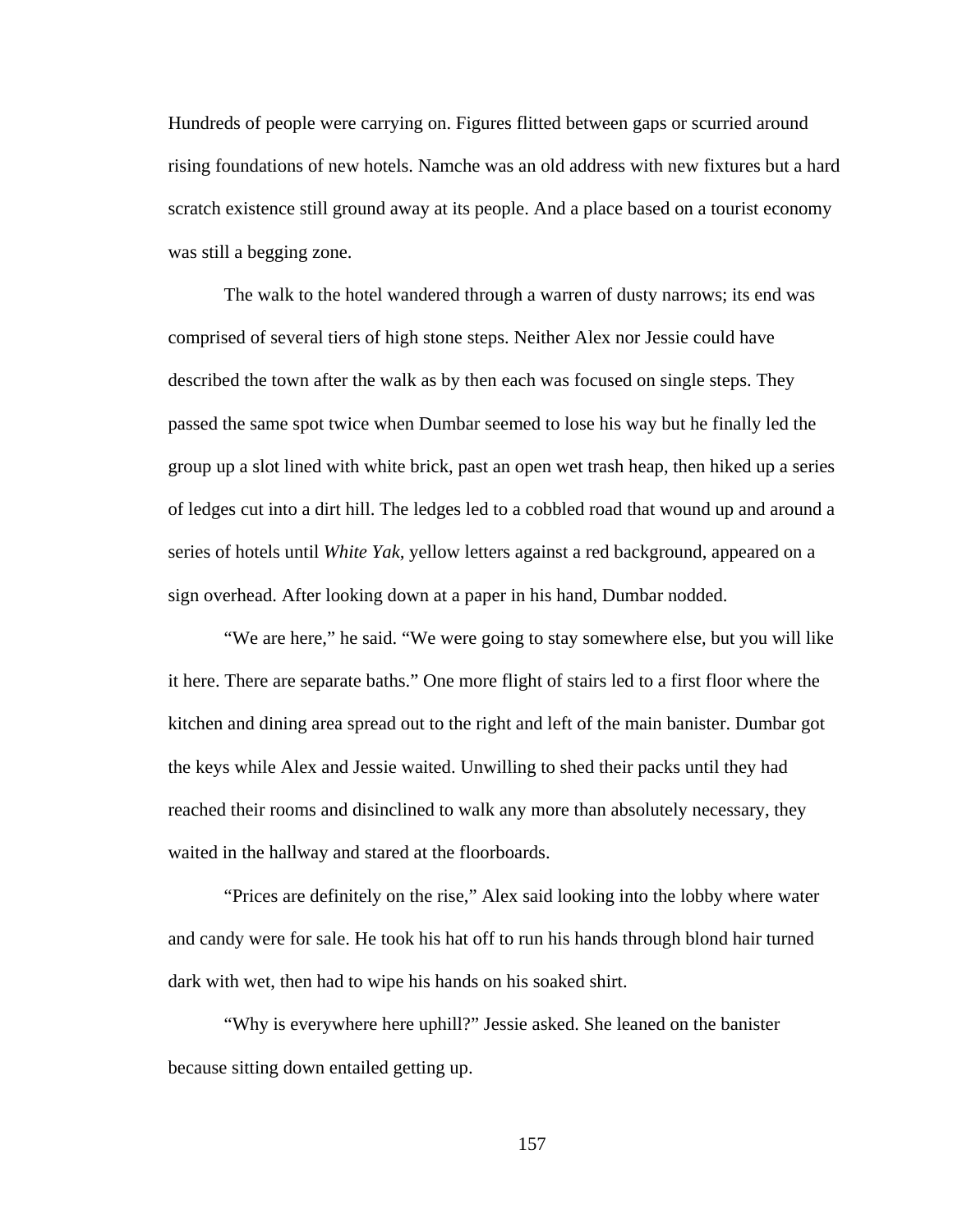"Has to do with the earth and all, I think," Alex replied, wiping his face with his hat. "Bed and bath."

"I was exhausted two hours ago," Jessie said. "This feeling has no name."

Dumbar and Dahn returned to lead them to their rooms headed upstairs. The banister shot up into a second floor that was decorated like an Austrian beer house. Big wooden beams supported the walls and ceilings. Red, yellow and white in bold strips raced down hallways and disappeared around corners. White flower boxes and ornate scrolls filled dark niches and there many of these because the naked bulbs hanging from the ceilings cast more shadow than light. The floorboards and the steps were plan and unvarnished as if someone had decided to stop pretending by the time they finished with the walls.

Dumbar opened the door and let Dahn in and out then stepped back. "Don't get used to it," he said. He meant a private bathroom with a shower. "This is a new place."

"Excellent," Jessie walked in and dropped onto the bed still wearing her pack.

Alex followed suit taking the bed nearer the window. "We could wash our clothes even," he said.

"You could have it done," Dumbar agreed and Jessie realized that he presumed they would never do their own laundry. "I will tell them to turn on the hot water for this room." He stopped at the door. "So, is everything okay?" He was asking whether he could disappear for the night. Guide services included tours of the town if the customers wished.

"God, yes," Alex replied. "Go forth and party." Dahn freed of his obligations after dumping the big packs could already be heard clomping downstairs where a group of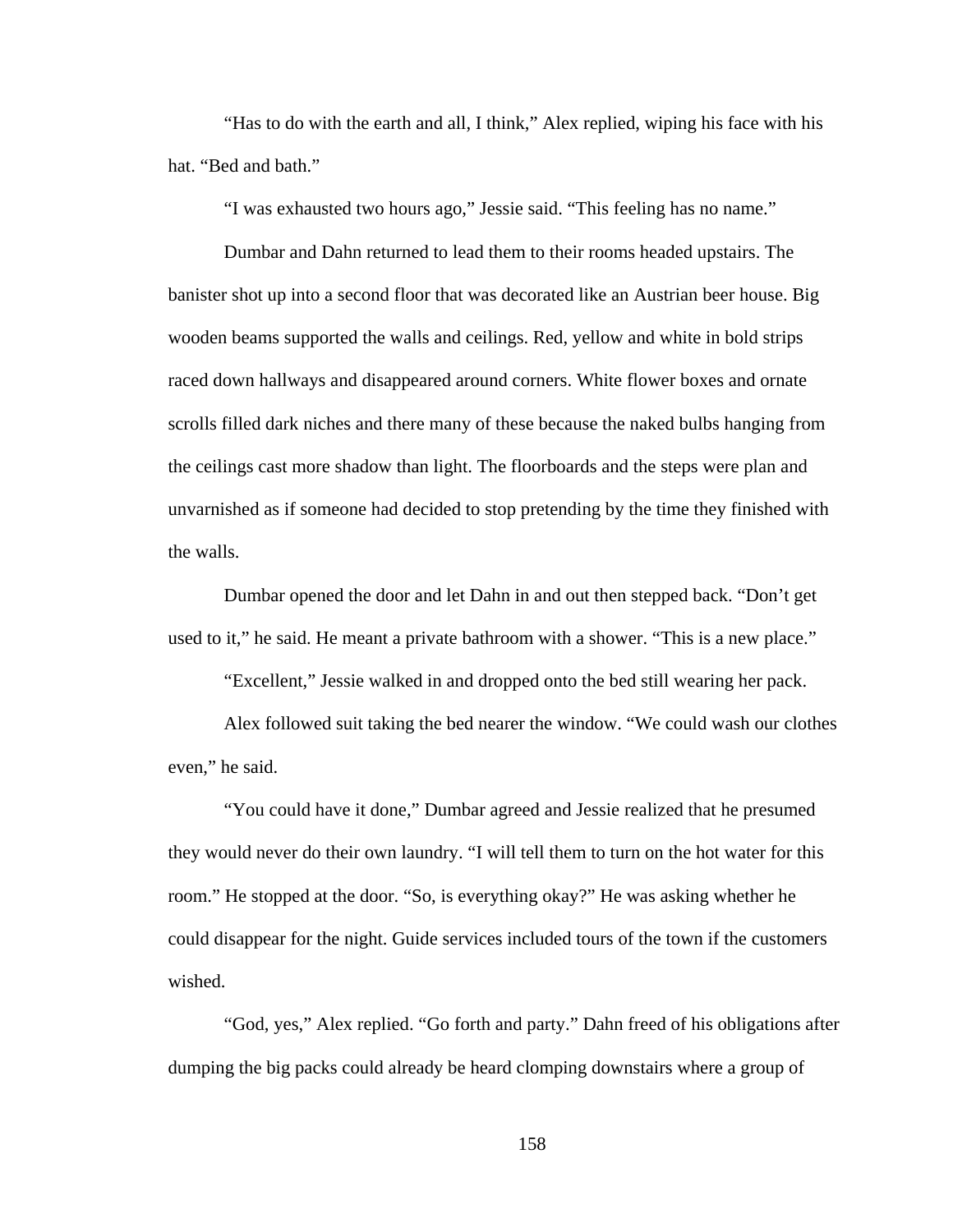Sherpas were gathered around a television set.

"Sorry?" Dumbar asked.

"He means we will see you at dinner." Jessie replied closing her eyes.

"We will stay here for two nights," he said. "You will take care of your knee." The falls she had taken seemed like a long time ago. Jessie nodded.

"We will take an acclimatization hike tomorrow, go the hotel up top and then to the airport," Dumbar said.

"Ya, ya," Jessie replied thinking that more walking was out of the question.

Dumbar left the key in the door on his way out.

Alex and Jessie lay on their beds, unloaded their packs and stared out the window at the town below. As everywhere else in Nepal people, cattle and dogs cruised the streets. Hikers could be visually separated into groups. Those who had been in town longer had a fluffed out, well-fed demeanor lacking in the flattened souls that had just trudged into town.

"Laundry," Jessie said. "I only have two pairs of pants, two undershirts and two pair of liner socks."

"Good luck with that," Alex said rolling over as if to take a nap. He wrapped his pillow around his head, which meant a headache. Aware that his headaches often presaged snit fits, Jessie tried to find a way to make distance between them without leaving the room. He had shaken off a pill binge in the year before this trip but the wisps of mental unraveling, remainders of the nights spent raving about "the others" had never been completely exorcised. He was better company now that he was sober, but drug addiction had emphasized, not created his bitchy side.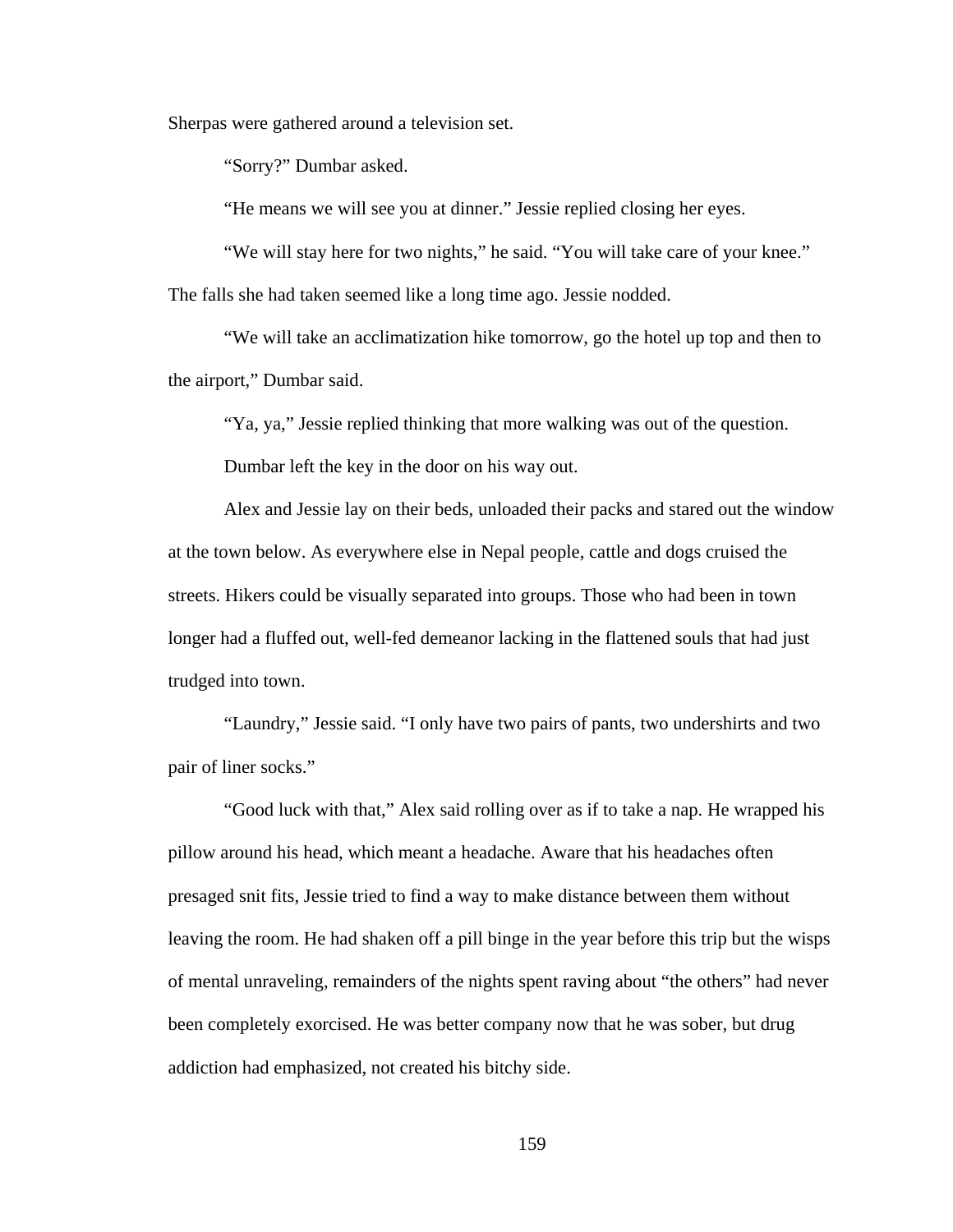She washed clothing in the sink and realized that there was no hot water when she showered. Her activity motivated Alex to follow suit. They moved around each other without speaking. Hoping to fall asleep, Jessie was back on her bed by the time Alex stepped from a shower stall built for people a full foot shorter.

"Town's still open," he said rubbing his hair dry.

"Good for it," Jessie spoke into her pillow. "Too tired." What seemed like ancient images drifted in the back of her imagination without taking shape and with a fleeting sense of panic she tried to distract herself, but she was too tired to do it well.

"I don't want to talk to anyone," Alex said, putting on a shirt and shuffling through his meticulously organized pack for a book.

"Bully for you." She watched him move items from one side of a shapeless duffle to the other. He nudged her bag away from his while he worked. Horrified by the way she packed he would eventually attempt to tidy her belongings. A man with a messy mind apparently required an organized underwear drawer in order to cope.

"Your mom isn't here, you know," she said.

He ignored her and unearthed a book about Eastern philosophy.

Although he ate normally Alex always had trouble keeping his weight up and now after just a few days of lean meals and hiking Jessie could see that his normally stalky figure was looking stick-figurish. He sneezed. "Do you have any sinus medicine?" Meaning, "get it for me."

"In my bag." Meaning." Get it yourself."

"Well," he gestured at her belongings as if he were hovering over something noxious. "You have to find it."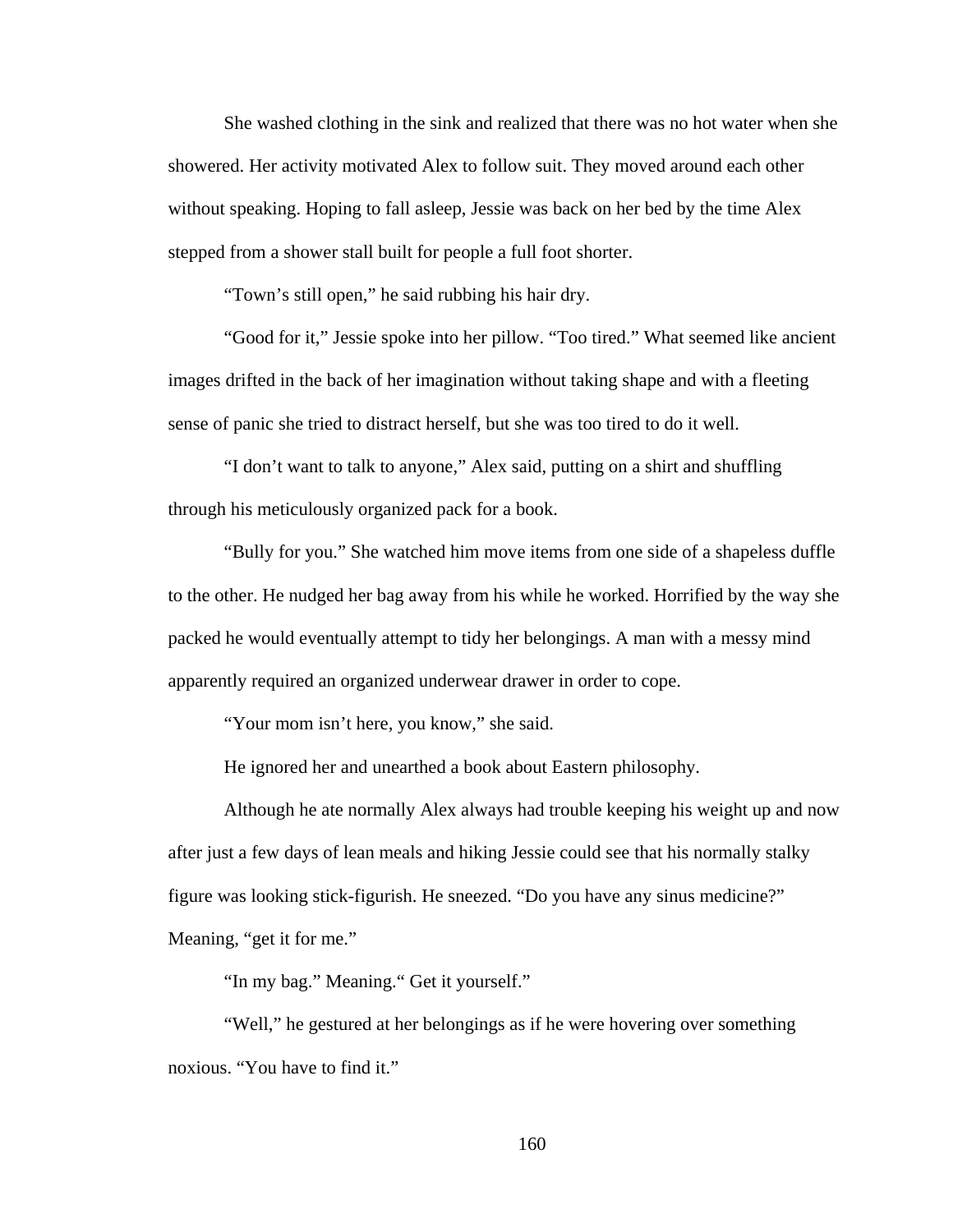"In a minute." She knew she might have been more compassionate but he had inherited his mother's preoccupation with his health. He considered himself to be physically delicate. And since his sensitivities often required that Jessie overlook her weaknesses she found herself caring less and believing him less often when he said that he was getting ill. Lately, his signs of sickness made her angry. Whether it was the room, the hike, the weather, or the strangeness of the new country settling in, she felt a tension without reason rising in between them. She was feeling out of place and he was feeling lonely. The success of their relationship was space. No one had to meet anyone else's expectations. The failure of their relationship was in the lack of supporting connections. When each started to fall the other afraid of the feeling of falling too, stepped away.

Alex sniffed and wiped his nose with a Kleenex. "I think they think I'm nervous," he said. Experience informed Jessie that he meant Dumbar and Dahn though neither man seemed to think anything at all about Alex as far as she could tell. Outside their window she saw cloud cover enveloping the town, cutting off the view yard by yard.

"You are ticky," she replied, wondering why losing the long view was so frightening when the long view was often overwhelming.

"What's that mean?" he asked.

"Did I say that out loud?" she asked. A flood of resentment rolled towards the man searching through Jessie's bag for the decongestants she had remembered to bring because he always forgot. The anger rolled in much like the clouds outside rich in content and slow moving, but potent in terms of queering the view.

"You think I'm weird," he said. The book in his hand was a Brad Warner novel. "I know it," she said.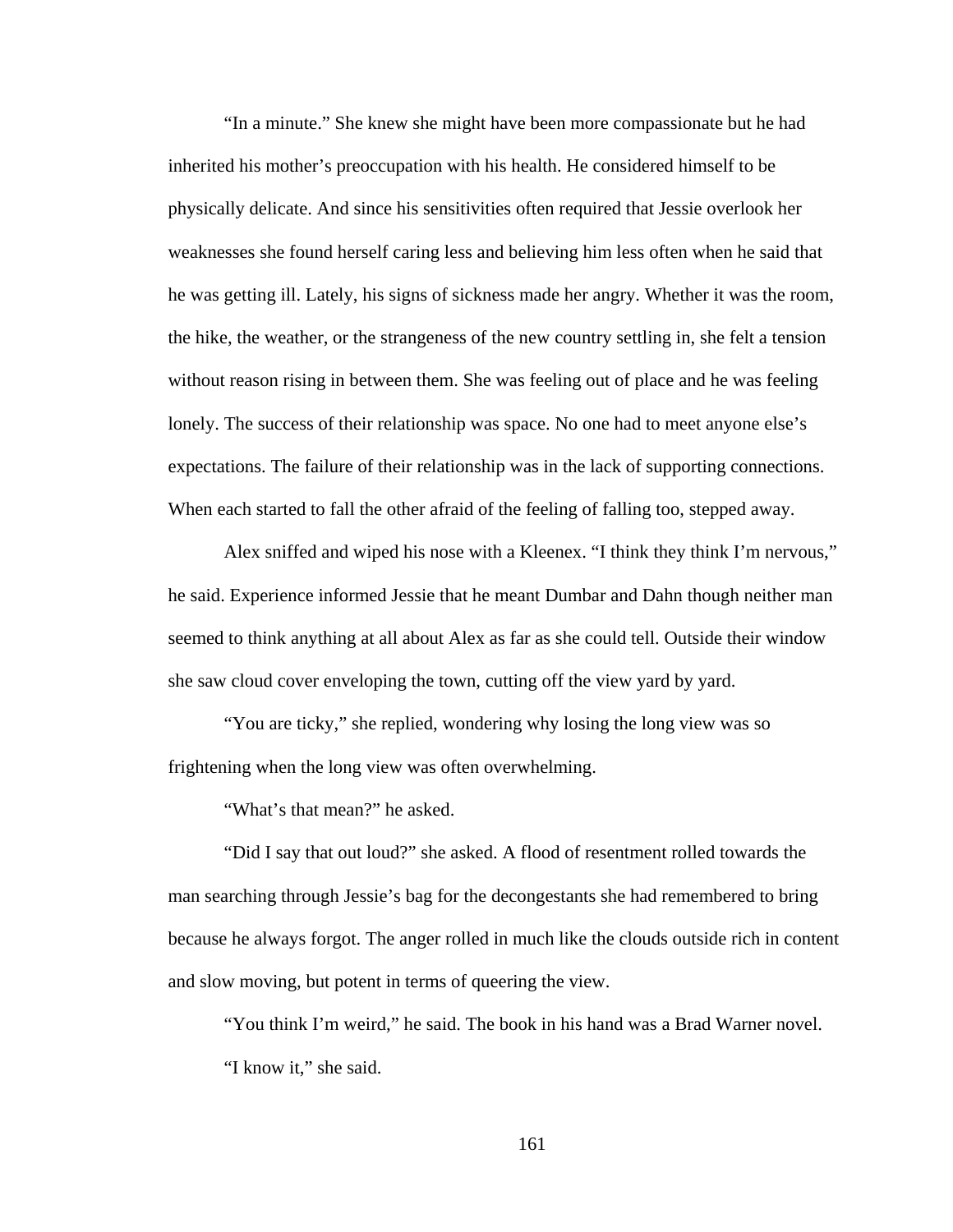His face was drawn and his hair clumped in the back of his head in a knot. What was worse, she asked herself, a man who did not meet expectations a woman claimed she did not have or the woman who accepted less than she needed.

He noticed the quickly evaporating landscape and would have drawn the drapes but they did not have window covers in teahouses. "Those people down the hill thought I was strange," he said. This could mean anyone they had talked to in between Lukla and Namche.

"You get paranoid when you're tired. Those people down the hill didn't think about you that deeply. So stop it." She sat up and prepared to fight.

"You mean I'm not important enough to be noticed," he said.

"Please, you are going to piss me off. I'm tired and I also don't feel well." By now the view outside was completely obscured by an impenetrable mist.

He sat on the bed and peered out the window. "I hope we don't have to talk to anyone else."

"Travel to foreign countries and talk to no one. Jesus, that's just stupid," she said.

"Do you think they thought I was crazy?" Crazy was a memory of rehab and nights spent in Emergency trying to get him committed then taking him home because he sobered up enough to fool the nurses.

"Shut up." She stood and grabbed her jacket.

"Who could I ask but you? You're supposed to tell me?" he asked.

"I don't fucking care what they think," she said. A body passed by the window. Jessie saw it as a darkening patch and realized it must be a cow. It was colored like a Hereford. The animal breathed on the glass and moved away.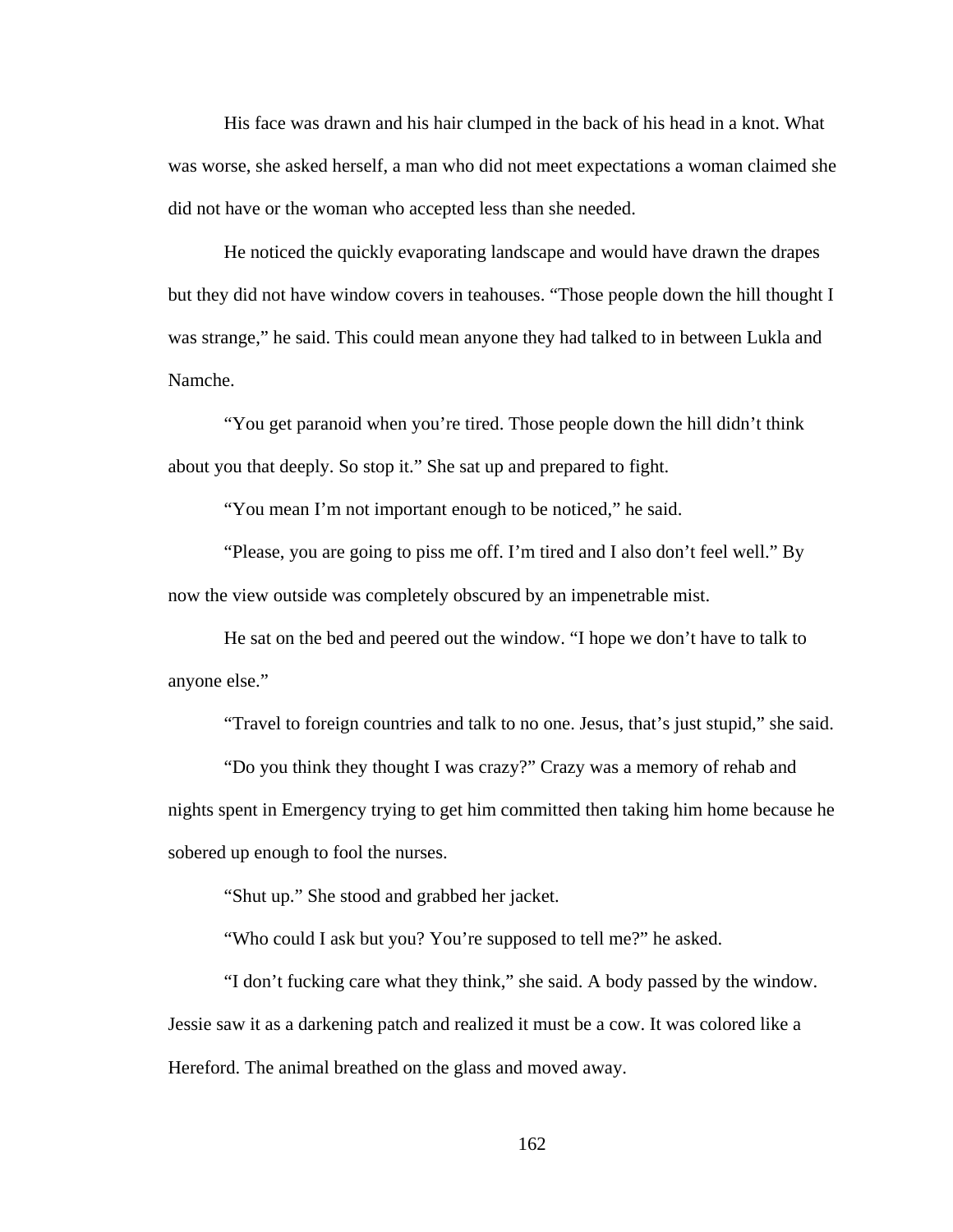"So you think they think I'm strange?" Alex asked again.

She had it now. "They," projections of the thoughts and feelings that he could not yet control and that he wanted her to manage. "I love you Cherry," Jessie thought. The idea and the feelings that followed fueled a strong desire to know where the cow was headed. "I'm getting out," she said.

Alex looked down and realized he was naked except for his shirt. "Wait for me," he said.

"To hell with that." She zipped up her jacket and headed for the door.

He started dressing quickly.

"Wait, wait," he snapped at her as she took the key. She was on the outside stoop before he had left their bedroom. He would she knew be stalled by wondering how to lock the door. Alex was always afraid of thieves. She descended the first set of steps she came to, turned left, then kept walking and winding around until she was certain that Alex could not find her without incredible luck. By the time she was done winding the white mist wall had descended fully to the ground. Condensation pearled on all outside surfaces and she had to put her hands in her jacket pockets. From what she could see all the shops were closed. The only human sounds she could hear were those coming from the restaurants and the brightly lit dining room windows above her.

She could hear a set of hoofs walking on stone and tried to track the animal's movement but the sounds echoed. Standing in the mist on empty streets she felt momentarily safe and the anger that had come to her so quickly vanished just as fast and she wondered if it been a genuine feeling or just some sly distraction.

She sat down on a stoop and watched the mist pass over the road and split around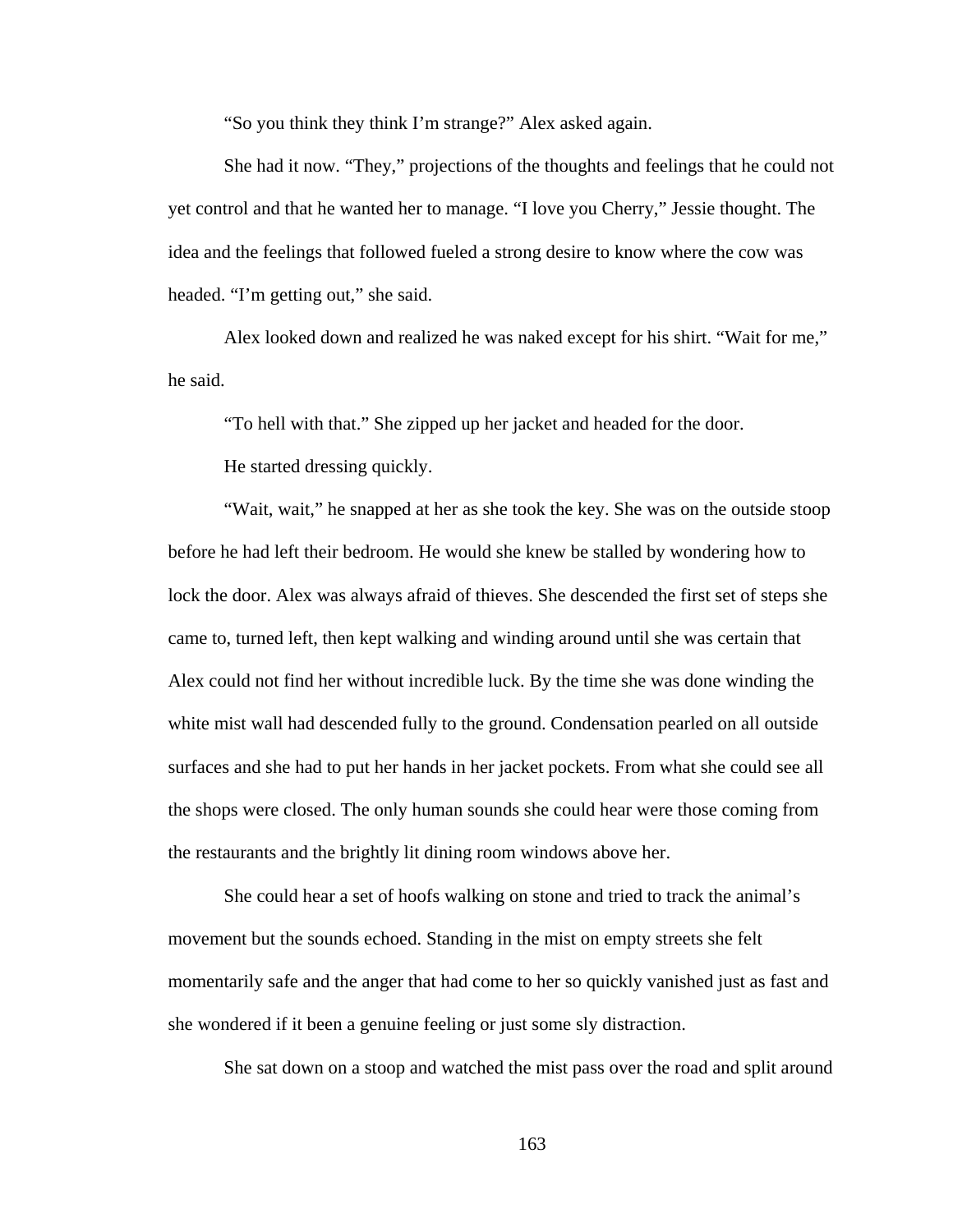the buildings. She realized that she was getting congested. "But not sick," she said aloud. She would get cold soon. Although since she was lousy company being alone was such a relief that she did not mind the cold.

They had just begun this trip and already she was counting how many days they had left and wondering how many of them would be as hard as today. It probably was not the trip's fault. They were barely a week out. It would take at least two to relax. She worried about the cost of the trip, about the days off from work, about the dogs, and the house. Thousands of miles from home and she had brought all the bothering details of her daily life along.

"You don't ever get off work really. You don't sleep. You don't relax," Cherry said to her once. Cherry's view of life differed from Jessie's. She had been saved, adopted, as a child and from then on whatever life gave her was extra. Sometimes it seemed that they had little in common. Jessie loved the outdoors, camping, climbing, and hiking while Cherry hated being dirty, cold and uncomfortable. But because they wanted to be together Cherry accompanied Jessie and her climbing friends on some of their trips waiting in shade with a folding chair and a book while the rest climbed.

The strangeness of nighttime in the mountains also bothered Cherry who was very much a city girl. Despite the thermal bags and the long johns she got cold at night and because she was restless her friend became restless too.

After listening to her friend toss and turn, Jessie turned on her headlamp. "It's a long time to daylight if you don't sleep."

"One wonders," Cherry said, struggling inside her bag. "Why anyone does this." The wind outside brushed up against the tent and wandered off and they could hear it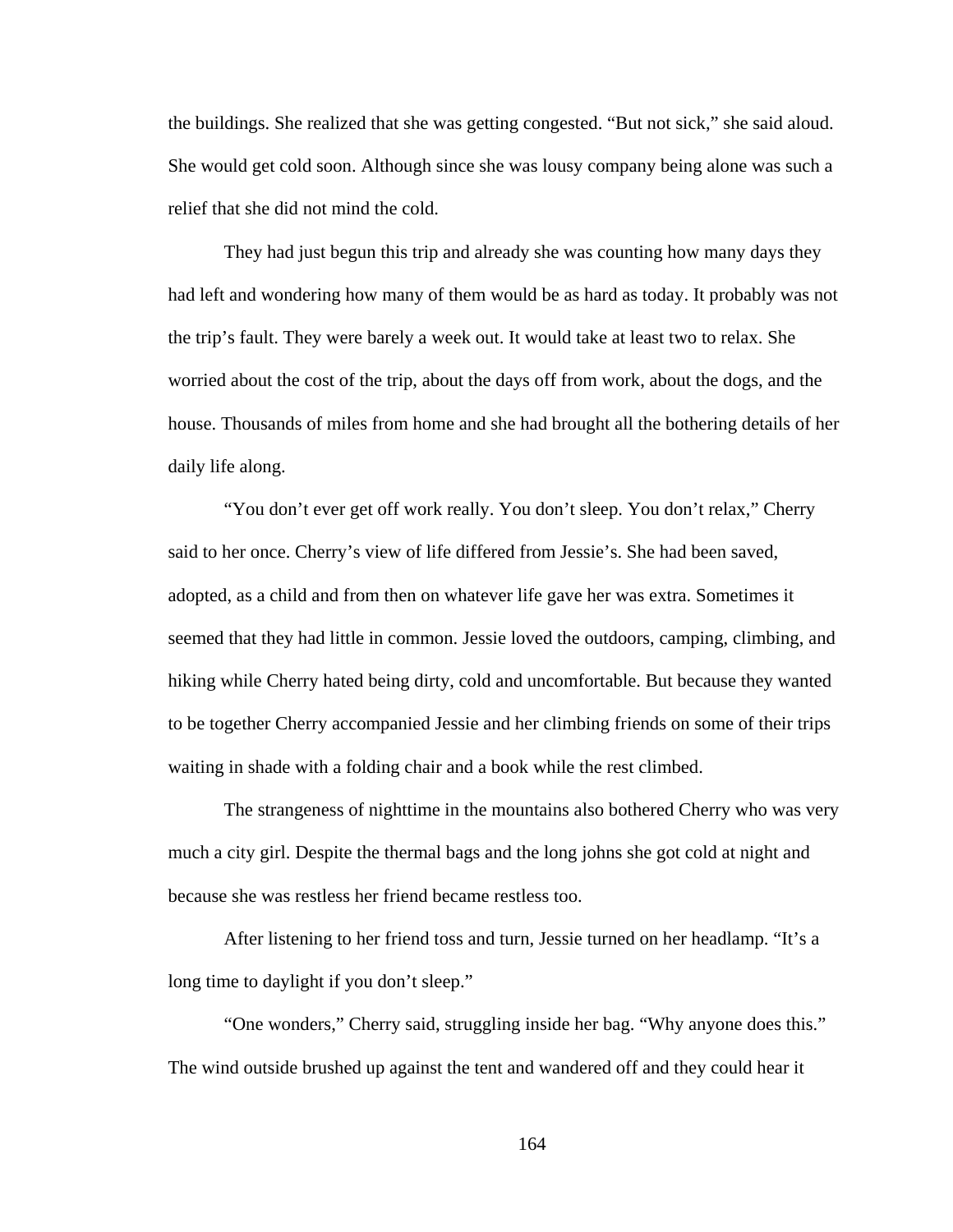wash through the high dry grass outside as it headed for the river.

"It makes you feel free," Jessie said.

"Free of all the comforts of home." Cherry sat up.

"How about the fact that it makes you tough, then," Jessie said.

"Look cowgirl, I'm already tough," Cherry said.

In elementary school they kept their backs together in the playground, ate lunch away from the crowd and when possible, sat next to one another in class. It was a school principal who suggested to their parents that the girls were too close.

Then Jessie's father fell and died and the world took a tumble. Jessie's mother moved to another city. Both sets of parents assumed the distance would finish the girls' friendship. Letters and phone calls shaped their union afterwards, despite parental protest.

 "It's too dark, too quiet," Cherry had said about the mountains. "Reminds me of dying."

"Say what, Daisy?" Jessie said.

"What's that sound?" Cherry said.

"There's a river behind the trees. If you follow the line of green it will tell you where the springs and rivers flow," Jessie said.

"What about snakes, bears and wolves?" Cherry asked.

"Nothing to be afraid of at all out here," Jessie said to the mist as the simple memory faded and it was suddenly too cold sitting on the stoop.

The funeral had been unbearable. Someone had stood next to Jessie and someone else had walked her from the car to the grave and back to the car again. On Cherry's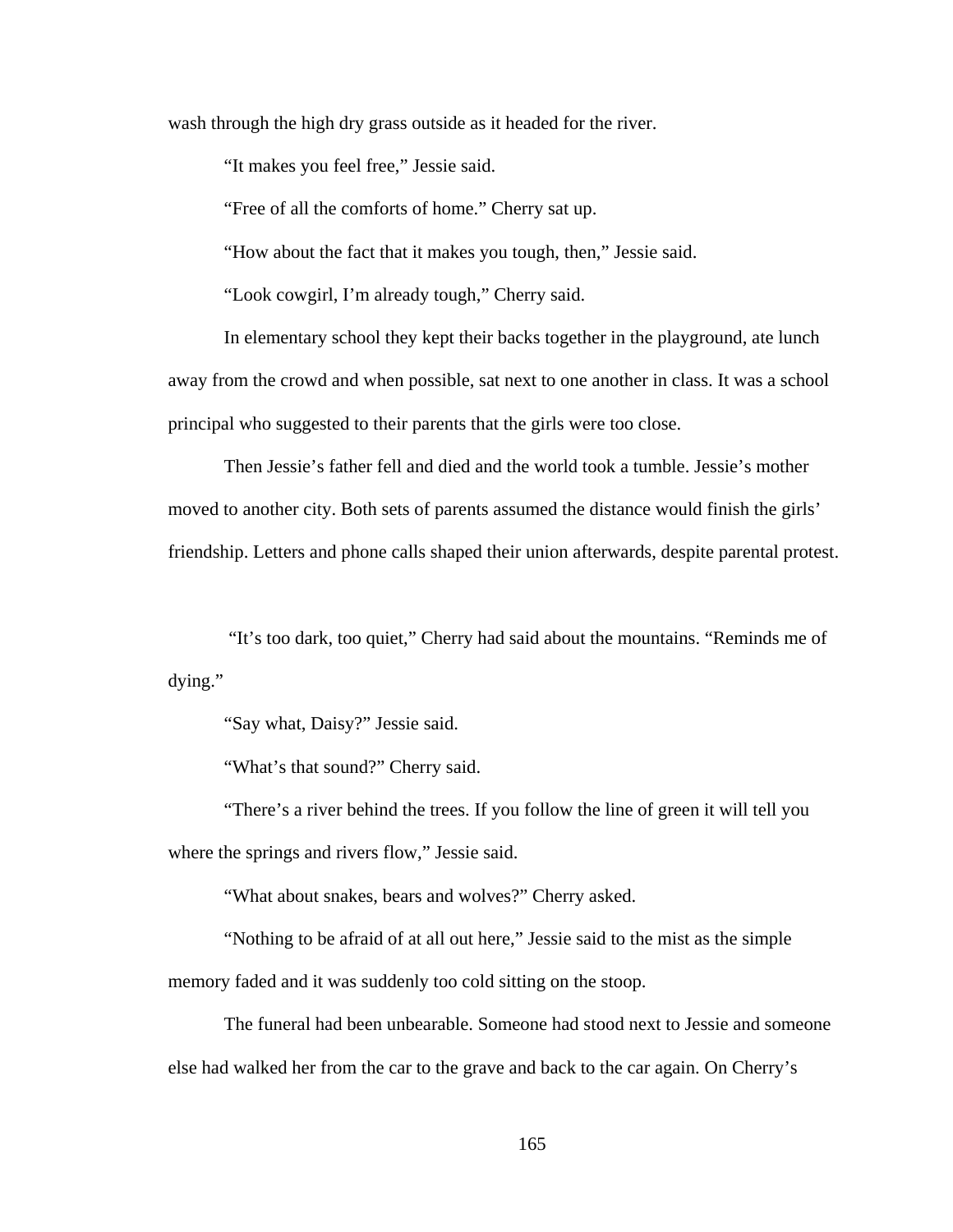instructions the ashes were delivered to Jessie.

Jessie suspected that Cherry's had kept her sickness secret to keep from sharing an awful experience with a friend who might have had enough. Her secrecy had been a matter of gratitude. Then too she had probably stuffed the matter of any serious symptoms she had been suffering under a rosebush in an imaginary garden. If she had been scared she probably had not wanted to know and this would have meant keeping secrets. Jessie's pain for her friend would have rolled back over Cherry in a fierce flow, another burden to bear when one was dying. So like a cat that drags itself under a bush to die, Cherry hid away until the last moments after it was too late, when she abruptly needed to tell her friend the truths she had learned.

What details, Jessie asked herself would she forget as time passed? Would she forget how her friend looked? Did her friend ever look the way she remembered her now? Jessie had hundreds of photos many of them copies. Copies or not she kept them all and when she looked through them she saw that she was already forgetting specifics. A crease over Cherry's eyebrow, a scar just underneath her chin pieces of Cherry combinations of being human no one else shared with her except for her friend who she was forgetting.

The cow she had seen earlier was back. It shifted into view, its shaped separating from a block of white as it paused and lipped a windowsill. It noticed Jessie, but barely.

"You seem immune to harm, but I am concerned that they leave you outside at night," she said. It was a black cow splashed with white, a broad streak of white led to a bright pink nose. Jessie could not tell if the animal was shod or not, but when it walked she could hear a muffled plonk.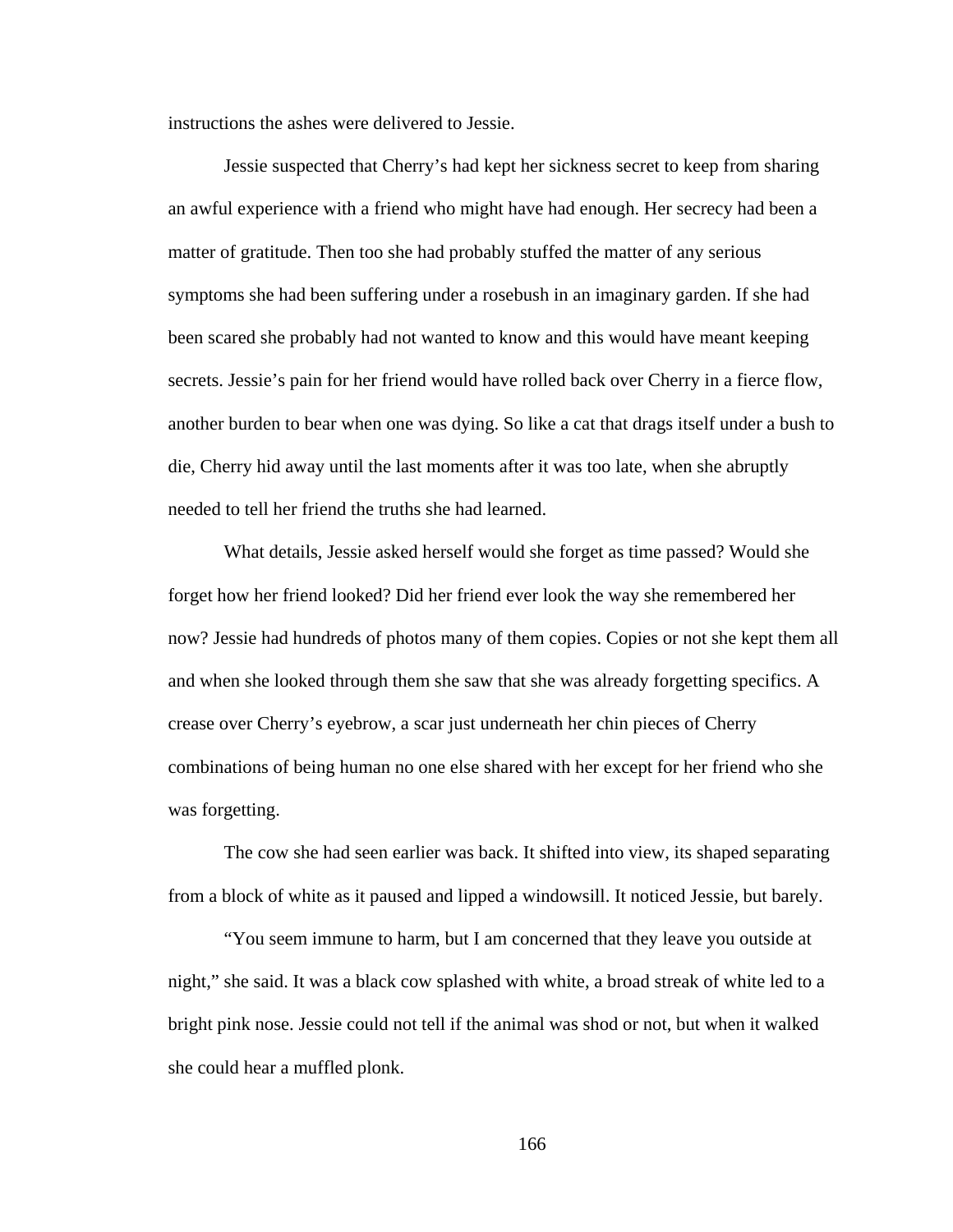It lowered its head and investigated her, but only for a moment then it looked straight ahead. "If someone gave me three wishes they would go unused," she told it. "So either I have all the things I need or that I have no idea what I want." She stood and petted the cow on the head. It let her, but did not respond. "Because of course," she said, "you are not a dog." The heft and gravity of the animal impressed her. This creature could not drift. Jessie had the impression that this animal was so securely anchored to the ground in all the ways you could define turf that it could never get lost. Always the rock in the center of the river, it would always define its surrounding. It remained unimpressed with her existence and finally turned and headed back towards Jessie's hotel. "I am sliding away," she said to its broad back just before it was sucked out of view by the wisping veil that had lately captured Namche. Two gunshots high above made her think of soldiers and poachers and missing hikers. "I think we need the Internet," she said to the cow's backside.

The shop was empty and they were already observing lights out, but the young woman arranging bottles on a shelf in the back pointed the way towards the four machines that made them an internet café. Jessie started by searching through news articles. Her father's death had made the news in a small way in the states and the villagers had hosted a ceremony in Nepal. Snapshots of the buildings he had sponsored and the children his work had helped educate, including monks and Jessie's sisters, pictured with him on the days both were ordained, were spaced in between the text of a story commemorating his death. In Nepal they listed the death by misadventure. In Los Angeles it had been called a domestic incident. She left the U.S. news alone and tracked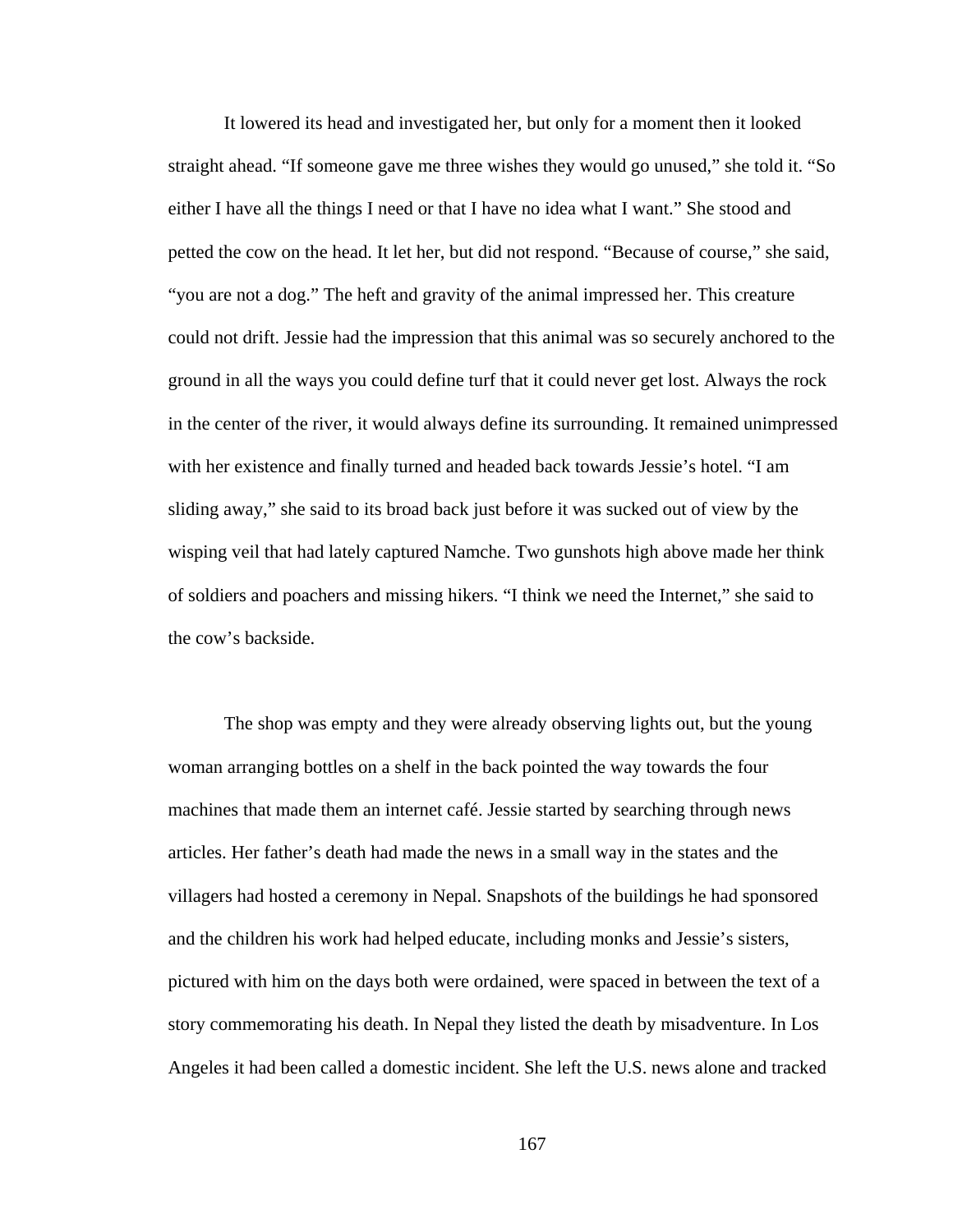him back to pictures of his arrival in Nepal with her. Every photo op was also a fund raising op. She considered the dates she had left, the general years and found the temple in the village where she had lived and tracked the goddesses born to it. They had been taking in children and educating them. A baby born to the temple and then sanctified as a goddess was news and eventually there she was, Ann Marie as a child. And then there was a shot of her on display and a picture of her retinue that included the young Amal, before the cancer. A dark shape stirred in her. Something rolling in its sleep underneath a black cloak, but she kept at it.

He was named as a survivor of the fire and when she followed that track she learned about the temple burning and about the children who had escaped alive and the children who had died because the doors had been bolted for some. They shut the temple down for years and the children had been dispersed back to the villages.

"Tahru," Jessie said. "Tahru children." And the shape that promised no good stirred again.

"It was a bad thing," the girl in the shop was reading her screen. Jessie looked up and saw that she had spent a couple of hours in her seat. She bet that the girl wanted to go home. There would be no more business tonight.

"You know about this?" Jessie asked.

"Temboche was empty for years after the villagers burnt the temple," the girl said.

"To stop him." Jessie pointed at the picture of her father. "Because of the children."

The girl nodded. "They were Tahru. No one would stand up for them."

"The children's bodies could not be properly buried," the girl said. "Every one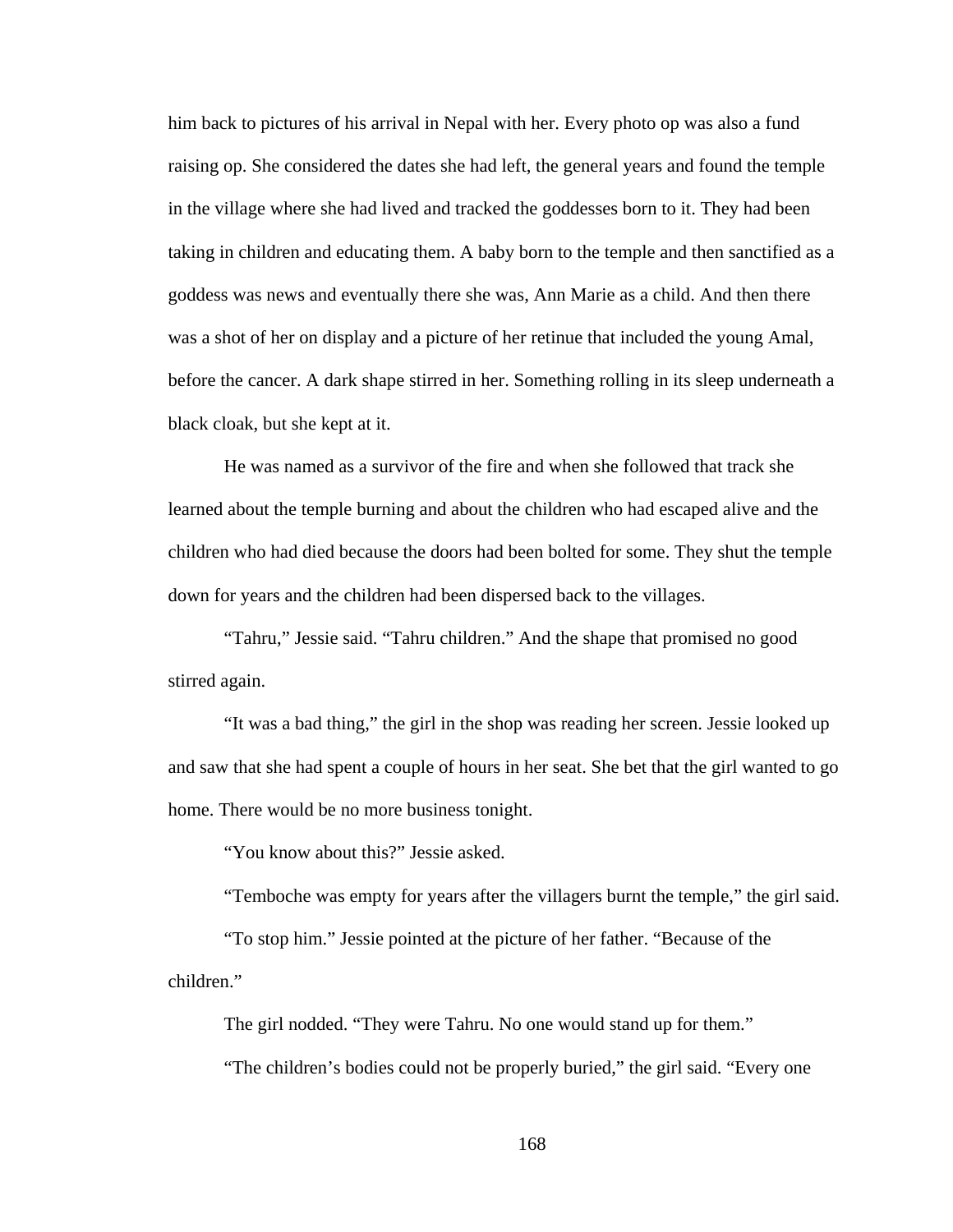knows of this thing."

"What about the children who lived?" Jessie asked.

"Outcasts," the girl said.

"They still celebrated him when he died," Jessie said.

"The government did. His family rebuilt the village and so the government did that," the girl said.

"I think I knew what was going on," Jessie said. "I was young, but I think I knew."

"It would not have helped to say so," the girl said.

"Guess I knew that too," Jessie said, turning off the screen and paying for her time. "A thing like that, how can the temple be holy?"

"Nothing is holy or unholy forever," the girl said making change before Jessie stopped her and indicated the Buddha statue next to the register. He was a skinny Buddha, Siddhartha as a young man. "Always the new. Always the old burning away," the girl said.

"Not if the secrets are still secret," Jessie replied.

She was not ready to go back but wanted to get off the streets. Pulling her jacket tight she thought she would find a place that served American coffee.

She returned to her room after dark, long after everyone had gone to bed. Alex was splayed out across his cot with his feet hanging over the edge. He was not snoring tonight but his legs were dancing. Little kicks. They rarely slept in the same bed because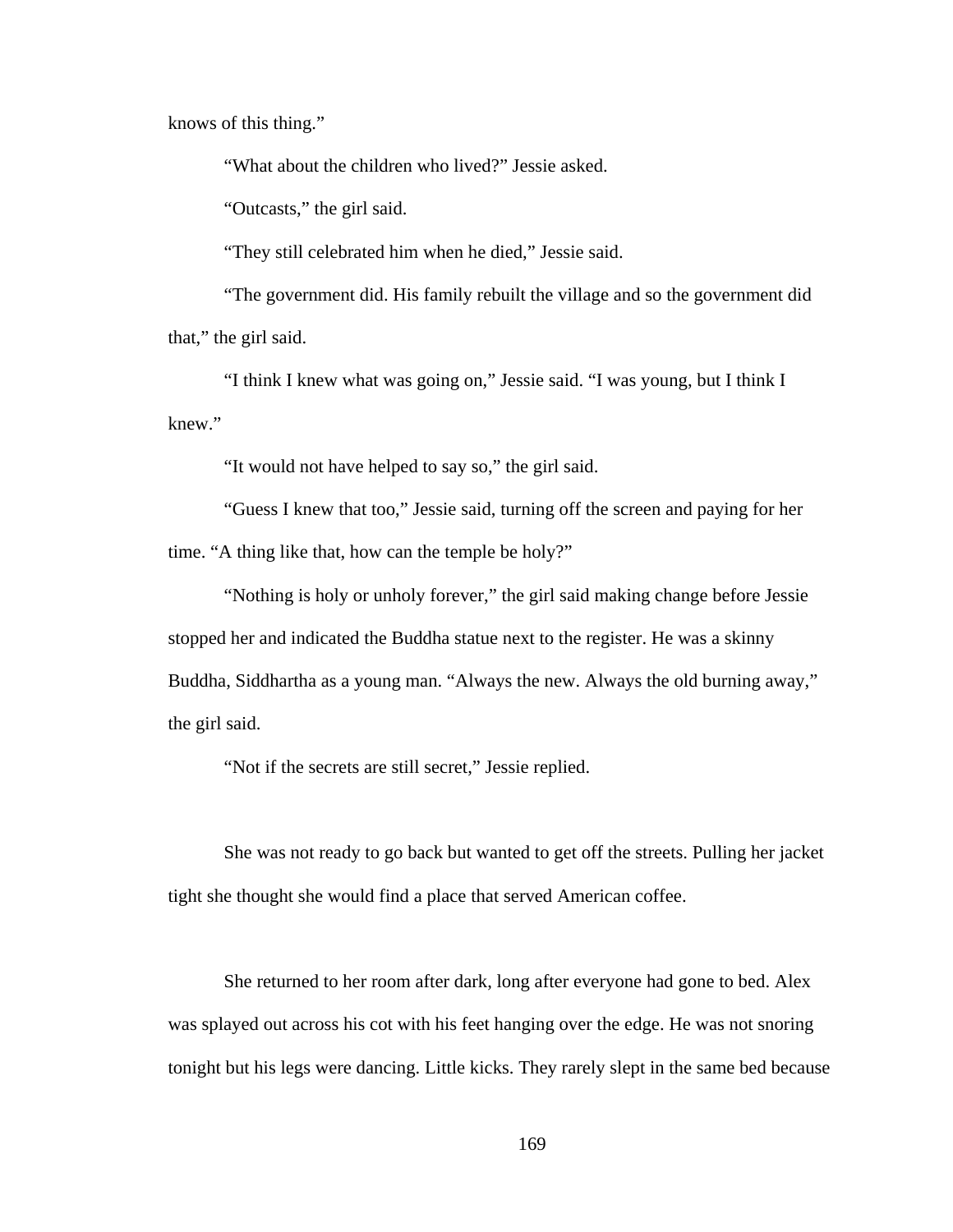Alex was an edgy sleeper and Jessie preferred to sleep on the floor a habit she had picked up as a child when she developed a preference for sleeping in the dog pens rather than in bedrooms. She had liked the way the dogs piled together when they slept and they never seemed to mind that she was not one of them. When she got older, beds never felt quite as safe and they never felt as comfortable as the floor. Sometimes her father would forget if he found her bed empty. No one bothered Jessie now of course, but she found that she still slept more soundly on the floor.

The dice rolled right tonight. Her companion this night was a saner man than the one in Kathmandu, just a friendly German gentleman. When she left his room the mist was clearing and the sky view was so crisp it was a crystalline prism. Light reflected off icy mountaintops and snowy terrain speared the darkness at odd angles.

"Apologize to Dumbar tomorrow," Alex said, rolling away from her.

"For what?" she said.

"He's responsible for you up here. I had to keep him from looking for you." "How did you do that?"

"I lied. I told him I knew where you were."

"When we get home maybe it will be time to quit this," Jessie said.

"You'll wait until we get home and I'll decide," Alex said. "You owe me so much now that you don't get to choose." She could barely hear him. He had a habit of lowering his voice when he was angry, shielding himself from his own anger. She thought about apologizing but then realized that it did not matter. Still wide awake she pulled out another detective novel, this one was about a man who collected body parts and read books about people who got lost in the snowstorms.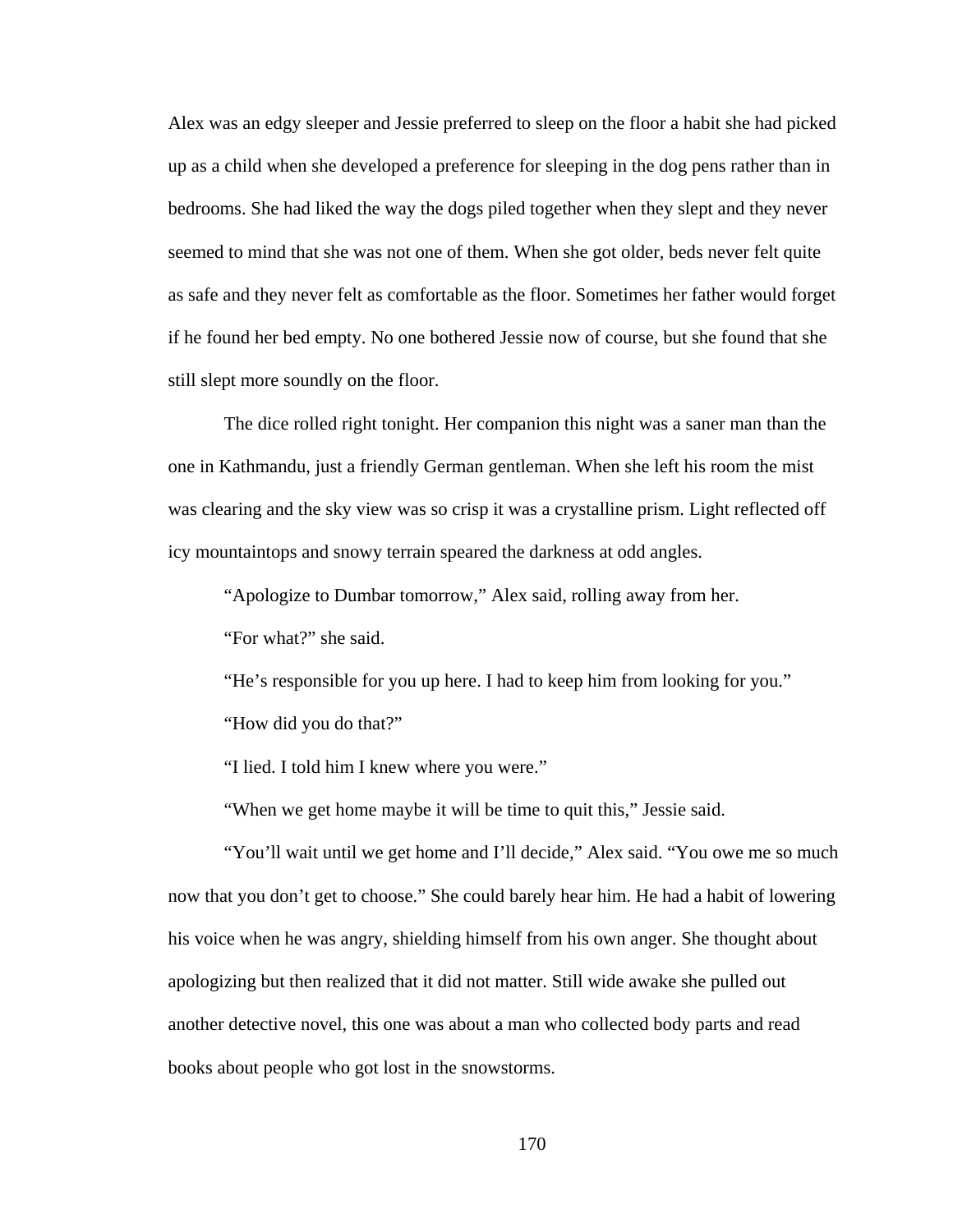**8** 

They were only doing a day hike and would stay in Namche again. So the next morning Jessie quietly dressed and went downstairs leaving most of her things in a pile on the floor. She had had not slept well. All her doubts had crawled out of their caves last night and insisted on attention so she gave up trying to sleep. She had also wanted to be out of the room before Alex woke delaying the inevitable wash of regret that their combined presence caused.

The dining room was almost empty. Sherpas and hikers with long days ahead were already up and gone and those who preferred a later start or were heading home and needed less time would sleep in. Jessie picked a seat that overlooked the valley. Children dressed in green and blue climbed the hill to school while their mothers hung laundry and swept up. Shopkeepers rolled out their wares hoping to sell one more jacket, water bottle or knitted cap to hikers who were scrambling up along winding paths. Dogs stretched out on doorsteps, cattle inspected windowsills for grub and ravens, waiting for bread scraps, stared down from rooftops. Pinging hammers and buzzing trumpets banged back and forth against the valley walls. Two men heading down one road changed their minds and locked the puppy inside before they went to work. A woman sitting on a stoop added to a pile of necklaces that would sell for thirty cents in Nepal and thirty dollars on eBay. Higher up a banner *EVEREST MARATHON* was stretched across a field next to a Red Cross tent. Organizers were setting up boundaries and arranging queues for the crowd to come.

She had learned how to order breakfast from people who did not speak English. The menus were all the same all the way up, had the same selection, were the same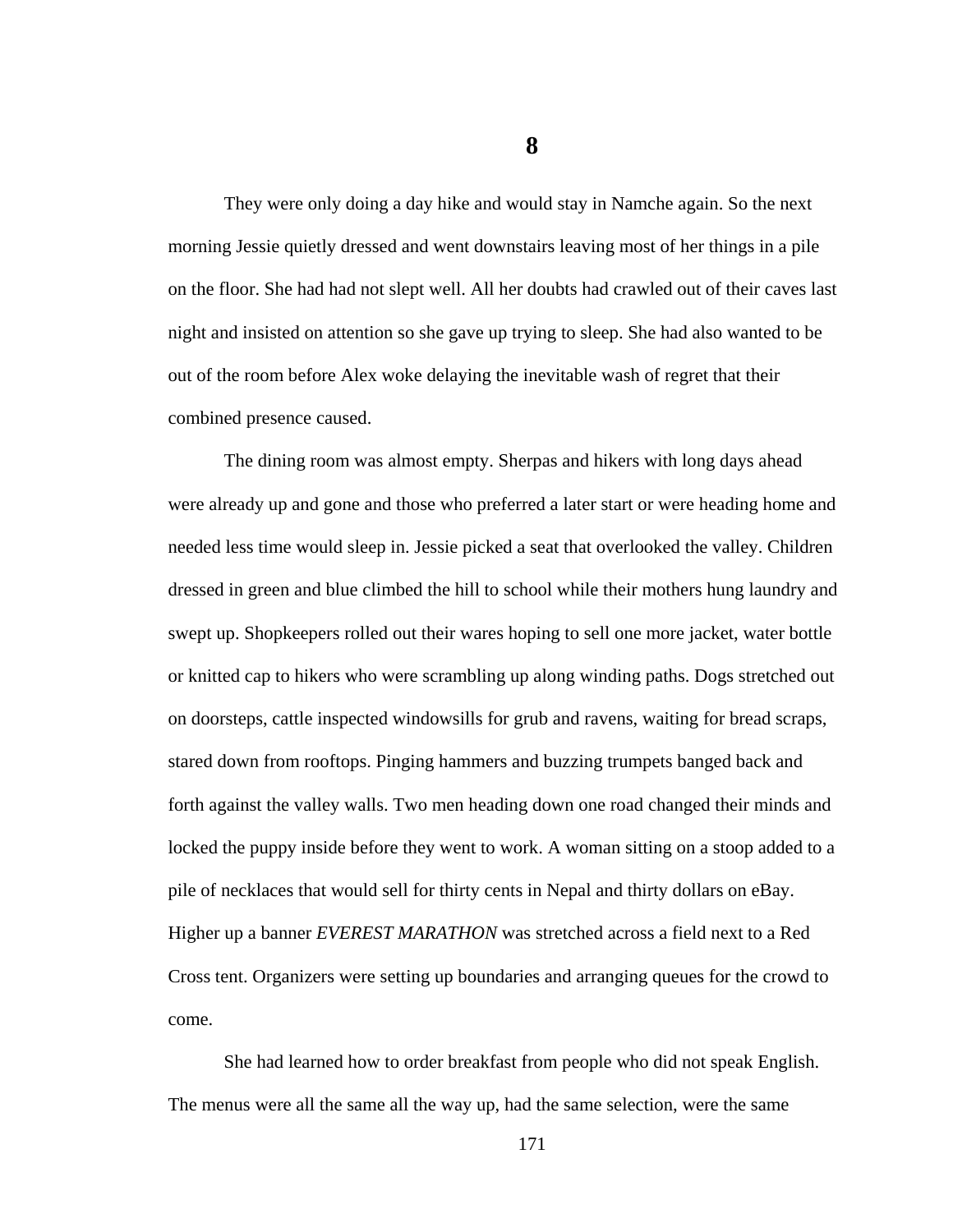shape, and were even written in same curly cue font trapped underneath a plastic coating. She could point as well as anybody else and the locals knew the English words for their specialties.

The Sherpas ate in the kitchen partially to give their guests privacy and partly to get a break from their guests, but also because the dining room heater was only lit at night. In the morning the Sherpa stood around the stoves and enjoyed the final moments of unadulterated familial companionship before they separated for their clients' sakes. She could hear laughter and high-pitched conversation bubbling up in the next room. Heavy metal spoons and spatulas grated against metal pots while the cooks prepared Dal bhat, potatoes, noodle soup, eggs, oatmeal and pancakes and huge pots of boiled water for tea. The smells never wafted into the dining rooms from the kitchen, only the sounds.

Condiments and silverware were delivered to tables in wire caddies only after one had ordered. Paper napkins too small to be of service were tucked in behind the forks, one per guest. Jessie sat at the head of a long empty table and picked up a napkin. This dining room was much bigger than the others they had seen and Jessie could imagine large groups steaming in after a long day. While most teahouses could serve a dozen people this room could hold forty. Shiny beams supported a high, varnished ceiling. Silk charms dangled over several pictures of the Dali Lama and Everest. Hardwood benches were covered with thick red blankets. Cupboards behind the dining tables were filled with blankets, hats, souvenir cups, maps, pictures and bags of travel snacks. A round filled with picture postcards sat in a corner. Blankets were free if you put them back. Feeling the chill Jessie pulled a blanket from a cupboard.

"One over here too, if you please?" The only other guest was seated in a shaded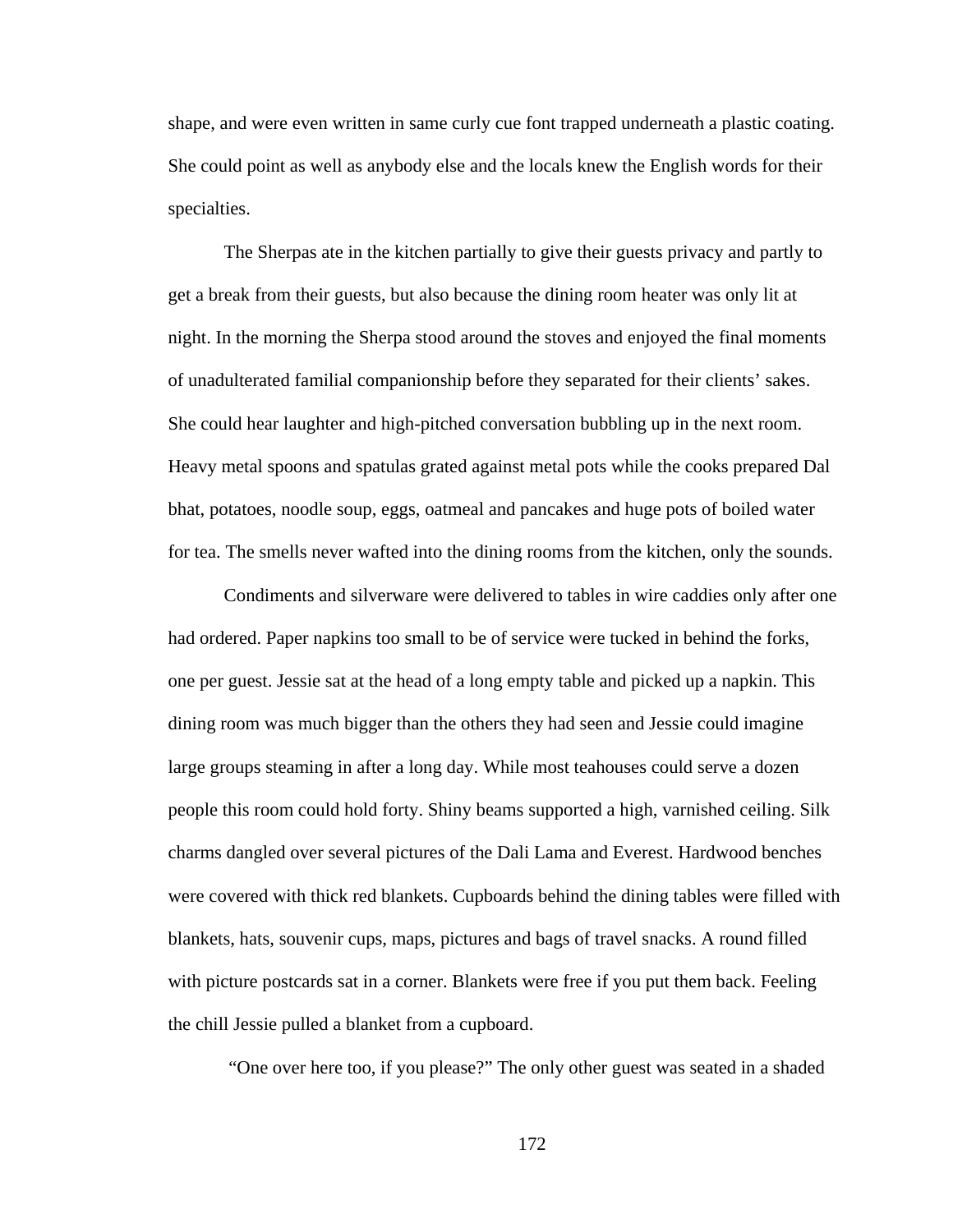corner. He had been talking to his Sherpa while his meal awaited his pleasure. The Sherpa did not sit beside his client and the man read from a map and spoke to his guide without looking up. Once they were done the guide nodded and bowed before he retreated. The client was a well-pressed Indian with a great haircut. Jessie could smell his aftershave. As if crafted by an artist with a mind towards both beauty and strength he had hard lean features that implied perfect readiness. He was also gifted with stillness his actions were clean and controlled. He had one adornment, a tooth carved from bone that hung on a gold-brushed chain.

 "Are you alone?" Jessie asked, passing the blanket to the Sherpa who passed it to his master.

"Yes." He did not invite more conversation. She was about to open her detective book when he spoke again.

"Did you just come in, then?" he asked, selecting silverware from his basket and placing it in formal fashion on the table.

"Yesterday," she replied, stirring sugar into a huge cup of tea someone had just set down. "I miss the fact of an entire pot of coffee for breakfast," she said. "Cups of tea are unsatisfying and if I want two cups I have to give them more money." He did not look as if he were waiting for friends, so she voiced her assumptions. "I don't know of I could do this trek alone," she said.

"I had little choice," he said. "And you will find that they drink tea here because it keeps you healthy." He used the blanket as padding, not for warmth, then leaned back against the window spreading his arms out on the windowsills as if he were in an armchair. "There were four of us from work, but each dropped out until I was alone." He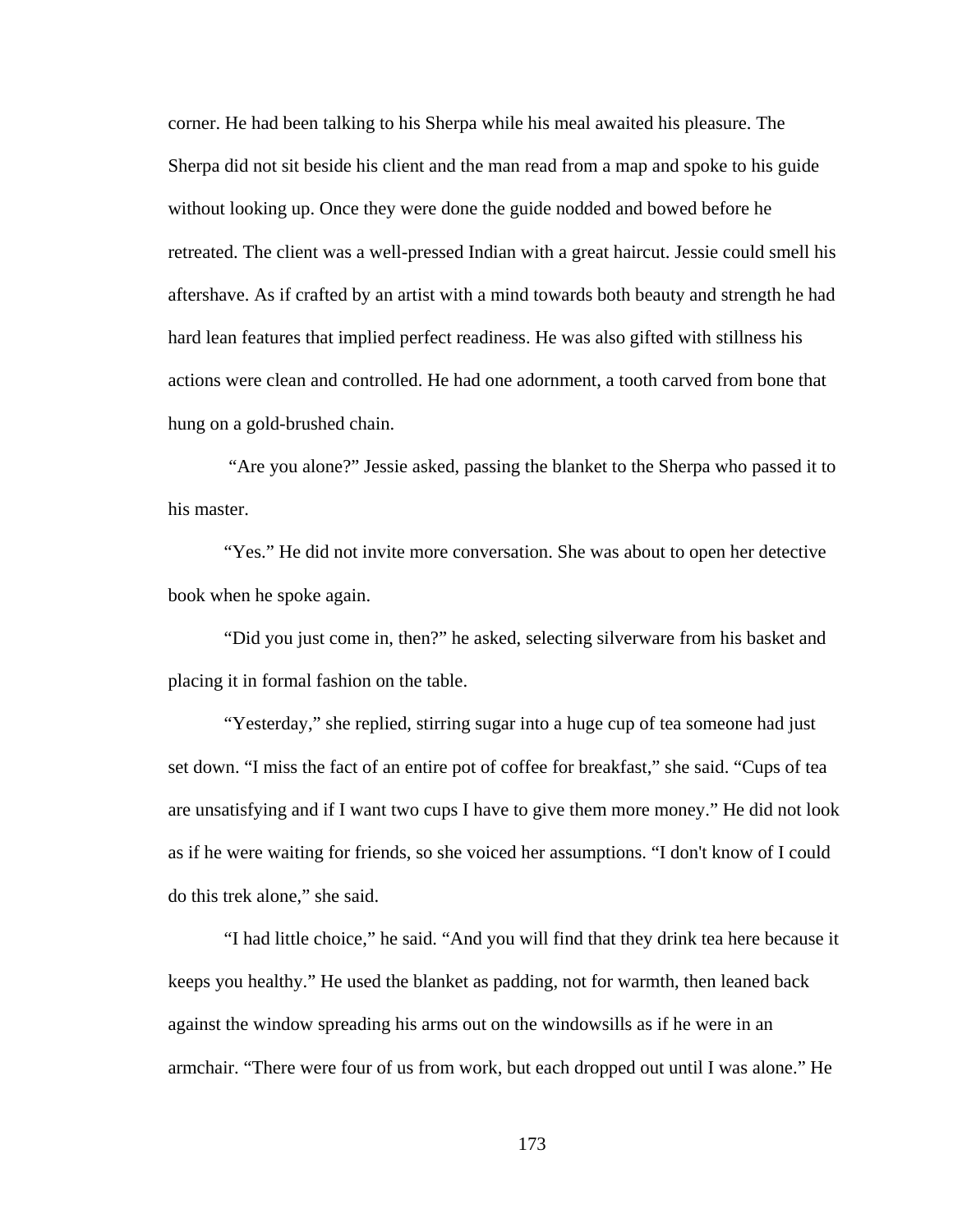shrugged. "My wife tried to convince me to stay but then my brother asked me to come. "

"He lives here," she said.

He nodded. "He has lived in both places. But trekking does not interest him. He comes along mainly to accompany me and it looks like we might make it up and back quite quickly so he can return to his wife more quickly. She is also local and also doesn't like to hike." He looked as if he were free of the same sickness Jessie endured, some of which she assumed was elevation sickness. She tried small sips of tea. The drink was strong and hurt her stomach if she drank too fast. Then her watch buzzed and she took her Diamox and a handful of pills that she had popped into her pocket before she had come down.

"You look well," Jessie said not certain that she liked the man but certain that she did not want to sit in silence. She found him somewhat threatening. He made her feel as if he did not belong indoors, as if there were not enough space in the room for them both.

"We came up from Lukla in one go and I feel fine." His breakfast arrived. It was comprised of an enormous pancake, a bowel of heated muesli, and eggs. He was a condiment man three bottles and two packs of sugar came out of the caddy. A thick dose of ketchup and hot chili was sloshed on the eggs, lots of honey was spilled onto the pancake, and about a pint of milk was mixed with the muesli.

Her meal, a bowl of oatmeal, arrived soon after his. She smelled it and pushed it aside for the moment. "The hike in Namche killed us," she said.

"It will separate the weak from the strong," he replied, spooning his way industriously through his cereal. "My brother is not doing well either. He is ill and though he's lived her for many years the extra altitude we pick up in Namche is slowing him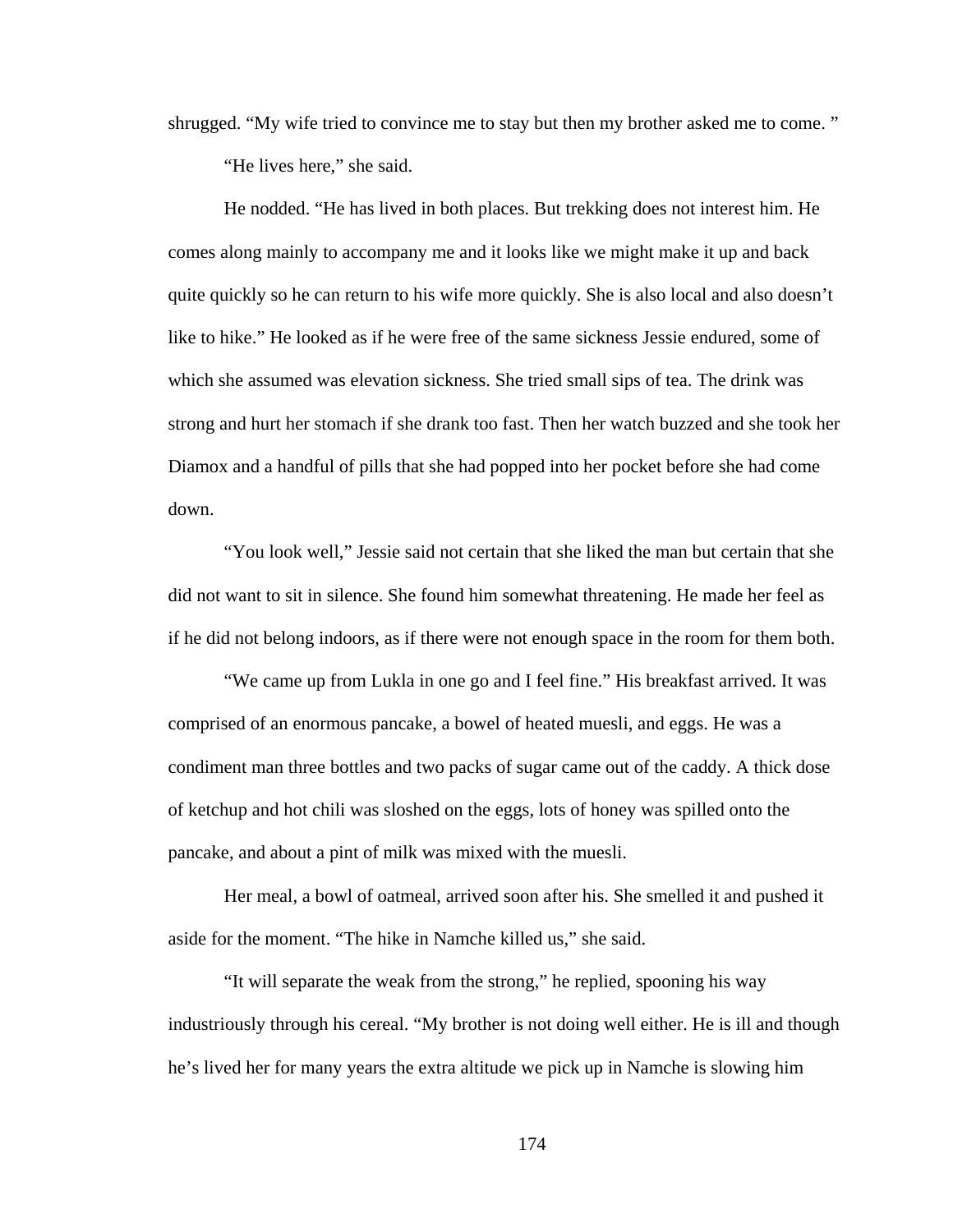down." His movements were unhurried and efficient. Though he used a spoon like everyone else there was something about the way he wielded it that seemed extraordinarily measured. Jessie bet his Sherpa was making no mistakes.

The clouds were vaporizing behind him and the mountaintops were rising to the fore. The resulting light backlit his figure and features so that she could see the shape of him better than particular aspects. He seemed to be made of clean lines and sharp angles.

"Less than half the hikers make it all the way," he said. "Do you think you will succeed?" He finished his cereal and let his guide take the bowl away before he started in on the rest of his meal. Watching him eat was making Jessie ill. She looked out the window and focused on breathing through her nose.

"We are tired but we have time. We will wait here today," she said.

"You look familiar to me," he said picking up a fork.

"Did you see us coming uphill?" she asked.

"Maybe I saw you at the airport in Kathmandu, you and your son. Maybe at the mall when you bought the Thangka."

"Boyfriend," she supplied the term as a matter of clarity for he had now thrown her into a terrified state of mixed memories. "You saw us at the airport?"

"Sure." He nodded and severed a pancake wedge from the whole.

"Did you make up with your wife before you left home," she asked unable to fix whether she'd seen him as well.

"Sorry?"

"You said that she upset when you left?"

He shrugged. "In the end I was going. If this is your destination, you have to get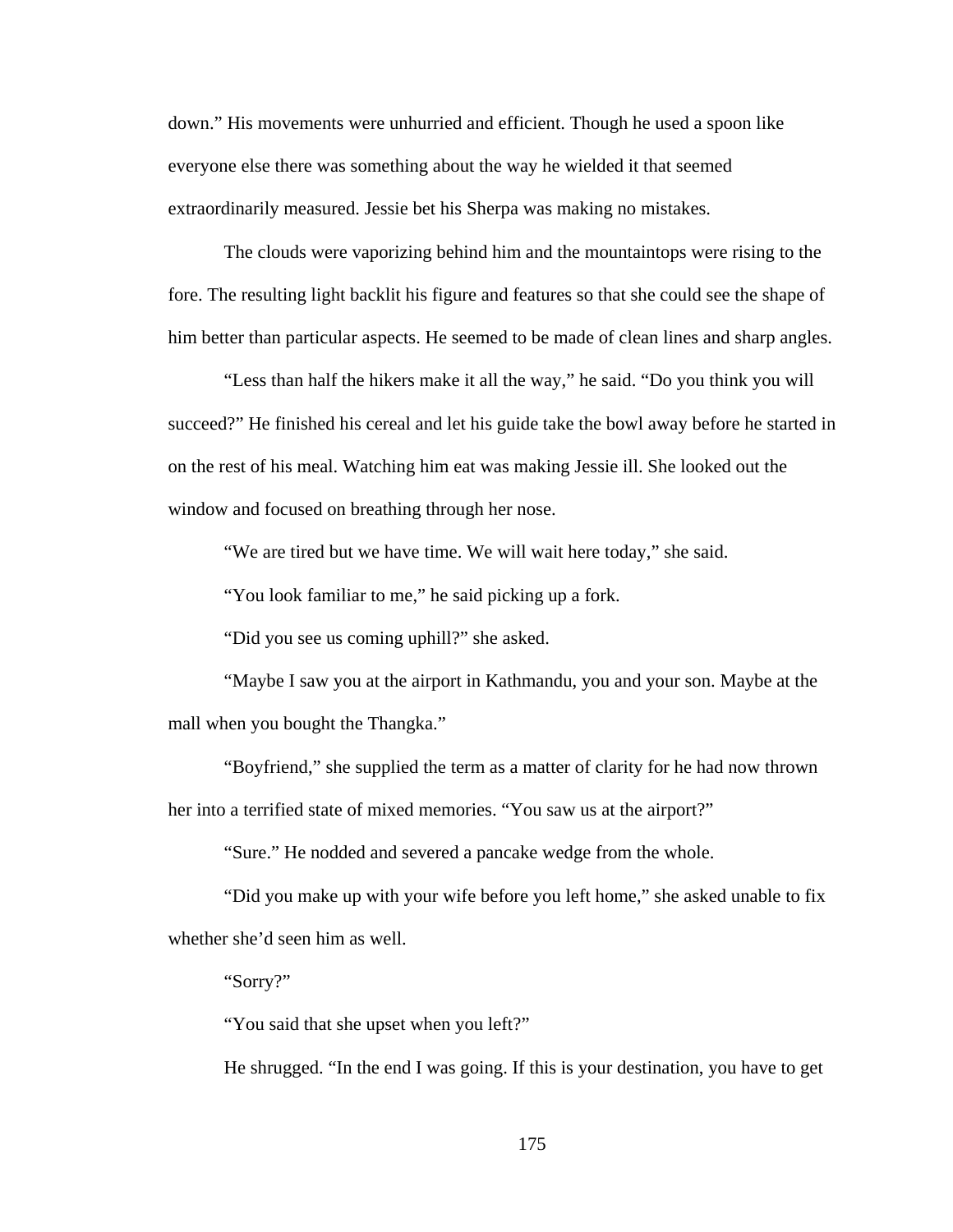here. The new comers have to see and the returnees can't get enough."

"Where are you from?" Jessie asked instead of, why are you talking to me?"

"New Delhi," he replied. "My home is near the airport. I travel quite a bit."

"What do you do?" she asked instead of, what the hell is going on.

"I trade resources or I transport them," he said.

"Under the radar?" She guessed.

"Now, that's not a polite question," he said.

"I saw your necklace and forgot my manners," she said.

He touched it. "It is a trophy. It is a rhino horn, set in a gold crown.

"I lived here once," she said. "People get hurt from poaching. People get killed. Animals die out," she said.

He stopped eating and tapped his fork against his plate, as he seemed to consider his next words. "Have you been to India?" he asked.

"I am reading a detective novel set in Bombay. It's written by a journalist who lived there." A memory of a page from the book brought an image of bodies floating down the Ganges to her mind. "It sounds like an awful place."

He put down his fork and wiped his hands with his napkin. "What does your book say?"

"It says that there are bodies on top of bodies in the cities, that India is filthy, and there are shitty living conditions, horrible crime, unbelievable poverty and a deep rooted depravity that happens when too many people live in one place. It says there is extreme pollution, sickness, and a government that is corrupt beyond comprehension."

He nodded, "But Mombai is filled with people because it is where you can find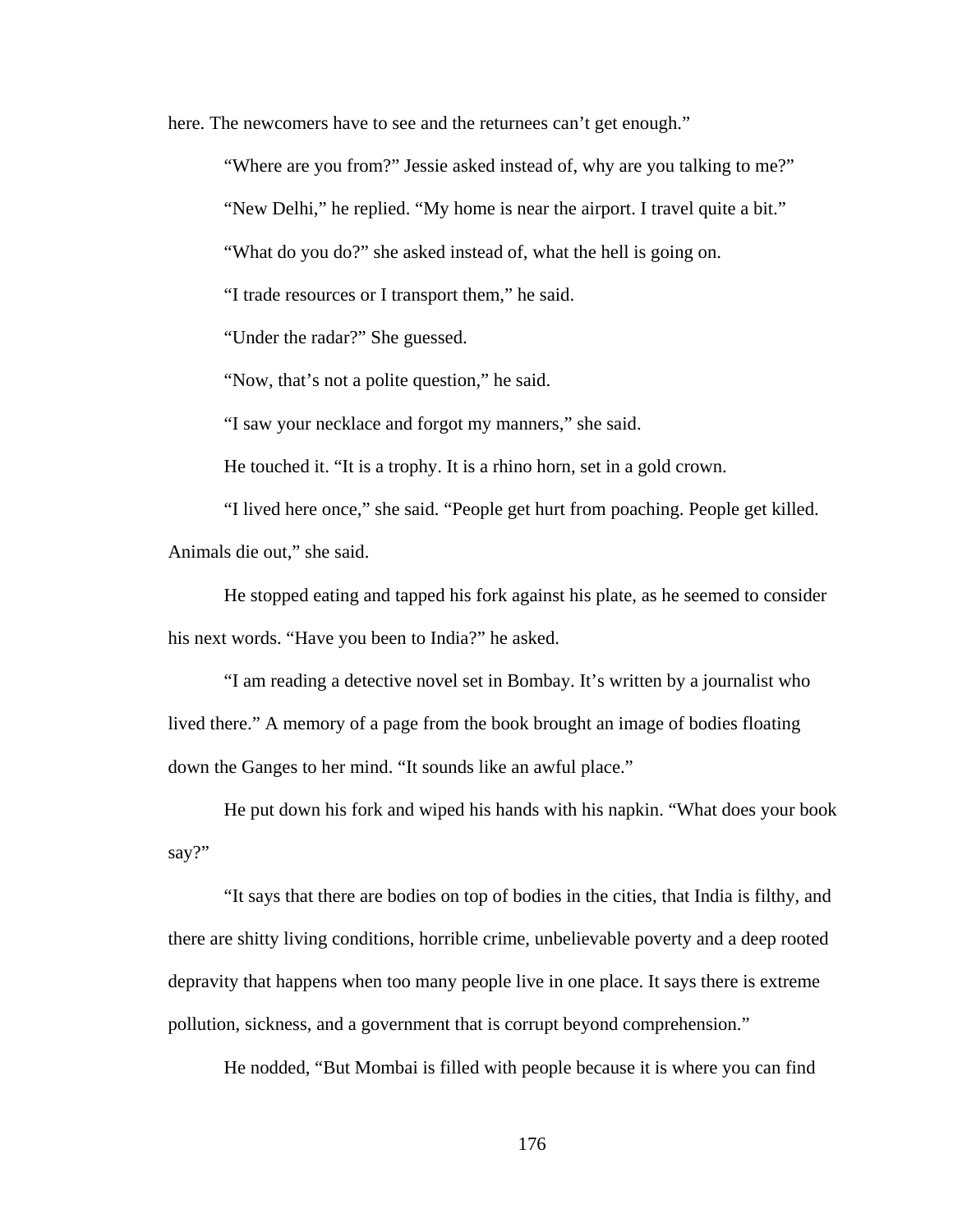great success. My home is a country of such variety there is no single way to describe it. India is ugly, vast, and various. Anyone, anything that cannot fight dies out. It is the same here. You earn your breathing room."

"You were at the airport with Amal," she said, whispering the end of the sentence. "The crowd didn't know it. They automatically stepped out of your way, but they were scared of you. You were at the hotel driving a jeep." She felt herself speaking whatever she thought without filter. Knowing the information felt like staring into the barrel of a gun. As it was she was skittering back and forth across the logic of the conversation hoping for an answer, wishing for none.

"Now," he said. "Let me do you."

Though she had stepped into a game she did not want to play, she shrugged, and let him to take his turn.

He spoke between taking bites of food. "You're here because Nepal is filled with strangers. You sit at the end, not in the middle of the room. Pictures of this trip are taken with a camera that you just bought." He gestured toward the case by her side that held ashes instead of her camera, "If you get home, they will become a book on the coffee table and you'll paste the blog notes inside the front cover and set it underneath the statue of Buddha that you will buy in the square along with several t-shirts once you get back to the capital. When my brother and I see you again you'll be dirtier certainly, but no wiser. And you will not admit this to your friends, but you will be glad to be shut of Nepal. You should turn around now, in fact. You must have enough pictures already."

"I have ones of Amal," she lied.

"My brother is sick," he said. "It has made him feel urgent about many things. If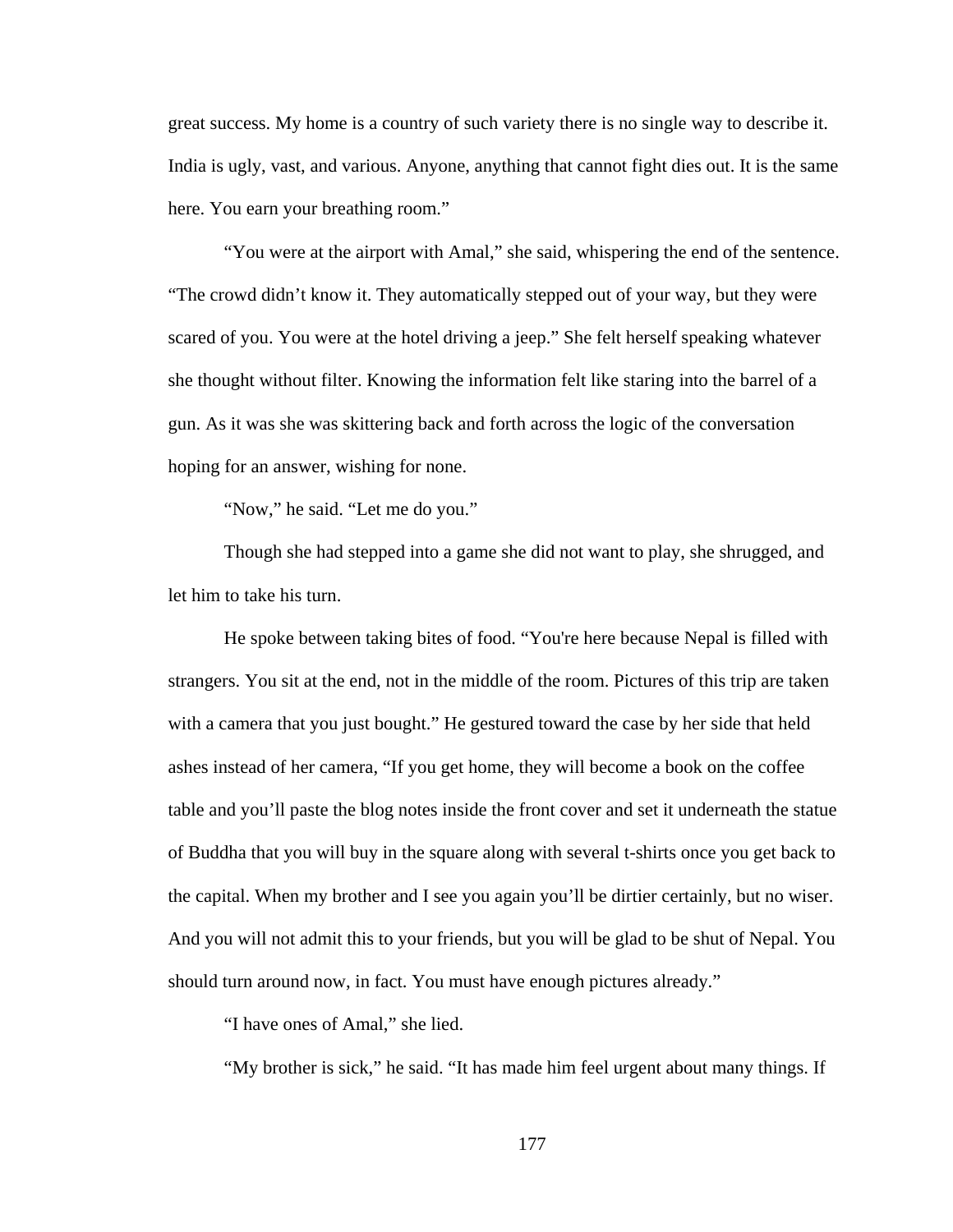you go home now, it would be easier than continuing on."

"I've already seen the girl," she said. "And someone here killed my friend."

The man's guide came in and whispered to him. He nodded and stood to follow. "It will take the entire day to reach our next stop," he said. "Did you know they are bringing bodies down off Everest this week?"

"Maybe sometimes we have to finish whatever we start." Jessie said. She thought of ashes and smooth wooden boxes, hair clippings, fingernails trimmed the way they had never been trimmed in life, sheets folded around bodies. Shards of glass, scars and diet sodas sitting on the floor while paint rollers remade a room. She thought of everything in pieces. She thought of six kinds of death and could not breathe for a second. Then she thought about stupas with hearts inside and kneeling before them and then saw that he was still standing by his table watching her and she knew only seconds had passed in the time she had spent fixating on her pieces.

 "You'll stop at all the memorials all the way up and wonder about the bodies in the ground," he said. "You'll wonder how it felt to die on the mountain. What was that last breath like, and still you won't retrieve what you think you've lost up here."

"I can't go back without finishing this," she said.

He stopped by her table as he headed out the door but then Alex entered the room and he had to step out of the way which meant he had to back away. "You should eat your food," he said as was leaving, "You'll need your strength."

"Who was that?" Alex nudged her aside so that he could sit.

"Alex," Jessie replied. "I need to tell you about the temple."

She had not spoken loudly enough. He reached for a menu because he had not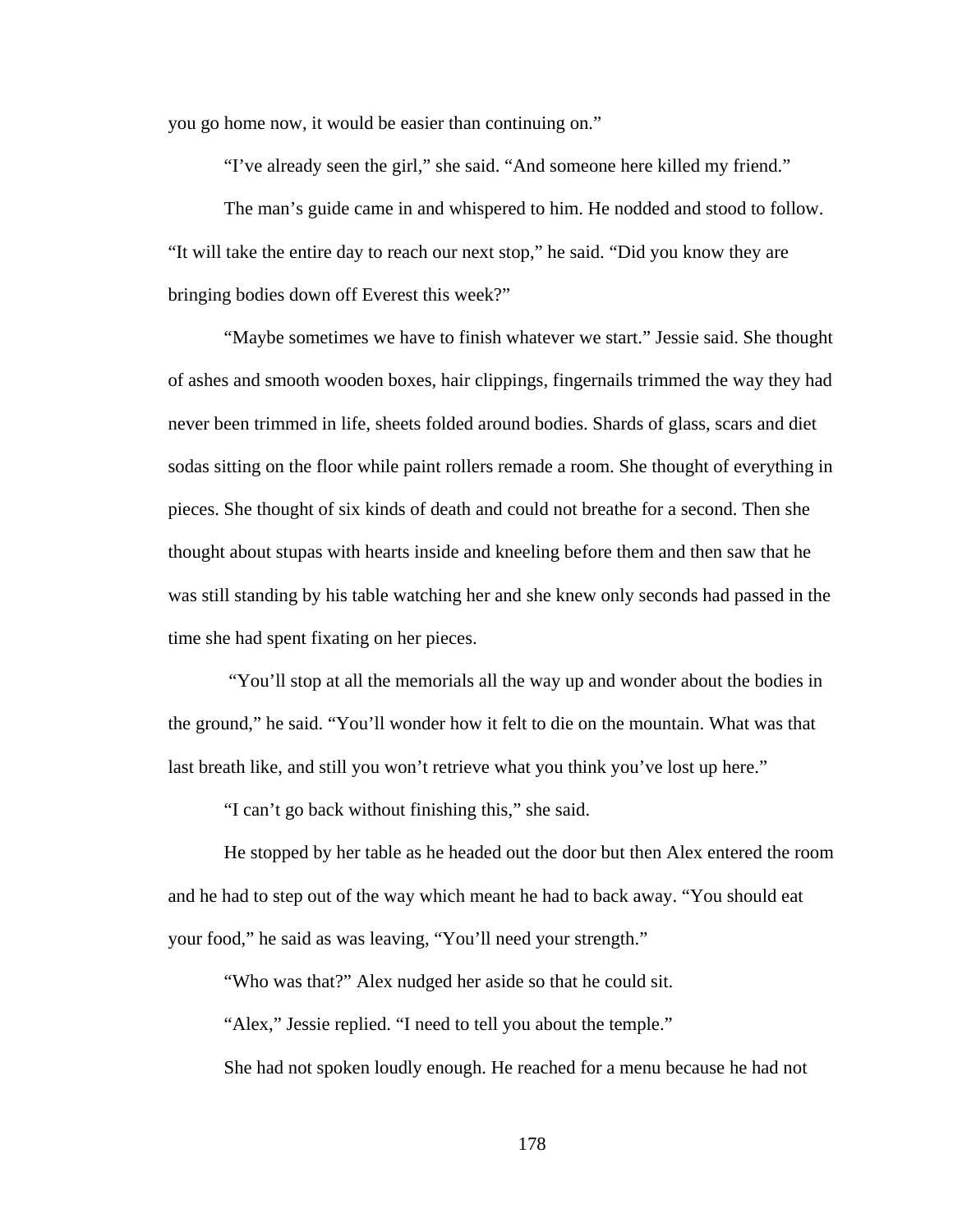heard her. The sun was fully out by now and the valley was suffused a warming glow. Jessie listened for footsteps heading out the door and went to a window that overlooked the stoop. Two men, her breakfast companion and his brother whose face was hidden by a broad brimmed hat were strapping on their backpacks. Afraid that they might look up, she came away from the window.

"I resolve to be nicer to you today," she said to Alex. "That guy says they are dragging bodies down off the mountain."

"As long as it's not mine," he replied, opening the menu. "Here," he said, handing over something cupped in his hand.

"Guy was creepy," she said losing her resolve to tell him another story she should have told him long ago. She reached out and he dropped her bracelet into her hand. She startled when he handed it to her. It was the one she had lost in Katmandu.

"I want a truce today," Alex said. Dunbar poked his head in at that moment and gestured that he and Dahn would be outside when it was time to go.

"You were sitting outside on a bench in the cold trying to smoke a cigarette when I first saw you," Jessie said. The clasp was not doing well. She put it in her pocket. She had been fourteen when Cherry had given it to her. It was a cheap thing bought at a *Pic N Save* during the days when they gave one another best friend trinkets on birthdays and such.

"It was the end of the semester," Alex said. "I probably looked like hell." The menu frustrated him. When the waiter appeared in order to refill Jessie's up, Alex ordered the first three things on the list appearing to leave the results to luck. "I feel better today than yesterday," he said. "Much better."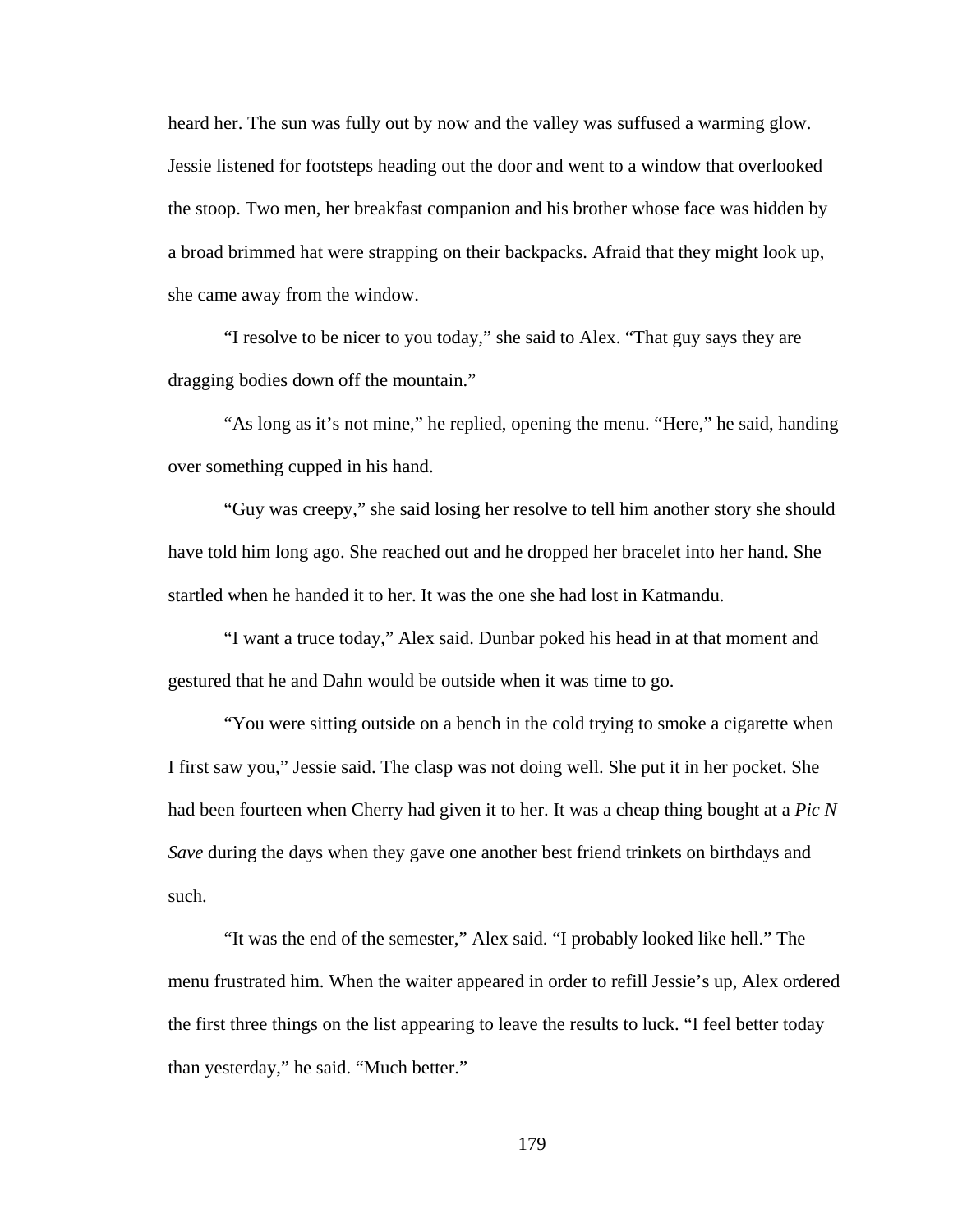"You started talking about Henry Rollins and I pretended I knew who he was because I wanted you to keep talking to me." She shoved her cup over to Alex so they could share.

He took a sip, grimaced and took another sip then he looked at her. "Guy really wigged you out." Too late, he looked out the window where he might have seen both Amal and his brother.

"All kinds of freaks take this trip," she said.

"What's this?" he asked. Though he had already ordered he pointed out an item on the menu and so she tried to keep her word about being nicer and tried to pay attention. She realized that she felt very foolish for being upset about anything at all before today because now that she had truly been frightened all her old fears seemed small. The feeling she was left with now was that of being hunted. They were climbing the slopes today for acclimation purposes. She was looking forward to a hard hike that would clear her mind but felt too weak to leave the table. She had an idea that she wanted to give the men a head start.

"Will you be angry," she asked, "if we don't make it to the top?"

"Everyone makes it," Alex said.

She did not argue with him, but the further they got from where she had once felt sad, but safe the more frightened she was becoming. The horns and the hammers still ringing now sounded like warnings and aware that they were steps ahead of the monsoon season and she was beginning to dislike the mist.

"Ready?" Dumbar asked, speaking from the doorway. "Dahn will be on his own this day. It's just us." Though he gestured that they could wait Alex folded his meal into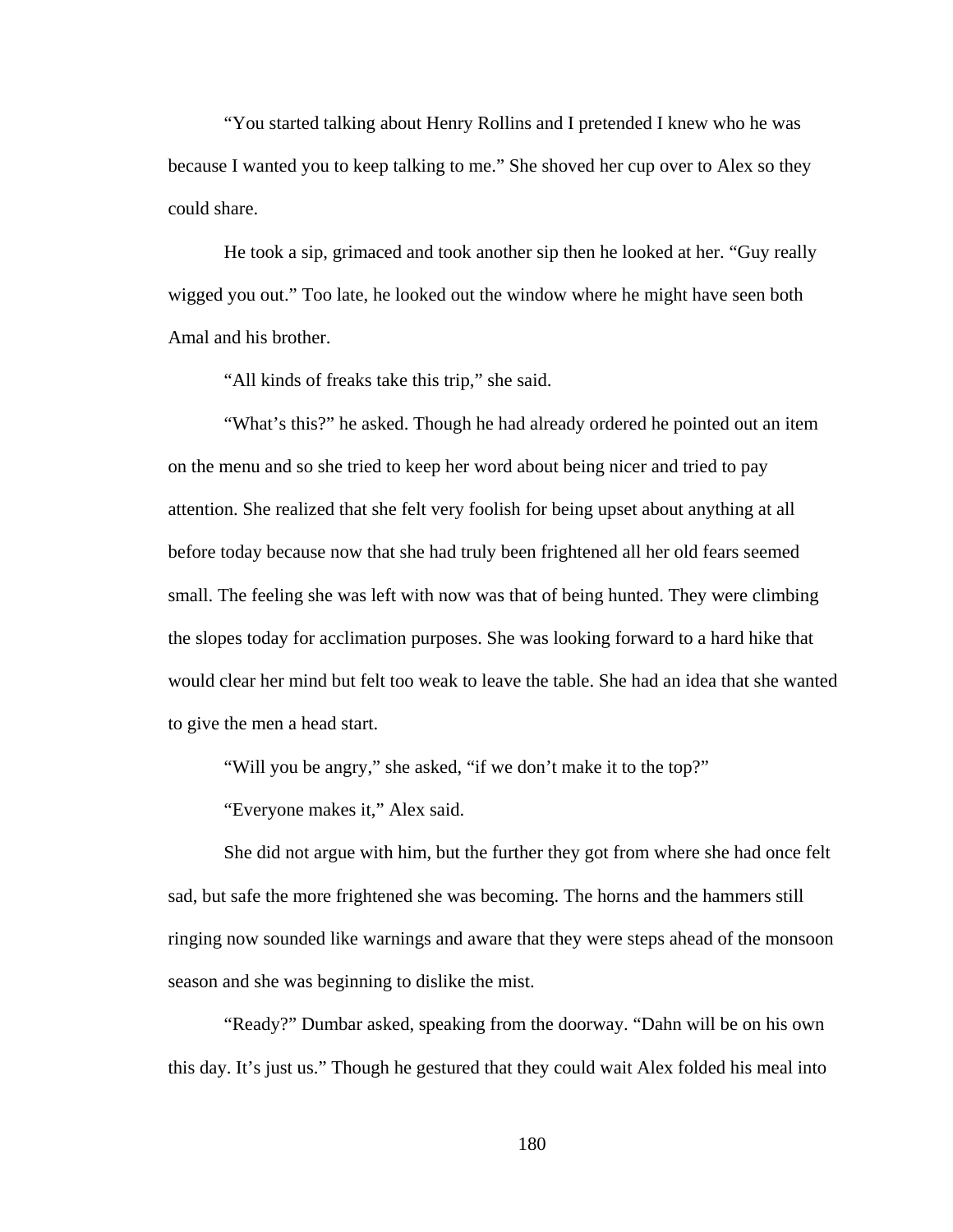his pancake and made ready to bring it along.

"There is a small airport on our first stop," Dumbar said heading down. "Then the trail leads to the hotel but it all begins on the opposite side of the valley so we will have to cut through Namche. It will be mild. A hat, water and sunblock, shorts, t-shirts and a windbreaker will be enough. Maybe, warmer items for the airport," Dumbar said. As their warm items were already packed it was just a matter of heading for the door.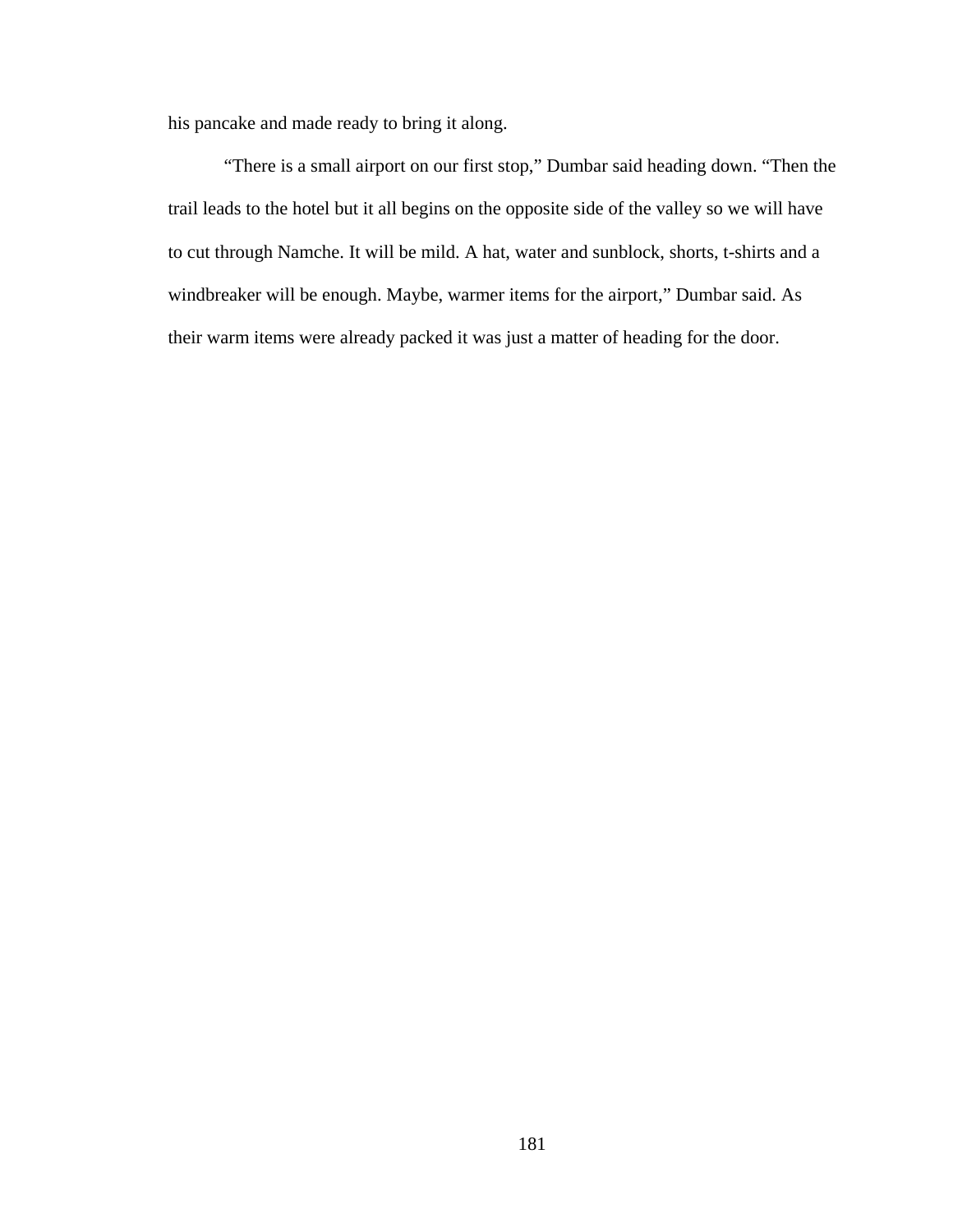A desk clerk had returned Cherry's bracelet to Alex. It looked like gold and was probably plastic. He had no idea how it had survived all the years. It had a nameplate with Cherry's name on it and he supposed Cherry had one of her own with *Jessie* written across the golden square. Something so valuable to her and she had just lost it. He did not know why he had held onto it or why he had chosen to return it this morning except she had seemed flustered and the bracelet bothered her even more. She was probably wondering why she could not remember losing it. She was drifting off in so many ways. It was hard to keep her attention on anything for very long. Whenever he spoke she seemed to wait him out until she could divert the conversation. No matter what he was talking about, she was not interested. He did not interest her. He wondered how long he was going to stand for it and what he would do about it in the end. He was getting stronger as the days progressed and she was not. He was not happy she was ill but he was enjoying himself. He hated her but was currently just enjoying the feeling without intention. They were heading ever higher. Maybe it was just that he did better at altitude. Maybe they would finally separate.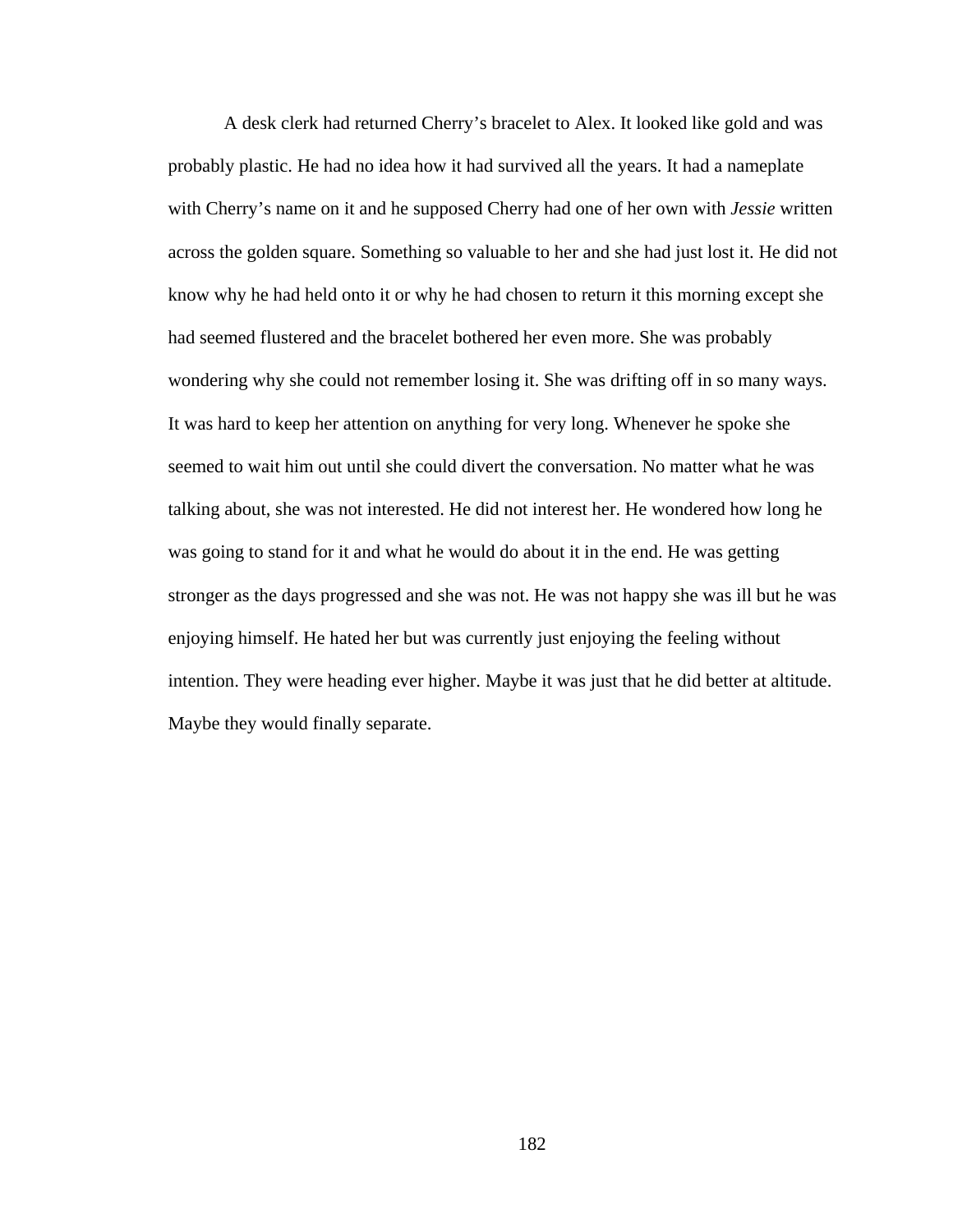**9** 

The trail to Namche's airport squirreled up and away from the valley. The tree line and other paths leading upward quickly faded away until just rock and scrub was the face of the world by the time the one trail emerged. As it was common practice for tourists to spend a day in Namche acclimatizing the passage between the town and the airport had long been overmarched and mashed away by day hikers. Although the trio tried to keep to a single track, as Alex and Jessie began to tire they stopped trying to be kind to the environment and started trudging straight up into the brush. The hill they climbed was gentler than the hike into Namche but still steep enough to command attention. So they kept their heads down and as a distraction talked about mountains, religion, dogs, jobs and school. Once those topics were exhausted Dumbar finally began to talk about the mountains and then about himself.

That the mountains were eternal was a fact Dumbar never questioned; he and his friends were stunned when they saw that tourism could destroy them. He liked that his faith a Buddhist-Hindu hybrid embraced so many holidays and believed some but not all of the religious myths he knew so well. He professed a desire to improve his life, but stopped talking about leaving Nepal for a better job once he realized that his clients lacked connections or any information that might help him achieve this goal. He liked dogs, but they were just dogs and most Sherpa had other concerns although he confessed that particularly wealthy Nepalese treated pets like family. He had tried to get as much schooling as possible and if the opportunity arose he would get more. Part of the reason his sister lived with him was her desire to pursue educational goals beyond what was proper or necessary in their mother's eyes. He respected the achievements of his female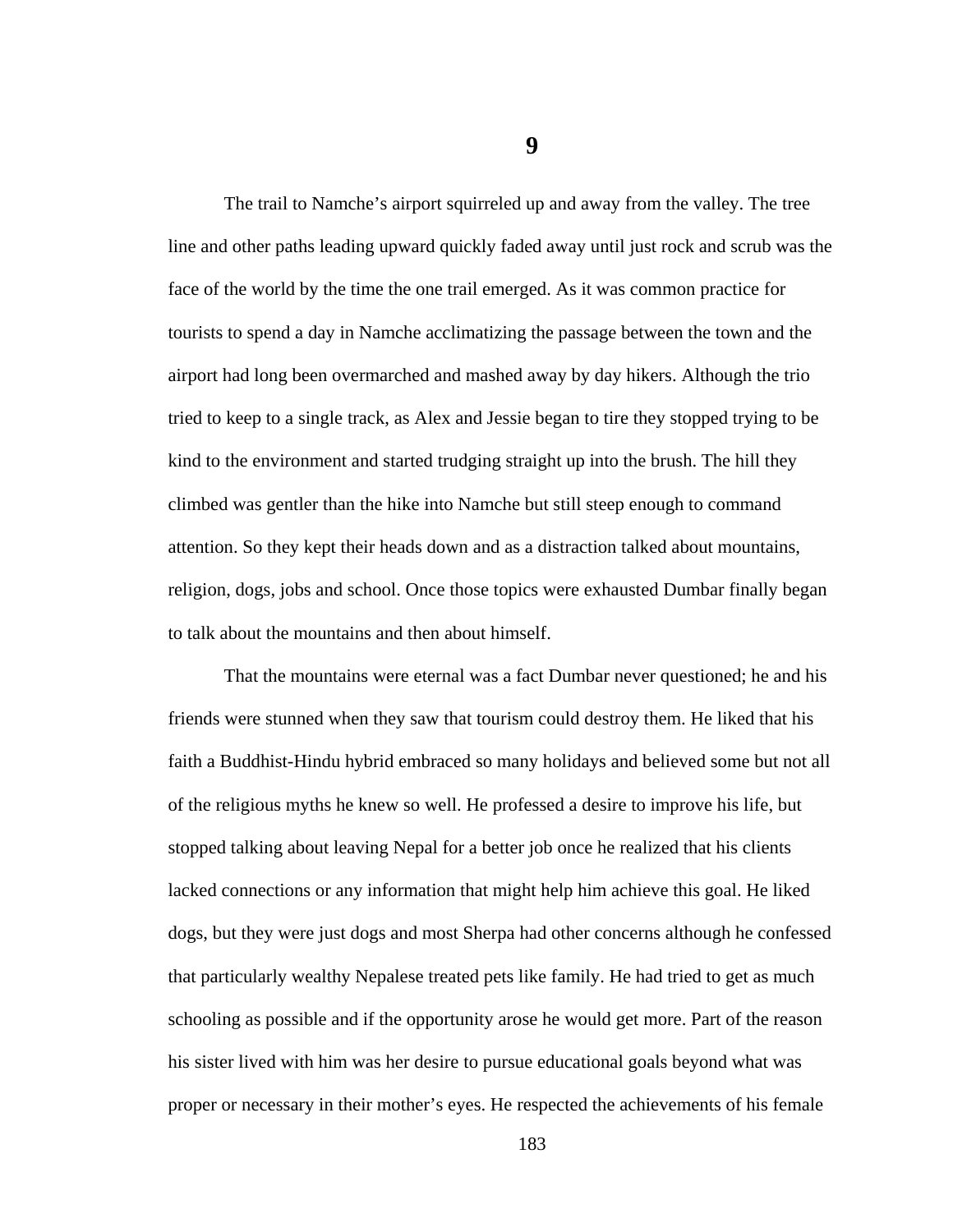boss, who owned the company and admired the fact that her daughters were highly educated, but he also knew that what women wanted was never as important as what men did. Jessie said that she had read that suicide was the principal cause of death for Nepalese women of childbearing age and he refused to believe her. When she observed that she had not seen any women guides. Dumbar admitted that women guides were few but he was certain that the fact of a few overcame the fact that there were only a few. Alex, mentally and physically, drifted off.

It was not until they stopped to drink and looked up that someone noticed the view. The mountains were now a dark line breaking against a stark blue sky. The rocky profiles once distant strangers had now morphed into high jagged sisters that owned the view. Capped by swirling furies the huge dappled aspects were stippled with melding shades of grey. Snowfall sprays hissed down angled faces and piled up on vertical edges altering hardened profiles and creating blanketed trails that looked passable from afar. In many places the snow was cracking the rocks apart and washing the exposed talus downhill where huge stones packed up into rock piles composed of broken boulders and sandy pits.

"My sisters and I named the mountains when I was a child," Jessie said while Alex took pictures.

"Every child dreams of climbing them," Dumbar said. "Then of course you grow up."

"Grow up or give up," Jessie said. "We had great plans."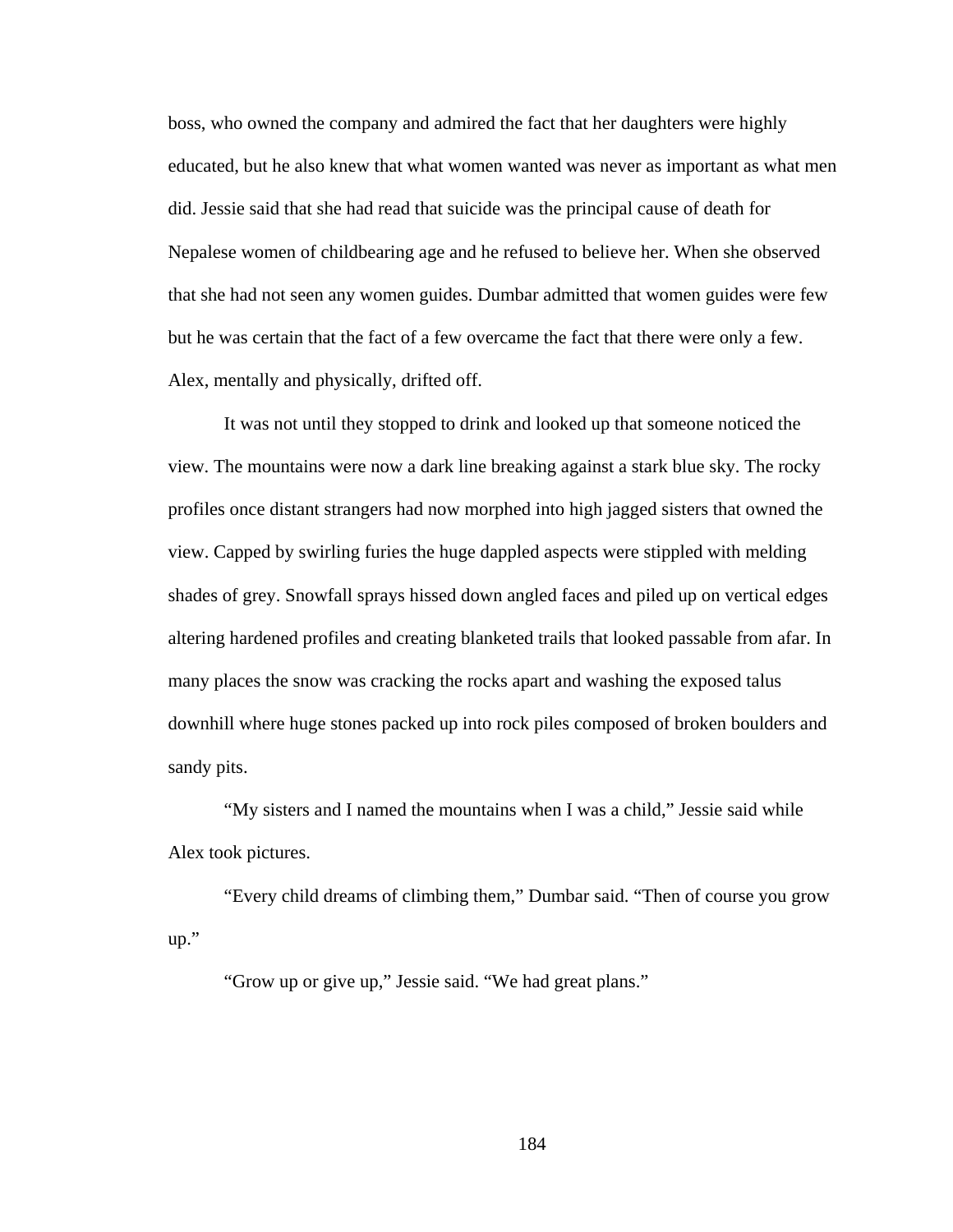"Change of plans," he replied. "Thangka figures are often inspired by the mountains. Because the mountains should make you remember and remind you to forget."

"To pass on," she said.

He nodded.

"Not easy to do," she replied, to which he had no comment.

Though an impossible idea, the notion of walking from Nepal into India along these high edges was inevitable. They also talked about failure.

"Almost everyone makes it to the top," Dumbar said to Alex, referring to the warnings had Jessie had repeated. The men had stopped to eat a pack of lemon cookies. While Jessie hiked on they took their time, winnowing away at the contents.

"What about her?" Alex asked sharing his water bottle. Jessie was beginning to flag and watching her he realized that he was more tired than he thought. When he took another cookie he also realized that his guide had finally found a way to slow him down.

"She is too far ahead," Dumbar replied. When he had rattled the package at Jessie she had claimed an upset stomach and kept walking.

"You ever tell a client to turn back?" Alex said.

"They have to decide alone," Dumbar said finished the last cookie and folding the container so that it would not spill.

"Isn't that dangerous?" Alex asked.

The container unfolded the moment Dumbar released it and drained crumbs into his pack. Because he was more like Alex than Jessie, he had to clean the mess before he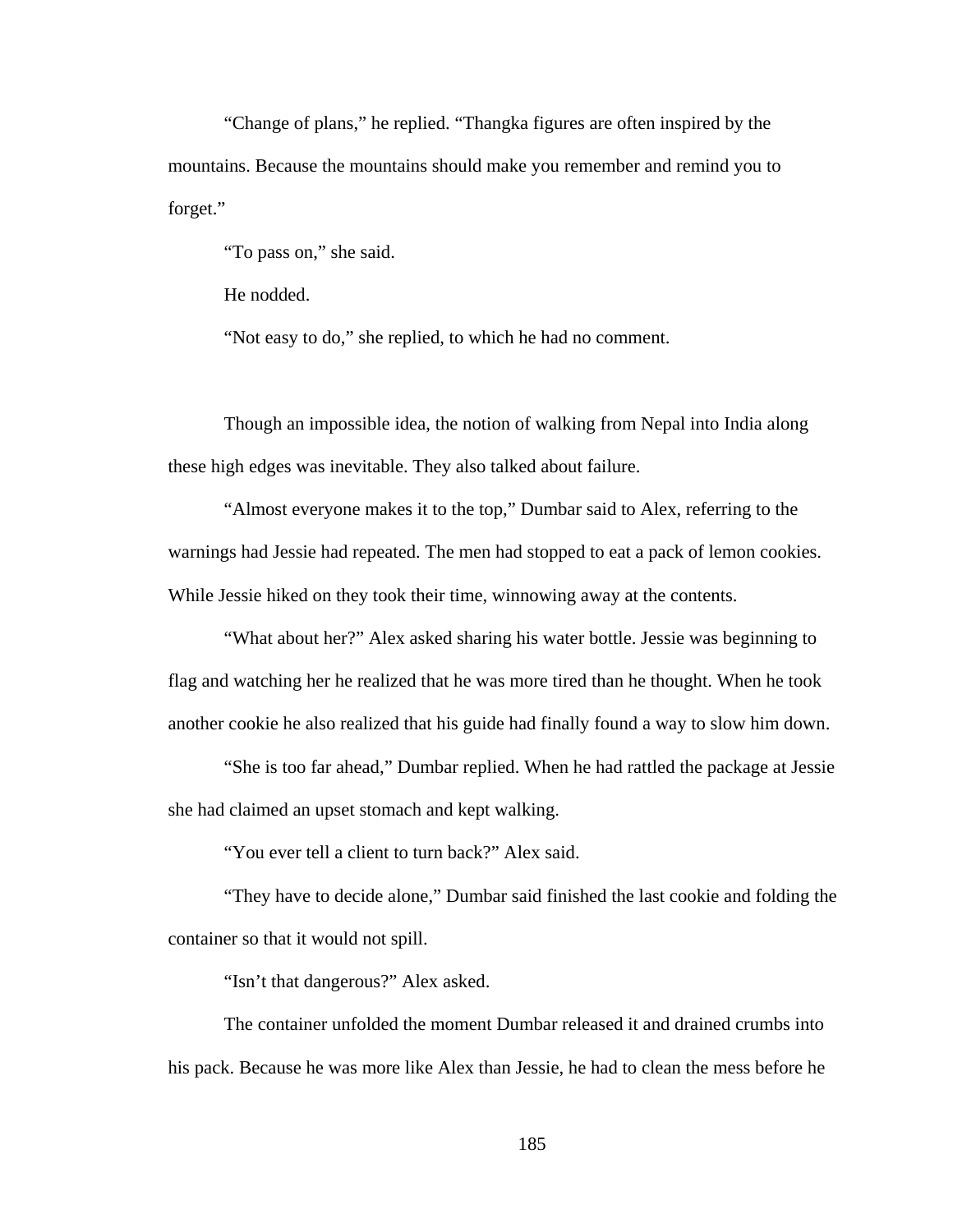could move on. "You cannot choose for other people," he said shaking out his pack.

"She may not be able to stop," Alex said. Dumping the pack, Dumbar scattered the rest of the cookie bits on the ground. An easy breeze, bringing the smell of soap and lilacs with it, rushed upslope, and stirred dirt with crumble, and before Dumbar was done zipping up, a flock of small birds had landed and were pecking at the sugar bits.

 "She will retire if she must," Dumbar said carefully walking around the little creatures because they would not move out of the way.

Alex looked up and a saw Jessie pass the crest of a small hill and drop out of view. "She's not good at turning around," he said.

"Is it her family's way?" Dumbar asked hefting his pack onto his shoulders.

"Never met her family," Alex said. "She doesn't like them."

"We will try to see that she gets where she wants to go and leave the rest alone," Dumbar said.

Up ahead Jessie struggled with exhaustion and her backpack. The straps stretched as they weathered and so when she walked, they would loosen and the pack would slide backwards and ride up on her hips. She had to stop in order to rest and readjust the pack on several occasions and the effort was telling. Hearing footsteps behind she looked up and saw Dumbar pulling out another pack of cookies from a backpack that seemed too small to contain so many other little packets. She shook her head as he offered it and when he refused her refusal, she stuffed them into her pockets as the idea of eating was beyond comprehension. Then, trying to prove how well she was doing, she moved on before she felt well enough to do so. The airstrip was coming into view and Alex, inspired by the sight of satellite dishes, picked up his pace and passed them both.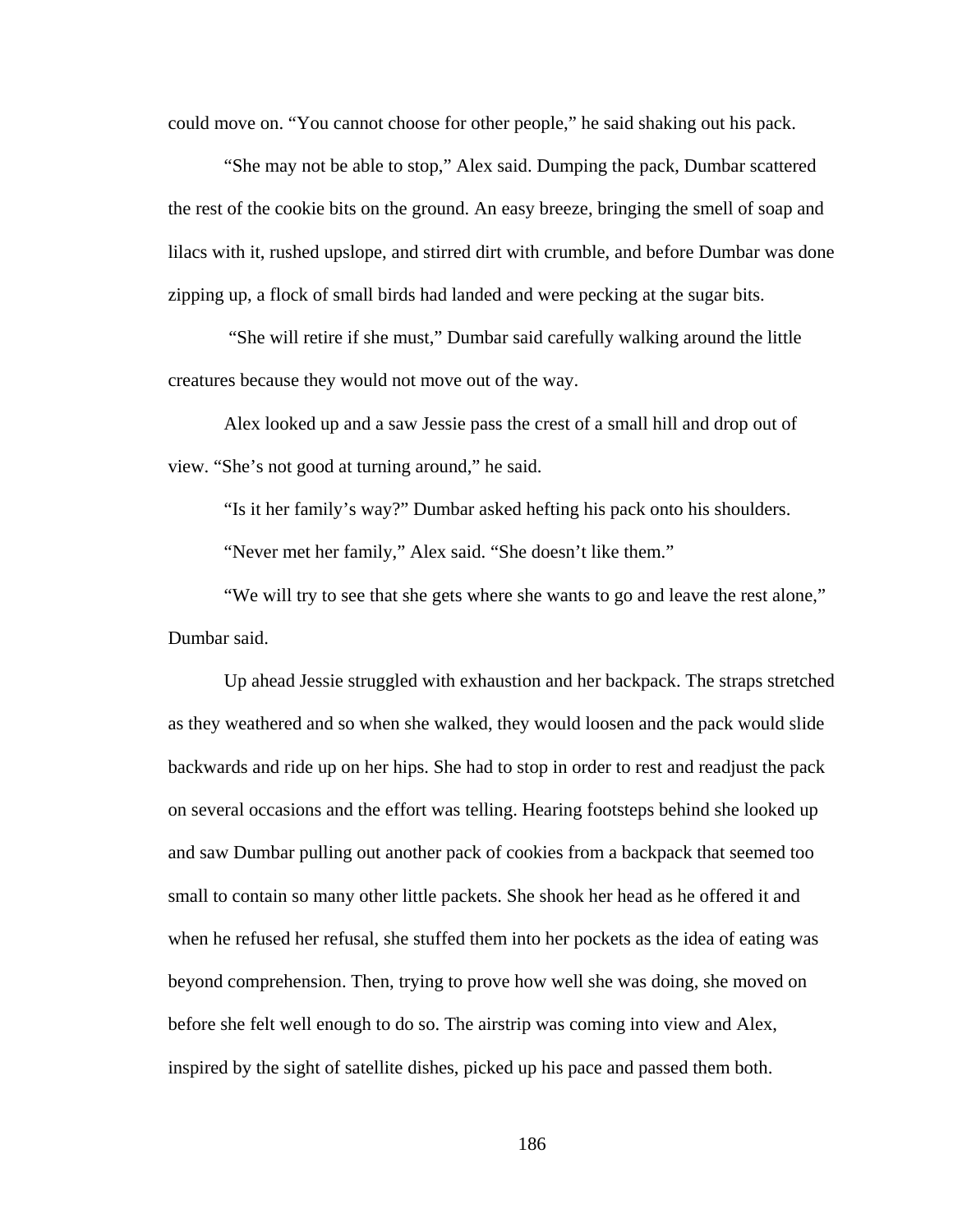"The airport is only halfway," Dumbar warned him. "The hotel is farther."

Alex waved away the advice and rushed ahead.

"Do all your clients ignore you?" Jessie asked.

"Until they learn," Dumbar replied.

"The learning curve must be steepish," she said.

"It is inevitable," he replied.

It took them another half hour to conquer a rounding knoll that overlooked the unpaved airstrip and ten more minutes to navigate down into the field. Namche's airport was basically a flat bit of grass on a mountaintop. Nestled inside a depression, it was hidden to those below. One cinderblock bunker squatted on a high point in the back of the field while four towers fanned out in front of the building. A rigid windsock snapped in the wind that was also trammeling a small plane and two parachutists fighting their way toward a group of land bound spectators.

The wind itself was a freezing force. More shadow and fewer windbreaks had turned the strip into a kind of chilling wind tunnel. Alex and Jessie pulled out windbreakers, caps and gloves while they watched. The crowd was divided. Some waited for the skydivers and some were gathered by two planes near the end of the strip opposite the bunker, where about thirty climbers, recognizable from their gear and their demeanor, hauled bodies from the belly of one plane and stowed them in another.

The bodies reminded Jessie of others and so she watched the sky. The plane in the air had pulled up and circled around and the divers seemed in danger of missing the airport altogether.

"They are breaking a record," Dumbar said. "They have parachuted from," he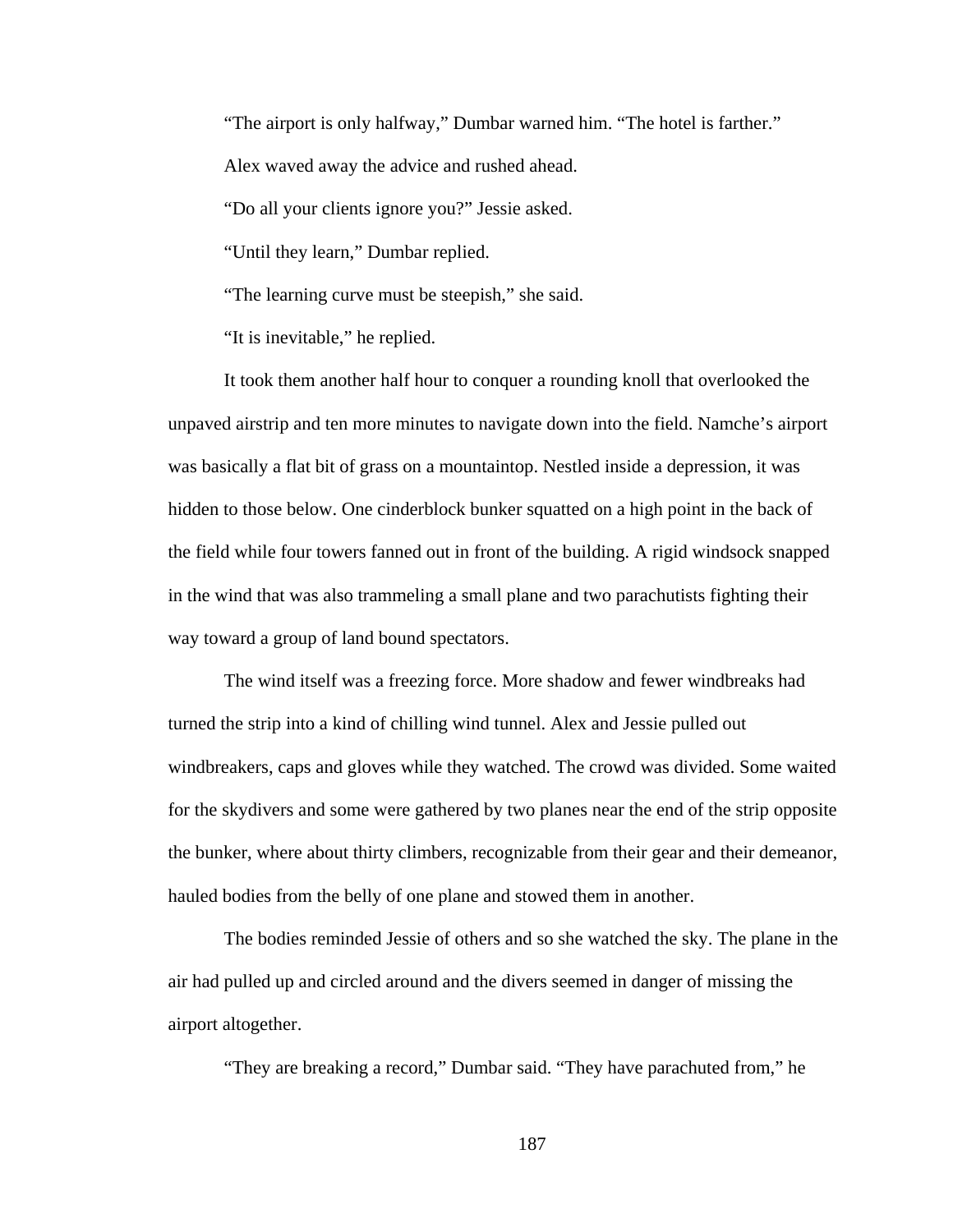started to say meters then considered his audience and recalculated, "29,000 feet."

It took the skydivers twenty more minutes to angle in. As they neared the ground Jessie realized that her impression of drifting divers was wrong, they were hurtling to the ground beneath their chutes. As their bodies pulled against straining guy lines the men tugged on other cords forcing the chutes into circling descents. One man followed the other keeping a safe distance while the wind filled the chutes and flattened bright red jumpsuits to their bodies. The divers covered the last thousand feet in a rapid descent casting shadows that spun across the figures of the men and women shifting the body bags. The closer they got the longer the shadows became and the longer the shadows lingered. They made two low laps then dropped to the ground, each man expertly toggling himself to a soft landing and quickly bundled his chute lest the wind fill it and drag him down the mountain.

The pilots on the ground now boarded their vessels and remaining team members who would have to hike home began to collect their gear some of which was rolling away. A fat woman lifted a pack from the ground unintentionally freeing her hat that then shot towards Jessie who caught it and passed it back. The woman ran to her and was immediately followed by one of the ubiquitous black dogs that walked the trails. This one had a herding shape but was too solid to be called a shepherd; it almost had the heft of a Labrador but was too lean. Its coat was thick and wiry, its ears soft and triangular. It came to Jessie easily, without fear and moved in closer when she beckoned it.

The woman grabbed her hand when she reached out. "Don't touch them," she said. "They've had no shots."

"They look healthy enough," Jessie replied holding her free hand out to the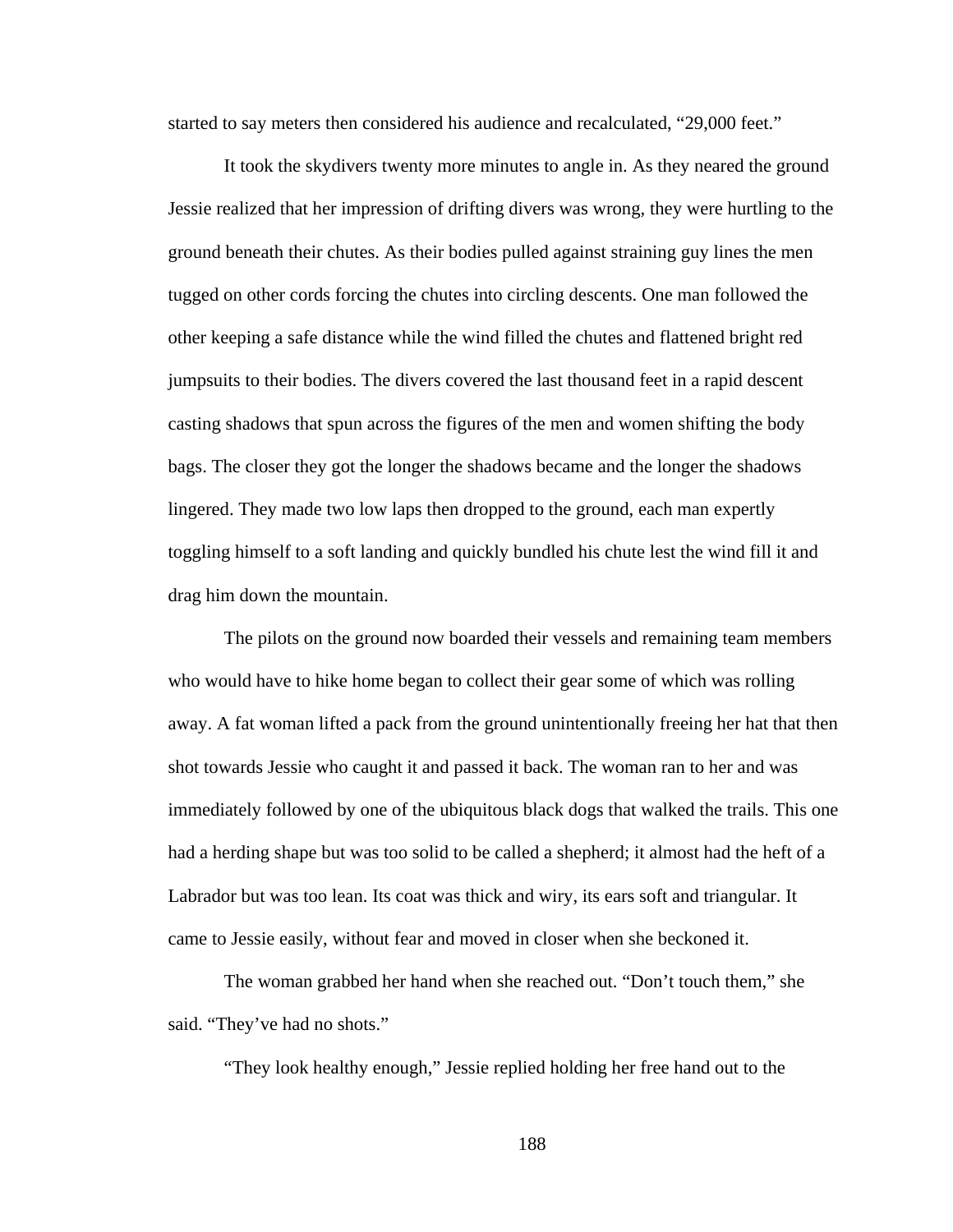animal so that it could sniff her and be scratched. "Anyway I can't help myself with dogs." She had to pull her sleeve up and when she did her bracelet unclasped. She caught it with one hand and continued to scratch the dog with the other.

"I know what you mean, Dear, but don't get attached and don't feed them," the woman said. "You'll do them no favors." She waved her thanks and turned away to join her friends who ready to go and when she left the dog followed her.

"Bet you weren't allowed to have dogs as a kid," Alex said, as Jessie handed him the bracelet and held out her wrist.

"I had them when I was a kid. My parents tried raising shepherds." Jessie said.

"Then my father decided one day that he was done with dogs and they were put down."

"He was an ugly dude, your father," Alex said.

"He was unbound, nothing mattered but what he wanted when he wanted it," Jessie replied. "I try not to think of him."

"You can get this fixed in Namche I bet." Alex's fingers slipped on the clasp and the bracelet fell. He succeeded the second time.

Once it was secure, Jessie automatically twisted the links so the nameplate was up top. "Cherry visited me once before I knew she was sick," she said. "I told her that she looked bad. She didn't tell me then and I was too stupid to guess." Her windbreaker was doing its job against the elements but was useless in combating the chill from within. It was a drowning hollow and she did not want it to grow so she took a deep breath, and took a moment to notice the sun, the people, the two planes, their propellers and wings and wheels, the mountain tops, the dust, the cups, the cookies, the old woman's hat, and the snow, the yellow grass and graying scrub resisting the wind. She realized that Alex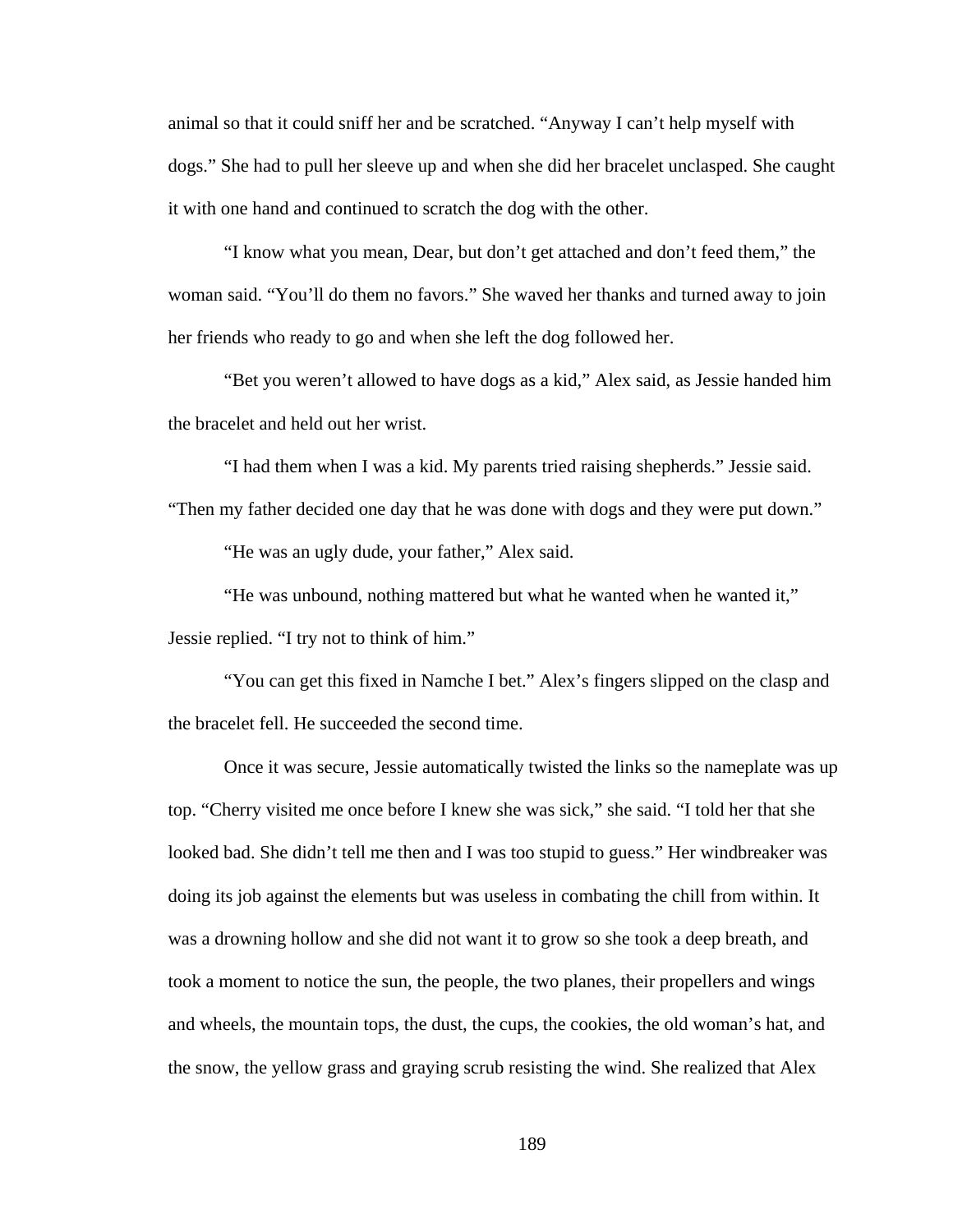was waiting for her to finish her thought. "We were fighting," she said, "I hadn't figured out how to say I was wrong and I couldn't admit that if I was right, I was at least sorry for being a bitch." The fat woman and her friends were stuffing the last of the used cups and plastic cookie wrappers generated by their group into big yellow duffle bags. They were laughing at how hard it was to fit everything into the bag and yelling at their other friends to help. The sun was still at a shadow-casting angle. As the figures moved on the strip light and dark shapes shifted across the tarmac mirroring happiness or maybe just life lived.

"What was the fight about?" Alex asked.

"She'd lied to me," Jessie said, still watching the reflections of the group on the ground. A shadow flitting long as an arm stretched across a gap in the dirt and then took on an impossible shape as it joined another.

Both planes began to wheel into position for departure. Like Lukla this strip was 1,500 feet long. Each plane would have to glide seconds after, and if, they achieved lift off speed against the wind. They could hear the winding up of the engines and the whine of the propellers spinning up to speed. The planes lined up at the point of the airstrip farthest from the launch point and revved. Inside the pilots checked whatever pilots were supposed to check against lists on clipboards.

"What was the lie?" Alex asked.

"She lied about my mother." The planes were very small. Jessie could see the pilots pulling levers and twisting knobs through the windows of the front cabins. It was the kind of take off that would require no mistakes. Inside the bodies would be strapped tightly into place so they would not shift and throw the planes off balance when they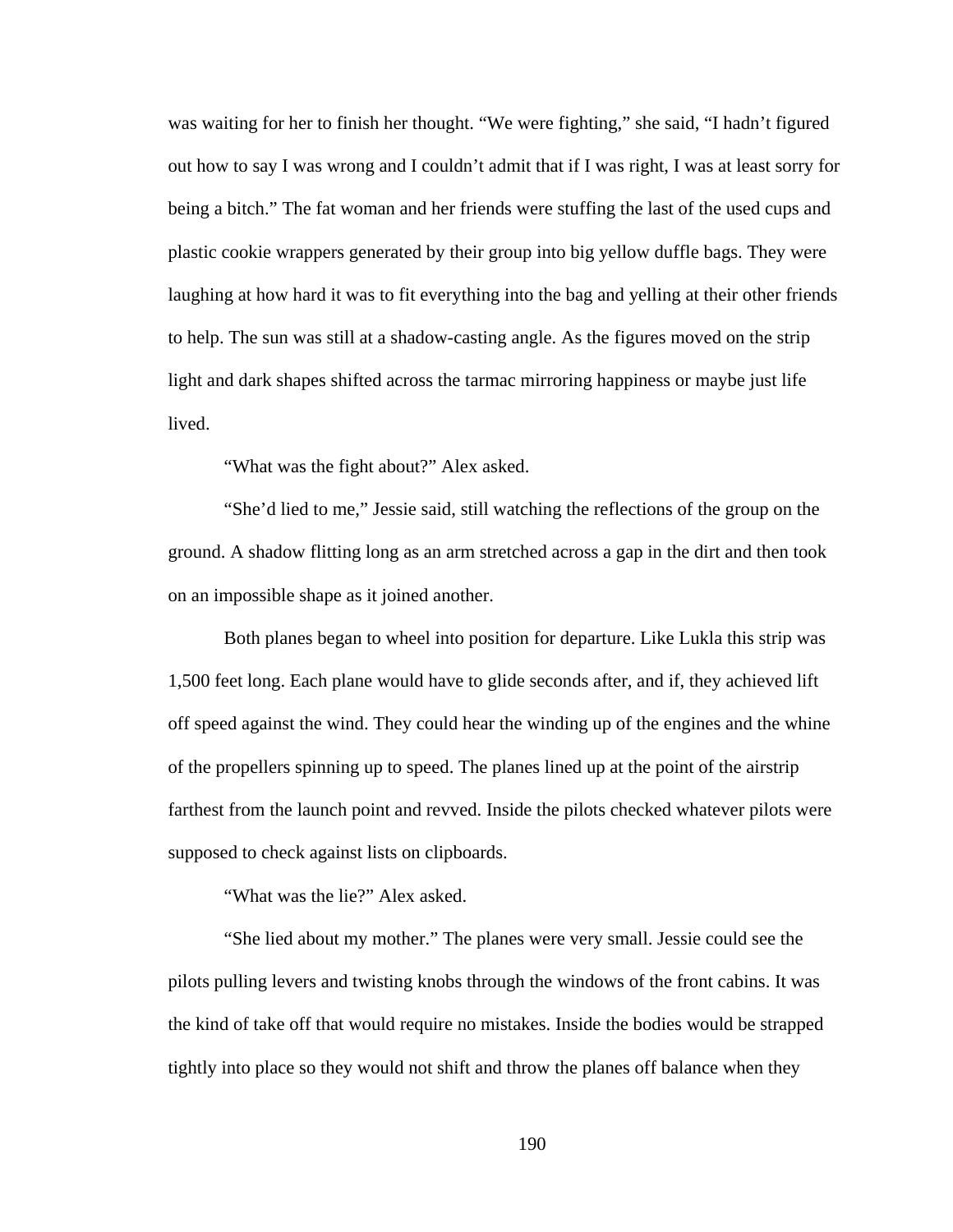launched into that first drop off the strip hoping to catch the updrafts just right.

"I'd cut my mother out of my life. Once my dad died she and I didn't even have arguments to keep us talking to one another. So I cut her out."

The planes headed into the sun so that their shadows followed them and stretched out as they left the ground one by one. Each plane lifted off a few feet before the runway ended, dropped a little and then glided upward and off heading down the mountain.

"How'd your father die?"

"Stroked out. He fell on the floor through a glass door in front of me and died."

She heard the buzzing of the planes and imagined them leaving the mountains and landing in Kathmandu where she supposed the bodies would again be shifted into other planes. "After that my mother and I had words, they just didn't mean much and we didn't have them often. Where's the plane that hasn't landed yet?"

"Screw the other plane," he said, holding her arm so she would not walk off. She considered making him wait for no good reason except her stubbornness but it was too cold to be stubborn.

"I didn't like my father, that was being disloyal. I hated my mother who didn't like me and felt I owed her for making her return to the states. I didn't talk to my sisters who were on her side and I saw her once just before she died, in a restaurant. She thanked me for a birthday card and I realized that someone had been sending her cards in my name."

'Not all along,' Cherry had said. Jessie started fiddling with her bracelet lightly testing the links and twisting them.

"Cherry said that maybe someday I would want to know my mother even if she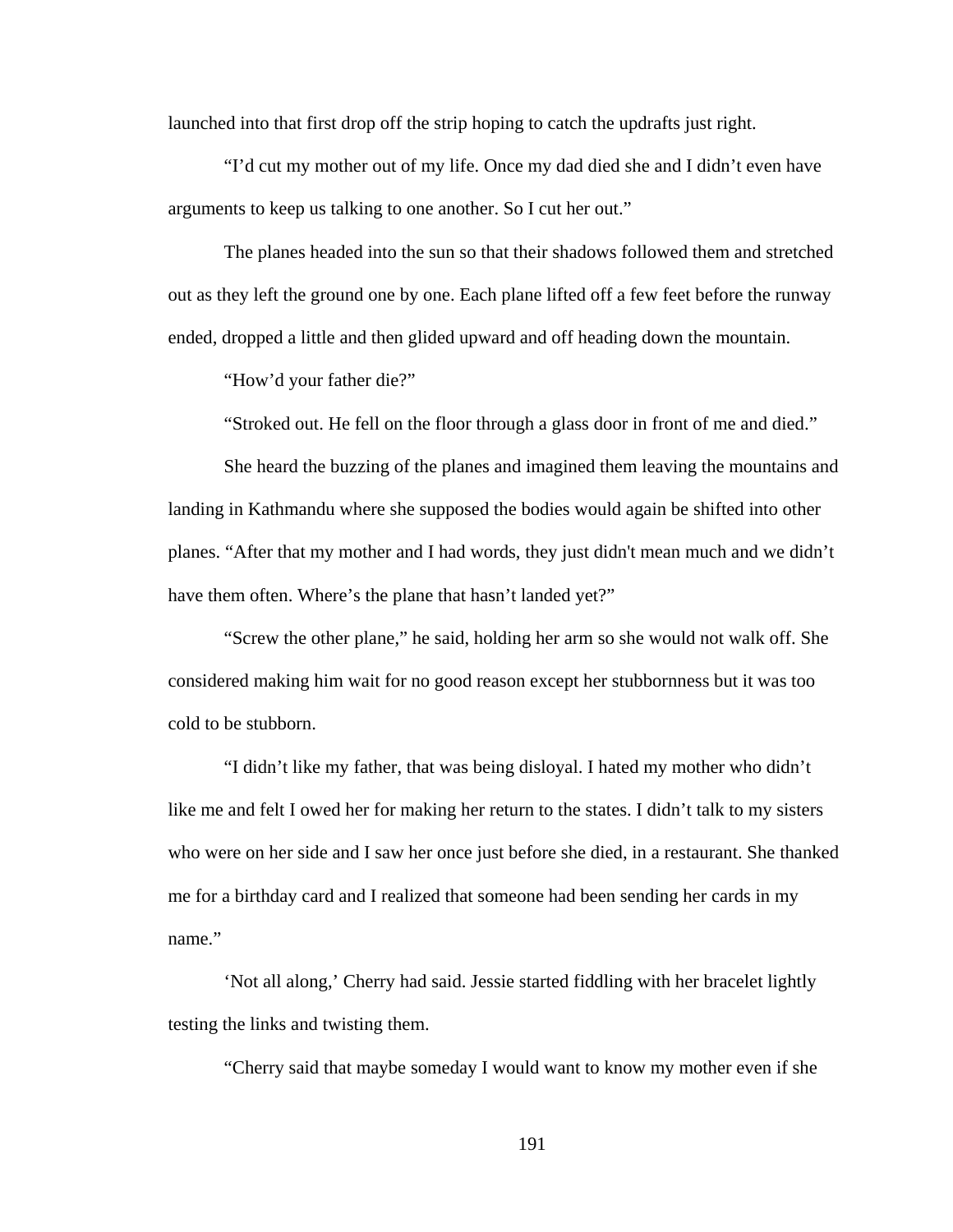was a bad mother and then before she died Cherry told me that my mother knew where my baby had gone."

"I don't understand," Alex said.

"The girl is here. My sisters have her here."

"You want to see her. But it's likely that she won't know you and she won't need you. She might wish you'd never come," he said. "She's been raised by people who don't like you."

"I will bury Cherry in a stupa on a mountain top and I will find the girl," she said.

"If it hurts her," he said.

"If it hurts everybody," she replied. "When they took that baby and then kept that secret all together they caused me pain." Finally the bracelet folded under the pressure and the clasp that was already weakened snapped in two. Jessie held the broken thing in her hand and decided whether to throw it away.

"If you can bear with me, Alex," she said giving him the bracelet. "I really have no idea what I am doing."

He took the bracelet but he didn't answer. And she had a feeling that she had not spoken loud enough for him to have heard the last bit.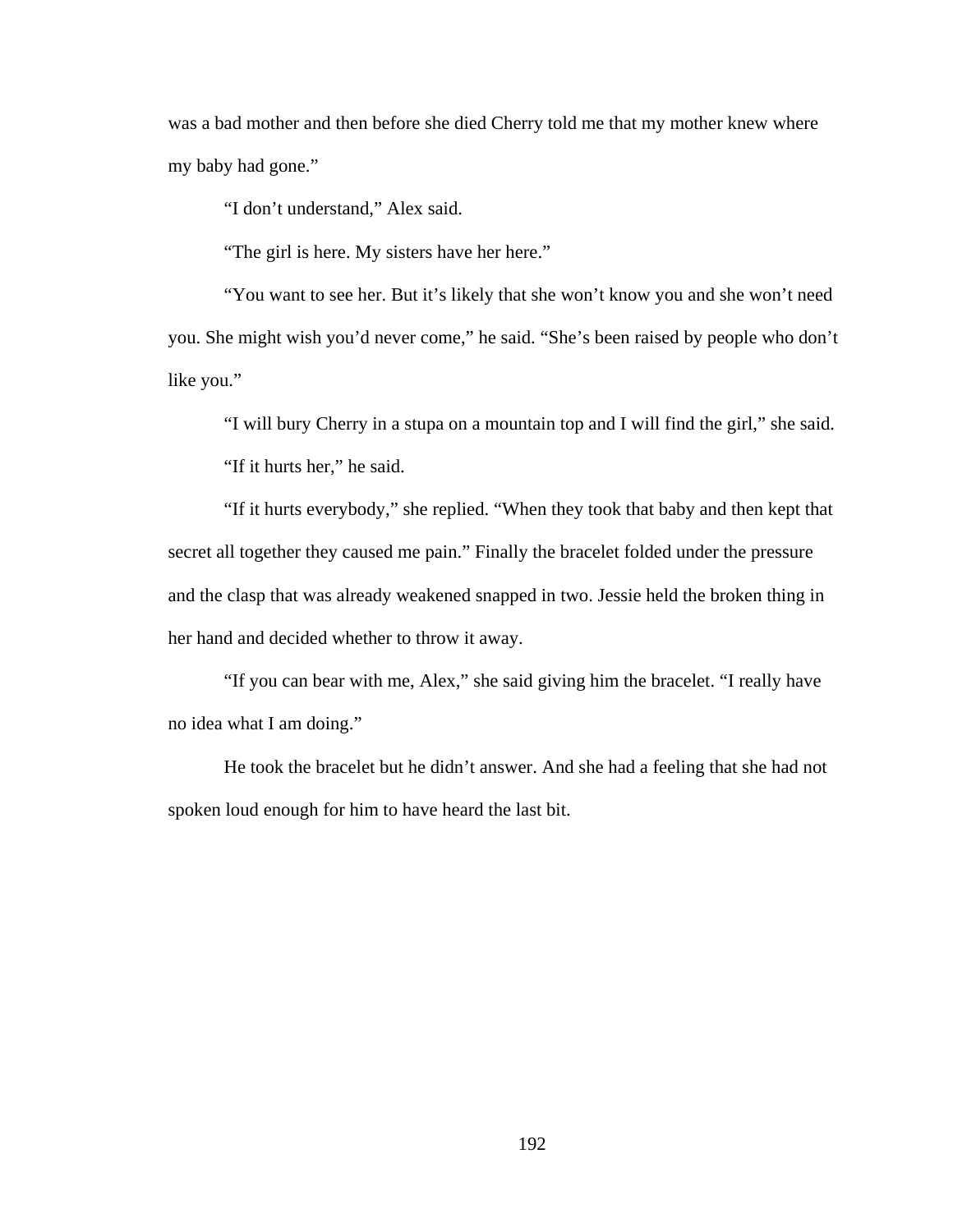After the airport the trails became even steeper and rougher. Then the dirt trail that had been diving in between and out of bushes and rock piles suddenly ran into a set of wide brick steps that cut through a patch of well-trimmed trees and ornate flower beds and ended at second set of stone steps and a sheltered porch. The building seemed to rise to the foreground as they climbed and even Dumbar was sweating by the time the peaked rooftops of the *Everest View Hotel* confronted them. Commanding the vast grey backdrop provided by the valley below its presence made Jessie feel as if she were on an island rather than a mountaintop. The porch introduced the lobby mastered by huge windows and dark paneling. Signed pictures of climbers and trekkers decorated the walls that were breached at five sides, by hallways leading to dining areas, other lobbies and a back porch.

As was his habit once they reached a place, Dumbar moved ahead and quickly disappeared into the one of the dim hallways while Jessie and Alex continued down into a restaurant where they found the entrance onto another terrace surround by a low rock wall and shadowed by a complex bracketed roof structure comprised of a sloping roof with upturned corners. Though the terrace was large enough to contain a dozen tables most visitors preferred to picnic on the walls rather than use the tables and chairs that were sitting in shadow. Constant exercise, open air and exhilarating height had made the trekkers restless. Most, if they decided to sit at a table, could not stay there for long and most of the tables supported trays and thermoses, but did not accommodate guests. If people were eating or drinking they tended to carry their consumables with them. Most of the tourists were smokers and almost all of the smokers were Asian or European. Everyone wore a hat and everyone smelled of sunblock. With the hotel to her back, Jessie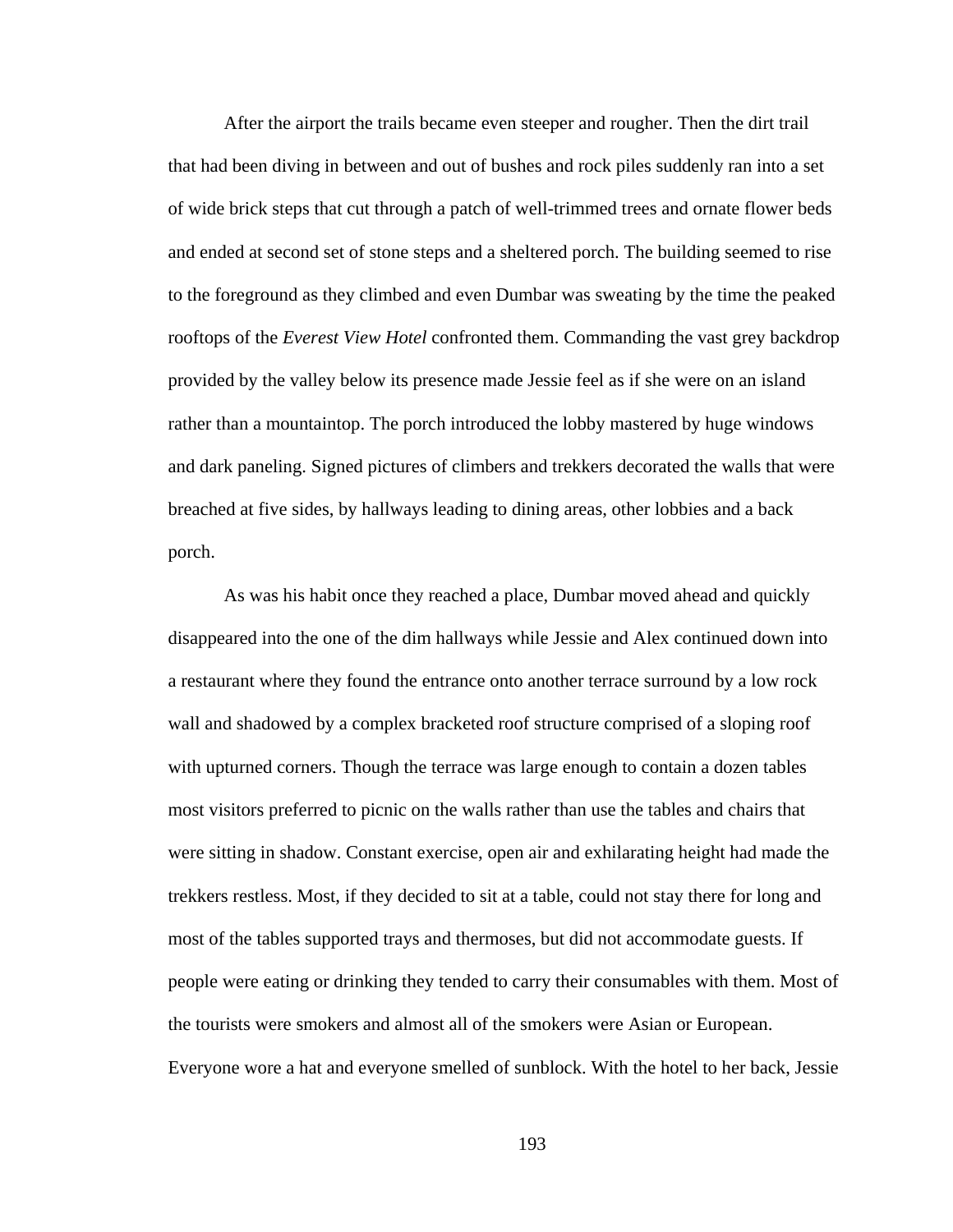could see Mt. Everest and Mt. Lhotse on the left and Mt. Ama Dablam on the right.

"They all get climbed?" Alex asked.

"Yup. The other two are almost as high and Everest. The poster inside claims that this is the highest hotel in the world too," Jessie said to him as he scanned the mountaintops with binoculars.

"Course it is," Alex replied lowering the glasses. "Everything up here is "the highest one in the world." He nudged her forward. She had the water and he still had some coconut cookies. They walked to the low wall and like everyone else, ate standing. "Dumbar says the snow is melting on Everest," Alex said. They stepped up onto the short wall that separated the terrace from the slope. Across the valley another village on a flattened field lay below them. Well below the trail they would eventually follow, it was cradled in a smaller valley. A maze of thin trails cut downward from the village's outermost buildings. Yak strolled among the trails and grazed. In the hills above the village a herd of wild goats perched the cresting hillsides and stared down at the yaks. "He says that the climb is more dangerous without the snow because snow is solid and can be climbed but the rock underneath is in bits and pieces."

"Global warming kills climbers," Jessie said.

"I am beginning to understand why you liked it and what a deal it was that you were willing to stop the trips for a while for Cherry." He stepped behind her and she as reminded of the first time she had wondered what it would be like to sleep with him.

"It was probably not an easy thing to date with me when Cherry was always part of the package," Jessie said. Alex moved away and the wind cut between them brushing some trash across the ground between their feet.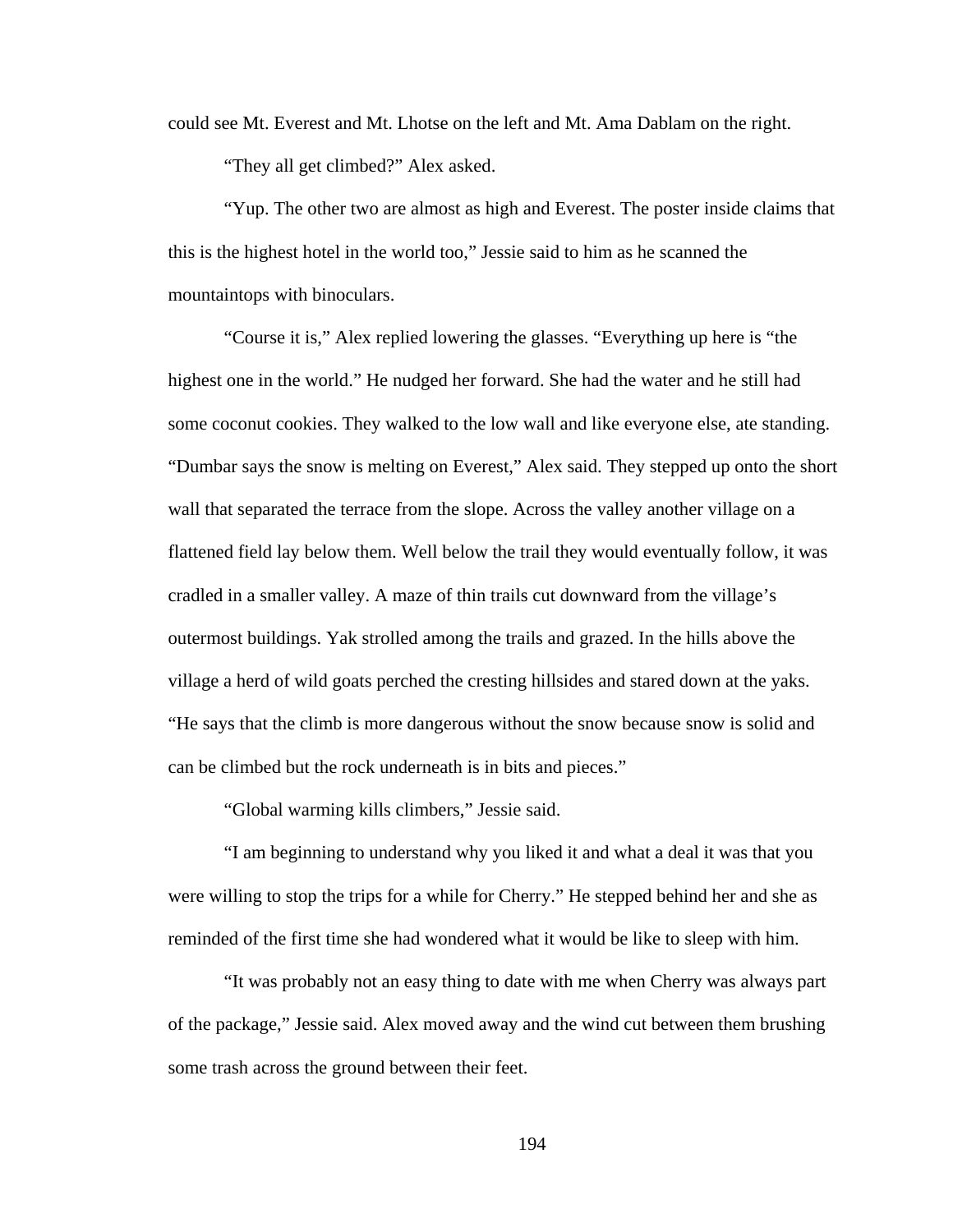"She never liked me," he said. "But I also don't think that she cared one way or the other since I was always going to be less important." It was an old accusation and he said it without much heat. On the day Jessie remembered, Alex had looked beautiful. He had been standing in the sun talking excitedly about Henry Rollins and smoking one of his badly rolled cigarettes. It had been a long semester and she realized listening to him how lonely she had been.

"She was the only family I had left," Jessie said not bothering to deny a failure of loyalty she had never tried to fix. "I grew up with people who said I was a liar. She saved me."

"Making it impossible for anyone else to be as trustworthy," Alex said.

Movement in the hillside caught Jessie's attention. She pointed at it. "What is that?"

A ragged spine of rock outlining the far end of the valley dropped to a low wall much like the one Jessie and Alex used. It looked old pieces of it had broken away making v-shaped gaps in its original stony line. Just behind it two figures, too far away to clearly identify, were struggling.

Alex looked through his binoculars. "A guy and girl," he said.

The man grabbed the girl dragging her closer to the tilting wall. Just at the edge she pushed him back and swung at him. He grabbed her arm, spun her around and shoved her off the mountain. The slope was naturally terraced. She screamed in that second of being completely airborne then her body hit the series of terraces before it hit a gentler slope and rolled away out of sight below the village.

The man stepped to the edge and looked down. Then he quickly turned and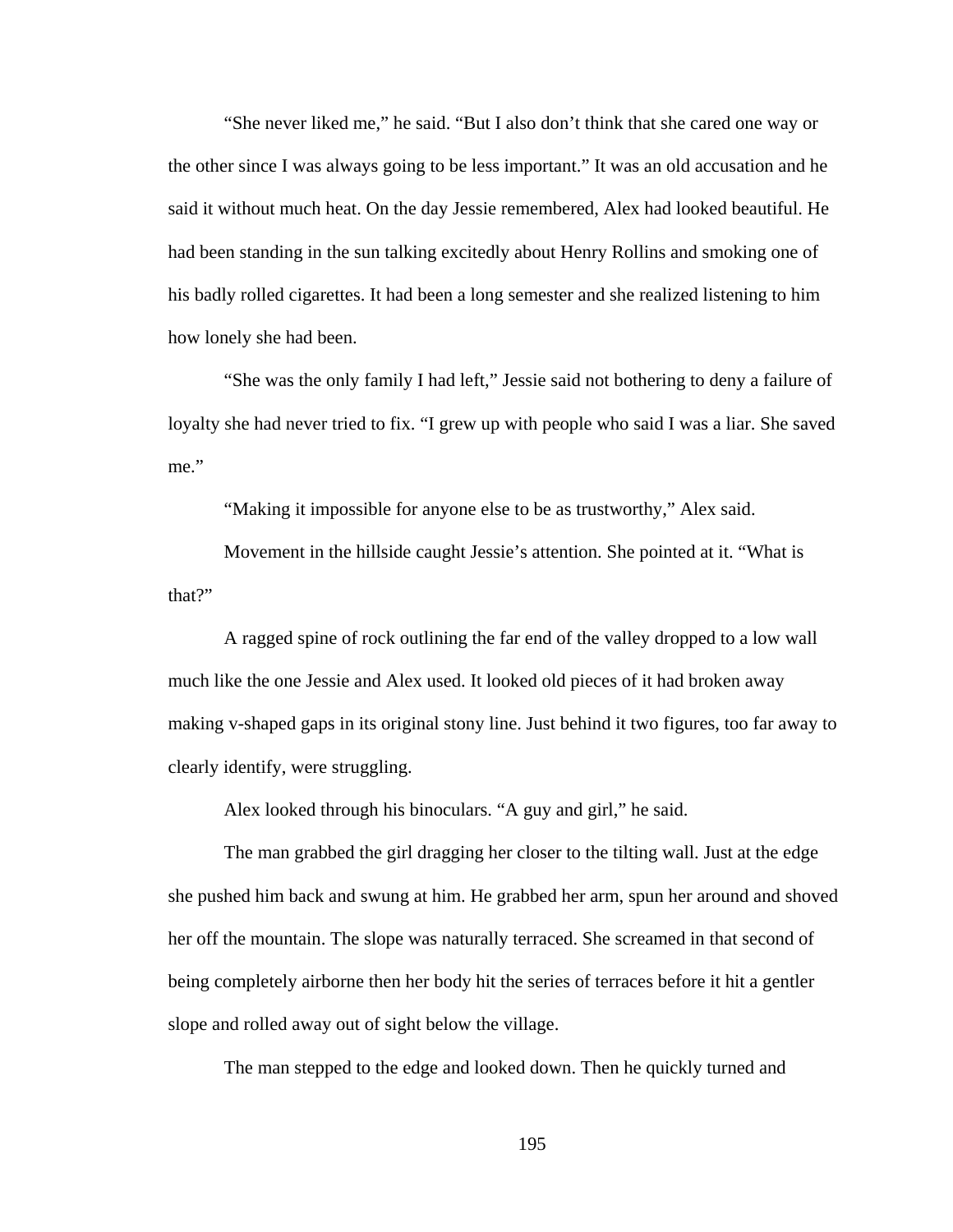walked away taking a trail that dropped below the crest and led away from the village where there did not seem to be anyone outside to notice had just happened.

"He pushed her," Jessie said.

"What the hell?" Alex whispered.

"He pushed her," Jessie said looking around and realizing no one else had seen a thing.

"Come on off," Dumbar said grabbing Jessie's arm and she realized that he had just kept her from falling over their wall.

"He pushed her," Jessie said to Dumbar.

"Pushed who?" Dumbar asked following her direction and seeing nothing except what he expected to see.

"Didn't you see?" she asked looking to Alex for verification.

"You yelled," Dumbar replied "and I saw you falling."

"What the hell?" she said to Alex who shook his head. A yak bell clanked as the herd, displaced by rocks still shifting as a result of the woman's fall, moved away. Apart from their movements there remained no sign that a woman had just died on the mountain. The scream if there had been one, seemed to have been gutted by the distance and turned into just another wild sound.

"She's gotta be dead," Alex said.

"Is that the trail to Everest?" she asked. They would be following the murderer up it if this were so. She had to ask twice before Alex shook his head as in, "I don't know." "What should we do?" she asked.

"Shut up," he said pulling her away from the wall.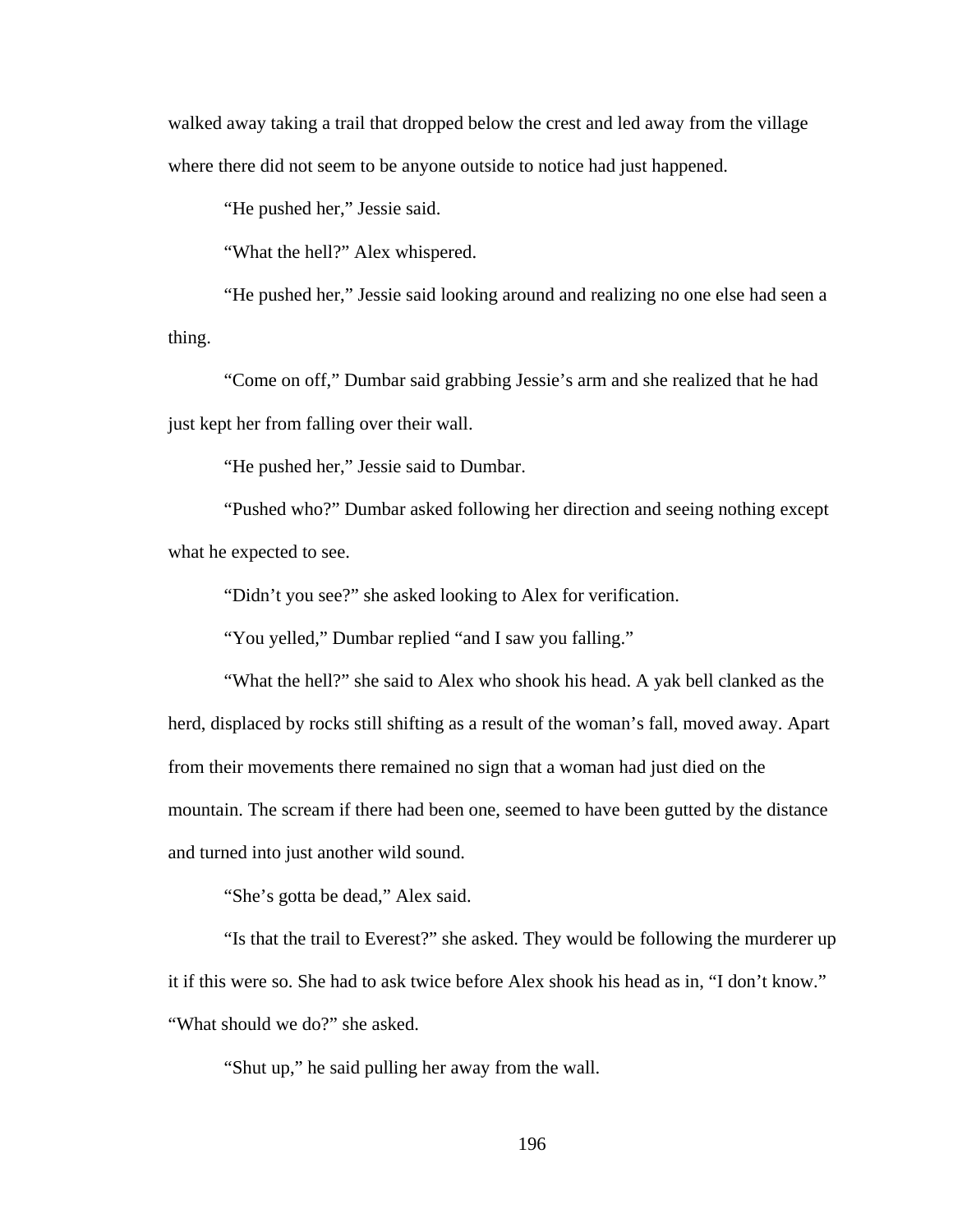"What if she's alive?" She looked across the way trying to track where the body fell trying to discover where it might lay.

"No way." Alex said trying to draw her attention.

"What if?" They were quietly struggling. Alex kept trying to turn her back to the mountain while she resisted.

"Did we see his face?" he asked. She stopped struggling and finally looked at him. She shook her head. "Do you think he saw ours?" She shook her head again. "Then he's on this mountain with us and we have days to go of us hiking around strangers with nowhere to go if he saw us. Keep our mouths shut and maybe we will be safe."

"Safer than she was."

"She who?"

"You saw it."

"I saw nothing. Like everyone else up here." She looked around and saw that Alex was correct.

"Jesus. Did he see us?"

"He see us, what?" He shook her to make his point.

"I can't breathe." He held her up as she tried to sit down right where they stood.

"I can't breathe."

"Are you feeling well?" Dumbar asked.

"No," Alex said holding her more tightly until she pushed him back so that she could find a chair.

"We could go back," Jessie said. "Go back to Lukla."

"I didn't see him clearly," Alex replied. "There is no way to hide from him except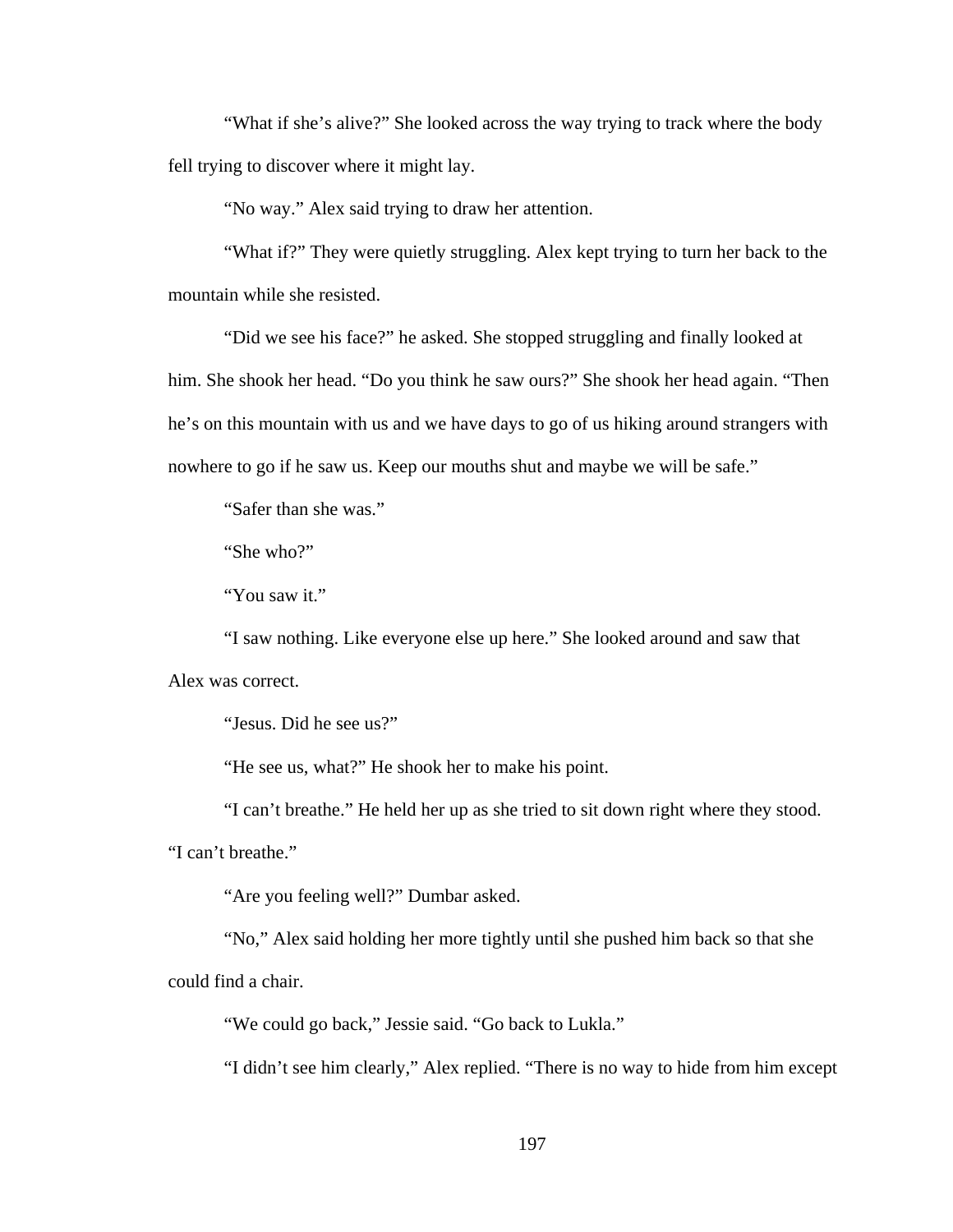to pretend we have not seen a thing."

"So keep walking."

"Keep walking as if nothing had happened."

Not wanting to return alone, they caught up with the bigger group on the long walk back and stayed with them until they returned to Namche.

There was an envelope waiting for them at the hotel.

"From your sisters," Alex said.

Jessie had gone upstairs and when she had returned Dumbar was holding an envelope and Alex was holding the contents.

"What is Mahaparinirvana?" Alex asked, reading Jessie's letter.

"That's right, it's in May," she said to Dumbar who nodded.

She could see through to the tearoom and then through the windows that expanded the view to that of the valley. The way the mountains cupped the village reminded her of the stories of gods. The way the prayer flags strung in rows rustled in the wind and drew her attention to the figures of soldiers and monks and children walking the villages trails their dark figures highlighted by the endless sky. It all reminded her of the stories she learned as a child and then the view brought her back to ground again and she looked down at the paper Alex was still holding. "It's the month of Buddha's birthday," she said.

"A whole month?" Alex asked.

 "Different calendars, Chinese, Gregorian, Buddhist. In Nepal the day falls at the end of the month but there are several remembrances. Mahaparinirvana is…" she could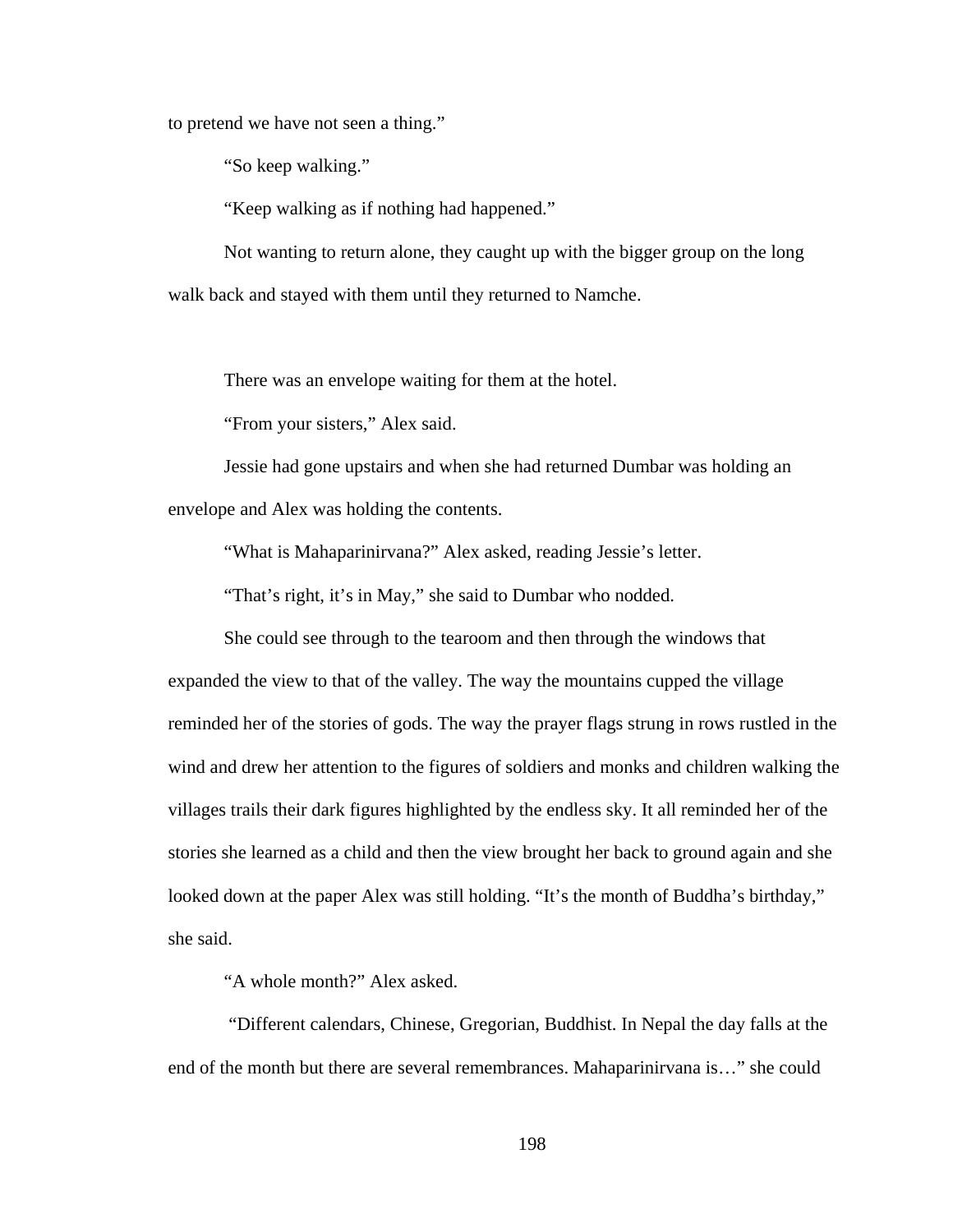not remember enough of the details and looked to Dumbar for an answer.

Dumbar feeling something in the envelope shook it and poured out a final object that he inspected before handing it to Jessie. "We celebrate Buddha's Nirvana, his awakening." Dumbar said.

Alex handed him the letter. "I can't read it."

"This asks you to attend the temple ceremonies in Temboche," Dumbar said. "We will get there in time. But the sender, this is not a woman's name on the envelope." He handed it to Jessie and pointed out the name. "Prakash Patel." It was a formal invitation and the letterhead had a logo of the lazy D. And this," Dumbar held a charm with an eye in the middle surrounded by a series of coils, "is to ward off evil."

"Can you ask, was this here all day?" Jessie asked Dumbar. He took the envelope and left to check.

 "He left it this morning," Dumbar said on his return. "We missed it because the clerk was not at the desk when we left."

Jessie held up the charm so that Dumbar could examine it.

"It's not right," Jessie said, rereading the letter again. "A formal invitation is not like my sisters. And I don't know any Prakash. So an invitation to come to a place I was coming to anyway and am not welcome, and a charm to ward off evil. Please come, but it's bad here." She dropped the charm into a pocket along with the letter.

"Do your sisters think you superstitious?" Dumbar asked.

"It's been many years since I've seen them but they would assume I am still not a fan of magic. My lack of faith in anything that I cannot see for myself has always been a point of contention."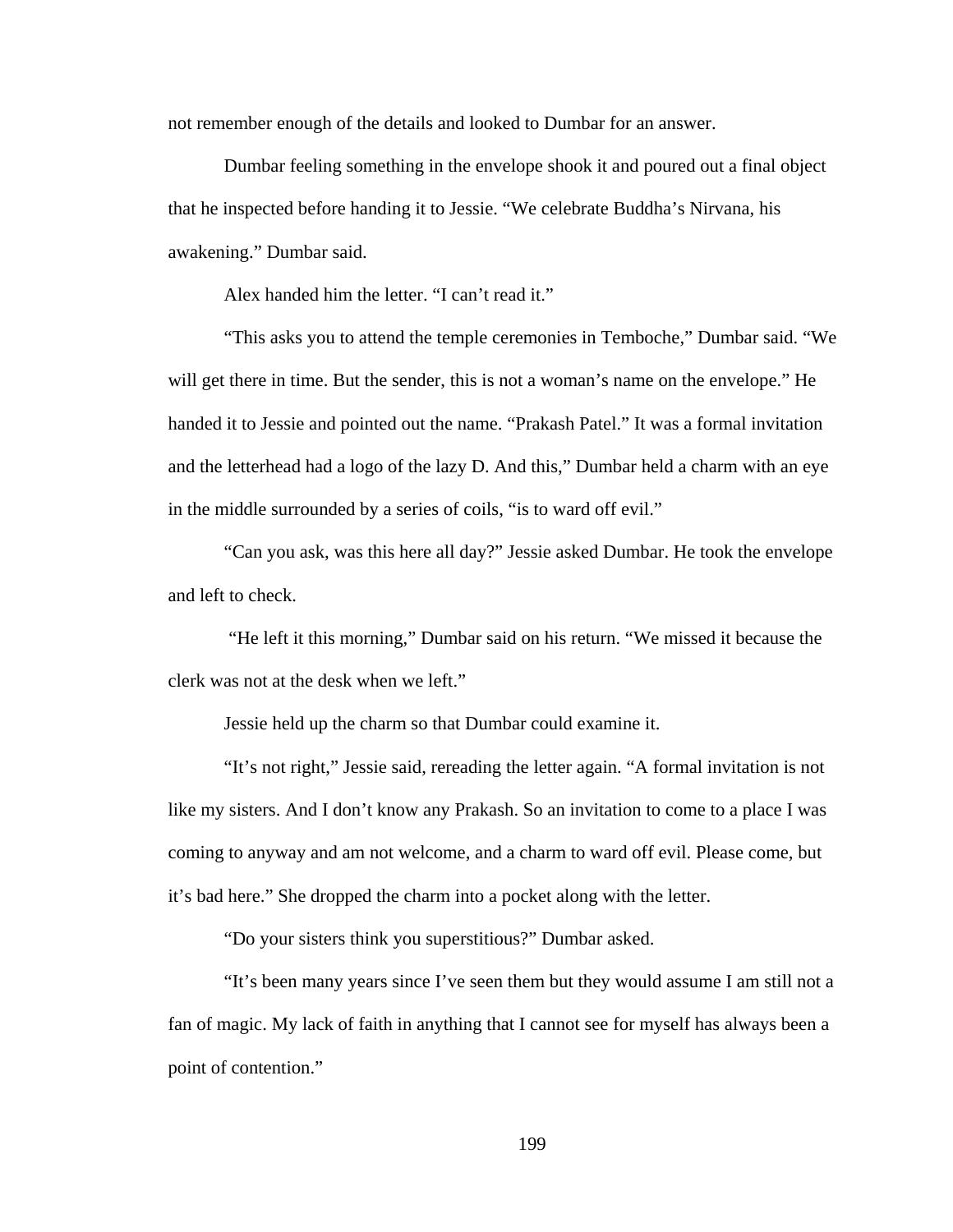Yelling from across the valley on the crest where the temple, the school and the base stood brought their attention to the door. Excitement was attracting the attention of the crowds below and the news was drawing a large number of people up the trail. Villagers headed up while tourists sat and waited for the news that would inevitably trickle back. Dumbar excused himself. He and Dahn hurried down through winding crumbling paths quickly getting lost in the warren of shops and below. Up top soldiers where already fending off the crowd. They stood in front of a truck where two men were unloading something from the back.

"A person," Jessie said.

"A body," Alex said. The soldiers carted it onto the base and closed the gates behind them after which people re-disbursed into the valley fanning out and returning to their previous occupations.

Dumbar appeared more quickly than Jessie or Alex had imagined possible given the distance traveled and the people he had to circle and cross on his way back and forth. "It is a young woman," he said. "They believe she was riding and fell. She is dead. They found no horse, but she is dressed to ride."

"Why the crowd?" Alex asked stepping in between Jessie and the door.

"She was a local. She was known," Dumbar replied. Jessie pushed passed both the men and headed for the door.

"They will not let her see anything," Dumbar said to Alex who shook his head.

"Do you have local police up here? The soldiers I guess," Alex said to Dumbar.

"It's best to stay away from them," Dumbar said.

"We need to report a death," Alex replied.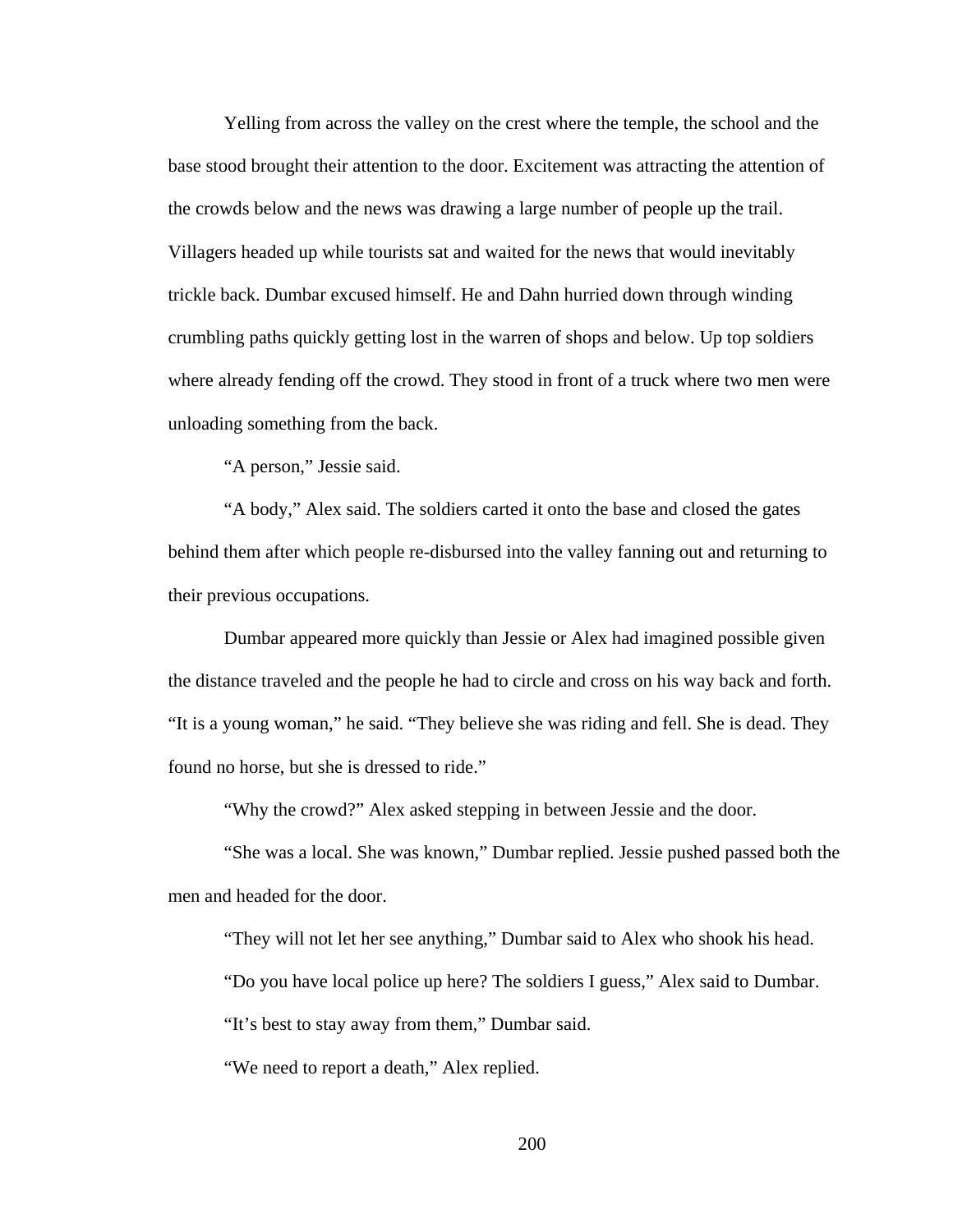*This one rock she had selected with care. It was to be the heart of the last of the stupas. It was green for the girl who loved summertime. Remembering that these were the places for all the trinkets she had collected over the years, she searched her pockets and found a coin she had picked up in Namche. There were also a handful of mandalas for the day at the river and lighters for all the times Alex had tried to quit smoking. She filled the hole with all the pieces and putting all the attachments away where they belonged. She also placed pieces of her childhood in one of the stupas so that memory would be put to rest. There wasn't one for the baby girl who never really belonged to her mother in the first place. To finish the job she smoothed the ground and felt nobs underneath the earth, rock pieces that she would need to dig out. This would leave holes and she would have to fill them in and pack them so tightly with earth that no one would ever be able to tell. She took her time making the ground perfect running her hands over the result making certain that the groundwork was perfect before she built on it.* 

*"You're the child who never leaves home," Cherry told her. They were sitting on the roof playing cards. The hot summer made the rooftop inevitable. If there were a breeze, one could only catch it from on high. They could hear Cherry's parents below cleaning up after dinner inaudible pieces of their conversation drifting up from open windows hurried along by the fans set on window sills.* 

*"I have left home and I was thrown out," Jessie said. They had been forbidden to climb to the roof but it was also the only place they could smoke which they had also been forbidden to do. Cherry liked it less than Jessie who in the service of excess was cultivating both a smoking routine and a serious coffee habit.*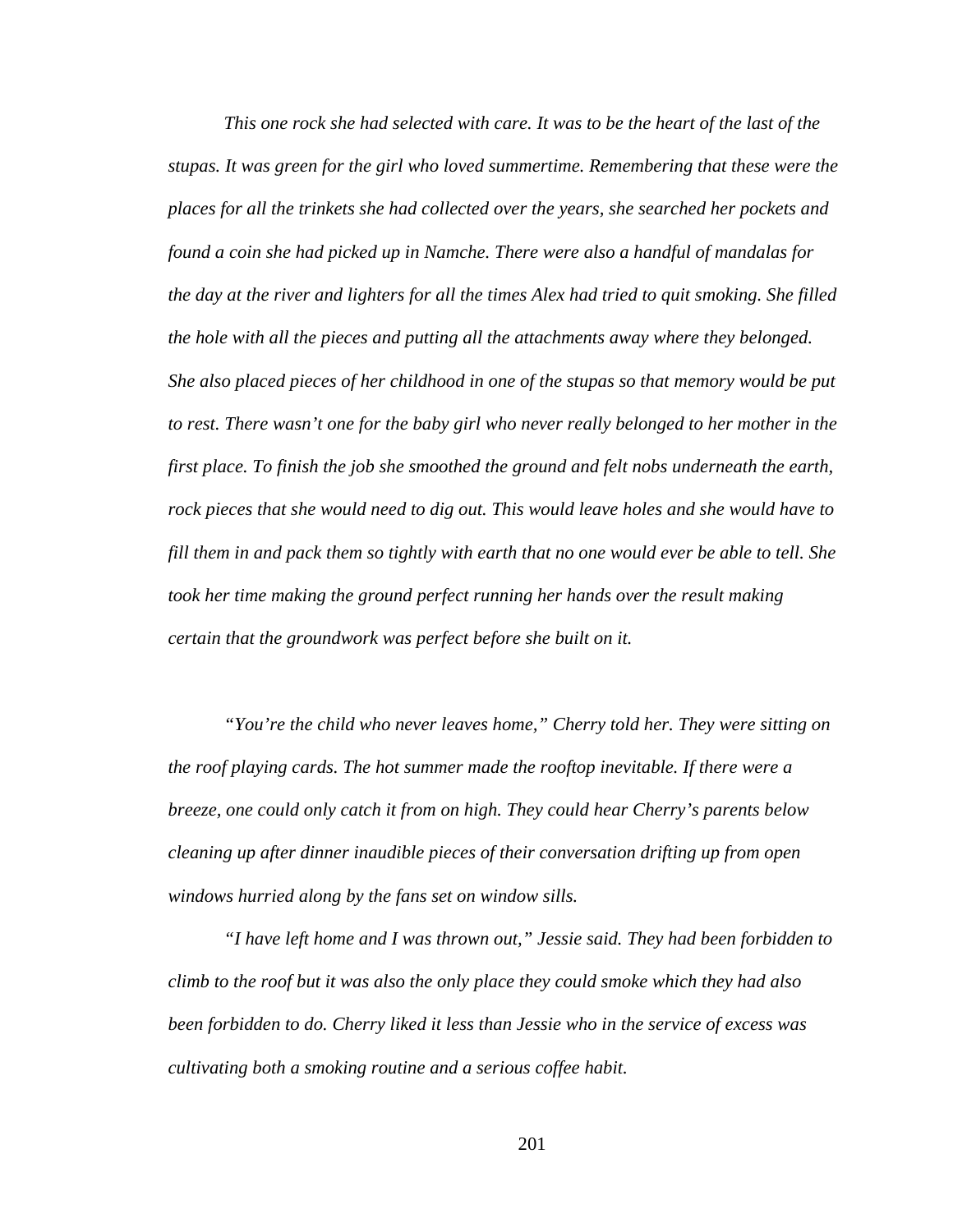*"No, you only moved. Home came with you. I see your sisters and your mother in your face all the time." Cherry said moving so that she could rest her feet against the chimney and still get a clear view of the roads leading from Hollywood proper into the hills.* 

*"I look like them," Jessie said.* 

*"You know what I mean," Cherry replied.* 

*"The losses pile up." Jessie said. She distained the supposed safety of the chimney and was sitting closer to the edge of the roof. "They get connected. Like a lot of lives running together."* 

*"You can survive this," Cherry moved a card from a pile into her hand and then let the hand drop because she was really too tired for the game.* 

*Jessie took her hand and began playing hers and Cherry's. "I get tired of trying too much. I get tired of getting up." The sounds of the washing machine were low but the constancy of it emphasized Jessie's sense of time winding down. She continued to play in order to keep her panic at bay so that her friend would not see. Aces over Jacks, but tens were an even stronger play.* 

*"If you loved me you would stop talking this shit." Cherry said putting her hand out to stop the senseless shuffling.* 

*"If I didn't love you I would died already."* 

*The old woman wiped dust from her hands. They were all mixed together now memories of the baby, the dogs and Cherry and Jessie; all the things she needed. The effort of finishing was too much for today. She suddenly did not have the heart to finish.*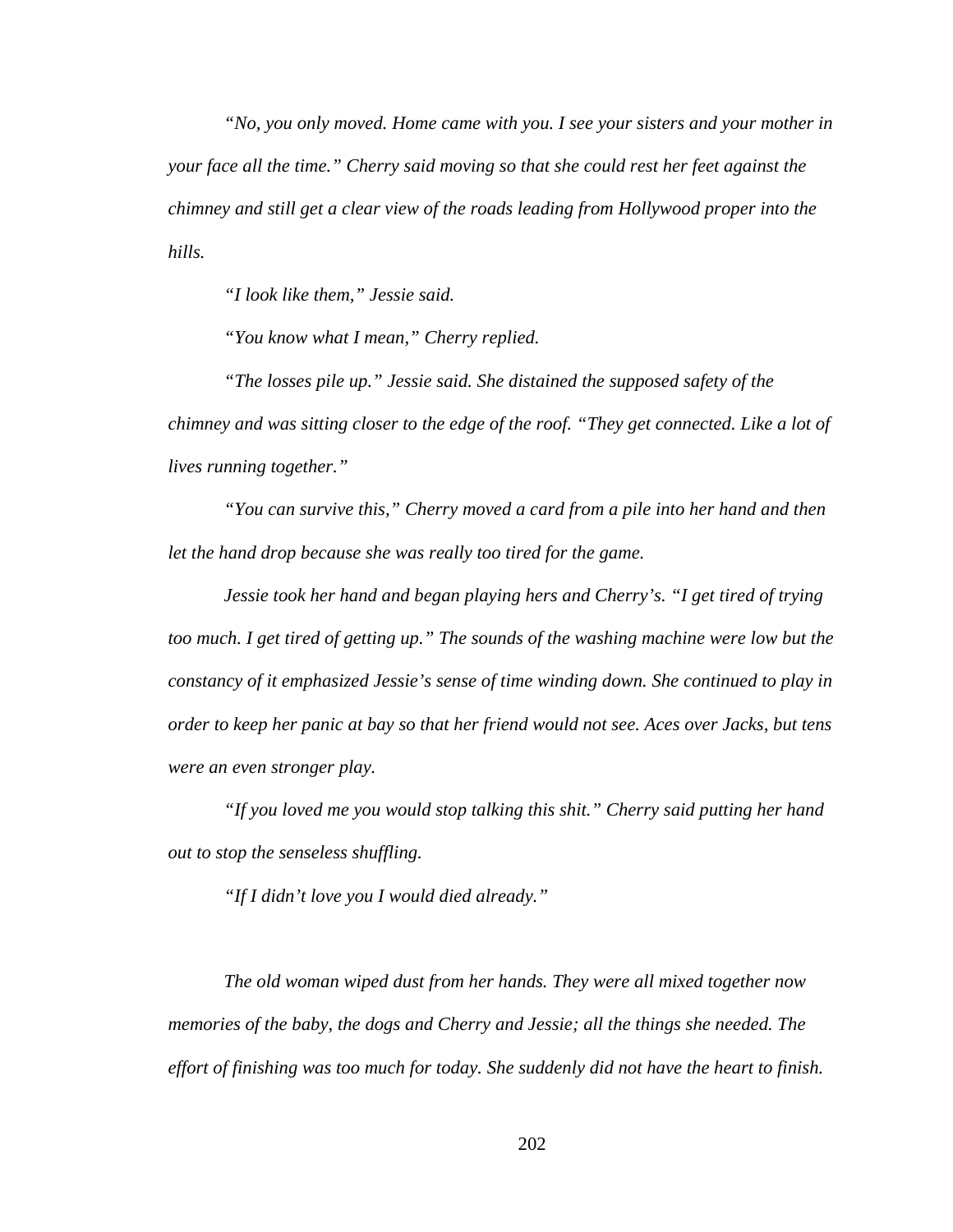*Suddenly she felt as if all the stupas were an extended keening as if she had been screaming all along the row. What would she do after? She wished she had not gotten too old for dogs. She missed the feeling that there was one kind of creature in the world that she could make completely safe.*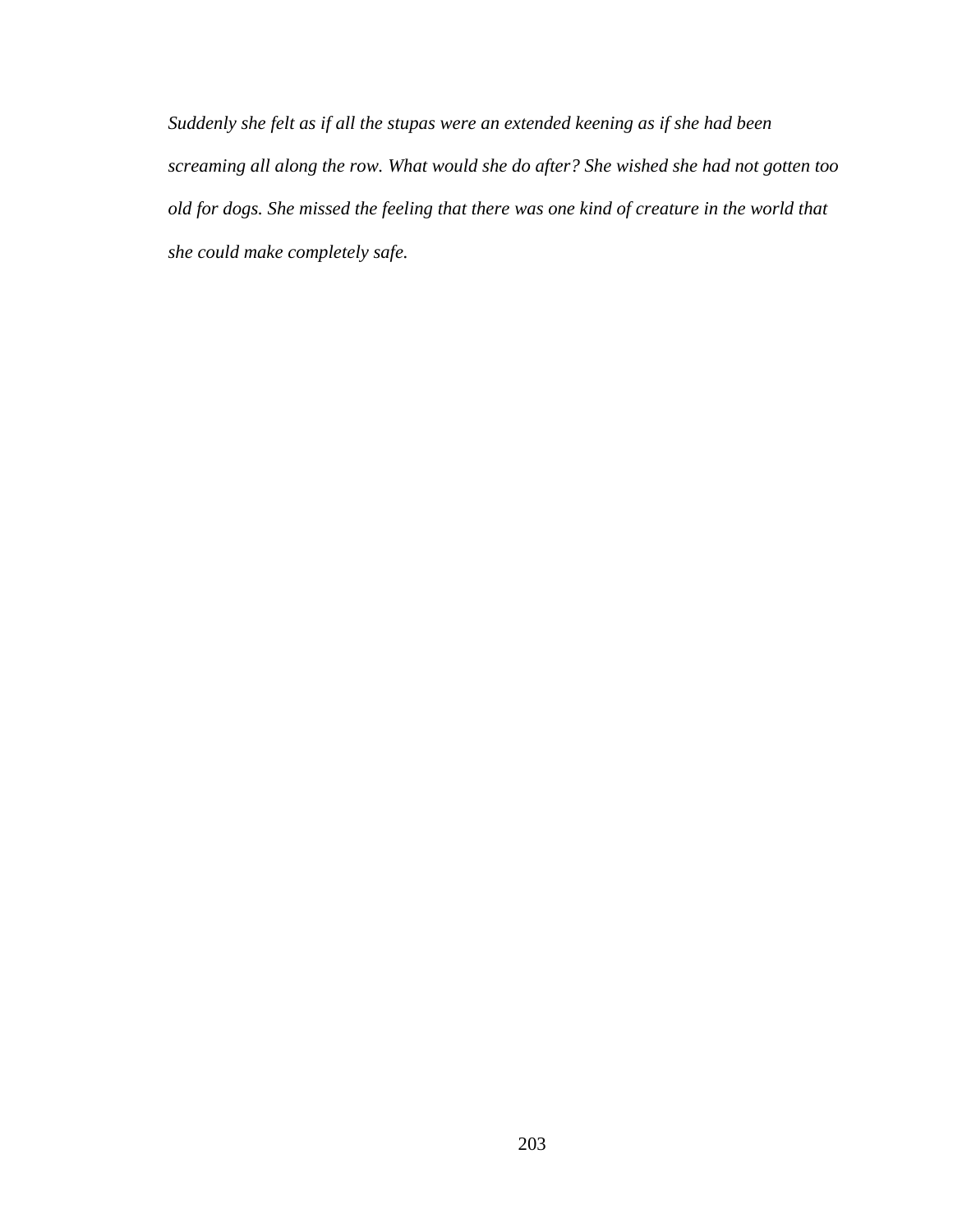**10** 

They sold souvenirs at the military base, key rings, bracelets, and amulets that meant nothing to the natives but sold for ten bucks a piece. They also offered an array of commemorative coins with pictures of the royal family on them. The base stood at official start of the trail towards Everest where the marathon from Everest ended. Technically the trinkets belonged to an old man who sold them to people trying to get rid of their cash by collecting what he assured them were lucky bits for their way up. He sat amidst a circle of incense and claimed to bless the trinkets. Trekkers bought them because he was a poor old man and good luck could be bought by helping men like him. He also swept a portion of the trail and kept it free of trash. He kept his belongings in a hut that was nestled into the side of a hill near his vending post.

"He lives there all year?" Jessie asked the young soldier standing before her.

He was busy filling out a form. "When winter comes he retreats to Lukla," he said. The old man was closing up shop for the night and was carrying his merchandise into the building that was empty except for Jessie, Alex and two other soldiers whose duties seem to be few.

"He can just leave his stuff here?" Jessie asked watching a soldier help the old man load these items just inside the stoop.

"It is good luck," the soldier said.

"It's nice helping him out," Jessie said.

"We are Buddhist," the soldier replied. "It is our obligation."

Some of the old man's wares had made it to the soldier's desk. Jessie picked up a coin with the face of a presumptive prince and flipped it between her fingers until she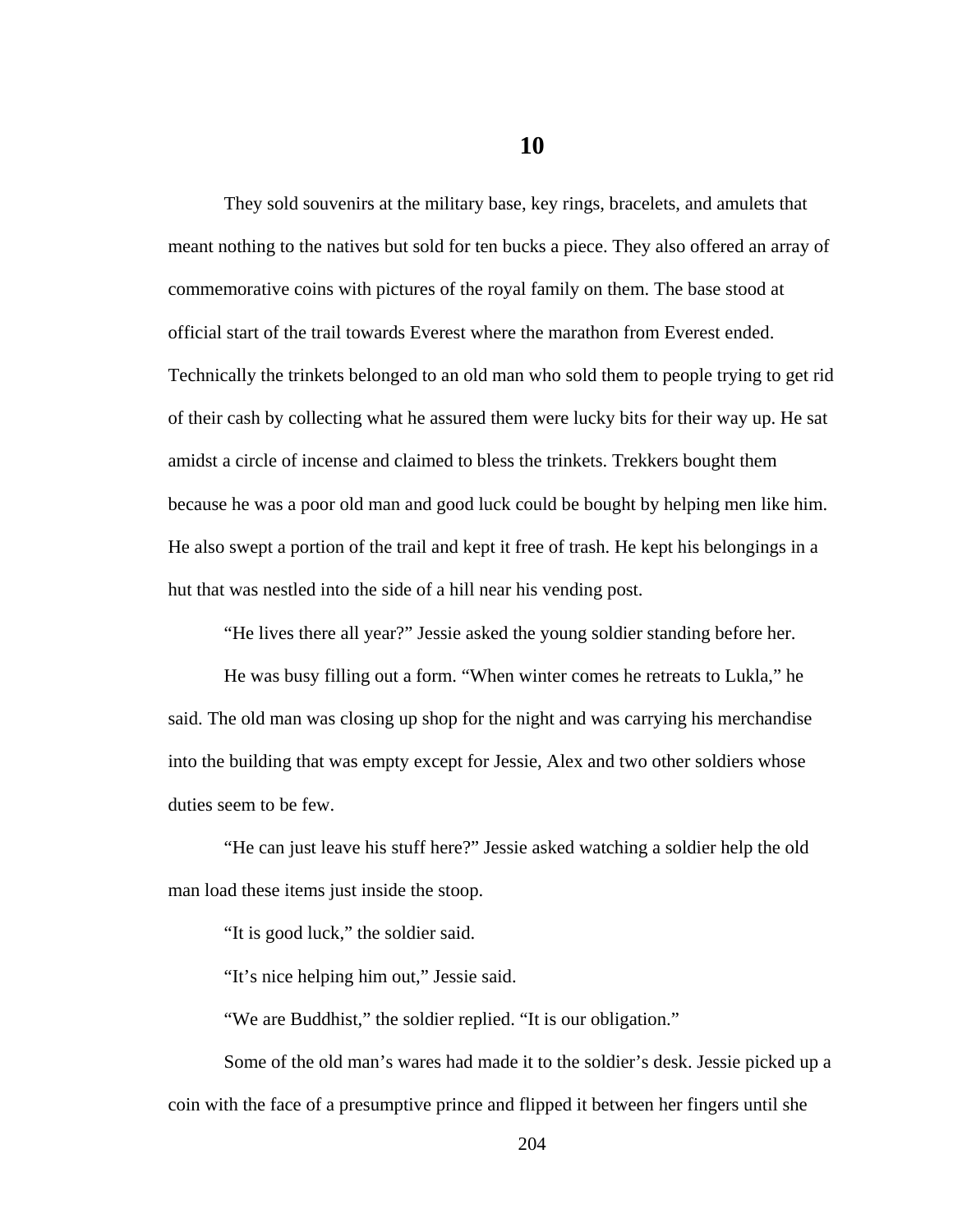realized the she was annoying the soldier. So she pocketed the piece and while he finished writing, she paid out. The story she and Alex had told was such that she was wondering if they were going to be arrested for being stupid. The guards at the gate had taken her after she reported what she had seen, as if she were captured, and led her to this room. It was not long before Alex was dragged into a nearby room. When she said could prove she had seen the murder of the girl lying beneath the shroud they had also confiscated all her documentation, including passports before they would talk further. The man who interrogated Jessie was her height and what looked like two-thirds the weight though the long gun tilted to the side of his desk made up for the weight differential in her mind. He looked to be just out of high school to Jessie.

"You have a great haircut," she said.

"You will go home now," he said to her. It sounded like a statement but she suspected it was a question and that he didn't know how to intonate in English.

"We will go on," she replied.

"If we let you," he said looking down at his form. He sat with his back to a window and looking outside she could see what looked like everyone in the town waiting at the gate of the compound again. It was a polite crowd. Whatever they wanted they would wait quietly to get even as the sun was setting, resulting in a precipitous temperature drop.

"If we are that lucky," she replied, feeling in her pocket for the coin because tumbling it around in her hand soothed her.

"You seem guilty," he said.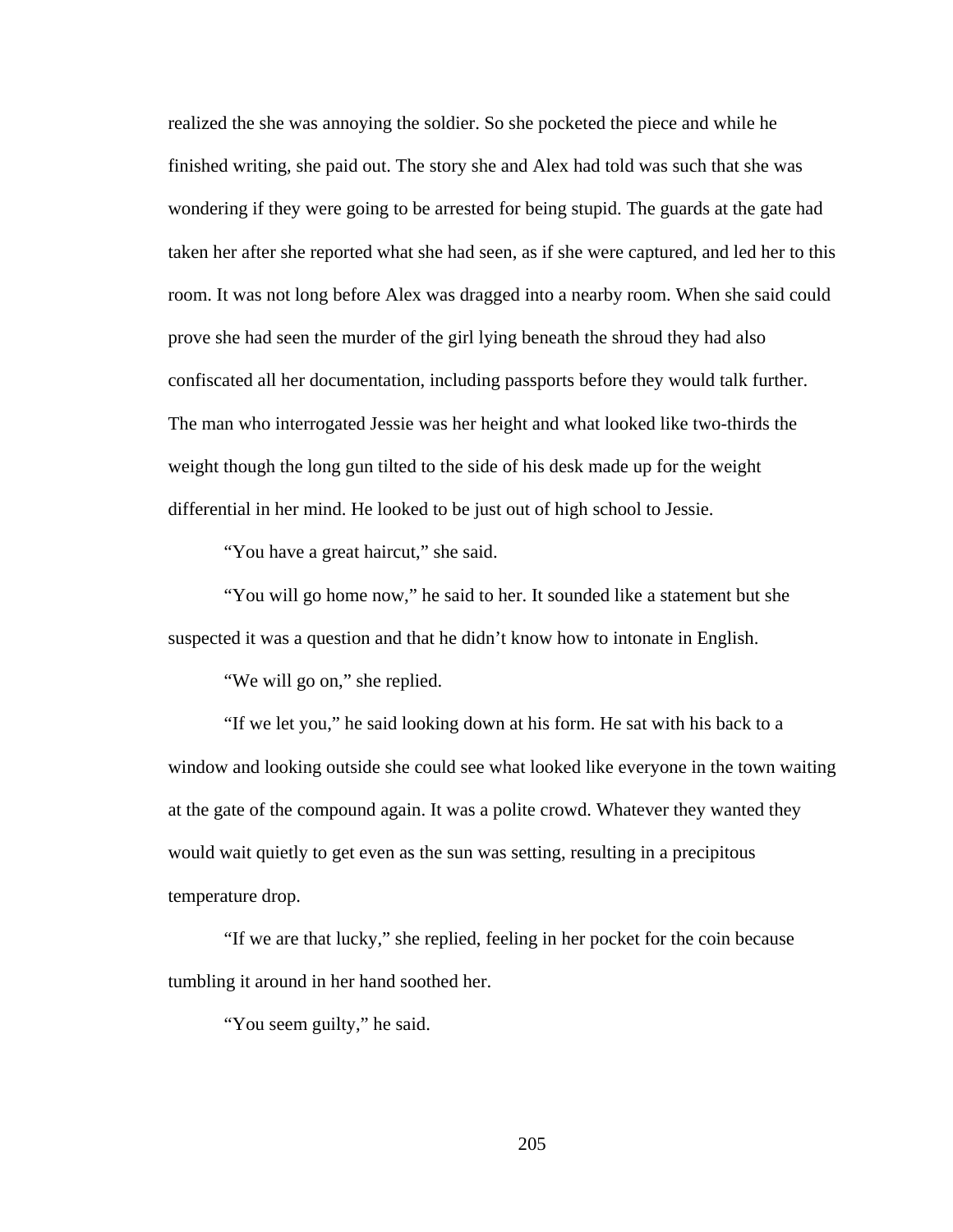"Of what?" She had been looking at the faces in the crowd but as the light outside dimmed so did her ability to see.

"Did you see the body here?" He moved his pen as if to get her attention and she realized that she had completely drifted.

"You stopped me," she said. He put his pen down and led the way. The body was by itself in a small room, one they could lock. They had not covered it up, but simply laid it on a table. It had taken a terrible tumble. And though she could tell it had been a young woman dressed as a Sherpa and she could see bad bruises it was with a mixed sense of sadness and relief that the face was too destroyed for her to recognize it or not. But she saw the soldier watching her and realized that he had brought her here to assess her shock level, not in order to see if she could give the girl, that once was, a name.

She stepped forward and picked up one of the girl's hands. They were unmarked with long thin fingers. They were young but weathered and Jessie realized that they reminded her of her own mother's hands. Several of the knuckles were markedly wider than the bones they joined so the fingers were crooked. The nails were torn but not ragged, a result of living a labored life. She turned the hands over and found the palms to be softer than she expected and the weight of them was a gentle reminder of how little it takes to be strong. They were a horsewoman's hands after all. "Did she have a family?" she asked setting the hand down.

"She is known," he said.

"You know who she is?"

"We can guess." He pointed out the patterned jacket now hanging on a hook in a corner. "That jacket is familiar to us."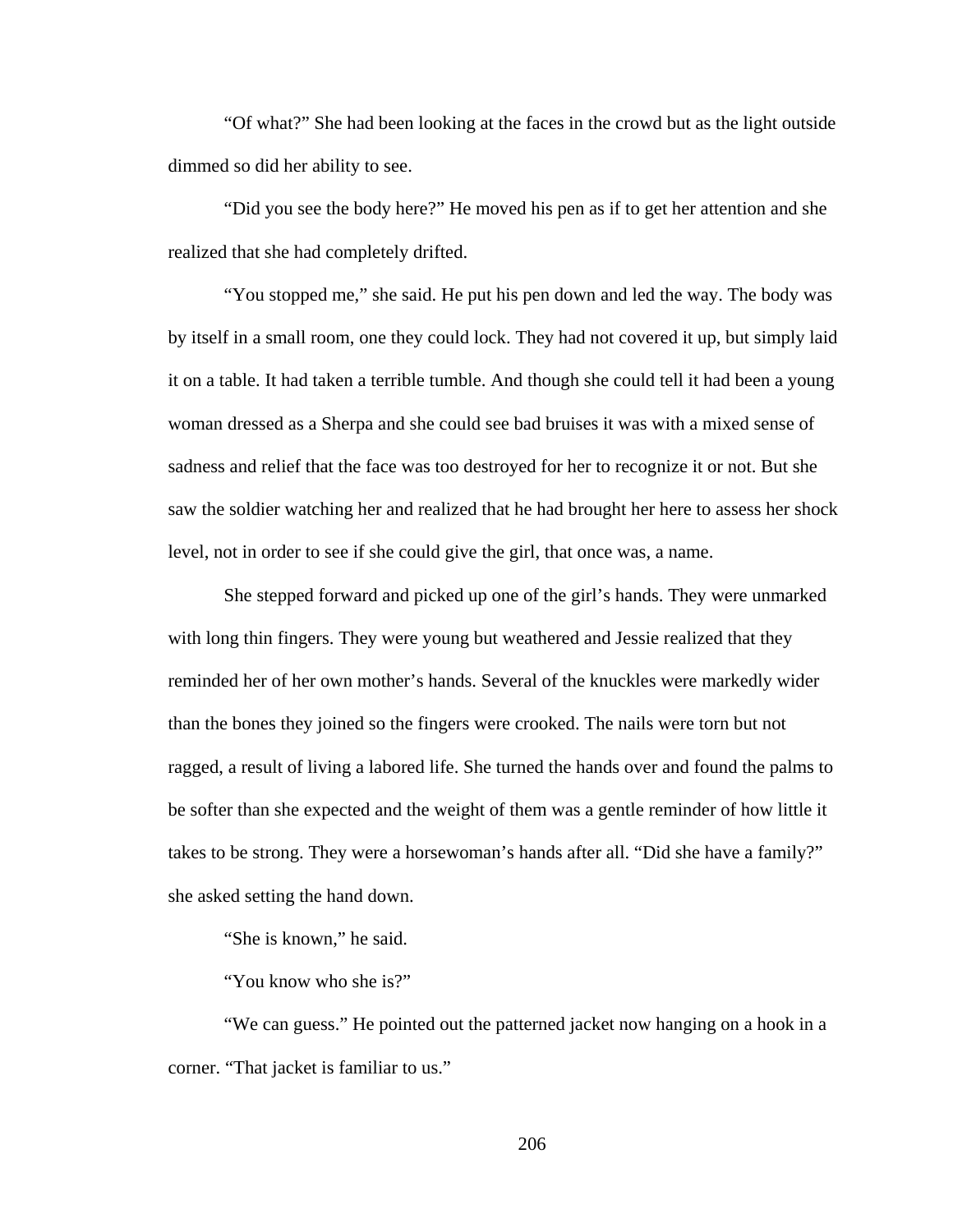"It still has lots of wear in it," Jessie said about the jacket. "But she must have owned it for a long time."

"Why didn't you care enough to tell us she'd died?" he asked.

"I didn't know," Jessie said.

"You did not know what?" he asked.

"Does she have family?" Jessie asked.

Hanging onto his last question he ignored hers. There were no windows in this room, no sunlight at all, just a low yellow glare from a dirty bare bulb twisted into its socket behind a protective wire cage. "I bet they're on their way. I would be on my way," she said. "Do you have children?" she asked him, and again, he didn't bother to answer.

The girl had been dressed to confront the elements and even without the jacket she was warmly clothed. Jessie laid her hand on the girl's forehead. "It was a horrible thing to see," she said. "So I hoped that it hadn't happened."

"You took liberties then," he said.

"I haven't seen many people die. It's a shock," she touched the girl's face one last time before her companion pulled her away and led her back down the hall.

They returned to find that another woman had taken Jessie's seat. Tall, with platinum strands sticking out of a grey Sherpa cap, she was dressed in the saffron robes of a nun. Time had treated her fairly and in the decades that stood between the last time Jessie and her sister had talked the one who had chosen to live the coarser life in Nepal had aged better. Where time had clearly rolled Jessie down making most of what she was a reminder of who she might have been, it had added to the sense of character to her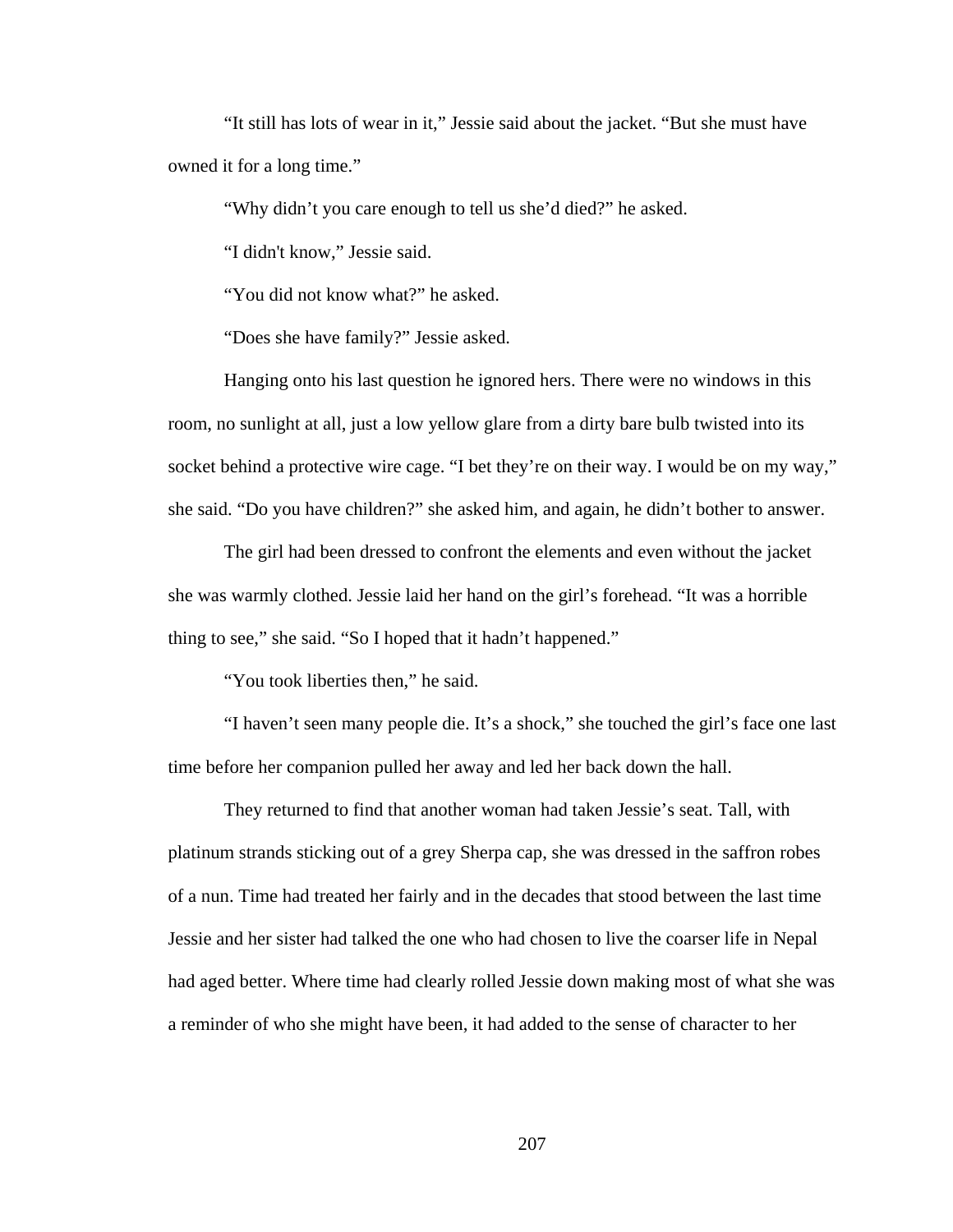sister's face. Thomasina, for twin, because Gabby, the sister between them had been born on the exact same day a year later.

She stood when the soldier and Jessie returned and took her time looking Jessie over before she sat down again. The women did not speak but in the time it took Tommy to sit down all the sibling rage that Jessie had thought gone, recurred. She could not remember the last words she and her sister had exchanged but she realized that her hatred was as fresh as it had ever been. It was the kind that killed time making the impression of space between the past and the present vanish. She had also forgotten what it was like to be in the room with someone who looked so much the same. When the girls were small they looked unique but as they aged the stamp of their mother's lineage rose to the fore until by adulthood they all looked like slightly smudged mirror images of her. As for the differences, Jessie's sisters had larger feet, had grown taller, turned grey earlier, were right-handed, green-eyed, and hated spinach, bananas and peanut butter all of which Jessie loved.

"How do you do?" Jessie said to her sister, meaning, "go to hell."

Tommy ignored her. Instead she nodded to the soldier as if giving him permission to enter the room. And as if in response to this gesture he stepped around Jessie and headed back to his desk.

"Is that girl hers?" Jessie asked the man who had allowed the room to be filled with women before he entered.

"I intend to take the body with me. It's an accident, yes?" Tommy said to the soldier as he sat down.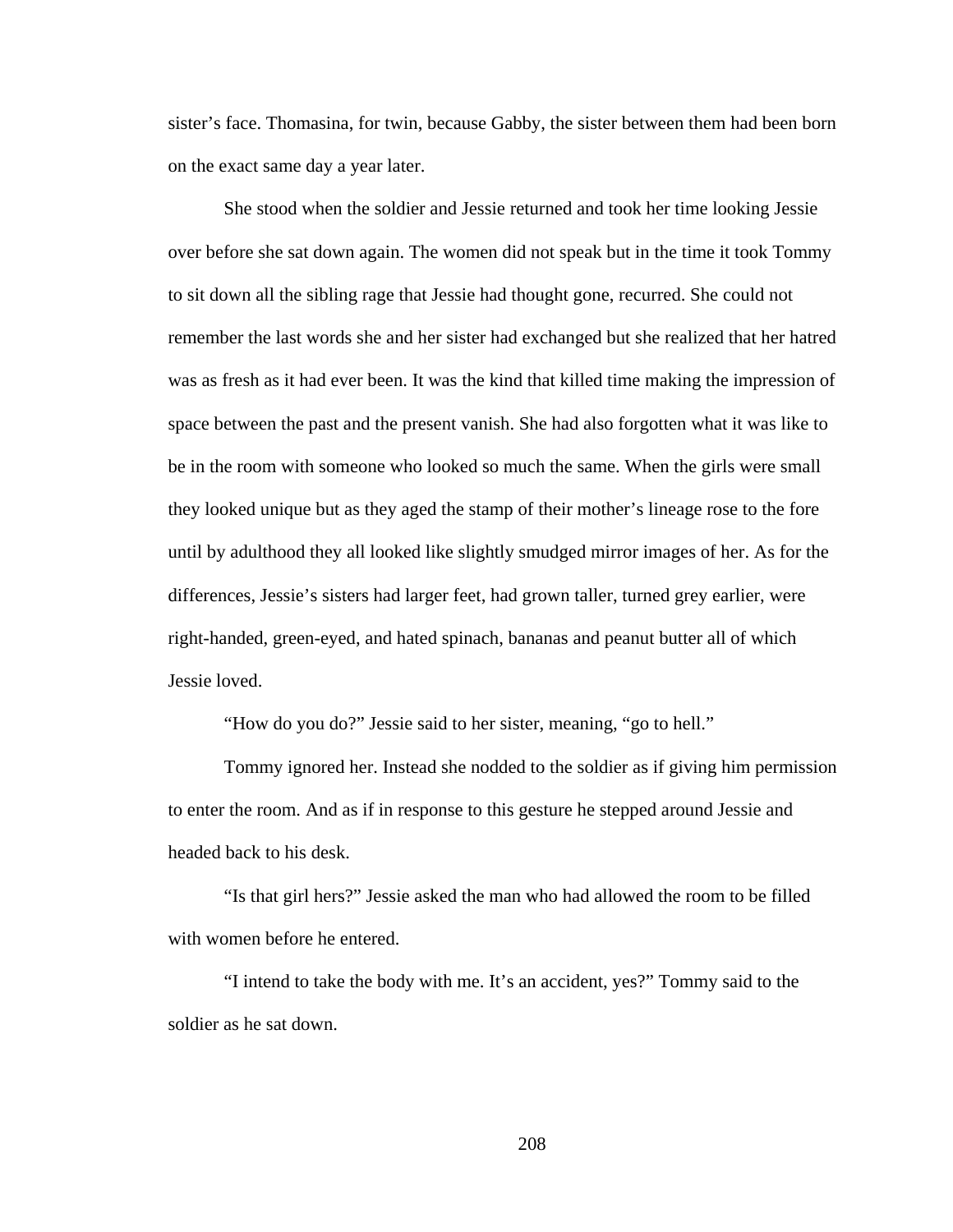"Witness statements are inconclusive," he said. "However, as you are willing to accept the responsibility, we will consider it."

Tommy's robes were a gift from their parents on the day she was ordained. It was the same day Jessie left for the states. The plan had been to break the girls apart in order to unmake the damage done by disaster. The twins were sent on the straight way and Jessie was sent spinning out of view.

"I didn't know there was a baby, still," Jessie said to her sister's back.

"Go home Jessie," Tommy said.

"Mom told Cherry and she died, so I can't just go home," Jessie replied.

"You can do whatever you want," Tommy said.

"I have Cherry with me," Jessie said.

"I heard,"

"When you were in the states weeks ago."

"And I am sorry for that. I didn't like her, but I liked the way she kept you away from us."

"She kept in touch with Mom."

"Mom increasingly had trouble with knowing when to leave something alone,"

Tommy said. "Officer, when will I be allowed to take the body home?" she asked

"Who is she?" Jessie persisted.

"She is one of ours." Tommy said.

"Like me? Family?" Jessie asked.

"Like us, nothing like you," Tommy replied. "She took her oaths."

"I will be coming whether you like it or not," Jessie said.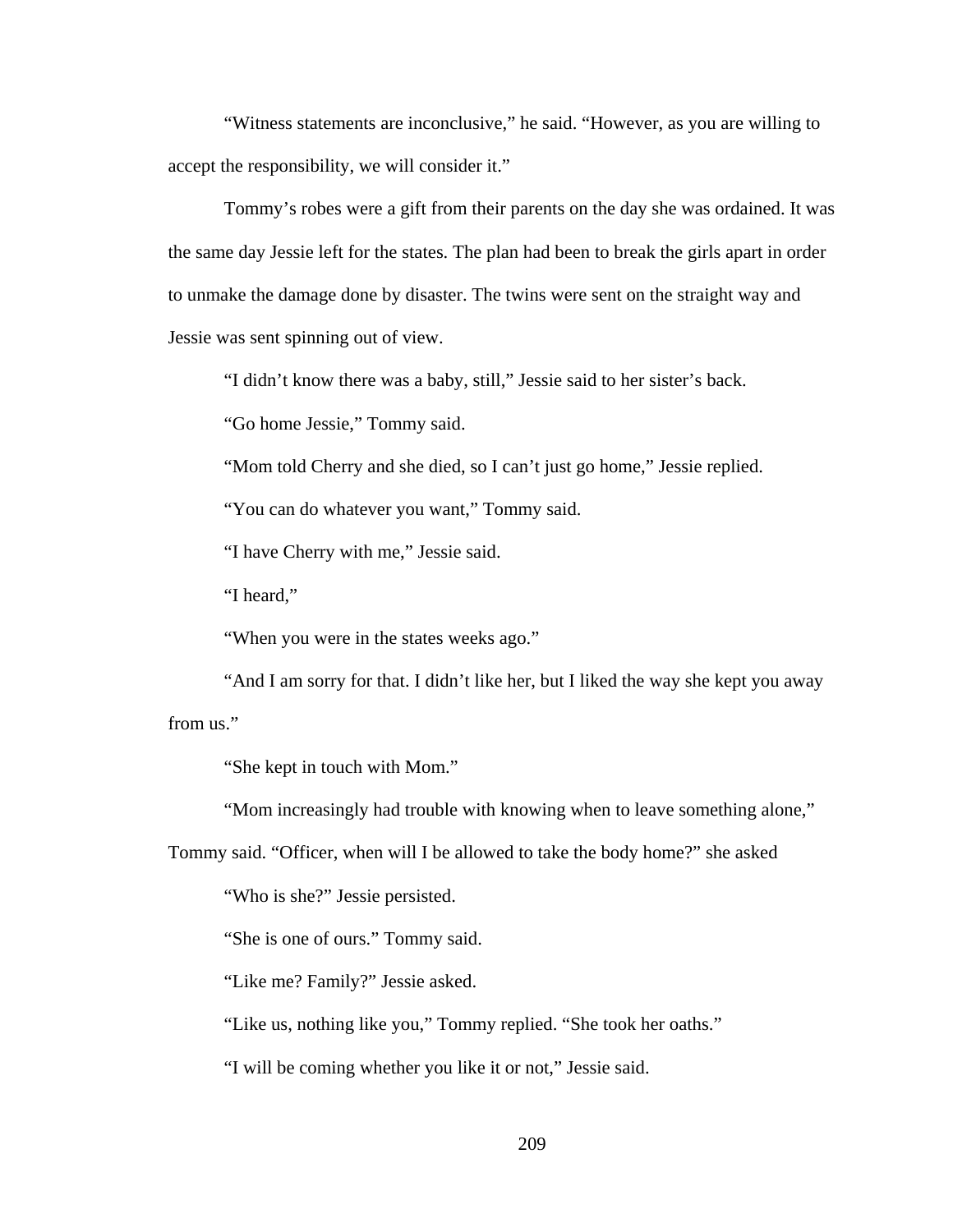"As always. Were I you, I would take the fact that none of us contacted you, even when mother died, to heart. But as always, you will do what causes the most damage," Tommy said.

"I know why I hate you," Jessie replied. "But what have I ever done to you?"

"You made a hole in my family," Tommy said.

"Is that my child?" Jessie asked as a guard arrived at the door. At the request of the man at the desk he agreed to accompany Tommy down the hall and help her retrieve the body. Tommy stood and walked to the door without looking at Jessie but she stopped at the threshold. "Go home Jessie," she said. "Even the mountains have forgotten who you are."

"You sent me an invitation," Jessie said holding out the charm she had received with the note at the lodge.

"Not me," Tommy said stepping close enough to take the charm. "Your other sister still misses you a little," she said, handing it back.

"Not you though."

"It's a warning, Jessie. Take it to heart," Tommy said gesturing to the guard to lead the way.

They released Jessie and Alex together with warnings, but no official admonition. They took their time heading back choosing the lower, longer paths that wound through town bottoms where the mountains and sky were completely obscured by the press of hovels and awnings no one retracted because the snows were not a threat at this altitude this time of year.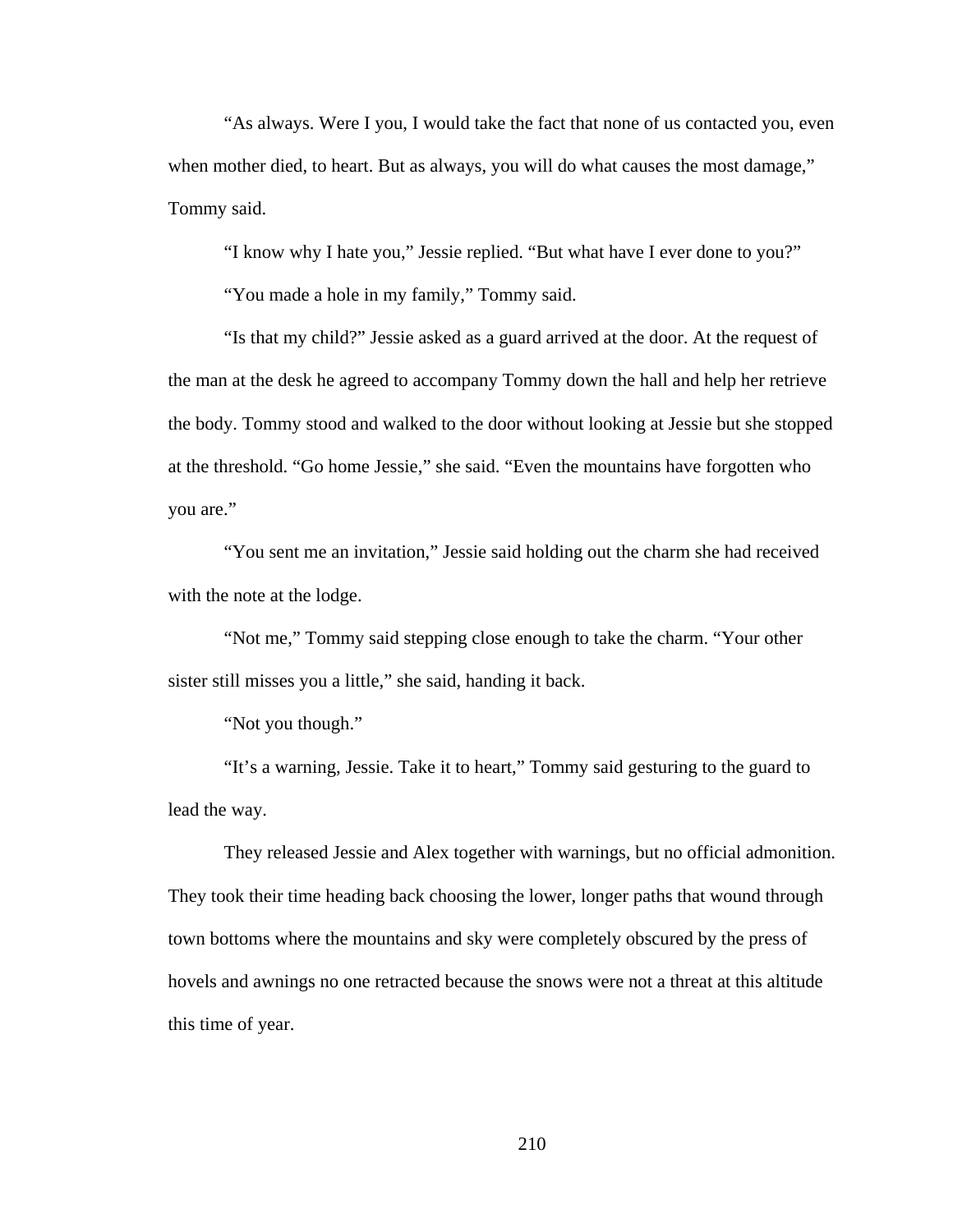They left Namche the next morning while it was still shrouded in mist and the acute sickness that had been dragging at Jessie, started to assault her more solidly. After a day of hiking they arrived at their night stop and Jessie, after resting and putting it off as long as she could, tried to eat dinner. Everyone else had finished eating by then and so the restaurant owner shared tea and a smoke with a group of Sherpas while he waited for her to finish and while he smoked his little boy wandered around the room seeking entertainment.

Jessie considered her state and compared it to the boy's. She was slathered in Bull Frog, wearing sunglasses and dressed in dirty layers. Her face was blotched with sunburned spot and clumps of dust. Her hair was matted, her teeth felt fuzzy and it had been days since that last bath because the water had been so cold she had abandoned the procedure altogether for the duration. She was filthy and sick. He was dusty but generally well scrubbed. He had disappeared but she could hear him giggling.

"I'm not acclimating," she said staring into a bowl of oatmeal that she had been working on for fifteen minutes. "The headache is worse, the nausea…" Alex handed her two aspirin. Since the idea of drinking was no more palatable than eating, she took the pills and set them by her plate. She then saw that the little boy had taken to crawling under the tables and was peeking up at customers. Eventually he peered up at Jessie who waved back. He had a round, burnished face, a homespun haircut and bubbled with possibility. He was wearing a man's hat pulled so low that it covered much of his face until he brushed it back in order to see better. Jessie waved her gloved hand at him and he pulled at her fingers.

"Try," Alex handed her a cup and put the aspirin in her hand.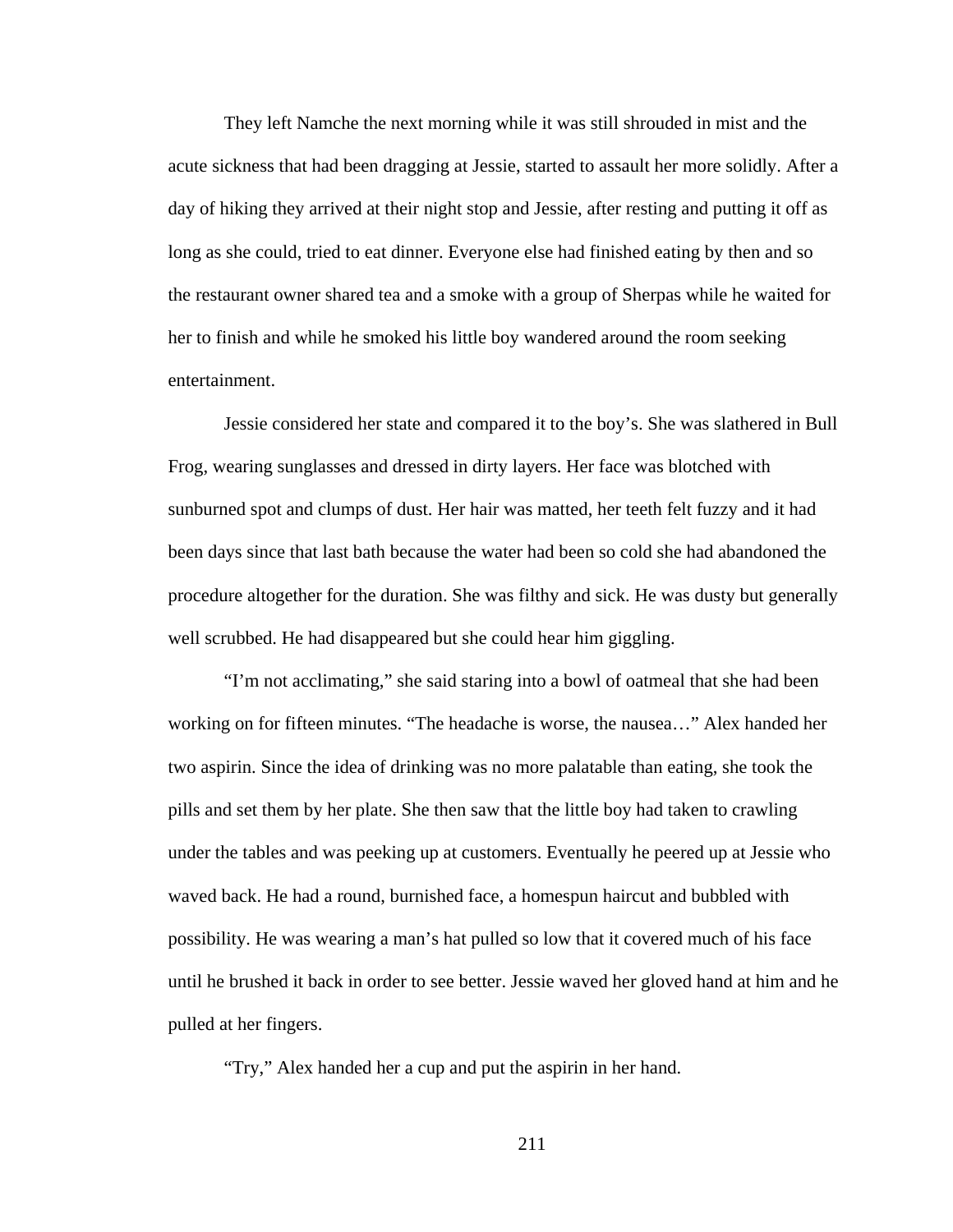She popped the pills and drank the water and immediately spit it all up. This was followed by a retching spasm. She spit up into her napkin and pushed the oatmeal away.

"Did you sleep last night?" Alex asked. In contrast to her he was getting stronger each day. The benefit of constant hard work for him was that he was getting fit.

"You were right next to me," she said. Nepalese custom frowned upon unmarried couples sharing a room but the practicality of modernity allowed that they could sleep in rooms with two cots next to each other.

"Well, I was asleep," he said.

She sighed. "I think I have some sort of a cold in my chest. It's hard to breath anyway and it gets worse at night. If I sit up it's easier and then I can't sleep like that."

"Your color sucks," Alex said. "You're yellow."

"It's just altitude sickness and we are nearly there," she said, frightened no matter what she said by how badly she felt. She felt a tug on her jacket and looked down. The little boy was back sans the hat, but with a bride doll. He offered it for inspection. It was a young girl wearing a white scarf around her shoulders with a red flower in her hair. Then he giggled and asked for it back she assumed, because his words were garbled. When she resisted he crawled into her lap and located her oatmeal. She handed him a spoon and he began eating.

"That doesn't help you much," Alex said.

"At least he's enjoying it," she said. When he finished the boy giggled again, reclaimed his doll and crawled off under the table towards his father who had been watching to see that the child was not annoying the customers.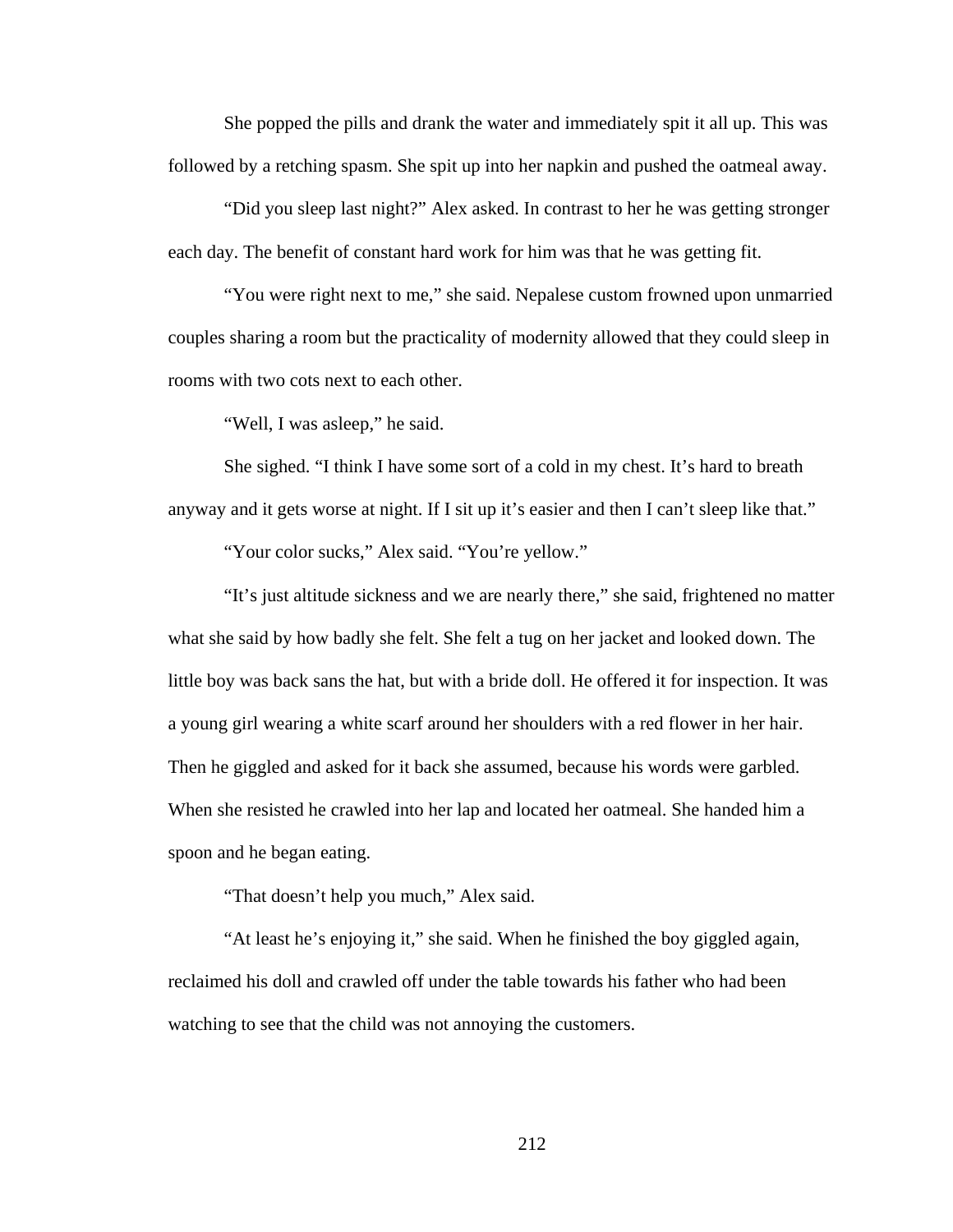"The temple is at a lower altitude," Alex said. "Your sisters are waiting regretfully, but still we could go down and forget the top of the mountain."

Once he reached his father the boy was swooped off his feet and tossed into the air, which initiated another round of giggles.

 "We might never be back here again," Jessie said. "Let's see how far we can get before we fold our tents up and go home. As sick as I feel, I still am not in any hurry. I want her to see this, to see what it's like."

"Cherry?" he asked.

"She's dead I know," Jessie said.

"Not as long as you carry that tin around with you," he replied.

"Journey's not over yet," she said.

"Hers?" he asked.

"Ours. We aren't heading to the top of Everest for Christ's sake," she said. "Go get into a game. Stop sitting here. Really." Alex and Dumbar energized rather than worn down by the trek had gotten into the habit of gambling at pit stops. It turned out that Sherpas were great card sharks. Alex, raised in Las Vegas, had quickly learned the rules of the new games and since he carried U.S. dollars he was welcome. He tapped a man on the shoulder so that he would pull back allowing space for another chair. Jessie leaned back and listened to the men yell at one another as the stakes rose. This was another, many windowed room. Outside she could see the sharp rises that marked the very tops of hills and mountains they had been traversing at lower levels. The weather had gotten wilder the higher they hiked and the wind had became rough enough to carry off larger bits of debris, to sweep objects off table tops, and capable of stealing small items from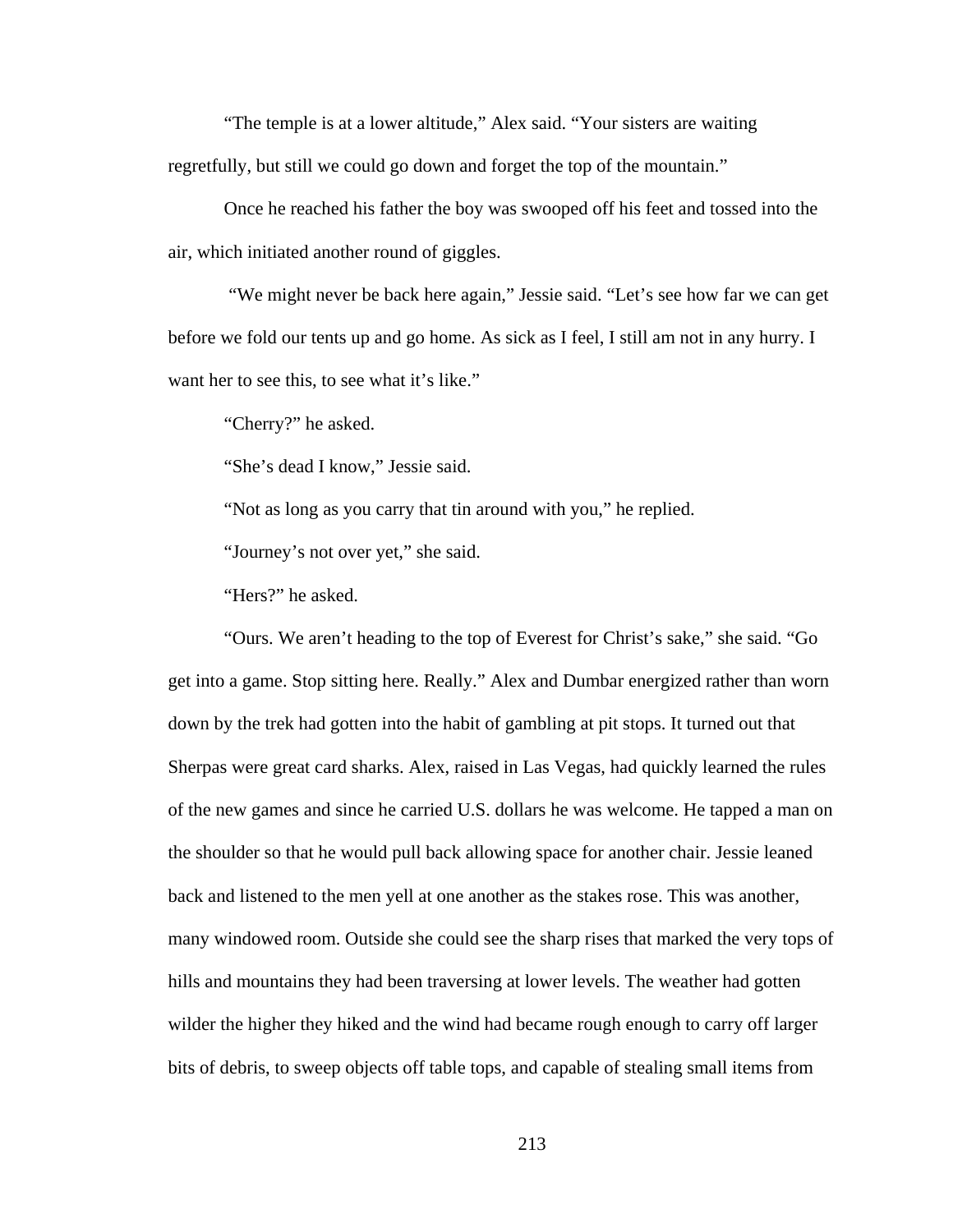your grasp. As the air had also gotten colder and drier Jessie's cough gotten worse. They had arrived in midafternoon and the place had been fairly empty but as the evening fell larger groups had collected at this last pit stop. It was the teahouse everyone who climbed this far would use whether they were heading to Everest, a partner peak, or the basecamp. The rest of the travelers seemed excited about the next day's events. People who tracked their progress with maps brought them out and began calculating distances and altitudes, noting where they had been, where they were going, and how far, long and high they had gotten in relation to Lukla. Some used highlighters to mark their paths and the conversations that spun out from the activity were a low, satisfied hum. It was an international group, which meant that conversations were being carried out in a number of languages with those who were multi-lingual facilitating conversation between friends who needed the help. In one corner three German bruisers discussed soccer. Those who read took up positions in quieter corners of the room and directed their headlamps to the page. Some groups were arranging huge meals and jabbering about kids and books and other trips. Everyone who had reached this camp had been living outdoors for weeks if not longer. Rumpled clothing, dusty layers of *Northface* and *Kevlar* brand made every figure shaggy. Chapped, dirty faces, stringy hair and the waning look of people who had just lost a lot of weight also characterized the mix. Everyone who was still eating did so with a great appetite. The German's joined a table lumped with stews, flatbread and fruit that was being offered buffet style. Before they could load their plates they had to step back when a couple of Sherpa children raced through grabbing what could be had in a rush.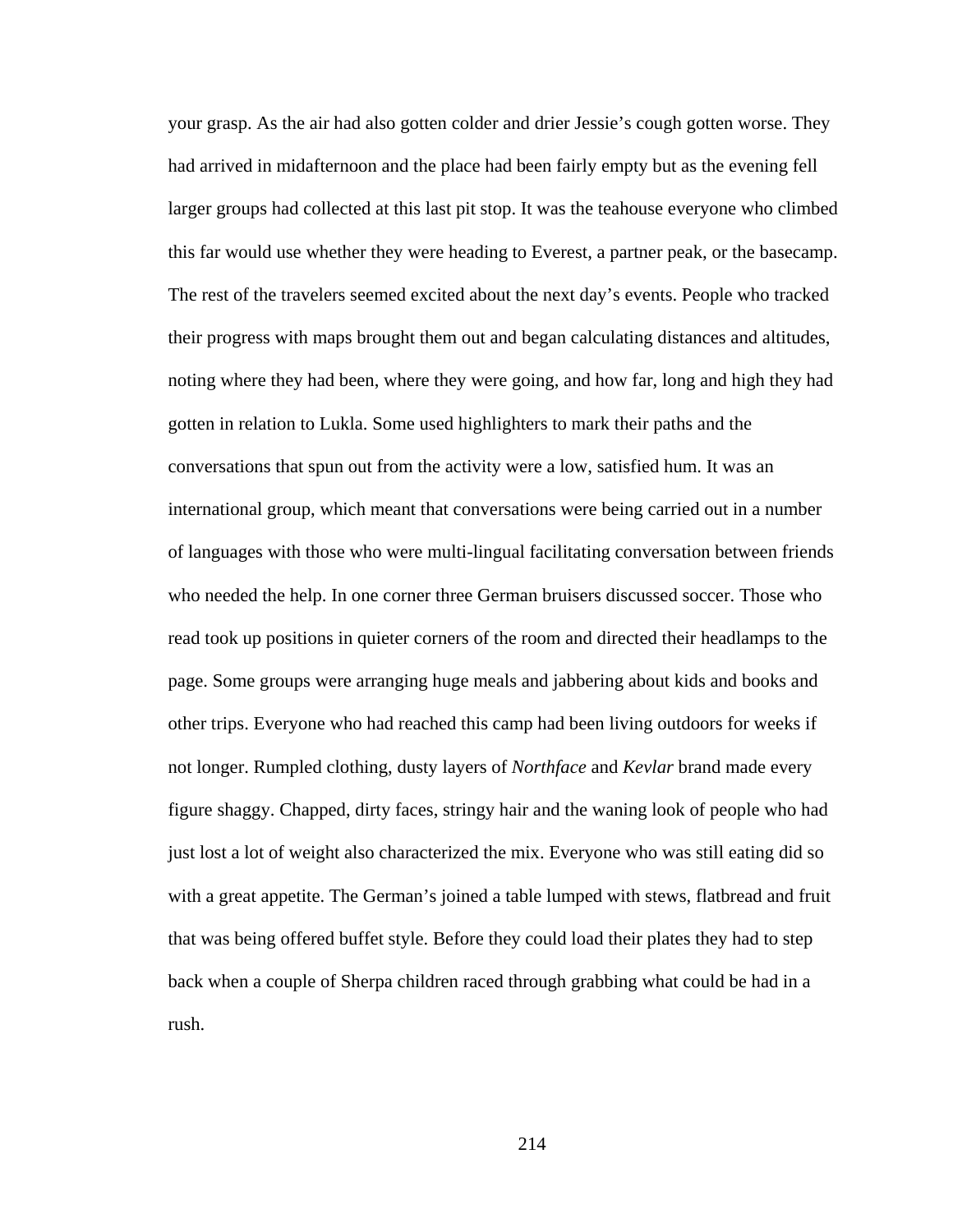More decks of cards were opened after dinner. Still working on a glass of water and a second bowl of oatmeal, Jessie found herself staring at a blond with long braids who was knitting. Finally, disoriented, overwhelmed and distanced from the group by a weight she could not wave away, Jessie left the crowd behind. Stepping through a dark hallway made incredibly narrow by rows of fuel drums lined up along the walls, she located her cubbyhole, a room so small that the cots filled it, and crawled into bed with her clothes on.

She woke up in the dark in a room that reeked of petroleum. They had closed all the doors and windows when they went to bed and so the fumes collected. Panting and panicking she finally realized that she could not finish the climb. Trying to gain command of her fears and her sickness and without waking Alex, she rocked on her bed and imagined that she was somewhere safe while she waited for sunrise when she could tell Dumbar and Alex that she needed to descend.

She picked a cluster of images rather than one, the dog pens at her house, any summer day when she was young, afternoons spent laying by the radio and later by the stereo once they all got old enough to buy records, hot afternoons walking through the rainforests at lower elevations when one could still be scared of the wildlife, horse races higher in the hills where horseman trailed tufts and braided designs as they flew along the mountain trails, incense in the temple and the warmth of a cup of tea in your hands, mist when it's peaceful and not penetrating, some nights in the hospital with Cherry once they had gotten past the need to lie about anything and even an imagined life she'd never really wanted with houses, kids and husbands. Alex took a perfect shape in her head. The baby had never gone. Her sisters were sisters.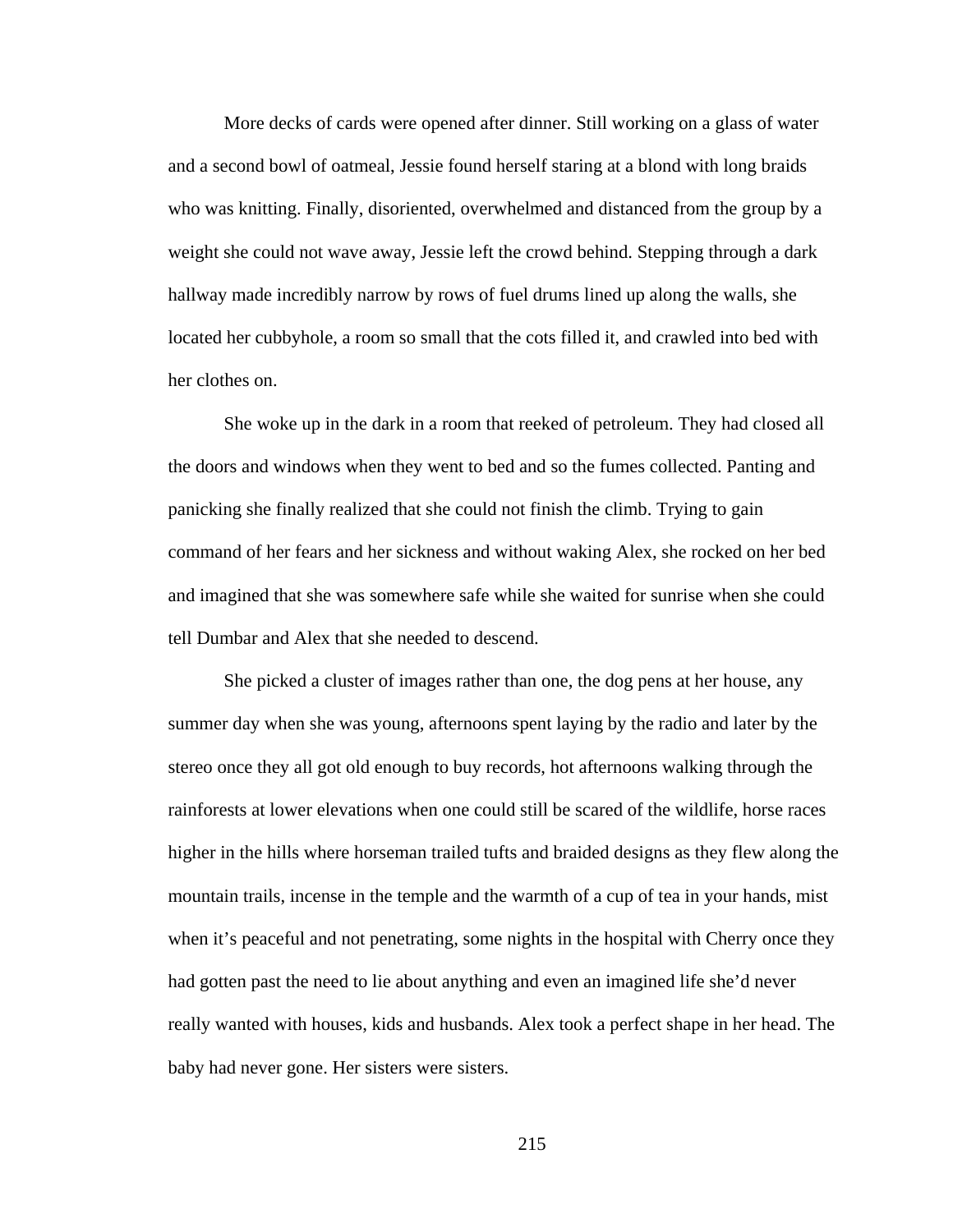"What are you doing?" Alex asked. The darkness was so complete in the windowless nook that she could hear but not see him.

"I'm sick," she said. The rocking had calmed her and settled her symptoms, but it had woken Alex.

"I'll wake Dumbar." He rolled off his bunk but kept his head low because the room was shorter than he was.

"No." Jessie twisted her headlamp on and held it in her hand so that he could search for his.

"Why the hell not?" He felt under the bed.

"We can't descend in the dark," she said.

"Sure we can," he said, still searching the floorboards.

"It's fine," she said. "We'll wait for morning. We can't go in the dark. I can't go in the dark. I can't go in the dark." Finally hearing her fear, Alex sighed and put the found lamp into a jacket pocket. Then after a few moments because he was in truth, as exhausted as she was, he lay down and fell asleep.

Jessie guessed there were at least three long hours to go before sunrise. Since lying down made her feel as if she were choking and since she could only rock so long she decided on action. She decided to find the bathroom. As she was still dressed in her down jacket she only needed to pull up the hood up to defend against the cold she knew was waiting outside and stumble into the hall. The door closed crookedly and she left it slightly ajar because finding the keyhole seemed too complicated a plan.

The restroom was a corrugated rectangle perched over a hole just outside a side entrance. She had to cross the dining room to get there and step over sleeping Sherpas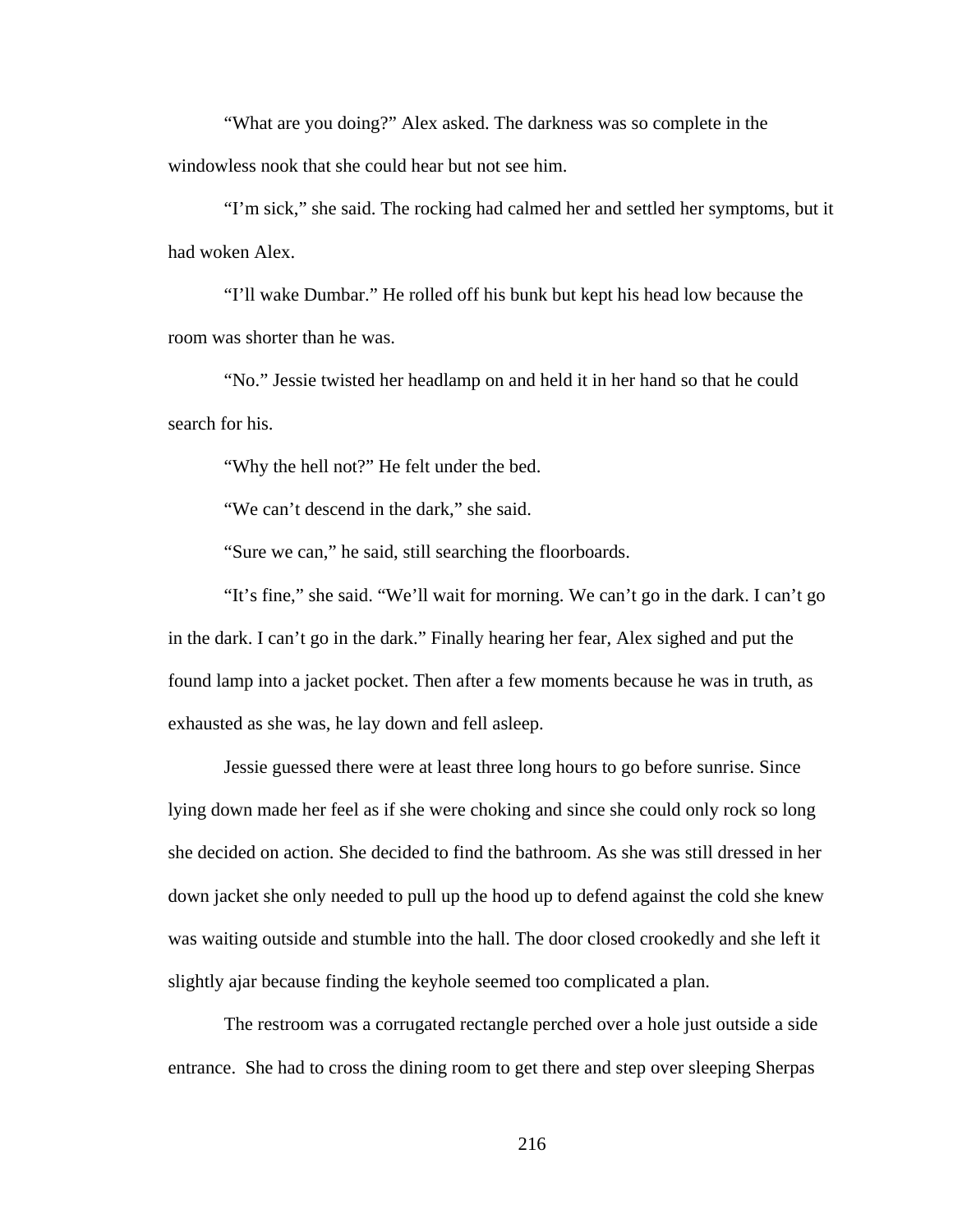who had camped out on the floor and furniture. The Sherpas had taken advantage of tonight's heated stove for as long as possible. They had also opened a bottle of J&B that was left unfinished on the counter. She grabbed it and took it with her.

The bathroom journey took her past a clock. Three-thirty. She could only see dim shapes as window shades blocked the moonshine outside. Just beyond the front steps yaks and dogs lay curled on the ground close together, but not touching. Mountains, graying shadows that looked like sleepers watched as she walked, if the legends were true. She located the front door to the teahouse because of the picture. A teenager and his dad were among the group that would summit this year. They were getting press. Too concerned with moving quietly she nearly stumbled off the steps outside. Then she took a moment to get her bearings and to take advantage of the fresh air. She unscrewed the cap to her bottle and sought Everest and found that it was completely hidden by the storms.

"The closer we get the harder it gets to see you," she said, saluting the goddess and swallowing from the bottle. "Course the closer we get the scarder I get too. What the hell, really, am I doing this for?" She threw up her first two swallows but managed to keep the third down. Then once it stayed she finished the bottle and set it aside under the steps.

She had almost put this trip off too long. Soon the last of the season's mountaineers would come streaming down joining trekkers, as everyone headed back to Lukla steps ahead of the monsoons. Them the hike that had taken two or three weeks up would be covered in four or five days of descent, barring accidents or detours. A campsite had been struck in front of the teahouse for those who left gear behind while they made final ascents and for those who preferred sleeping outside. Tents with shoes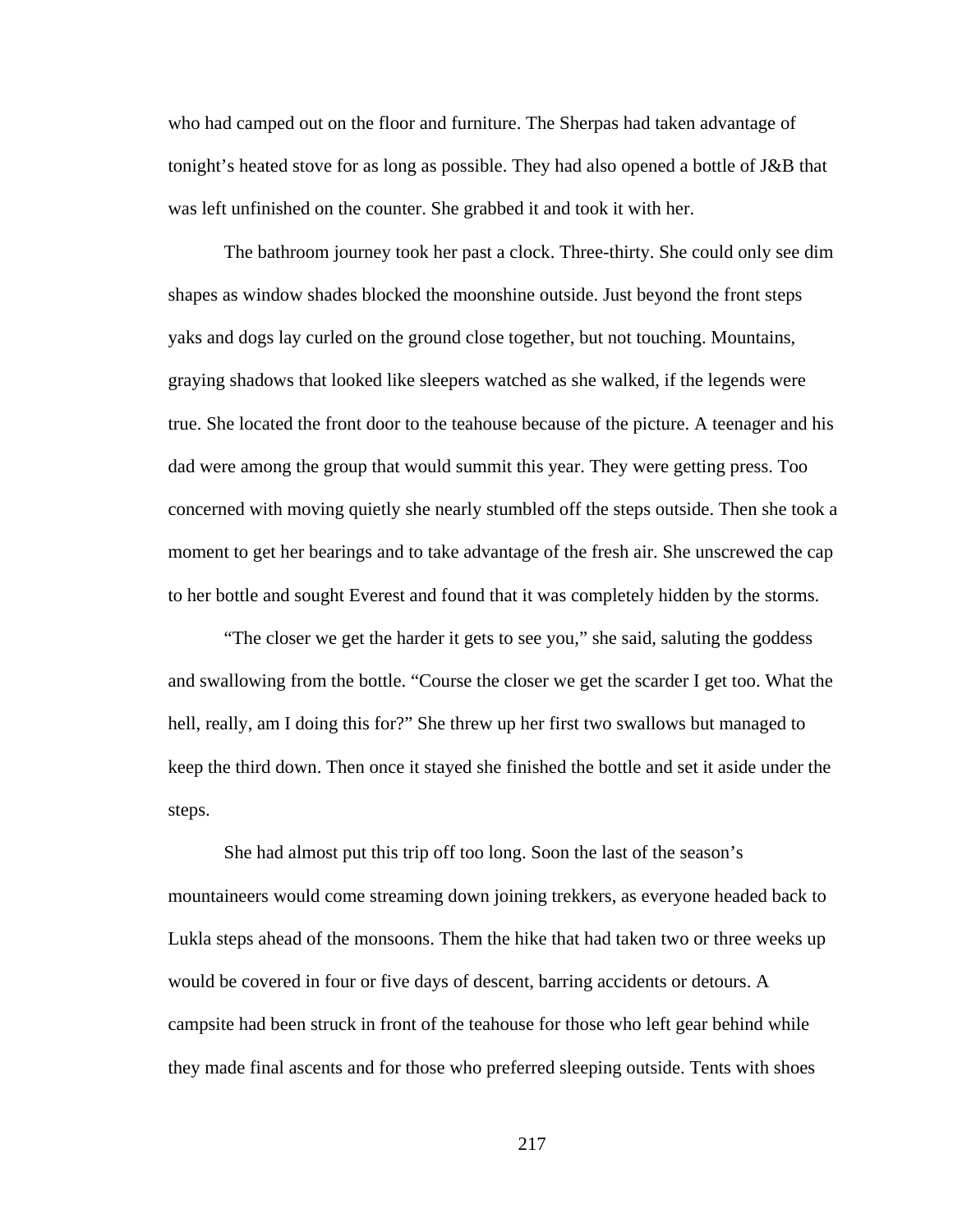left outside were filled with people. Jessie tried to move quietly in case someone was still asleep.

She had asked Dumber if he would ever attempt to summit. "No good," he replied. "Those guys they can't stop pushing." They had been resting on a slope above the trail and Dumbar had been naming the peaks for her using their Nepalese names.

"Don't climbers die as heroes?" she asked scratching a furry companion that had joined their troop somewhere in between villages.

Dumbar shrugged and pulled at the brim of his grey cowboy hat. "I leave it to them," he said. "A longer life is plenty reward."

Once the booze took effect she felt better but she also knew she took risks mixing it with her drugs. In her hurry she had left her headlamp in her room so now she had to pick her way across the camp to the bathroom tripping now and again over granite shards sticking out of the ground.

"DO NOT PUT PAPER IN TOILET!" said the sign on the bathroom door. The door was badly warped. She had to force it open before stepping down into a wet floor so that she could squat over a hole and watch her breath make fog as she did her business and tried not to lose her balance. The door made an angry sound when she forced it shut the second time. Then tripping over a big piece of rock on her return trip she fell and because the pain made her angry she stayed on her knees and silently raged for a few moments. It was then that she realized that she was staring at a body of a young woman. A pale grey form curled up on the ground that she had assumed was a dog. The mist made the body and the slim figure standing over it surreal. It bent down, hugged the body around the chest and dragged it upright. The arms flopped as the body was wrenched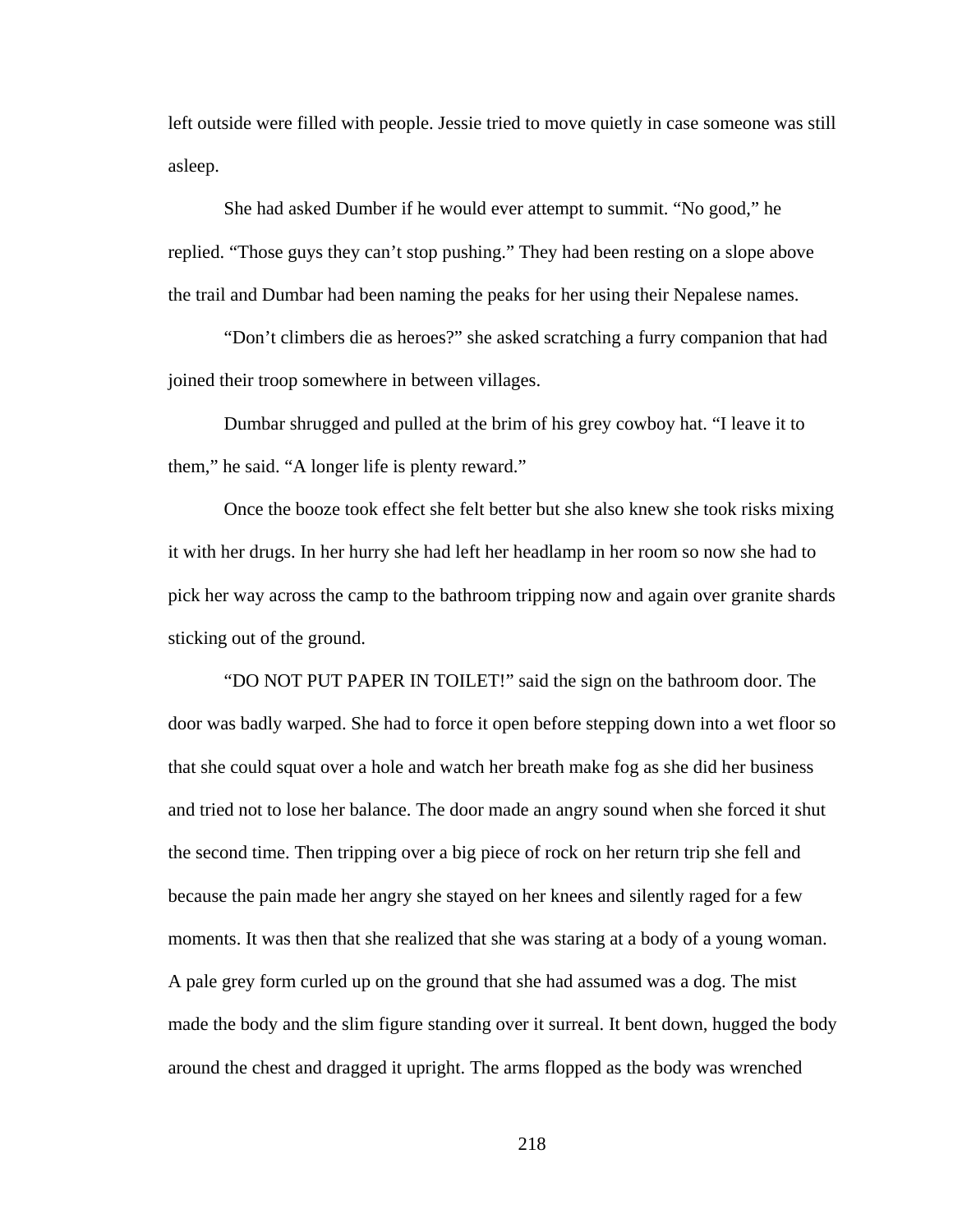about and its head lolled forward. In life she'd worn no gloves, had short, cropped hair, spiky bangs, pale features and a thick spray of freckles cast across Nepalese features. The body slipped downward and then was finally hefted up and away as the bearer got a solid purchase and backed away into the mist that turned them into ghosts before swallowing them up. Jessie heard his boots scraping against the ground and that was all. Afraid to make a sound and since it seemed that she had escaped notice Jessie waited until she could no longer hear footsteps before she stood, and because she could think of no other option, she made her way back to her room the way she had come, and crawled back into bed.

*The nurses would come from time to time and shift Cherry's body. The presence of strangers stopped being intrusions after a while. So many strangers had a hand in Cherry's care that the two women now spoke easily in front of anyone. This night they were also changing the sheets. As two nurses prepared to roll Cherry, a third waited on the opposite side of the bed to unfurl the clean linen.* 

*"Have you ever seen my baby?" Jessie asked Cherry.* 

*"I've only told you because it's over," Cherry said. She faced the opposite wall as she spoke. One woman held her on her side and so the other two could spread and tuck in the new sheets. "Let it go. I thought you should know but it's best. She got hurt like you when she was little and it's best that you let it go." The machines set off an alarm. In the movement one of Cherry's leads had been disconnected. The nurse nearest the unhappy machine silenced it.* 

*"Did my mother tell you that? When did you become more her friend than mine?"*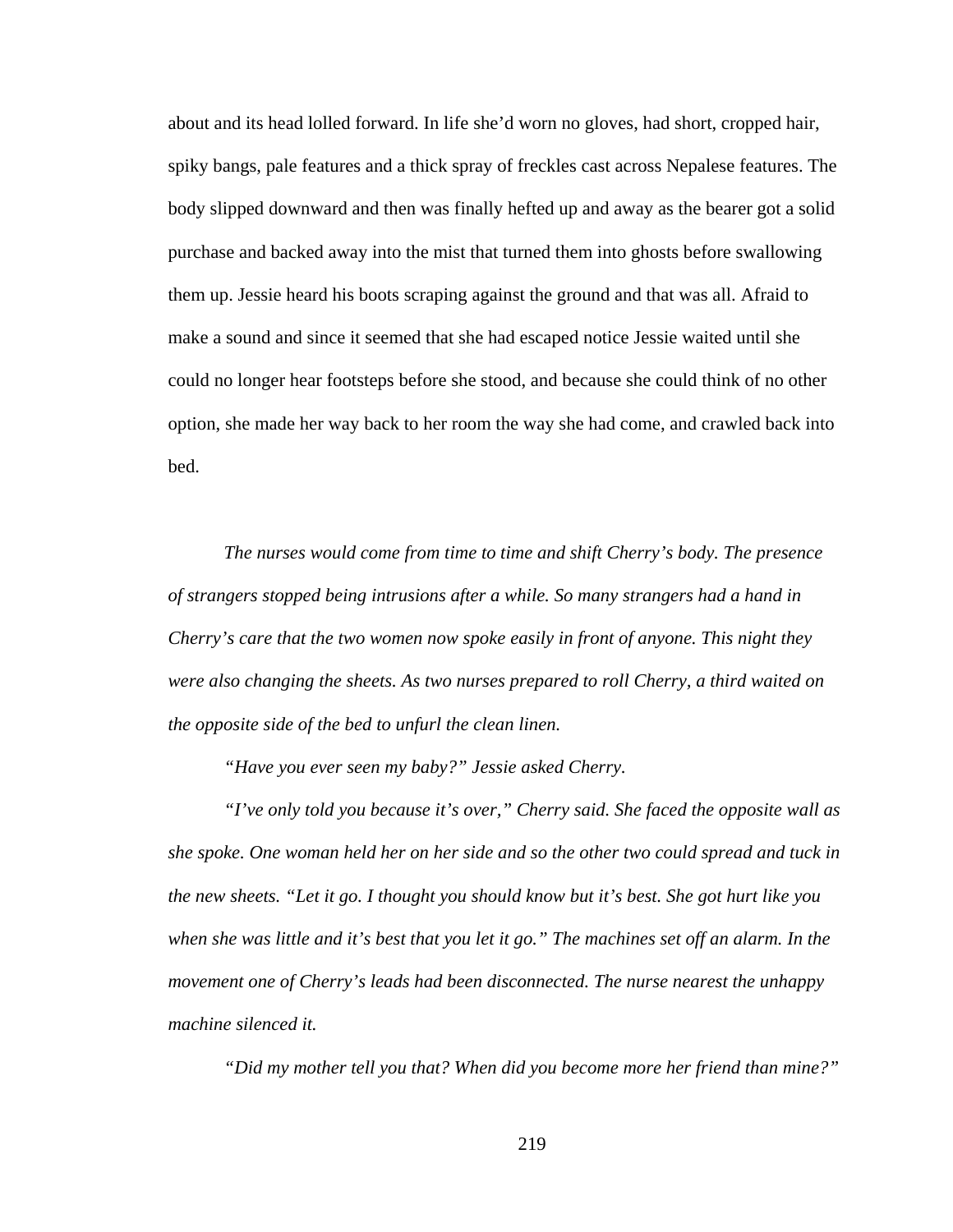*"Bad men run in your family. But it's better now."* 

*"What in the hell are you saying?" Lines and wires made the whole procedure more difficult and once they had resettled Cherry she grabbed the button to up her dose. It took a moment to kick in. One of the nurses checked connections one last time then she patted Cherry on the arm and left, leaving the door open because both women disliked closed doors.* 

*"They saved her," Cherry said.* 

*"From what? I want to see her," Jessie said.* 

*"Not if you love her," Cherry said.* 

*"I don't know her," Jessie said.* 

*"Less reason than ever," Cherry said.* 

*"And you always knew," Jessie said.* 

*"Not always. I kept the truth safe for you in case you needed it," Cherry said.* 

*"I needed you not to lie to me," Jessie said.* 

*"You needed a story you could live with. Leave it alone," Cherry said.* 

*"You let my mother use you." Jessie had become too angry to talk much after* 

*that. Earlier in the evening they had agreed upon Boon Dock Saints. Jessie pressed the remote.*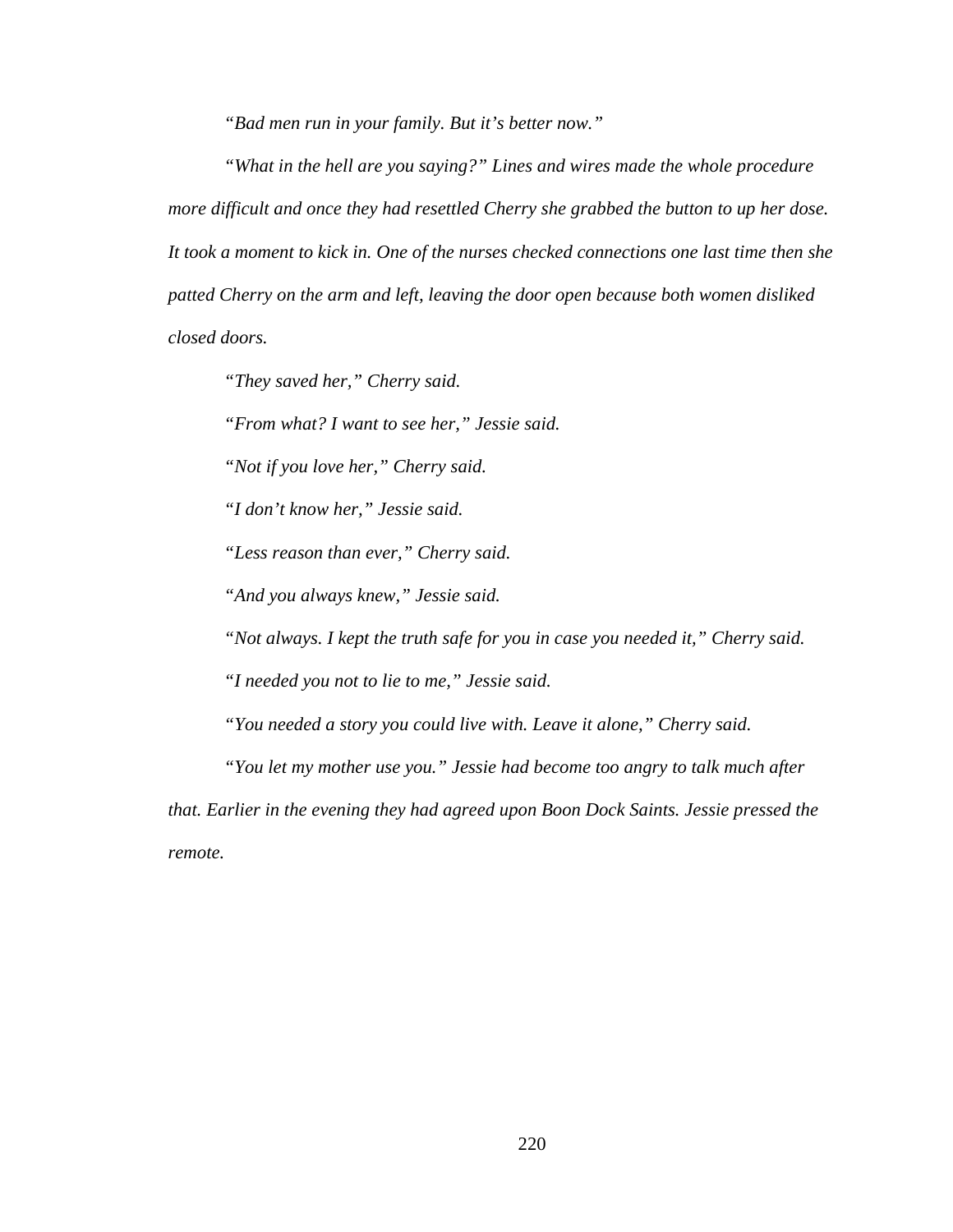When Jessie had gone to bed earlier in the evening she had not bothered to take her shoes off. She had been too sick and too tired to care and she had judged it too cold to undress. Now she could not untie her laces because her hands were shaking. She hugged her knees to her chest for several moments before she tried again.

"You okay?" Alex asked drowsily. He had to ask twice because she did not know quite what to say. She had woken him again. He sat up. Too tall to either sit fully upright or lay fully stretched out on his bed he hunched and hung his feet over the edge of the bed. Jessie noticed that in between Lukla and here he had lost so much weight that he looked taller still. Sitting up in the dark he looked like a one of those stretched figures in a mirror house. "Do you need help?" he asked spacing out the words as if each were a separate sentence.

"I could use a beer," she replied wedging her body into a corner so that if she fell asleep she would not lie down. He leaned in and smelled her breath and she realized belatedly that she was slurring a little.

"You make it a bitch to help you," he said lying back down. "Let me know if you change your mind."

"Alex?" she said.

"What?"

"I saw."

"What did you see?"

"A fallen goddess."

"Right." He sighed and rolled over.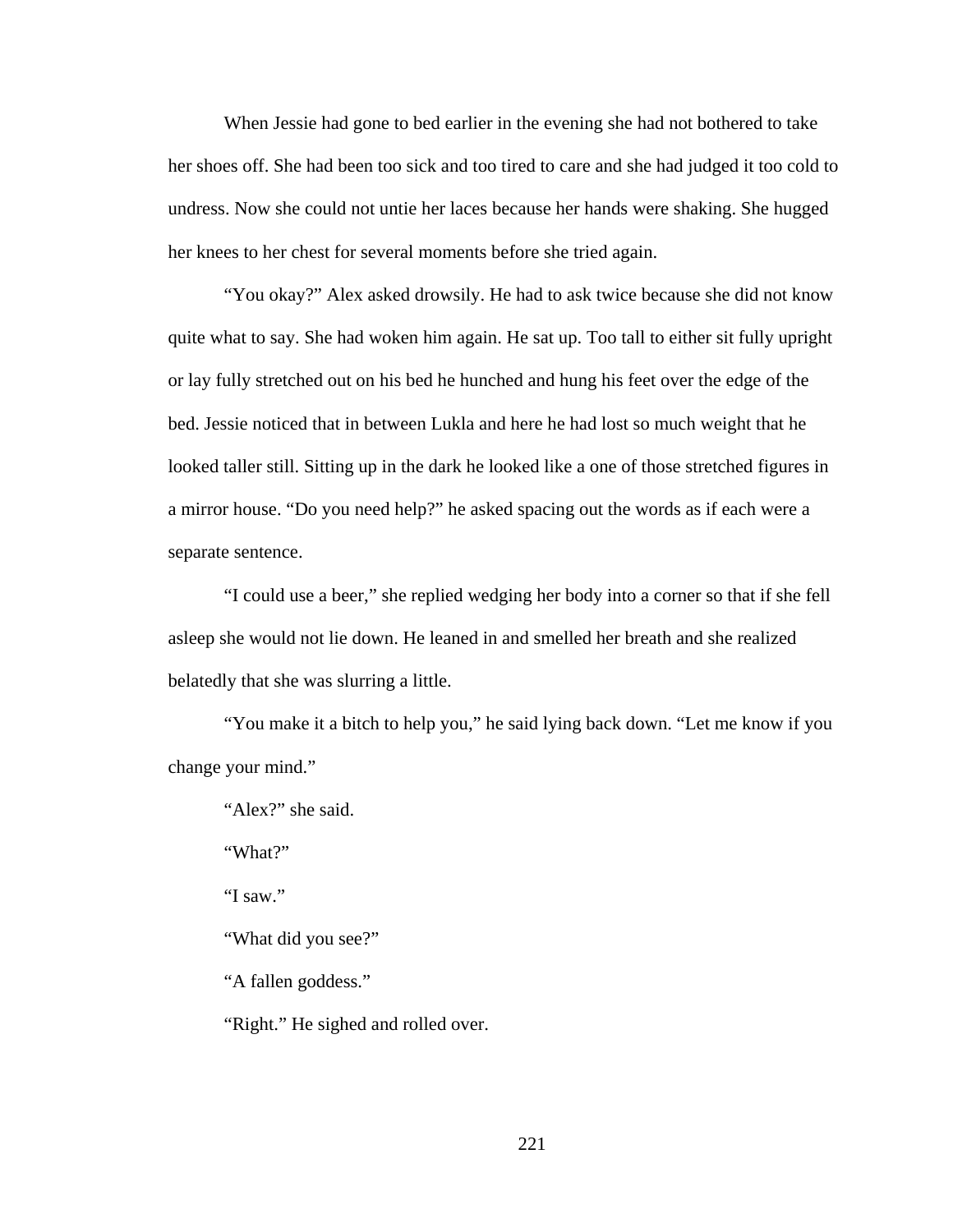She did not fall asleep and she was not completely conscious. Sitting up in the dark she drifted from one hazy dream into another the subtle shifts broken by bouts of panting brought on by panic as much as physical discomfort. Alex got up after a time she had no sense of how long, and inspected her.

"We're done here," he said shining a light on her. "You're fucking yellow."

He returned with Dumbar and informed her that they had voted to forego breakfast and by six a.m. the group was descending. Dumbar carried her pack so that all she had to do was navigate slowly down the particularly steep incline that bridged the gap between 4200 to 4900 meters. The effort to continue took her attention but here and there wisps of ideas vanished and reformed in her mind like spooks. She could neither cage nor conquer them as they hovered just ahead. She thought of the bodies, and falling climbers, missing hikers and of the sound of gravel underfoot. She was afraid of so much that all her fears claimed priority as she descended in some places on her hands and knees. Eventually she lost track of anything but the need to keep going and to keep upright so the ghosts were diminished for a while but she could feel them biding their time.

"You have to stop," she said to no one. "I don't know her face either." The hangover had mixed with the pills and created a sludgy reality made messy by the fact that she was weak. The effort of making sense was too much and she found herself narrowed down to scrutinizing each rock on her path, which sometimes meant she drifted off course.

The men traded places moving in front and behind of Jessie as they walked. Alex was in the back at the moment. "You're thinking medical insurance might have been a good idea about now," he said setting her back on course.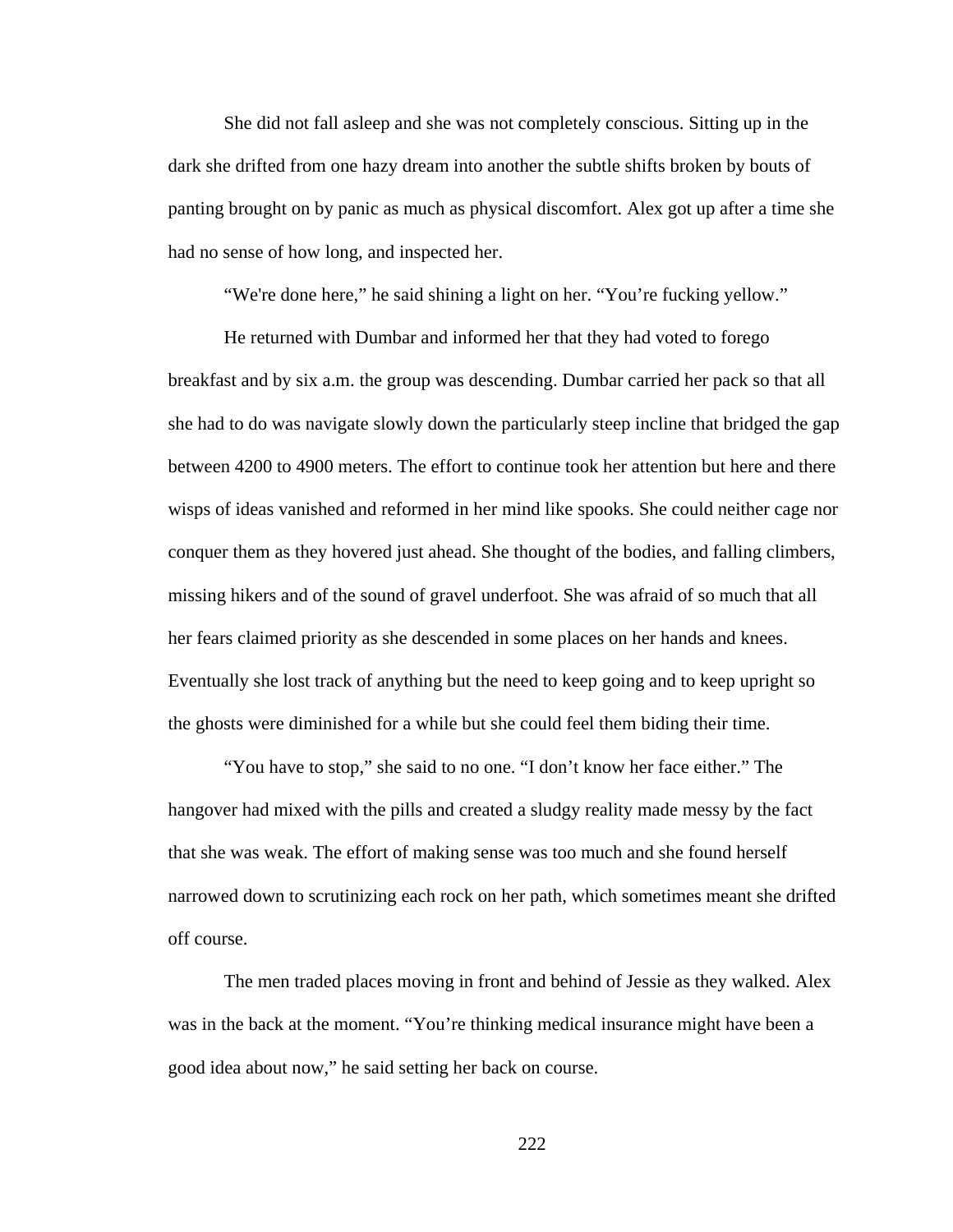"I'm thinking that I should have married a rich man," Jessie replied.

"You'd be an idiot to turn that down if he turns up. Keep me in mind though. I hire out as household help quite cheaply. Walk dogs, that kind of thing," he said. Then he touched her arm, she nodded assurances and they kept walking.

They ate up the miles on the descent and reached their first rest stop before noon. By then Jessie had regained some equilibrium. She was still sick and tired but her breathing had improved and her color was better. She tried not to feel guilty that her weakness would compel Dahn to tote their stuff up and down the same trails twice. The men would have to backtrack after they dropped her off at a one of lower villages. The rest stop was a mesa where memorials for climbers, porters and Sherpas who had died on Everest ringed the plateau. Brilliant and faded colored squares fluttered in the fast winds. Stupas of several sizes were festooned with ties, scarves and flags; five colors arranged from left to right in specific order: blue for sky, white for water, red for fire, green for wind, and yellow for earth. Some stupas were more primitive, some had plaques, and some were rock piles with names scratched into granite.

"So many," Jessie said. For she saw that they were in effect standing inside a flower with a granite center and flighty bright petals backed against a bright blue sky that intimated enough space and time for every soul to find its way out.

"Nepalese add flags," Dumbar replied. "They never take any away." The wind kicked up while they rested.

"They're whole stories," Jessie said. She had started reading the plaques. "He," she pointed, "climbed all three poles?" She looked at Dumbar, but Alex provided the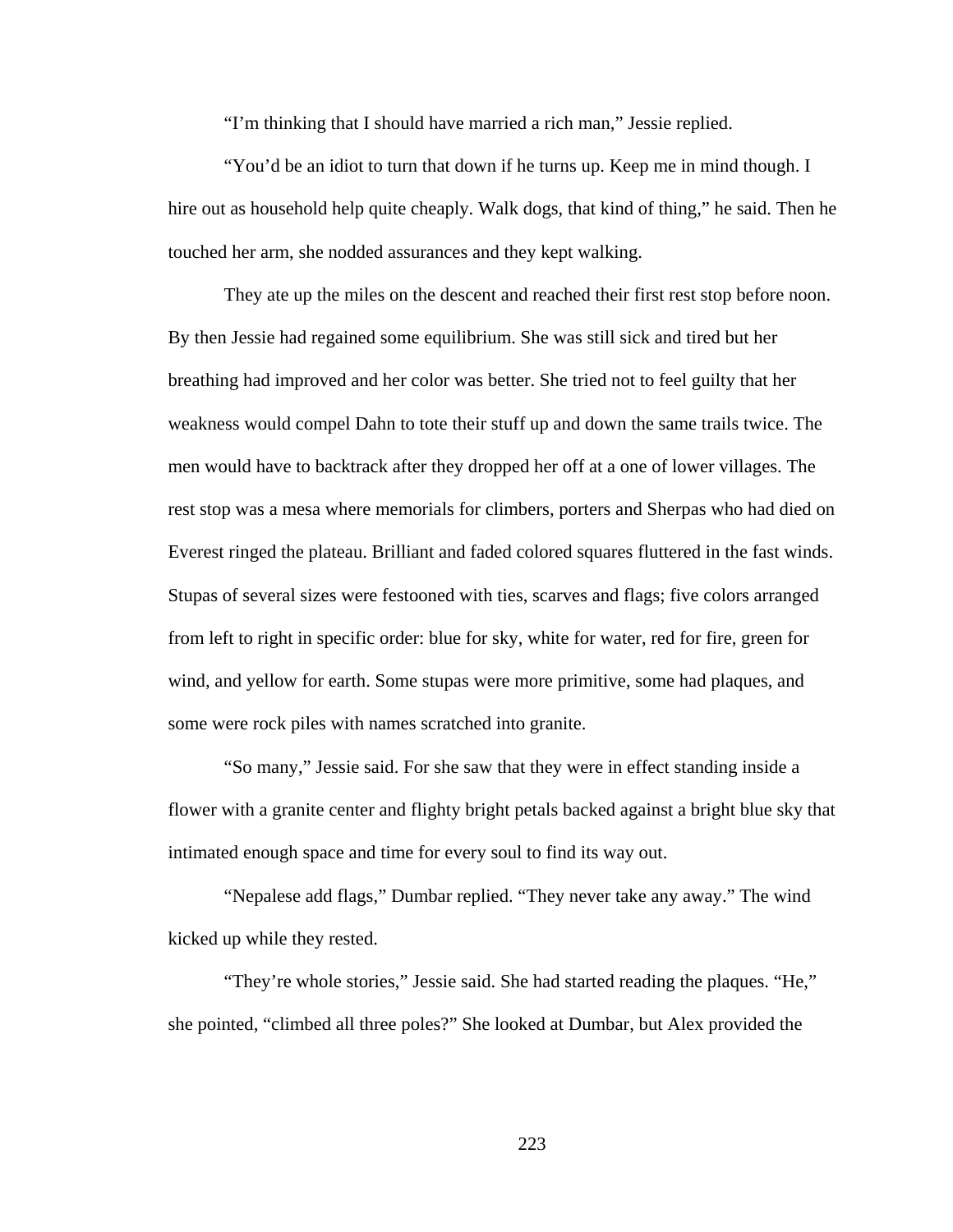answer. "North, South and Everest, the most right, the most left and the most up you can get on planet Earth."

"I knew him," Dumbar pointed out a superior concrete structure. "Until this season, he was the youngest Sherpa to summit. And this one," He pointed at another plaque. "He summited twice in a week and climbed every season until he fell. Sherpas never thought to climb Everest until the Europeans came."

"Maybe the idea didn't occur to them until Hillary and Tensing but ever since don't the Sherpas who climb want it just as badly?" Jessie asked.

"We have orphanages for Sherpa children now. Without a father there is no income," he said. "How does that help?"

"What does Sherpa mean?" Alex asked.

"Sherpa is a human race and a job," Dumbar said.

"A job without benefits or insurance," Alex said watching Dahn, who was ready shouldering his load and getting ready to head downhill.

"Sherpa need work so they push harder, take bigger risks, carry heavy loads when they shouldn't," Dumbar said as we watched Dahn tromp away. "Sherpas don't think they can get altitude sickness. Some will climb without training."

The wind was starting to blow harder, it just about time for the morning mist to roll in. On cue, the winds brought in the white veil that would obscure the trail if they were not lucky and careful.

"We have more orphans in Nepal that have nowhere to go unless a temple will take them. It's a job you leave as fast as you can." Dumbar said, shouldering his and Jessie's pack. "Let's go."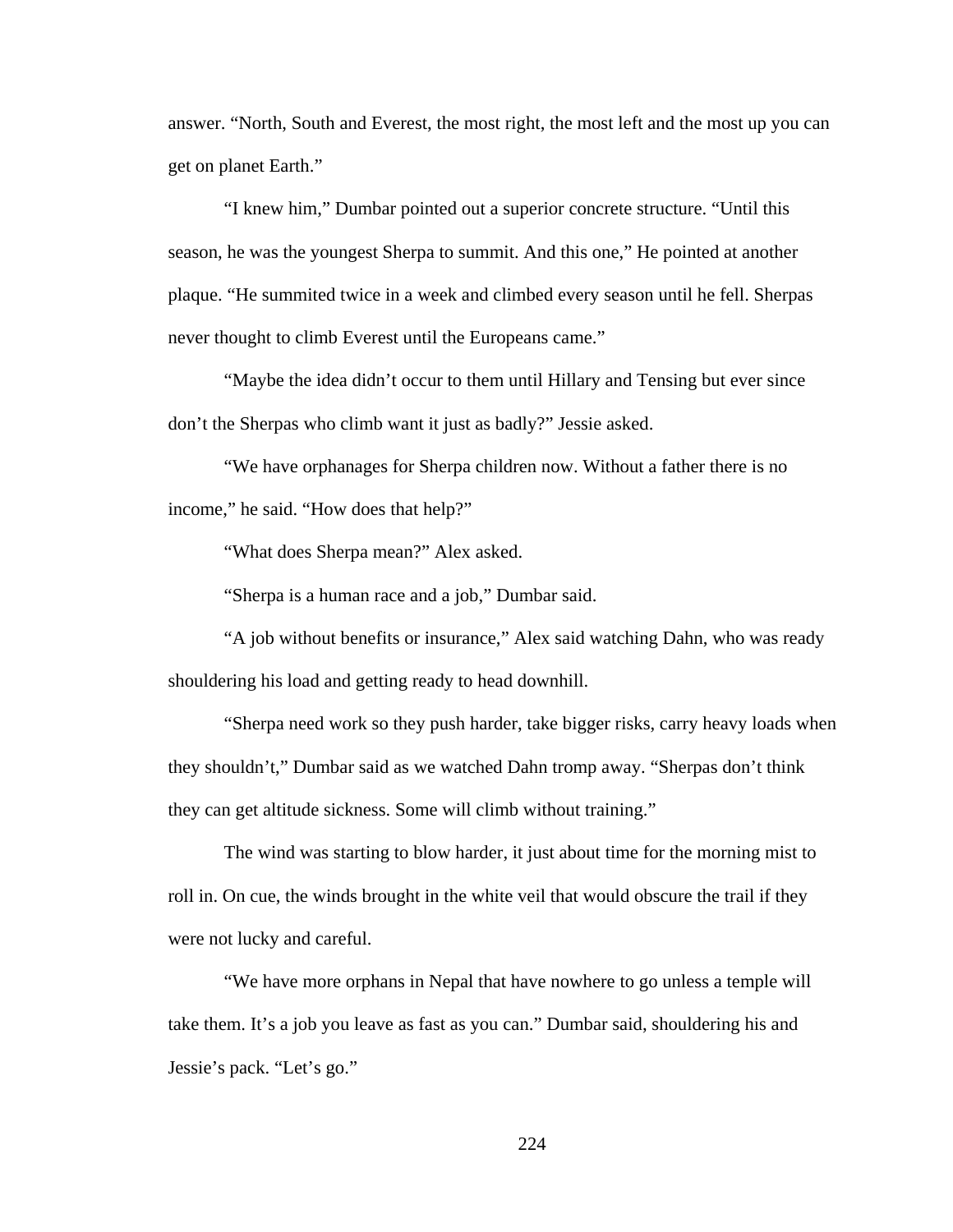"Well now I feel guilty," Jessie said to Alex.

"Save it for when you can do something about it," he said. "Lunch is down there," he said pointing out a cluster of bright green shapes. The men moved quickly and Jessie let them go. She stood for a moment wondering if she should leave Cherry here with the climbers. Yak bells rang below and she could see several pack trains moving uphill. Slow plodding bulks that stepped as carefully from rock to rock as cats, the yaks oozed past trekkers and dogs perched on the hillsides, while Sherpas bullied them uphill with switches and cattle calls. Jessie considered whether Cherry might be best served up here nearest the sky where all prayers were heard.

When they had arrived at the plateau there had been several groups. But now as usual Jessie was alone a fact highlighted by the sound of footsteps that could be coming from the path above or below. None of the sounds were distinct enough for her to tell. As the sunlight dwindled in the growing haze her feeling of being separate became more important. As if the white veil sweeping in had take her to an uninhabited moon where the only thing grounded was her and the graves that ringed this spot. She thought that she should feel afraid and couldn't muster up the strength. If he were coming for her he would get her. If it was all in her mind then madness had already arrived. Jessie pulled her pack forward and pulled out the bag that held Cherry's ashes and hefted it. She walked to the first stupa she could find and then, to the next. No, she decided that she could not leave her friend here. "Not yet," she said stowing the bag away. The twin realities of descending figures coming into foggy view and the sounds of someone calling her name from below got her moving. She made a careful circle and finally discovered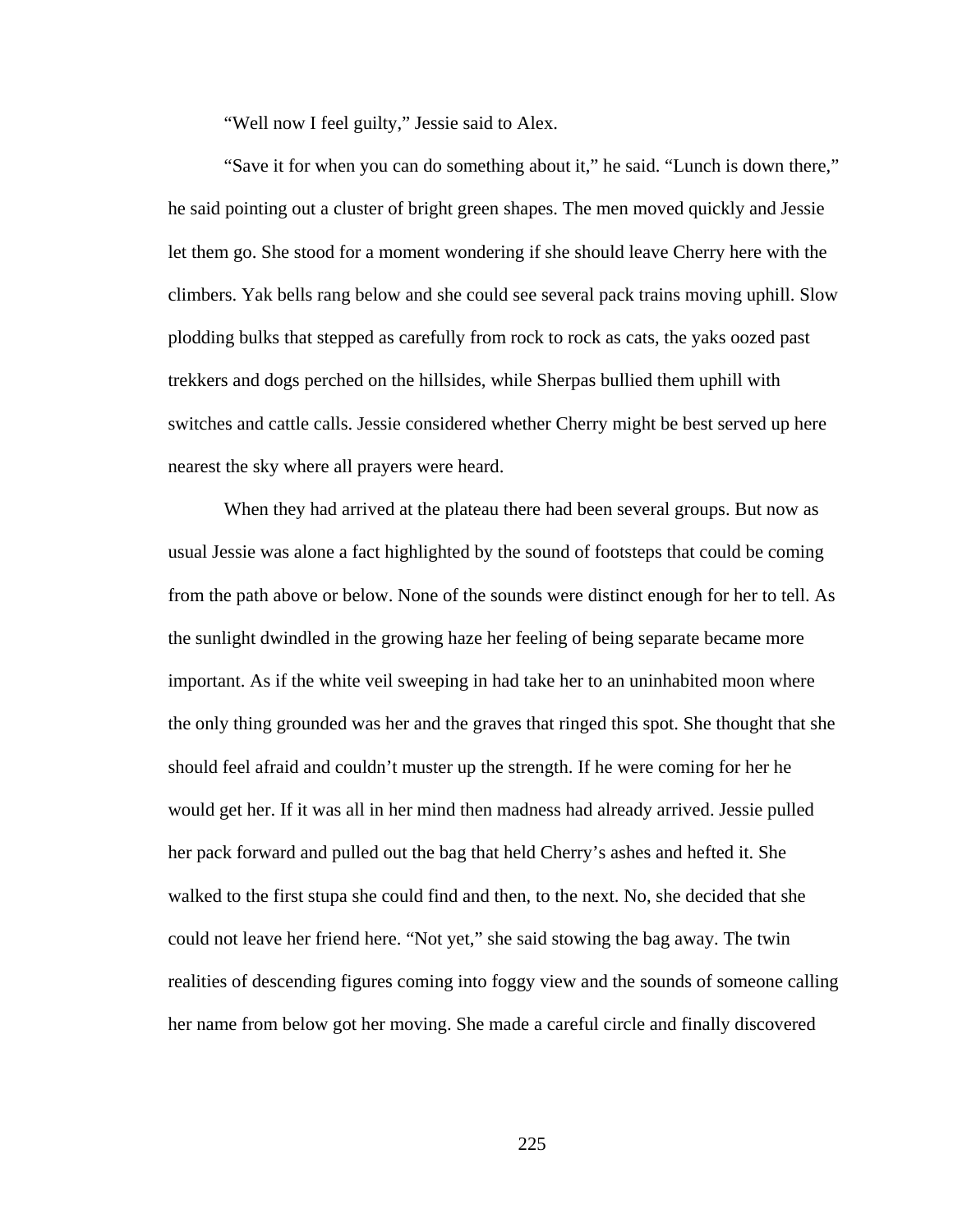the path markers but before she could descend she was grabbed by a hank of hair and enclosed inside a hard embrace.

Lips at her ear, "Bitch, leave her be," he said. She raised her arm and tried to free herself. Then she tried to spin around and got her legs tied up in his losing her balance and threatening his. He let her drop, then came for her again. Without thinking she dragged a rock off the ground and swung it at him. Small and sharp it gouged what it touched. She heard a grunt and when she staggered backwards and fell no one followed her. And when she stood and headed blindly down what she hoped was the correct trail no one stopped her. Toppling past the path she twisted her ankle and fell rolling a few feet before she stopped. The she held her breath as she heard what sounded like a search.

"Come on, lady. Time to finish it," he said. She stayed curled up determined to remain where she had fallen until she stopped hearing movement. He was looking for her but without any way to see, he might have been searching the moon. She waited and shook. Then judging it safe to try, she reclaimed the path and picked her way down the trail that became easier to find because the mist began to clear appreciably as she descended. Even though she was driven by the urge to find her friends she overran her resources and had to stop on the trail and catch her breath. And as she did she realized she was grateful that she still had Cherry with her.

In the last days she often fell asleep in the chair by Cherry's bed. There was no point in going home. There was nowhere else she wanted to be, nothing else she would be doing but thinking of Cherry and after a few tussles the hospital staff let her be. Cherry though she seemed more uncomfortable as time passed, as the drugs became less effective, also tired more easily. She seemed to give in rather than go to sleep for a time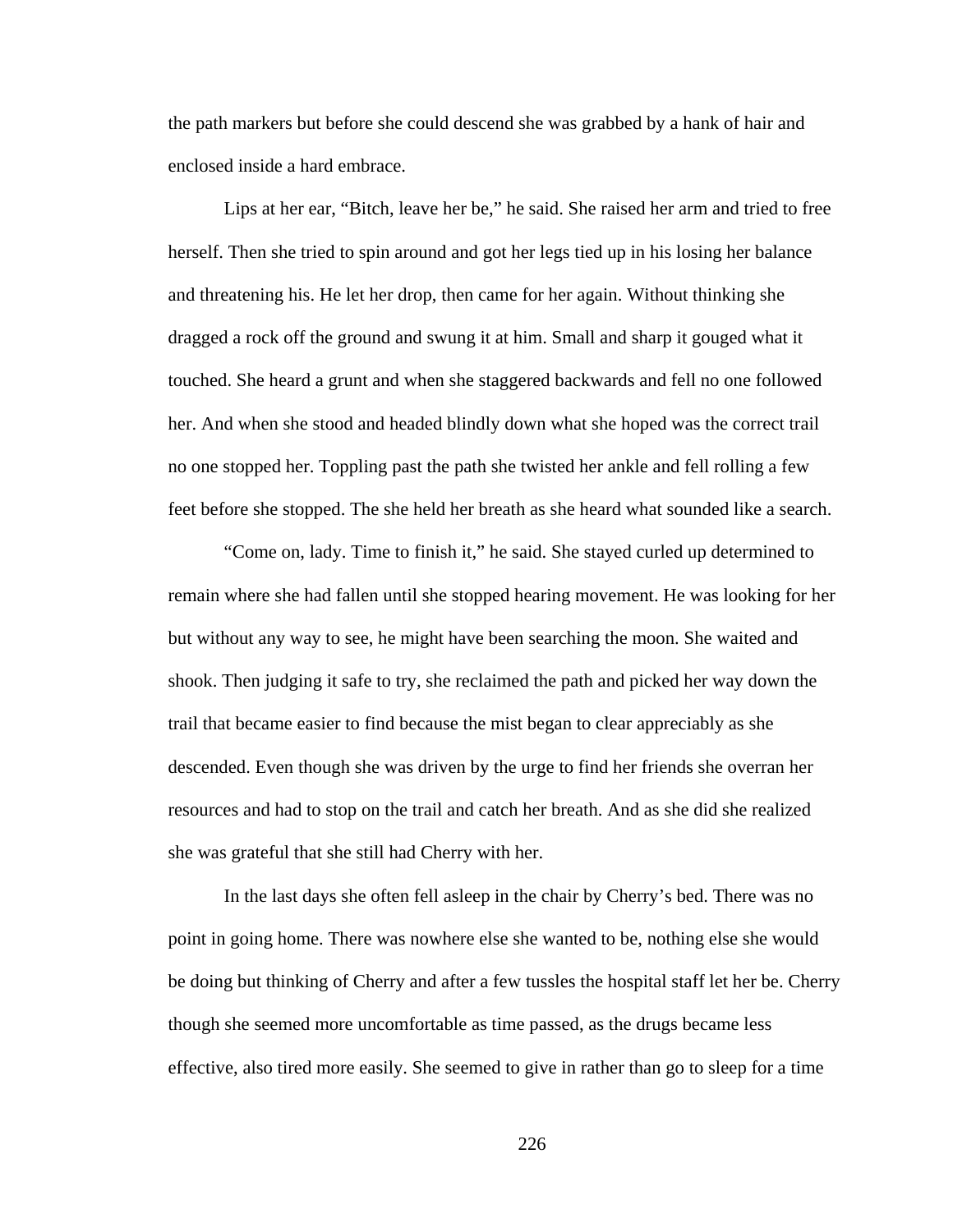giving Jessie moments of relief knowing that at least her friend was momentarily free from pain. In truth Cherry seemed to sleep better than Jessie who worried she might fall too deeply asleep and therefore not be able to respond should Cherry need her. Often after Cherry would doze off Jessie would move closer to the bed and touch her friend so that if Cherry just stirred she would wake.

"You can't save me," Cherry whispered one night.

"I know it," Jessie said.

"You think you do, but really you're still waiting for the cure."

"The habit of never giving in is a hard habit to break so, until you die I guess," Jessie said looking up at Cherry.

"You and me both," Cherry sighed as she drifted off again.

Jessie almost passed the men who were sheltering in a roofed wedge of rock.

"What happened to you?" Alex asked. When she shook her head he gently touched a puffy lower lip. "I fell, tripped," she said, touching it. "I think."

"You don't know."

"I knew this guy," she said, "who was afraid of sharks in water, any kind of water, tubs, pools etc. He knew that he was nuts, but he said if he believed in sharks in pools meant he could dream himself to death by shark attack and so he even stopped taking showers because after a while all water was dangerous."

"Watch out for sharks on Everest because they'll hit you in the face?"

"I feel awful," she said, "like the fucking sun is setting and so I fell. I don't know where the sharks come into it yet."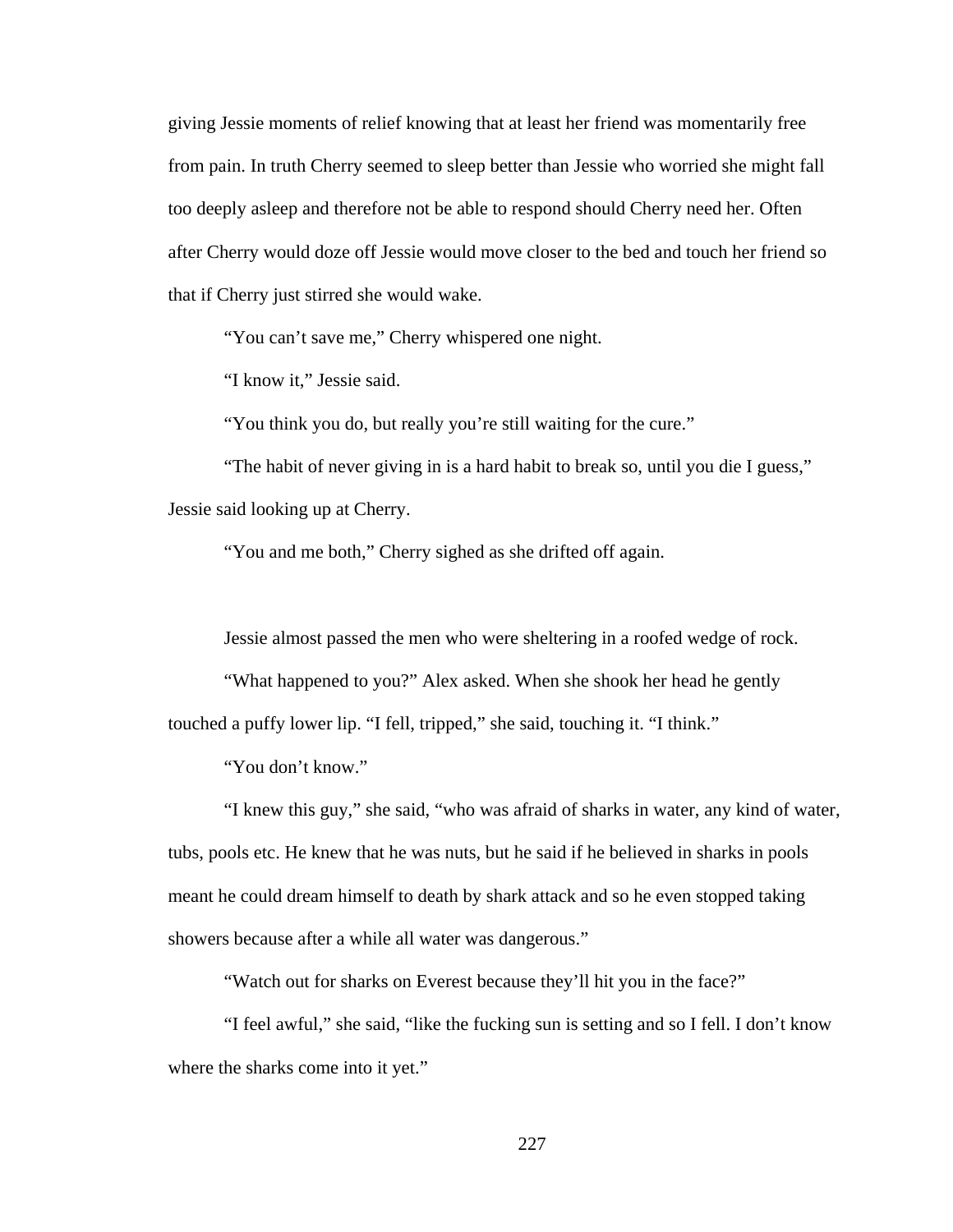"Me either," Alex said. "But I'll keep the fish metaphor in mind. Because you do look like hell."

"You should keep with us," Dumbar said and from then on she would be sandwiched between the two men. They stopped for lunch at a place where they met up with the American family again. The old woman complained about the toilets, her son was looking more at ease and the husband who looked like he was prepared to cross continents alone, was seated at his own table. He nodded to Jessie and her friends but maintained his space. The woman who was now being fully ignored by her family complained to Jessie who stared at a bowl of soup until it was time to leave.

Jessie began to feel tremendously better as they hit lower elevations. She was keeping up by the time they crossed the last of the flats leading to the village where she would stay while the men hiked back up. Crossing what was probably a lakebed in the wet season they entered Pheriche, the typical Nepalese combinent of slanting aqua rooftops, rock-lined passages and walled pastures. Thin steep trails made by the yaks cut into the hillsides and those animals that had not been loaded up this morning lead calves up onto spots where the green sprigs grew.

Namaste Inn, a stony, corrugated affair was their stop. Its caretaker was an old but very fit monk.

"What's a monk doing here?" Jessie asked Dumbar as she took her larger pack back from the pile left in front. Dressed in jeans, a baggy cotton shirt and high-tops the old man looked nothing like a monk to her.

"His monastery burned down twice and though they rebuilt it he decided that two times down was a sign to continue his studies elsewhere," Dumbar replied.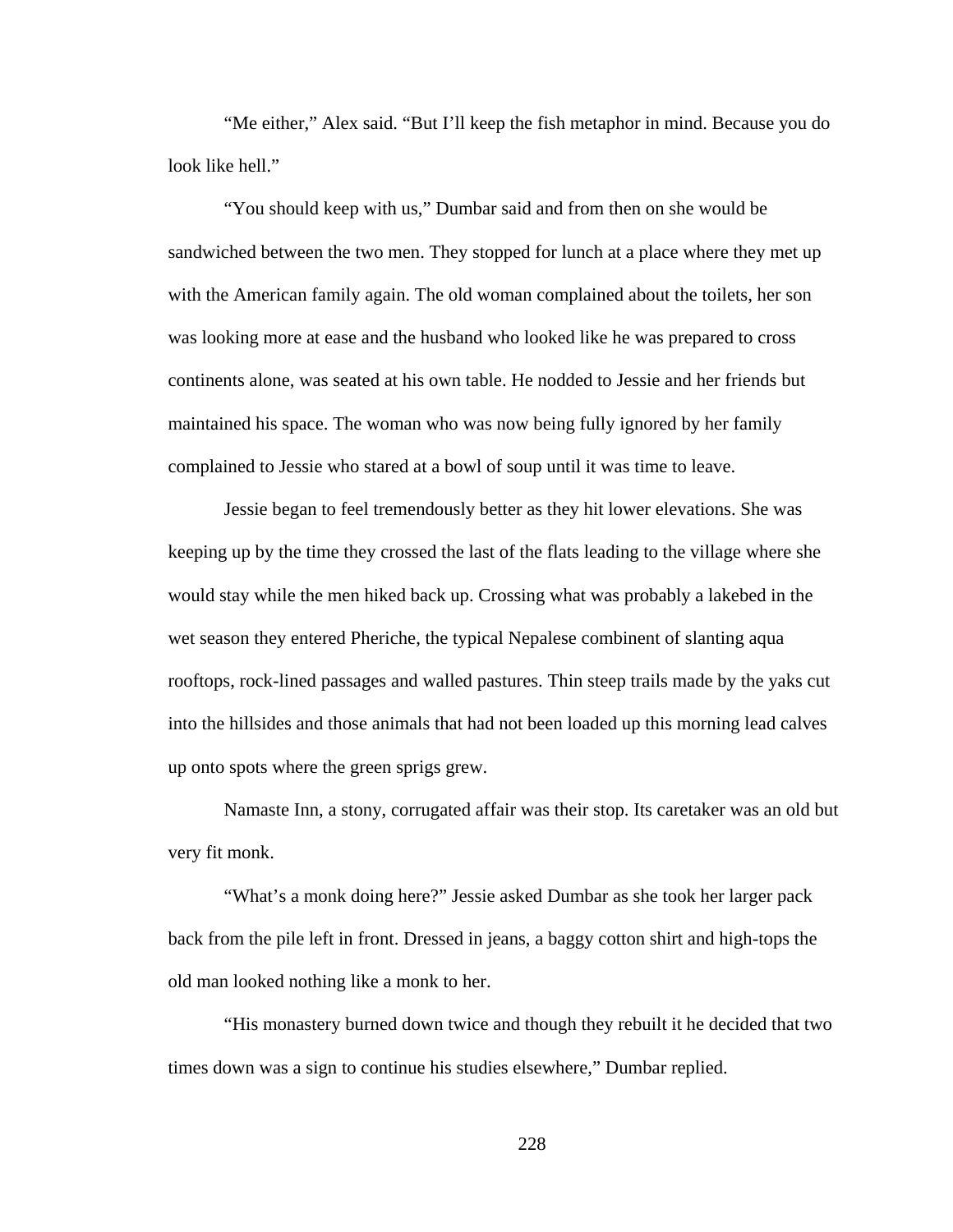"He comes from Temboche, then," she said.

"You know it?"

"I was here when it burned the first time," she said. "There were people inside the first time."

Dumbar nodded.

"Namaste." The monk addressed them and gestured to them that they should enter the dining lodge.

"Namaste," they replied but Dumbar stopped them from entering.

"Wait please," he said then addressing the monk in Nepalese.

"What is it?" Alex asked Jessie.

She shook her head. "It's dialect that I don't know." Then she saw movement out of the corner of her eye and turned towards it. About a hundred tiny heads peeked out from the spaces between the roofs and the walls of the buildings around them. Tiny darkeyed, dark-breasted citizens of a gabled city the wrens were seriously curious about and equally wary of the big clumsy newcomers. They disappeared when Jessie pulled out her camera.

"He tends them and so they stay here," Dumbar said returning with keys. "They do not gather in large numbers after the first visit. From now on you will only see them alone or in pairs staring down at you."

"Why?" she asked.

"The monk claims it is because it only takes one glance to know all you need to know about a soul," Dumbar said.

"Is there a problem with us staying here?" Jessie asked.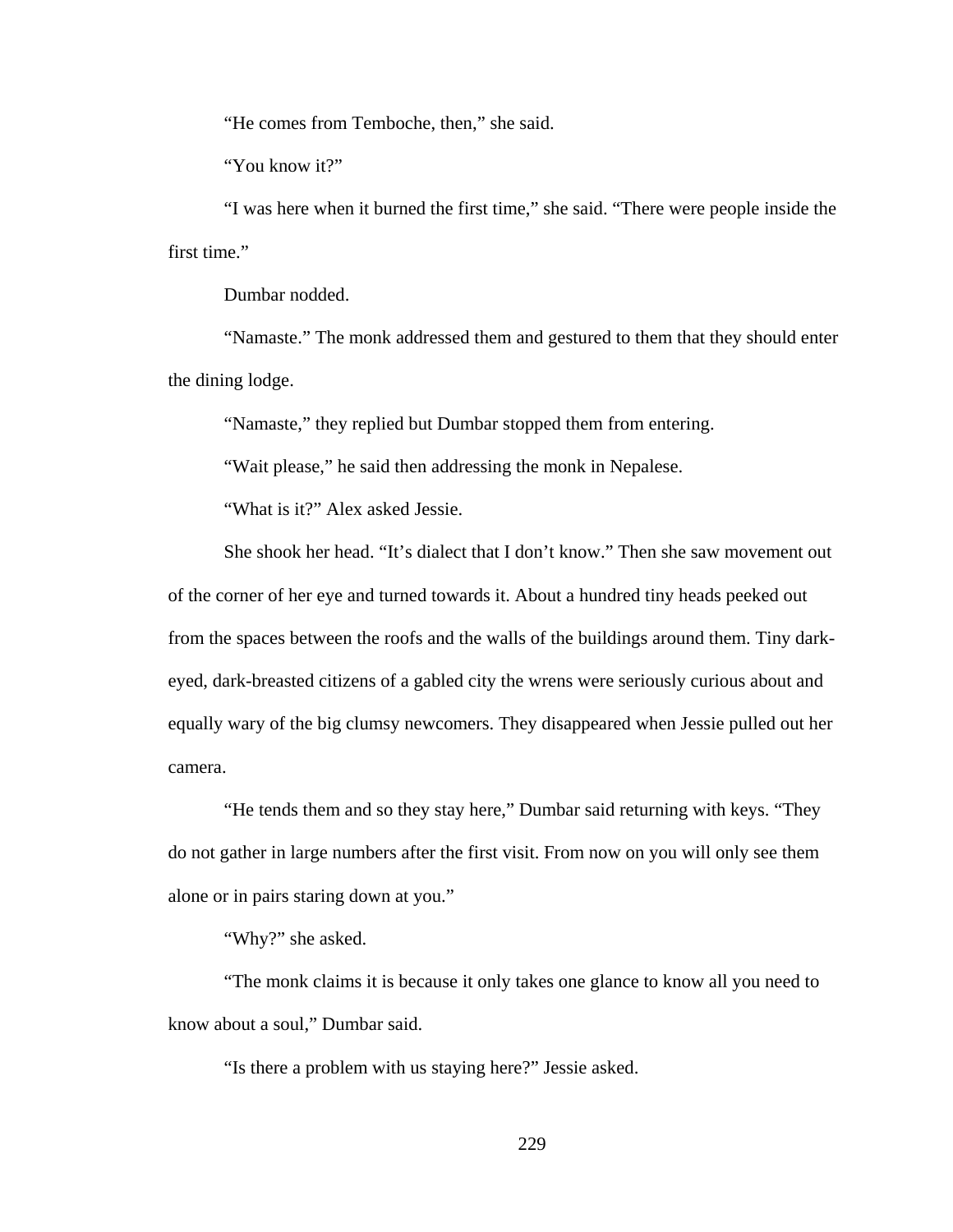"I don't understand," Dumbar said.

"He talked to you in private because he knew I might be able to understand," Jessie said.

"He thought he remembered you," Dumbar said. "But I assured him that you were a stranger here and he will let us stay."

"You have not lied to him," Jessie said.

"He will only say that he knows Temboche," Dumbar said. "But you may stay until we return."

These rooms were as big as five man tents, contained the usual two cots, and someone had stapled felt to the walls. Each was secured with padlocks that it did not seem anyone used.

Alex tossed his things on the floor and dropped into his bed. "Better?" he asked.

"I feel see-through," Jessie said, "But better. It's too cold in here. I'm going outside." Alex who wanted to clean up, waved her off. Outside the warming sunlight made standing in the open all she needed. She picked a stoop and settled down. The village was quietly busy. Old men talked, women shoed kids out of the way and a pack of teen-agers were settled along the road outside were sunbathing though they were also fully dressed. In a lower basin just outside the village wall yaks grazed. A woman and her girl carried baskets and collected objects from the ground. Another watered her plot by hand with a bucket. Beyond her other Sherpas were watering, digging and rooting through wet rocky plots of land that were half filled with potato and barley plants. Where the walls were fragmented dogs, horses and chickens seeking food crossed over. Up on the hill behind teahouses two scrubby nags rooted through trashcans while keeping watch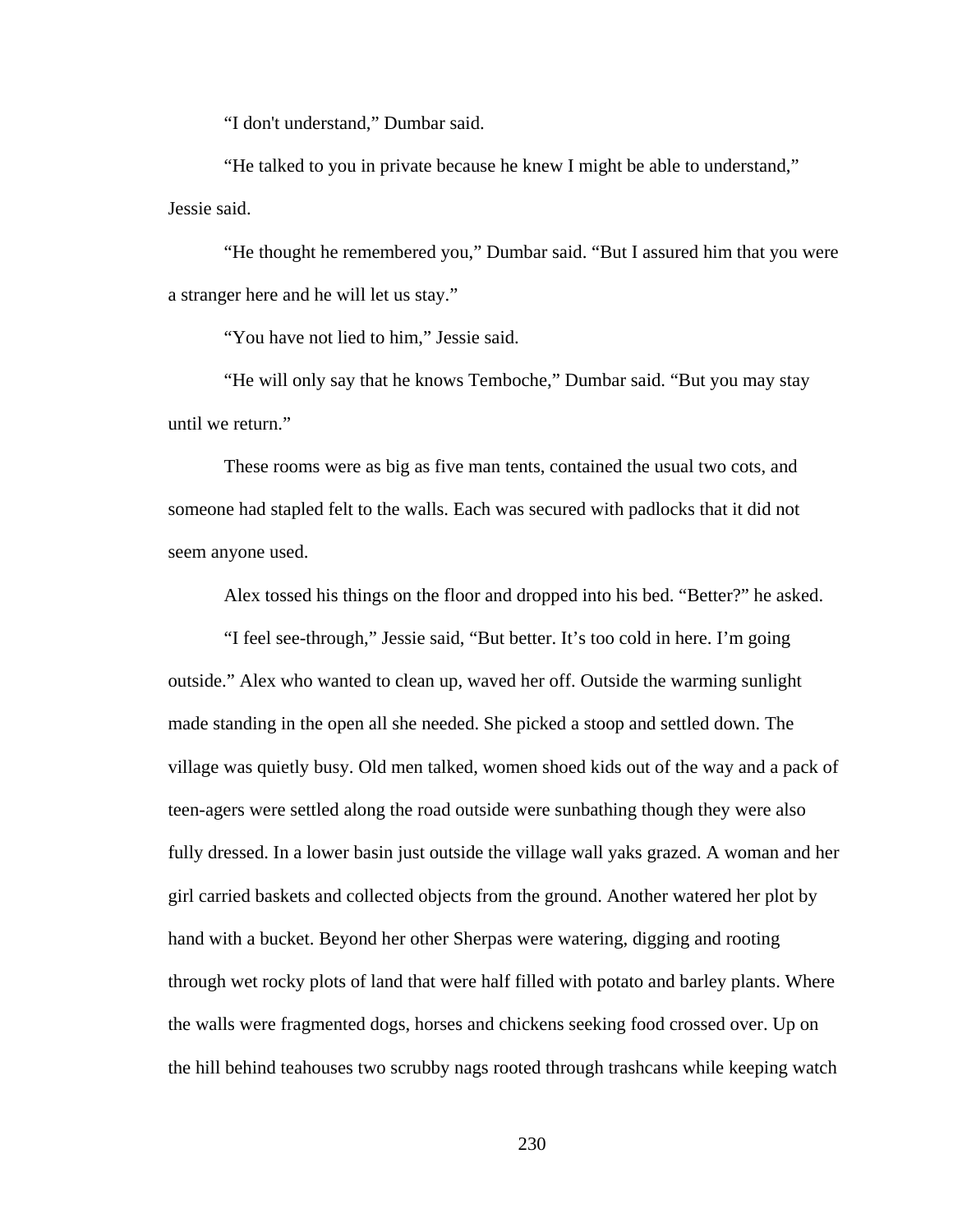for the men who would eventually come and throw rocks at them to drive them off. A crying girl fought her mother for the right to carry a basket bigger than she was.

The smell of incense prevailed and a small stack of burnt offerings charred the walls at each house.

Out of politeness Jessie bought an orange soda from a passing vendor and let her explain in broken English that each house had a spot, a pedestal or a plate on a wall in which green branches were smoked and in than in some homes were kept burning all day long.

"Where you born here?" Jessie asked. The old woman looked surprised. She shook her head and quickly left.

"Did you offend her?" Alex asked. He smelled like soap. Jessie looked up. He had braved the unbelievably cold water.

"A shave and a wash," she said. "I am impressed." She took a small sip of her soda that was stale and flat but tasted perfect.

"What did you ask her?" he said and she realized that she had addressed the woman in Nepalese and that this might have driven her off.

"Shit," she said. "It was not what I asked, but how. Most trekkers don't speak Nepalese. Now she knows that I know some words."

"What does that matter?" Alex asked.

"They will be more careful about talking around me," Jessie said. "They will have less privacy when I am around."

"Do you speak it that well after all these years?" Alex asked.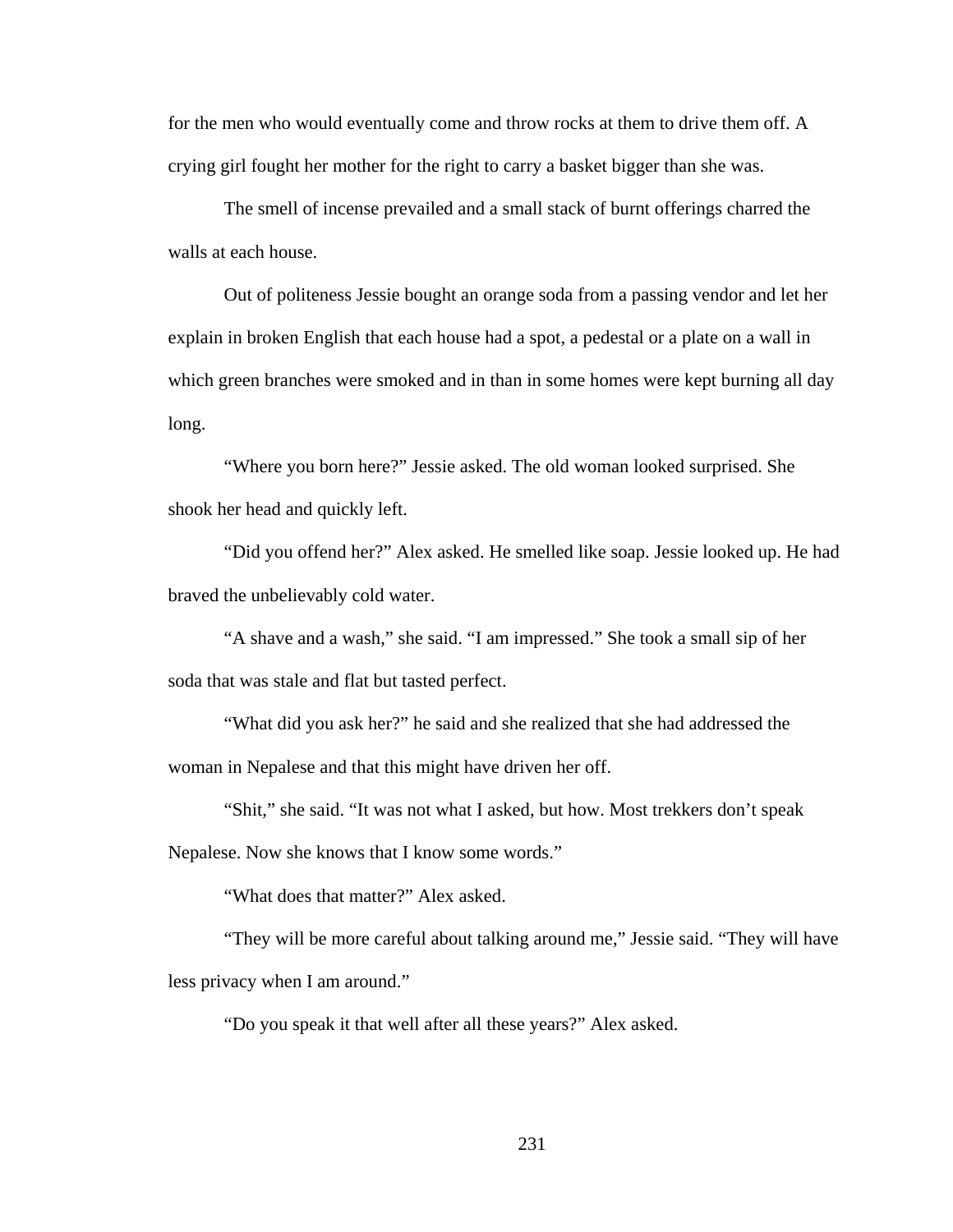"No, but they don't know that. And they have an inherited suspiciousness. Most Nepalese even if they have lived here for generations are from borne from refugees, driven from their homes. Sherpas were willing to settle in one of the most hostile places in the world in order to be free, as they understood it. She does not know who I am and now knows she cannot speak too freely around me."

"That's sad," Alex said.

"They'll still be polite and they'll still take our money." Jessie handed him the soda. He took a swig and handed it back, then took it from her again and took another swig that reminded her to take her pills with her next swallow.

"Just altitude?" Alex asked.

"Probably a bug too," she replied. "I had drinks at the hotel when we first got to town," she said, looking back at the path everyone after them would follow.

"Where and when?" Alex asked counting change. The soda seller would probably not have change. Whatever he gave her would be the cost of the drink even if it were too much.

"First day in Kathmandu. It's why what happened, happened. Why I didn't say anything."

"If you do it again, I'm leaving you wherever we are." He stopped counting. "I owe you for the pills but I won't pay you back in kind."

"Well, I'm too sick now."

"I guess that's good news."

"What did you tell the cops in Namche?" Jessie asked.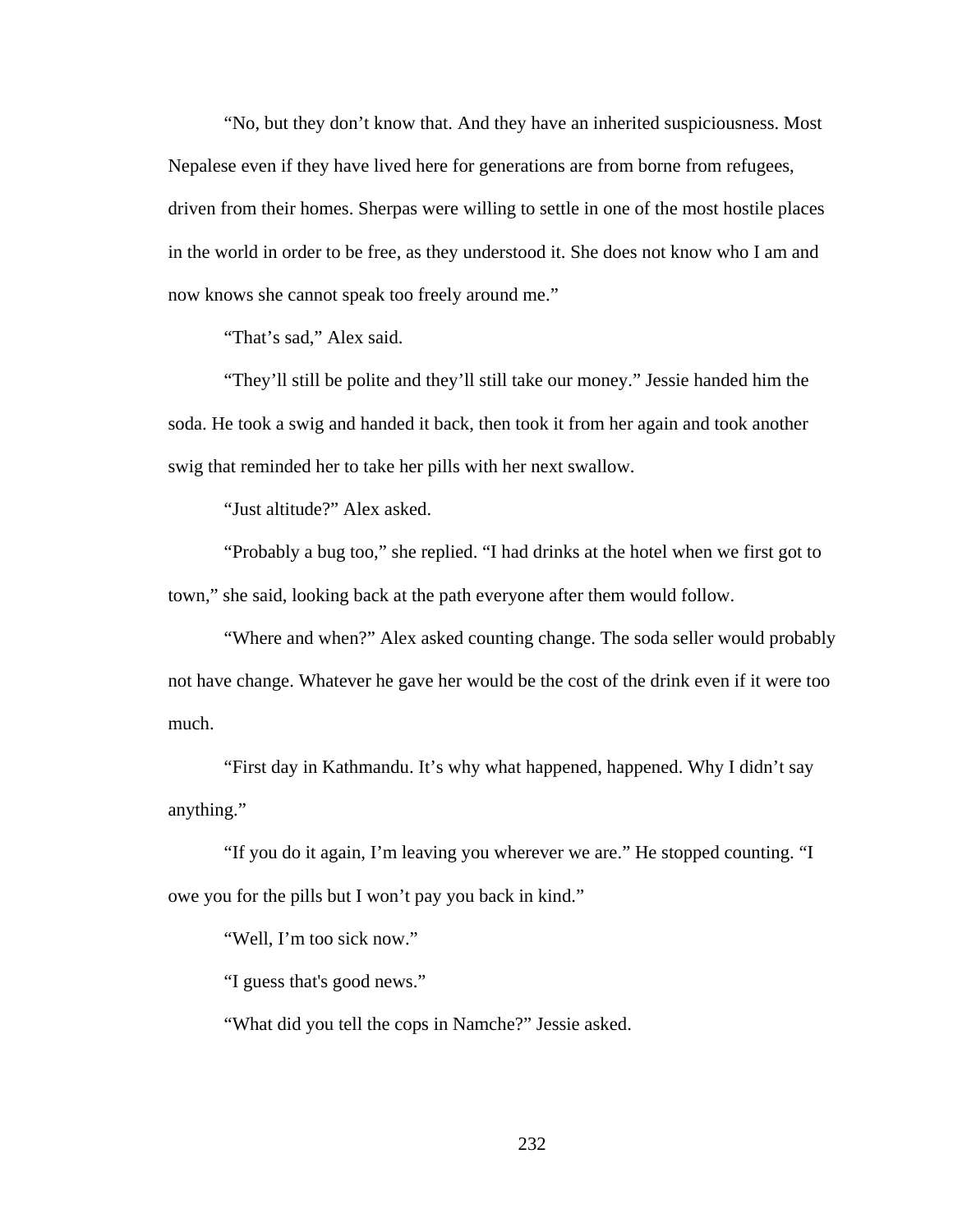"That I only knew what you said you seen. No one's missing that they could tell and they found the girl on the hillside, not at the bottom of a cliff."

"I read somewhere," Jessie said, "That *Fanta* was developed by *Coke* to sell to the Nazis."

"An *SS* soda?"

"The company didn't want to be seen selling to both Axis and Allies so *Coke* for the good guys and *Fanta* for the villains."

"How did you hurt yourself on the trail?" Alex asked.

"I got scared, couldn't see in the mist and fell."

"Maybe eventually you'll tell me what else is going wrong," he said. "If you think I can't see it, think again."

"I have a fantastic imagination," she said. "And maybe…" A couple of birds on the roof moved closer. As Dumbar had said, they were in smaller numbers. She remembered laying her head on Cherry's bed and dozing and then that memory mixed with stumbling in the mountains looking for the bathroom. A dozen machines ringing in her ears, dogs barking echoing down the canyon. Her story also had a man in pursuit for no reason. Loved ones fading off. She wondered if she kept herself from loving Alex too much so that he would stay.

"You gonna finish the sentence?" Alex asked, reclaiming her attention.

"Go get a soda before she goes," she said. "Get a candy bar."

"At this altitude they'll cost me five dollars a piece, probably stale," he said.

"Split it." She shoved him off and then climbed onto one of the walls so that she could watch the trail they had just taken and watch for coming shapes.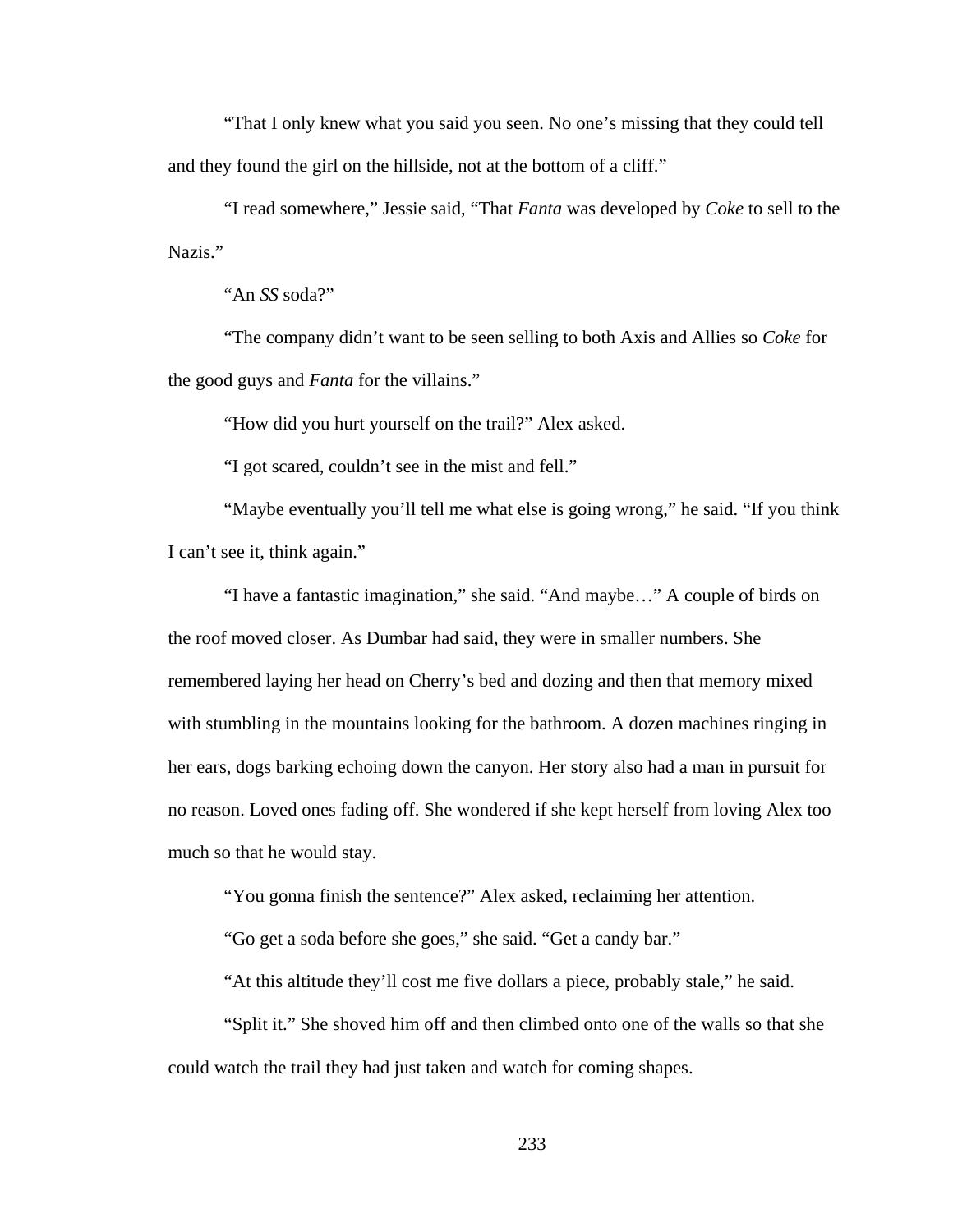They slept away the next few hours waking up in time for the midday meal. A group of teen-age boys had arrived in the interim. Gear piled in a cobblestone corner suggested they intended to stay at least for the night. They were all locals; dark haired, young men lolling in chairs they had dragged out onto the yard in between the huts and the dining room.

"I think I dislike young people," Jessie said, accepting two of the chairs from one who recognized them as paying clients.

"Jealousy?" Alex asked.

"They have no idea what they need to know."

"Are you that much smarter than you used to be?"

"It's worse," she said. "The knowledge hasn't done me all the good I though it might and I still don't know what I need to know."

"Doesn't make sense," he said.

"Exactly," she said.

Dunbar stepped outside. They had taken too long to come to eat.

"What are they doing here?" Jessie asked Dumbar.

He seemed surprised that she had noticed the group. "They bring gear off Everest."

"Isn't it illegal for minors to go up there," Alex asked.

"It is," Dumbar said lifting the curtain to the dining room which was the usual dark den filled with carpet-covered benches and tables shoved up against the walls. Feeling claustrophobic Jessie sat at the table nearest the door. All the teahouses they had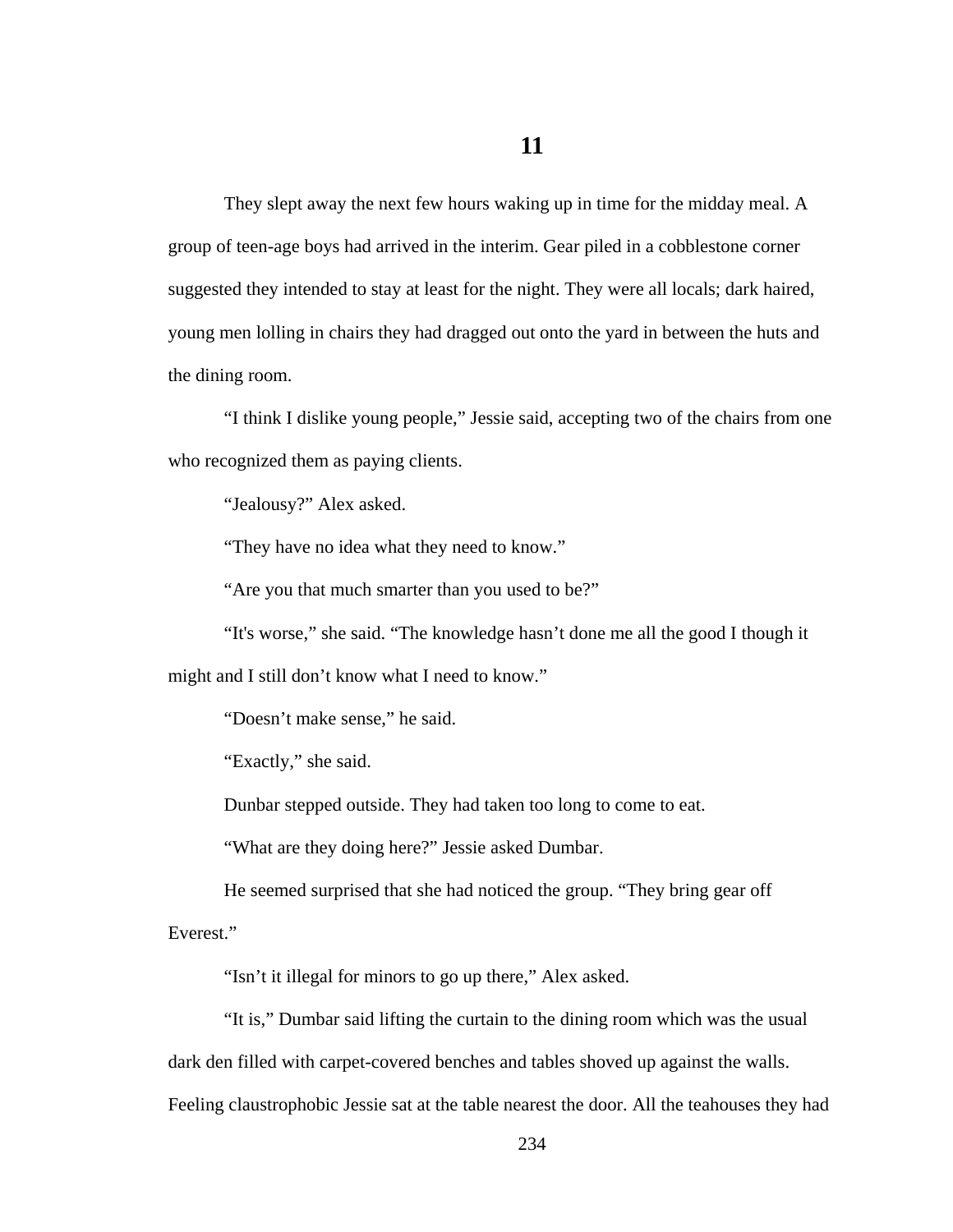seen so far were like glass houses. Windows circled the perimeter here too but someone had covered them up with what looked like burlap. Flags, mandalas and vibrant depictions of Vedic and Buddhist tales covered every other inch. With barely a soul seated the room felt crowded as if all the illustrated history filled up the empty seats. A cold stove stood in the center of the room next to a box of yak chips. The old monk cushioned on a thick pile of pillows, sat across the way, quietly chanting and sipping Tibetan tea.

"He seems peaceful," Jessie said.

"His house is burned down. He's old. He works like a dog and his livelihood is completely dependent on strangers. I bet you can't fuss when you're where he's at," Alex said sliding over on the bench. "Then again, peacefulness is his job."

"All I can think about when we hike is the next step and the next breath. It does feel pretty clean when it's all uphill," Jessie said.

"You could stay here forever if you wish. Help them scrub and stock yak herds," Alex said.

"I'd miss my dogs," Jessie said.

The old man chanted next to a dusty glass case filled with sweets, soft drinks and bottled water for the tourists. Filled to the brim with food items no Sherpa would consume, the case was also topped with condiments, battered salt and peppershakers, chili sauce, ketchup squeeze bottle, jam, dark honey that only outsiders would eat.

The bottles stood underneath a print of a Buddhist Wheel of Life. Kala peered wickedly at them while clutching the wheel in its clawed feet. Pretty though it was it only reminded Jessie of falling.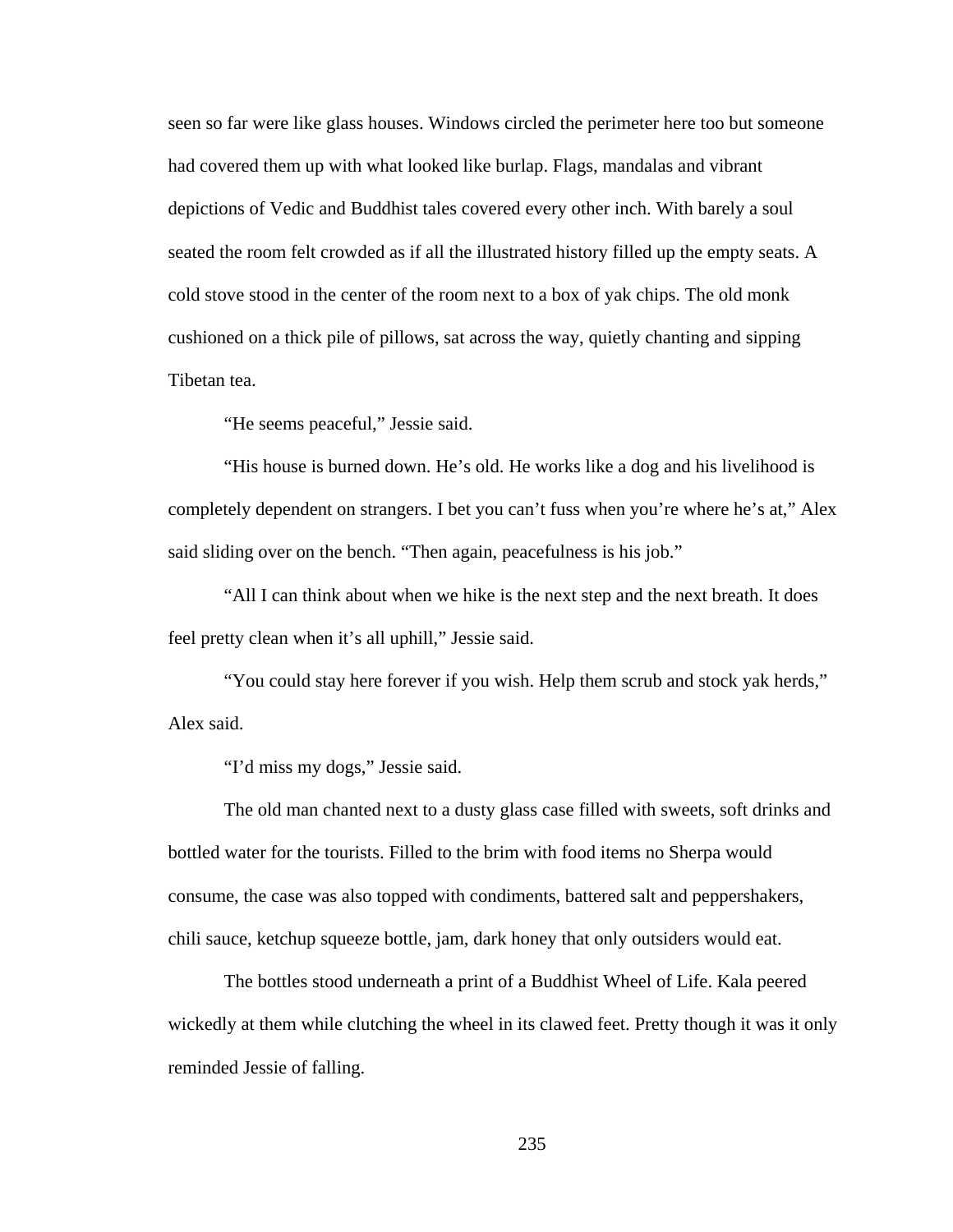"G.O.D," Alex said.

"God?" Jessie asked.

"The three gods of existence. Generative, Operative and Destructive." He pointed to a watercolor of the Hindu Triad that was curling up on the wall next to the wheel.

Underwhelmed by the idea of another conversation about the larger view and because she could not sit still, Jessie left the table to wander the room nearer the door. While Alex studied the wheels of existence she located the contemporary posters. There were several "Missing Person" notices amid dozens of photographs signed by chapped faced trekkers and grizzled mountaineers.

"Do people disappear up here often?" she asked.

"Sorry, miss." She was an old woman on the way from the kitchen to the courtyard and even in this odd place she stood out. Dark greying strands bound in a maroon scarf. Nose and ear piercings connected across her face, a thick black necklace hung from her neck and tattooed patterns curled at the backs of her hands and crawled up her arms. She paused when she bumped into Jessie. Then she touched a pink symbol etched into her forehead and made a gesture that seemed ritualistic before she backed up so that Jessie could pass. Then the door opened and a flashing bar of sunlight bathed the woman taking her from view. Jessie was forced back into the dining room in order to accommodate the stranger and the woman exited before she could get close again.

"Hey," Jessie said, trying to follow the creature.

"No miss," the stranger, another Nepalese, stopped her. "She is Tahru. Let her be."

"We saw a boy, Tahru boy on a bridge," Jessie said. "Does she live here?"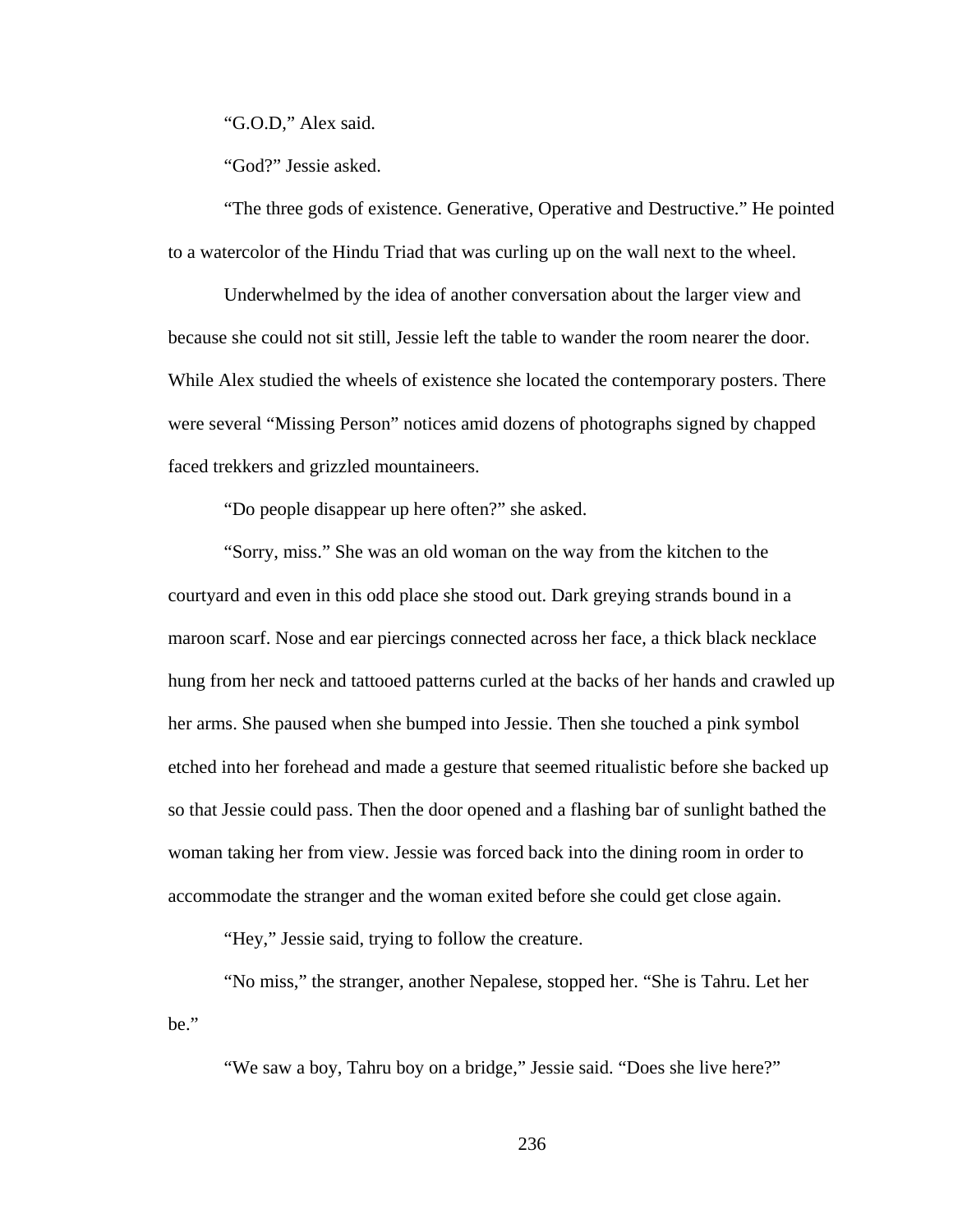He shrugged. "They once all lived below in the swamps because they were the only ones who could, but when the mosquitoes were killed off others moved in and took their land. She should not be here. The Tahru live in the lowlands."

"He said," she said thinking of Dumbar without naming him, "that they lived in the mountains."

The man was holding her by the arm as if she would leave before they were done. "He was wrong," he said.

"Can I talk to her?" She said, pulling free.

"*Coke*?" Alex asked. Jessie turned at the sound of his voice and the stranger moved past. The monk understood what they wanted. He set his books aside, slipped behind the counter and bent down disappearing entirely behind the case. He took a long time finally straightening up and brandishing two big grey *Coke* bottles. Though the monk scrubbed them before he handed them over, they were gummy to the touch and cost eight bucks apiece. The end product was stale and slightly flat and exactly what Jessie's stomach needed.

"Will you order now?" Alex asked handing Jessie a menu. Dumbar was ready as well already writing what Alex wanted on the order form.

"Not in this light," Jessie said, handing the card to Alex.

 "Rice and lentils, noodles, potatoes, curries, eggs, and yak cheese. Yak butter and peanut butter with toast," Dumbar said. "The butter is yak butter and not the same as yours and the peanut butter and bread are different too." As the potatoes, curries and eggs were heavy meals. Jessie opted for tea and ramen while Alex ordered another serving of lentil stew. With their order in hand Dumbar folded a curtain back dividing a small group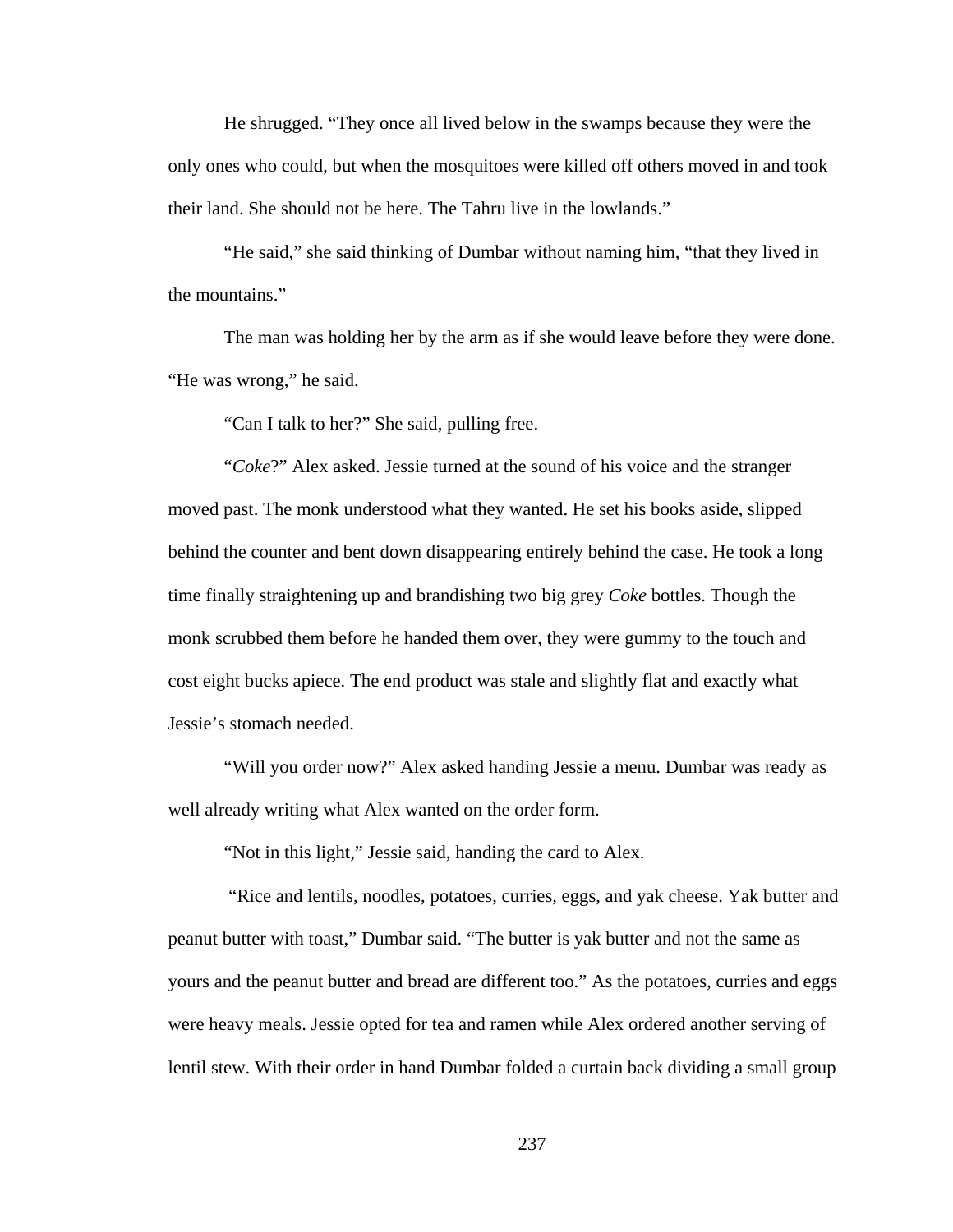of children who giggled when he entered the kitchen and before the curtain closed Jessie saw them circling Dumbar and reaching for his pockets. The cookies he carried had many uses.

"How long do you think that will take?" Alex asked. Since May was off-season not all of the staff was available at every stop and therefore meals arrived at irregular intervals. Sometimes Dumbar helped cook and sometimes runners were sent to the other side of the village to procure ingredients. Their order could arrive in as soon as a half an hour or take a couple of hours to assemble.

"I feel watery," Jessie said.

"Your color is still funky," Alex said.

"We can rest here a day or two, yes?" Dumbar returned from the kitchen dragged a chair to their table. "More acclimatization and then we will try again." He made a gesture like wiping away a bad pen stroke. "It will be fine in a day or two." He glanced at the kitchen. "I will get the tea while we wait for the meal," he said.

"Gonna take a while, I think," Jessie said.

While they waited the monk finished his prayers, tucked his books into a cubbyhole, picked up a broomstick made of sticks and stepped outside. Jessie pulled a window curtain open in order to see what he meant to sweep. He attacked the dust in the courtyard chanting as he worked his way across. After he set their tea down Dumbar took another broom and joined him. They worked in tandem one figure following the other making the dirty rock dust free and collecting the remnants in a gutter that was then brushed clean as well. They talked as they worked, fast and breathlessly, as if there were things they needed to say to one another now that might lose their meaning after the floor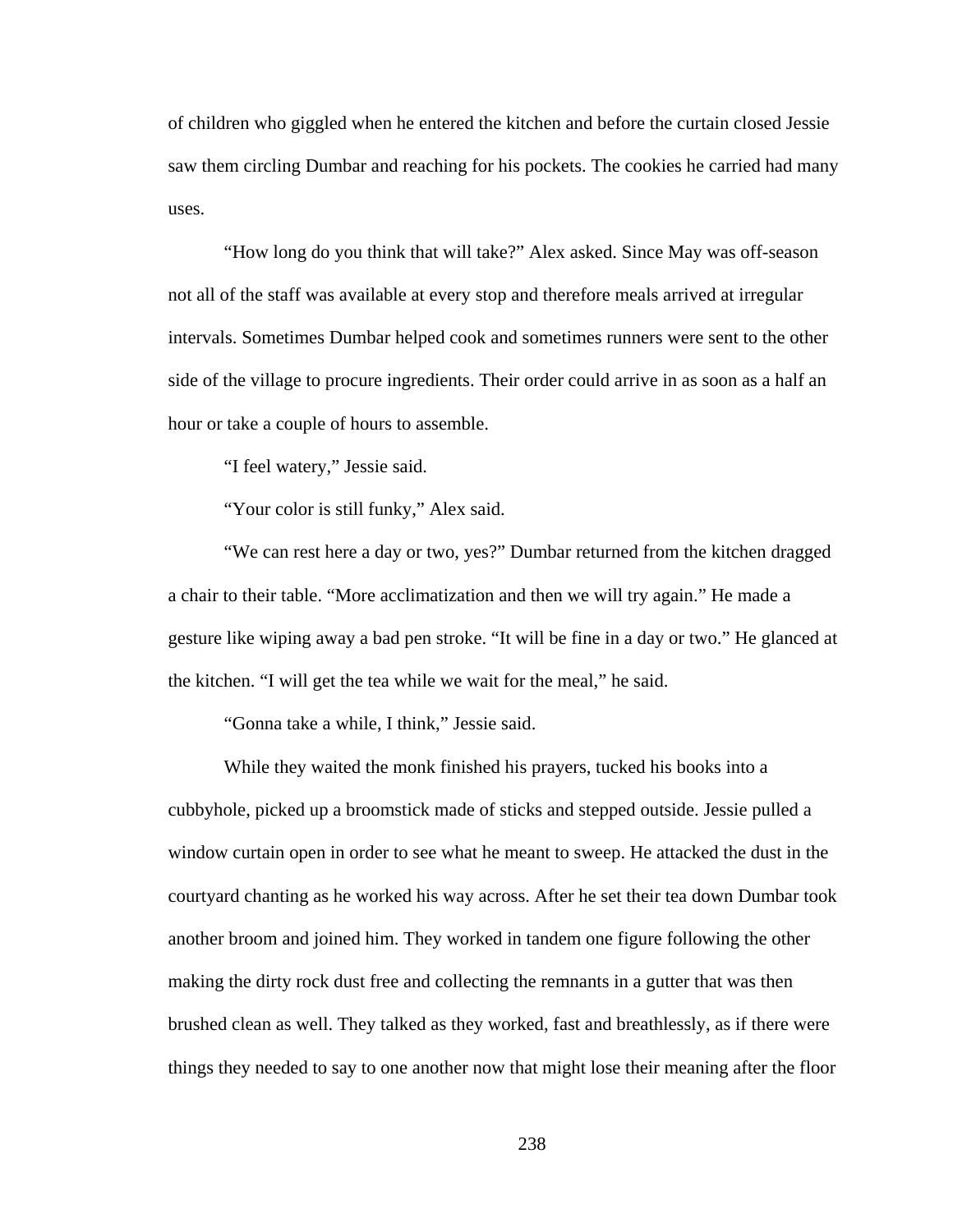had been cleaned. Their audience was the boys, Alex, Jessie and the birds that perched on the lower sills darting to the ground and back up because the men stirred up seeds and crumble as they worked.

"We have only been here for days and I feel as if I have always lived here," Alex said.

"The place takes hold of you," Jessie said, stirring sugar into her tea. "Wears you down, makes you see something else. Whatever. It gets inside you."

"And they made you leave?" Alex asked.

"When it turns ugly that gets inside you too. I didn't have a choice. My parents divided the world up and sent us all to our corners. Bad behavior over and over again," Jessie said. "Stop talking about it."

"Sometime maybe you should," Alex said but he obeyed her. And so they sat quietly by the window, drank tea and watched the men sweep and the teenagers gamble while in the kitchen the children giggled as they watched their parents cook.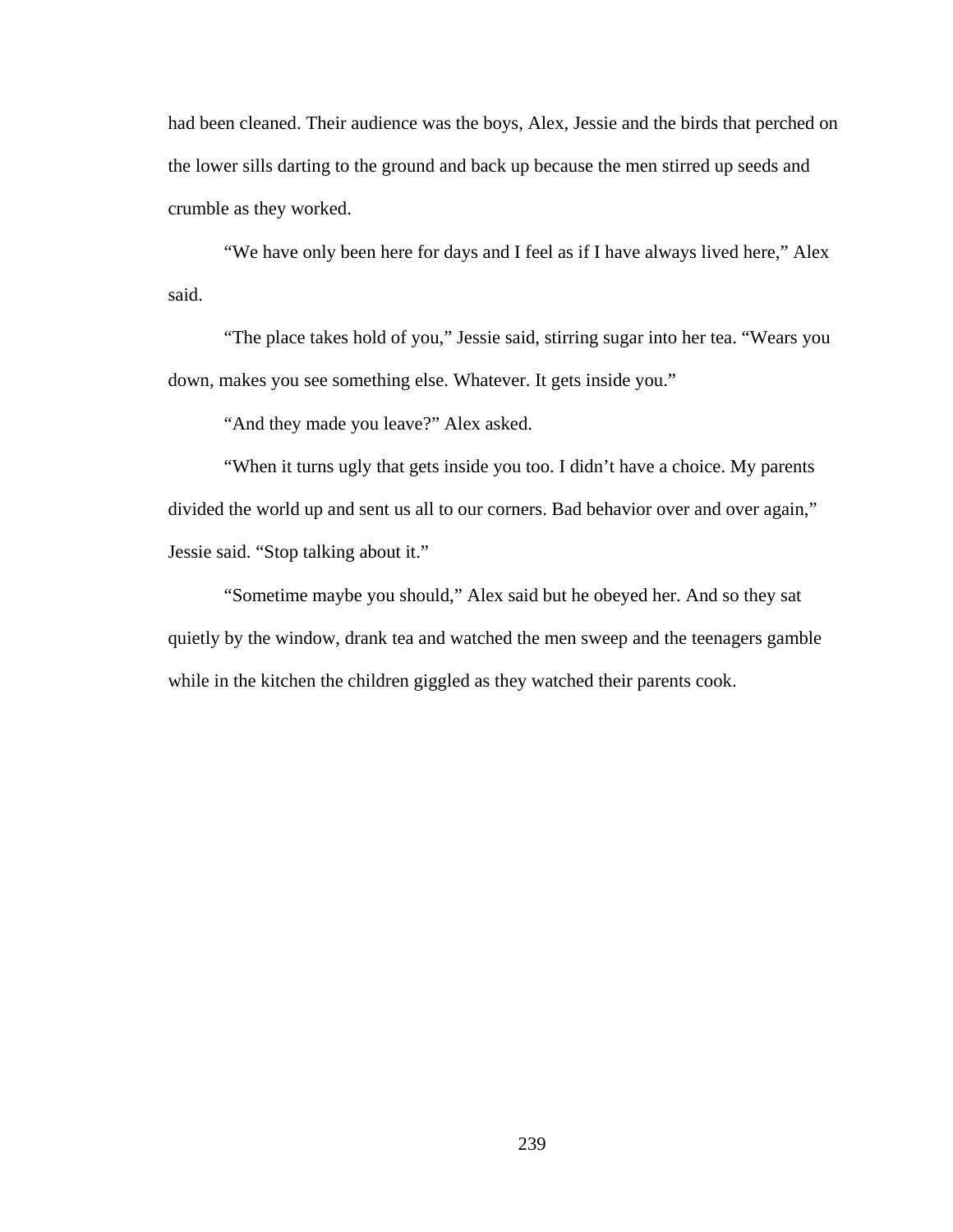It was a long high-pitched cry. They thought it was an eagle shrieking. Then the old woman screamed again and they recognized the sound. The old men who had been sitting in the road reached her first. The boys in the courtyard arrived next, scrambling over the walls after their elders. They found her in the meadow, the Tahru woman kneeling by the body, her dress tipped in blood. She would not touch the body, nor would she let anyone else approach and she kept screaming, holding her bloodied hands over the body as if she intended to contain the winnowing soul of the girl lying in Jessie's lap. The child was not yet dead. Jessie tried to staunch the wounds with her fists as the villagers pressed in, but she only made the blood flow faster. The old woman stopped screaming and starting sobbing. When they tried to pull her away, she fought back. It was not until another dressed in yellow robes knelt by her side and murmured in her ear that she acquiesced and let her friend and the rest of the women lead her away. Two children detached from the crowd and trailed in the women's wake but most stayed back separate from the adults watching along with the yaks and the dogs that also waited just out of reach.

Then Jessie was alone staring at a body lying atop a small pile of prayer rocks. This girl's neck was broken, her face bruised and her mouth had been filled with dirt. The fingers on one hand were torn as if she had been scraping at a hard surface, maybe fighting the force that had pushed her down.

"A cursed child," someone said. Dressed in jeans, and a dark green pullover, the boy with the scarred face, looked at the sky.

Then Dumbar came at the head of the group of men who were meant to figure out what to do about the body. How to take it away from Jessie who now stood where the old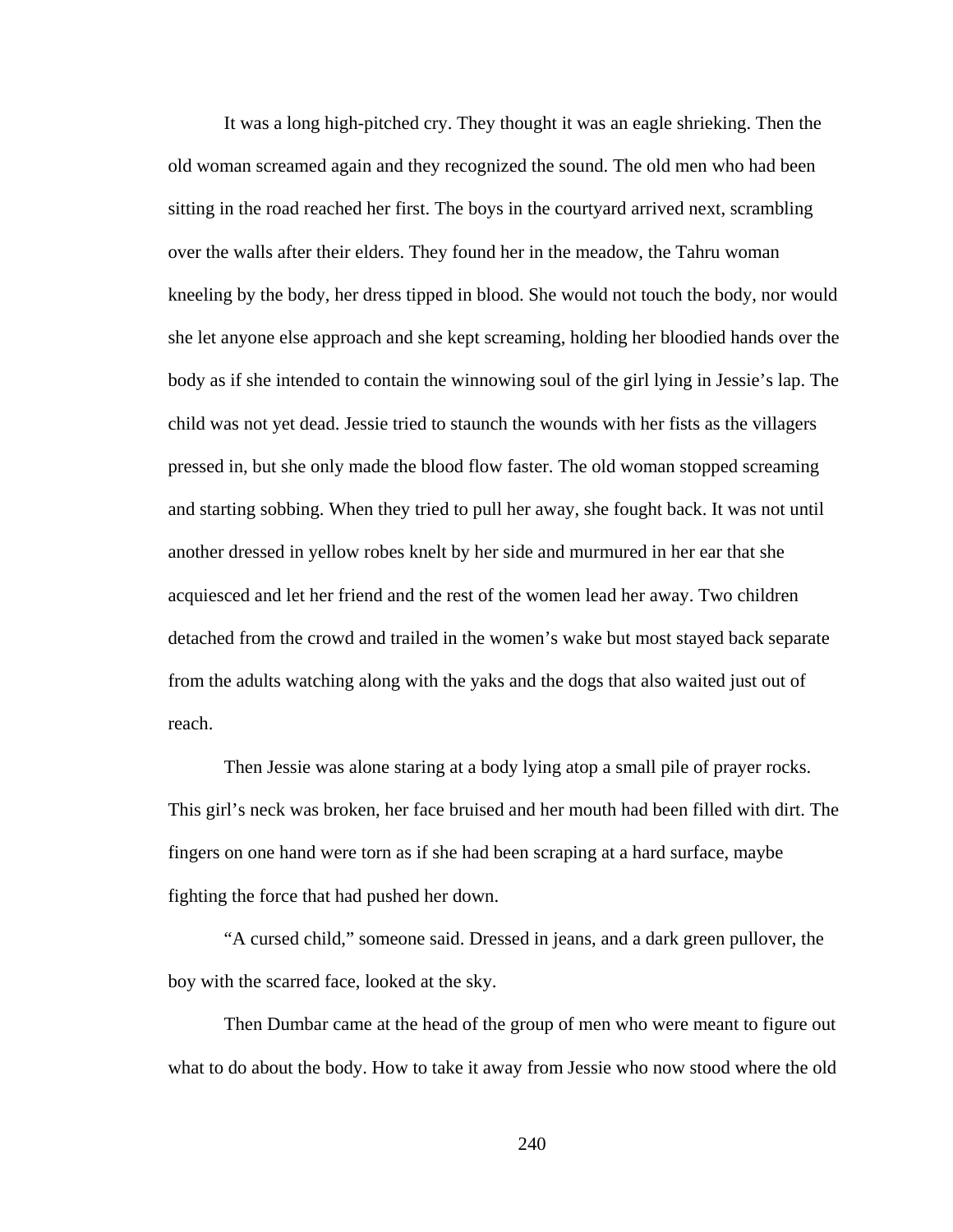woman had stood, fending them off. As it turned out she was easily shoved aside and the body was hauled away. And the men and boys removed the rocks and tossed them away destroying the grave because its existence told a secret.

"Roka! maile bujhina. Stop, I don't understand!" Jessie yelled more than once as no one paid her any attention. "I don't understand. "Maile bujhina."

She grabbed the monk who was among those carrying rocks. And then she could hear the baby screaming somewhere. Then she could not. The monk cupped his hands around hers and without words made her be quiet. "Maile buhjina," she said repeating her words in Nepalese.

"Naramro," he said. "Naramro." He was not happy with the word. It was not exactly what he wanted to say.

"Evil," Jessie said. He may not have understood the word but he seemed to agree. He released her then in order to follow the man who carried the body, and the men who followed.

"We need to keep strangers from seeing this," someone said.

"They can't just bury her," Jessie said. She felt herself choking and woke up trying to breathe.

"Sorry?" It was Alex sitting up in his bed. They had gotten lucky, the moon was up tonight and it cast light through their window beating back the closed in feeling their felted box endorsed. No one else was sharing the guesthouse so it was absent the usual plonk of boots beating down on loose planking. The descent had improved if not resolved Jessie's symptoms. Her mind was clearing because she was feeling better but now her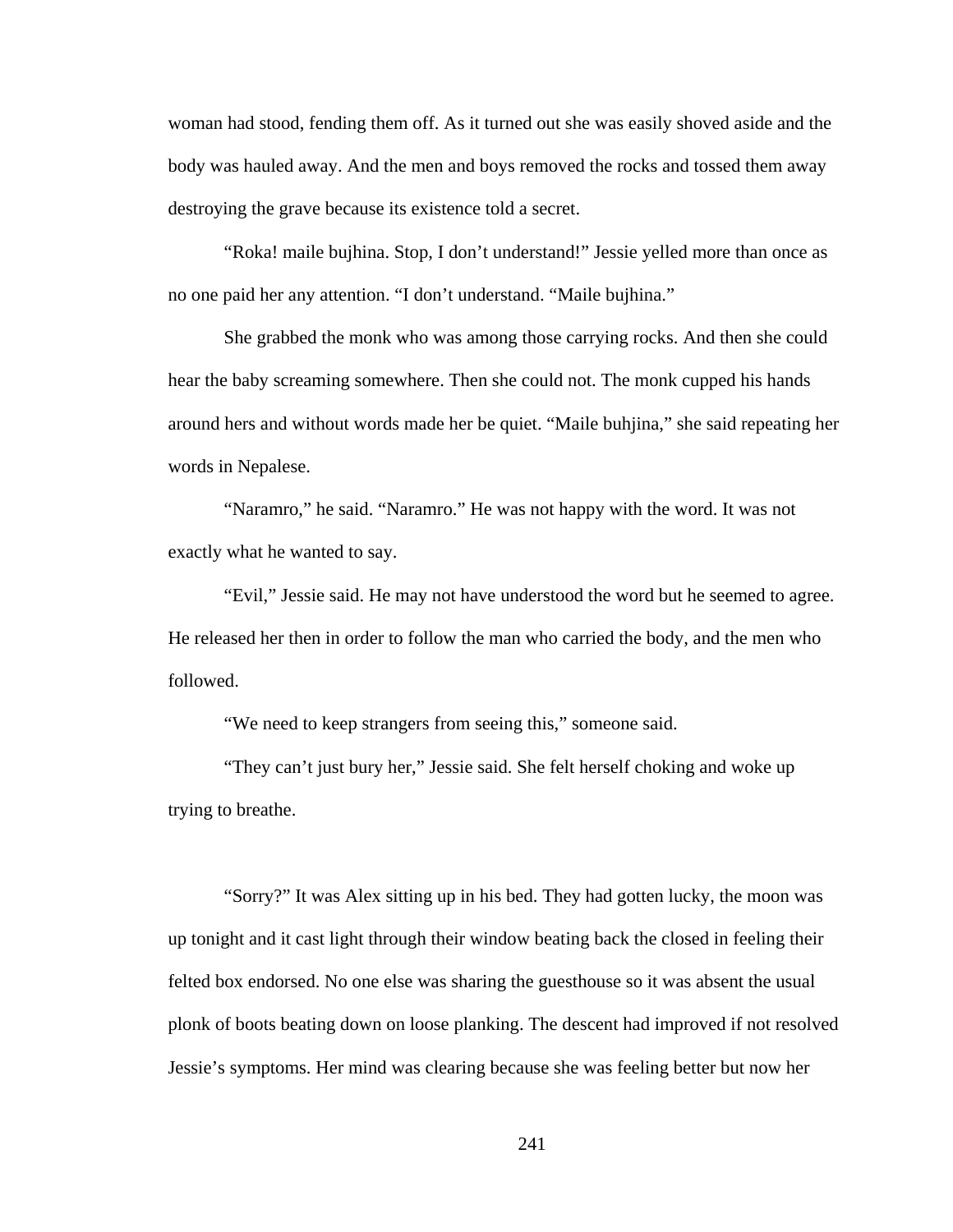imagination was building weird dreams instead of shutting down. Sleep was easily achieved but less desirable in these lower elevations. She had a sense of time passing very fast and felt herself falling quickly towards a sharpening darkness that refused to be named. Death, sadness, sickness, loneliness seemed the result instead of the cause of her losses.

"She fell," Jessie said.

"She fell from where?" Alex asked.

The three highest peaks, Ama Dablam, Lhotse and Everest, were visible outside their window, three sturdy heights rising above the storms that churned around them like weedy furies trying to bring them down. As always this time of night it was snowing at 6000 meters. Down in the valley it was just cold and pretty, every shape was thrown in sharp outline against an impervious background.

"I met a guy who summited once," Jessie said sitting up and feeling wet and cold. "He said you get to the top because it's all you want to do even when you feel that you can't," she said. "It's why people die up there. It's why they don't turn back in time."

"Would you want to?" Alex asked.

"Die or summit?" She replied.

"Bite me," he said.

"It's too cold to try to climb and too lonely a place to die," she said.

He wanted to go back to sleep she could tell. He was fighting to keep his eyes open.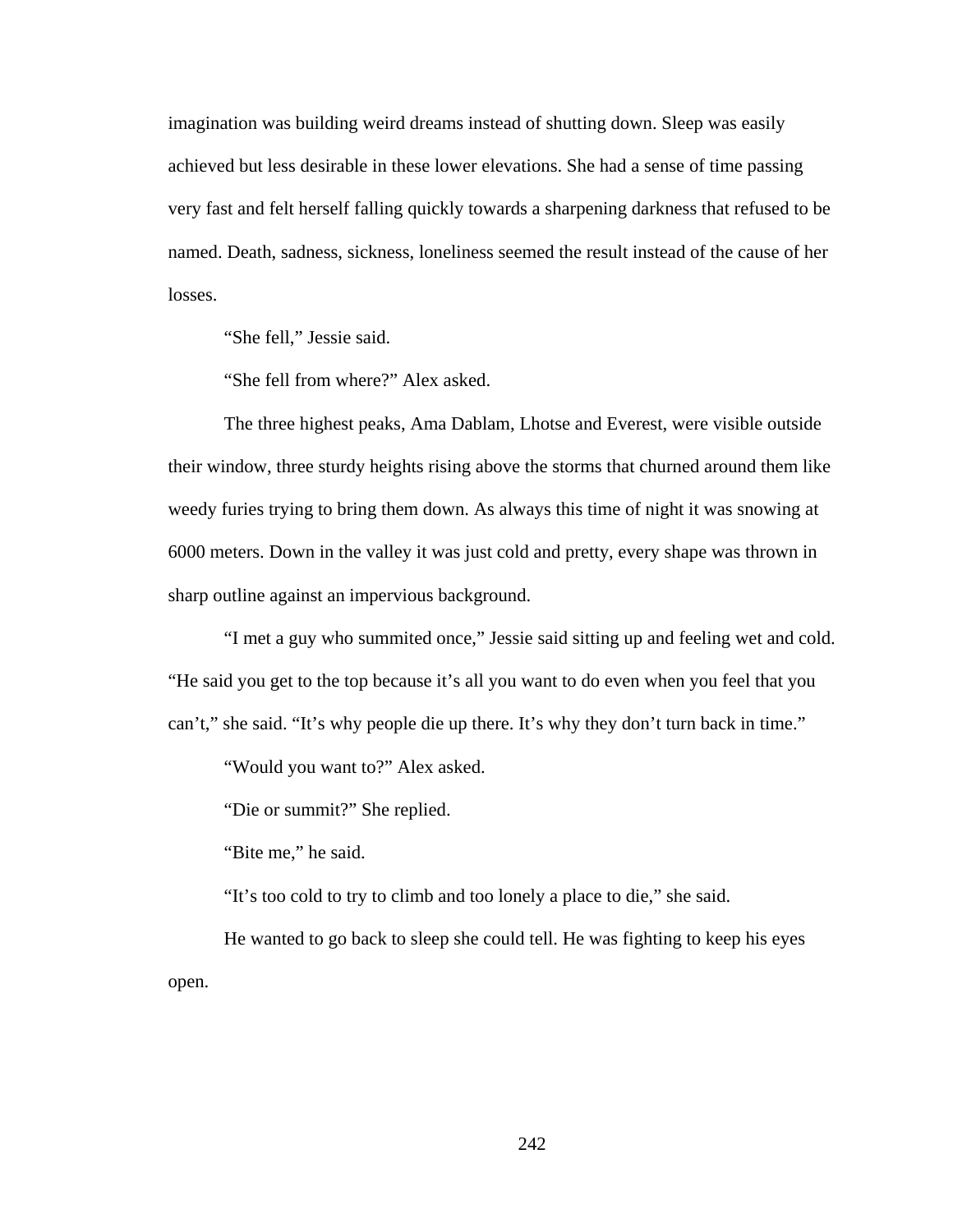"I wonder what happens to the dogs here," she said. "Who feeds them? Do they sleep outside all the time? When they get sick or hurt do they just drag away and die? They have horses grubbing through trashcans, how horrible is that? I can't breathe."

"Breathe slow," Alex said. "You're panicking."

"Room's too small," she said throwing off her blanket so that he could see that she was sleeping in her clothes again. She was out the door and down the hall before Alex could react. Unlike her he had adapted to the cold and had been stripping down before he went to bed. He did not waste time looking for his headlamp and instead found his clothing and an extra blanket in the dark.

She had made it out to the road and was leaning against the wall of a part of the pasture that was cast in total darkness by a low mountain.

"Why are they sending boys up there to collect bodies?" she asked accepting the blanket he wrapped around her.

"I don't think they're boys like we think of boys," he said.

The full moon was so bright that it seemed to provide an odd kind of daylight. The wall was a loose construct. In some places rocks teetered and the wall canted so severely in spots that the length of it seemed to waver down the road. It was a wall always on the mend and it was built without gates for there was no need. No matter how many times someone fixed a hole, another was in the making. Jessie gently balanced herself on top and then straddled the wall so that she could see both Alex and meadow. The trek was leaning them both out but Alex was also getting a layer of muscle he had not yet noticed, while she was looking more like a wraith with each passing day.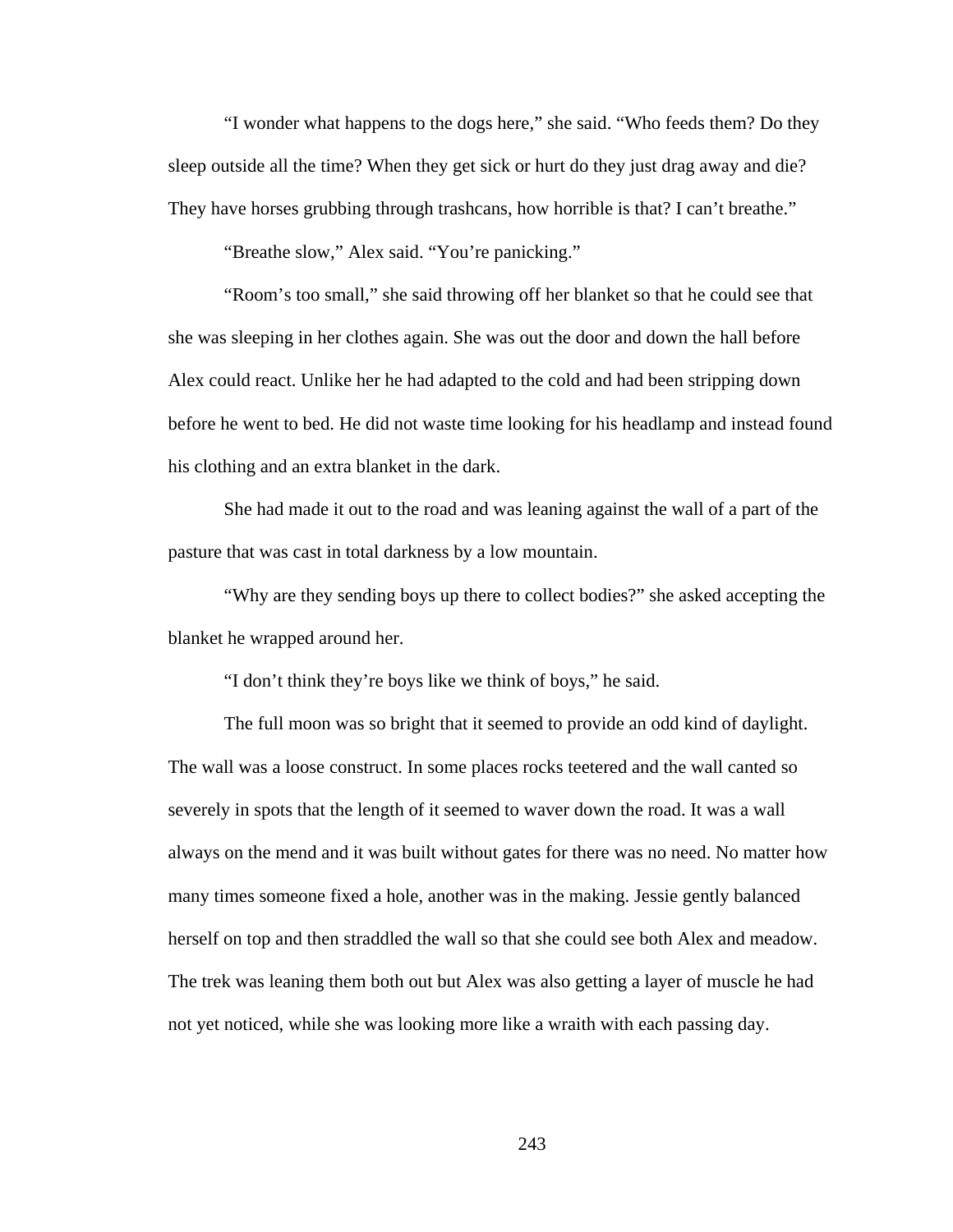Because he had an eye for temples rather than empty places Alex put his back to the meadow and surveyed the village. The white washed walls glowed in the moonlight. Green and blue symbols traced their way along the walls, doors and windowsills.

"You really think it will get easier once you bury Cherry," he asked, following the designs that all began on the doors and then spread to the walls. The patterns were all in the making and he suspected they were probably part of an ongoing ritual.

Jessie pulled her blanket more tightly around her. "When I was little," she said. "I learned that a meteor killed the dinosaurs and I spent my next months freaking out every time night fell because I started to worry about other meteors."

"Your Woody Allan mood," Alex said.

The valley was lush by high Himalaya standards. Thick blades of grass popped up in healthy hanks in between rocky clusters. No one left animals out in the night and at this altitude, nothing that had a choice stayed out in the open after nightfall. Jessie realized how out of touch she was with her old home. City living had made her used to sounds and movements at all times of the night and day. A place as empty and quiet as this, even one this beautiful simply scared her.

"People can vanish here like small stones falling into a well," she said.

"You're a crazy woman stirring a pot of inedible stew," Alex said. "And it's getting worse the closer we get to your family and worse the longer you take to make up your mind."

 "I had a dream the other night that it was me in the hospital and not Cherry and that I had died instead of her. Then when I woke up grateful to be the one carrying ashes around," she said.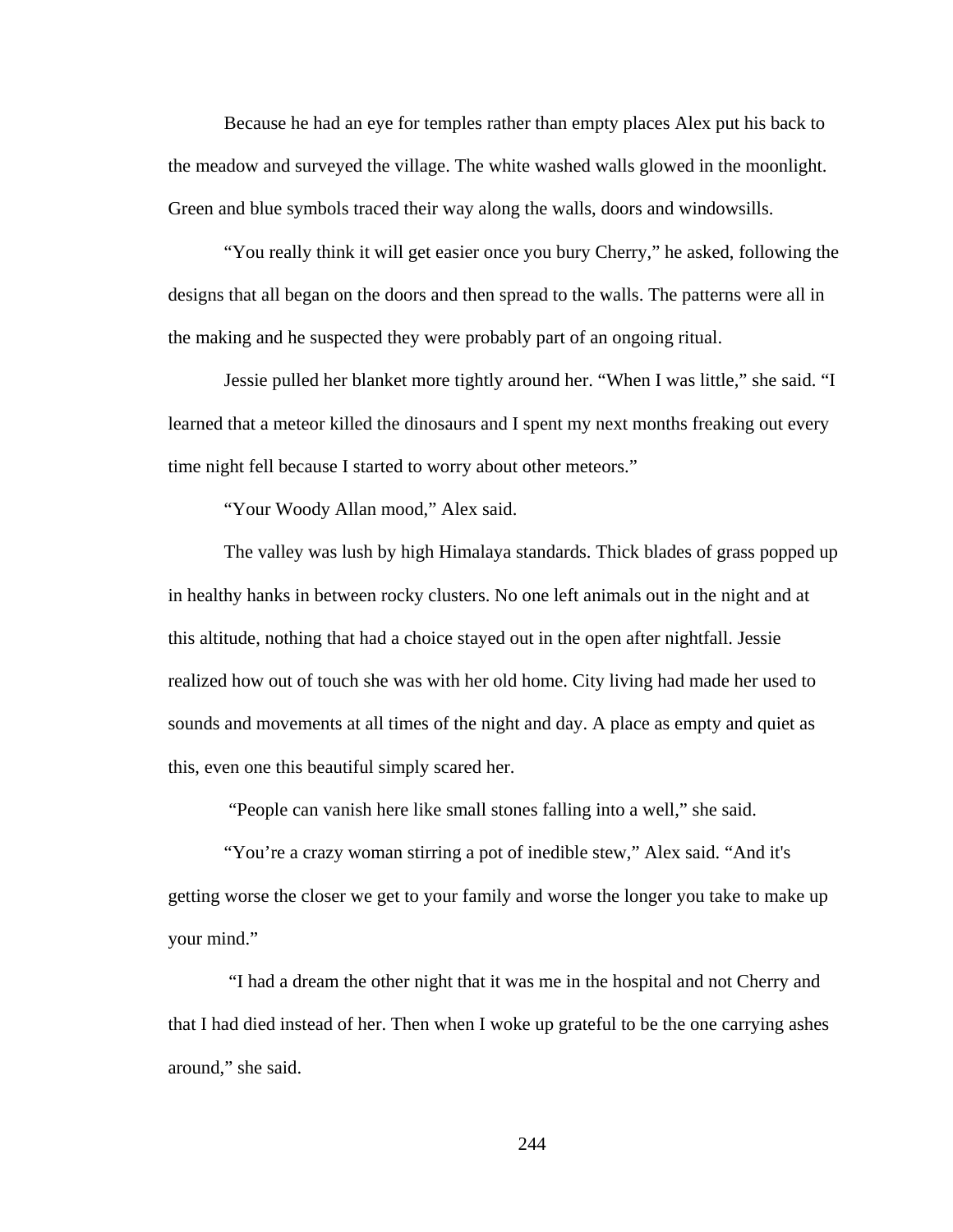"You'd rather be alive, of course," he said.

"I feel like I should have saved her," she said.

"Cherry?" he asked.

"Everyone who needs to be saved," she said.

"That's just nuts," he said.

"I'm only telling you what's in my head. It's buried beneath layers of stone. I can't just furrow it," she said.

"We are being watched," he said.

She looked around and failed to see what he saw. "Dumbar probably. No one in his right mind sits up in the middle of the night around here."

"I think he thinks we're crazy. These people," Alex pointed out the results of their labor, the stony garden patches, the warped and weeping barn walls and the tuck shops built of corrugated metal and stone, "work too hard to spend their nights wondering about forever problems."

"You'll have to go on without me tomorrow," Jessie said seeing another figure peering through a window, the face visible but not clearly discernable. "Don't waste the time waiting on me."

"We're here because you insisted.," Alex said angrily. "We're climbing this thing because you wanted to."

"I'm wearing too thin too quickly," she said. "I'm not going to make it up. It will get exponentially steeper and harder to breathe the closer you get to the top and I'm done now," she said, ashamed to admit it. In fact, just the notion of going farther was too much. She even wondered if she was capable of the descent though she would not say so.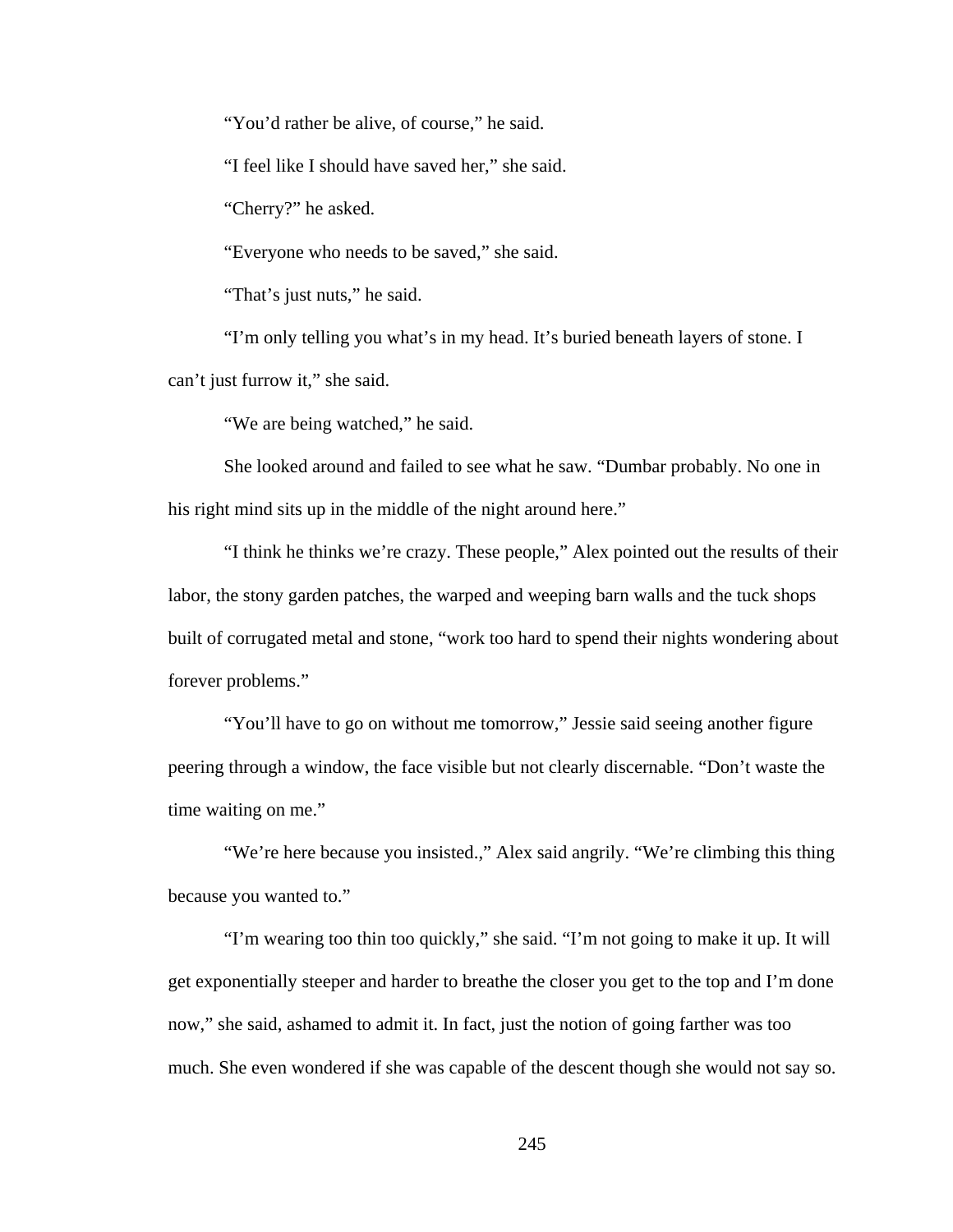Forced to face the fact of her winnowing resources she was opting to ration them, save for the hike back down.

"I can't make it," she said again. "I'll wait here. There are things to do here." Alex started to ask and she shook her head. "You'll only be out three days then we can head down to Temboche, see my sisters, get it all over with and go back to the states."

Alex agreed but Jessie knew it was only because he was convinced she would change her mind in the morning. But the fact of the matter was that if he had not insisted she would have remained out on the wall instead of dragging herself to bed because the even the idea of forcing herself to fall asleep was too much effort. She felt as if everywhere she turned she faced a wall of her own making that would take too much effort to overcome. She returned to their rooms because Alex needed sleep and he would not go without her. She wanted more space, she wanted more rest, she wanted to stop and she wanted all of that without having to explain any more of her fears to anyone. If the walk into the center of the meadow were not down right perilous in the dark she might even have considered heading there towards a particularly lush patch of grass where she might stay until a yak pushed her back. It was dozy thought weaving its way among several other ideas that streamed through her head in shapeless narratives that took her attention fully until Alex forced her off the wall and made her go to bed.

The next morning after giving what seemed like an extended set of explanations to the monk, Dumbar allowed Jessie to stay in the village. More pragmatic about her decision than Alex, he also managed to convince Alex to go on without her. The men left just before the morning mists swept in. Straddling the wall and drinking tea Jessie watched them go until they joined the line of others heading up. She felt better for being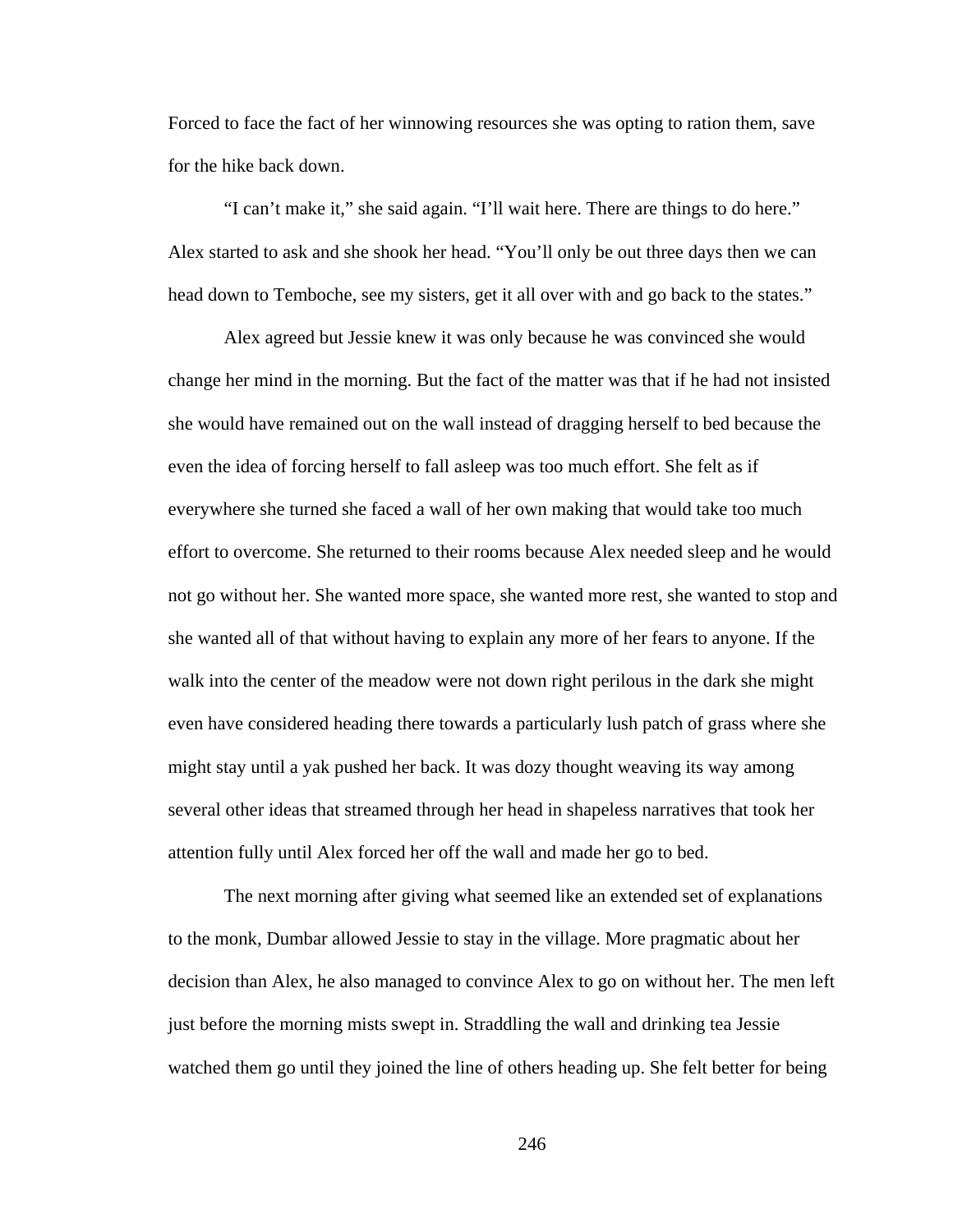at a lower altitude and with the men gone she relaxed. She was able to stop worrying about looking like she felt better than she did. Alone she was able to simply be and she realized that she felt like a building collapsing from within as if she were the superstructure and the solid stuff inside was dissolving. She had taken the opportunity of aloneness to up her pain pills dosage. They made her sloppy but she figured that she would stop a day before the men returned so that she would not be risking making any lazy steps up and down the trails they were taking. The pills made her dopey but not sleepy and she let that feeling guide her.

She hid out in the dining room at first, reading books she had already read until the sun returned. As the sweeping warmth took command, the village rearranged itself. Storekeepers opened doors in order to sweep floors then left their shops unattended, as most of their clients were gone. Old men settled in groups by the wall and watched the yaks while the young men walked into the meadow and gathered those they would load up for the day's trek. Cows and calves that were excused crossed the road and headed upslope. The dogs spread out. Those used to people quickly found Jessie who scratched and petted until every one found a soft spot in the rocky ground and stretched out to sleep. Mongrel horses, small and scruffy as street curs, canvassed the trashcans. People who were neither tending animals nor land, mended walls, fences and caved in roofs. Men in groups of three or four worked on several new teahouses that were going up. Voices were low and although everyone had a job, a lazy air contained the town as if everyone there was waiting for something else to begin. Feeling unable to plan Jessie read a little more until the stories started to seem staged. Then she walked the length of the village followed by the dogs that scattered whenever she crossed paths with other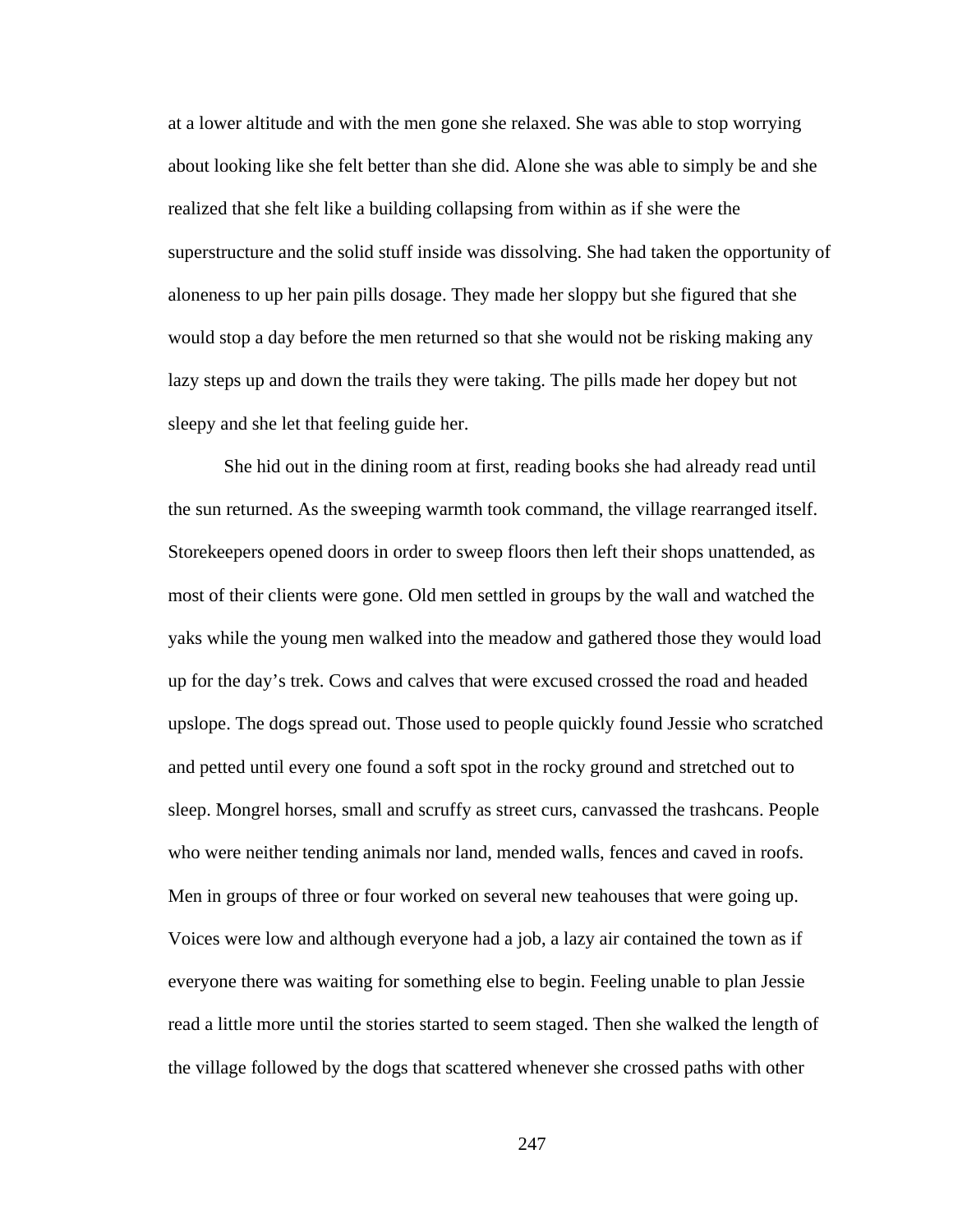villagers. Since she suspected that no one would tell her where the Tahru woman lived she thought she would wander. She found an Internet café tucked in the back of a European coffee shop. For the price of an apricot strudel she was allowed fifteen minutes on the Internet. The service was so slow that she needed to buy one more strudel and one cup of coffee to pay for the extra time it took to write and send letters to those at home who were tending her house and pets. One of her dogs had gotten lost for a day and had been found. She wrote about the storms and the yaks and the Sherpas and then signed off. Walking out the back door to avoid talking to the proprietor who was hungry for talk about Americans and the way they bullied the rest of the world she discovered that the village had a clinic and its own memorial for fallen Everest Climbers. The clinic was closed. Its front windows were plastered with warnings about altitude sickness. The memorial was set in the middle of the lane by the front door. A tall silver cone split in two with names, countries and dates in three columns etched down the centers of both insides. Jessie looked for the names she knew because of Krakauer's book and then noticed that as Dumbar had said, that most of the dead were Sherpa. Past the cone and the clinic a low hill with manmade incuts prompted her to climb to the patio of a larger hotel that was uninhabited, but open to visitors. She drifted through the lobby and ended out back where she saw a hot house with dirty windows and beyond it hillsides that were stitched up with many, many foot trails. Coming to a low point in terms of energy level she stepped away from the building seeking a patch of ground that was protected from the wind. And there, warmed by the sun, she fell asleep among a group of dogs that had known where the place was all along.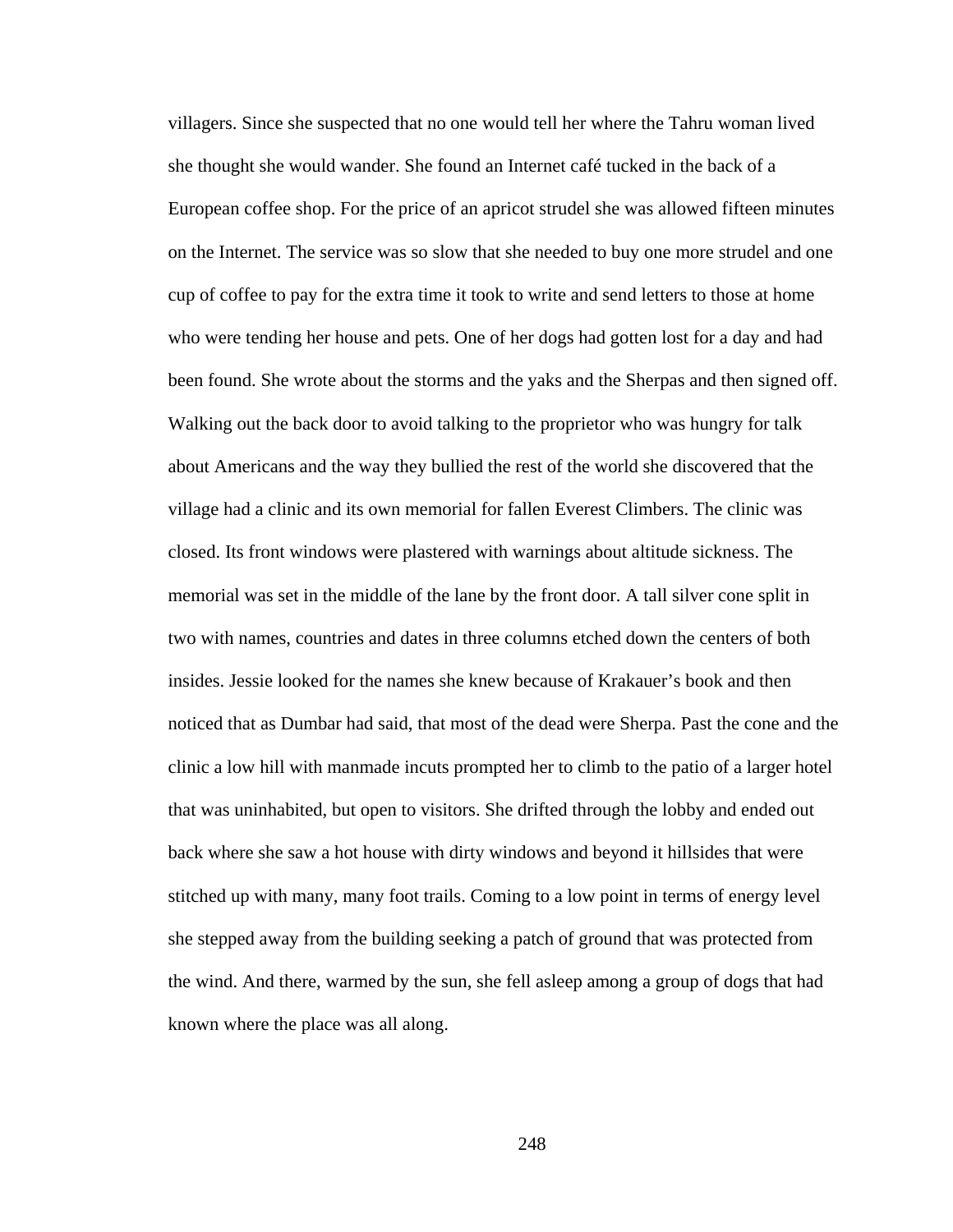Really bad breath woke her up. He was kneeling by her side and leaning down. When Jessie started and opened her eyes he grabbed her by the wrist forcing her to sit up. The sun was behind him and she was not fully awake so that all she could see was a dark form.

"Time now," he said. "Time now for all this nonsense to stop." She started to say something, and maybe scream, but he slapped her and pulled her up before she could do either. She half followed, and was half dragged into the hot house where he hefted her onto one of the sagging platforms that ran the length of the room. Then he fished out a rope from an untidy pile in a corner and she realized he was the second one, for she thought of the two men as connected. This one, the man from the hotel and the man in the teahouse who had warned her that most did not make it to the top

"Amal and Prakash," she said. "Little boys raised at the temple. You were there when it burned."

"Prakash no longer," He said as he began tying her hands together as she fought against him with all the effect of a kitten spitting at a dog. Once done with her hands, he did the same with her legs. Then he pulled a bag that smelled like dirt over her head and bound it so that if she struggled the bag would bunch up under its ties and tighten around her throat. She had a small thoughtful spot in the back of her mind that had no control at all over her actions and that spot allowed her to hear him say, "For the last time. You have to stop or I will not be able to stop her. She won't come home with me as long as you are here." Because she could not stop herself she became locked into struggling against the ties that cut into her skin and choked her. He picked her up and carried over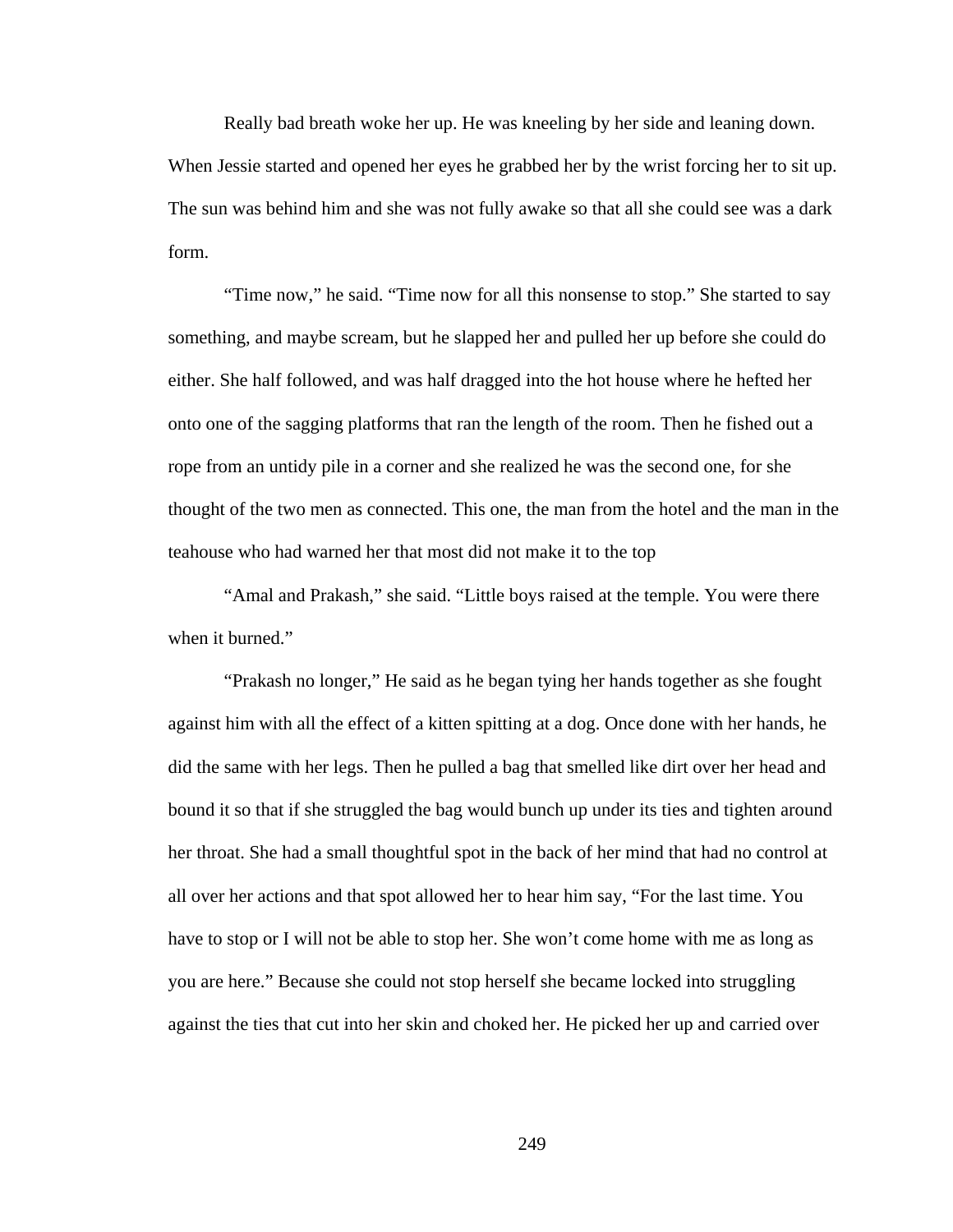his shoulder. She felt like throwing up, didn't and after a period of time was tossed onto the ground and left in the dark.

She woke to realize that she had thrown up but as her stomach was empty, it was only a thin crust on her face. Perched in a corner, what had been Prakash resided, his head bent slightly back, his mouth open. The oldest brother who was no longer in command had been bested. Testing the limits of her freedom she could feel that her hands and feet were bound behind her and now tied with a single rope. She was free to roll and could sit up, but her movements were limited by how weak she was and how hard it was to breathe. She also could not fully straighten out. She was afraid of throwing up again, afraid of choking and afraid that if she started to pant she might suffocate. The adrenaline ran through her at intervals as her panic flowed and ebbed. She focused on trying not to hyperventilate or vomit. She drifted off several times and had no sense of another presence for the length of time it took for a chill to set in which eventually started to bring her body temperature down to the point where she was shaking. And then it seemed the shaking stopped and she felt if not calm, at least disinterested in her situation. A sense of total helplessness made that possible. Without the power to alter her situation, she could no longer make bad choices. She had an idea that she was wet and then a thought from far away came to her reminding her that maybe she should not fall asleep. This idea sparked a final fear that was surviving despite her growing lack of interest in her survival. She did not want to fall asleep and die and she believed that the only thing keeping her alive was the fact that she was still awake.

He checked on her once and she thought he had moved her. Her first berth had felt stony and now she felt as if she lay on dirt. She heard footsteps and felt him prod her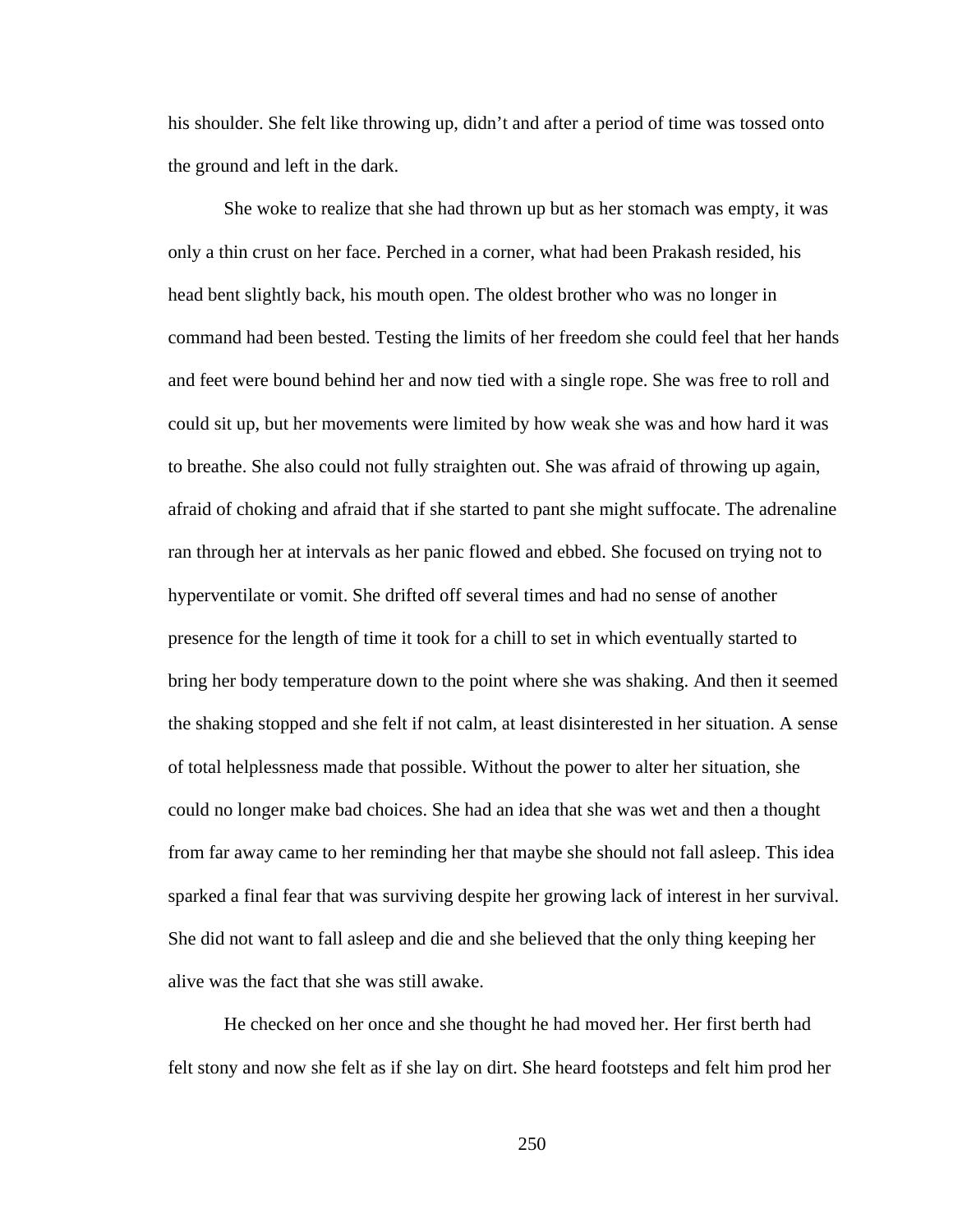with his foot, she guessed. "When your men return they will ask questions but so what. It's your very last chance to be scared enough to stop. To go away." She heard something else heavy drop to the ground and then there were footsteps walking away. Soon after that, against her will, she fell asleep.

She was freezing cold when she woke and knew that if she did not move she would die of it. She thought about letting herself go. She could stop being frightened and suddenly being scared was a heavy load. If she just stayed and let the lessening occur she would be done but even as she considered it, the shallow sense of self she had left to protect strummed her fear of the dark. Her sense of it coming for her forced her to commit. She rolled from her side to her stomach. The effort took a toll and she had to rest with her head to the side so she could breath. She began to crawl in small increments, resting, forcing her body forward with a rolling motion that at least gave her the impression of forward motion. It was all she could do and so she put all her energies to edging forward in increments. She drifted at times and realized that she was nodding out in between efforts. She came to an obstacle that seemed to hook her jacket and for a time she could not break free until she tried rolling away and in doing so came to a kind of ledge that crumbled away when she rolled letting her drop hard enough for her to lose her breath. The fall rolled her into a puddle of cold mud and as her clothing absorbed it she felt a stunning chill that put her out again.

She felt a breeze on her face when she woke next and felt a hand touch her. Knowing that whoever had her was in control she let it all be.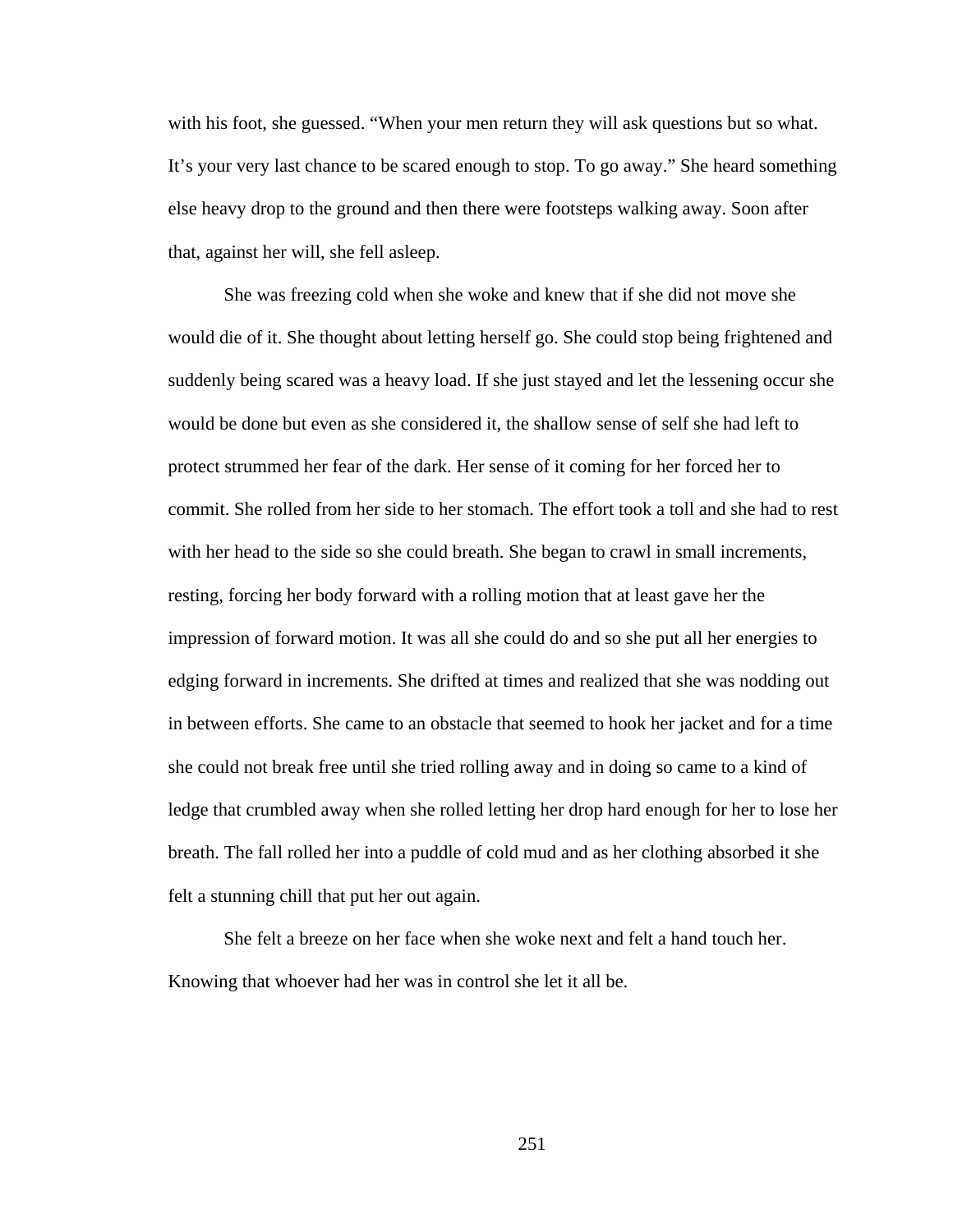"The dogs found you," the old woman said. She was dropping chips inside a small stove set into a hollow incut in the floor. The room had no windows but the seal on the door was so poor and the door itself so poorly made that light seeping in through the cracks admitted daylight. The room itself seemed like a cave scooped out from the dirty walls that emitted a light dusty rain. A statue of a man on an elephant balanced on a mantle that had been cut into the wall behind the old woman. He was flat faced with a square body and straddled an elephant so strangely formed that it looked more like a bat with a trunk than an elephant. The old Tahru woman had put her scarves and outer garments aside. They lay in a pile at the base of walls into which someone had scratched the holy patterns of the temples. But the patterns were incomplete and made so crudely they were almost obscene. Without her scarves the old woman revealed long grey hair sharply streaked with black. It was a thin long mane and dropped down to her waist. She was not a pretty woman. Her skin was weathered and deeply pocked, her features were manly and someone had broken her nose more than once. What had seemed to be a pink tattoo was actually a deep scar in the center of her forehead, a hard twist of flesh. The mark was integrated into a large tattoo that ran down the back of her jawline, split down either sides of her neck and winded its way to her back where the two strands met in a kind of Gordian knot. The pattern ran down her arms and ended just at her hands. The pattern seen as a whole made sense to Jessie then. It was another of the weavings the Thangka favored.

"It's Wheel of Life unwinding around your body," Jessie said. "It's the end of the cycle. I'm so sorry."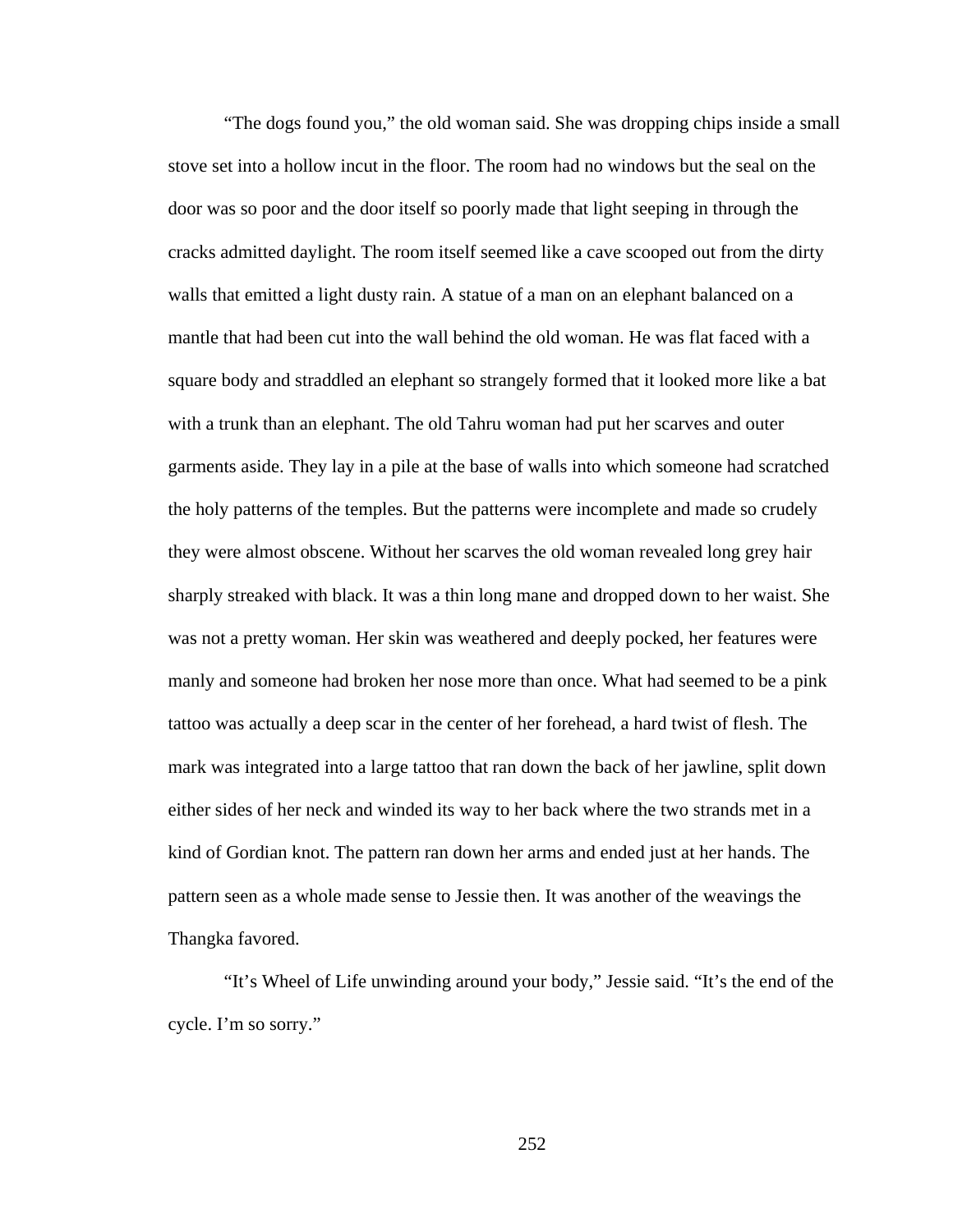The woman had removed the burlap hood and washed Jessie's face but left her tied up. She lay on a pallet on her side. She had thrown up on the blanket it seemed, and been washed.

"Let me go." Jessie said. Along with her other symptoms dehydration was taking a toll. A headache and a fuzzy view of everything made all her thoughts seem loosely connected. She had an idea of urgency and tried to hold to that abstraction against the tendency to remember other things. Like debris odd thoughts a day on a sailboat, being sunburnt on the beach, trapping bees in glasses fractured memories kept breaking into her fear in part because she was hazy and in part because she was indeed so afraid that she kept diving into the fractured view of the past to protect herself from the present on which she needed to concentrate. "You were one of the goddesses," she said to the old woman. "And they rejected you."

The old woman ignored her. "I will be perfect in this and I am sorry but you must be stopped." Finished with the stove the old woman began pulling a blanket out to its length on the floor next to Jessie.

"An orange shroud for burial," Jessie said, remembering that a ceremonial burial was an open air, burning. "Just tell me what it is I am doing and I will stop."

The old woman stepped back considering the best way to move Jessie from one spot to another. She was a slight figure but years spent at the hard labor had given her strength. She knelt and grabbed the edges of Jessie's clothes. "When we first received the child we washed her as if she were new," she said, grunting as she moved Jessie's body in stages. "Then we took the head of a snake, the sting of a scorpion, a tuft of grass and bound it all and burned it next to the child to protect it from enemies, from jealous ones.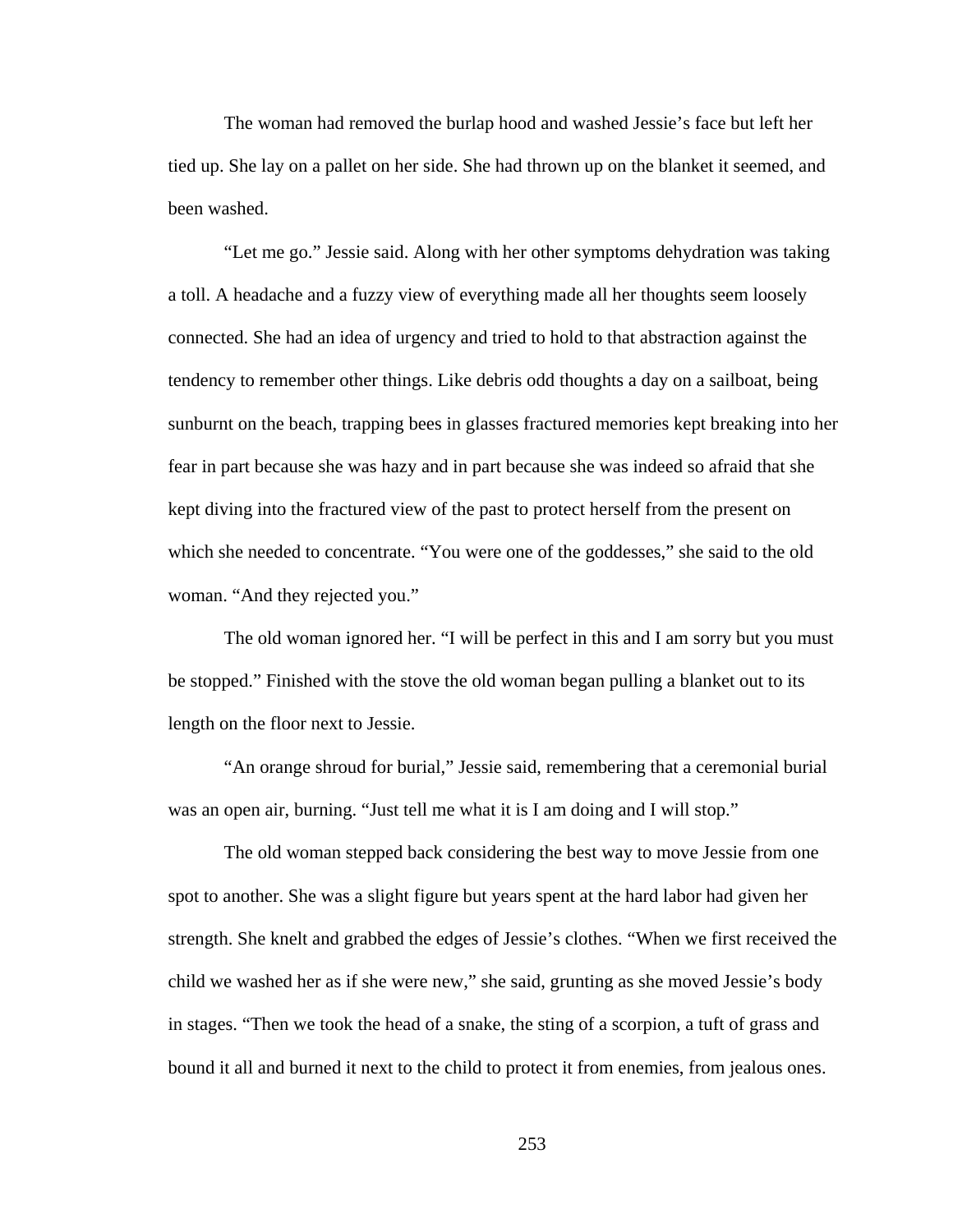She was a beautiful child from the first." Satisfied with Jessie's position on the blanket she began to arrange Jessie so she could be wrapped in it. Her muscles forced into curled positions were cramping.

"I'm already sick," Jessie said. "There's no need for this. I just want to go home."

"You won't stop." The Tahru knelt and Jessie could see that she had once had pierced ears that had been torn free and that her nose had not just been broken but cut and scarred.

"Can you at least loosen the ropes? Please let me stretch?"

"You can't have her back. It's all gone." Nestling Jessie into the blanket she began sewing it shut with twine forced through holes she pierced with an iron nail.

"Was she a pretty child?" Jessie asked.

The old woman stopped. "She was."

"Tell me. You have time for that," Jessie said.

"She was a devout child. She was a beautiful bride," the old woman said.

"She can ride," Jessie said looking for anyway to stretch out the conversation.

"Yes," the woman shook her head and let the twine fall to her lap. "I didn't like that but she loved it and my son loved to give her what she loved."

"Is she dead then?" Jessie asked.

The woman remembered her chores and reaching around recovered what smelled like small bundles of sage which she began tucking into Jessie's shroud, carefully depositing them so that once they set Jessie alight the incense would burn enough to cover the smell of burning flesh.

"Are you lighting the fire?" Jessie asked. "I will scream. They will find you."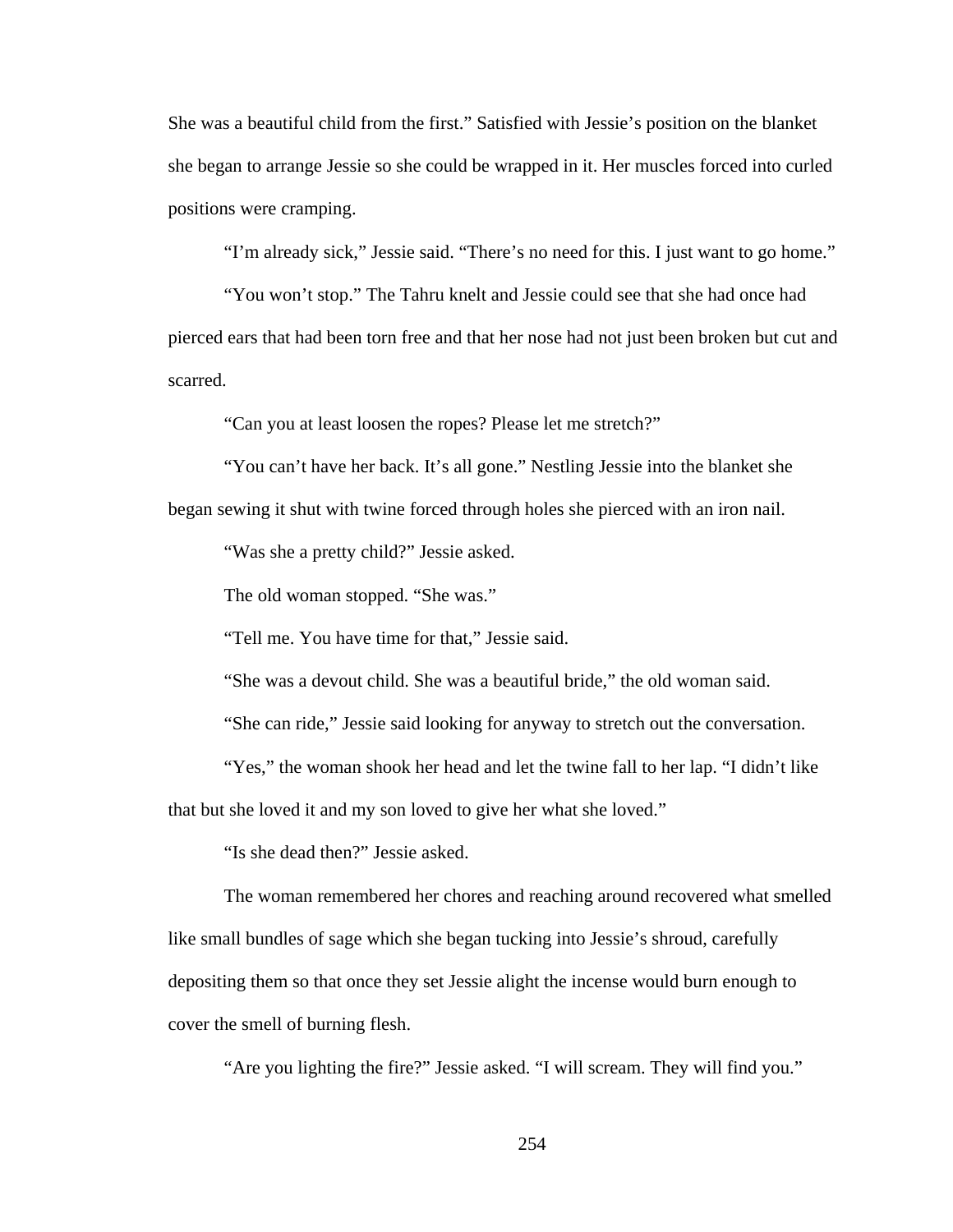"The monsoons are coming. Rivers will be coming for us," the old woman said, picking up her nail again and moving closer to Jessie's face. The work took time as the blanket was shredding and sometimes the erstwhile thread tore the blanket as she sewed linking holes and making the thread useless as a fastener. She mumbled as she worked but the prayers were incomplete full phrases of Vedic rituals broken with common nouns that did not make sense.

"I have to take my friend to the temple," Jessie said, "She has to have the rites."

"She is here." The woman stopped what she was doing and took the ashcan that held Cherry's ashes from behind the man and his elephant.

"They killed her. She won't have been blessed. She won't rest," Jessie said. "You will condemn her. You will condemn me. They will cast us out. Like they cast you out. My friend has done nothing." This seemed to confuse the woman who stopped and stared at the ashcan as if it held her answers. And as she waited the sound of yak bells banged nearby. Not as if the animals were in view, but as if the road were close. The woman froze as if the sound indicated danger. She sat holding the canister and listening to the bells.

Jessie took a shot in the dark. "Is it your son out there? Are you waiting for him?" "He loves her."

"They didn't give my baby girl to Tahru. Tahru are filthy," Jessie said. Although the sounds of the bells was tempting, she ignored the dream of a rescue and tried to focus on the conversation that was taking all she had to continue. The pain in her legs was particularly stunning. Pulling against the ties and not getting relief was making the muscles bunch and her arms were numb.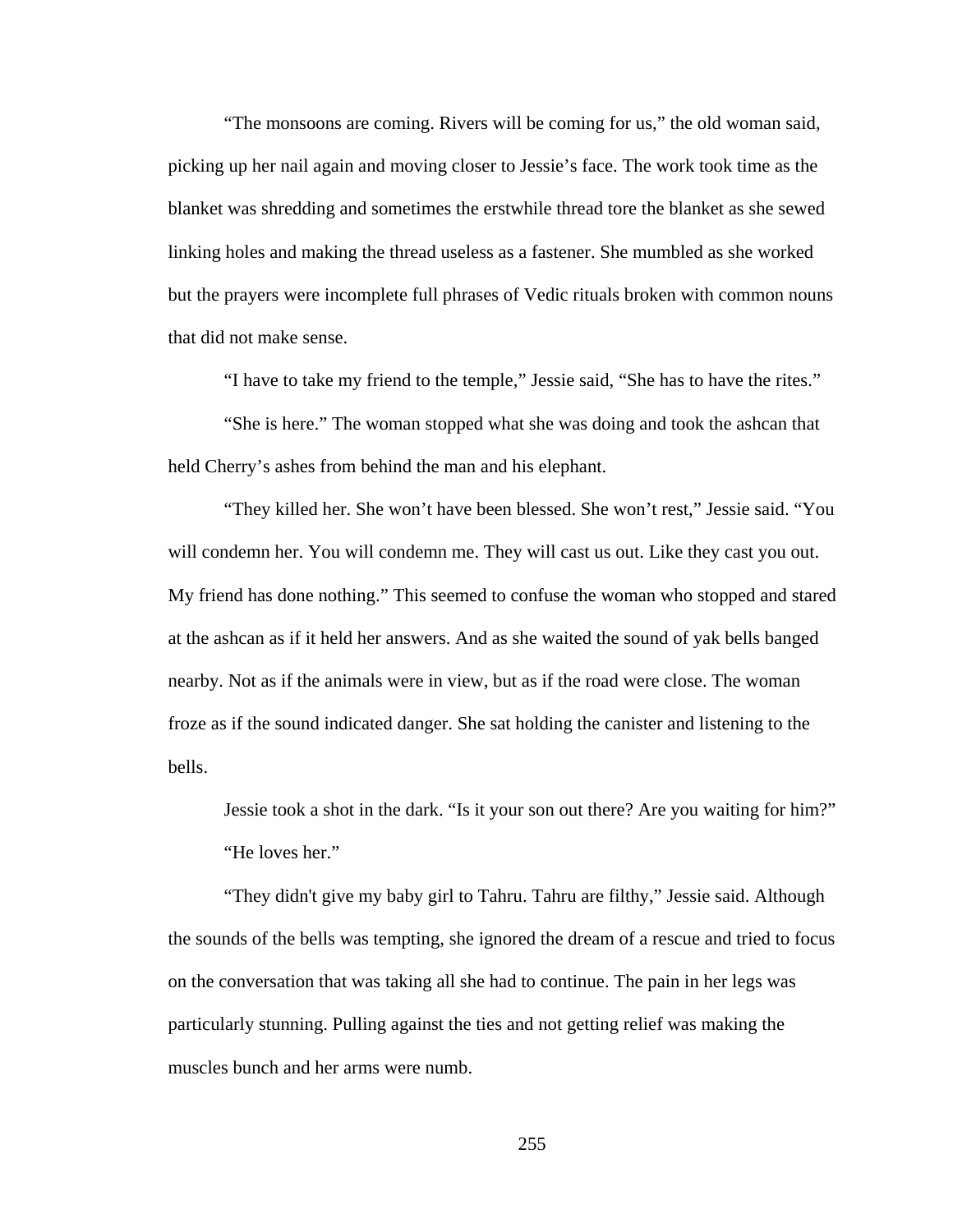"I was Taleju," the old woman said placing herself in the tradition of a thrown away girl. The piercings torn because she had failed and the tattoos signs of a goddess flung to earth.

"You are forgotten then," Jessie said. They cut the eye from you." She said referring to the scar that she now guessed was once was a holy third eye. "Santa," Jessie said searching for the words. "Sanrakshak, santan," they were wisps and she knew she was making no sense but the woman seemed to focus." "Family, holy, we are connected." Jessie said hoping to hit a note. "I sat in the temple once. Where the goddess sat." Jessie could see that she has been trying to hold onto a perfect past with the inscriptions on the walls that she could not finish, never make whole again.

"Prakash comes, but Amal forgets me. My littlest boy, he won't come back." In a shift her mind moved from all who had thrown her away to the last one who had abandoned her.

"Prakash is dead, old woman. I have seen him. Take me back. I will make him come back to you," Jessie said trying to shift in time with the woman's sense of fears and defeats.

"I should help him. He is completely alone without his brother," the old woman said looking at the twine and nail and seeing that the shroud was nearly complete.

"He should help you, Mother. I will make him come home. Once I take my friend to the temple."

"Your friend she should be burned," said the priestess who once was.

"She needs a blessing," Jessie said.

"I cannot complete a burning anymore," she said dropping the nail and the twine.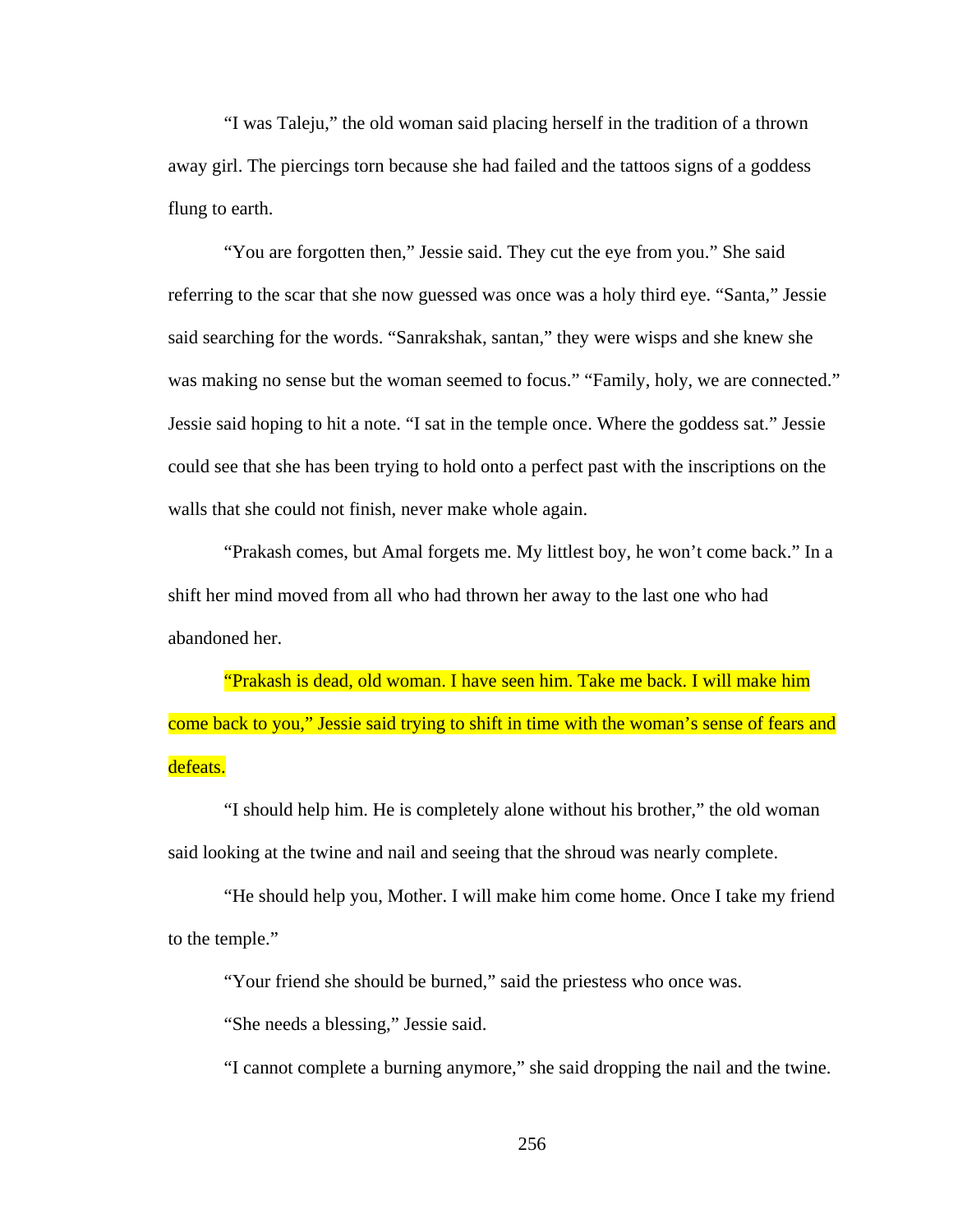"Take me back and I will make him come," Jessie said. "Take me back and I will finish it." The woman touched her forehead and made the odd gesture again. "Yes, I should," she said. "Maybe you along can save her. She is in trouble."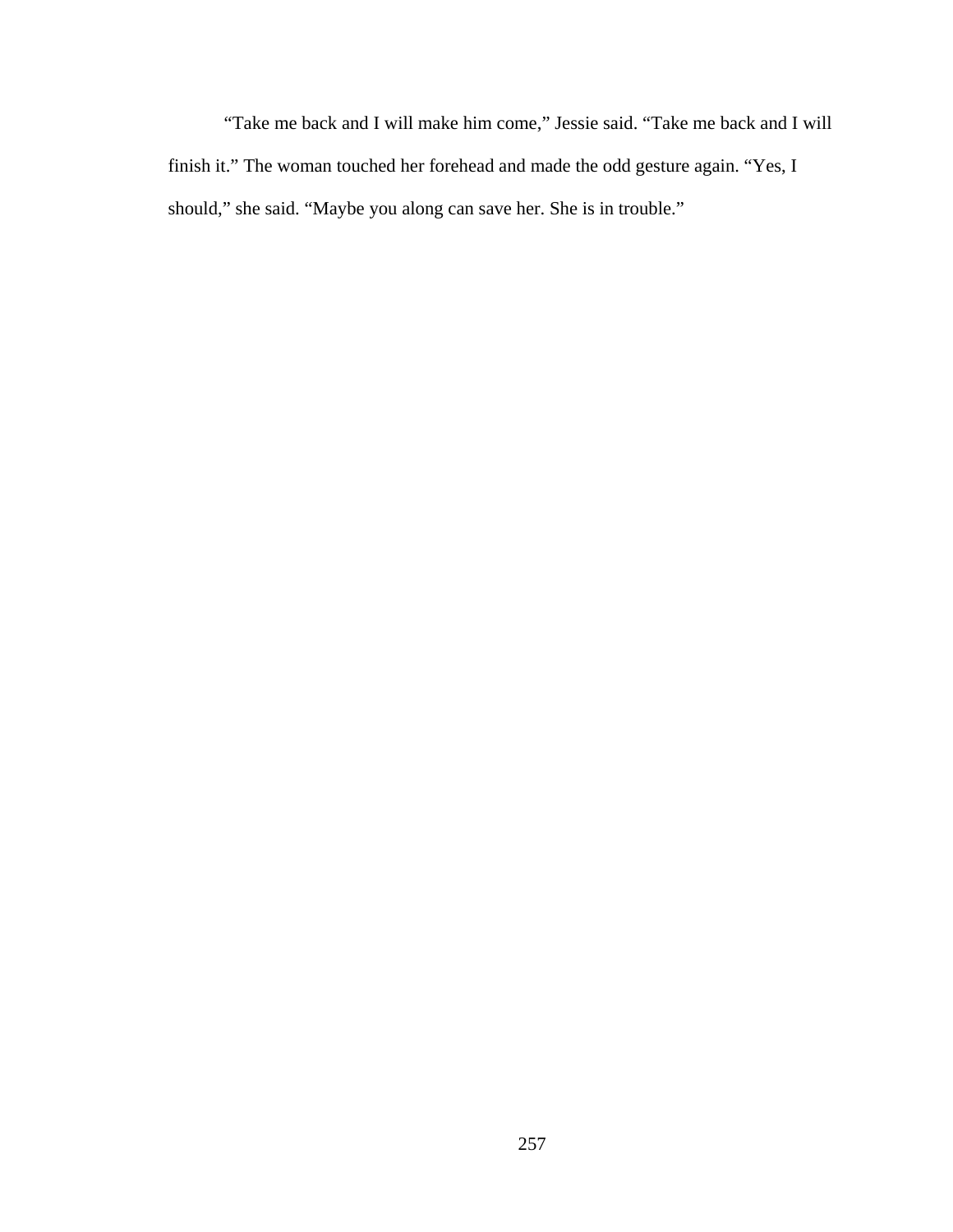The old woman kept changing her mind. Unloosed from all the things she should have been able to trust she leapt from one failure to another seeking purchase. Her connection with Jessie scattered from one minute to the next; her shape shifting relationship with the world around seemed to be guided by her fear of her youngest son.

"We have to hurry," she said untying Jessie who by then hadn't the strength to remain lying on the ground. "Parakash hid you, but if he comes and he sees." She ran her fingers through her necklace and began to mutter. Then she looked out the door. "I have to get dressed," she said. She worried her way around the room, picking items up and setting them down until she zeroed in on a pile of clothing. As she picked through the robes and faded dresses, Jessie not willing to spend another moment inside the defiled place made it out to the stoop outside where she hit her limit. She found herself staring at a series of stupas so crudely built that she did not recognize them, piles of whitewashed stone each resembling sandcastles made while the sand was too wet. Crabbing her way to the nearest one, she scratched at its surface with a rock until the top crumbled. She reached inside and pulled out a handful of crumpled pictures of missing hikers mixed in with pieces of stone and ash. Then the old woman closed her front door with bang while Jessie was still holding the picture and Jessie startled and stumbled until she hit a soft patch and fell. The ground felt odd so she rolled away taking much of the topsoil with her and in the process uncovering the face of the man she'd met at breakfast in Namche. Prakash's eyes were closed, his face thickly dusted.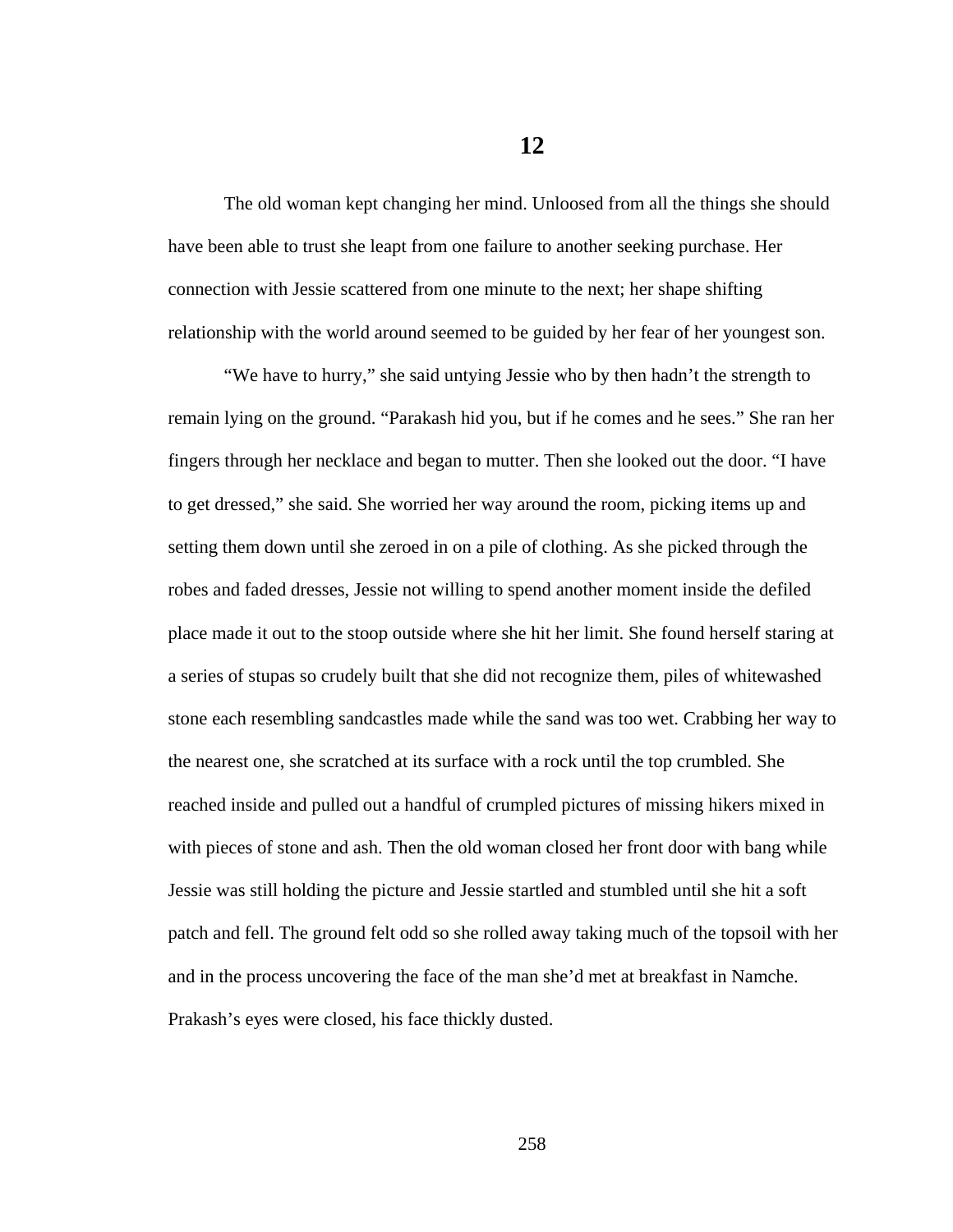"Your son is out of control," she said to the old woman. "Why does he kill?" Jessie asked holding the photograph out to the woman who was now dressed in beaded orange robes. She took the picture from Jessie and put it back.

"Amal kills those from the temple. Those your father ruined. He believes he is saving her. If no one remembers, it never happened."

"Why not kill me?" Jessie asked looking down at the body.

"Why didn't you listen to Prakash? Marie cannot see you." The woman reached for Jessie. Jessie grabbed at her, trying to push her away and got a handful of beads.

The woman pried her fingers off before she reached forward and put her hand around Jessie's waist in order to help her stand. "What's your name?" Jessie asked.

"Jane," she replied shifting her balance in order to get a more solid stance. Though she was shorter and lighter than Jessie, a lifetime spent breaking rocky ground and hauling her own loads had taken what she had and turned it steely. Her tattoos were a vine that connected across her body leading to the dispatched blossom on her forehead and when she all but lifted Jessie to her feet the vines made whole by sinew, rippled.

"That's not so Nepali." Jessie said. The air was too cold and as she tried to stand it attacked her senses. She felt quite a victim to the processes that would keep her alive or not, despite the elements.

"They took my name when they cast me off. I took another," the old woman replied skirting a patch of ice and stepping into a muddy patch. Jessie followed her lead with slower steps slipping a little in the mud. They nearly went down. The women shook Jessie. "Help," she said.

"You could toss me over your shoulders," Jessie said.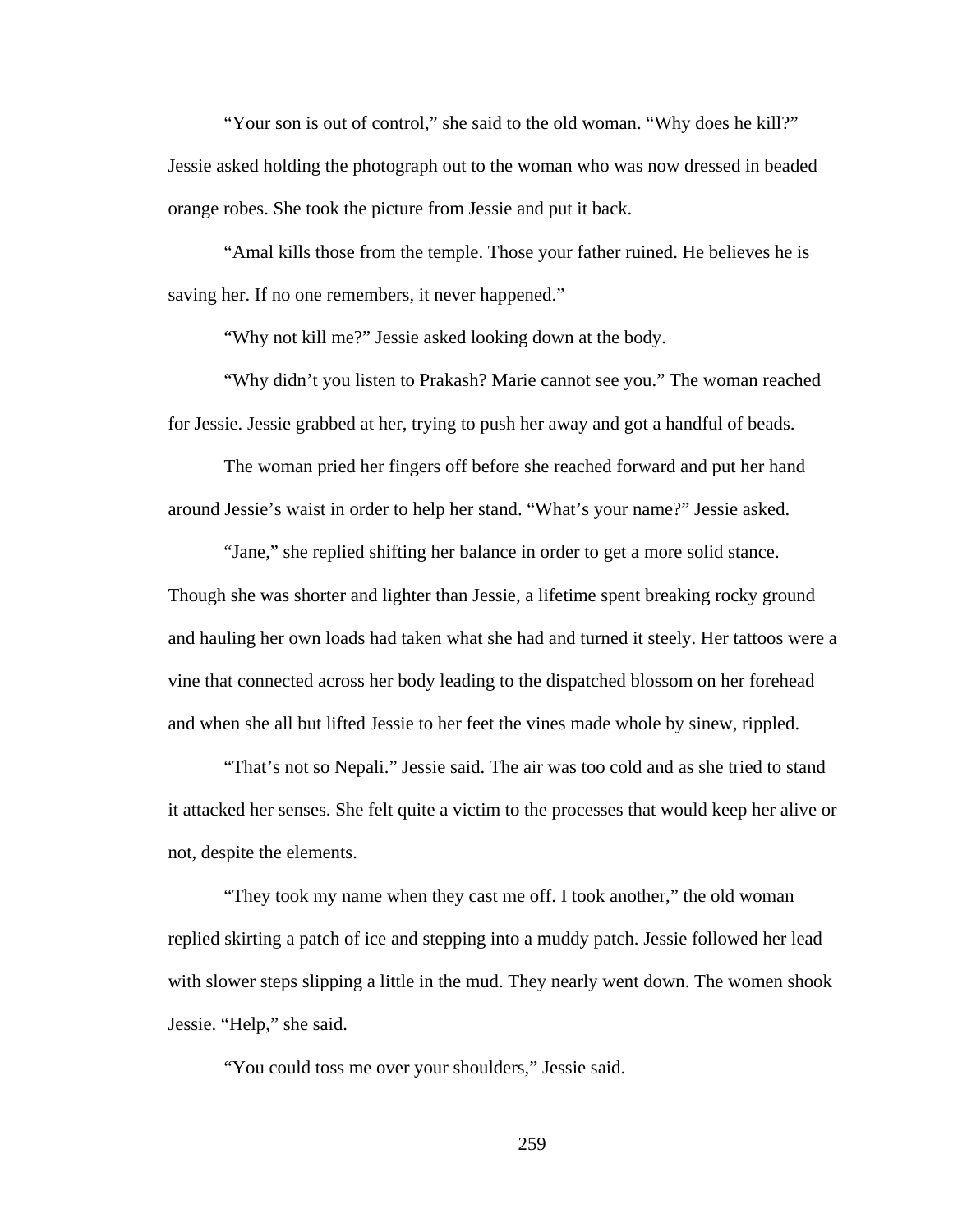"Walk," the Tahru witch replied.

"You could kill me," Jessie said wondering if the old woman was walking her back to the hotel or over to a high ledge.

"I helped burn down the temple, but I cannot kill you, even for Amal and Marie," the witch replied. "Prakash was his brother's keeper but now his brother is without a guide and you should go home."

"Why can't she see me?" Jessie asked.

"Without you she's a goddess, she has no earthly mother. With you she is to blame too. She is not well," the witch replied. "They gave her to us because she was ruined and we made her forget and you ruined that."

The woman had no more to say and Jessie was too worn to continue questioning her so they stopped speaking as they stumbled towards the first of the hills they would have to mount in order to return to Pheriche.

The dogs that were supposed to have found Jessie were waiting at the base of the hill. They followed the women at a practical distance, back to the hotel where Jessie was dropped at the back door. Jane would go no further. She pulled a long white scarf from the folds of her robe and handed it in a bunched wad to Jessie.

"Bury your friend with the proper prayers," she said. Jessie leaned on the door jam and watched her leave, then crossed through to the back of the hotel heading towards the series of tricky steps that led to the main road. She had been gone for two days. But no one had noticed, as no one was scheduled to show up for meals and because she now lived in a room alone. She had returned to her room and sat on the bed. A coughing fit left pink spittle on the scarf. She swallowed more pills and then went to the dining area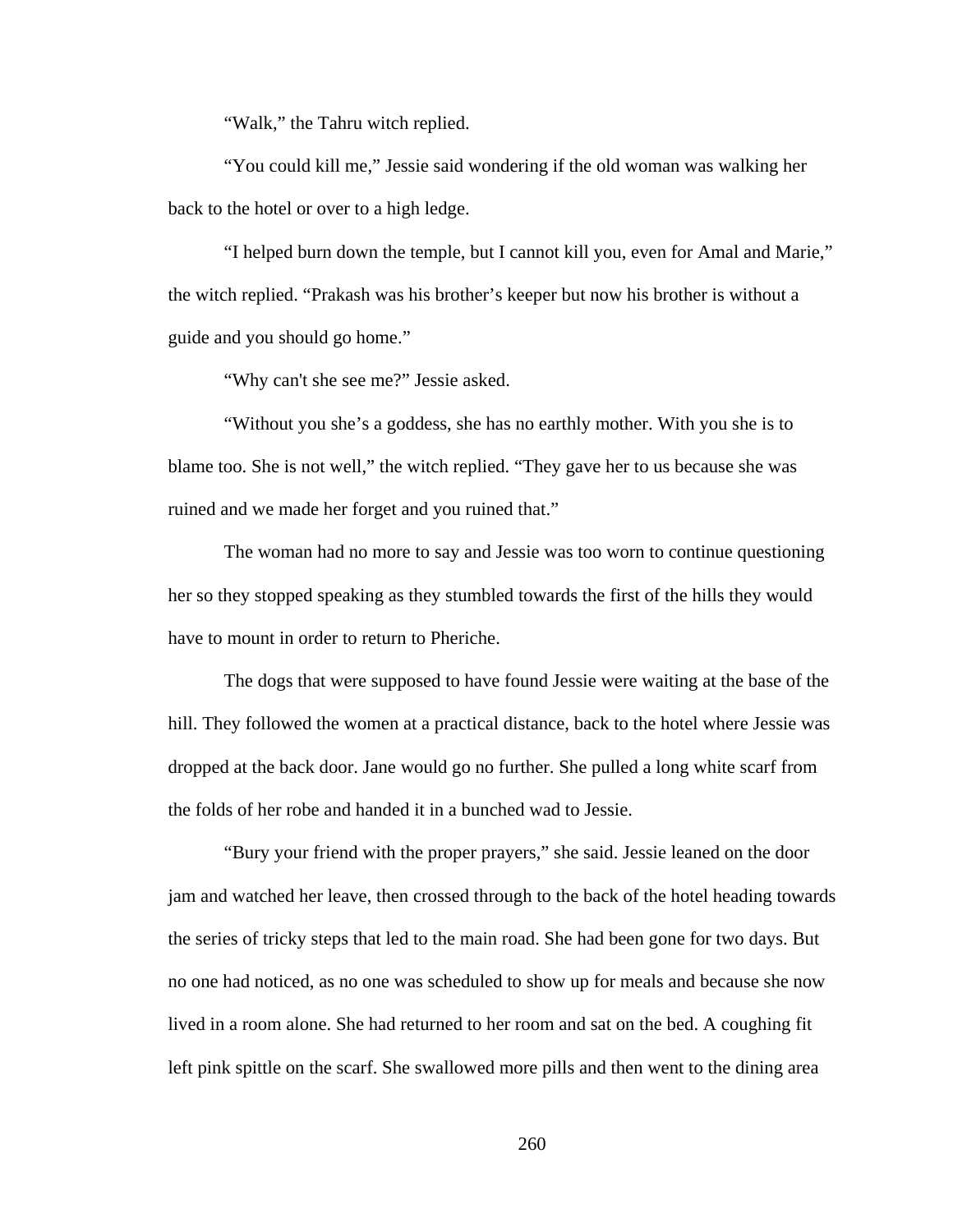where the monk greeted her and told her that the storms she and Alex had seen the night before he, Dumbar and Dahn had left had swamped the heights.

"They will wait for the storms before they try to climb," he said. "No worry. We would know if they'd fallen."

"When do you worry?" Jessie asked. He had automatically brought her a cup of Tibetan tea in one of the mugs onto which an outline of a yak had been scored. And while she drank he took a seat opposite her in silence. "He can't kill me for some reason, either," she said to the monk as he poured another cup of an unpleasant drink that would have put her off any other time. "Did you see the temple burn?" she asked him. "Did you know why they burned it?" He nodded not as if he'd understood, but because it was the polite thing to do. "You're a guardian, the guy that mans the front gates, aren't you," she said. He rubbed his hands clean on his jacket then, pulled a trinket from his pocket to give her. For a second she thought it was her bracelet but it was too small. The bracelet came with a set of beads. "A baby's gift," she said. He shook his head and separated the beads from the bracelet and held in so that he could show her each stone, one by one. He named each stone rolling through from the clasp and then back again until she began to hear him.

"Sunita," a blue stone, "Nischa," a white one, "Raju", was red, "Shirisha," yellow, "Bibek" was green, "Yash," was blue again, until she began to see it as he continued to pray in the names of children.

"The colors of prayer flags," she said putting her hand on his to make him stop. He shook her off and continued.

"Amal, Yangani, Bina, Malashree, Gagan, Parshant, Krishana, Amita, Puspika, Prakesh."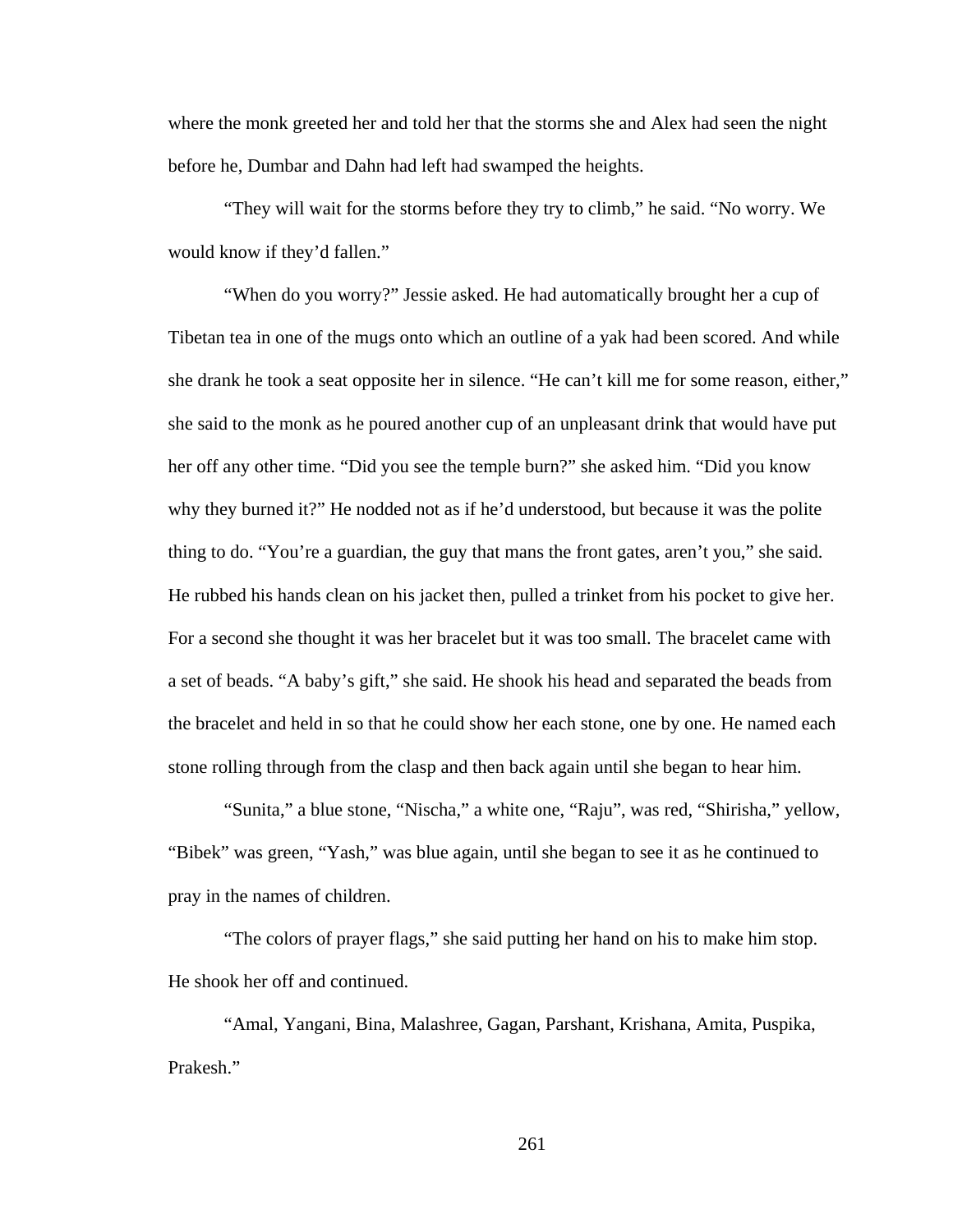"Names," she said. "The children of the village." She took the bracelet from him. "Marie, Jessie," she said touching two stones on the bracelet. He nodded and let her have it. "Do you think I can fix it? Fix something this big and this fucked up?"

He didn't reply one way or another. He just waited.

"Were you one?" she asked. And again he didn't reply.

She put the piece in her pocket because the sight of it now reminded her of the home she had actually left behind as a young girl. And then he waited while she sipped and stared beyond him into a room watching the dust motes dancing in the sunlight shooting into the room through places where the window blinds did not quite fill the windows. If the light was not warming it was soothing, beams ran from the windows to the floors creating a still life. She found comfort in the way the light hit objects giving them soft edges because it could not light them up completely. "Call the cops?" she asked at last. "The last place I saw them was when we entered the park and that was days ago. Phone?" Carefully because she didn't want to offend him she pointed at his jacket pocket and mimed using a cell.

He opened his to show that it had no service.

"Right," she said. "But you must have a way to call for help." Then, too tired and overwhelmed she drifted for a moment and had to follow a winding path back to her original thoughts. "You know what I think?" she said to him. "I think he keeps going home and then coming back to find me. But he needs to keep going home to take care of her." She finished a third cup and waved away another. "I need sleep," she said feeling her thoughts rolling to a soft stop until the world was really just a glowing undefined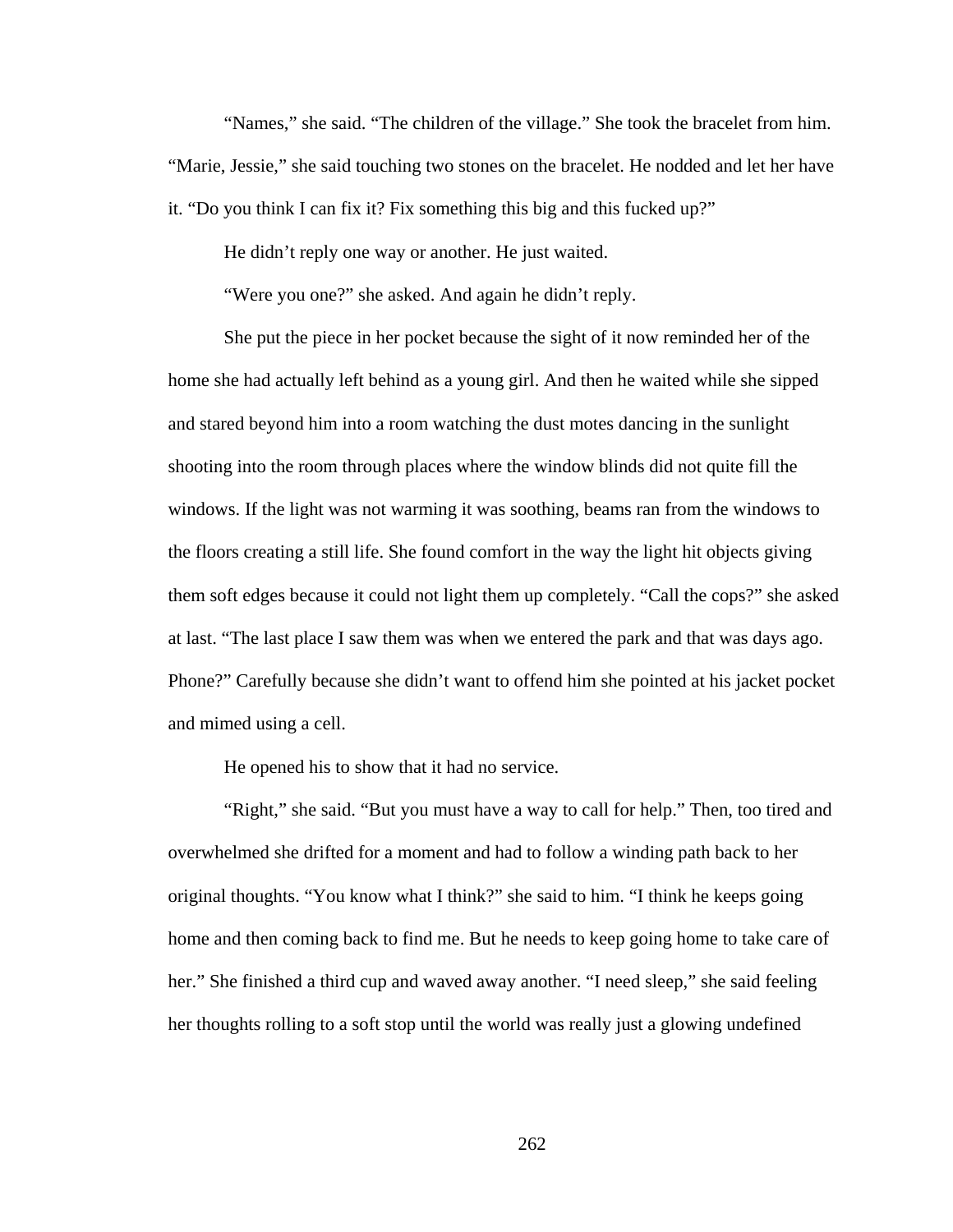thing. "And I need to be safe until the guys come back," she said before falling asleep at the table.

She woke again and found herself in the same place. Sherpas and the teens that were working the mountain were gathered around the stove. She drifted away again and when she opened her eyes she saw two Sherpa women seated across the way playing cards. She shifted trying to pull a blanket someone had thrown over her up over her shoulders. Her sleeve dropped and she saw where her wrists had been bound. Then the blanket fell fully to the floor and one of the woman stopped playing and helped her sit and fed her a huge cup of tea that she drank before lying down on the bench. The woman spoke to her in a language that seemed mostly gibberish but that soothed her, and she fell asleep again. The next time she woke Sam, Dumbar and Dahn with faces chapped and burnt from exposure to the wet, the cold and the wind, were sitting at a nearby table eating dinner. They were jabbering excitedly about their trip. Alex was showing the pictures he had taken to other Sherpa and tourists when Jessie fell into the dream that took her then.

She dreamed of her sisters and the Tahru witch. "She has her version and we have ours," Tommy said handing a cup to Gabby. Then the baby, not in evidence started crying and the witch produced a doll. Holding it by the feet she spanked it and shook it quiet. Then she handed it to the man behind her so that he could dispose of it. Jessie hiding in the front of the temple was too scared to do anything but hide. "She will have to come now," she heard Cherry say. "She will have to settle it." Then the room faded to white and Jessie was lying in a bed with her hands somehow tied to the mattress.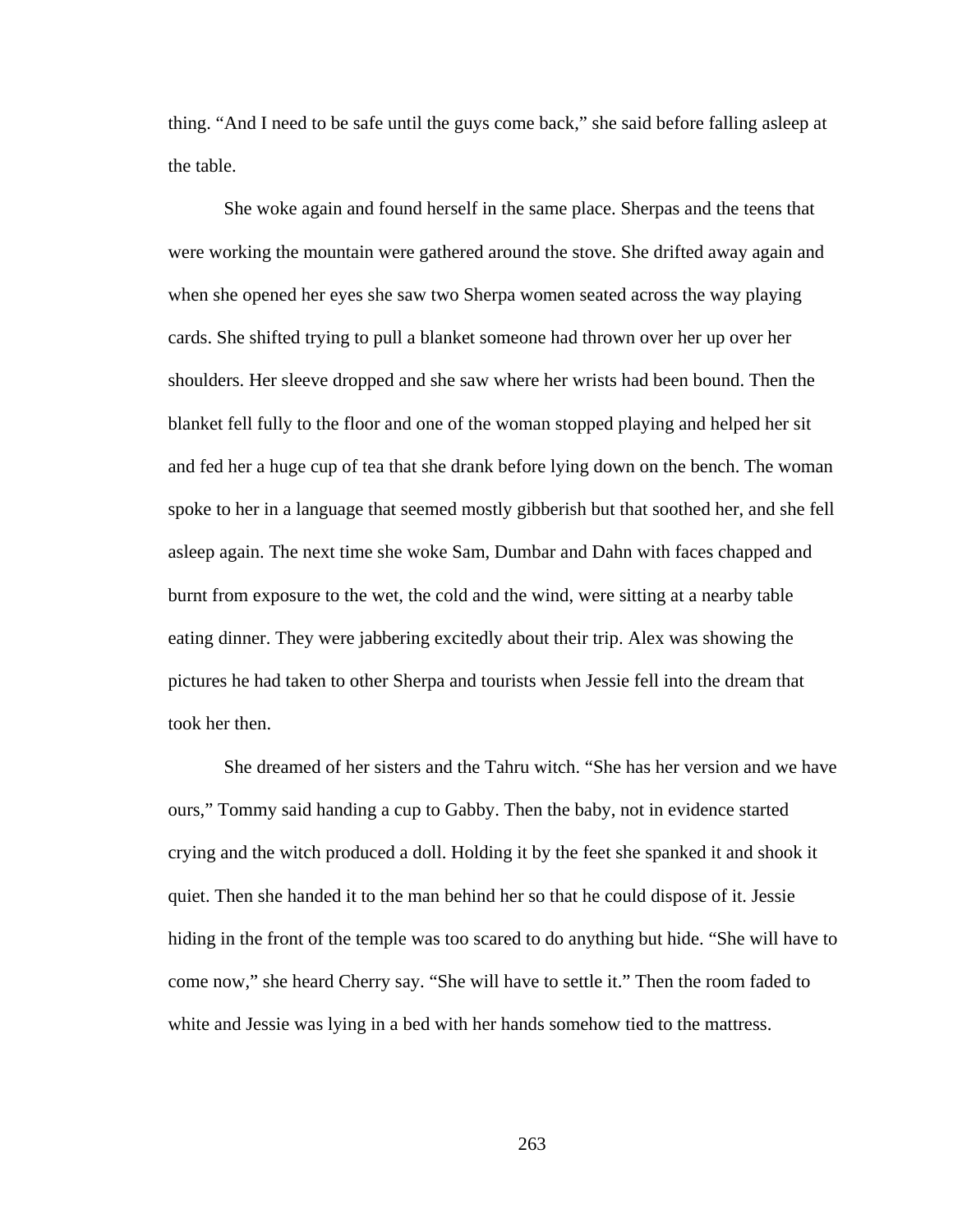When Jessie woke the last time it was morning again and the monk was seated across the table. She sat up and nodded and he filled the cup and pushed it her way. She was still drinking when Alex came in for breakfast carrying her pill pouch that he slid her way. She took what she needed and zipped up the pack.

"Have you been sick the whole time we were gone?" he asked.

"You made it to the top," she said swallowing a handful of red and brown pills, "to the base camp?"

"And made the hike back in one go after the storms parted," he said. "I couldn't stop once we got started home. Took a bath in that cold water once we got back too, had to."

"I need one of those," she said wondering if it were possible.

"Are you better?" He had returned as someone stronger. White goggle shapes cut through his sunburned face where he had forgotten to protect himself from the sun. He was ten pounds lighter than he had a week before and seemed more physically substantial despite the loss. He dug his hand into a pack of coconut cookie and ate them by the handful while he spoke. A plate of pancakes arrived before he finished the pack. He swapped one for the other.

"It was the right thing for me to stay back," Jessie said, "but now we have to hurry."

"Hurry to Temboche. Are we racing?" He didn't bother with the silverware but used the bread and pancakes like scoops dipping them into his tea now and again.

"I feel like I'm being chased," she said. "And like something will get away if I don't run it down."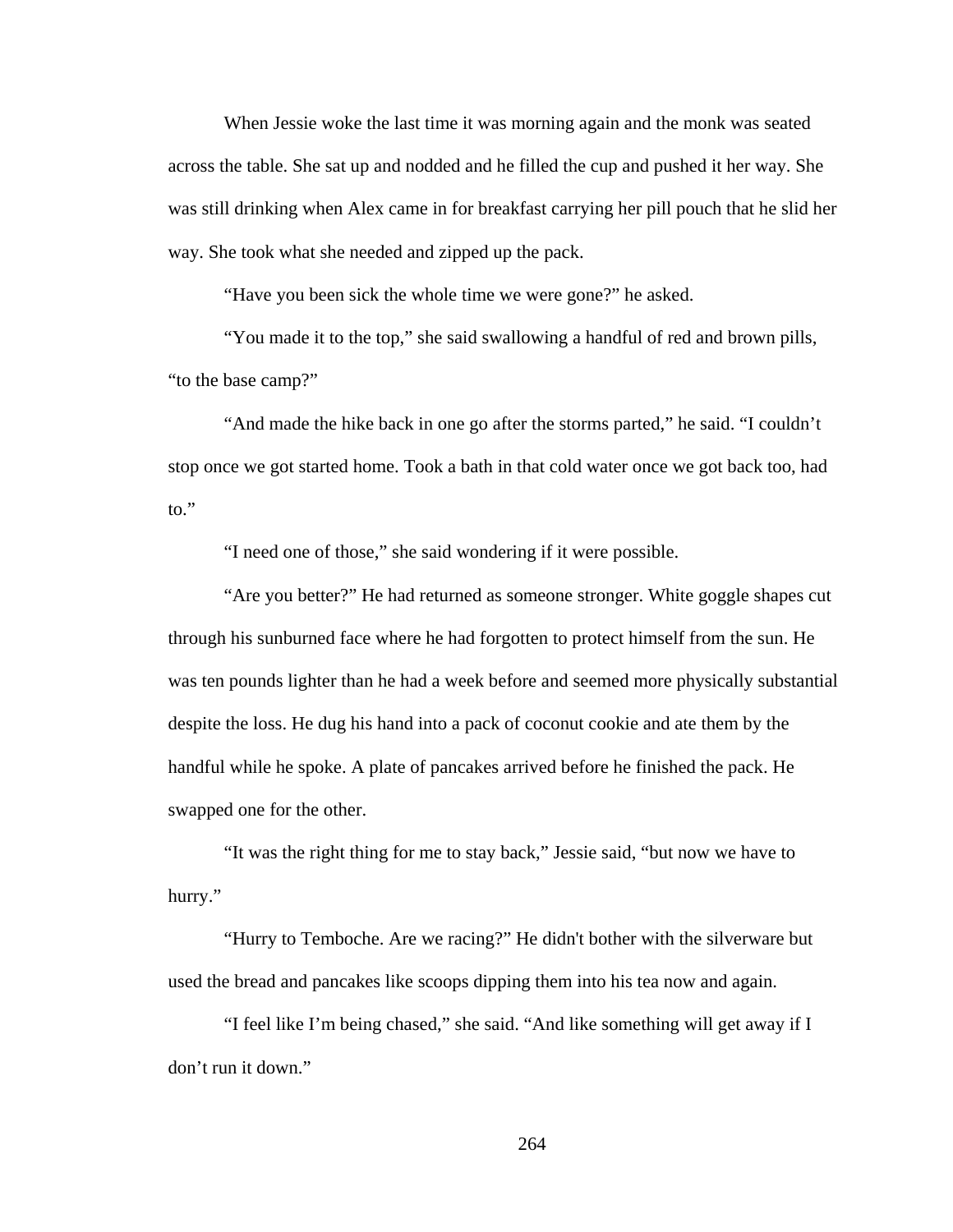"You need to be clearer than that," he said, cleaning his plate and gesturing to the monk to take it all away.

"You just won your race. You're not seeing things like finish lines," she said. Just speaking was taking its toll on her. "All I have is a tin of ashes and a feeling like the world is going away if I don't do something right. Something noisy."

"Who, is she?" He pulled out a pack of local smokes and scratched a light off the tabletop.

"Sorry?" Jessie asked.

"You talk in your sleep when you dream and you dream all the time, now," he said.

"We need to hurry," she said. "It all happens when no one is looking."

"Still not any clearer." The opened pack attracted a Sherpa. Alex passed it over and waved it away. The man took the pack into the kitchen to share, the dining room started filling with smoke.

"You wouldn't believe me," Jessie knew that the Sherpa didn't smoke like Westerners. Everyone would smoke a little then they would stub out the smokes saving the rest of the butts for a time down the road. If she waited the smoke would clear.

"You take a lot of pills," Alex said handing the cigarette he did not want to finish to another and then waving away the smoke that seemed to bother him. Jessie could feel herself beginning to panic. She slowed down making measured breaths in order to keep from feeling like she was suffocating.

"I feel sick," she said. "But I'm not high." He took hold of her wrist the way one does when one is taking a pulse.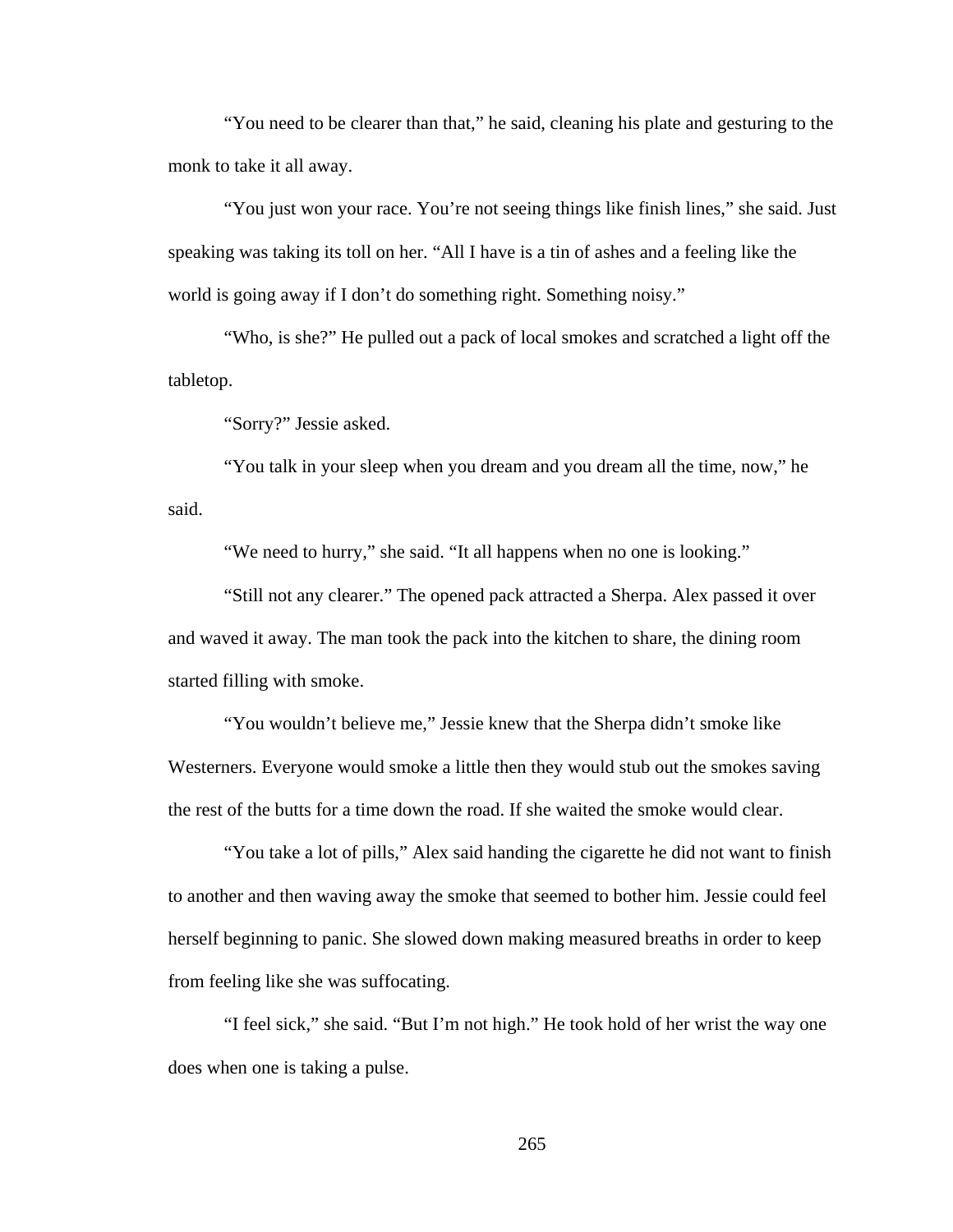"I can tell the difference," he said, "but you sound muddled."

"I have to go home," she said. "I'm running out of time." She pulled away and he let her go. She looked for the dust motes that had earlier served to settle her mind and now she only saw what looked like the white stirring of ash raining down.

"Since when has here been home?" Alex asked and pulling her back from the dreamy breach.

"Since Cherry died." And now she wanted to wail not for the loss but for the way she seemed to be skipping from one emotional extreme to another for no reason.

"Well, home is in the plan. Don't know what you're worried about," he said.

"We have to hurry," she said.

"They say you've been sleeping here," he pointed at the bench, "for three days. Think you can make it to the temple?"

"I'm afraid to fall asleep now. And from now on we are hiking downward. It's a day away if that."

He brushed a hand across her forehead as if taking her temperature. "Dumbar was telling me about something he called the small deaths. You obsess too much about too much. But, maybe you do need to go home once more."

"It won't be easy. Someone there has been lying."

"True wherever you go." He stood and took her arm, helping her up from the bench. Someone behind him opened the door and the blast of air from outside scattered all the dust and smoke at once.

"Will you help me?" she asked

"Course," he replied. "I think I, at least, owe you that."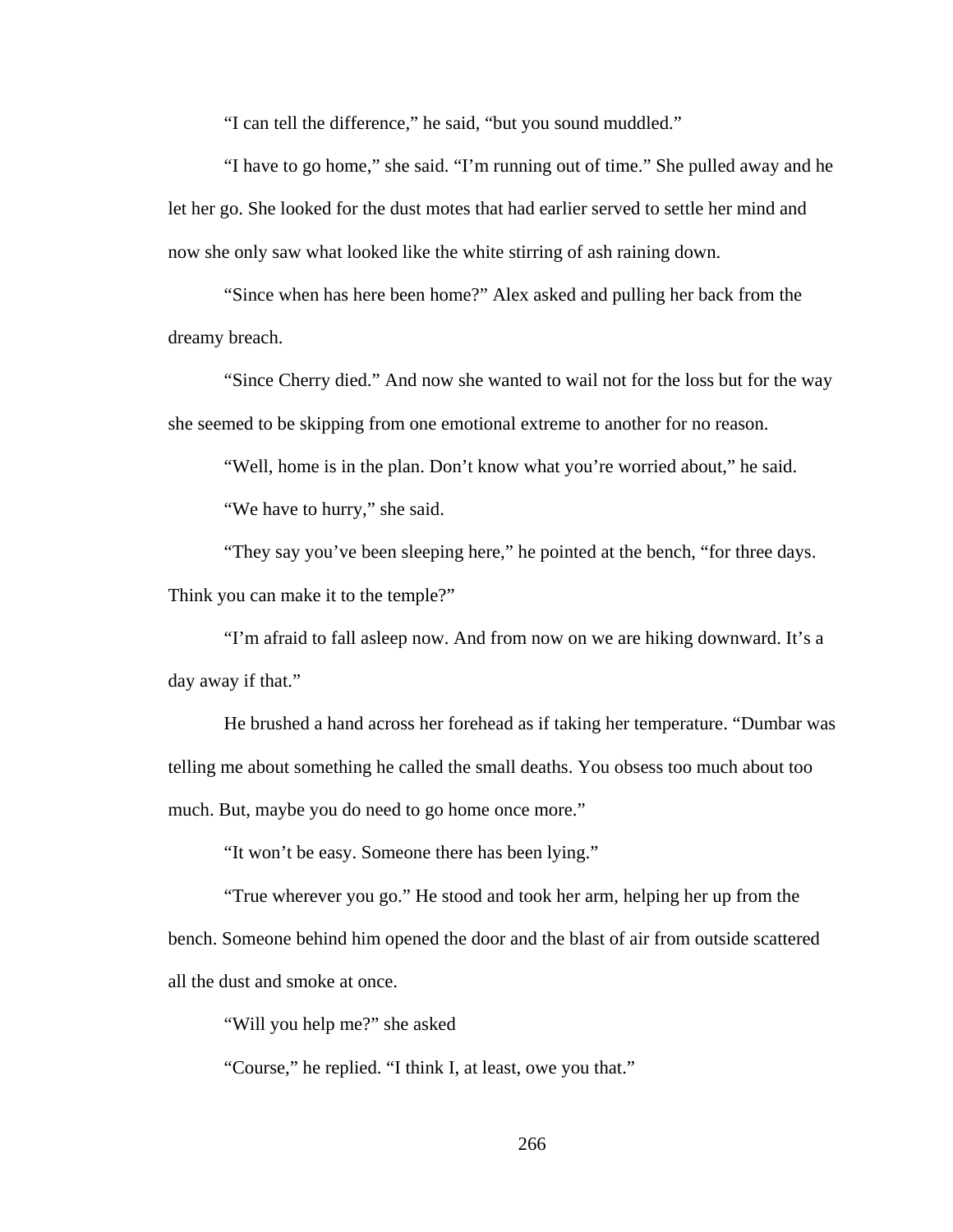They used to play in the woods where he grew up. Alex's father was a military man, so after his mother abandoned them they settled in Virginia where the easiest way for the local kids to escape their parents was to head for the trees that were technically in wilderness areas. Once the sawmills finished off the forests they were legally allowed to harvest, the woodsmen logged in the places where the children played. At first the children were confronted with only small signs of disgrace, clumps of stumps appearing in the middle of what once was something vital. But the lumberjacks kept at it until one day he and his friends headed out into an area they knew well and after breaking through a row of trees on a hill they suddenly faced a totally harvested horizon. Hiding what they were doing, the lumber mills had left a lean line of trees standing that was just thick enough so that from the road it looked like a forest remained but once he and his friends crossed those few yards the truth of the matter became clear. They had killed the forest and left behind a cemetery that would not be retrieved in their lifetimes, or in their children's. He stopped going into the woods after that. They could no longer be trusted. In his mind the place had betrayed him.

It was probably his age at the time. He was just old enough to consider leaving home. He left soon after the shock of the phony tree line. He took a love of desolate places with him; one that he did not mistake for a love of open spaces. It was the destruction he admired, the ability to see the end point beyond which nothing else could grow. He was seeing it happen in her now. She was hollowing out and becoming easier to frighten. His rage surprised him. He had thought that he was just tired of being humiliated. Feeling tramped down by the details of living another life he detested he had forgotten how he really felt about anything and now that it seemed as if he might bring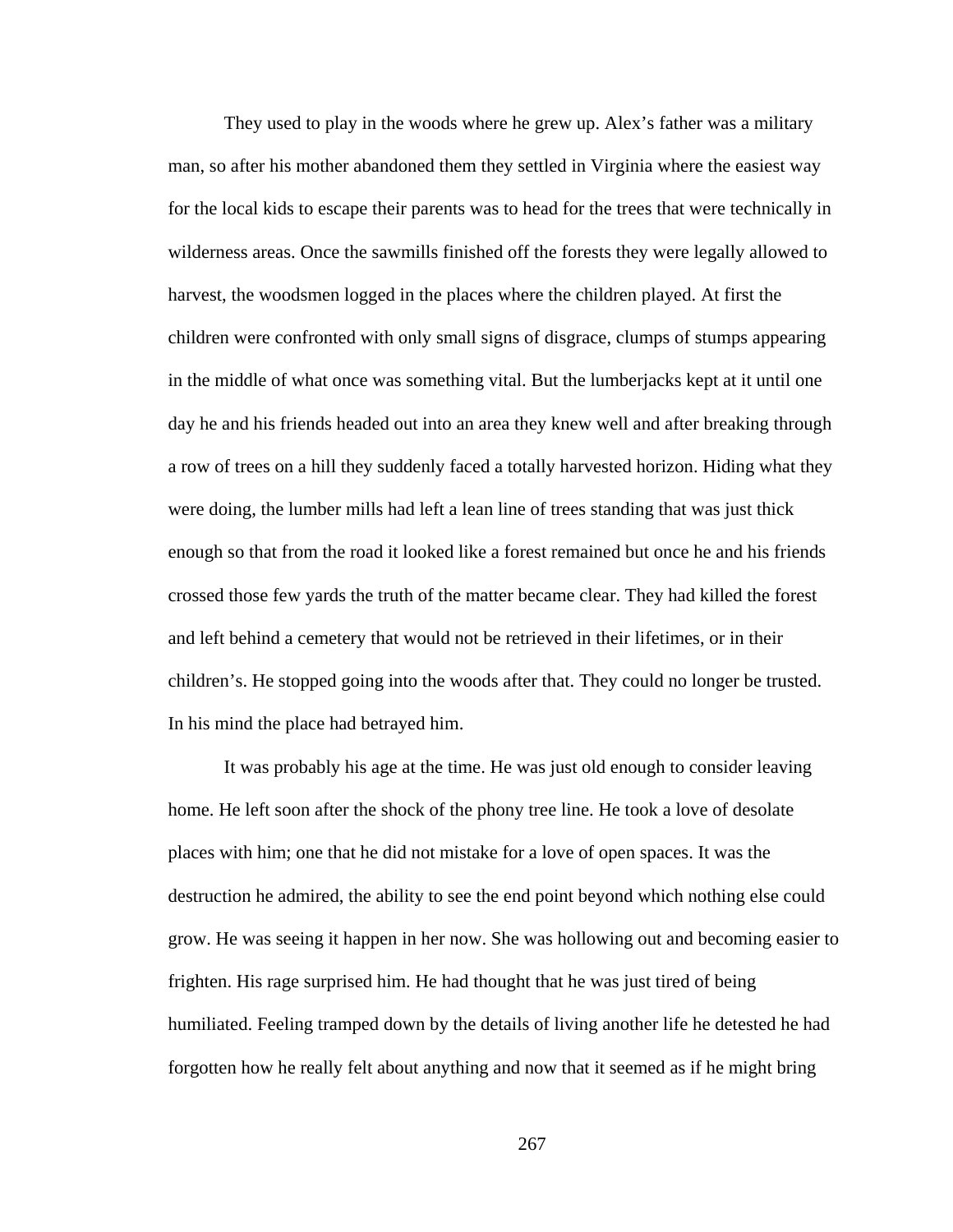the whole thing to an end he found that the source of who he was lay in an anger that had great depth. The heights at the top of the world were the perfect place to think about permanency. He thought that it made perfect sense that a faith that wondered about such things as impermanence would take root in the rock up here. No other kind of feeling could be absorbed by this landscape so well. The ideas and the real finding a perfect mating point here where the sky met the ground. And that she was suffocating was a perfect irony as well. He was indeed taking her breath away and all he had to do was watch. He was becoming someone new as the trip progressed. The transformation was something else he had little control over. The days were taking him apart and making him over. He felt like the warm rush that occurs just as a struck match flares. He had no idea how long this would take or what the whole experience would do to him in the end but he was enjoying how his hunger was unmaking them all.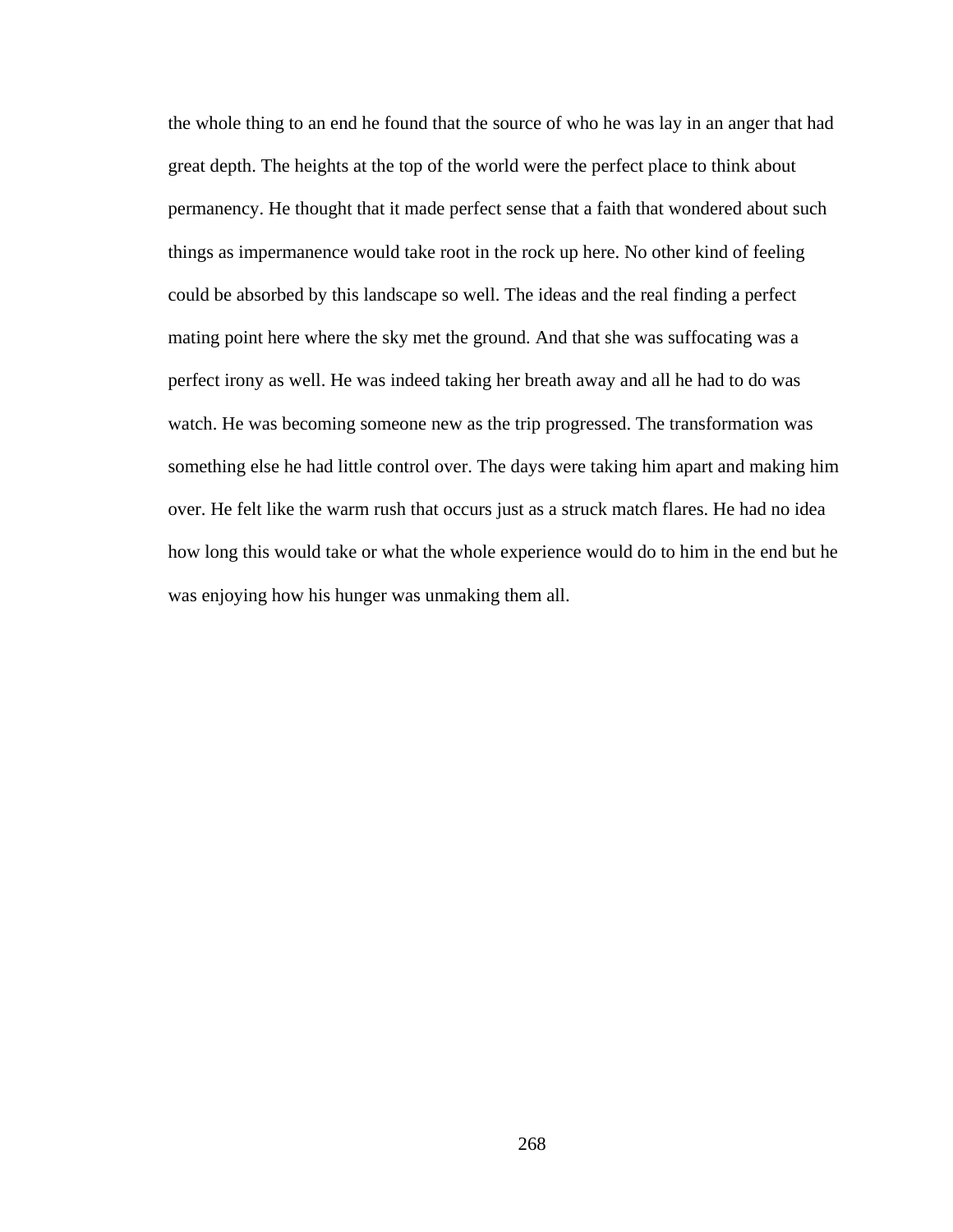Tengboche was in fact two days hike away. And after the night spent in a teahouse in Dinboche, the trail quickly dropped them back down into the tree line where Jessie began to feel even more comfortable.

"It doesn't take much descent to feel better," Dumbar said. Once Jessie began to improve he allowed himself to appear relieved and she realized how worried he had been. "You should say it sooner," was all the admonition he offered when she admitted her weakness but though her strength started to return he maintained province over how fast she should hike and how much ground they should cover from then on. The stop at Dinboche was his idea and he did not ask his clients their opinions.

"You are better," he allowed once they headed off the second morning. "But you are not good," he said as he shouldered her daypack. She had finally been forced to admit that though she felt better, could breathe easier and could now keep water down, that the world still seemed to be a swimming moment. She found herself having to concentrate to keep track of what others were saying during conversations. The closer she got to home the less she wanted to feel or think. She felt as if she were leaving her skin behind and therefore her connections to the rest of the group. If they were heading for disaster then it was necessary, but she was not prepared for the results, only resigned to them. When her father had fallen in front of her and died she had thought that he would take their history with him. It had not occurred to her that she was his history as was their child, or that the child would be a destroyed girl, and that when her father hurt that child that the destruction would be her fault. She daydreamed on her feet and stared at the ground as they walked, forgetting now and again that she walked with the others.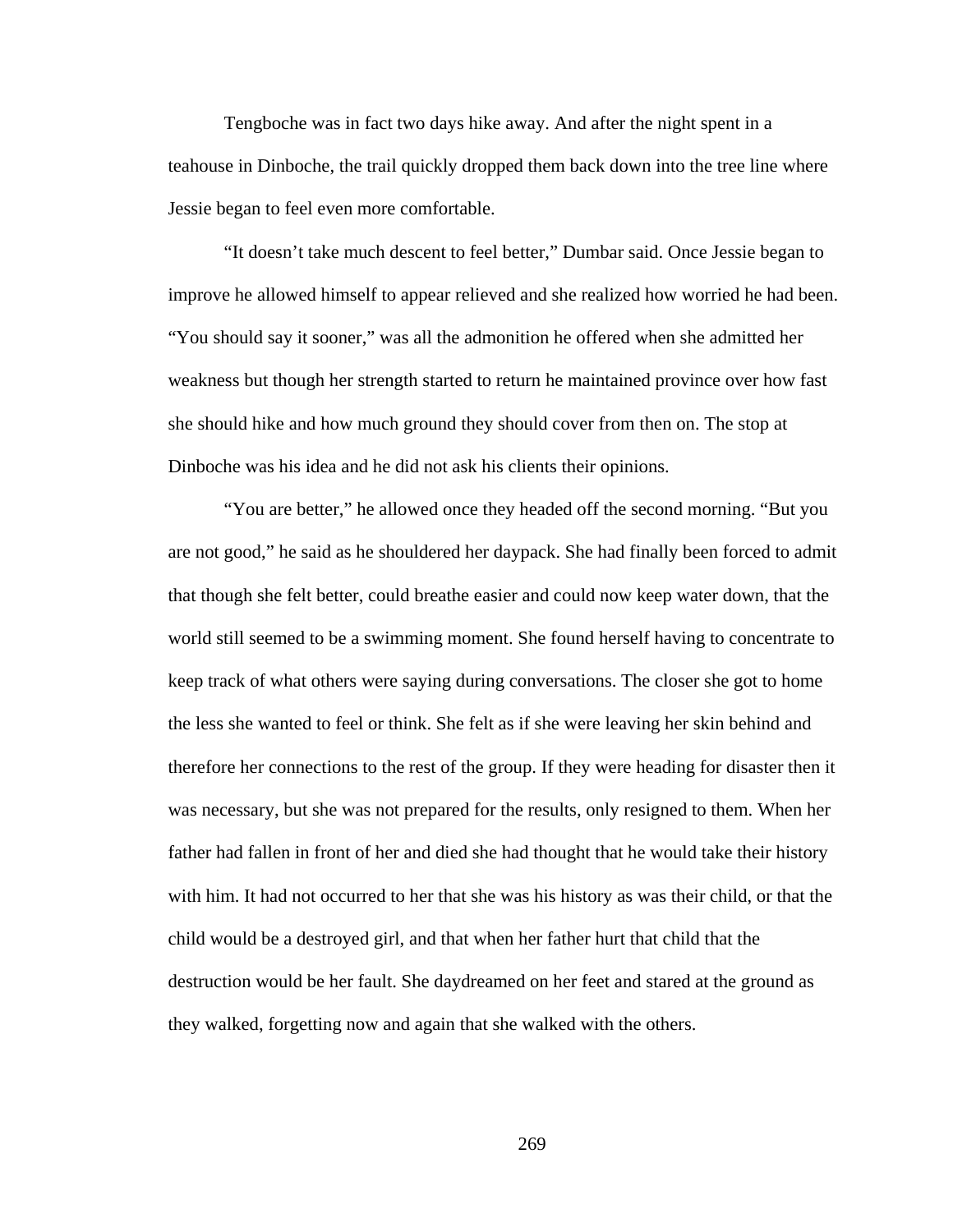Then the trees swooped in and she began to see the flickering movement of the smaller animals as they buzzed in and out of her view. Creatures rustled through the undergrowth or drifted in overhead until they were close enough to stop and watch the trekkers from above and below the foliage. As usual a dog found them after long and trailed them into Temboche.

"Many Buddhists believe that dogs are closest to humans in reincarnation. Some say they are monks reincarnated," Dumbar said as he watched the animal settle in the dirt next to Jessie. They had stopped to change clothes, trading wet shirts for drier ones.

"But they'd be failed monks, right?" Sean asked, trying to decide which dirty shirt to wear.

"It's not proper to judge what the lesson means or what the shape of the new life accounts for," Dumbar replied.

"Being a dog might be a break from sweeping porches," Jessie said.

Dahn laughed.

"He understands more English than we think, doesn't he?" she asked.

"He understands enough," Dumbar replied. "Will we find your family at Temboche?"

"Not on the temple grounds proper, but down on the hillside. There is a convent and below that a private hermitage. My sisters live there. Anyone they know lives in buildings scattered around Temboche and the convent grounds. Some people live deeper down in the valley," Jessie said.

"Tahru?" Dumbar asked.

She nodded.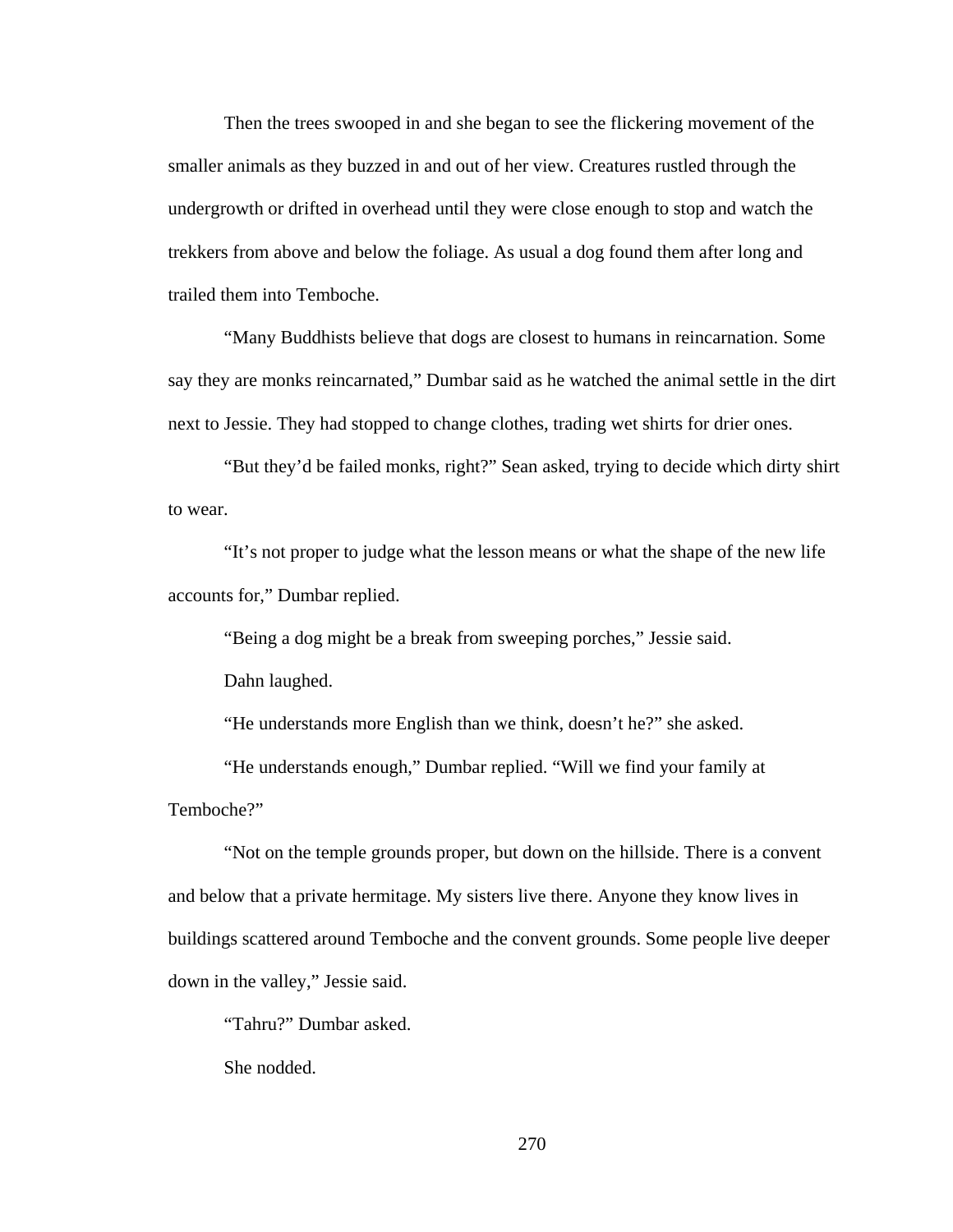"Why did your sisters stay while you left?" Dumbar asked.

"Payment for damage done, maybe," Jessie said.

"I don't understand," he said.

"We brought bad luck to the village and maybe they were meant to stay and fix it," she replied.

"And you?" he asked.

"I was a sign of bad luck so I had to go," she replied. "I'd rather we find rooms up near the temple when we get there," she said.

"You won't prefer to stay below?" Alex said.

"I don't know what kind of reception we will get and I'd like to put it off," Jessie said.

"After rushing us down here," Alex said.

"I don't claim that to make total sense. I just want to look at the sky a little bit before I face them. I need to talk to my sisters first before we see anyone else."

They stepped out of the trees and into the clearing and faced the temple that predominated the village and indeed was the reason for the village's existence.

Its portal was a brightly painted arch. Hinds and peacocks were carved into the roof. Stone dogs bristled on either side and a set of prayer wheels braced the dogs. The arch itself was a complicated transaction between flowers, checkered patterns and a series of heart shapes of all colors linked together by golden chains. Black circles each enclosing a god or a demon, were styled into the columns. Inside the arch flagstones, shaping the steps and the tiered levels led to the temple door and the unadorned structure that contained the temple. A grass field in front of the temple led to lodging and the main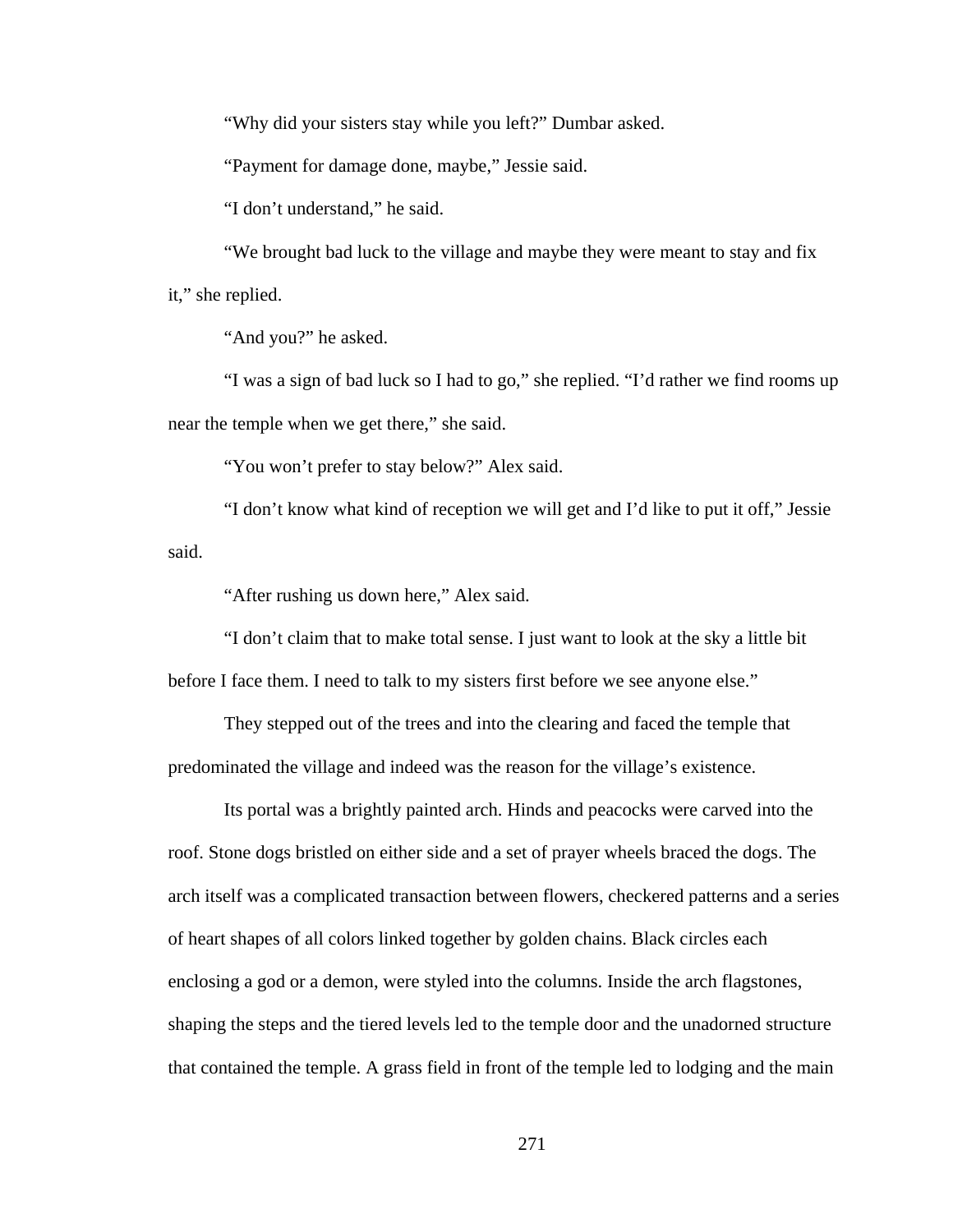teahouse. Tents were set up on parts of the field and tourists were cleaning up, heading to dinner or wandering. The only structure taller than the temple was the mountain behind it. A trail lead from the main gate down into more trees and was quickly obscured.

Jessie dropped her pack on the grass and faced the temple. She pulled a ring of beads from a pocket knelt and very quickly whispered some words while she worked the beads between her fingers. When she finished her prayers she leaned on her hands and knees for a moment before rising.

"Where did you get those?" Alex took the beads from her as she stood.

"The old man in the village."

"And you're praying?"

"I am respecting my hosts," she said taking the beads back. "Don't worry. I'll remain the same godless girl you always knew." She stood and picked up her pack, cradling it in her arms. "Technically it is called a gomba, a holy place for learning," she said. "It is a refuge for wildlife. It is a sacred forest. It is a botanical preserve. It is where climbers receive blessings before they head up. It has been totally destroyed and completely rebuilt three times. Once an earthquake destroyed it and then, twice, a fire burnt it to the ground. They lost all the buildings, all their scriptures in the fires; everything material and holy was lost twice in this spot. And each time the locals rebuilt it. Local sponsors donated the funds. The dogs here are from a lineage of animals that have been here, more or less, as long as this place has existed. There are two packs and two territories, one around the temple and the other around the lodges. My sisters, Gaibriél, Tommy and I would pick favorites. They preferred the temple dogs."

"And you grew up here," Alex said.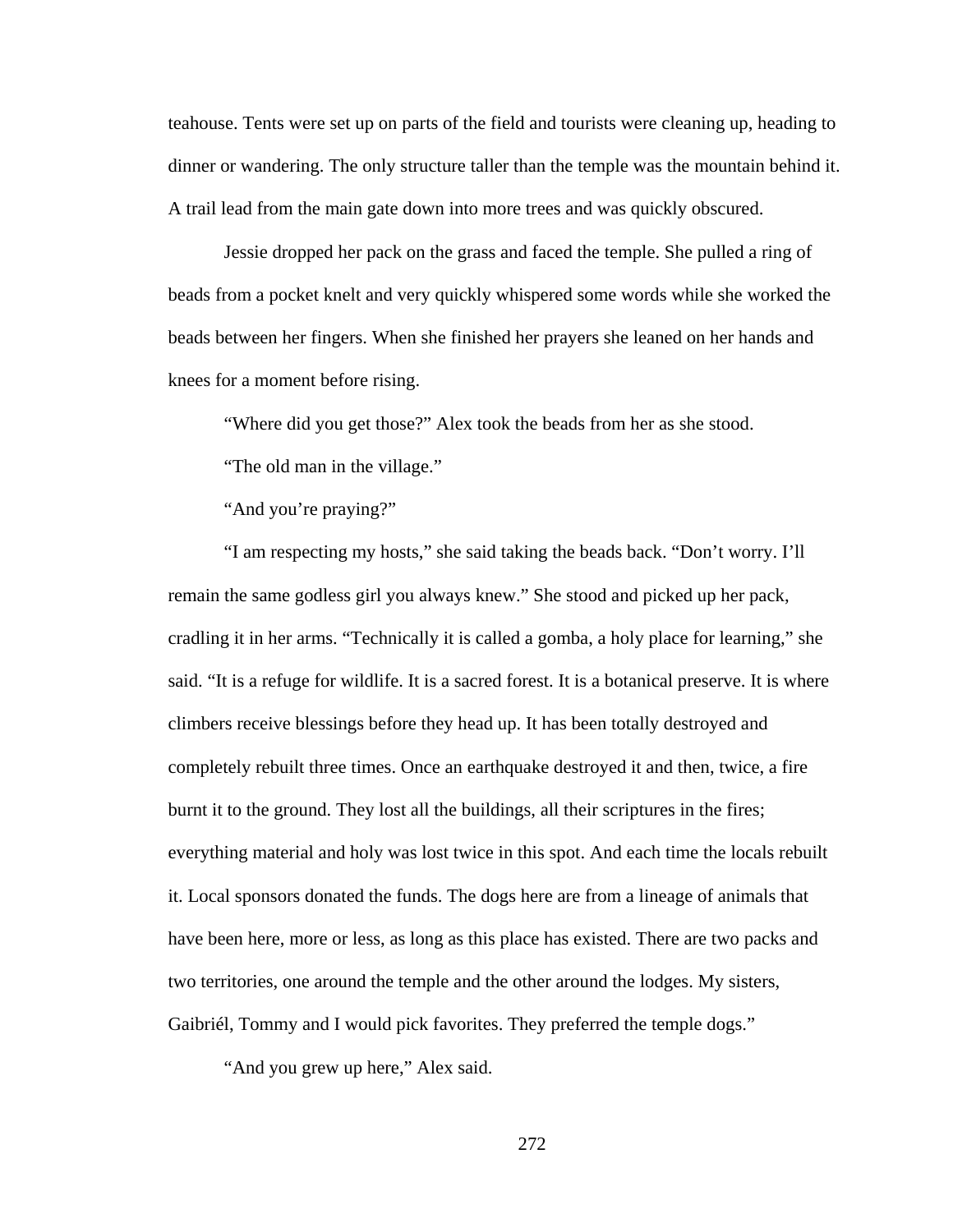"I came here as a child. My father found the place on his travels. For a while we came every year, which my father's, father's, money let us do. My mother moved us in full time for three years. I came when I was ten and left at thirteen with my mom and my Dad just before Dad died. My older sisters stayed." They were standing at the base of the temple steps. "The stones have prayers carved into them. My sisters and I tried to sneak some into the stack," she pointed at the walls and the steps, "with our prayers scratched on the back."

"The monks allowed that?" Alex asked.

"No, the monks retrieved them and my mother was given the task of teaching us reverence. We each had to scrub a section of the steps one day a week for two months." A gong was now being rung and the buzzing of the temple horns was rising from within.

"You liked being here," Alex said.

"It was not all terrible," Jessie said.

"I never got that idea from you before," he said.

"It got ruined. I never wanted to come back after it got ruined." She headed for the steps. Boys ranging in age from five to teen-aged years, dressed in robes to denote the fact that they were serviced to the temple, were now hurrying up to the door carrying, tapers, teapots and food for the praying monks. Others were watering plants that were lined up on the steps. "We can go in," she said. "We can sit along the sides and listen. Dinner will wait."

"How long are the services?" Alex asked.

"They can last for hours, but we leave whenever we want," she said.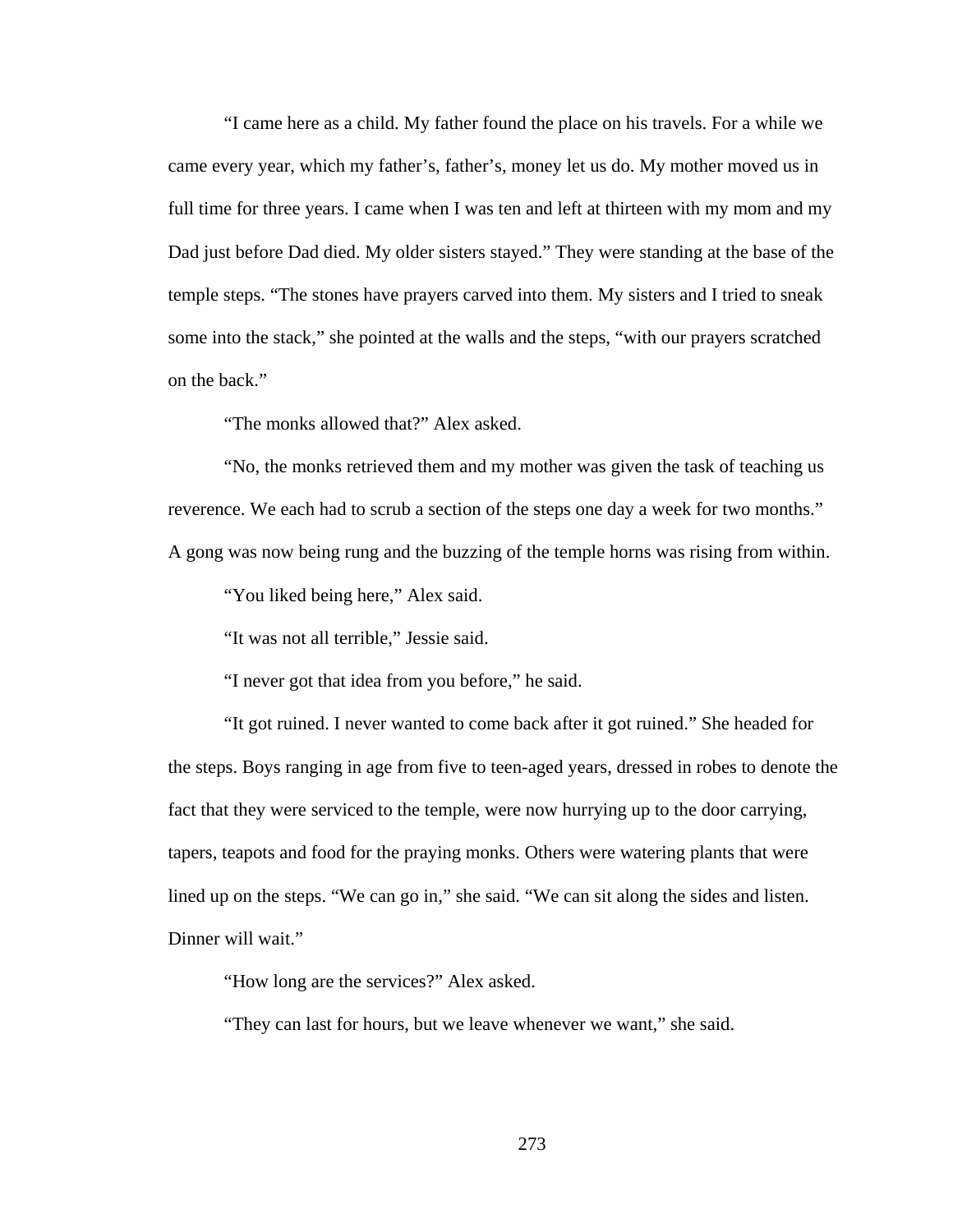"We will come later," Dumbar said, referring to him and Dahn. "I will see to our rooms." He headed toward the teahouse, a pale grey heap with tiny windows while Alex and Jessie joined the other travelers who were funneling up the steps.

Shoes were left in an entryway. Hats and jackets were allowed but quickly discarded as the body heat of dozens raised the temperature inside. Dark wood floors met with three blond boxes that were aligned and covered with padded layers creating rows of seats that ran the length of the room stopping at the base of a multi-tiered alter. Each platform was ornately carved and inlayed with color and the boys had set out an array of icons, sacred items, specially prepared dishes, drinks and candles on the levels. Some levels were glass cases and the highest one held a gigantic Buddha statue that stood so high that its head was partially obscured by the high beams of a multicolored pagoda that enclosed the monks' seats. The Buddha was a hearty golden figure, robed and serene, with long earlobes and was set inside a painted scene so multi-figured and multicolored that the effect was of a god sitting inside a forest of multitudes of creation. The walls in the gallery were covered with a series of interlocking murals depicting heavenly and hellish stories. Demons squatted over the demolished and gods sprang from the clouds, while hundreds of versions of Buddha peered out from all angles in every picture. The paintings were framed by red and green columns which themselves were decorated with silk and tassels. The total effect of color was a quilted feeling.

"Everything you ever need to know is painted on the walls, inscribed on the ceiling and written in these books," Jessie said referring the tomes the monks were passing around as they chanted. One slim monk sat up front and faced the rest. An older man he read and drank from his cup which one of the boys immediately refilled. The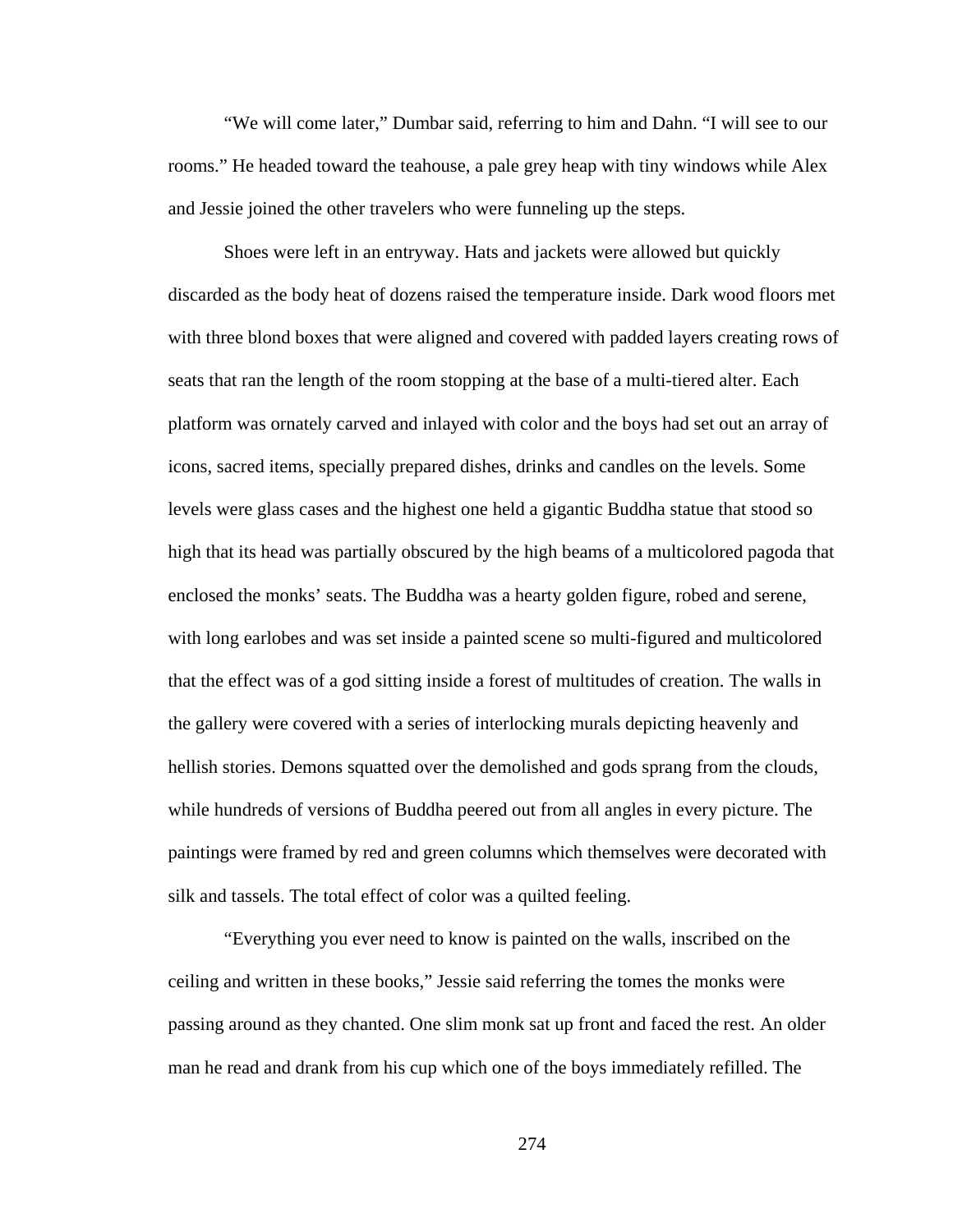boys kept all cups topped off, brought blankets when necessary, and played in the back giggling so loudly at times that the monks noticed though none seem to care. The monks drank, turned pages and prayed. Some played instruments. They played drums and horns and gongs in between each prayer. Prayers were read and here and there instruments were played and sometimes all the monks stopped to page back and forth through the books as if selecting what might be read next. The boys were quiet but playful and the monks mindful and tolerant of the tumbling about that occurred in corners were the youngsters waited. Visitors sat on the floors along the walls and though a sign asked that no flash photos be taken, flashbulbs went off at regular intervals and again the monks did not seem to mind. Jessie and Alex took their seats and waited and after a while the sound penetrated. The sounds mixed into a prolonged hum that rang calm and clean and true and rose and fell like a gentle tide and offered entry by invading the senses with a gentle effect. Alex stimulated by his first time, watched it all. Jessie leaned back against the wall and closed her eyes.

"They allow nuns?" Alex asked.

"They do," she said, opening her eyes.

They were up front kneeling in front of the monk who faced the rest. Tall robed Caucasians with cropped white hair. They both knelt quietly before the priest until he acknowledged them. Then one stood and offered him a piece of white cloth. When she stood the man who attended them was revealed, as was the young woman by his side, Marie. She seemed to need a steadying hand. She was dressed in a white robe that should have covered her face, but she shook off as if it bothered her. Pale and sweating she sat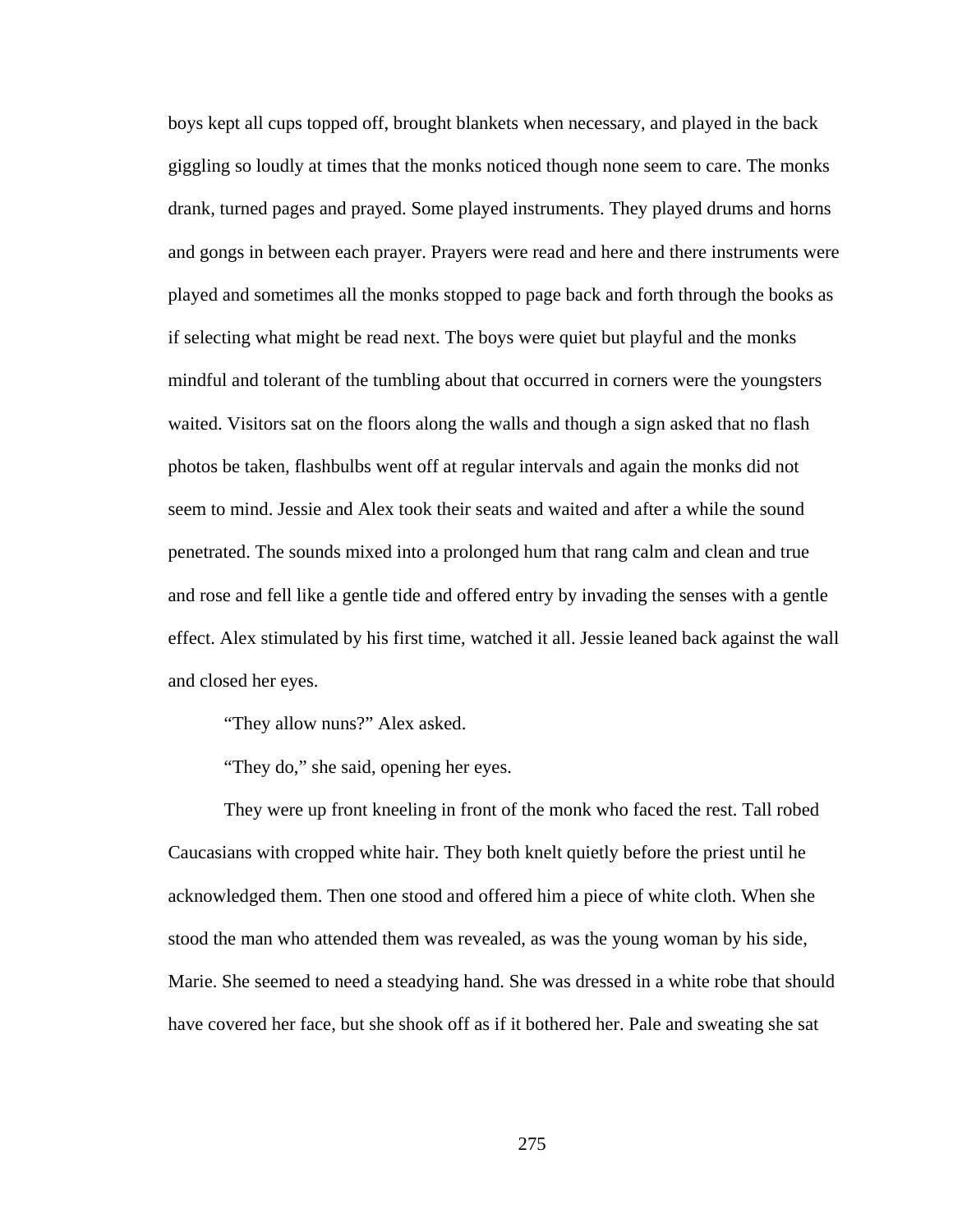by Amal's side and stared up at Buddha as Amal held her hand. When her hood fell he reached up to fix it.

"He was at the airport," Alex said stopping because he thought he heard Jessie cough. She was holding her mouth and bent over as if she was trying to keep the sound from carrying. One hand covered her mouth and the other gripped her pack. When she straightened up and took her hand from her mouth Alex saw blood. It was a small amount that she brushed away. When he reached for her to help she used him to help stand. The coughing got worse and they began to attract attention, which stopped the prayers and caught the attention of the family in front of the monk. Amal's view of Alex and Jessie was obscured at first. Then he leaned back and saw them. He grabbed Marie by the arm and began dragging her towards the door. She resisted, but did not actually fight him. Jessie stood, tripped up Alex then stepped on him in her frantic effort to follow. Brought down it took a moment for Alex to stand as well. He got up in time to see Jessie catch up with the running pair just outside the door that swung shut after them effectively shutting off whatever melodrama was in play. Most of the visitors stirred but no one moved as two of the monks hurried out the door while the rest returned to their ceremonies.

The doors swung inward after the monks' passage and three adults could be seen struggling and yelling at the top of the steps. The two robed women in front of the temple seemed conflicted between their conforming and controversial impulses. They froze in their seats for several moments before bowing to the monk in front of them, rising and hurrying out the door. Someone outside the door screamed and what sounded like rock shattering followed. The doors opened again to allow the monks back inside. One had a bloodied lip. He wiped it with his hand as he and his fellow rushed through the temple to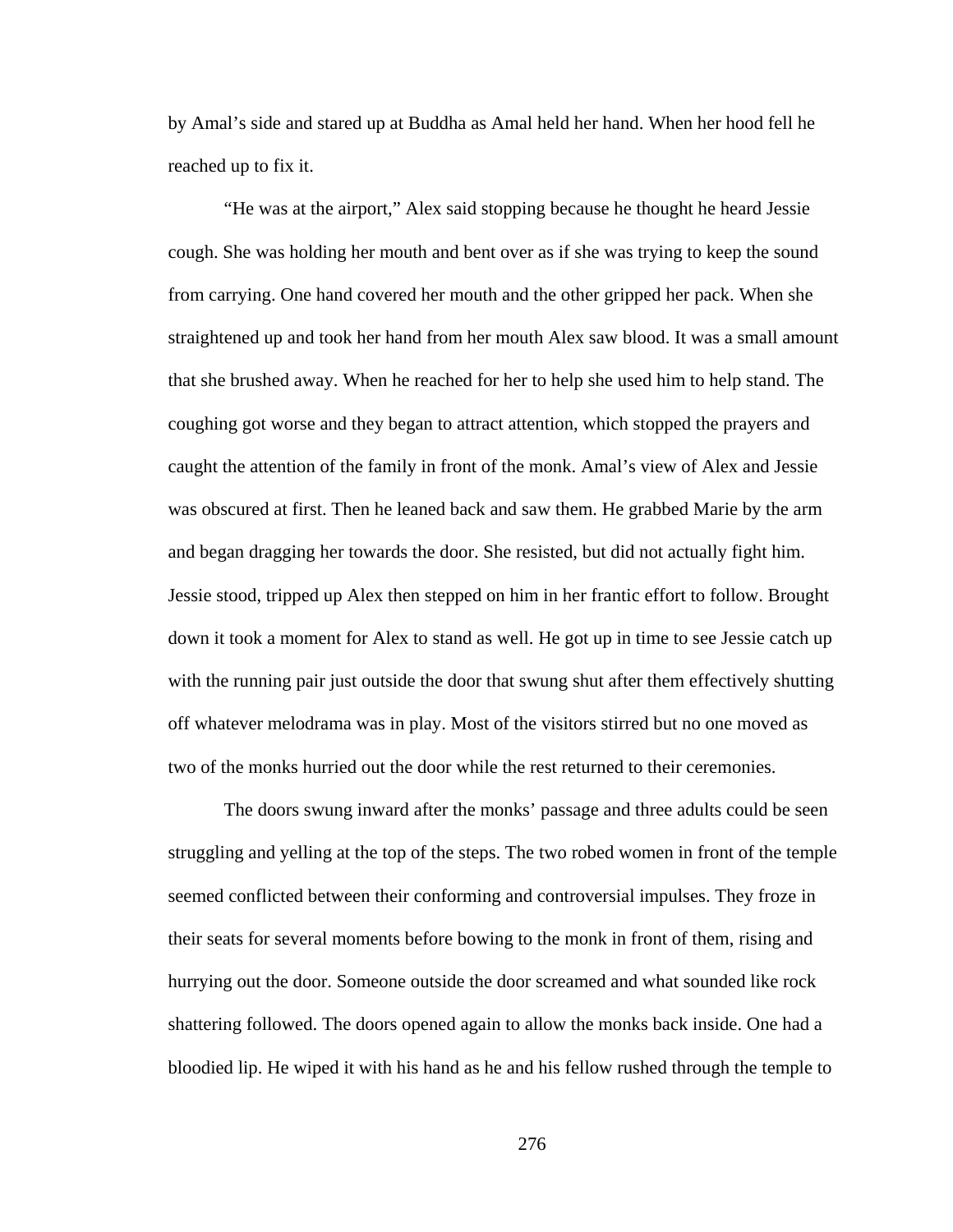passages in back of the altar. They crossed paths with the women who reached the front doors and pulled them open so that they remained ajar. The crowd finally came too spilling out into the entryway where they all could see that someone had fallen the length of the steps. A crack in one showed where one might pitch forward and a trace of blood on a few steps farther down showed the possible trajectory leading to two pots that had been knocked down the steps and had landed at the base of the stairs.

"Jessie," Alex yelled at the figure disappearing down the trail that headed towards the valley. A hand stopped him from following. She was strong. When he tried to pull away she held him fast.

"They can only be going to one place," Tommy said.

"What the hell?" Alex said pointing at the blood and the trail of damage.

"He'll have to beat them and they won't let him take her away," she said pointing at the group of young monks hurdling down the steps.

"He wants to take her?" Alex asked.

"He wants her for himself but she belongs to the temple." Gabby said to Alex's back as he had already pulled his arm from Tommy's grasp and ran down after the pack that was rushing downhill.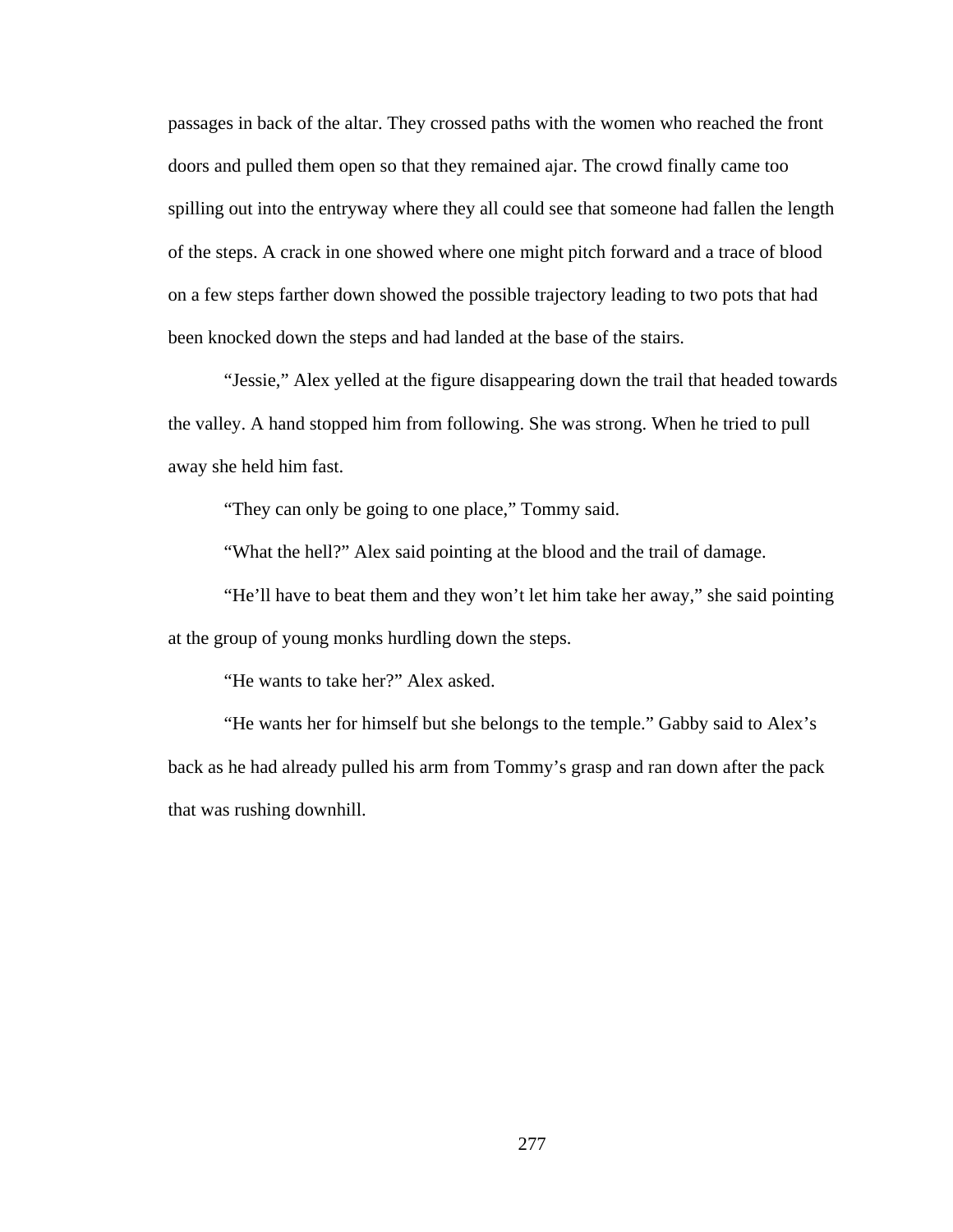The girls were set free from their chores because they had out run the range of their parents' voices. Knowing that time was short before someone caught them the three wiry red heads hurtled downhill towards the river that was thundering in the valley below. Fed by the Himalaya glaciers these waters would eventually become the three great rivers, the Brahamputra, the Sutlej, and the Indus that flowed to the deltas below.

Like everything else the rivers have stages of maturity, mountain, plain and delta. The process of siphoning the water as it moves from one phase to another is called piracy as the shape of the valleys and gorges, crafted by the water in turn, decide how much water should flow one way or the other. The waters look like milk because currents grab and grind up a pale mineral as they head downward. The watercolor changes again as stones, created by the running waters, sift out the sediment. By the time the water reaches a well it looks nothing like it did and the history of the powers that made it is results in a clear confession.

As the glaciered mountains are considered gods so the rivers below are just as holy. The Brahmaputra runs cold at first. Flowing across southern Tibet it breaks through the Himalayas into great gorges and slides into India. Then it flows southwest joining and joining until it becomes part of the Ganges. Sutlej, sometimes called the Red River, is said to run through sands of gold in places. It enters India through the Shipki La pass, of Silk Road legend. In Pakistan, it waters the ancient and former princedom of Bahawalpur a state that never succumbed to British control. Indus the third sister runs hot. It flows into and creates a cradle of great empires. The girls were well aware of the history of water. As always they stopped just at the edge of a cliff that commanded river's edge and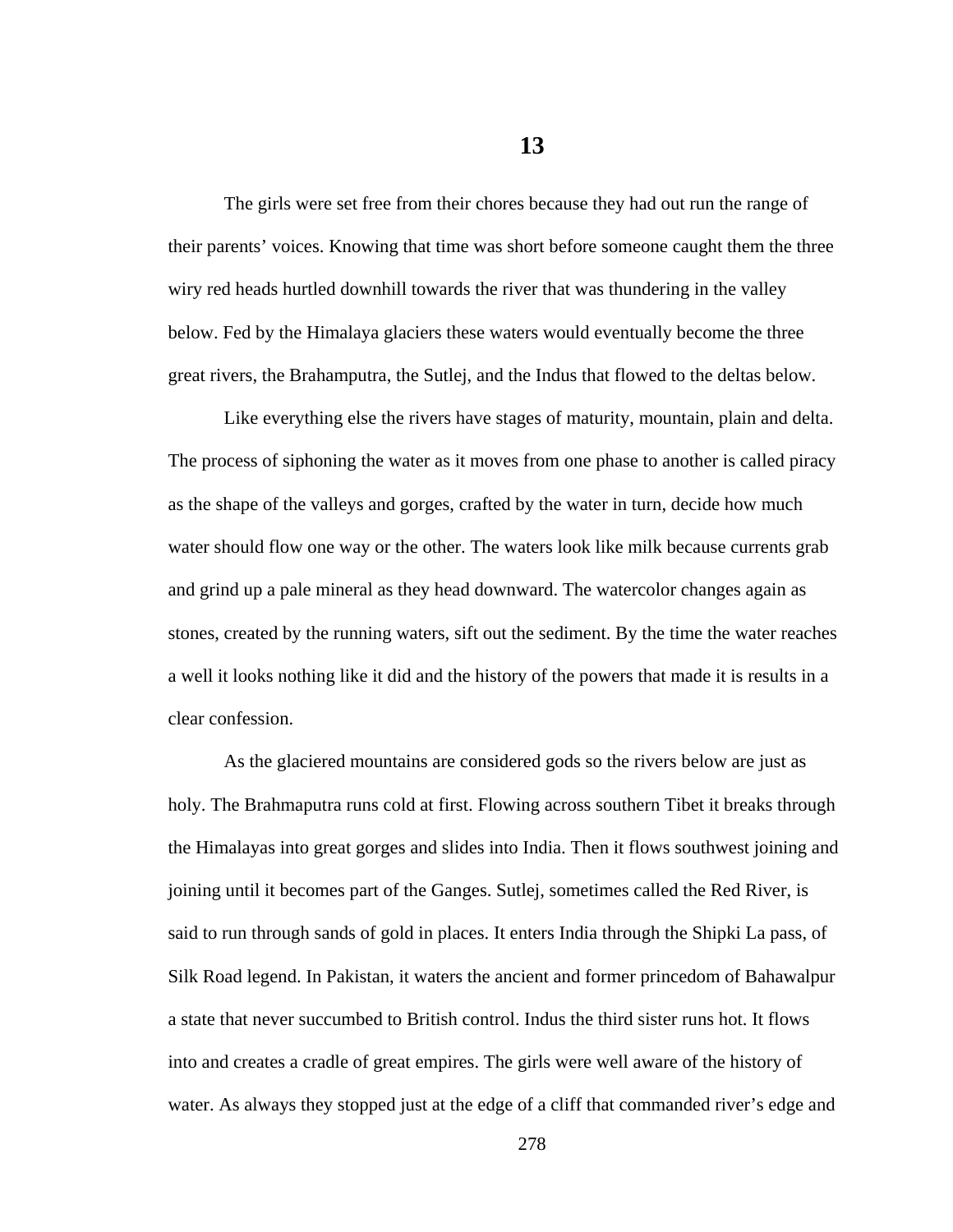named the piece of river that belonged to them, that piece of the world that made them goddesses.

 "There's mine," Tommy cried thinking of India and of rose petals and flaming dishes floating down river.

"I see it," cried Grabby referring the strands of water that were hers.

"And mine?" Jessie asked. Her sisters were the power players in their group. She could ask, but not claim. The twins were an exotic pair, already greying like their mother. Jessie who could not keep her hair combed wore a braid that looked more like a strand of knots. She was the only one who wore jewelry. A bracelet from a friend the family assumed she would never see again. Dressed in the local garb all the girls had the same stolid shredded look of the Nepalese farmers who peopled the lower regions of the valley, a people and a place the girls loved because both offered safety home never supplied. The warnings about the Tahru, from their Buddhist teachers came too late and in truth the children were running towards the sounds of the village bells that were calling the faithful to services. The girls had heard all the stories of the dying tribe from the world outside, but since the stories did not match what they knew and since the power secret alliances gave them was too compelling the girls played the valley whenever they could.

The girls had really been running free through the forest all morning. Their father was back and the better policy was to keep away.

"Let's go see," Tommy said, sticking out her arm to block Jessie's progress. "Someone is getting married."

"Not for me," Jessie knocked her sister's arm away. "I think instead I will become a princess or a goddess and ride on my own river in my golden boat," she said.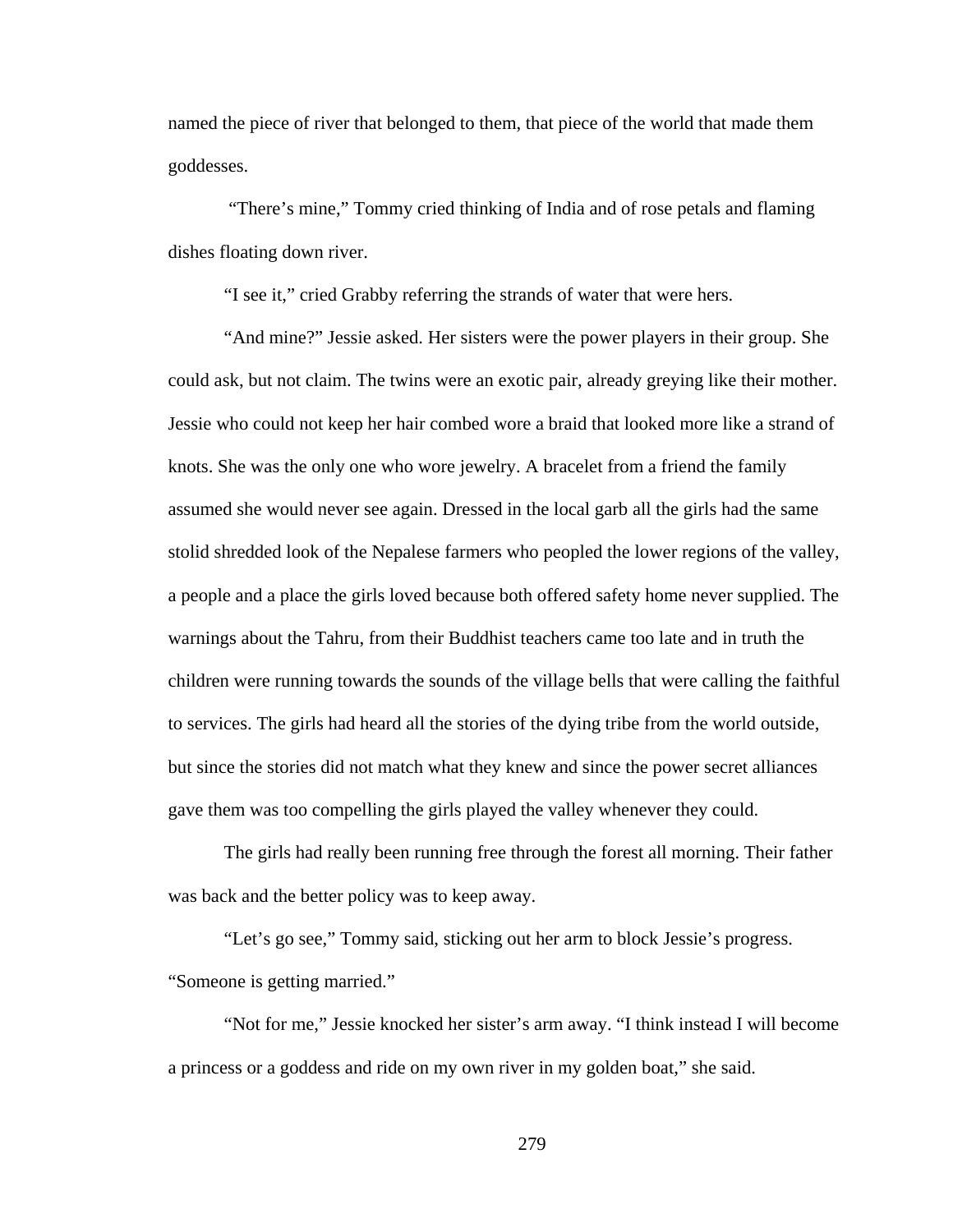"Things," the Gabby chided.

"I'll buy you a piece of driftwood to float on just so you can be better than me," Jessie said. Gabby mock slapped her and missed because Jessie had turned and was once again running towards the temple. Her sisters followed.

"I said no," a voice called to the girls halting them. He came from above. How long he had been standing there no one knew. It was his habit to listen in and try to catch his daughters in lies. He came from the trees lumbering ever so slightly. Not off balance, but seeking it more rigorously than a sober man might even on rocky ground. "Or did you misunderstand me when I told you to keep away from that mess below?" The girls bunched up, but did not reply. Though silence could be construed as resistance they also knew that there was no safe answer. He moved closer to the girls who could, but would never run. At this stage of their lives the girls favored their father's looks. It wouldn't be until they were adults that time and maturity would sift out their father's genes and establish their mother's looks. They stared back at him with his eyes. "They are not even people, the Sherpas still use them as slaves," he said. "You fuck one and it's no harm, no foul." He moved into dialogue that was understandable in tone if not content to the girls. Something had set him off. Whether it had to do with them running to the river or not was immaterial. The girls returned to the river's edge with the twins standing slightly behind their younger sister. Their father reached for this girl, took her arm and squeezed it yanking her close. "I hate the shitty job your mother has done with you. All this native shit, playing like dung slaves. Think you're Buddhists? That's about the stop. Get you the fuck out of this place." Jessie pulled away because she could not help herself and so he jerked her closer. "Hear the bells? Think you're old enough? You're probably out of luck.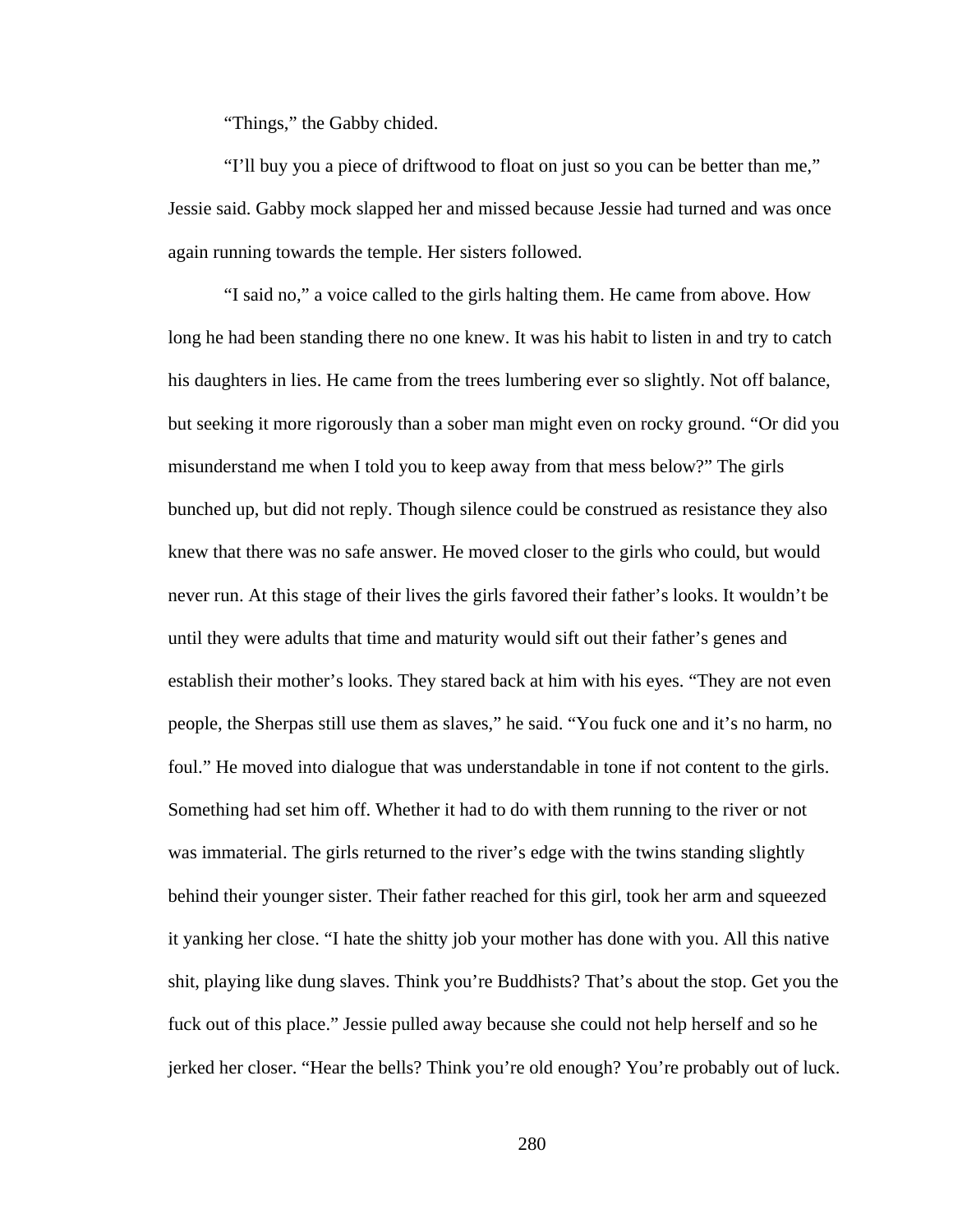Marriages are arranged at birth here but maybe we can still put together something for you." He shook her, in fighting to keep to her feet, she bat him in the face. "Bitch," he said setting his temper free and dragging her away leaving the twins standing by the river listening to the attack until they felt safe enough to run home. Months later in the searing moment of discovery when asked what happened they would decide to walk completely passed the moment and not remember it correctly, if even at all.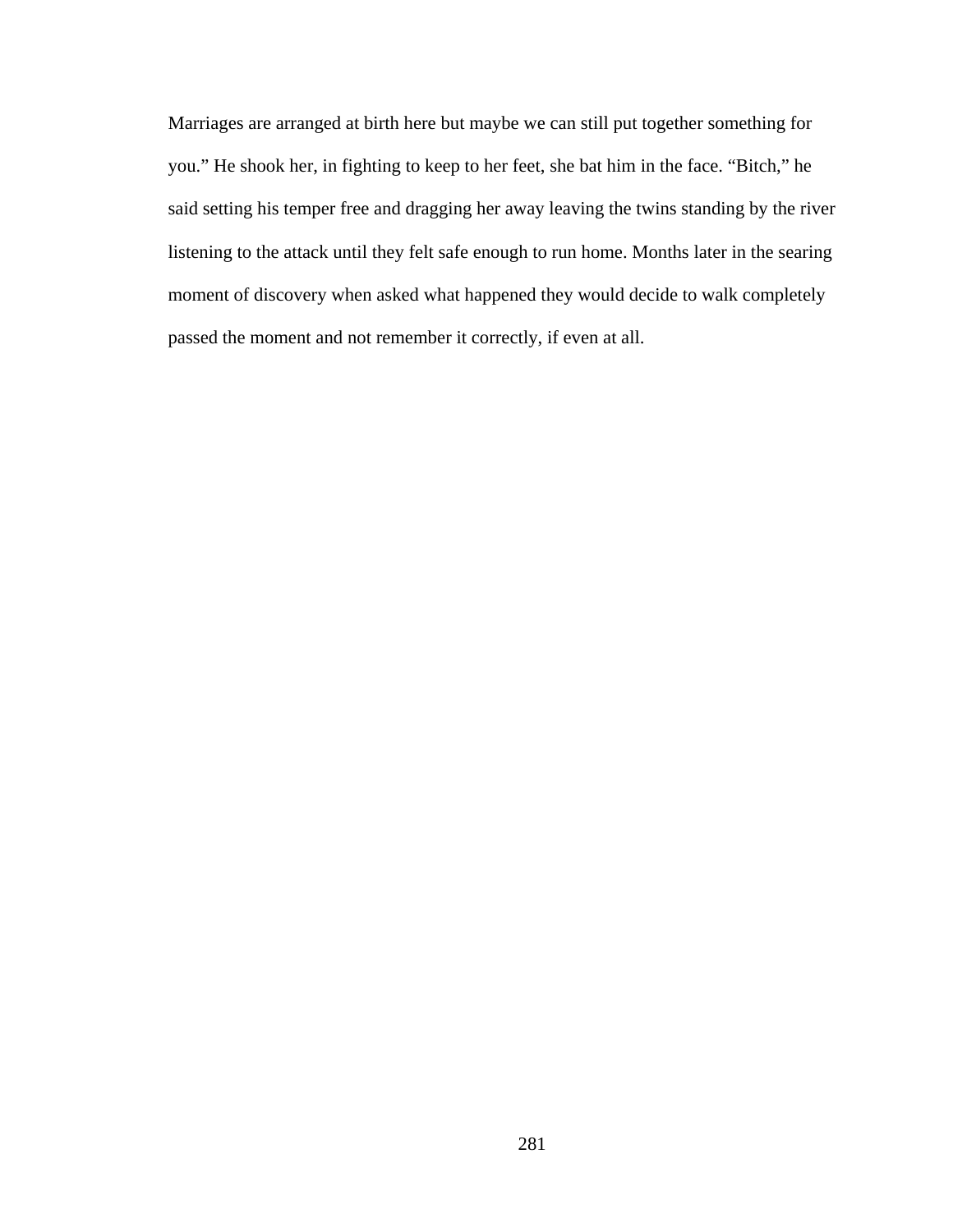Five sets of runners met at the river's edge. Jessie, Anne-Marie, and Amal, were first. The monks tearing down a trail made slick with pine needles and shale arrive next. Alex worried about falling, came more slowly as did Jessie's sisters, Tommy helping Gabby who was still recovering from her car accident.

"Let her go, Amal," Gabby said to the man who had a tight grip on Marie who was screaming at him.

"She'll kill her and I don't mind, but do you?" He pulled his wife forward fighting her desire to run back up the trail after her mother who was bleeding from a head wound and finally stumbled to her knees once she hit the clearing.

"Stop her," Marie screamed.

"Jessie?" Alex asked kneeling by her side.

"It's just a cut," Jessie said. "I fell when I ducked." Amal kept a tight hold on Marie who kept fighting him reaching back for her mother who with Alex's help was now standing.

"Amal stop," Jessie screamed.

"Everyone, stop," Tommy yelled as the monks tasked with saving the girl arrived and moved to separate Amal from his wife.

Sliding to a stop a few yards from the lip of rock from which anyone could be propelled into the rocks and white water below Amal and Marie parted company. She picked up a rock and attacked her mother again. Jane emerging from a lower trail pulled the girl back. "Stop," she said softly to the girl who turned to hit her as well but stopped when she recognized her offender.

"She is here," Marie said as Jane fended Amal off with a look.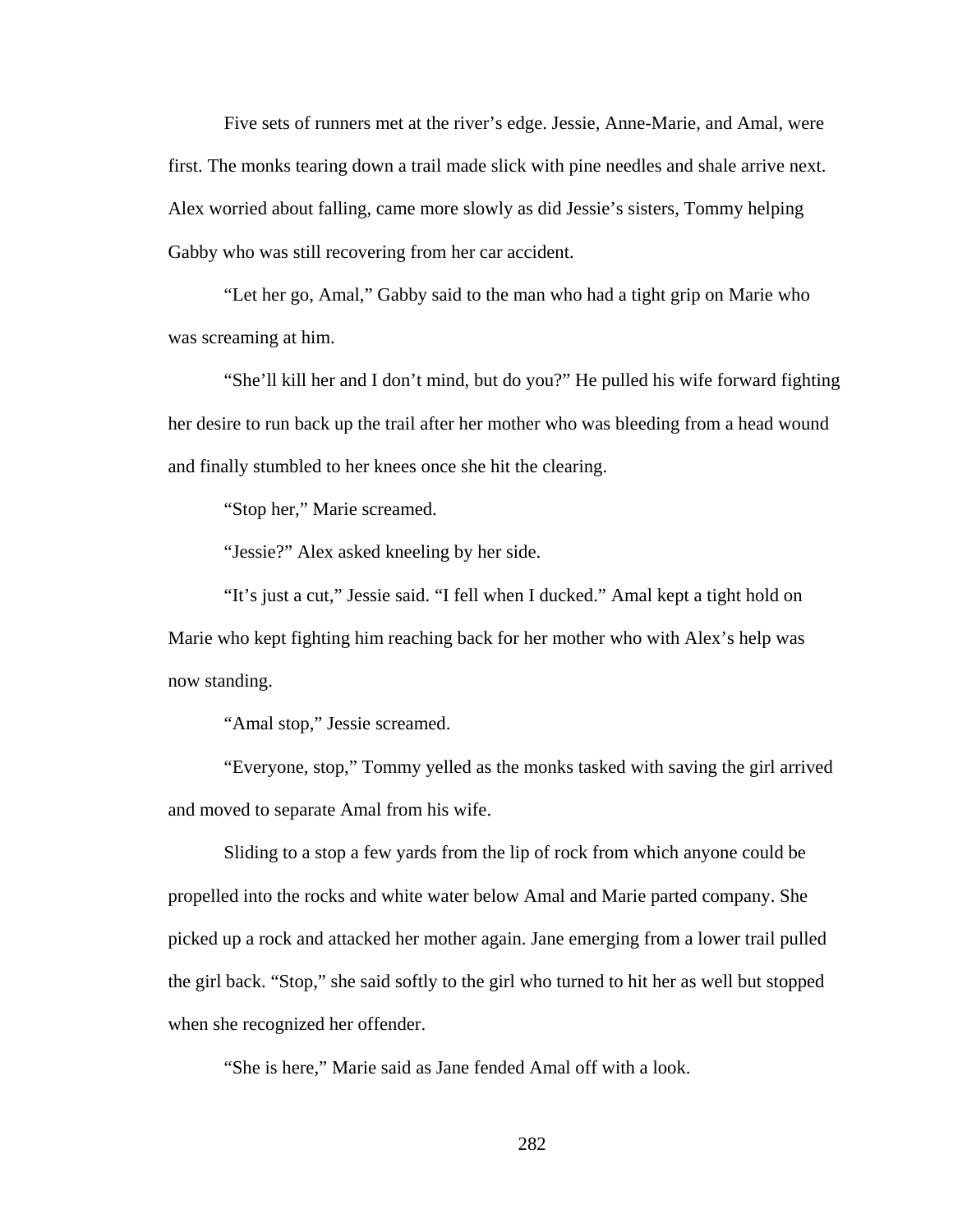"Give it to me," she said to Marie. Standing on the lip of some madness that owned her, the girl hesitated and then trembling gave her grandmother the rock. The brightness she had the day at the bridge while she struggled with the horse was gone, flattened by something senseless.

"Stop her," said again and again but in lower and quieter tones as Jane who had burnt her hair off and shredded her robes in despair cradled her and knelt to the ground. The only object she seemed to have brought with her was the long nail, stuck in her belt and her beaded necklace. When Amal fearful of Jessie's presence tried to move closer and Marie screamed and tried to burst free toward the mother she never knew. "Stop her, Grandmother," she whispered. "She will make me his."

"Hush, hush," Jane whispered. "Don't be rude to the river. Listen, it's singing." She ran her hands through the girls' hair. "Hush, hush," she said over and over rocking the girl until she stilled.

"I didn't really believe she was real, I just hoped," Jessie said to Amal who stepped between her and the pair on the ground.

"She's not yours," he said. Sliding in behind them the monks made a circle forcing the ending that had come.

"She didn't drop from the sky or is that what you told her? You told her that she was something falling from the stars and not just who we all are," Jessie said. "Who did you collect at Namche because I thought it was her," Jessie said to her sisters. "And again, you made me think she had died."

"She was one of ours and I wanted to keep you from coming," Tommy said. "The dying would stop if you left, but you kept coming." Tommy nodded to the girl on the

283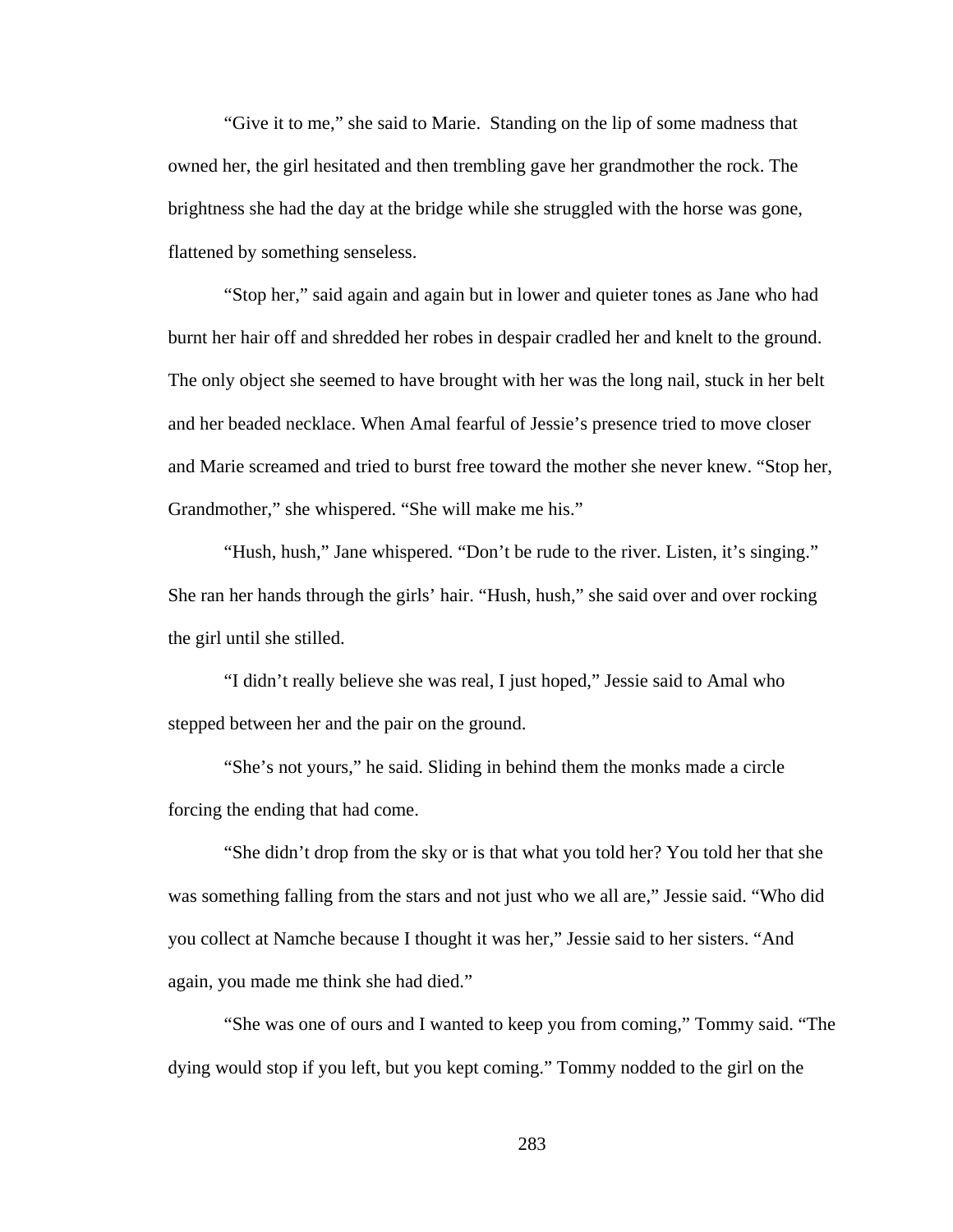ground. "It's a failing of ours that we couldn't help her anymore than we could have helped you. Prakash and Amal saw you at the airport. They thought we asked you to come so the car accident in front of the hotel happened, and then the attempts to make you turn around."

"The woman on the cliff, the body in the mist? The attacks? I thought I was losing my mind," Jessie said. "Daddy raped the girls, hurt the boys until the villagers finally burned down the temple. He raped his daughters and his granddaughter and the women in his family keep fixing it all until he broke a girl who couldn't be fixed. Why not just kill me?"

"There was enough of that," Tommy said, "and you are my sister."

"Why didn't you just turn around?" Alex asked. "It seems like without you this all works. It only falls down when you surface," Alex said. "Maybe you are the whole problem. Your daughter is a goddess until you come home." He stood nearest the forest's edge than the rest providing the most foreign note to the field of characters gathered here at the edge of the river, wood and skylines.

"What did you know?" Jessie asked him.

"Towards the end your mother couldn't keep anything to herself. She felt cheated, wanted to share. Then she became afraid of who she'd told."

"She killed Cherry."

"Turns out," he said.

"You told them that I was coming home?"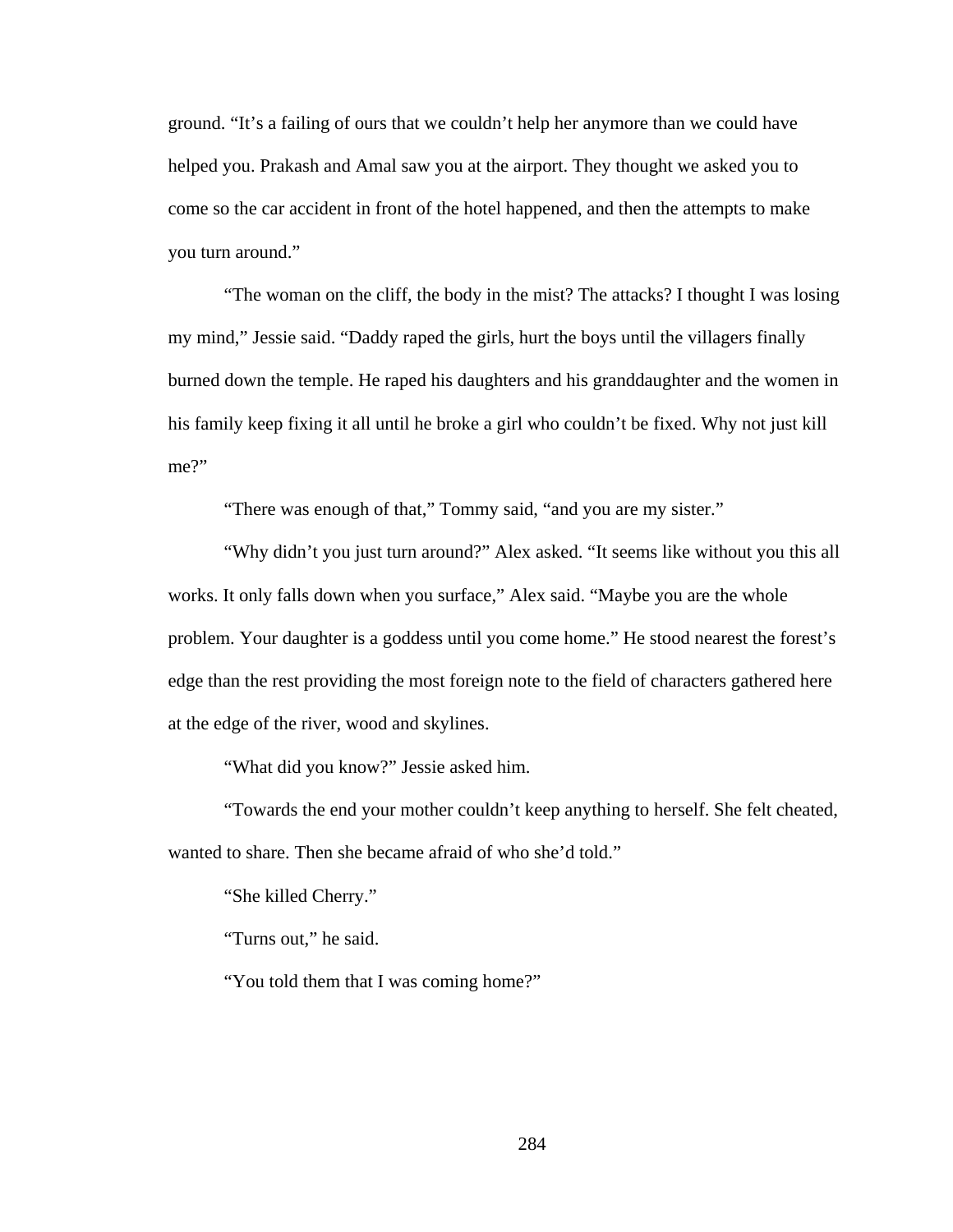Alex shrugged. "People need to be warned about you. You were supposed to be run down not your sister but then he hit the curb and hit the wrong girl. Then it became more fun to watch you suffer."

"I always hoped you were least like anyone else I knew," Jessie said. "I guess that you being like me is what we had in common. I won't miss you Alex," she said feeling all the edges of the structure of herself coming undone. "Where's Dumbar?"

"Back getting help," Alex said. "Then I will go too. Plane ticket already in my pocket."

"I don't think so," Jessie replied as the monks took both him and Amal in hand.

"I haven't broken a law," Alex said.

"Someone killed Prakash and I don't think it was his brother."

"He kept protecting you from her," Alex said.

"Where do you come from? The guys we pick?" Jessie asked speaking to Alex and Amal. "How did you know I was coming?" she asked her sisters.

"Cherry warned us," Gabby said. "Sitting in the shade of a tree where Tommy had left her she had managed retain the most composure. "We visited her in the hospital. She told us that you were afraid and that you would be coming home." She gestured to the monks who split into groups one taking Amal in hand and Alex away and one that tried to remove the girl from her protector's arms. The exchange failed with the girl as she slipped from her grandmother's arms holding the nail and stabbed her mother before she could be stopped.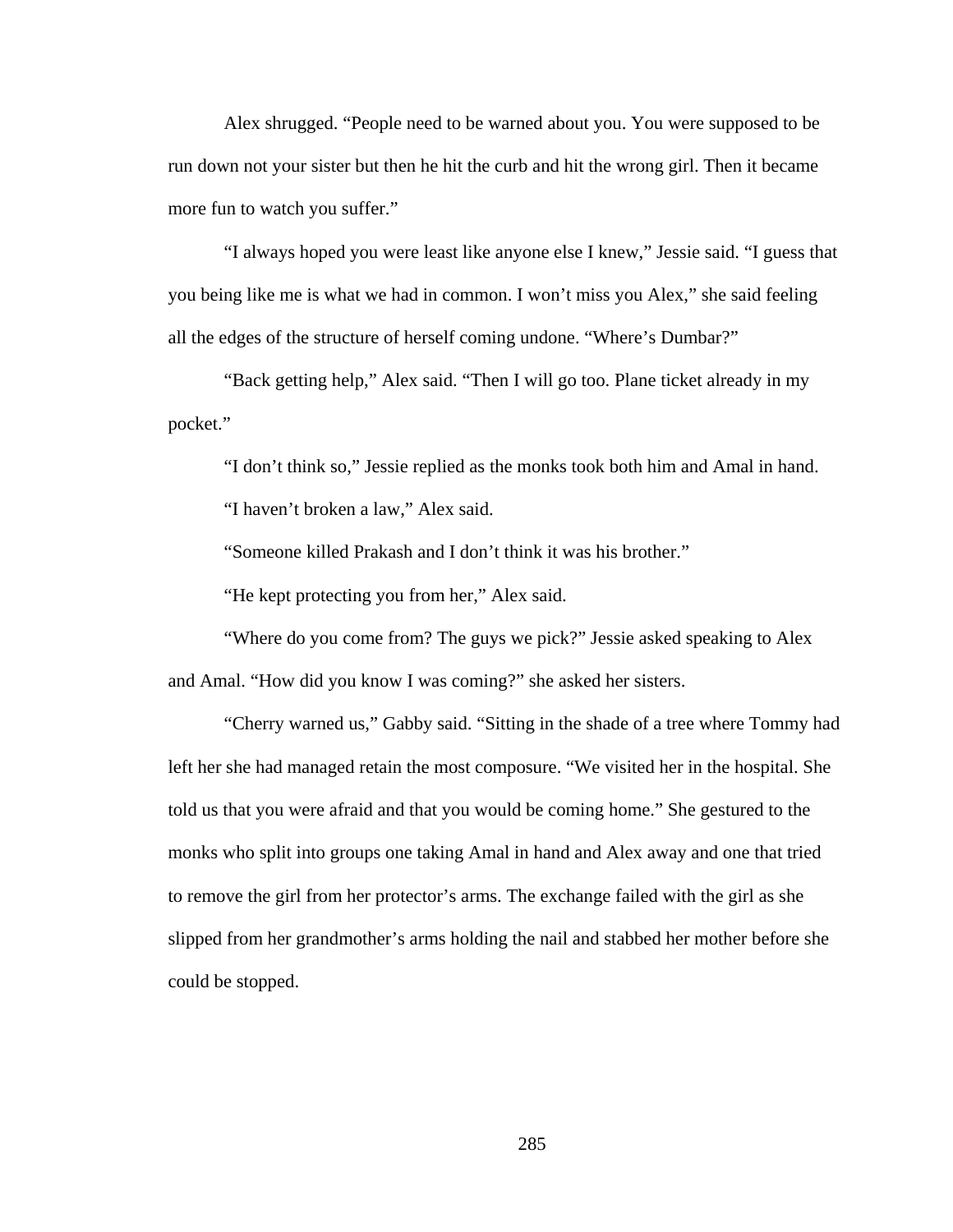They carried Jessie to the hermitage and laid her on the bed in Tommy's room. It was a room decorated with family photographs some of which contain shots of the girls together as well as of Marie. Tommy sat by her sister and held her hand while they waited. "A helicopter will come," Tommy said, but they will have to carry you back up to the temple."

"Why did the Tahru keep my baby?" Jessie asked."

"We thought that she would be safer in the village of forgotten people. No one knows them. They make up stories about them up here but they never come down to the valley," Tommy said.

"But Dad knew about the village," Jessie said.

"He violated the girls but he wouldn't go down into the village. He hunted in the temple," Tommy said. "Then he raped Marie."

"Starting the damage all over again," Jessie said.

"She became wild and Amal became fascinated with her. Between them they grew mad like Daddy. Gabby and I stayed here and tried to contain the mess. We sent you home to give you a chance, not because we blamed you."

"As a kindness," Jessie said. "I'd never thought of it that way once."

"It was all broken by one day, Jessie. Marie is mad, but we could tend her here. I don't know why Mom told Cherry. I don't know why Cherry told you, but once you returned things unspun," Tommy said.

"I'd always wanted the baby back. Cherry was my friend. You and Gabby were my friends once," Jessie replied.

"Until one day," Gabby said.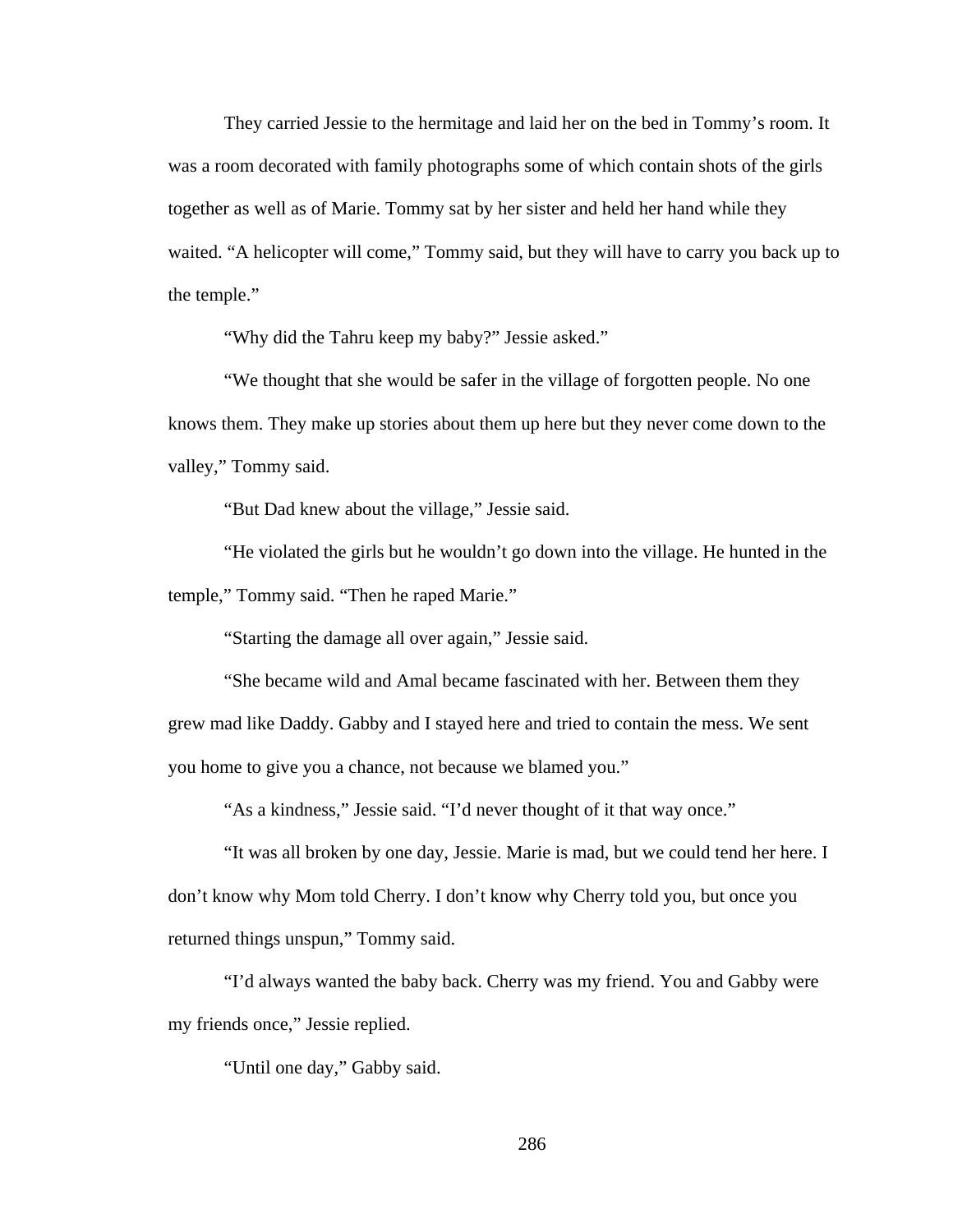"We saw you at the airport not a coincidence, really. One comes when the weather is good and the tourism is waning and Amal told Marie and she has been hunting you. She found you at the bridge and Amal got her back then. He took her to Jane who has always been her guardian. She tried to keep her contained and Prakash, protector of his brother, tried to scare you home while those two hunted the trails," Tommy said.

"I'm sick," Jessie said. "And Cherry's dead. You could not have turned me around if you'd had an army." She looked at a picture of the girl riding in the spring competitions. In the shot her face was hidden but there was no mistaking the form. "You were so unfriendly down in Namche."

"My last attempt," Tommy said.

"It's worked the first time you tried it on me. Where's Marie?" Jessie asked.

"Police. It's all done," Gabby said.

"Bunch of madmen." Jessie could hear the droning horns calling the faithful to prayer but wondered why sitting inside the temple muffled the sounds. And as she tried to listen more carefully the less she was certain she could hear anything at all for real.

"Of our own making," Tommy said. "The mess will unmake us and make us again."

"Is the old woman still here?" Jessie asked.

"She's a repentant," Tommy said. "She will stay."

"Bury us in the river." Jessie looked to the ashcan sitting by her bed.

Gabby and Tommy did not reply.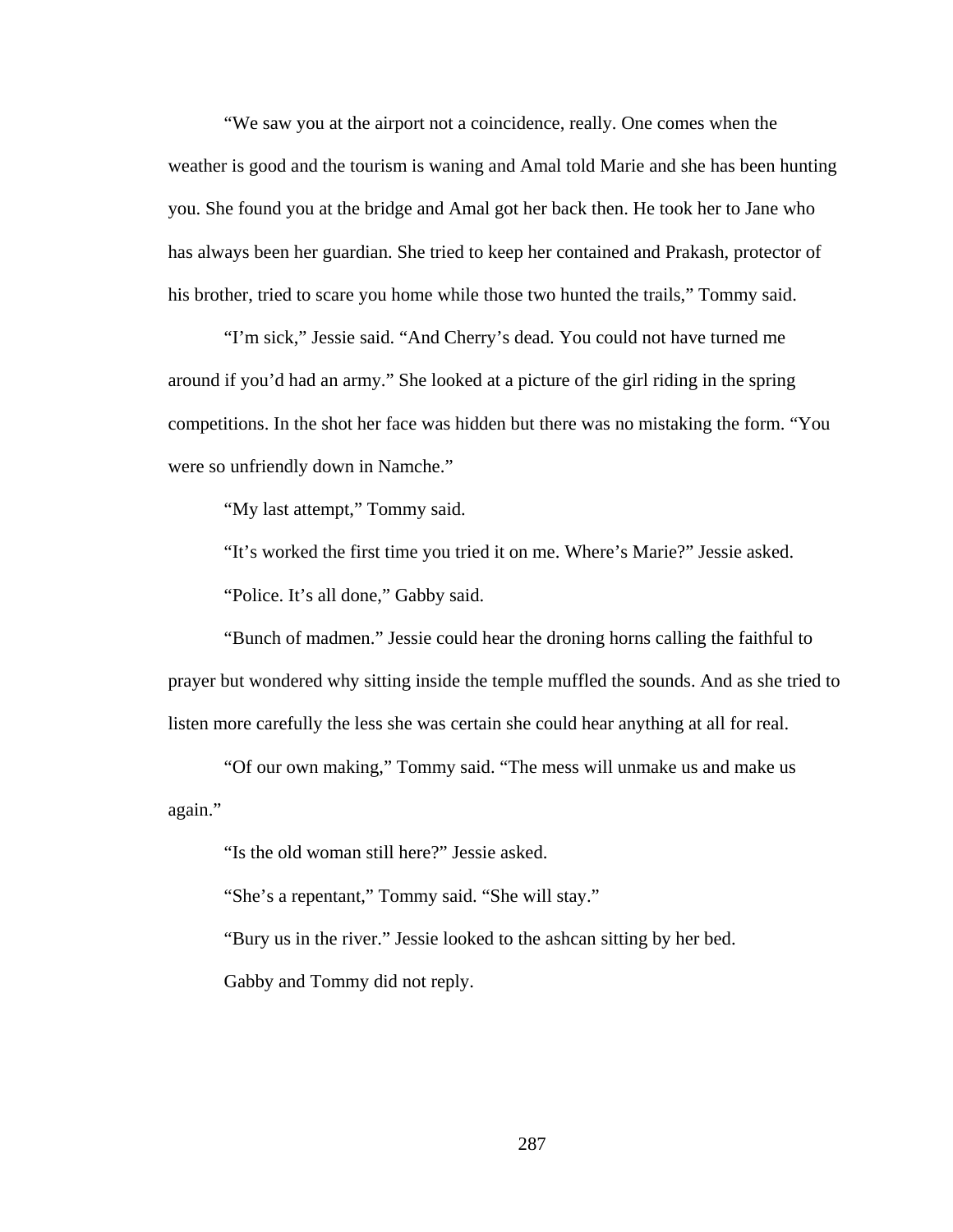Jessie gripped Tommy's hand. "Do me a favor. Let us just be. I am finally not angry anymore. Marie could live with the intangibles: it was reality she couldn't take. It's just the opposite with me."

Then the ideas she had been pushing away rolled in as her idea of the rest of the world receded.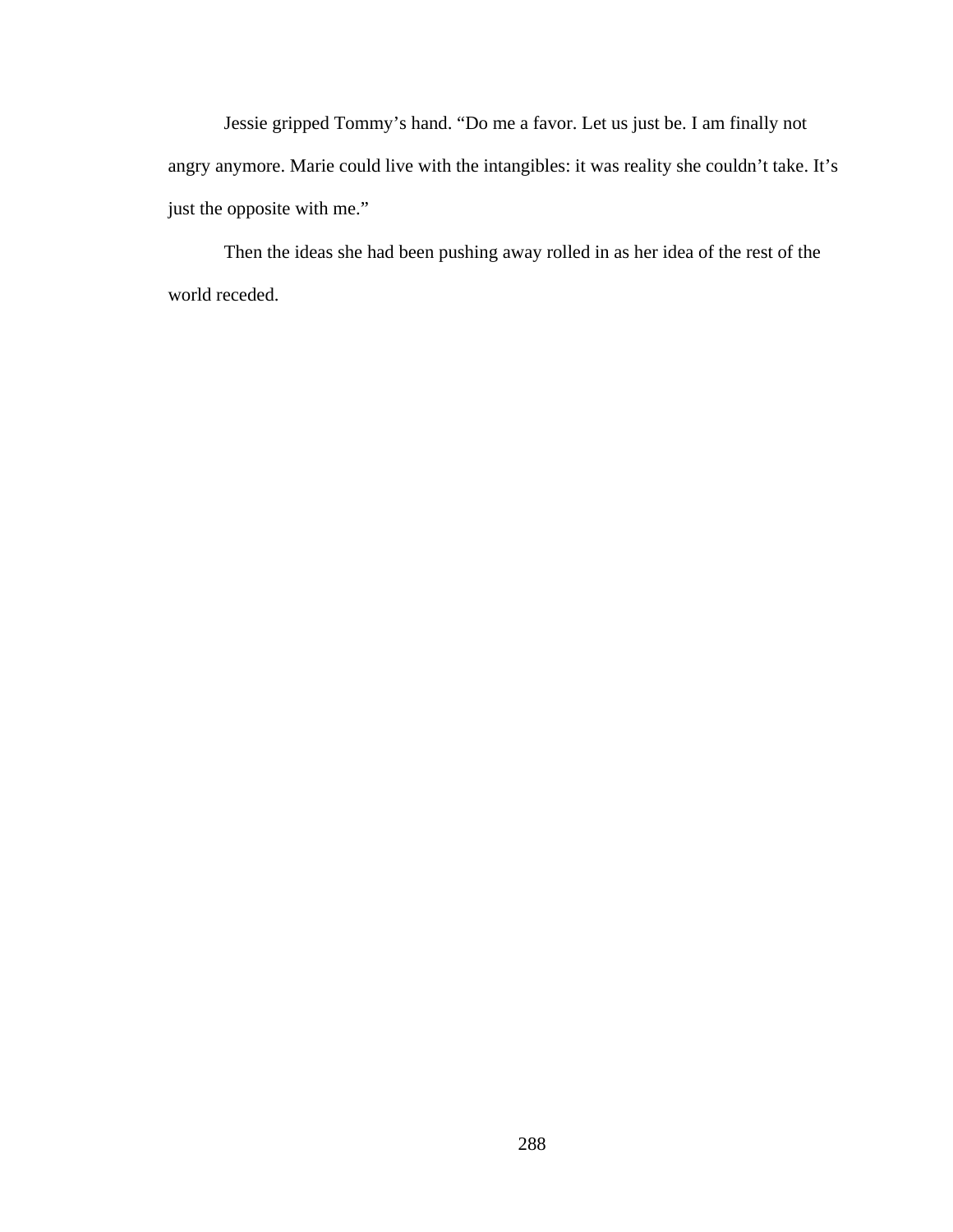"Honey?" The hospital room reasserted itself. Cherry held Jessie's hand while she shook off a wave of pain that the drugs no longer reduced. Weeks earlier they had inserted a morphine drip and though no one was considering giving a lethal dose it was understood that Jessie's system was weak and what would not kill another might kill her. The nurse entered the room. She had two tattoos, Shiva on one forearm and Ganesh on the other. She gently prodded the prayer beads from Jessie's hands, and handed them to Cherry so that she could take Jessie's pulse. "You are Buddhist?" the nurse asked.

Cherry released her friend's hand and settled back into her chair. "I am," she said. "From travel?" the nurse asked.

"From reading. I have been working on Jessie for some time but she resists. She likes the stories but she can't quite believe," Cherry said.

"What does she believe?" the nurse asked.

"She will be buried as a Buddhist," Cherry said pulling a blanket she had brought and spreading it over the bed.

"It's beautiful," the nurse said. "Indian?"

"They are called the Four Taras," Cherry said. "Female Buddha figures in a pattern from a painting school. The compassionate ones."

"You are close?" the nurse asked.

"I will be in a world I do not recognize once she dies," Cherry said.

Jessie had been strong and the battle had been ugly. A large tumor on her neck forced her head to one side. Her body was swollen with edema. She had fought off pneumonia on two occasions each time the fight took its toll without killing her. What remained on the bed was the misshapen shell.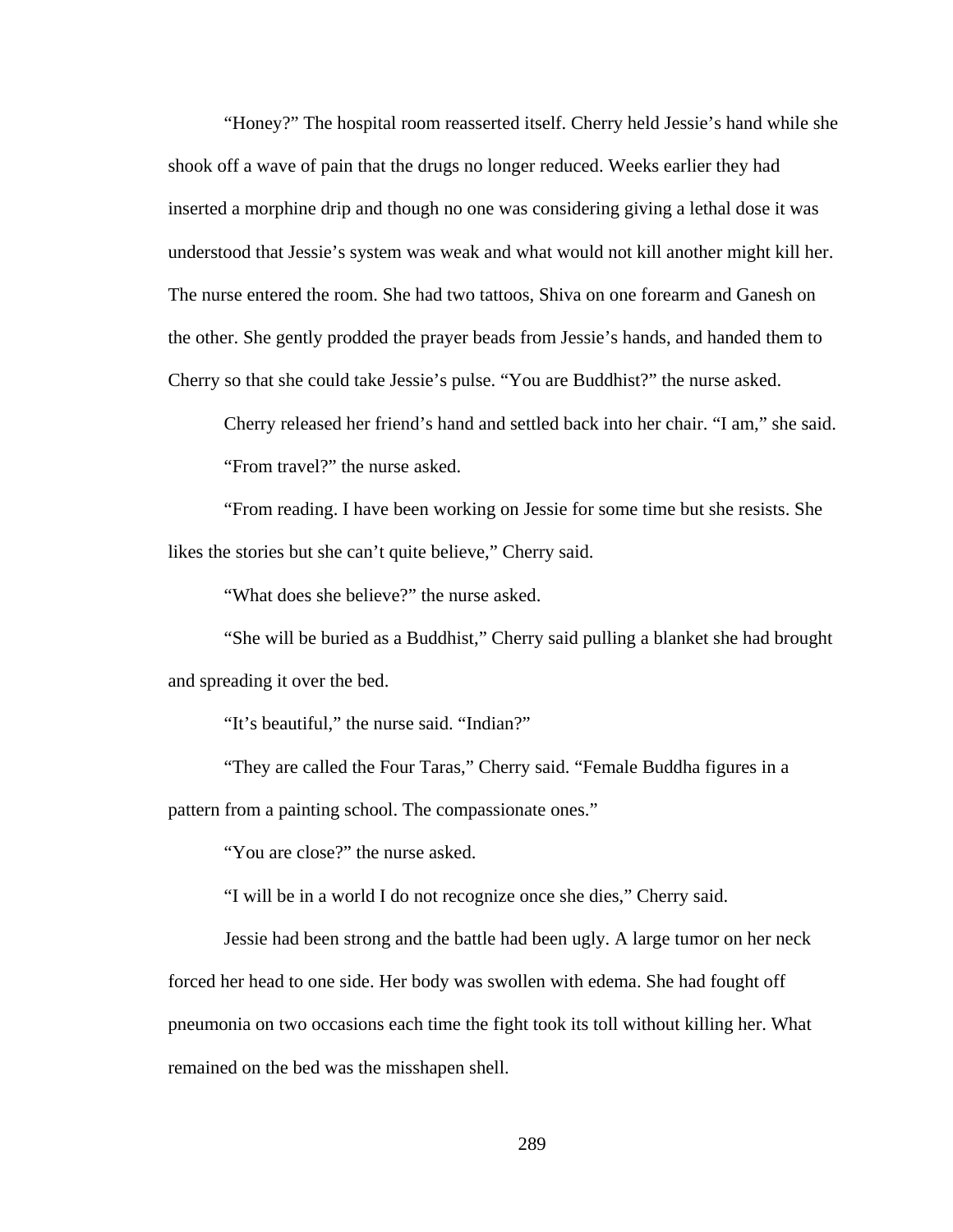On impulse the nurse paused and then brushed a hand across Jessie's forehead the way a mother will do for a child with a fever. "Does she have family?" she asked.

"She did once," Cherry said. "They lived in another country and sent her away. She always promised me that she would take me there but was always afraid to go. She grew up with my family but they too are all dead now. It's just her and me left, my child and the dogs."

Jessie twitched and muttered.

"She's slowing down," the nurse said. "Probably just a few dreams left."

"Mom?" a young brunette entered the room, her boyfriend a tall blond was with her. Cherry looked up. "Do you need anything? Alex and I are going to get dinner."

"No Marie. Come get me late, but take your time." The nurse left the room and Cherry pulled the chair close. "Good-bye my friend," she said. "Good-by and good luck." She leaned across the bed and kissed Jessie on the forehead then pulled the chair closer to the bed so that she could hold her hand until the end which was silent because as Jessie requested all the machines had been turned off long ago because they interfered with her dreams.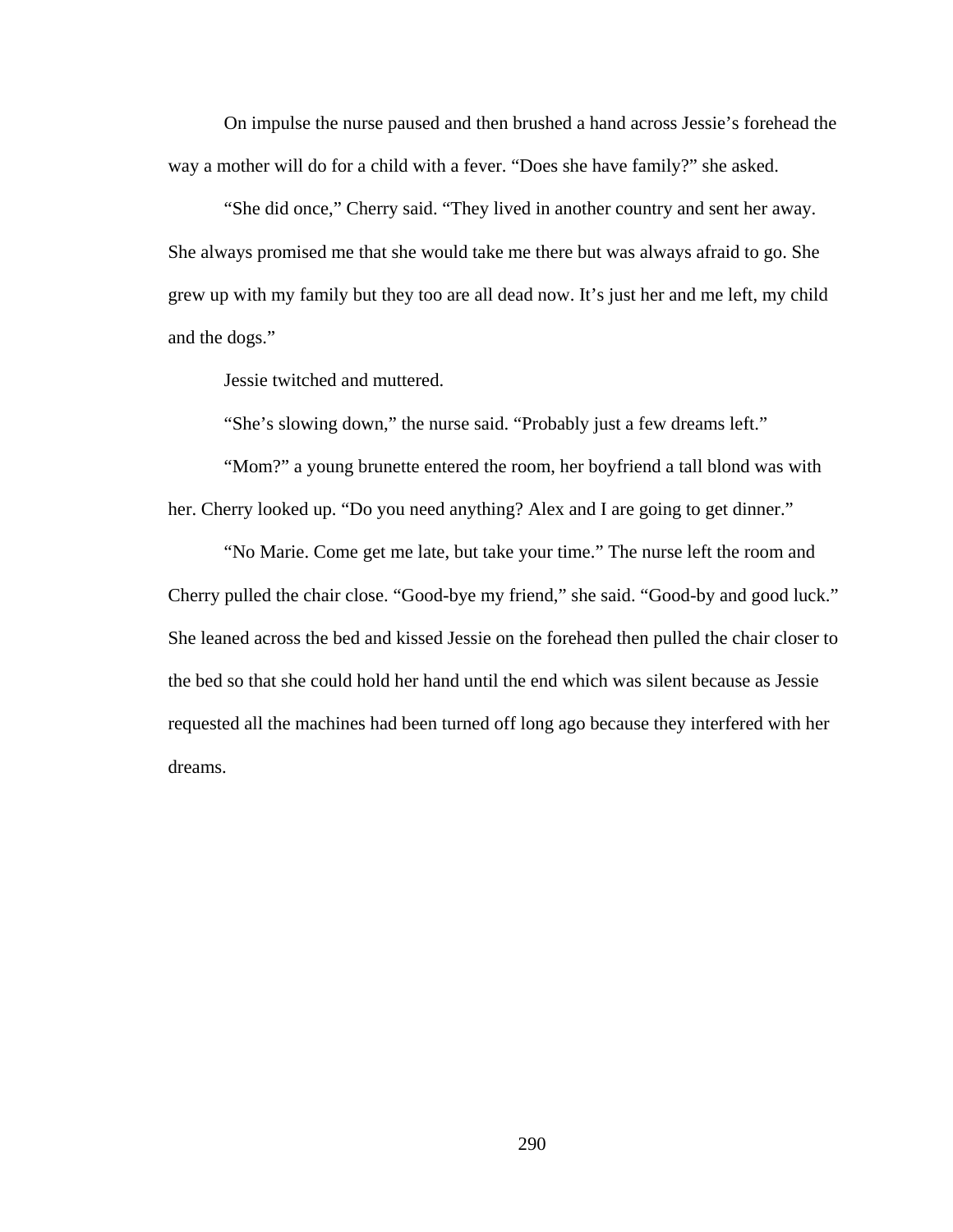*Cherry rose from her knees satisfied with the job done. She had built a stupa a year after Jessie died. Each anniversary required that she build one more than she had built before. Each one meant to hold the dreams she had wished for her friend. Each one intended to hold the hope of the years her friend should have had before the cancer came. One was for family. One was for the family she might have made. One was for the trips she never took and one for the dogs on which Jessie doted all her life. The stupas would stand for a day and tomorrow then Cherry would destroy them. They helped dispel her sense of regret that seemed to build this time of year but after a day they only seemed like tombstones and so she would wipe them away tomorrow but she would leave them up for a day just to consider. She had much to celebrate. Her daughter and son-in-law would return tomorrow. They would bring to new baby. The one they had christened Jessie in honor of her godmother. Cherry brushed the dust from her hands and started to brush the dirt from her knees until she realized that job was too much. It was time to go inside. She considered her work once more. "I love you Jessie," she said and went into the house*  leaving the dreams standing for the length of time they should until it was time for them *to be wiped away*.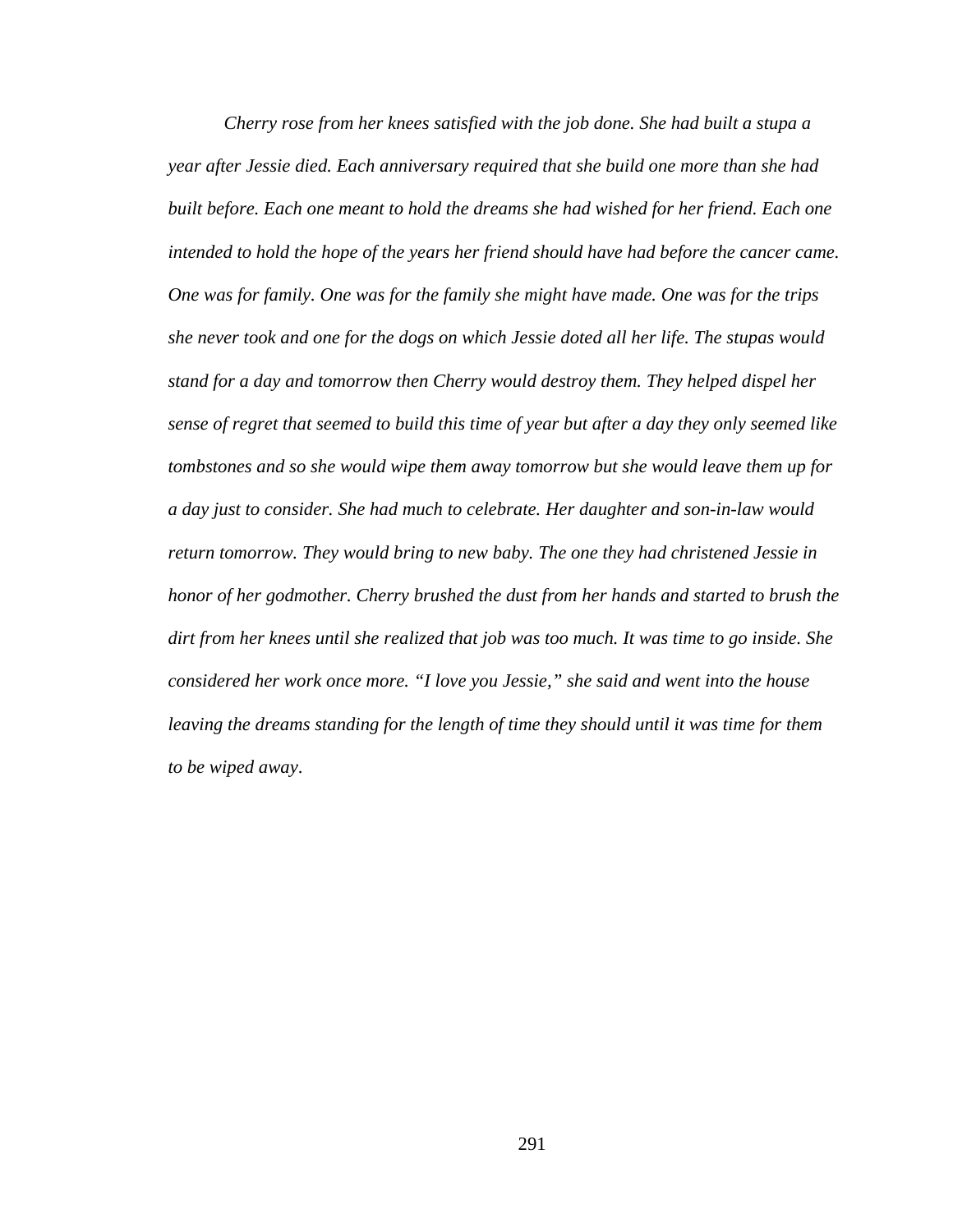#### Bibliography

Adler-Olsen, Jussi. *The Absent One.* New York: Penguin Group, 2012. Print.

Auster, Paul. *New York Trilogy.* New York: Penguin Books, 2006. Print.

Borges, Jorges Luis. "Garden of Forking Paths." *The Bedford Anthology of World* 

*Literature.* Boston: Bedford/St. Martin's, 2009. 1536-1543. Print.

- Briggs, John, and David F. Peat. *Seven Life Lessons of Chaos.* New York: Harpers Collins Publishers, 1999. Print.
- *---Turbulent Mirror: An Illustrated Guide to Chaos Theory and the Science of Wholeness.* New York: Harper Perennial, 1990. Print.

Caleb Carr. *The Alienist*. New York: Random House, 2006. Print.

---*The Angel of Darkness*. New York: Ballantine Books, 1997. Print

- Campbell, David K. "Nonlinear Science from Paradigms to Practicalities." *Los Alamos Science* Special Issue.15 (1976): 218-260. Print.
- Chandler, Raymond. "The Simple Art of Murder." N.p., n.d. Web. 13 Oct. 2009. <http://www.en.utexas.edu/amlit/amlitprivate/scans/chandlerart.html>.
- ---*The Big Sleep.* New York: Penguin Books, 1970. Print.
- --- *The Long Goodbye*. New York: Ballantine Books, 1971. Print.

Francis, Dick. *Dead Cert*. New York: Berkley, 2004. Print.

- --- Dick Francis: *Four Complete Novels (Odds Against, Flying Finish, Blood Sport, Rat Race)*. New York: Random House, 1988. Print.
- Jones, Ginger, and Kevin Ells. "Chaos and Complexity in Paul Auster's New York Trilogy." *DQR Studies in Literature* 47.1 (2010): 627-639. Print.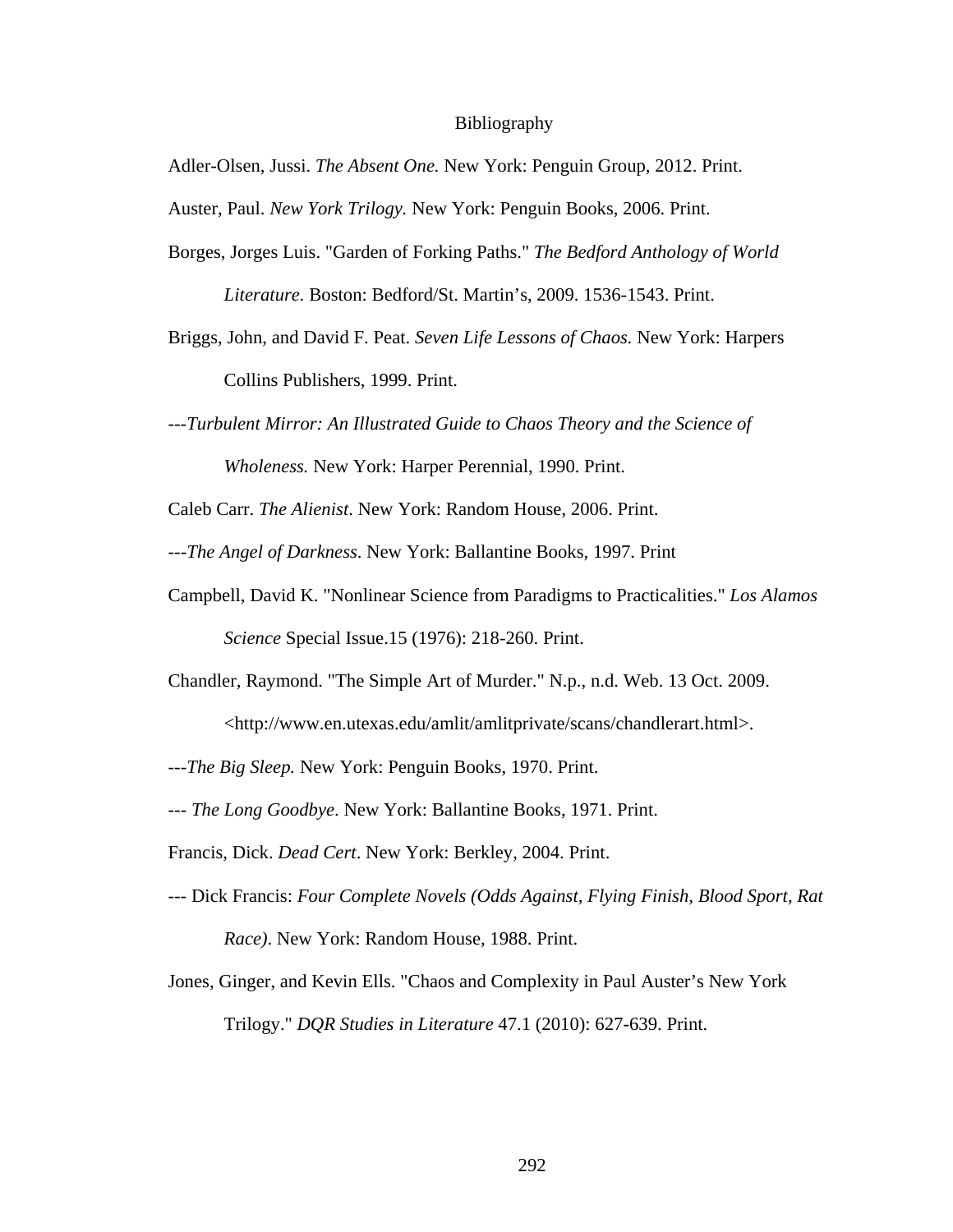Gould, Stephen Jay. "Is a New and General Theory of Evolution Emerging?" *Paleobiology* 6.1 (1980): 119-130. Web. 1 Jan. 2009.

<http://www.somosbacteriasyvirus.com/gould.pdf>.

- Hawkins, Harriett. *Strange Attractors: Literature, Culture and Chaos Theory.* New York: Prentice Hall, 1995. Print.
- Hayles, N. Katherine, ed. *Chaos and Order: Complex Dynamics in Literature and Science*. Chicago: University of Chicago Press, 1991. Print.

Hillerman, Tony. *The Blessing Way*. New York: HarperCollins, 1970. Print.

- --- *Dance Hall of the Dead*, New York: HarperCollins, 1973. Print.
- --- *The Dark Wind*, New York: HarperCollins, 1982. Print.
- --- *Listening Woman*, New York: HarperCollins, 1978. Print.
- --- *People of Darkness*, New York: HarperCollins, 1980. Print.
- Yasser, Khamees Ragab Aman. "Chaos Theory and Literature from an Existentialist Perspective." *CLCWeb: Comparative Literature and Culture* 9.3 (2007): N. pag. Web. 1 Sept. 2013. <http://dx.doi.org/10.7771/1481-4374.1226>.
- Knoespel, Kenneth. "The Emplotment of Chaos: Instability and Narrative Order." *Chaos and Order: Complex Dynamics in Literature and Science.* Chicago: University Of Chicago Press, 1991. 100-122. Print.
- Lindsay, Jeff. *Darkly Dreaming Dexter: Dexter Morgan*. New York: Vintage Books, 2005. Print.
- Lipton, Bruce. "Biology of Perception." *BruceLipton.com*. N.p., n.d. Web. 24 Sept. 2009. <http://www.brucelipton.com/resource-links>.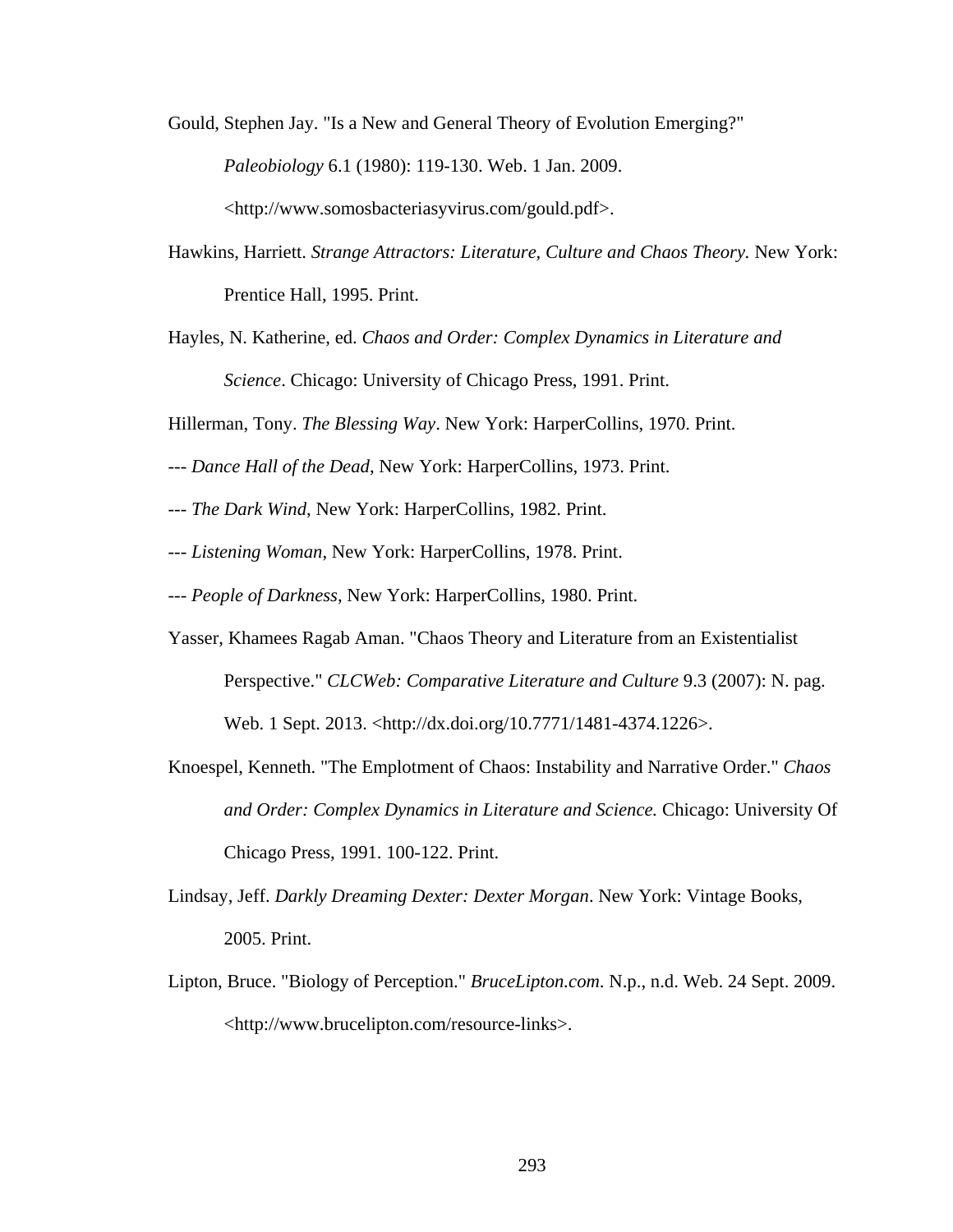- Lorenz, Edward. *The Essence of Chaos*. Seattle: The University of Washington Press, 1993. Print.
- Mackey, Peter F. *Chaos Theory and James Joyce's Everyman (Florida James Joyce).*

Gainesville: University Press Of Florida, 1999. Print.

Murakami, Haruki. *A Wild Sheep Chase*. New York: Vintage Press, 1989. Print.

- McDonald, J.D. *Darker than Amber*. New York: Ballantine Books, 1966. Print.
- --- *The Deep Blue Good-By*. New York: Ballantine Books, 1983. Print.
- --- *The Dreadful Lemon Sky*. New York: Ballantine Books, 1996. Print.
- --- *Pale Grey for Guilt*. New York: Ballantine Books, 1986. Print.
- McDonald, Ross. *Black Money*. New York: Vintage Crime, 1996. Print.
- --- *The Chill*, New York: Vintage Crime, 1966. Print.
- --- *The Drowning Pool*. New York: Vintage Crime, 1950. Print.
- --- *The Far Side of the Dollar*. New York: Vintage Crime, 1965. Print.
- --- *The Galton Case*. New York: Vintage Crime, 1959. Print.
- --- *The Goodbye Look*. New York: Vintage Crime, 1969. Print.
- --- *The Ivory Grin*. New York: Vintage Crime, 1952. Print.
- --- *The Underground Man*. New York: Vintage Crime, 1996. Print.
- --- *The Way Some People Die*. New York: Vintage Crime, 1951. Print.
- Nelson, Susan Elizabeth. *Chaos Theory and the Navigation of Salman Rushdie's* 
	- *Midnight's Children.* Kirksville, MO: Truman State University Press, 2003. Print.
- Palumbo, Donald E. *Chaos Theory, Asimov's Foundations and Robots, and Herbert's Dune: The Fractal Aesthetic of Epic Science Fiction.* Santa Barbara, CA: Praeger, 2002. Print.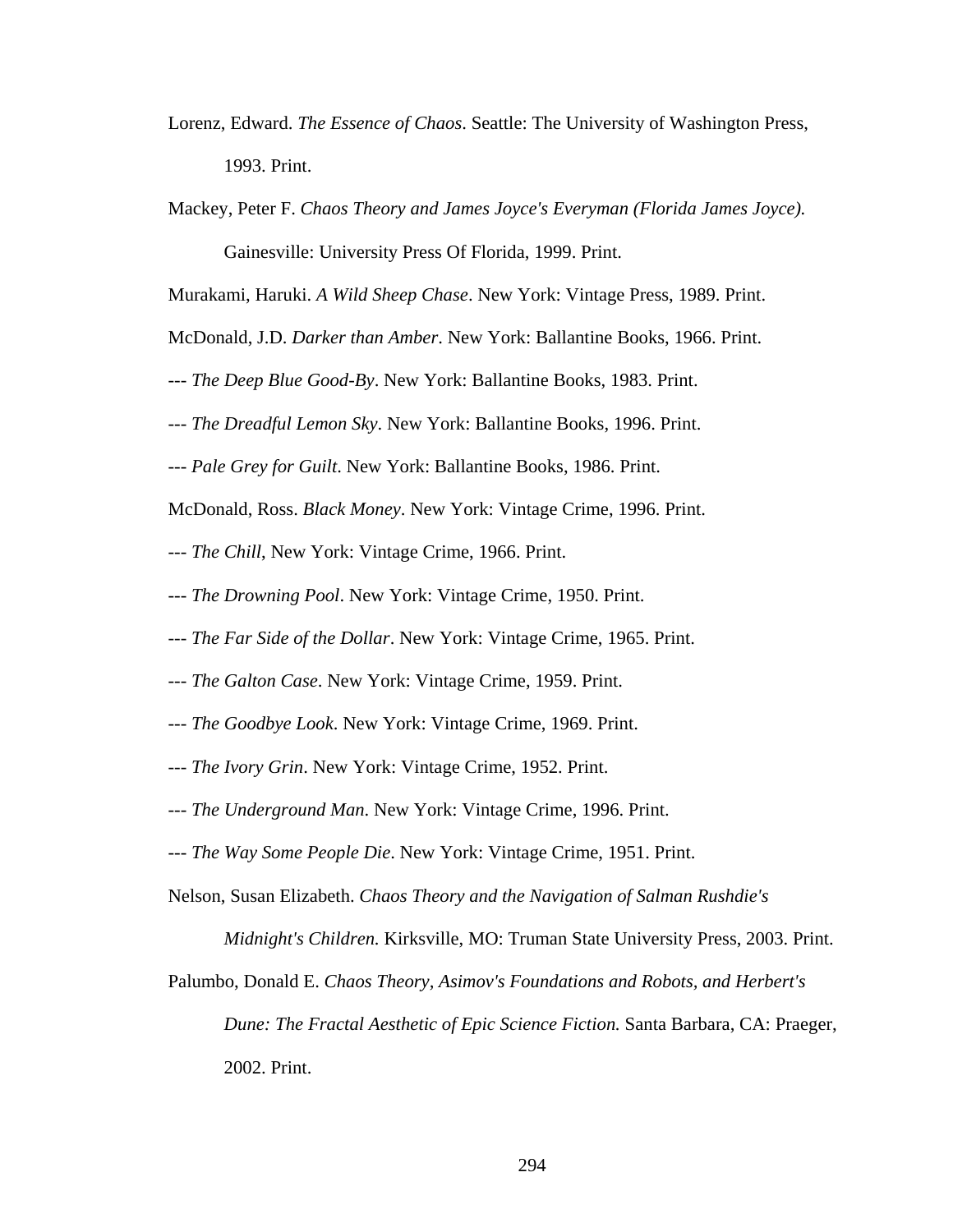Pattison, Eliot. *Mandarin Gate*. New York: St. Martin's Press, 2012. Print.

---*The Skull Mantra*, New York: St. Martin's Press, 1999.

Parker, Jo Alyson. *Narrative Form and Chaos Theory in Sterne, Proust, Woolf, and Faulkner*. New York: Palgrave Macmillan, 2007. Print.

Parker, Robert B. *Bad Business*. New York: The Berkley Publishing Group, 2005. Print.

--- *Paper Doll*. New York: The Berkley Publishing Group, 1993. Print.

--- *Walking Shadow*. New York: The Berkley Publishing Group, 1995. Print.

- Paulson, William. "Complexity, Interdisciplinary." *Chaos and Order: Complex Dynamics in Literature and Science.* Chicago: University Of Chicago Press, 1991. 37-53. Print.
- Poe, Edgar Allan. "Murders in the Rue Morgue." *Poe Museum*. N.p., n.d. Web. 2 May 2010. <http://www.poemuseum.org/selected\_works/rue\_morgue.html>.
- Preston, Douglas and Child, Lincoln. *The Wheel of Darkness*. New York: Hachette Book Group, 2008. Kindle edition.
- Rice, Thomas Jackson. *Joyce, Chaos, and Complexity.* Chicago: University Of Illinois Press, 1997. Print.

Robbe-Grillet, Alain. *Repetition*. New York: Grove Press, 2007. Print.

Rosen, Leonard. *All Cry Chaos*. Sag Harbor, NY: Permanent Press. 2011. Print.

Sassón-Henry, Perla. "Chaos Theory, Hypertext, and Reading Borges and Moulthrop." *CLCWeb: Comparative Literature and Culture* 8.1 (2006): N. pag.

Web. 1 Sept. 2013. <http://dx.doi.org/10.7771/1481-4374.1289>.

Sbragia, Albert. "Italo Calvino's Ordering of Chaos." *Modern Fiction Studies* 39.2 (1993): 283-306. Print.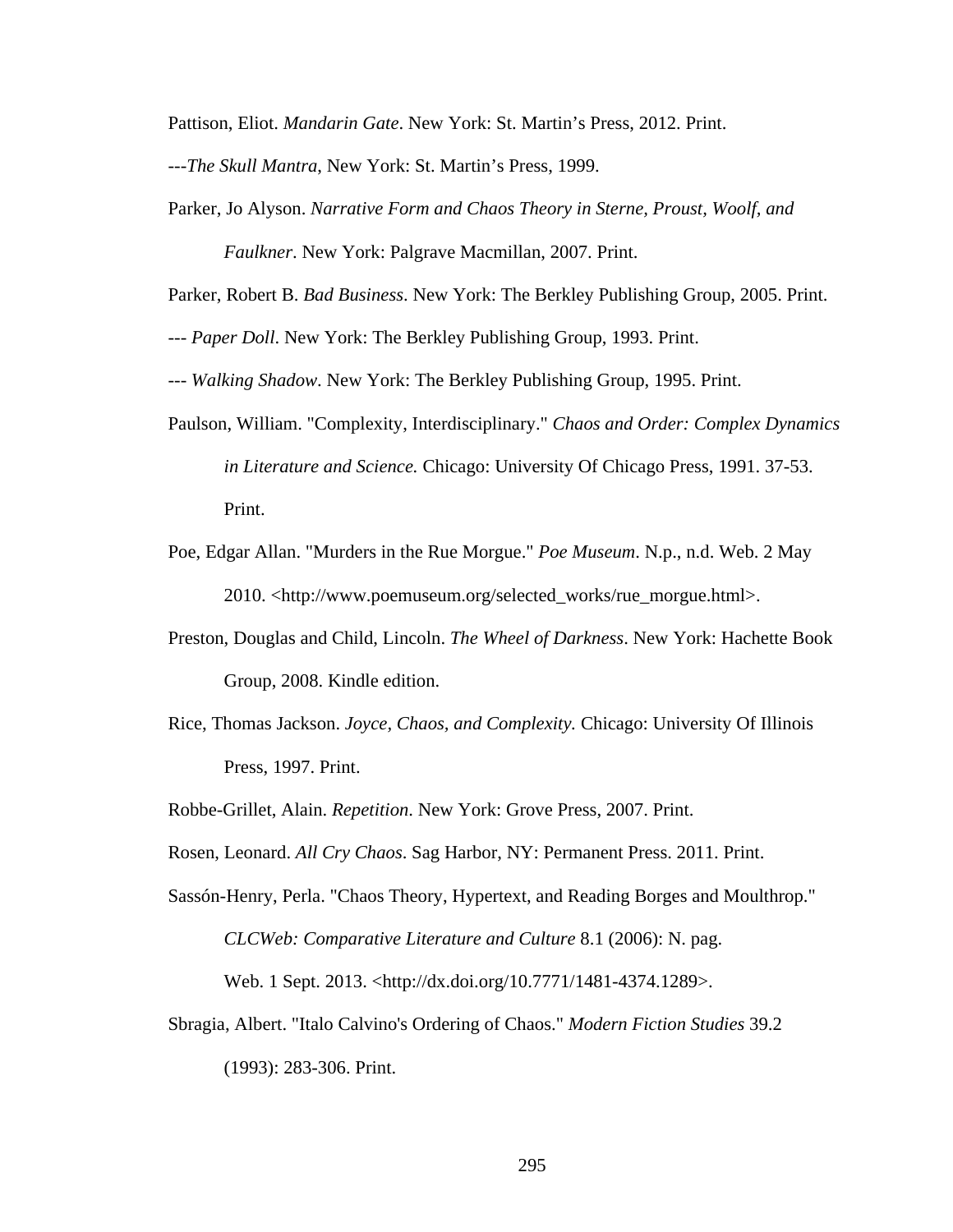Slethaug, Gordon E. *Beautiful Chaos: Chaos Theory and Metachaotics in Recent American Fiction.* New York: State University Of New York Press, 2000. Print.

- Stoicheff, Peter. "The Chaos of Metafiction." *Chaos and Order: Complex Dynamics in Literature and Science.* Chicago: University Of Chicago Press, 1991. 85-99. Print.
- Theodore D. Hall, Ph.D. "Over the Bones of the Dead: Evolutionary Science Past, Present, and Future". N.p., n.d. Web. 23 Sept. 2009.

http://www.biofractalevolution.com/.

Vachss, Andrew. *Three Burke Novels, 3-Book Bundle: Flood, Strega, Blue Belle*. New York: Vintage Crime/Black Lizard, 2013. Print.

Waldrop, M. Mitchell. *Complexity*. New York: Touchstone Press, 1993. Print.

Weissert, Thomas P. "Representation and Bifurcation: Borges's Garden of Chaos Dynamics." *Chaos and Order: Complex Dynamics in Literature and Science.*

Chicago: University Of Chicago Press, 1991. 223-243. Print.

Winspear, Jacqueline. *Among the Mad.* New York: Penguin Group, 2009. Print.

- ---*Birds of a Feather*. New York: Penguin Group, 2005. Print.
- ---*An Incomplete Revenge*. New York: Penguin Group, 2008. Print.

---*Messenger of Truth*. New York: Penguin Group, 2007. Print.

Woolf, Virginia. *A Letter to a Young Poet*. London, England: Hogarth Press, 1932. Print.

Woolf, Virginia. *A Room of One's Own*. Mansfeld Centre, CT: Martino Publishing, 2012. Print.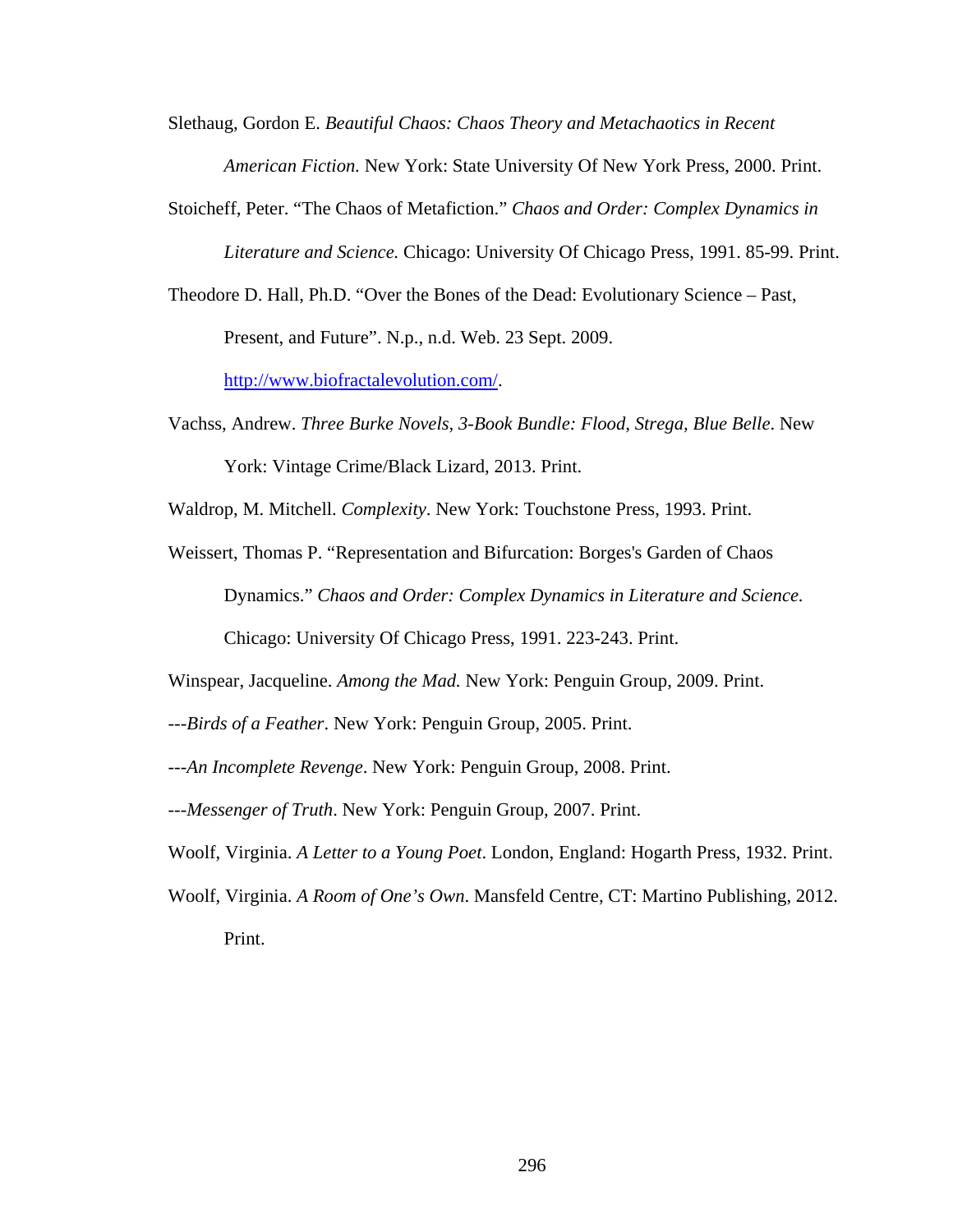#### **Kimberley H. Idol, B.A, M.S., M.A., M.F.A. T.E.F.L. certified** Graduate Student in English

University of Nevada, Las Vegas 4408 Bristol Manor Drive Department of English Las Vegas, NV 89108 4505 Maryland Parkway Las Vegas, Nevada 89154-5011 Cell: (702) 343-2978 idolk@unlv.nevada.edu writtenword6@gmail.com

# **Education**

**Currently Ph.D. candidate, Literature**  University of Nevada, Las Vegas

**Certified Teaching English as a Foreign Language Instructor**  TEFL Institute, Chicago, Illinois (December 2012)

**Masters of Fine Arts, Creative Writing**  University of Nevada, Las Vegas (May 2009)

**Masters of Arts, English**  California State University of Northridge, Los Angeles (May 2005)

**Masters of Science, Education**  Mount Saint Mary's College, Los Angeles (May 1994)

**Bachelor of Arts, English**  Mount Saint Mary's College, Los Angeles (May 1989)

## **Honors and Awards**

Travel-Abroad Grant (Spring 2008) Awarded by the Black Mountain Institute.

International Program Travel-Abroad Scholarship (Spring 2008) Awarded by the University of Nevada, Las Vegas International Programs Department.

Certificate of Recognition (Spring 2009) Awarded by the University of Nevada, Las Vegas College of Liberal Arts.

Submitted as Nominee for Kulka Best American Voices Anthology (2008).

## **Publications**

"The Spawning," *Danse Macabre*, http://www.danse-macabre.com/, 2007.

"Conversations with Hard Hearted Girls on Hallowed Ground," *The Portland Review*, Fall/Winter 2008: 213-245. Print.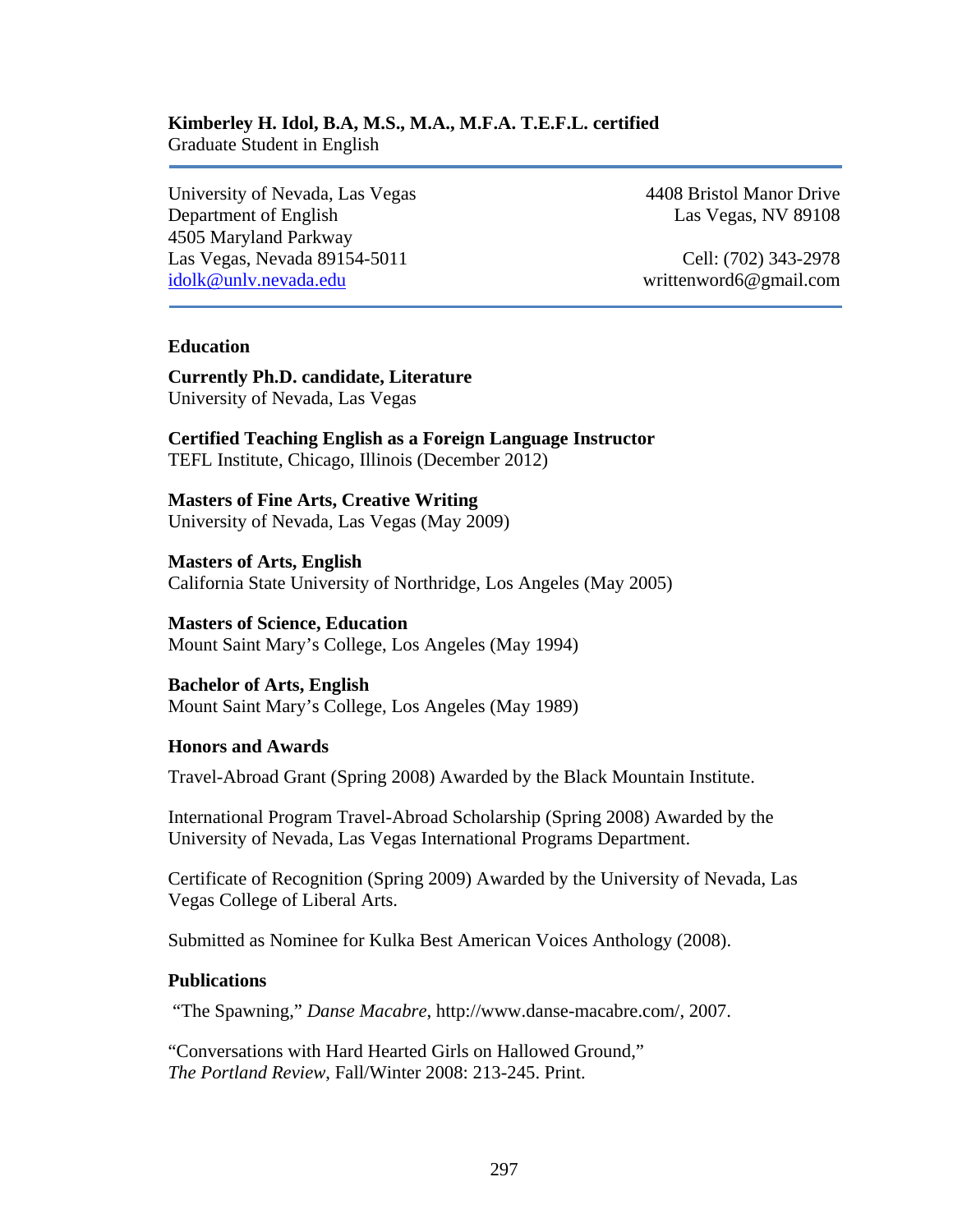"Painting Naked," *Toasted Cheese*, http://www.toasted-cheese.com/, 2009.

"Stowaways" *Toasted Cheese*, http://www.toasted-cheese.com/, 2010.

"Three Dead Pepper Trees," in science fiction anthology, *Doom Town: Tales of Near-Future Las Vegas,* Nevada: University of Nevada Press, 2010. Print.

Editor for *Architecting the Cloud: Enterprise Architecture Patterns and Cloud Computing,* McGraw-Hill Osborne Media, 2012.

## **Conference Papers and Conference Participation**

"Utilizing Creative Writing Constructs to Teach Formal Writing Skills." Association of Writers and Writing Programs, Austin, TX, 2006.

"The Spawning," 18<sup>th</sup> Annual Conference Far West Popular Culture Association, Las Vegas, NV, 2007.

"Dinner with Them," 20<sup>th</sup> Annual Conference Far West Popular Culture Association, Las Vegas, NV, 2008.

Moderator for Creative Writers Reading Panel, 21<sup>th</sup> Annual Conference Far West Popular Culture Association, Las Vegas, NV, 2009.

"Tracking the Detective Through a Chaotic View." Organization of Graduate Students in English (University of Northern Arizona), Flagstaff, AZ, 2010.

"Tracking the Detective Through a Chaotic View." 22<sup>nd</sup> Annual Conference Far West Popular Culture Association, Las Vegas, NV, 2010.

"Adaptation and the Hinterlands: Examining the Explorers in *Frankenstein."* 23rd Annual Conference Far West Popular Culture Association, Las Vegas, NV, 2011.

"Rape and Regret: Construction and Reconstruction of the Molested Girl in Popular Culture." *Popular Culture Review*, 2011.

Administrative Assistant for 24<sup>th</sup> Annual Conference Far West Popular Culture Association, Las Vegas, NV, 2012.

Editor for "*Complex and Emergence Systems and Architectures.*" National Defense Industrial Association, San Diego, CA, 2012.

"Contemplating the Void: How Narrative Overcomes Anonymity in *Sula*." 25<sup>th</sup> Annual Conference Far West Popular Culture Association, Las Vegas, NV, 2013.

Moderator for Creative Writers Reading Panel, 25<sup>th</sup> Annual Conference Far West Popular Culture Association, Las Vegas, NV, 2013.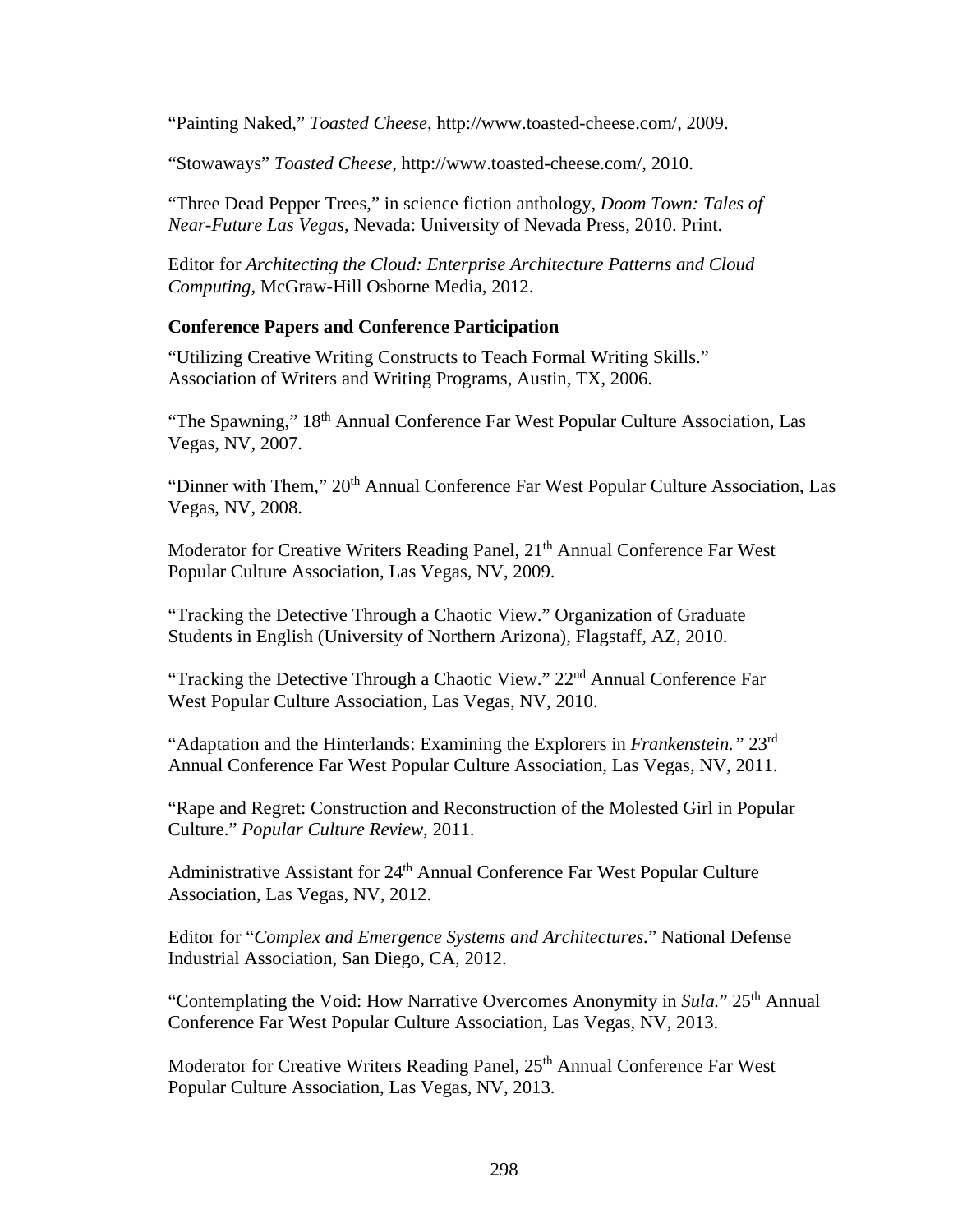"The Legacy and the Future of the "Butterfly Effect" in Detective Fiction." 26<sup>th</sup> Annual Conference Far West Popular Culture Association, Las Vegas, NV, 2014.

## **Book Reviews**

Review of "*Gender, Branding, and the Modern Music Industry* by Dr. Kristin Lieb, *Popular Culture Review*, 2014.

Review of *Not All Okies Are White*. *Popular Culture Review*, 2009.

Review of *Star Trek as Myth*, edited by Dr. Matthew William Kapell, *Popular Culture Review*, 2010.

Review of *The Simpsons, Satire and American Culture* by Matthew Henry *Popular Culture Review*, 2012.

## **Teaching and Trainer Assignments**

**Los Angeles Unified School District, Los Angeles, California**   $8<sup>th</sup>$ ,  $9<sup>th</sup>$ ,  $10<sup>th</sup>$  and  $11<sup>th</sup>$  grade English classes

#### **Braille Institute, Los Angeles, California**

Tutor and Mentor for matriculating graduate students with visual disabilities

#### **Los Angeles Free Clinic**

Switchboard, front desk and intake mentor and trainer

## **Manett, Phelps and Phillips, Los Angeles, California**

Trainer of computer skills

## **University of Nevada, Las Vegas**

Graduate Teaching Assistant of English

English 232: World Literature II (Also responsible for course development) English 231: World Literature I (Also responsible for course development) English 298: Writing Through Literature (Also responsible for course development) English 102: Composition II English 101: Composition I English 101-231 Linked/Themed course (Also responsible for course development)

**The Caring Place, Las Vegas**

Mentor for participant writing projects